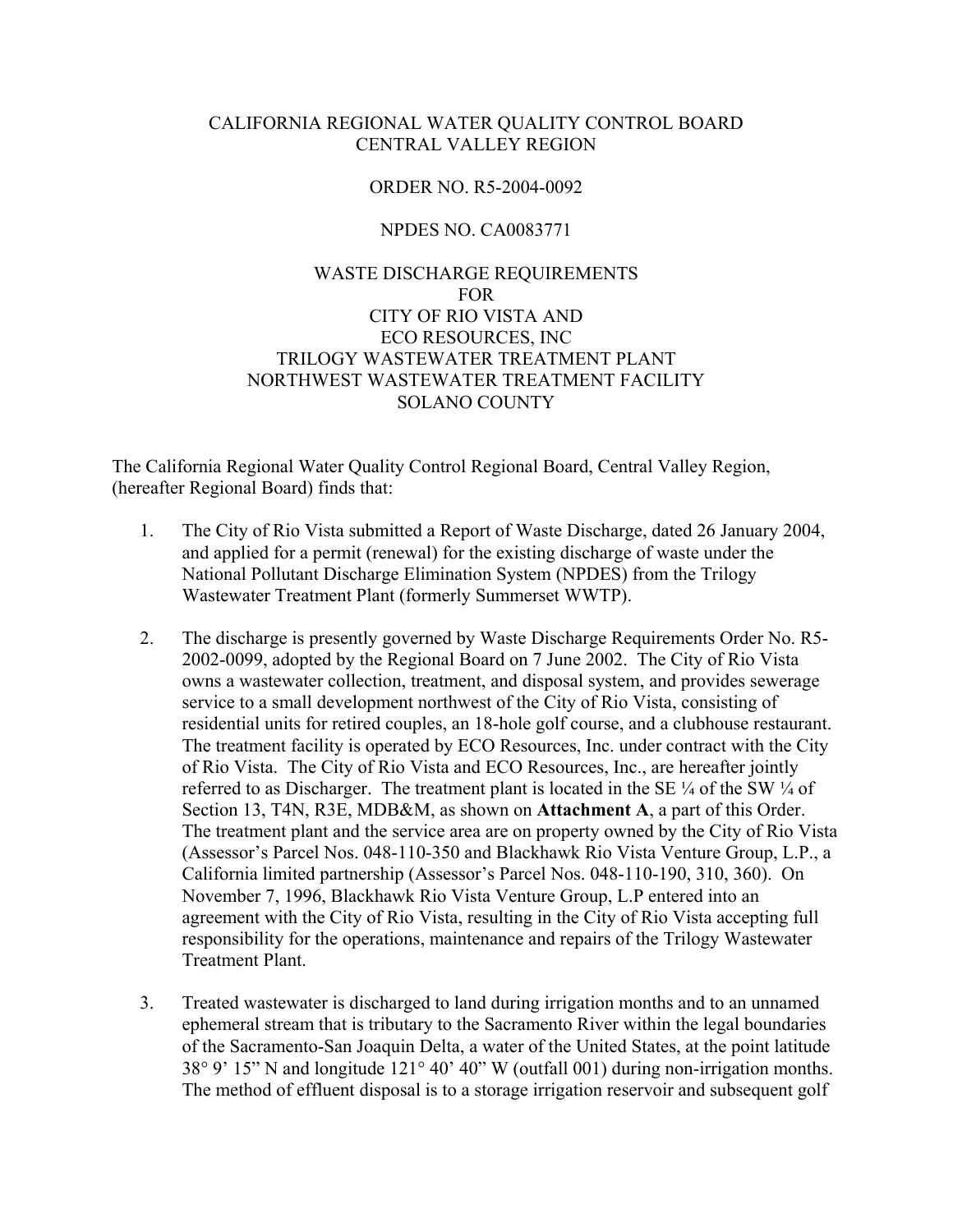course irrigation. The plant effluent is blended with well water before it is reclaimed for golf course irrigation.

4. The Trilogy WWTP is equipped with flow equalization, primary clarification, trickling filtration, secondary clarification, chemical addition, tertiary filtration, chlorine disinfection, and emergency storage, as shown on **Attachment B**. The Report of Waste Discharge describes the current discharge as follows:

| Annual Average Dry Weather Flow       |                                                                      | 0.10                             | million gallons per day (mgd) |
|---------------------------------------|----------------------------------------------------------------------|----------------------------------|-------------------------------|
| Design Average Dry Weather Flow       |                                                                      | 0.20                             | mgd                           |
| Daily Peak Wet Weather flow           |                                                                      | 0.22                             | mgd                           |
| Design Daily Peak Wet Weather Flow    |                                                                      | 0.44                             | mgd                           |
|                                       |                                                                      |                                  |                               |
| Constituent                           |                                                                      | Concentration                    |                               |
| BOD <sup>1</sup>                      | $(<1-63)^2$ mg/l                                                     |                                  |                               |
| <b>Total Suspended Solids</b>         | $(<1-44)^2$ mg/l                                                     |                                  |                               |
| Total Dissolved Solids (TDS)          | $(600-1100)^3$ mg/l                                                  |                                  |                               |
| Electrical Conductivity $\omega$ 25°C |                                                                      |                                  | $(1100 - 1400)^3$ µmhos/cm    |
| Hardness, Total (mg $CaCO3/L$ )       | $(79.4)^4$ mg/l                                                      |                                  |                               |
| pH                                    | $(6.0 - 7.9)^2$ pH units                                             |                                  |                               |
| Aluminum (total)                      | $(2.5 - 2400)^3$ µg/l                                                |                                  |                               |
| Ammonia (mg/L as N)                   | $(1.1-27)^3$ mg/L                                                    |                                  |                               |
| Bis (2-ethylhexyl) phthalate          | $(<2.0-4.2)^{3}$ µg/L                                                |                                  |                               |
| Chloride                              | $(100 - 220)^3$ mg/L                                                 |                                  |                               |
| Chlorodibromomethane                  | $(<0.18-3.4)^{3}$ µg/L                                               |                                  |                               |
| Chloroform                            |                                                                      |                                  |                               |
| Copper                                |                                                                      |                                  |                               |
| Cyanide                               | $(0.5-10)^3 \mu g/L$<br>$(2.3-12)^3 \mu g/L$<br>$(<0.6-6)^3 \mu g/L$ |                                  |                               |
| Dichlorobromomethane                  | $(50.2 - 7.9)^{3} \mu g/L$<br>(50.13 – 0.44) <sup>3</sup> $\mu g/L$  |                                  |                               |
| 1,2-Diphenylhydrazine                 |                                                                      |                                  |                               |
| Iron                                  | $(<18-320)^{3}$ µg/L                                                 |                                  |                               |
| Manganese                             | $(14-76)^3 \mu g/L$                                                  |                                  |                               |
| Foaming Agents (MBAS)                 | $(50-2300)^3$ µg/L                                                   |                                  |                               |
| Mercury                               | $(0.002 - 0.0072)^3$ µg/l                                            |                                  |                               |
| Nitrite                               |                                                                      | $(<0.03 - 3.6$ <sup>3</sup> mg/L |                               |
|                                       |                                                                      |                                  |                               |

<sup>1. 5-</sup>day, 20°C biochemical oxygen demand.

<sup>2.</sup> Range from 1999-2000 data.

<sup>3.</sup> Range from 2002 – 2003 data.

<sup>4.</sup> Worst case (i.e., lowest) observed hardness.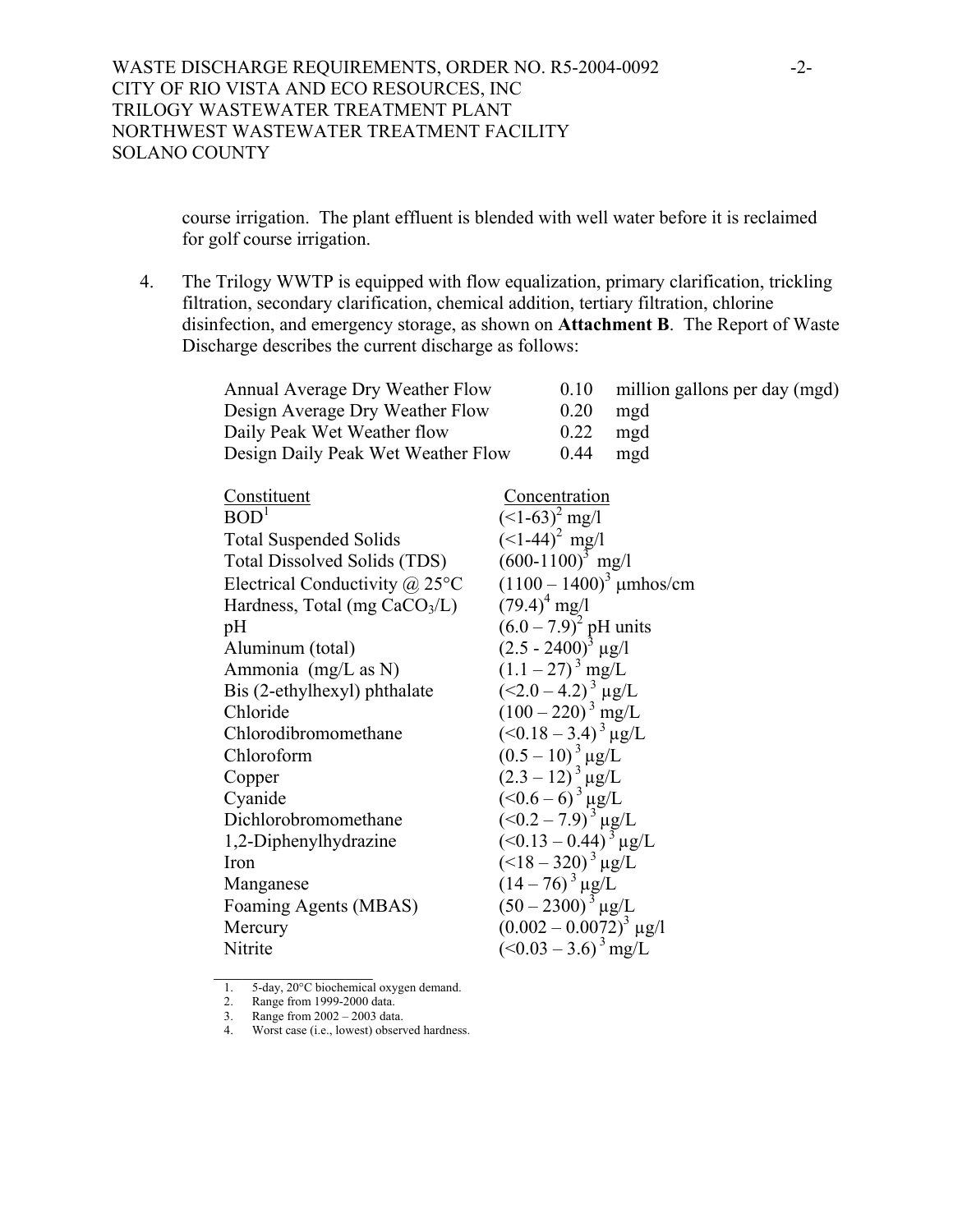WASTE DISCHARGE REQUIREMENTS, ORDER NO. R5-2004-0092 -3-CITY OF RIO VISTA AND ECO RESOURCES, INC TRILOGY WASTEWATER TREATMENT PLANT NORTHWEST WASTEWATER TREATMENT FACILITY SOLANO COUNTY

The Trilogy WWTP was designed for 0.2 million gallons per day (mgd) average dry weather flow (ADWF) and 0.44 mgd daily peak wet weather flow (PWWF) and is staffed by a Grade II operator 8 hours per day. The plant schematics are shown on **Attachment B.** Solids removed in the process are stabilized in an aerated sludge holding tank for up to 22 days at an average design flow and are then dewatered in a Dri-Med bagging unit that places the sludge into non-woven polyethylene bags to increase the solids content. The dewatered sludge is disposed off-site to a regulated Class III landfill. The City also intends to investigate future potential reuse opportunities of its biosolids.

- 5. The Trilogy WWTP has had problems complying with ammonia and aluminum regulatory criteria. Additionally, the organic load from the existing development has been observed to be higher than anticipated during design. The Discharger has proposed supplementing treatment capacity with either a package membrane bioreactor (i.e., an extended aeration activated sludge treatment process that makes use of membrane filtration for system solids maintenance in lieu of secondary clarification) or with in-kind expansion of the treatment processes already in place. The supplemental treatment will accommodate half the Trilogy WWTP flow (0.1 MGD), with the remaining flow to be treated using the existing treatment process. A schematic of the location and piping associated with the supplemental treatment options (e.g., package membrane bioreactor or in-kind process) is also illustrated in **Attachment B**. Use of the supplemental treatment at the Trilogy WWTP is intended only to ensure compliance with BOD and TSS regulatory criteria, and will not increase treatment and/or disposal capacity.
- 6. Order No. R5-2002-0099 required (1) compliance with effluent limitations related to ammonia and aluminum, (2) groundwater monitoring at the site to establish appropriate groundwater limits associated with the golf course irrigation practice, (3) required a Salinity Source Control Study to reduce concentrations of salt in the Trilogy effluent to levels consistent with agricultural use, and (4) required a trihalomethane corrective action plan. The Discharger has stated that the Trilogy WWTP has not been designed and cannot comply with effluent limitations regarding ammonia and aluminum specified in Order No. R5-2002-0099 and the most appropriate means for addressing these effluent limitations in addition to concerns related to groundwater degradation, salinity control, and trihalomethane corrective action is to close the Trilogy WWTP and replace its treatment capacity with a new Northwest WWTP specifically designed to address all concerns. This Order considers the closure of the Trilogy WWTP coinciding with the start-up of the Northwest WWTF as a change in treatment process, and location rather than as a new treatment plant. The use of a new Northwest WWTF, will (1) make use of UV disinfection in lieu of chlorination/dechlorination to prevent the formation of disinfection byproducts (trihalomethanes) and reduce the salt concentration of the effluent, (2) discharge to the Sacramento River in lieu of continued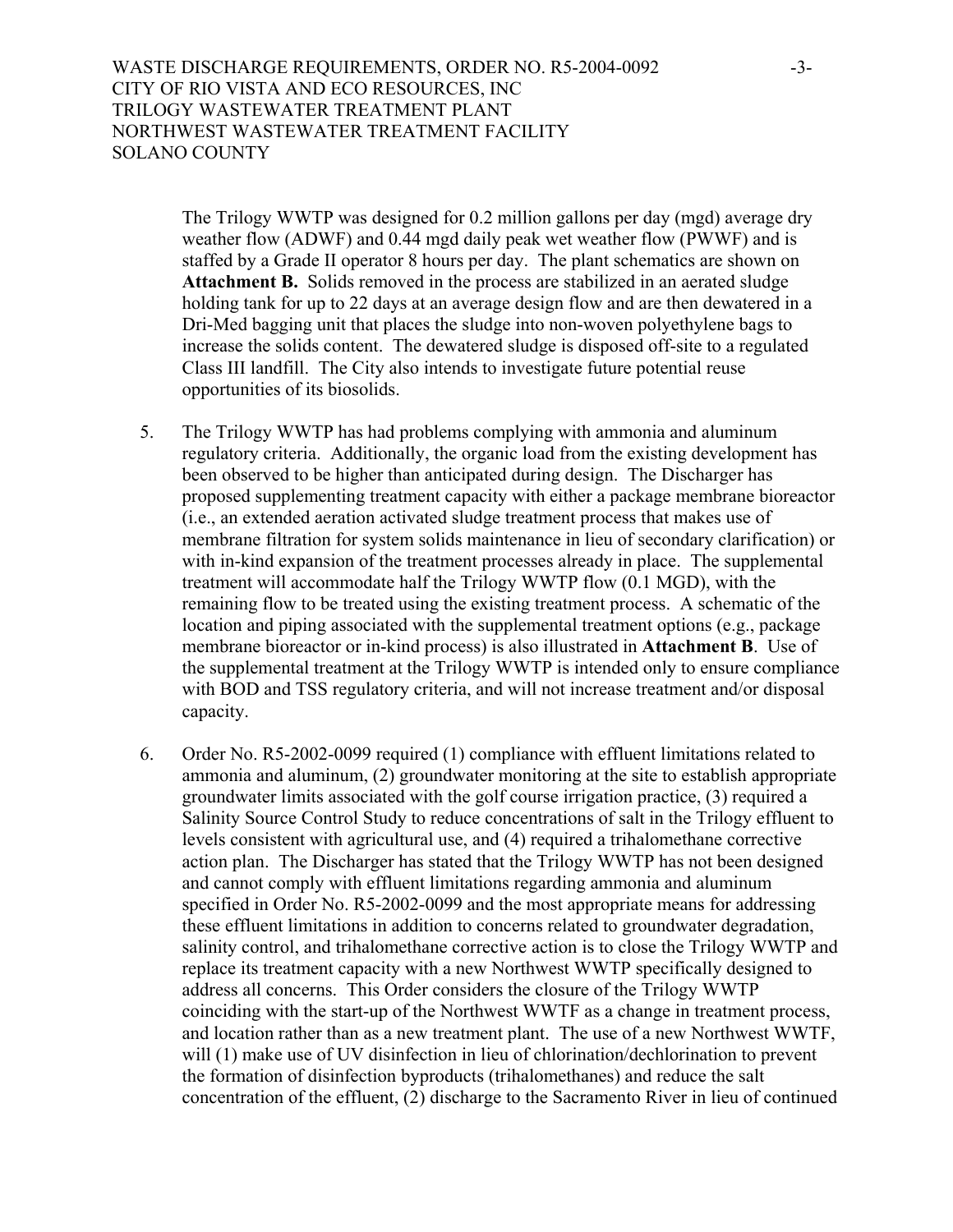WASTE DISCHARGE REQUIREMENTS, ORDER NO. R5-2004-0092 -4-CITY OF RIO VISTA AND ECO RESOURCES, INC TRILOGY WASTEWATER TREATMENT PLANT NORTHWEST WASTEWATER TREATMENT FACILITY SOLANO COUNTY

discharge to the unnamed tributary stream to prevent elevated salts from adversely affecting local agriculture, and (3) eliminate continued discharge to the golf course irrigation reservoir and irrigation of the golf course to prevent groundwater impacts. Closure of the trilogy facility and elimination of discharge to land and an effluent dominated stream is considered adequate for addressing the requirements associated with the groundwater monitoring requirements, the trihalomethane correction action plan, and the salinity source control study. As a result, this Order does not require a Salinity Source Control Study, a trihalomethane corrective action plan, or continued groundwater monitoring.

- 7. The Discharger's proposed new Northwest Wastewater Treatment Facility (WWTF) will serve the existing Trilogy community while allowing continued growth in the northwestern portion of Rio Vista. The new Northwest WWTF will be located on the SW ¼ of Section 18, T4N, R3E, MDB&M, as shown on **Attachment C**, a part of this Order. The treatment plant is on property owned by the City of Rio Vista (Assessor's Parcel Nos. 177-10-02 and 177-09-01). The City of Rio Vista will be fully responsible for the operations, maintenance and repairs of the Northwest WWTF. Upon completion of the Northwest WWTF construction, estimated to be by the end of 2005 or early part of 2006, the Discharger will cease discharging to the golf course irrigation reservoir and to the unnamed tributary to the Sacramento River and initiate discharge directly into the Sacramento River.
- 8. The Northwest WWTF has been designed for 1 million gallons per day (mgd) average dry weather flow (ADWF) start-up capacity, with peak hydraulic capacity at 3 mgd. Any flow in excess of 3 MGD will automatically spill into a 2 million gallon lined emergency storage basin. The Northwest WWTF has been designed to accommodate an expansion to accommodate an average dry weather flow capacity of 2 MGD, with peak hydraulic capacity at 6 mgd. The plant expansion to 2 MGD average dry weather flow is anticipated to occur sometime after 2010. This Order limits the average dry weather flow to 1 mgd per the start-up capacity. Expansion of flow beyond 1 MGD will require revisions to this Order.
- 9. The Northwest WWTF will be equipped with extended aeration activated sludge biological treatment with nitrogen removal (nitrification and denitrification), ultrafiltration (i.e., membrane filtration), and UV disinfection. A two-day (2 million gallon) emergency storage basin lined with a 60 millimeter high density polyethylene liner is also being provided to accommodate process failure and/or flows in excess of the peak hydraulic capacity of 3 MGD.The Discharger has proposed discharging treated wastewater from the Northwest WWTF directly to the Sacramento River, a water of the United States, rather than to the unnamed tributary to the Sacramento River. Because the unnamed tributary already discharged into the Sacramento River, this request is considered a change in discharge location rather than a new discharge.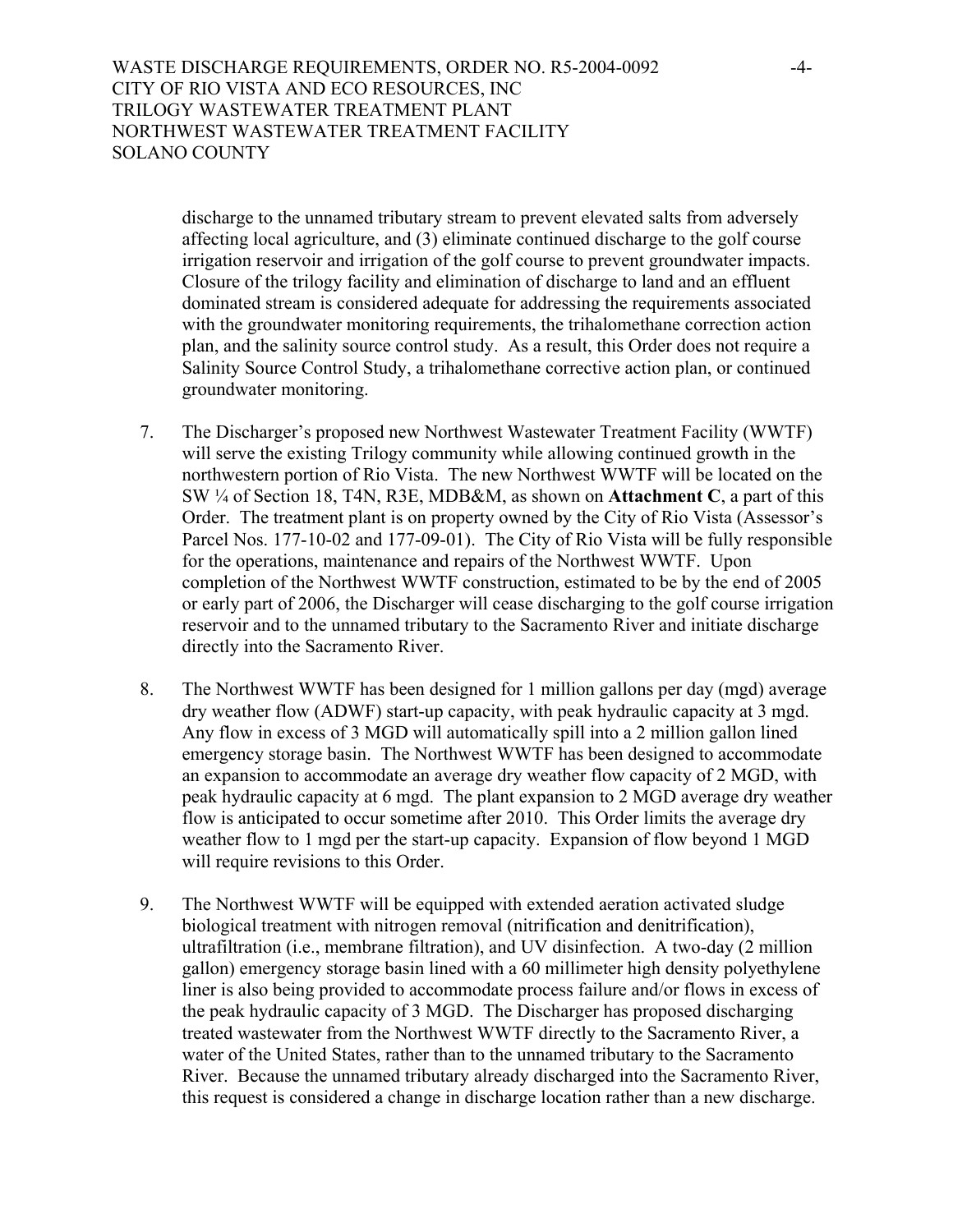WASTE DISCHARGE REQUIREMENTS, ORDER NO. R5-2004-0092 -5- CITY OF RIO VISTA AND ECO RESOURCES, INC TRILOGY WASTEWATER TREATMENT PLANT NORTHWEST WASTEWATER TREATMENT FACILITY SOLANO COUNTY

Once the Northwest WWTF becomes operational, irrigation of the golf course with treated effluent will cease. The plant schematics are shown on **Attachment D.** Solids removed in the process will be stabilized using passive solar drying, a process that will produce Class A biosolids. The digested sludge will be disposed off-site to a regulated Class III landfill. The City also intends to investigate future potential reuse opportunities of its biosolids.

- 10. Treated wastewater from the Northwest WWTF will be discharged to the Sacramento River within the legal boundaries of the Sacramento-San Joaquin Delta, a water of the United States, at the point latitude 38° 10' 6" N and longitude 121° 40' 42" W (outfall 002) on a year-round basis.
- 11. The U.S. Environmental Protection Agency (USEPA) and the Regional Board have classified this discharge as a major discharge.

### **Recycled Water Discharge**

- 12. The California Department of Health Services (DHS) requires that the American Water Works Association (AWWA) *Guidelines for Distribution of Non-Potable Water* and *Guidelines for the On-site Retrofit of Facilities Using Disinfected Tertiary Recycled Water* be implemented in design and construction of recycling equipment. The guidelines require installation of purple pipe, adequate signs, etc. Adequate separation between the recycled water lines and domestic water lines and sewer lines is also required. The Discharger will submit either an engineering report attesting to the full compliance with these requirements or a time schedule for the retrofit of facilities in accordance with the DHS guidelines.
- 13. DHS has established statewide water recycling criteria in Title 22, CCR, Section 60301 et. seq. (hereafter Title 22). DHS revised the water recycling criteria contained in Title 22 on 2 December 2000. The Discharger will treat to tertiary standards and disinfect the tertiary effluent per Title 22 requirements because of the potential for human contact with the reclaimed wastewater when it is used to irrigate the golf course and other landscaping.
- 14. Section 60303 of Title 22 states that water recycling requirements shall not apply to the use of recycled water onsite at a water recycling plant, or wastewater treatment plant, provided access by the public to the area of onsite recycled water use is restricted.
- 15. Section 60323(a) of Title 22 states that no person shall produce or supply reclaimed water for direct reuse from a proposed water reclamation plant unless an engineering report is submitted for review and approval by DHS and the Regional Board. Irrigation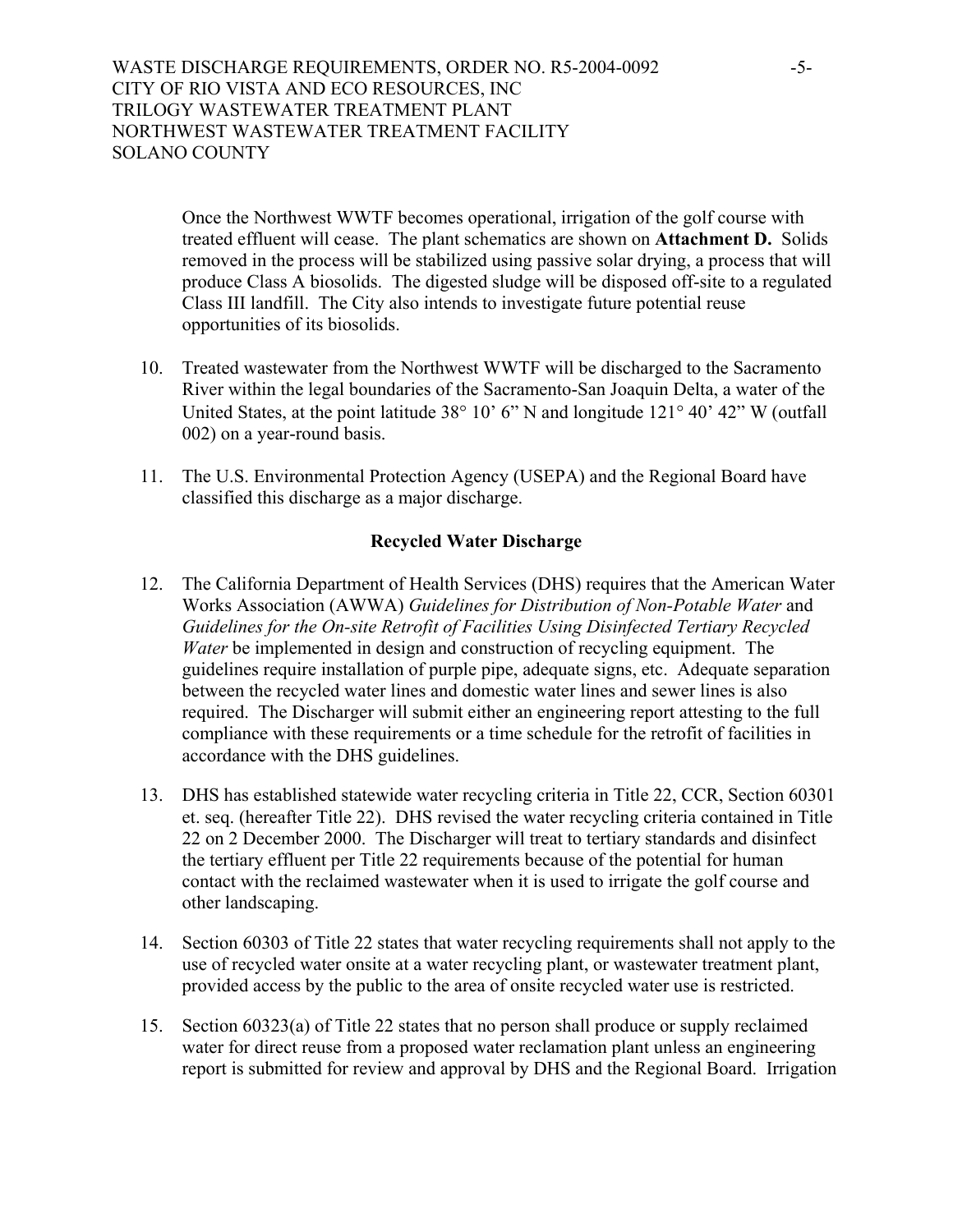of golf courses and other landscaping is considered a beneficial reuse, for which DHS has granted approval.

- 16. The Basin Plan encourages water recycling.
- 17. The Basin Plan *Wastewater Reuse Policy* states: "…The Regional Board … requires as part of a Report of Waste Discharge an evaluation of reuse and land disposal options as alternative disposal methods. Reuse options should include consideration of the following, where appropriate, based on the quality of the wastewater and the required quality of the specific reuses: industrial and municipal supply, crop irrigation, landscape irrigation, ground water recharge, and wetland restoration."
- 18. The State Water Resources Control Board has also issued Resolution 77-1 (Policy with Respect to Water Reclamation in California).
- 19. Currently the tertiary effluent from the Trilogy WWTP is being recycled to irrigate the Trilogy Golf Course, which comprises 165 acres of turf grass and other landscaping and approximately 40 acres of non-irrigated open space surrounding the planted area.
- 20. The golf course is irrigated per a golf course turf management plan that describes fertilizer management, pesticide management, water conservation practices, and a water quality monitoring plan designed to minimize potential water quality impacts.
- 21. The Trilogy WWTP does not generate enough effluent to meet all irrigation needs at the golf course, and therefore, treated effluent is being supplemented with raw water from the local wells as needed.
- 22. Most of the irrigated portions of the golf course are relatively flat. However, some areas adjacent to the irrigated areas are relatively steep. Although the system is designed to minimize runoff during irrigation, there is currently no system to capture irrigation runoff before it leaves the golf course area. In some cases, uncontrolled irrigation runoff appears to enter the Stream or other natural drainage courses. Such runoff cannot occur except under an NPDES permit, and the Discharger is required to provide all runoff controls necessary to keep irrigation runoff out of drainage channels and within the boundaries of the golf course property.
- 23. The Discharger had previously stated that the Trilogy golf course was not designed to contain recycled water to the use area under all foreseeable environmental conditions. In addition, there is the possible long term impact to the groundwater due to the use of effluent at the golf course. Therefore, the Discharger has proposed to eliminate the reuse of recycled water on the golf course during the life of this Order.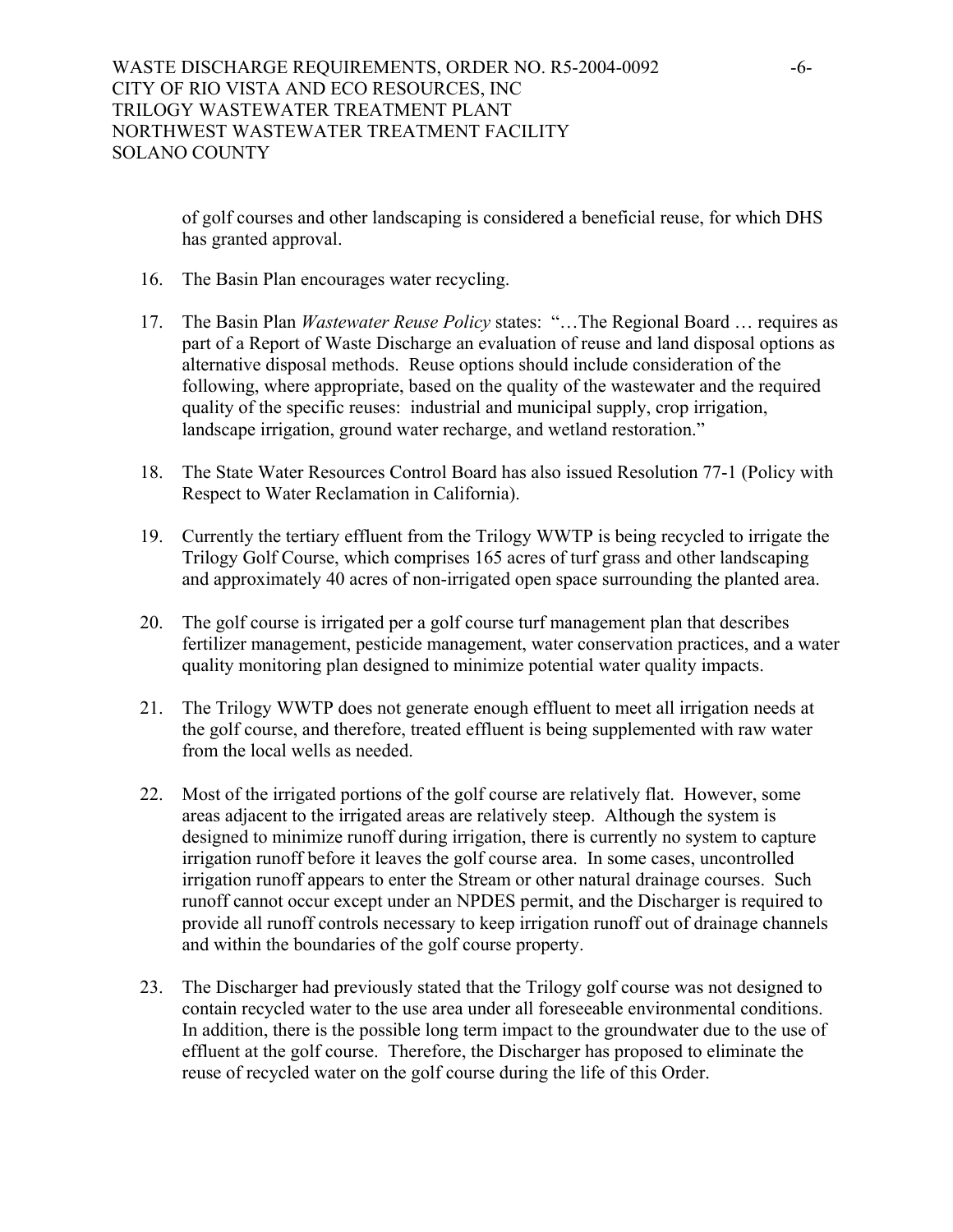## WASTE DISCHARGE REQUIREMENTS, ORDER NO. R5-2004-0092 -7-CITY OF RIO VISTA AND ECO RESOURCES, INC TRILOGY WASTEWATER TREATMENT PLANT NORTHWEST WASTEWATER TREATMENT FACILITY SOLANO COUNTY

### **Groundwater Considerations**

- 24. The beneficial uses of the underlying ground water, as identified in the Basin Plan, are municipal and domestic, industrial service, industrial process, and agricultural supply.
- 25. Basin Plan water quality objectives to protect the beneficial uses of groundwater include numeric objectives and narrative objectives, including objectives for chemical constituents, toxicity, and tastes and odors. The toxicity objective requires that groundwater be maintained free of toxic substances in concentrations that produce detrimental physiological responses in humans, plants, animals, or aquatic life. The chemical constituent objective states groundwater shall not contain chemical constituents in concentrations that adversely affect any beneficial use or that exceed the maximum contaminant levels (MCLs) in Title 22, CCR. Additionally, the Basin Plan states that to protect all beneficial uses, the Regional Board may apply limits more stringent than MCLs. The tastes and odors objective states that groundwater shall not contain taste- or odor-producing substances in concentrations that cause nuisance or adversely affect beneficial uses. The Basin Plan requires the application of the most stringent objective as necessary to ensure that groundwaters do not contain chemical constituents, toxic substances, radionuclides, or taste and odor producing substances in concentrations that adversely affect domestic or municipal water supply, agricultural supply, or any other beneficial use.
- 26. State Water Resources Control Board (SWRCB) Resolution No. 68-16 (hereafter Resolution 68-16) requires the Regional Board in regulating discharges of waste to maintain high quality waters of the State until it is demonstrated that any change in quality will be consistent with maximum benefit to the people of the State, will not unreasonably affect beneficial uses, and will not result in water quality less than that described in the policies of the State Board or Regional Board (e.g., quality that exceeds water quality objectives). Resolution 68-16 requires that the discharge be regulated to meet best practicable treatment or control to assure that pollution or nuisance will not occur and the highest water quality consistent with the maximum benefit to the people of the State be maintained.
- 27. Domestic wastewater contains constituents and parameters such as total dissolved solids (TDS), specific conductivity, pathogens, nitrates, organics, metals and oxygen demanding substances (BOD). The current short term discharge to land from the Trilogy WWTP, with disposal by percolation, may result in an increase in the concentration of these constituents in groundwater. The increase in the concentration of these constituents in groundwater must be consistent with Resolution 68-16. Any increase in pollutant concentrations in groundwater must be shown to be consistent with maximum benefit to the people of the state of California, e.g., necessary to allow wastewater utility service necessary to accommodate housing and economic expansion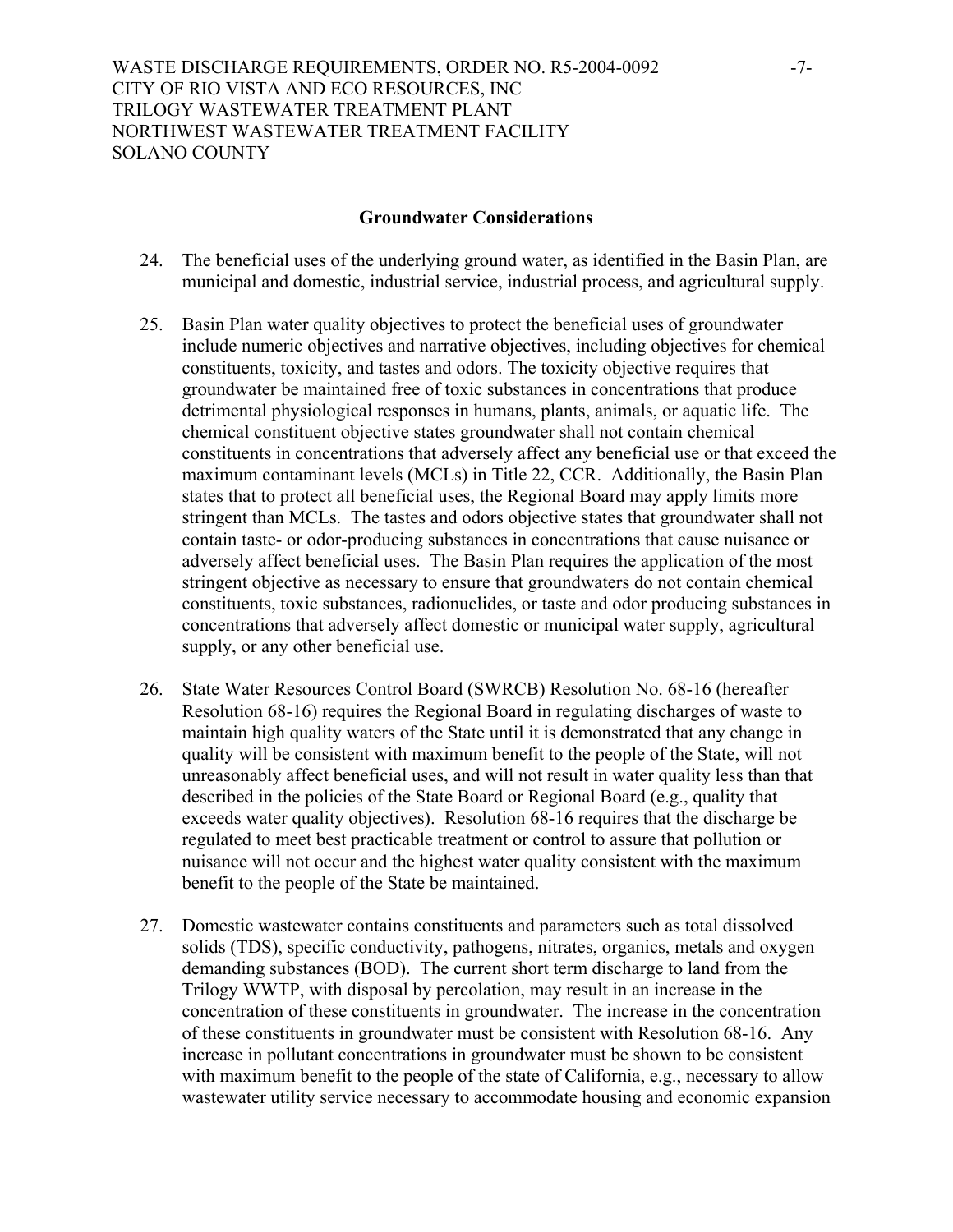in the area. Some degradation of groundwater may be consistent with Resolution 68-16 provided that:

- a. the degradation is limited in extent;
- b. the degradation after effective source control, treatment, and control is limited to waste constituents typically encountered in municipal wastewater as specified in the groundwater limitations in this Order;
- c. the Discharger minimizes the degradation by fully implementing, regularly maintaining, and optimally operating best practicable treatment and control (BPTC) measures; and
- d. the degradation does not result in water quality less than that prescribed in the Basin Plan.
- 28. Some degradation of groundwater by some of the typical waste constituents released with discharge from a municipal wastewater utility after effective source control, treatment, and control is consistent with maximum benefit to the people of California. The technology, energy, water recycling, and waste management advantages of municipal utility service far exceed any benefits derived from a community otherwise reliant on numerous concentrated individual wastewater systems, and the impact on water quality will be substantially less. Degradation of groundwater by constituents (e.g., toxic chemicals) other than those specified in the groundwater limitations in this Order (Finding E.1), and by constituents that can be effectively removed by conventional treatment (e.g., total coliform bacteria) is prohibited. When allowed, the degree of degradation permitted depends upon many factors (i.e., background water quality, the waste constituent, the beneficial uses and most stringent water quality objective, source control measures, waste constituent treatability).
- 29. The Discharger has requested year-round discharge to the Sacramento River in lieu of continuing the irrigation of the golf course to address concerns related to groundwater degradation and runoff if applied effluent enters into surface water drainage courses. The Discharger has reported that it expects the discharge to the Sacramento River to be initiated in late 2005 or early 2006. Upon initiation of the discharge, continued irrigation of the golf course with treated effluent will cease. **Provision H3** of this Order includes a compliance schedule to **28 February 2006**, to allow for construction of the new Northwest WWTF and outfall diffuser to the Sacramento River.
- 30. The discharge authorized herein and the treatment and storage facilities associated with the discharge of treated municipal wastewater, except for discharges of residual sludge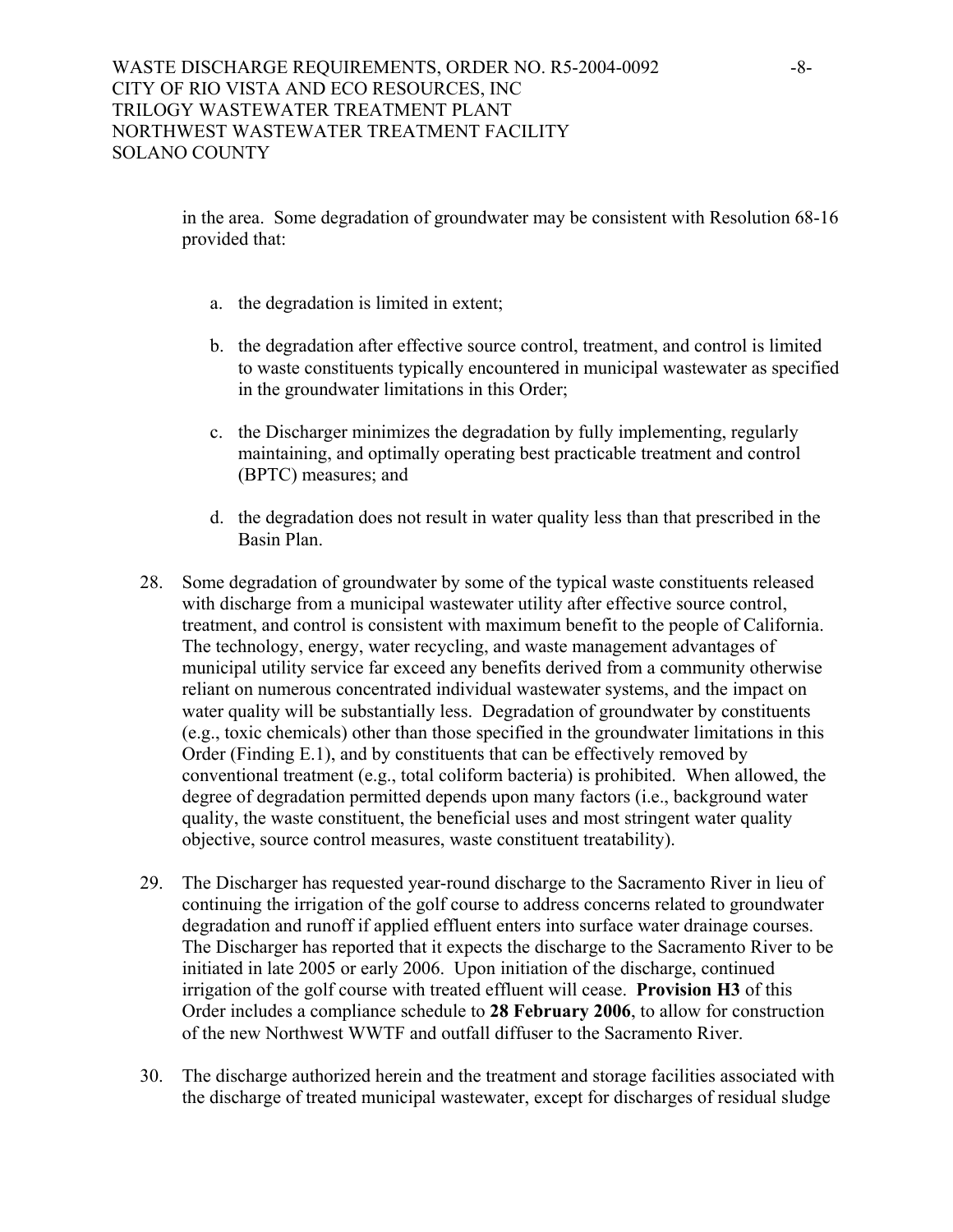and solid waste, are exempt from the requirements of Title 27, California Code of Regulations (CCR), section 20005 et seq. (hereafter Title 27). The exemption, pursuant to Title 27 CCR section 20090(a), is based on the following:

- a. The waste consists primarily of domestic sewage and treated effluent;
- b. The waste discharge requirements are consistent with water quality objectives; and
- c. The treatment and storage facilities described herein are associated with a municipal wastewater treatment plant.
- 31. This Order establishes groundwater limitations that will not unreasonably threaten present and anticipated beneficial uses or result in groundwater quality that exceeds water quality objectives set forth in the Basin Plan.

### **Basin Plan, Beneficial Uses, and Regulatory Considerations**

- 32. The Regional Board adopted a *Water Quality Control Plan; Fourth Edition, for the Sacramento and San Joaquin River Basins* (hereafter Basin Plan). The Basin Plan designates beneficial uses, establishes water quality objectives, and contains implementation programs and policies to achieve those objectives for all waters of the Basin. These requirements implement the Basin Plan. USEPA adopted the National Toxics Rule (NTR) on 22 December 1992 (amended on 4 May 1995 and 9 November 1999) and the California Toxics Rule (CTR) on 18 May 2000 (amended 13 February 2001). These Rules contain water quality standards applicable to this discharge. The State Water Resources Control Board (SWRCB) adopted the *Policy for Implementation of Toxics Standards for Inland Surface Waters, Enclosed Bays, and Estuaries of California* known as the State Implementation Plan (SIP), which contains requirements for implementation of the NTR and the CTR.
- 33. Federal regulations require effluent limitations for all pollutants that are or may be discharged at a level that will cause or have the reasonable potential to cause, or contribute to an in-stream excursion above a narrative or numerical water quality standard. **Provision H4** of this Order:
	- a. Requires the Discharger to conduct a study to provide information as to whether the levels of NTR, CTR or other pollutants in the discharge of the Northwest WWTF have the reasonable potential to cause or contribute to an in-stream excursion above a water quality standard, including Basin Plan numeric and narrative objectives and NTR and CTR criteria;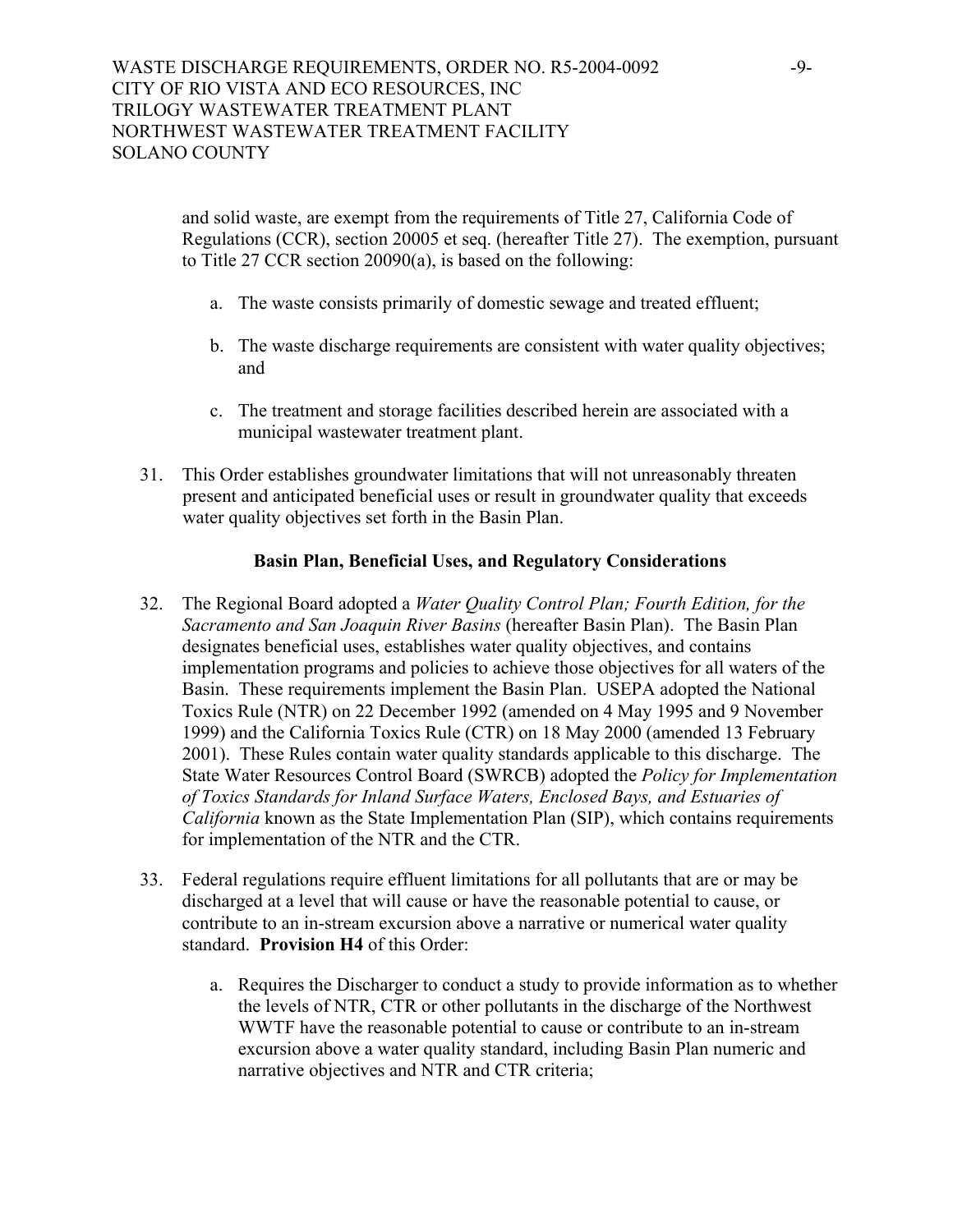- b. If the discharge has a reasonable potential to cause or contribute to an in-stream excursion above a water quality standard, requires the Discharger to submit information to calculate effluent limitations for those constituents; and
- c. Allows the Regional Board to reopen this Order and include effluent limitations for those constituents.

On 10 September 2001 the Executive Officer issued a letter, in conformance with State Water Code, Section 13267, requiring the Discharger prepare a technical report assessing effluent and receiving water quality. A copy of that letter, including its attachments I through IV, is incorporated into this Order as **Attachment F**. A provision contained in this Order is intended to be consistent with the requirements of **Attachment F** in requiring sampling for National Toxics Rule (NTR), California Toxics Rule (CTR) and additional constituents to determine if the discharge has a reasonable potential to cause or contribute to water quality impacts. The requirements contained in **Attachment F** list specific constituents, detection levels, acceptable time frames and report requirements. **Provision H4** of this Order is intended to duplicate the requirements of the technical report request.

- 34. Based on information submitted as part of the application describing the quality of the Trilogy WWTP effluent, in studies, and as directed by monitoring and reporting programs, the Regional Board finds that the discharge has a reasonable potential to cause or contribute to an in-stream excursion above a water quality objective for **aluminum**, **ammonia, bis (2-ethylhexyl) phthalate, chloride, chlorodibromomethane, chloroform, copper, cyanide, dichlorobromomethane, 1,2 diphenylhydrazine, electrical conductivity, iron, manganese, foaming agents (MBAS), mercury, nitrite, total coliform, BOD, and TSS.** Effluent limitations for these constituents are included in this Order. A discussion of each constituent's water quality standard is found in the following findings, the attached Information Sheet, and **Attachment E**.
- 35. Section 2.1 of the SIP provides that: "Based on an existing discharger's request and demonstration that it is infeasible for the discharger to achieve immediate compliance with a CTR [or NTR] criterion, or with an effluent limitation based on a CTR [or NTR] criterion, the RWQCB [Regional Water Quality Control Board] may establish a compliance schedule in an NPDES permit." Section 2.1 further states that compliance schedules may be included in NPDES permits provided that the following justification has been submitted:...."(a) documentation that diligent efforts have been made to quantify pollutant levels in the discharge and the sources of the pollutant in the waste stream; (b) documentation of source control measures and/or pollution minimization measures currently underway or completed; (c) a proposal for additional or future source control measures, pollutant minimization actions, or waste treatment (i.e.,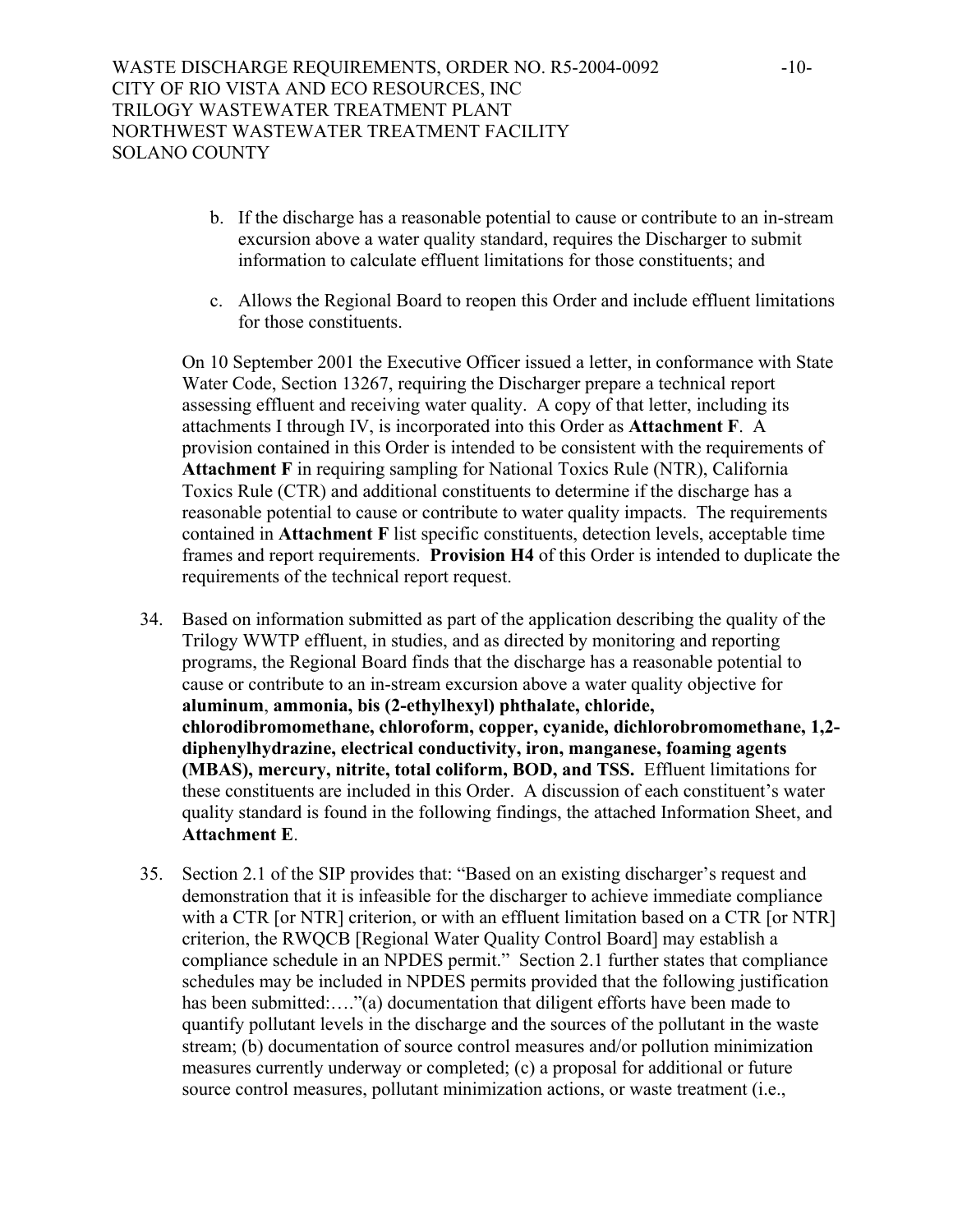facility upgrades); and (d) a demonstration that the proposed schedule is a short as practicable."

The Discharger qualifies for the assignment of interim effluent limitations, where warranted. On 10 September 2001, the Executive Officer issued a letter, in conformance with State Water Code, Section 13267, which required that the Discharger prepare a technical report assessing effluent and receiving water quality. A copy of that letter, including its attachments is incorporated into this Order as **Attachments F through F-4**. The Discharger, on 28 February 2003, submitted a technical report which fulfilled its obligation under this request. Additionally, the Discharger reports that current wastewater is municipal in origin. The contaminants, therefore, originate from the municipal water supply and/or municipal use. The monitoring and source identification fulfills the requirements of (a). The Discharger has stated its intent in the Report of Waste Discharge to make use of an ultrafiltration based biological treatment system (i.e., membrane bioreactor) with UV disinfection to replace the current trickling filter/granular medium filtration with chlorination/dechlorination system at the Northwest WWTF. This replacement treatment system complies with "best practicable treatment or control," thus fulfilling requirements associated with (b) and (c). Because of the availability of assimilative capacity in the Sacramento River for bis (2 ethylhexyl) phthalate, chlorodibromomethane, chloroform, cyanide, dichlorobromomethane, and 1,2-diphenylhydrazine, a compliance schedule, to **28 February 2006**, has been provided in this Order to allow for design completion, project bidding, construction, and start-up of the Northwest WWTF and outfall diffuser with a direct discharge to the Sacramento River. Because of the lack of assimilative capacity in the Sacramento River for copper, a five-year compliance schedule, to **30 June 2009**, has been included in this Order to allow for the additional task of process monitoring and further action/process modifications to ensure compliance with the copper effluent limitations. These time schedules are considered as short as practicable.

36. Section 1.3 of the SIP requires the Regional Board to conduct an analysis for each priority pollutant with an applicable criterion or objective to determine if a water quality based effluent limitation is required. In evaluating compliance with the CTR and SIP for this Order, Regional Board staff utilized ambient surface water quality data from the San Francisco Regional Monitoring Program (SFRMP) monitoring station BG20, located approximately 12 miles downstream of the future Northwest WWTF discharge point and data submitted by the Discharger from upstream monitoring station R1 (located approximately 2 miles downstream of the future Northwest WWTF discharge point), associated with the City of Rio Vista Main Wastewater Treatment Plant that currently discharges into the Sacramento River. **Attachment E** summarizes maximum effluent concentrations (MECs) and Sacramento River concentrations and includes aquatic life and human health criteria and Basin Plan objectives for each priority pollutant.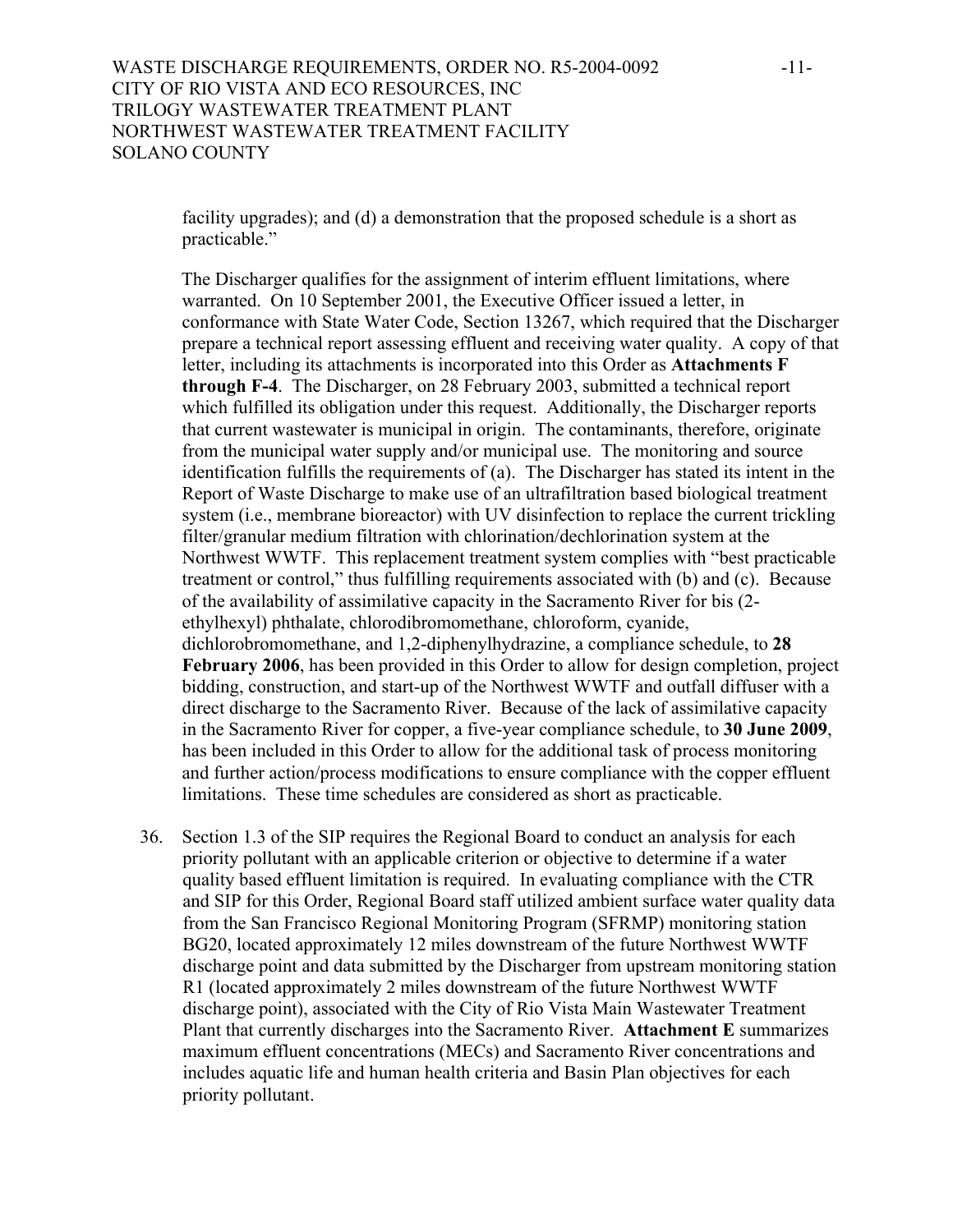WASTE DISCHARGE REQUIREMENTS, ORDER NO. R5-2004-0092 -12-CITY OF RIO VISTA AND ECO RESOURCES, INC TRILOGY WASTEWATER TREATMENT PLANT NORTHWEST WASTEWATER TREATMENT FACILITY SOLANO COUNTY

37. CWC Section 13263.6(a), requires that "the Regional Board shall prescribe effluent imitations as part of the waste discharge requirements of a publicly owned treatment works (POTW) for all substances that the most recent toxic chemical release data reported to the state emergency response commission pursuant to Section 313 of the Emergency Planning and Community Right to Know Act of 1986 (42 U.S.C. Sec. 11023) (EPCRKA) indicate as discharged into the POTW, for which the State Board or the Regional Board has established numeric water quality objectives, and has determined that the discharge is or may be discharged at a level which will cause, have the reasonable potential to cause, or contribute to, an excursion above any numeric water quality objective".

USEPA's Toxics Release Inventory database does not show any constituent as being discharged to the Trilogy WWTP. Therefore, effluent limitations are not included in this Order pursuant to CWC Section 13263.6(a).

38. The Basin Plan at page II-2.00 states: "Existing and potential beneficial uses which currently apply to surface waters of the basins are presented in Figure II-1 and Table II-1." The Basin Plan does not specifically identify any beneficial uses for the unnamed tributary ephemeral stream, but the Basin Plan does identify present and potential uses for the Sacramento – San Joaquin River Delta, that includes the section of the Sacramento River to which the ephemeral stream is tributary.

As identified in Table II-1 of the Basin Plan, the beneficial uses of the Sacramento – San Joaquin River Delta include: municipal and domestic water supply (MUN), agricultural irrigation and stock watering (AGR), industrial process water supply (PRO), industrial service supply (IND), body contact water recreation (REC-1), other non-body contact water recreation (REC-2), warm freshwater aquatic habitat (WARM), cold freshwater aquatic habitat (COLD), warm and cold fish migration habitat (MIGR), warm spawning habitat (SPWN), wildlife habitat (WILD), and navigation (NAV).

The Basin Plan states, on page II-1.00, "Protection and enhancement of existing and potential beneficial uses are primary goals of water quality planning…" and with respect to disposal of wastewaters states that "…disposal of wastewaters is not included as a beneficial use. This is not to say that disposal of wastewaters is a prohibited use of waters of the state; it is merely a use which cannot be satisfied to the detriment of beneficial uses."

The Basin Plan recognizes that some uses may not currently exist and may not be able to be supported in the probable future for at least certain portions of a receiving water. Thus, the Regional Board recognizes that considering removing some of the beneficial uses may be appropriate. The Regional Board, however, is not authorized to remove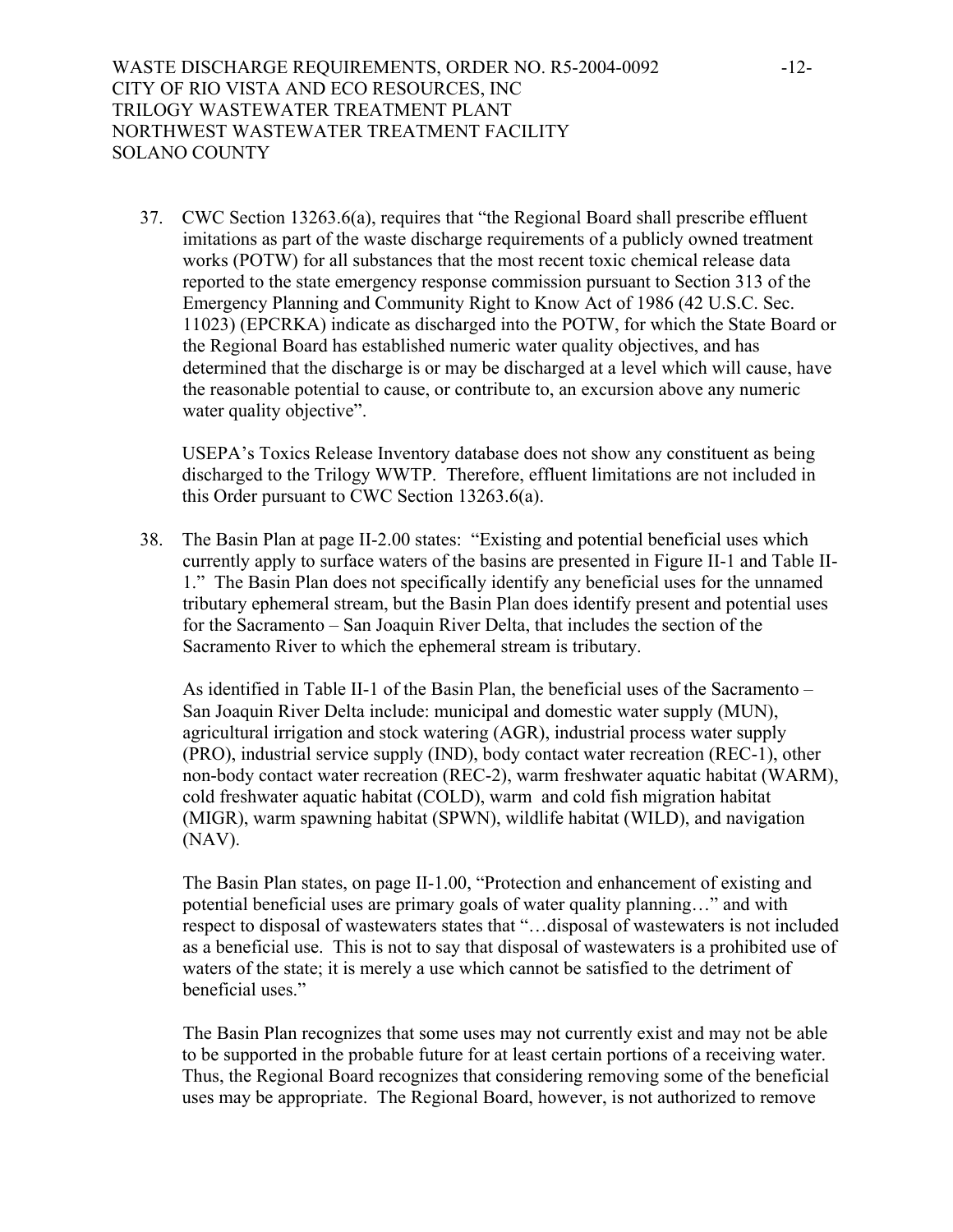## WASTE DISCHARGE REQUIREMENTS, ORDER NO. R5-2004-0092 -13-CITY OF RIO VISTA AND ECO RESOURCES, INC TRILOGY WASTEWATER TREATMENT PLANT NORTHWEST WASTEWATER TREATMENT FACILITY SOLANO COUNTY

such uses unless it follows the public process as required by state law and the federal regulations, i.e., by amending the Basin Plan.

Upon review of the flow conditions, habitat values, and beneficial uses of the ephemeral stream that is tributary to the Sacramento River, and based on hydraulic continuity, aquatic life migration, and existing and potential water rights, the Regional Board finds that the following beneficial uses identified in the Basin Plan for the Sacramento - San Joaquin River Delta are applicable to the ephemeral stream.

### a. *Domestic Supply and Agricultural Supply*

The Regional Board is required to apply the beneficial use of MUN to the ephemeral stream based on State Board Resolution 88-63, which was incorporated into the Basin Plan pursuant to Regional Board Resolution 89-056. In addition, the State Water Resources Control Board (SWRCB) has issued water rights to existing water users of the Sacramento River downstream of the discharge for domestic and irrigation uses. The main beneficial use of the stream waters is for irrigation supply. The stream is an ephemeral water body, fully charged in the irrigation season and containing little or no water during nonirrigation season. The stream may also provide minimal amounts of groundwater recharge. The groundwater is a source of drinking water. In addition to the existing water uses, growth in the area, downstream of the discharge is expected to continue, which presents a potential for increased domestic and agricultural uses of the water in the stream.

#### b. *Water Contact and Noncontact Recreation and Esthetic Enjoyment*

The Regional Board finds that the stream discharge flows through rural areas, there is ready public access to the stream, exclusion of the public are unrealistic and although not encouraged, potential for contact recreational activities exist along the stream and downstream waters and these uses are likely to increase as the population in the area grows. Prior to discharge into the Sacramento River, the stream flows through areas of general public access, fields, and commercial areas, to the Sacramento River.The Sacramento River also offers recreational opportunities.

#### c. *Groundwater Recharge*

In areas where groundwater elevations are below bottom of the stream or the Sacramento River, water may percolate to groundwater. Since the stream is at times semi-dry, it is reasonable to assume that the stream water is lost by evaporation, flow downstream and percolation to groundwater providing a source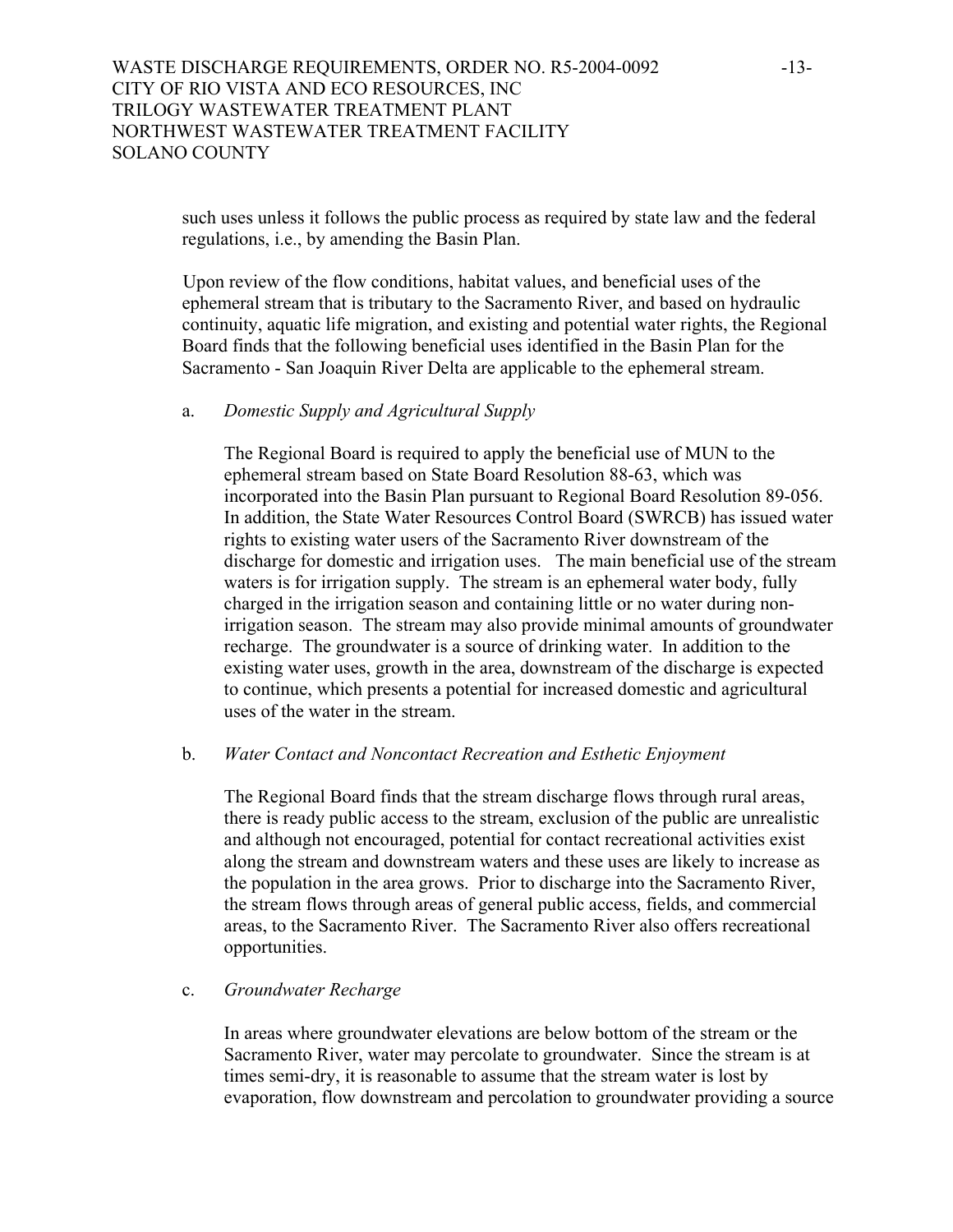of municipal and irrigation water supply.

d. *Freshwater Replenishment* 

When water is present in the stream, there is hydraulic continuity between the stream and the Sacramento River. During periods of hydraulic continuity, the stream adds to the water quantity and may impact the quality of water flowing down stream in the Sacramento River.

e. *Preservation and Enhancement of Fish, Wildlife and Other Aquatic Resources.* 

The Basin Plan (Table II-1) designates the Sacramento-San Joaquin Rivers as having both cold and warm freshwater beneficial uses, which include: warm freshwater habitat (WARM); cold freshwater habitat (COLD), cold and warm habitat migration of aquatic organisms (MIGR) including salmon, striped bass, sturgeon, shad, and steelhead; warm habitat spawning, reproduction, and/or early development (SPWN), and wildlife habitat (WILD). Therefore, pursuant to the Basin Plan (Table II-1, Footnote (2)), the cold water habitat designation applies to the ephemeral stream. The cold-water habitat designation necessitates that the in-stream dissolved oxygen concentration be maintained at, or above, 7.0 mg/l. This approach recognizes that, if the naturally occurring in-stream dissolved oxygen concentration is below 7.0 mg/l, the Discharger is not required to improve the naturally occurring level.

The Regional Board also finds that based on the available information and on the Discharger's application, that the stream, absent the discharge, is an ephemeral stream. The ephemeral nature of the stream means that the designated beneficial uses must be protected, but that no credit for receiving water dilution is available. Although the discharge, at times, maintains the aquatic habitat, constituents may not be discharged that may cause harm to aquatic life. At other times, natural flows within the stream help support the cold-water aquatic life. Both conditions may exist within a short time span, where the stream would be dry without the discharge and periods when sufficient background flows provide hydraulic continuity with the Sacramento River.

## **Surface Water Quality Objectives**

39. The SIP requires submission of monitoring data prior to the issuance of a permit. The Discharger has submitted Trilogy WWTP effluent data for fulfillment of this requirement, with explanation as to how the Northwest WWTF design and disposal method will ensure compliance with water quality objectives. Although interim effluent limitations will be applied based on the Trilogy monitoring results of which this discharge is replacing, **Provision H4** included in this Order requires additional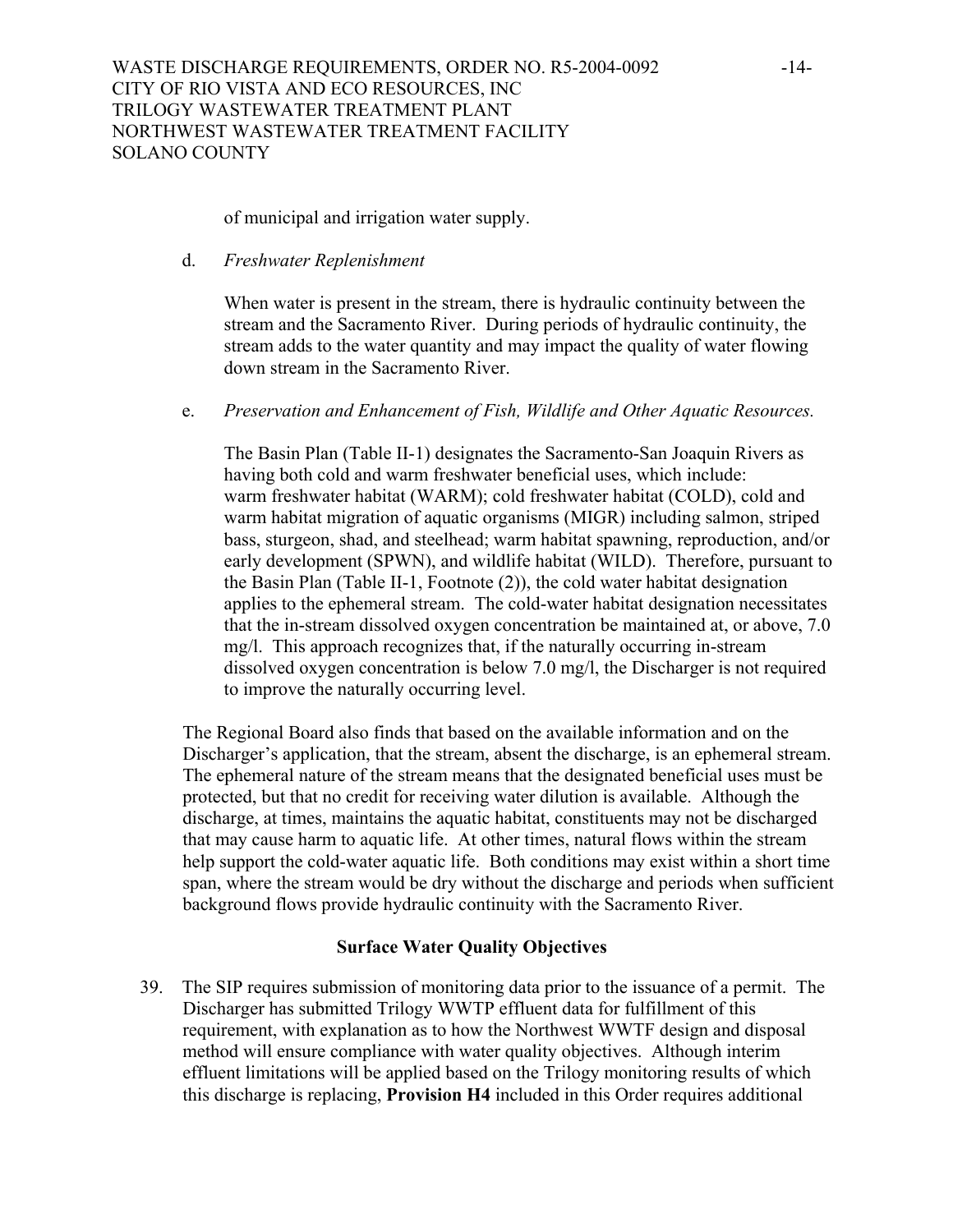WASTE DISCHARGE REQUIREMENTS, ORDER NO. R5-2004-0092 -15-CITY OF RIO VISTA AND ECO RESOURCES, INC TRILOGY WASTEWATER TREATMENT PLANT NORTHWEST WASTEWATER TREATMENT FACILITY SOLANO COUNTY

> monitoring of the discharge in order to verify the Northwest WWTF design intent. Upon review of the additional monitoring data, this permit can be reopened and the effluent limitations may be removed. This change would be consistent with Federal anti-backsliding provisions of 40 CFR 122.44(1)12 and 122.62(a)(16).

- 40. The Discharger submitted a diffuser design whereby effluent is discharged through diffuser ports over a distance of approximately 150 feet to 250 feet from shore. Cormix modeling was used to assess whether the proposed diffuser would provide greater than 20:1 dilution. The modeling effort consisted of finding a steady state solution with effluent and river flow conditions being those that occur within one hour of a flow reversal (i.e., two hours total = one hour before and one hour after flow reversal). In addition, because the Cormix model results are reported as being accurate to only plus or minus fifty percent, a safety factor was applied. The results of the mixing zone study associated with the diffuser indicate that a zone of initial mixing achieves a Sacramento River water to effluent dilution of 20:1 within 150 feet (inclusive of a safety factor) of the discharge. This dilution credit (termed "D" in the SIP) of 20 is applied whenever the effluent limitation constituent's ambient background Sacramento River concentration is less than the water quality objective or criterion (i.e., assimilative capacity exists). In accordance with Section 1.4 of the SIP, the ambient background concentration (termed "B" in the SIP) is the observed maximum concentration whenever the applicable criterion is for the protection of aquatic life and the arithmetic mean concentration for the protection of human health or other long-term water quality objective (e.g., agricultural use).
- 41. This Order contains effluent limitations associated with ammonia, bis (2-ethylhexyl) phthalate, chlorodibromomethane, chloride, chloroform, cyanide, dichlorobromomethane, 1,2-diphenylhydrazine, electrical conductivity, foaming agents (MBAS), and nitrite that the current Trilogy WWTP could potentially comply with should it take advantage of assimilative capacity available in the Sacramento River in lieu of discharging to the unnamed tributary stream. This Order allows for a discharge of effluent from the Trilogy WWTP directly to the Sacramento River (**Attachment A**) should it be necessary to ensure compliance with effluent limitations in accordance with the associated time schedules.
- 42. Technology-based treatment requirements under section 301 (b) of the CWA represent the minimum level of control that must be imposed in a permit issued under section 402 of the CWA. Technology based secondary treatment standards for Municipal Point-Source Dischargers are contained in 40 CFR Section 133. For secondary treatment, the 30-day average BOD5 and total suspended solids (TSS) concentrations each shall not exceed 30 mg/l, the 7-day average  $BOD<sub>5</sub>$  and suspended solids concentrations each shall not exceed 40 mg/l, and the 30-day average  $BOD<sub>5</sub>$  and suspended solids percent removal each shall not be less than 85 percent. This permit contains more restrictive 7-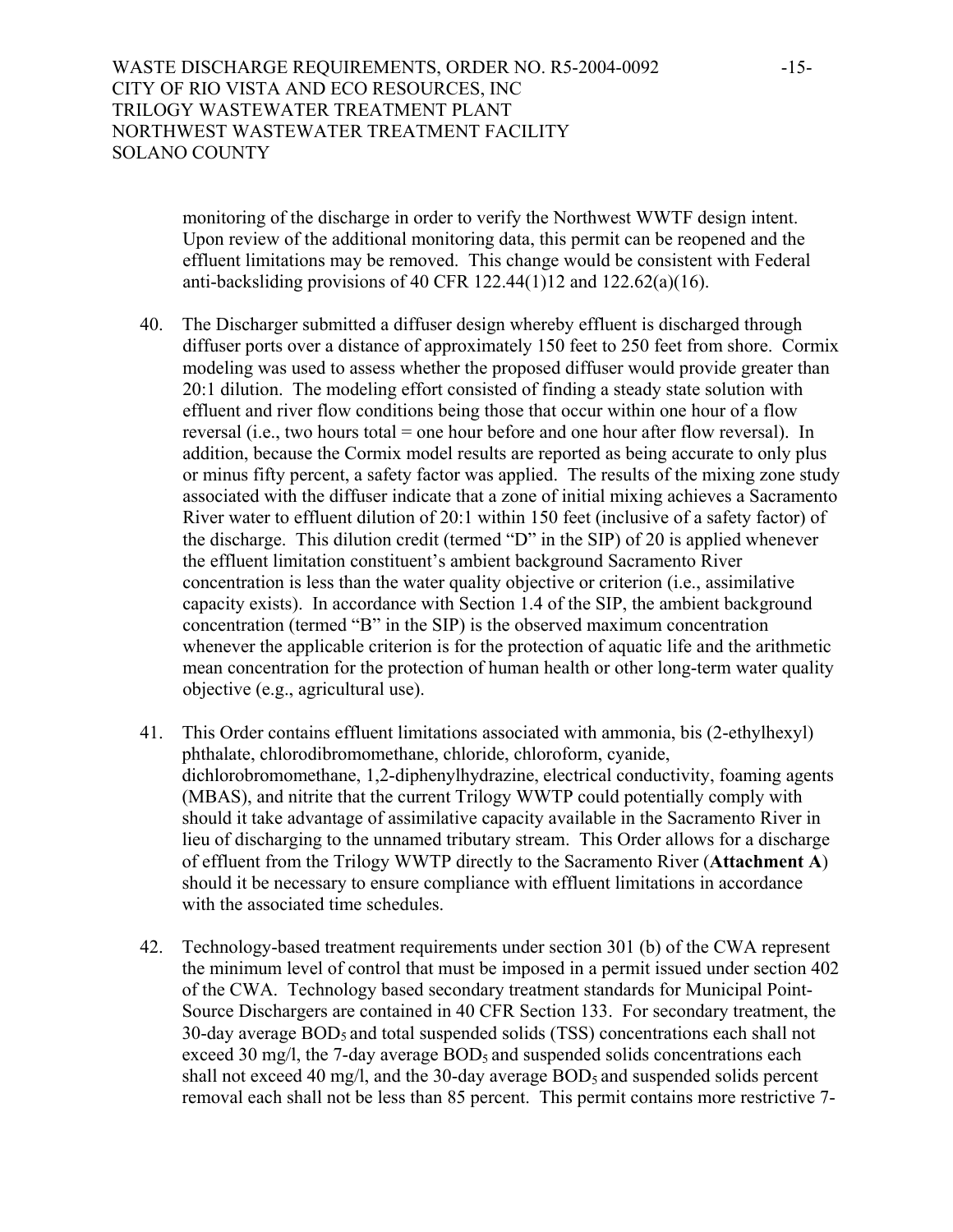WASTE DISCHARGE REQUIREMENTS, ORDER NO. R5-2004-0092 -16-CITY OF RIO VISTA AND ECO RESOURCES, INC TRILOGY WASTEWATER TREATMENT PLANT NORTHWEST WASTEWATER TREATMENT FACILITY SOLANO COUNTY

day average and 30-day average effluent limitations for **BOD** and **TSS** than are required by the technology based secondary treatment standards. The reason for the more restrictive BOD and TSS limitations is due to the type of treatment process being implemented with the new Northwest WWTF. The Northwest WWTF makes use of ultrafiltration membranes for mixed liquor separation within the biological treatment process. The membranes serve the role of both secondary clarification and final effluent filtration. Effluent from this process is, based on experience, capable of complying with these more restrictive limits. Under the requirements associated with "best practicable treatment or control," the limits are assigned to ensure proper operation and maintenance of the facility.

- 43. **Aluminum** was detected in the effluent with a total recoverable concentration ranging between 2.5 µg/l and 2400 µg/l. The primary and secondary MCLs for aluminum are 1000 µg/l and 200 µg/l respectively. USEPA developed National Recommended Ambient Water Quality Criteria for the Protection of Freshwater Aquatic Life for total recoverable aluminum; 87 µg/l as a four-day average (chronic) and 750 µg/l as a onehour average (acute). USEPA's 2002 National Recommended Water Quality Criteria summary document notes that these criteria were developed at low hardness values. It also states that aluminum is substantially less toxic at higher hardness, but the effects of hardness on the criteria are not well quantified at this time. Aluminum exists as aluminum silicate in suspended clay particles, which USEPA acknowledges might be less toxic than other forms of aluminum. Correspondence with US EPA indicates that the criterion is not intended to apply to aluminum silicate. Therefore, a monitoring method that excludes aluminum silicate is likely to be more appropriate. According to correspondence contained in Regional Board files, the use of acid-soluble analysis for compliance with the aluminum criteria appears to satisfy USEPA. Background concentrations of aluminum in the Sacramento River exceed these numerical criteria (as shown in Attachment E). This Order and the Basin Plan prohibit the discharge of toxic constituents in toxic amounts and USEPA's criteria for prevention of acute and chronic toxicity are numerical criteria, which may be used to apply the Basin Plan's narrative objective to protect aquatic life from toxicity. Based on the maximum observed effluent concentration, the Regional Board finds that the discharge has a reasonable potential to cause or contribute to an in-stream excursion above water quality criteria for aluminum in both the unnamed tributary stream and the Sacramento River. As a result, this Order establishes a final effluent limitation for aluminum. The Discharger is unable to immediately comply with the final effluent limitations for aluminum. A compliance time schedule and interim limits will be considered in a separate Cease and Desist Order.
- 44. **Ammonia** concentrations in the effluent from domestic wastewater treatment plants (without nitrification facilities), in general, range higher than USEPA recommended freshwater criteria. Because the Trilogy Plant is not designed to nitrify, the Discharger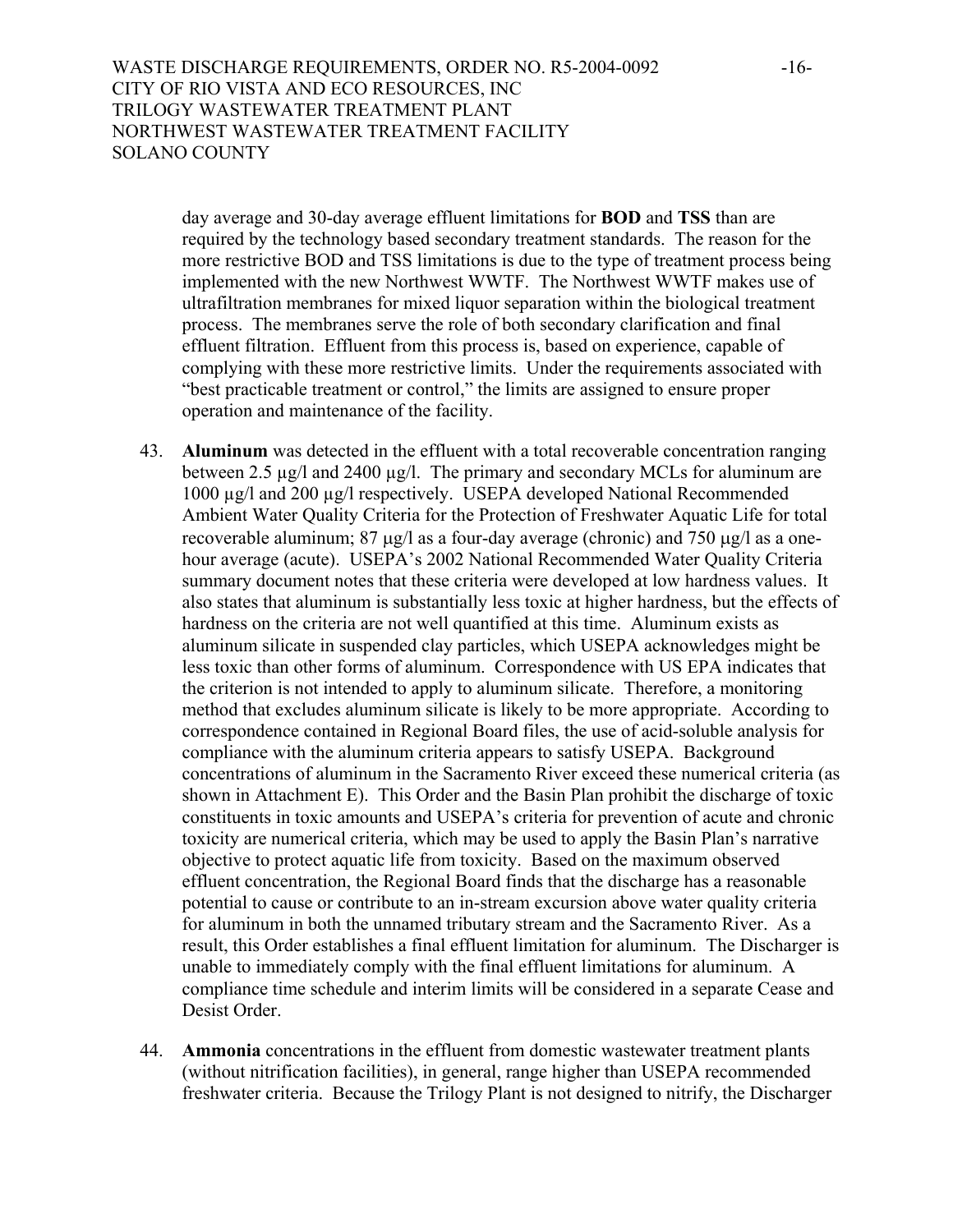WASTE DISCHARGE REQUIREMENTS, ORDER NO. R5-2004-0092 -17-CITY OF RIO VISTA AND ECO RESOURCES, INC TRILOGY WASTEWATER TREATMENT PLANT NORTHWEST WASTEWATER TREATMENT FACILITY SOLANO COUNTY

has a reasonable potential to cause or contribute to an in-stream excursion above the Basin Plan narrative toxicity objective, which prohibits toxic constituents in toxic concentrations in ambient waters. Ammonia concentrations in the Trilogy effluent have ranged from 1.1 mg/l to 27 mg/l. The USEPA has published revised ambient water quality criteria for Ammonia (1999 Ammonia Update), superseding all previous USEPA recommended freshwater criteria for ammonia. The new criteria incorporate revisions where the acute criterion (1-hour average) for ammonia is now dependent on pH and fish species and the chronic criterion (30-day average) is dependent on pH and temperature, and at temperatures lower than  $15^{\circ}$ C is also dependent on the presence or absence of early life stages of aquatic organisms. USEPA found that as pH increased, both the acute and chronic toxicity of ammonia increased and salmonids were more sensitive to acute toxicity affects than any other species. USEPA also found that invertebrates and young fish experienced increasing chronic toxicity affects with increasing temperatures. USEPA has presented the acute ammonia criterion as an equation, in a table format, and in graphs. This Order contains final effluent limitations, which will vary with pH and temperature for fish early life stages and Salmonids present as shown on **Attachments F** (chronic) and **Attachment G** (acute). The Discharger is unable to comply with the final effluent limitations for ammonia when discharging to the unnamed tributary stream. A time schedule and interim limits will be considered in a separate Cease and Desist Order.

The Discharger reports in the Report of Waste Discharge that the Northwest WWTF has been designed to fully nitrify, resulting in effluent ammonia concentrations lower than 1 mg/L. Background data for ammonia at the Sacramento River ranged from 0.2 mg/L as N to 0.3 mg/L as N. Based on historical available receiving water data, since 1996, the worst-case scenarios in the Sacramento River have been when the pH was 8.1 and the temperature was  $23^{\circ}$ C. Under these conditions, the USEPA's ambient water quality criteria for ammonia are 4.64 mg/L as N (Salmonids Present) as a 1-hour average (acute) and 1.22 mg/L as N (early life stages present) as a 30-day average (chronic). Therefore, if the Northwest WWTF is operated in accordance with its design, there should be no reasonable potential for the Northwest WWTF discharge to cause or contribute to ammonia toxicity in the Sacramento River. Effluent limitations related to ammonia have not been applied to the discharge to the Sacramento River. However, effluent monitoring will continue with the operation of the Northwest WWTF. If ammonia effluent concentrations are measured at greater than 1 mg/L, then this Order may be reopened and a new ammonia effluent limitation established.

45. **Bis (2-ethylhexyl) phthalate** was detected in the effluent with a total recoverable concentration ranging between  $\leq 2.0 \text{ µg/l}$  and 4.2  $\text{µg/l}$ . The Office of Environmental Health Hazard Assessment and USEPA have determined that Bis (2-ethylhexyl) phthalate may reasonably be anticipated to be a carcinogen. The CTR human health criterion (for waters that are sources of drinking water and from which aquatic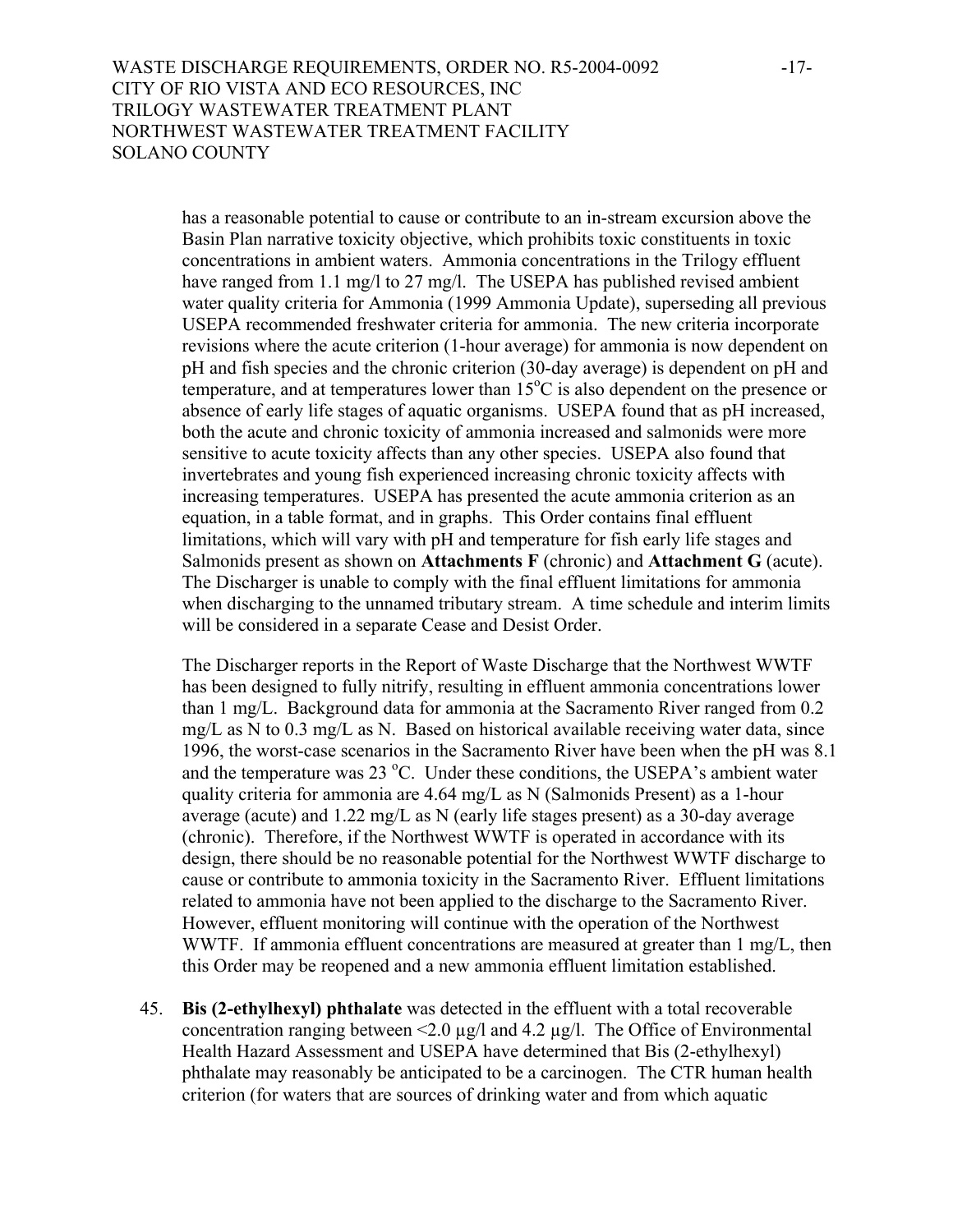WASTE DISCHARGE REQUIREMENTS, ORDER NO. R5-2004-0092 -18-CITY OF RIO VISTA AND ECO RESOURCES, INC TRILOGY WASTEWATER TREATMENT PLANT NORTHWEST WASTEWATER TREATMENT FACILITY SOLANO COUNTY

organisms may be consumed) is 1.8 µg/L. Maximum effluent concentrations exceed the CTR criterion. Therefore, the discharge to the unnamed tributary stream has the potential to cause or contribute to excursions above the CTR criterion. Final effluent limitations for discharge to the unnamed tributary stream are included in this Order. Additionally, since these limits put the Trilogy WWTP in immediate non-compliance, a compliance schedule is included in the permit in accordance with SIP Section 2.1, to come into compliance by 1 March 2006 or upon a direct discharge into the Sacramento River, whichever occurs first. Therefore, **Provision H3** of this order allows time to complete construction of the Northwest WWTF and/or the effluent diffuser into the Sacramento River for direct discharge (where assimilative capacity exists) as the measure of compliance with these limitations.

Based on SIP Section 2.2.2, interim effluent limitations are required when compliance schedules are granted to allow the Discharger an opportunity to provide additional information or construct facilities to meet the specified CTR criteria. Interim effluent limitations, based on historical plant performance, are included in this Order.

Assimilative capacity is available in the Sacramento River for the discharge of bis (2 ethylhexyl) phthalate. Although the Discharger has reported in a Mixing Study that 20:1 dilution is available when discharging to the Sacramento River, the Antidegradation Policy prevents assignment of all of the available assimilative capacity. Final effluent limitations have been assigned to the Sacramento River, based on historical plant performance, that are more stringent than those that would be associated with maximum available dilution. These final effluent limitations are in effect on 1 March 2006 or upon discharge directly into the Sacramento River, whichever is sooner.

46. **Chloride** concentrations in the effluent ranged from 100-220 mg/l based on results from samples collected in 2002 and 2003. Samples taken by the Discharger show that chloride concentration in the Sacramento River ranged from 7-20 mg/l with an average of 13 mg/l, based on samples taken in 2002. The recommended secondary MCL for chloride is 250 mg/l, the upper secondary MCL is 500 mg/l, and the short term secondary MCL is 600 mg/l. USEPA's National Ambient Water Quality Criteria for chloride for the Protection of Freshwater Aquatic Life is 230 mg/l, as a 4-day average, and 860 mg/l as a 1-hour average. The Agricultural Water Quality goal for chloride is 106 mg/l (Ayers, R. S. and D. W. Westcot, Water Quality for Agriculture, Food and Agriculture Organization of the United Nations - Irrigation and Drainage Paper No. 29, Rev. 1, Rome, 1985). Above this level in irrigation water, sensitive crops will be adversely affected. This Order and the Basin Plan prohibit the discharge of chemical constituents in concentrations that adversely affect beneficial uses and the Agricultural Water Quality Goal is a numerical criterion, which may be used to apply the Basin Plan's narrative objective for chemical constituents to protect agricultural uses of water. Based on the maximum observed effluent concentration, the Regional Board finds that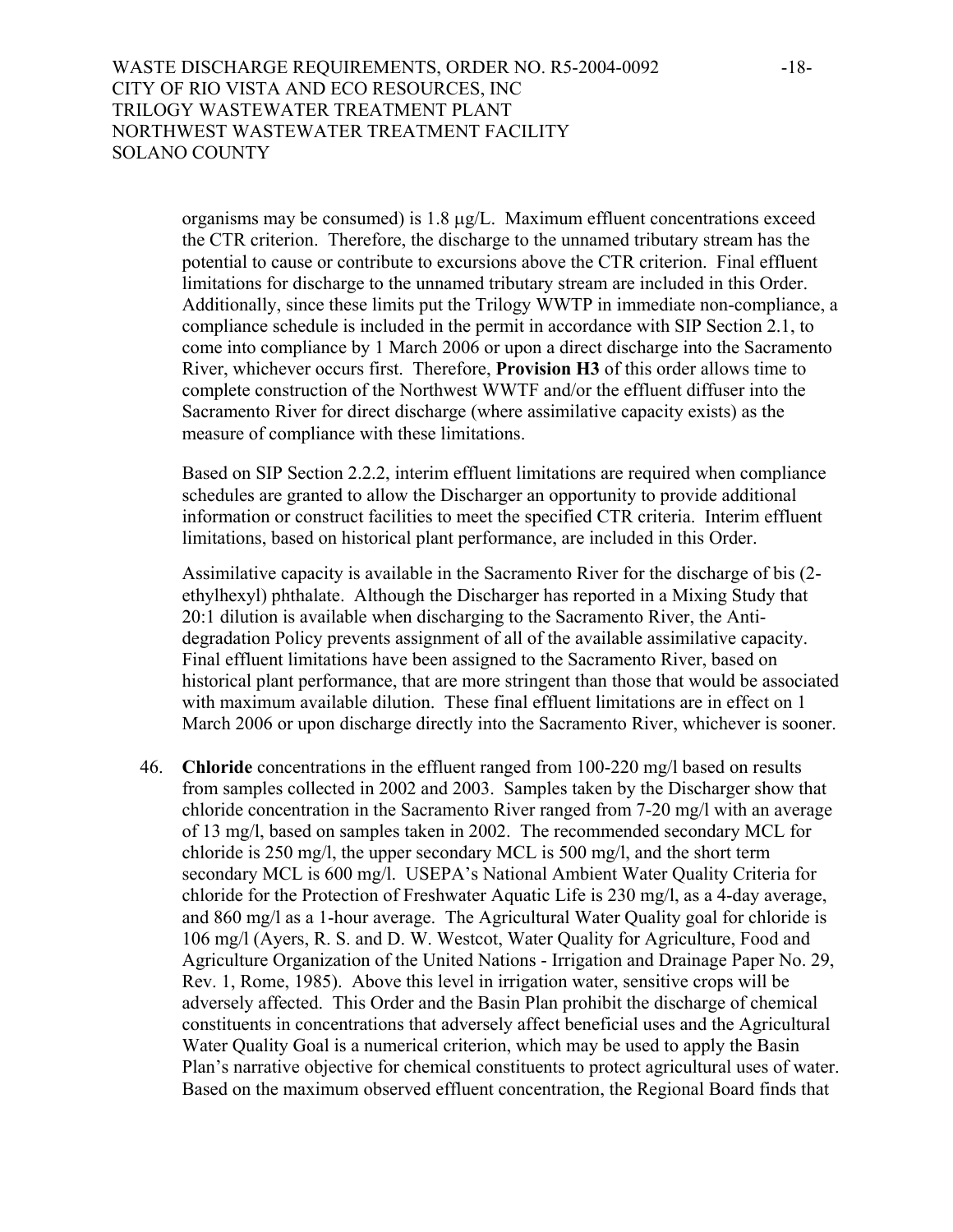WASTE DISCHARGE REQUIREMENTS, ORDER NO. R5-2004-0092 -19-CITY OF RIO VISTA AND ECO RESOURCES, INC TRILOGY WASTEWATER TREATMENT PLANT NORTHWEST WASTEWATER TREATMENT FACILITY SOLANO COUNTY

the discharge has a reasonable potential to cause or contribute to an in-stream excursion above water quality standards for chloride in the unnamed tributary stream. As a result, this Order establishes a final effluent limitation for chloride. The Discharger is unable to immediately comply with the final effluent limitations for chloride. A compliance time schedule and interim limits will be considered in a separate Cease and Desist Order.

Assimilative capacity is available in the Sacramento River for the discharge of chloride. Although the Discharger has reported in a Mixing Study that 20:1 dilution is available when discharging to the Sacramento River, the *Anti-degradation Policy* prevents assignment of all of the available assimilative capacity. Final effluent limitations have been assigned to the Sacramento River, based on historical plant performance, that are more stringent than those that would be associated with maximum available dilution. These final effluent limitations are in effect on 1 March 2006 or upon discharge directly into the Sacramento River, whichever is sooner.

47. **Chlorodibromomethane** concentrations in the effluent ranged from <0.18 µg/L to 3.4 µg/L. Samples taken by the Discharger indicate that chlorodibromomethane has not been detected in the Sacramento River. The CTR human health criterion (for waters that are sources of drinking water and from which aquatic organisms may be consumed) is 0.41 µg/L, based on a 1-in-1,000,000 cancer risk. Maximum effluent concentrations exceed the CTR criterion. Therefore, the discharge to the unnamed tributary stream has the potential to cause or contribute to excursions above the CTR criterion. Final effluent limitations for discharge to the unnamed tributary stream are included in this Order. Additionally, since these limits put the Trilogy WWTP in immediate non-compliance, a compliance schedule is included in the permit in accordance with SIP Section 2.1, to come into compliance by 1 March 2006 or upon a direct discharge into the Sacramento River, whichever occurs first. Therefore, **Provision H3** of this permit allows time to complete construction of the Northwest WWTF and/or the effluent diffuser into the Sacramento River for direct discharge (where assimilative capacity exists) as the measure of compliance with these limitations.

Based on SIP Section 2.2.2, interim effluent limitations are required when compliance schedules are granted to allow the Discharger an opportunity to provide additional information or construct facilities to meet the specified CTR criteria. Interim effluent limitations, based on historical plant performance, are included in this Order.

Assimilative capacity is available in the Sacramento River for discharger of chlorodibromomethane. Although the Discharger has reported in a Mixing Study that 20:1 dilution is available when discharging to the Sacramento River, the *Antidegradation Policy* prevents assignment of all of the available assimilative capacity.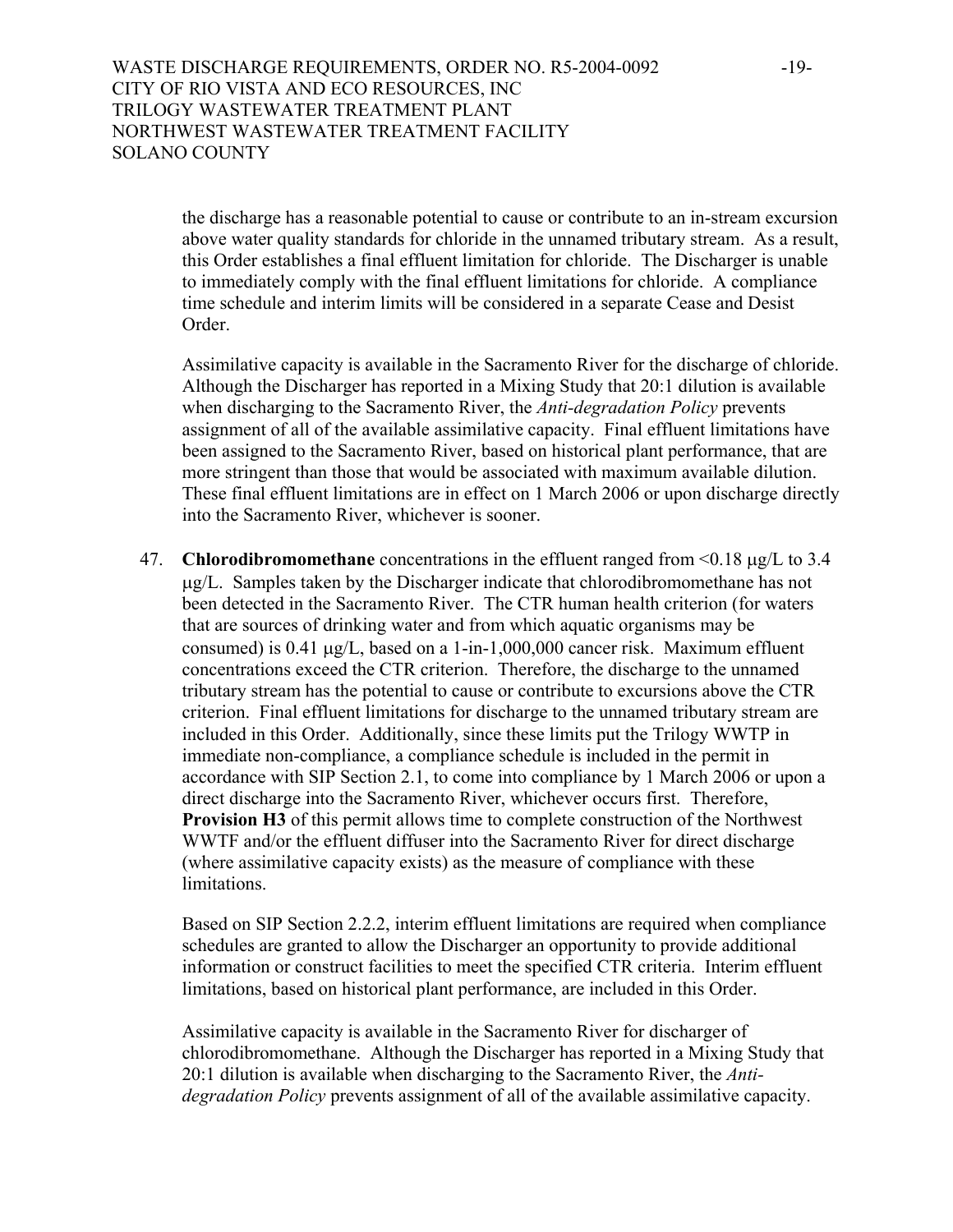WASTE DISCHARGE REQUIREMENTS, ORDER NO. R5-2004-0092 -20-CITY OF RIO VISTA AND ECO RESOURCES, INC TRILOGY WASTEWATER TREATMENT PLANT NORTHWEST WASTEWATER TREATMENT FACILITY SOLANO COUNTY

Final effluent limitations have been assigned to the Sacramento River, based on historical plant performance, that are more stringent than those that would be associated with maximum available dilution. These final effluent limitations are in effect on 1 March 2006 or upon discharge directly into the Sacramento River, whichever is sooner.

48. **Chloroform** concentrations in the effluent ranged from 0.5 µg/L to 10 µg/L. Samples taken by the Discharger indicate that chloroform has not been detected in the Sacramento River. The USEPA National Recommended Ambient Water Quality Criterion for human health protection (for waters that are sources of drinking water and from which aquatic organisms may be consumed) is  $5.7 \mu g/L$ , based on a 1-in-1,000,000 cancer risk. The Office of Environmental Health Hazard Assessment (OEHHA) has published and maintains the Toxicity Criteria Database, which contains cancer potency factors for chemicals, including chloroform, that have been used as a basis for regulatory actions by the boards, departments and offices within the California Environmental Protection Agency (Cal/EPA). The cancer potency factor for oral exposure to chloroform in this database is 0.031 milligrams per kilogram body weight per day (mg/kg-day). By applying standard toxicologic assumptions used by OEHHA, USEPA and other environmental agencies in evaluating health risks via drinking water exposure (i.e., 70 kg body weight and 2 liters per day water consumption), this cancer potency factor is equivalent to a concentration in drinking water of 1.1 ug/L (ppb) at the 1-in-a-million cancer risk level. The 1-in-a-million risk level is consistent with that used by the Department of Health Services (DHS) to set *de minimis* risks from involuntary exposure to carcinogens in drinking water in the development of drinking water MCLs and Action Levels and by OEHHA to set negligible cancer risks in the development of Public Health Goals for drinking water. The one-in-a-million cancer risk level is also mandated by USEPA in applying human health protective criteria contained in the National Toxics Rule and the California Toxics Rule for priority toxic pollutants in California surface waters. Maximum effluent concentrations exceed both the USEPA and OEHHA criteria. Therefore, the discharge to the unnamed tributary stream has the potential to cause or contribute to excursions above the OEHHA criterion. Final effluent limitations for discharge to the unnamed tributary stream are included in this Order. Additionally, since these limits put the Trilogy WWTP in immediate non-compliance, a compliance schedule is provided. The previous permit did not include this limitation. Since this effluent limitation is a new regulatory requirement within this permit, and because the application of the water quality objective for the protection of MUN at the discharge point into the unnamed stream is a new interpretation of the Basin Plan, a compliance schedule is included in the permit, to come into compliance by 1 March 2006 or upon a direct discharge into the Sacramento River, whichever occurs first. Therefore, **Provision H3** of this permit allows time to complete construction of the Northwest WWTF and/or the effluent diffuser into the Sacramento for direct discharge (where assimilative capacity exists) as the measure of compliance with these limitations.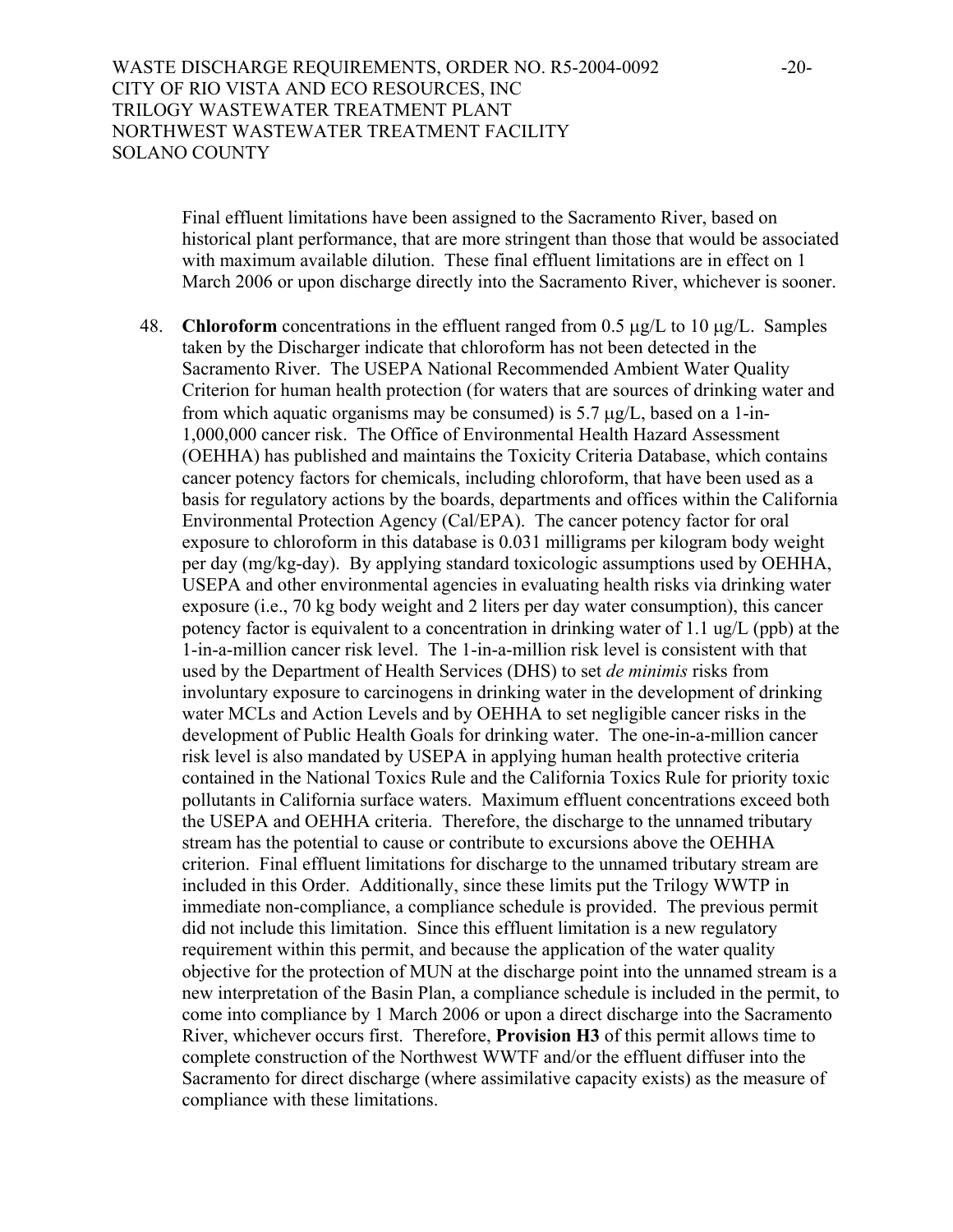Interim effluent limitations, based on historical plant performance, are included in this Order.

Assimilative capacity is available in the Sacramento River for chloroform. Although the Discharger has reported in a Mixing Study that 20:1 dilution is available when discharging to the Sacramento River, the *Anti-degradation Policy* prevents assignment of all of the available assimilative capacity. Final effluent limitations have been assigned to the Sacramento River, based on historical plant performance, that are more stringent than those that would be associated with maximum available dilution. These final effluent limitations are in effect on 1 March 2006 or upon discharge directly into the Sacramento River, whichever is sooner.

49. **Copper** concentrations in the effluent ranged from 2.3 µg/L to 12 µg/L. Samples taken by the Discharger of copper concentrations in the Sacramento River ranged between 3.4  $\mu$ g/L and 14  $\mu$ g/L. The Basin Plan has established a maximum concentration objective for copper for waters in the Delta at  $10 \mu g/L$  (independent of hardness). The CTR criteria for copper for the protection of freshwater aquatic life are dependent on hardness for both the acute and chronic scenarios. Therefore, because of lack of dilution waters, the CTR aquatic life criteria is based on hardness of the effluent when discharging to the unnamed tributary stream. When discharging to the Sacramento River, the CTR aquatic life criteria will be based on the hardness of the Sacramento River. Based on a worst-case (i.e., lowest) effluent hardness of 79 mg/L (as  $CaCO<sub>3</sub>$ ), the CTR copper continuous concentration (maximum four-day average concentration, chronic) for the protection of freshwater aquatic life as total recoverable is 7.6 µg/L and the recommended maximum concentration (maximum one-hour average concentration, acute) as total recoverable is  $11 \mu g/L$ . The maximum effluent concentrations exceed both these criteria and the basin plan objective. Based on a worst-case Sacramento River hardness of 43 mg/L (as  $CaCO<sub>3</sub>$ ), the CTR copper continuous concentration (maximum four-day average concentration, chronic) for the protection of freshwater aquatic life as total recoverable is 4.5 µg/L and the recommended maximum concentration (maximum one-hour average concentration, acute) as total recoverable is 6.3 µg/L. The ambient Sacramento River background concentrations exceed both these criteria and the basin plan objective. Therefore, the effluent has a reasonable potential to cause or contribute to aquatic toxicity based on total recoverable copper when discharging to the ephemeral stream and the Sacramento River. Effluent limitations for both the unnamed tributary stream and the Sacramento River, based on hardness, are included in this Order as shown in attachment I, with an upper limit of  $10 \mu\text{g/l}$  in conformance with the basin plan objective. Full compliance with these limitations is not required by this Order until 1 July 2009. Additionally, since these limits put the Trilogy WWTP in immediate non-compliance, a compliance schedule is included in the permit in accordance with SIP Section 2.1. Therefore, **Provision H3** of this order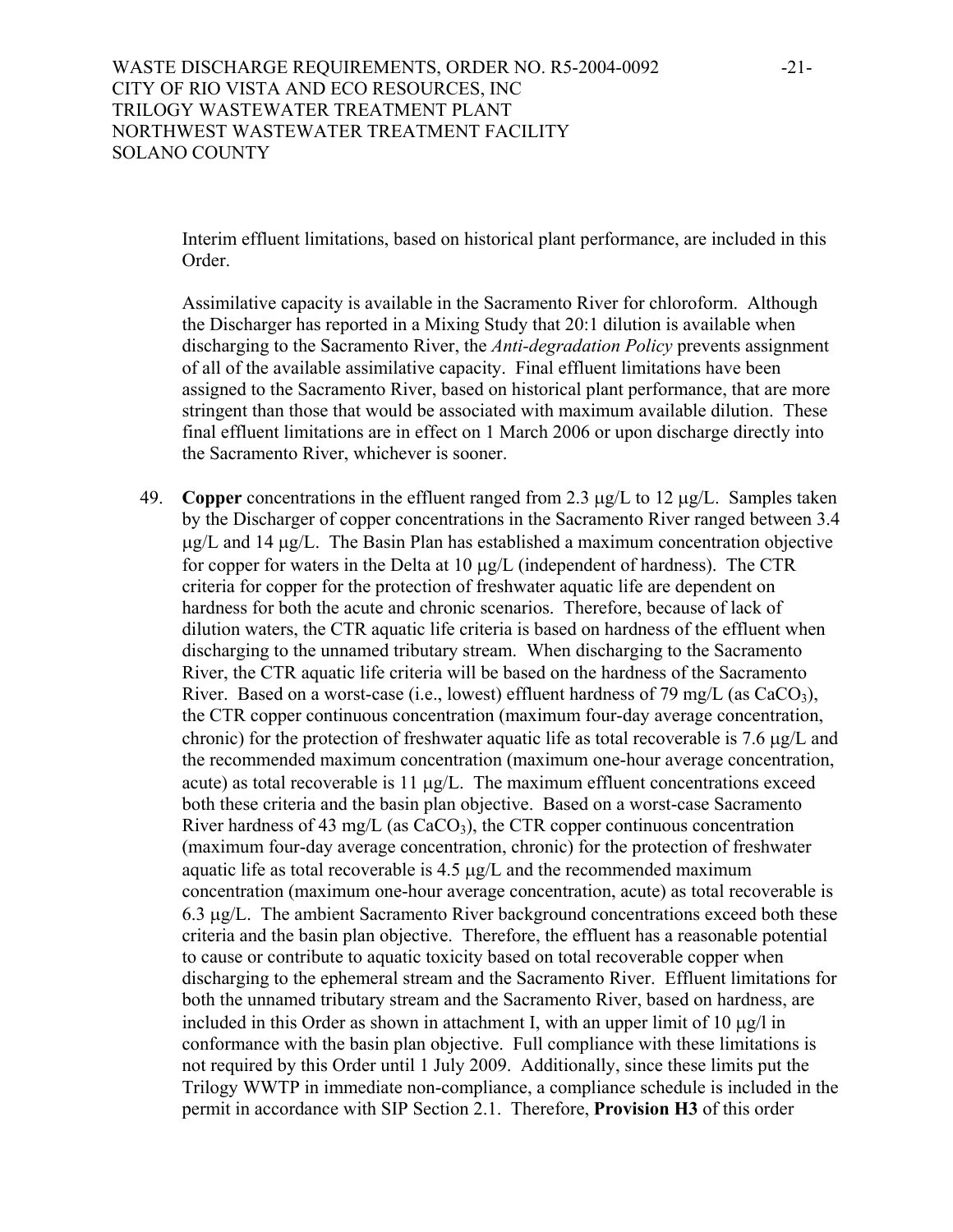## WASTE DISCHARGE REQUIREMENTS, ORDER NO. R5-2004-0092 -22-CITY OF RIO VISTA AND ECO RESOURCES, INC TRILOGY WASTEWATER TREATMENT PLANT NORTHWEST WASTEWATER TREATMENT FACILITY SOLANO COUNTY

allows time to complete construction of the Northwest WWTF and undertake any other process improvements required to ensure compliance with these effluent limitations.

Based on SIP Section 2.2.2, interim effluent limitations are required when compliance schedules are granted to allow the Discharger an opportunity to provide additional information or construct facilities to meet the specified CTR criteria. Interim effluent limitations, based on historical plant performance, are included in this Order.

50. **Cyanide** concentrations in the effluent ranged from <0.6 µg/L to 6 µg/L. Samples taken by the Discharger of cyanide concentrations in the Sacramento River ranged between  $\leq 0.6$  µg/L and 3 µg/L. The CTR cyanide continuous concentration (maximum four-day average concentration, chronic) criterion for the protection of freshwater aquatic life is 5.2 µg/L and the maximum concentration (one-hour average concentration, acute) criterion is 22 µg/L. The Basin Plan contains an objective of 10 µg/L for the Sacramento-San Joaquin River Delta. Maximum effluent concentrations exceed the CTR chronic criteria. Therefore, the discharge to the unnamed tributary stream has the potential to cause or contribute to excursions above the CTR criterion. Final effluent limitations for discharge to the unnamed tributary stream are included in this Order. Additionally, since these limits put the Trilogy WWTP in immediate non-compliance, a compliance schedule is included in the permit in accordance with SIP Section 2.1, to come into compliance by 1 March 2006 or upon a direct discharge into the Sacramento River, whichever occurs first. Therefore, **Provision H3** of this order allows time to complete construction of the Northwest WWTF and/or the effluent diffuser into the Sacramento River for direct discharge (where assimilative capacity exists) as the measure of compliance with these limitations.

Based on SIP Section 2.2.2, interim effluent limitations are required when compliance schedules are granted to allow the Discharger an opportunity to provide additional information or construct facilities to meet the specified CTR criteria. Interim effluent limitations, based on historical plant performance, are included in this Order.

Assimilative capacity is available in the Sacramento River for discharge of cyanide. Although the Discharger has reported in a Mixing Study that 20:1 dilution is available when discharging to the Sacramento River, the *Anti-degradation Policy* prevents assignment of all of the available assimilative capacity. Final effluent limitations have been assigned to the Sacramento River, based on historical plant performance, that are more stringent than those that would be associated with maximum available dilution. These final effluent limitations are in effect on 1 March 2006 or upon discharge directly into the Sacramento River, whichever is sooner.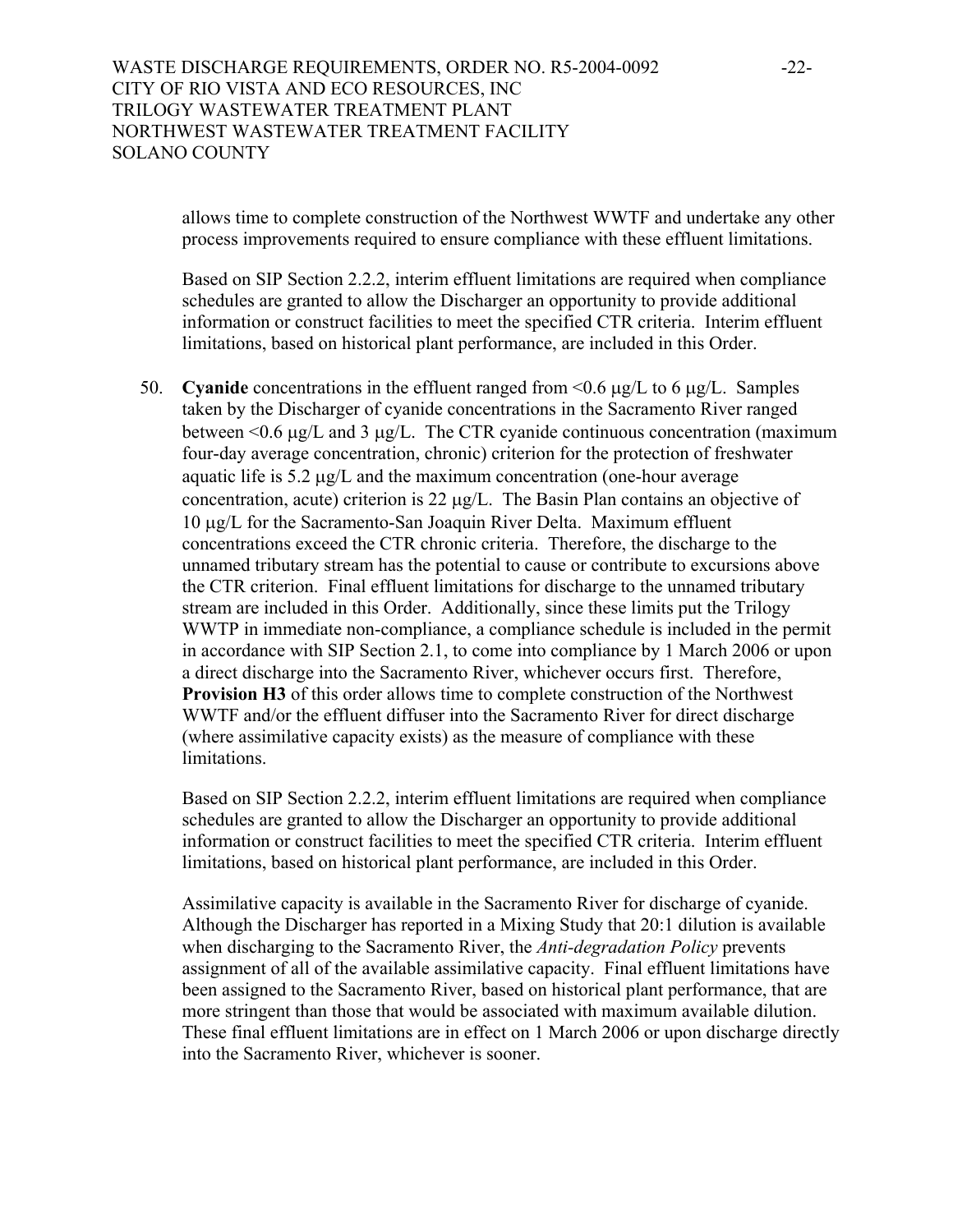51. **Dichlorobromomethane** concentrations in the effluent ranged from <0.2 µg/L to 7.9 µg/L. Samples taken by the Discharger indicate that dichlorobromomethane has not been detected in the Sacramento River. The CTR human health criterion (for waters that are sources of drinking water and from which aquatic organisms may be consumed) is 0.56 µg/L, based on a 1-in-1,000,000 cancer risk. Maximum effluent concentrations exceed the CTR criterion. Therefore, the discharge to the unnamed tributary stream has the potential to cause or contribute to excursions above the CTR criterion. Final effluent limitations for discharge to the unnamed tributary stream are included in this Order. Additionally, since these limits put the Trilogy WWTP in immediate non-compliance, a compliance schedule is included in the permit in accordance with SIP Section 2.1, to come into compliance by 1 March 2006 or upon a direct discharge into the Sacramento River, whichever occurs first. Therefore, **Provision H3** of this order allows time to complete construction of the Northwest WWTF and/or the effluent diffuser into the Sacramento River for direct discharge (where assimilative capacity exists) as the measure of compliance with these limitations.

Based on SIP Section 2.2.2, interim effluent limitations are required when compliance schedules are granted to allow the Discharger an opportunity to provide additional information or construct facilities to meet the specified CTR criteria. Interim effluent limitations, based on historical plant performance, are included in this Order.

Assimilative capacity is available in the Sacramento River for discharge of dichlorobromomethane. Although the Discharger has reported in a Mixing Study that 20:1 dilution is available when discharging to the Sacramento River, the *Antidegradation Policy* prevents assignment of all of the available assimilative capacity. Final effluent limitations have been assigned to the Sacramento River, based on historical plant performance, that are more stringent than those that would be associated with maximum available dilution. These final effluent limitations are in effect on 1 March 2006 or upon discharge directly into the Sacramento River, whichever is sooner.

52. **1,2-Diphenylhydrazine** concentrations in the effluent ranged from <0.13 µg/L to 0.44 µg/L. Samples taken by the Discharger indicate that 1,2-diphenylhydrazine has not been detected in the Sacramento River. The CTR human health criterion (for waters that are sources of drinking water and from which aquatic organisms may be consumed) is 0.04 µg/L. Maximum effluent concentrations exceed the CTR criterion. Therefore, the discharge to the unnamed tributary stream has the potential to cause or contribute to excursions above the CTR criterion. Final effluent limitations for discharge to the unnamed tributary stream are included in this Order. Additionally, since these limits put the Trilogy WWTP in immediate non-compliance, a compliance schedule is included in the permit in accordance with SIP Section 2.1, to come into compliance by 1 March 2006 or upon a direct discharge into the Sacramento River,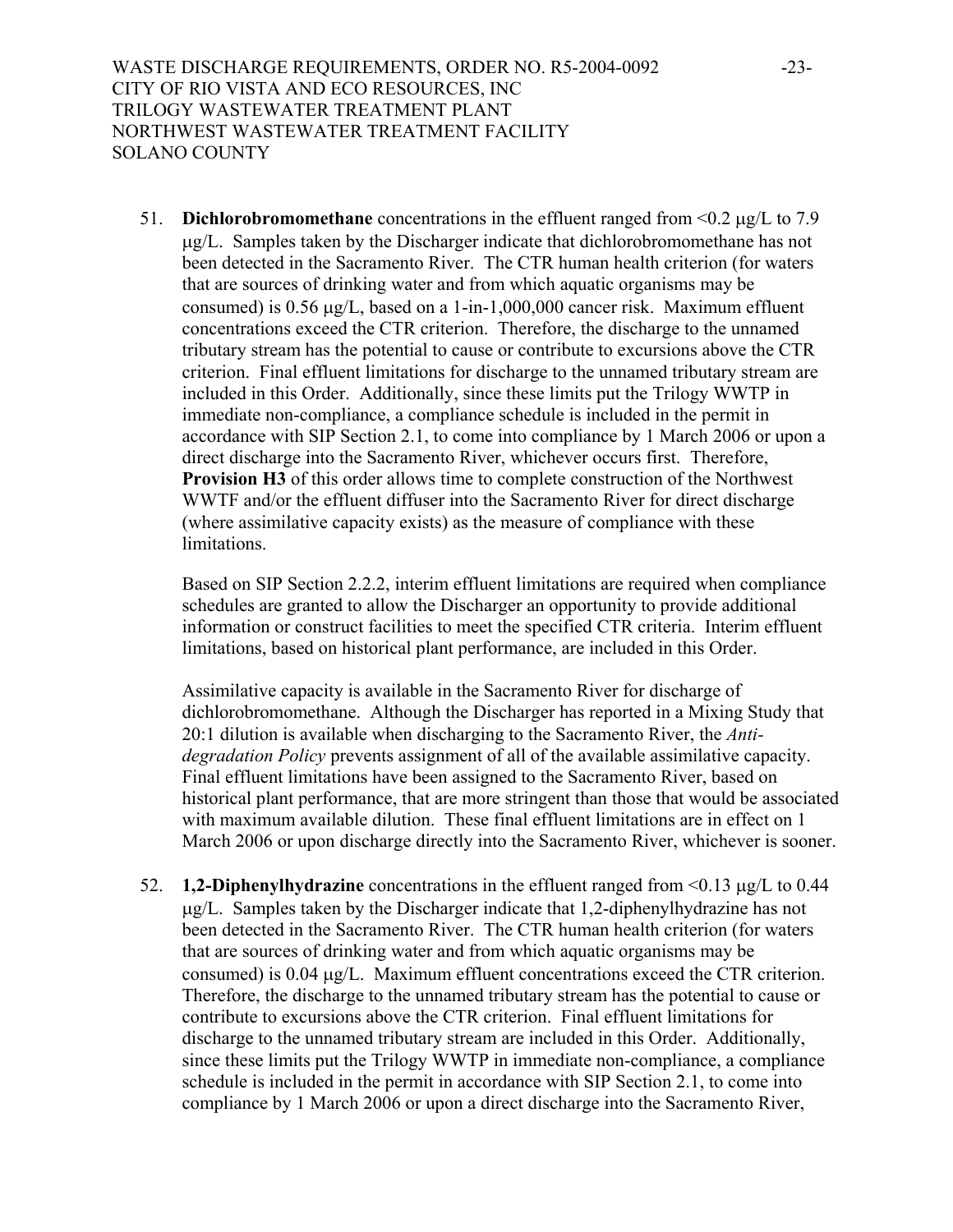whichever occurs first. Therefore, **Provision H3** of this permit allows time to complete construction of the Northwest WWTF and/or the effluent diffuser into the Sacramento River for direct discharge (where assimilative capacity exists) as the measure of compliance with these limitations.

Based on SIP Section 2.2.2, interim effluent limitations are required when compliance schedules are granted to allow the Discharger an opportunity to provide additional information or construct facilities to meet the specified CTR criteria. Interim effluent limitations, based on historical plant performance, are included in this Order.

Assimilative capacity is available in the Sacramento River for 1,2-diphenylhydrazine. Although the Discharger has reported in a Mixing Study that 20:1 dilution is available when discharging to the Sacramento River, the *Anti-degradation Policy* prevents assignment of all of the available assimilative capacity. Final effluent limitations have been assigned to the Sacramento River, based on historical plant performance, that are more stringent than those that would be associated with maximum available dilution. These final effluent limitations are in effect on 1 March 2006 or upon discharge directly into the Sacramento River, whichever is sooner.

53. **Electrical Conductivity** (EC) of the effluent was found to range between 1100 µmhos/cm and 1400 µmhos/cm in samples collected in 2002. The recommended Secondary MCL is 900 µmhos/cm, the upper Secondary MCL is 1600 µmhos/cm and the short-term Secondary MCL is 2200 µmhos/cm. The Agricultural Water Quality Goal is 700 µmhos/cm (Ayers, R. S. and D. W. Westcot, Water Quality for Agriculture, Food and Agriculture Organization of the United Nations - Irrigation and Drainage Paper No. 29, Rev. 1, Rome, 1985), and this value represents a guideline for interpreting water quality for irrigation. Above this level in irrigation water, sensitive crops will be adversely affected. This Order and the Basin Plan prohibit the discharge of chemical constituents in concentrations that impair beneficial uses and the Agricultural Water Quality Goal is a numerical criterion, which is applies this Basin Plan's narrative objective to protect agricultural uses of water. Based on the maximum observed effluent concentration, the Regional Board finds that the discharge has a reasonable potential to cause or contribute to an in-stream excursion above water quality standards for electrical conductivity in the unnamed tributary stream. As a result, this Order establishes a final effluent limitation for electrical conductivity. The Discharger is unable to immediately comply with the final effluent limitations for electrical conductivity when discharging to the unnamed tributary stream. A compliance time schedule and interim limits will be considered in a separate Cease and Desist Order.

Assimilative capacity is available in the Sacramento River for electrical conductivity. Background concentrations of EC in the Sacramento River average at 544 µmhos/cm,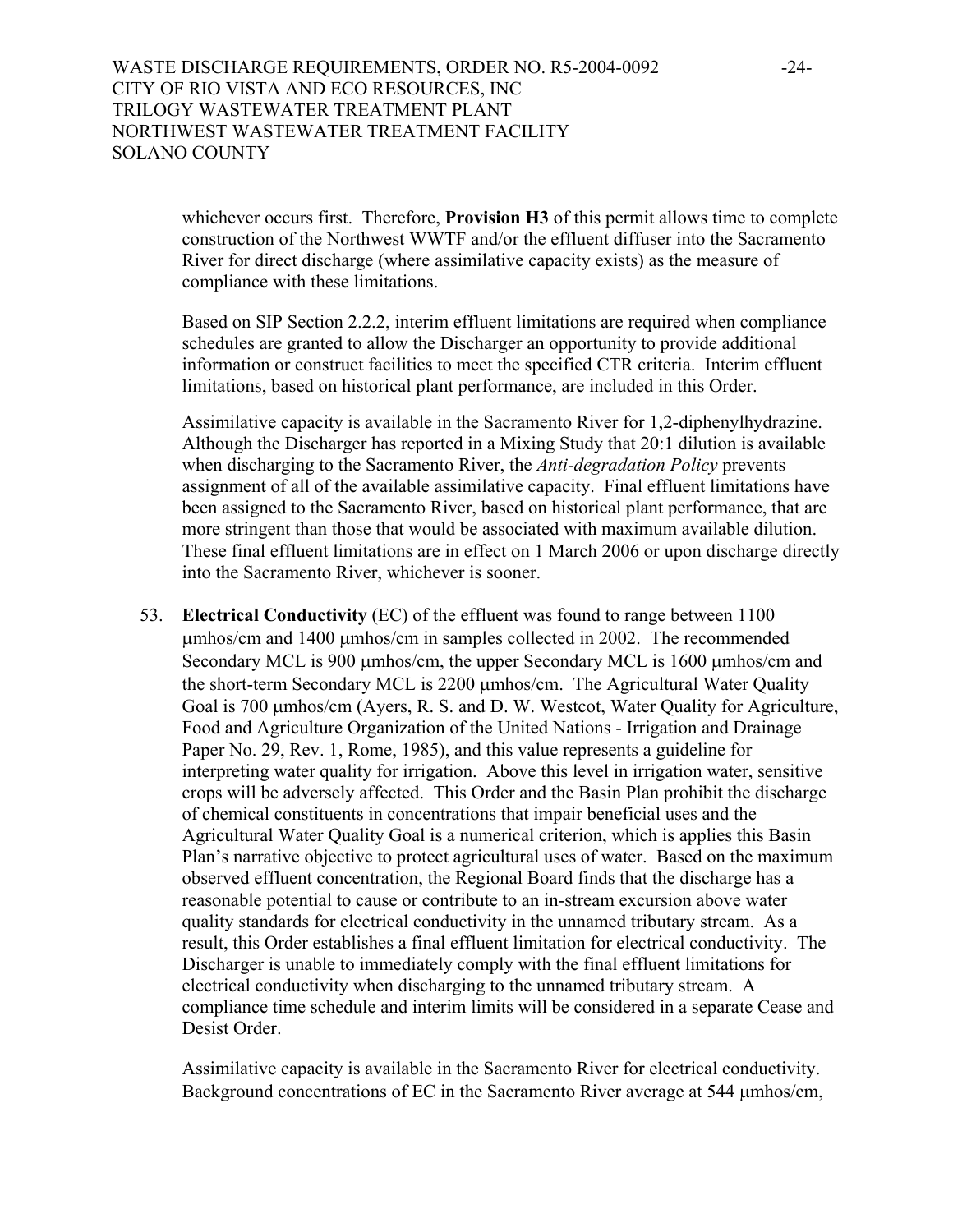WASTE DISCHARGE REQUIREMENTS, ORDER NO. R5-2004-0092 -25-CITY OF RIO VISTA AND ECO RESOURCES, INC TRILOGY WASTEWATER TREATMENT PLANT NORTHWEST WASTEWATER TREATMENT FACILITY SOLANO COUNTY

based on quarterly data collected from monitoring station BG20 between 1993 and 1999. More recent data (18 September 2003) submitted by the City of Rio Vista as part of the dilution mixing zone study in the Sacramento River show a highest 30-day running average EC of 325 µmhos/cm and a highest 14-day running average EC of 350 µmhos/cm from hourly data collected between 2000 and 2002 from a Department of Water Resources monitoring station. The more recent data appears to be of better quality. Therefore, the 544 µmhos/cm average is considered a more adequate worst case scenario for the Sacramento River. Although the Discharger has reported in a Mixing Study that 20:1 dilution is available when discharging to the Sacramento River, the *Anti-degradation Policy* prevents assignment of all of the available assimilative capacity. Final effluent limitations have been assigned to the Sacramento River, based on historical plant performance, that are more stringent than those that would be associated with maximum available dilution. These final effluent limitations are in effect on 1 March 2006 or upon discharge directly into the Sacramento River, whichever is sooner.

54. **Iron** was detected in the effluent with a total recoverable concentration ranging between <18 µg/l and 320 µg/l. The Discharger has reported concentrations of Iron in the Sacramento River between 1000 µg/L and 9400 µg/L. The Secondary Maximum Contaminant Level (MCL)-Consumer Acceptance Limit is 300 µg/L. The Basin Plan includes a water quality objective that "…*water designated for use as domestic or municipal supply (MUN) shall not contain concentrations of chemical constituents in excess of the maximum contaminant levels (MCLs) specified in the following provisions of Title 22 of the California Code of Regulations…Tables 64449-A (Secondary Maximum Contaminant Levels-Consumer Acceptance Limits) and 64449-B (Secondary Maximum Contaminant Levels- Ranges) of Section 64449*." Municipal and domestic supply is a beneficial use of the unnamed tributary. Based on information included in analytical laboratory reports submitted by the Discharger, iron in the discharge has a reasonable potential to cause or contribute to an in-stream excursion above the Secondary Maximum Contaminant Level (MCL)-Consumer Acceptance Limit of 300 µg/L in both the unnamed tributary stream and the Sacramento River. The Basin Plan also includes a water quality objective that water "…*shall be free of discoloration that causes nuisance or adversely affects beneficial uses*." The Basin Plan identifies noncontact water recreation, which includes aesthetic enjoyment, as a beneficial use of the Sacramento River, by which the discharge is tributary. Iron concentrations in excess of the Secondary MCL-Consumer Acceptance Limit cause aesthetically undesirable discoloration. Therefore, this Order establishes final effluent limitations for iron. The Discharger is unable to immediately comply with the final effluent limitations for iron. A compliance time schedule and interim limits will be considered in a separate Cease and Desist Order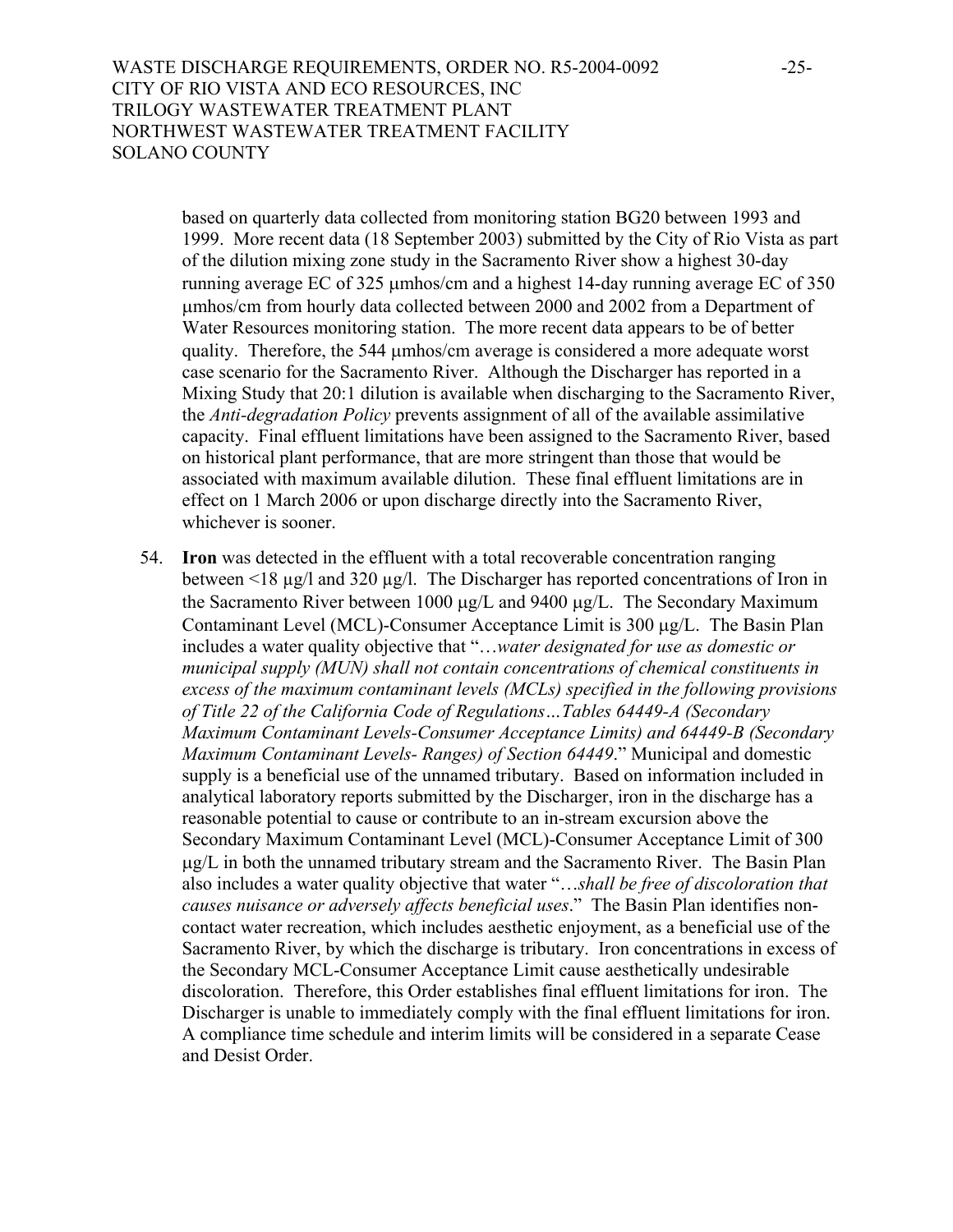- 55. **Manganese** was detected in the effluent with a total recoverable concentration ranging between 14 µg/l and 76 µg/l. The Discharger has reported concentrations of manganese in the Sacramento River between 23  $\mu$ g/L and 140  $\mu$ g/L. The CTR does not list manganese as a priority pollutant. The Basin Plan includes a water quality objective that "…*water designated for use as domestic or municipal supply (MUN) shall not contain concentrations of chemical constituents in excess of the maximum contaminant levels (MCLs) specified in the following provisions of Title 22 of the California Code of Regulations…Tables 64449-A (Secondary Maximum Contaminant Levels-Consumer Acceptance Limits) and 64449-B (Secondary Maximum Contaminant Levels- Ranges) of Section 64449*." Municipal and domestic supply is a beneficial use of the unnamed tributary. Based on information included in analytical laboratory reports submitted by the Discharger, manganese in the discharge has a reasonable potential to cause or contribute to an in-stream excursion above the Secondary Maximum Contaminant Level (MCL)-Consumer Acceptance Limit of 50 µg/L in both the unnamed tributary stream and the Sacramento River. The Basin Plan also includes water quality objectives that water be free of discoloration and taste- or odor-producing substances in concentrations that cause nuisance or adversely affect beneficial uses. The Basin Plan identifies non-contact water recreation, which includes aesthetic enjoyment, as a beneficial use of the Sacramento River, of which the discharge is tributary. Manganese concentrations in excess of the Secondary MCL-Consumer Acceptance Limit produce aesthetically undesirable discoloration and taste. Therefore, effluent limitations for manganese are included in this Order for both the discharge to the unnamed tributary stream and the Sacramento River and are based on compliance with the Basin Plan water quality objectives for chemical constituents, color, and tastes and odors and the DHS Secondary MCL. The Discharger is unable to immediately comply with the final effluent limitations for manganese. A compliance time schedule and interim limits will be considered in a separate Cease and Desist Order.
- 56. **Foaming Agents (MBAS)** were detected in the effluent at concentrations between 50 µg/l and 2300 µg/l. Samples taken by the Discharger indicate that MBAS has not been detected in the Sacramento River. The CTR does not list MBAS as priority pollutants. The Basin Plan includes a water quality objective that "…*water designated for use as domestic or municipal supply (MUN) shall not contain concentrations of chemical constituents in excess of the maximum contaminant levels (MCLs) specified in the following provisions of Title 22 of the California Code of Regulations…Tables 64449-A (Secondary Maximum Contaminant Levels-Consumer Acceptance Limits) and 64449-B (Secondary Maximum Contaminant Levels- Ranges) of Section 64449*." Municipal and domestic supply is a beneficial use of the unnamed tributary. Based on information included in analytical laboratory reports submitted by the Discharger, MBAS in the discharge has a reasonable potential to cause or contribute to an in-stream excursion above the Secondary Maximum Contaminant Level (MCL)-Consumer Acceptance Limit of 500  $\mu$ g/L in the unnamed tributary stream. The Basin Plan also includes water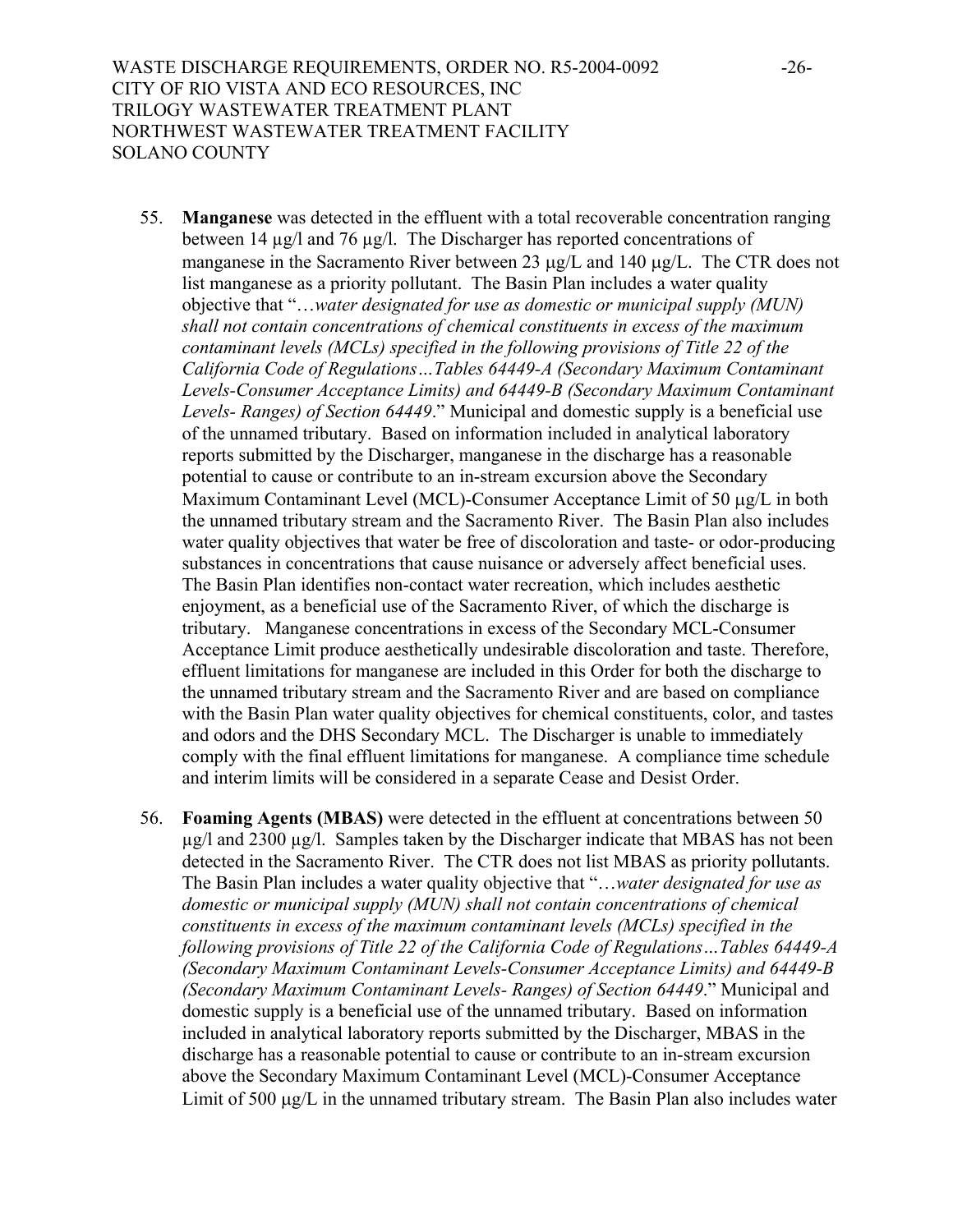WASTE DISCHARGE REQUIREMENTS, ORDER NO. R5-2004-0092 -27-CITY OF RIO VISTA AND ECO RESOURCES, INC TRILOGY WASTEWATER TREATMENT PLANT NORTHWEST WASTEWATER TREATMENT FACILITY SOLANO COUNTY

quality objectives that water not contain floating material or taste- or odor-producing substances in concentrations that causes nuisance or adversely affect beneficial uses. The Basin Plan identifies non-contact water recreation, which includes aesthetic enjoyment, as a beneficial use of the Sacramento River, of which the discharge is tributary. MBAS concentrations in excess of the Secondary MCL Consumer Acceptance Limit produce aesthetically undesirable froth, taste, and odor. Therefore, an effluent limitation for MBAS is included in this Order for discharge to the unnamed tributary stream and is based on compliance with the Basin Plan water quality objectives for chemical constituents, floating material, and tastes and odors and the DHS Secondary MCL. The Discharger is unable to immediately comply with the final effluent limitations for MBAS. A compliance time schedule and interim limits will be considered in a separate Cease and Desist Order.

Assimilative capacity is available in the Sacramento River for MBAS. Although the Discharger has reported in a Mixing Study that 20:1 dilution is available when discharging to the Sacramento River, the *Anti-degradation Policy* prevents assignment of all of the available assimilative capacity. Final effluent limitations have been assigned to the Sacramento River, based on historical plant performance, that are more stringent than those that would be associated with maximum available dilution. These final effluent limitations are in effect on 1 March 2006 or upon discharge directly into the Sacramento River, whichever is sooner.

57. **Mercury** was detected in the effluent on all 4 samples taken in 2002 using a "clean technique" USEPA Method 1631 with concentrations ranging from 0.0020 - 0.0072 µg/l. The current USEPA's ambient water quality criterion for protection of aquatic life (expressed as dissolved concentrations) for continuous concentration of mercury is 0.77 µg/l (4-day average, chronic criteria), and the CTR (expressed as total recoverable) concentration for the human health protection for consumption of water and aquatic organisms is 0.050 µg/l. The maximum concentrations of mercury in the effluent are less than the CTR criteria, thus the discharge does not have reasonable potential to cause or contribute to an exceedance of water quality standards for mercury.

Mercury is listed under the California 303(d) list as a pollutant causing impairment in the Sacramento-San Joaquin Delta. This listing is based partly on elevated levels of mercury in fish tissue. Because the Sacramento-San Joaquin Delta has been listed as an impaired water body for mercury based on fish tissue impairment, the discharge must not cause or contribute to increased mercury levels in fish tissue.

The Regional Board plans to adopt Total Maximum Daily Loads (TMDLs) for mercury in the Sacramento-San Joaquin Delta by December 2005. When the TMDL is complete, the Regional Board will adopt appropriate water quality based concentration and mass loading effluent limits for the discharge. For situations like this, the SIP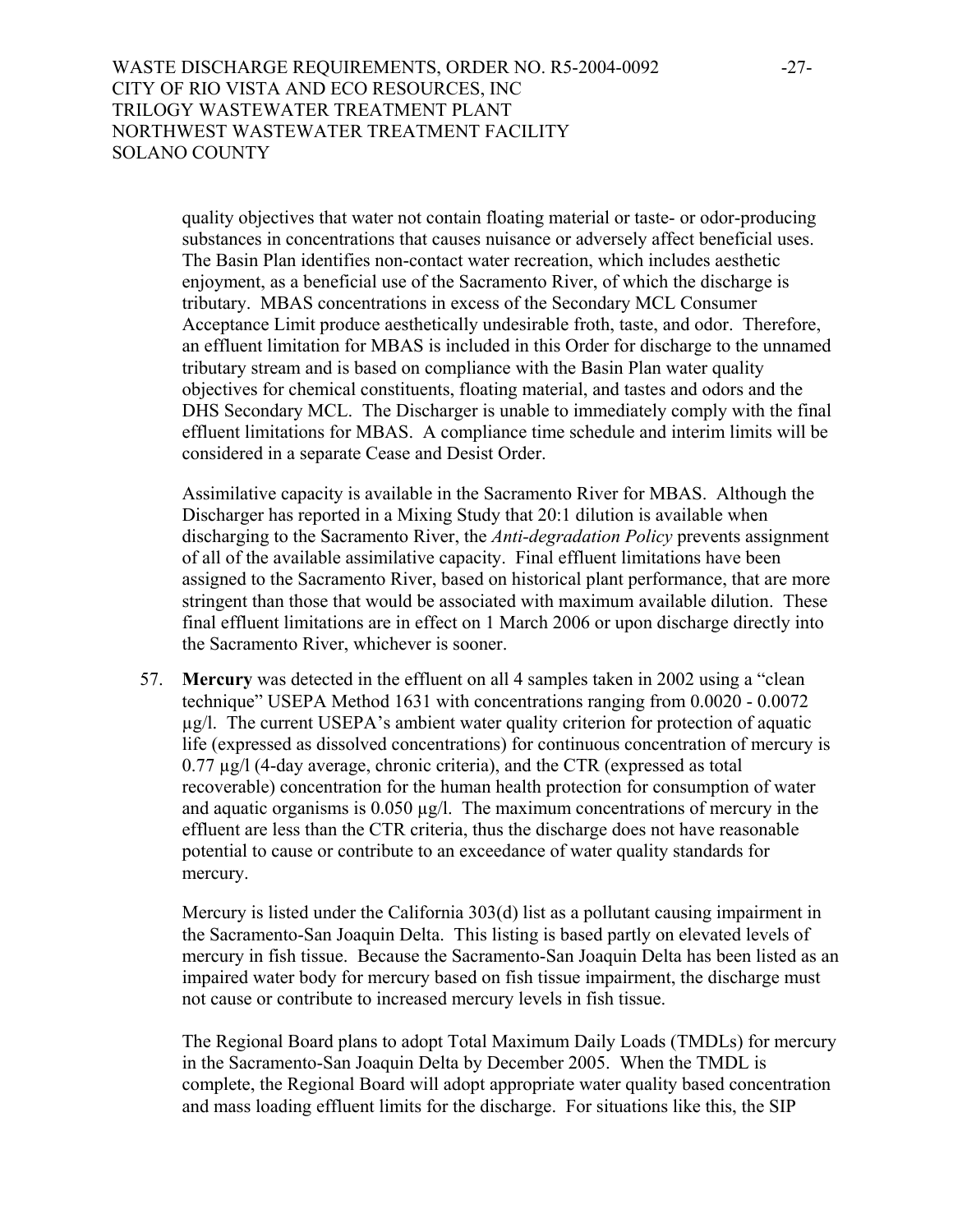## WASTE DISCHARGE REQUIREMENTS, ORDER NO. R5-2004-0092 -28-CITY OF RIO VISTA AND ECO RESOURCES, INC TRILOGY WASTEWATER TREATMENT PLANT NORTHWEST WASTEWATER TREATMENT FACILITY SOLANO COUNTY

recommends that mass loading of the bioaccumulative pollutant should be limited in the interim to representative, current levels pending development of applicable water quality standards. Until the TMDL is completed and water quality based effluent limits are prescribed, this Order contains an interim, performance based, mass loading limit.

58. **Nitrite** measures as Nitrogen was detected in the effluent at concentrations between  $\leq 0.03$  ug/l and 3.6 ug/l. Samples taken by the Discharger indicate that nitrite has not been detected in the Sacramento River. The CTR does not list nitrite as a priority pollutant. The Basin Plan includes a water quality objective that "…*water designated for use as domestic or municipal supply (MUN) shall not contain concentrations of chemical constituents in excess of the maximum contaminant levels (MCLs) specified in the following provisions of Title 22 of the California Code of Regulations…Tables 64449-A (Secondary Maximum Contaminant Levels-Consumer Acceptance Limits) and 64449-B (Secondary Maximum Contaminant Levels- Ranges) of Section 64449*." Municipal and domestic supply is a beneficial use of the unnamed tributary. Based on information included in analytical laboratory reports submitted by the Discharger, nitrite in the discharge has a reasonable potential to cause or contribute to an in-stream excursion above the Primary Maximum Contaminant Level (MCL) of 1.0 mg/L, measured as nitrogen, in the unnamed tributary stream. An effluent Limitation for nitrite when discharging to the unnamed tributary stream is included in this Order and is based on the DHS Primary MCL. The Discharger is unable to immediately comply with the final effluent limitations for nitrite. A time schedule and interim limits will be considered in a separate Cease and Desist Order.

Assimilative capacity is available in the Sacramento River for nitrite. Although the Discharger has reported in a Mixing Study that 20:1 dilution is available when discharging to the Sacramento River, the *Anti-degradation Policy* prevents assignment of all of the available assimilative capacity. Final effluent limitations have been assigned to the Sacramento River, based on historical plant performance, that are more stringent than those that would be associated with the available dilution. These final effluent limitations are in effect on 1 March 2006 or upon discharge directly into the Sacramento River, whichever is sooner.

- 59. **Total Dissolved Solids** were detected in the effluent at concentrations ranging from 600 to 1100 mg/L. Total dissolved solids are typically correlated with electrical conductivity. Therefore, because an effluent limit has been placed on electrical conductivity, an effluent limit on total dissolved solids would be redundant. An effluent limit on total dissolved solids therefore has not been placed on this discharge.
- 60. **Chlorine** is used at the WWTP as a disinfectant and is known to be extremely toxic to aquatic organisms, and based on the effectiveness of methods for chlorination, it may, at times have reasonable potential to be discharged at significant concentrations. The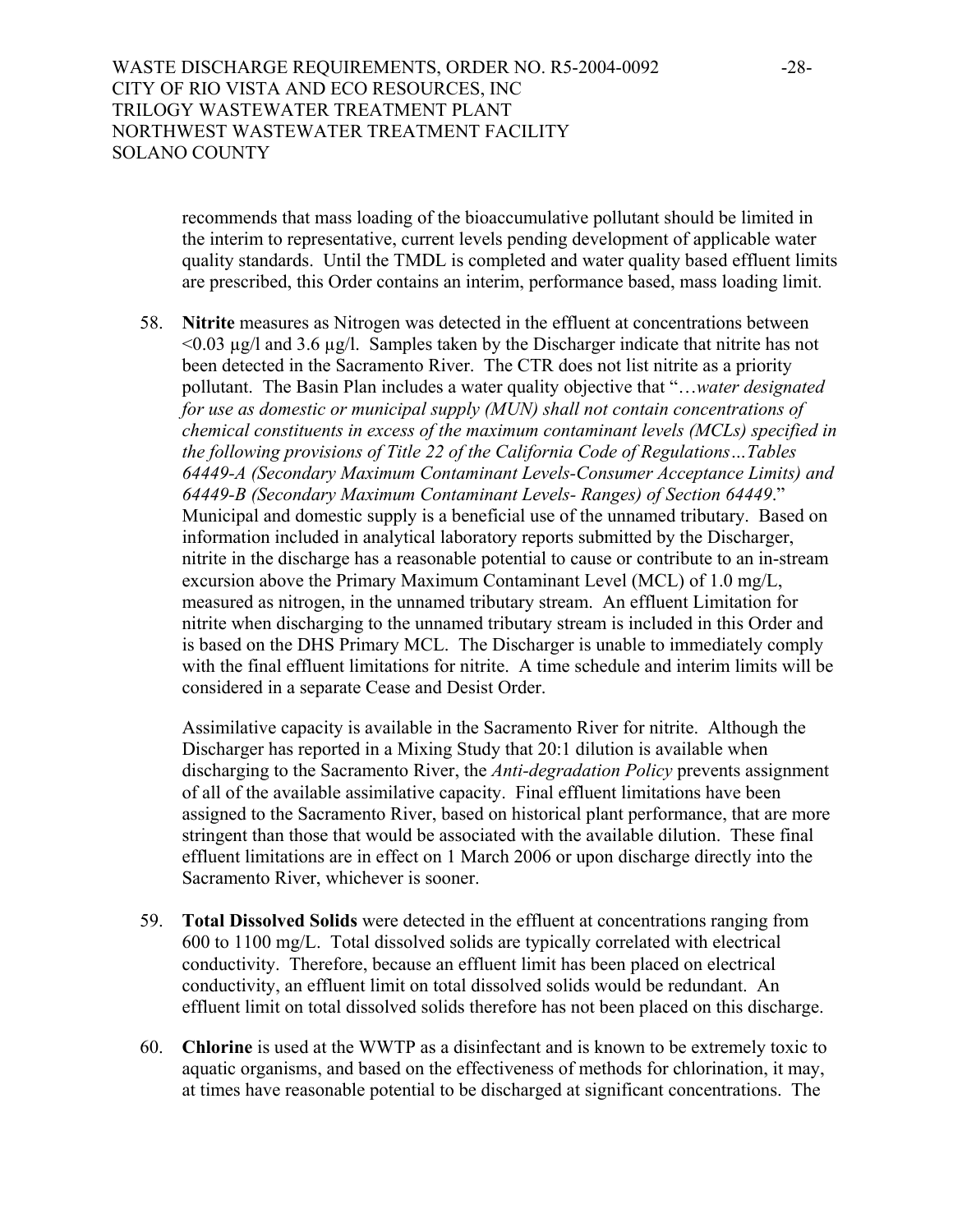WASTE DISCHARGE REQUIREMENTS, ORDER NO. R5-2004-0092 -29-CITY OF RIO VISTA AND ECO RESOURCES, INC TRILOGY WASTEWATER TREATMENT PLANT NORTHWEST WASTEWATER TREATMENT FACILITY SOLANO COUNTY

Discharger monitors chlorine residual as a means of permit compliance. The USEPA developed ambient water quality criteria for chlorine to protect freshwater aquatic organisms. USEPA's ambient water quality criteria for protection of aquatic life are 11  $\mu$ g/l as a 4-day average (chronic) concentration, and 19  $\mu$ g/l as a 1-hour average (acute) concentration for total chlorine residual. Therefore, this Order contains effluent discharge limitations for total chlorine residual of 0.011 mg/l as a 4-day maximum, and 0.019 mg/l as a 1- hour average based on the USEPA's ambient criteria to protect aquatic life.

61. **Total Coliform** limitations are imposed to protect the beneficial uses of the receiving water, including body contact water recreation, and municipal, domestic and unrestricted agricultural beneficial use. There are no regulations that prescribe necessary levels of disinfection; however, according to the Department of Health Services (DHS), appropriate limitations are based on average river/effluent dilution ratios over a period of time, with the recommendation to impose tertiary standards (pathogen free) when available dilution is less than 20:1.

The discharge to the Unnamed Tributary may not always have 20:1 dilution. The previous Order required the 7-day median concentration of total coliform to be no more than 2.2 per 100 mL. The total number of total coliform bacteria was not to exceed an MPN of 23 per 100 mL in more than one sample in any 30-day period with no single sample exceeding an MPN of 240 per 100 mL. Based on the lack of available dilution in the Unnamed Tributary, protection of the beneficial uses of the receiving water will be maintained by continuation of the total coliform limitation from the previous permit.

Evaluation of flow data obtained from the Department of Water Resources, Delta Modeling section database and the results of a mixing zone analysis submitted by the Discharger for the Sacramento River concluded there is a minimal dilution of 20:1 and, therefore, there is no need for tertiary treatment. This Order contains a monthly median effluent limitation of 23 MPN/100 ml, with a daily maximum effluent limitation of 500 MPN/100 ml.

62. **Pesticides:** The Sacramento–San Joaquin Delta has been listed as an impaired waterbody pursuant to Section 303(d) of the Clean Water Act because of: (1) diazinon and chlorpyrifos (organophosphate pesticides), (2) Group A-organochlorine pesticides {aldrin, chlordane, dieldrin, endosulfan (alpha, beta, sulfate), endrin, endrin aldehyde, 4,4'DDT, heptachlor, heptachlor epoxide, hexachlorocyclohexane (alpha, beta, delta and lindane), and toxaphene}, and (3) unknown toxicity.

The Basin Plan objectives for Sacramento-San Joaquin Delta regarding pesticides include: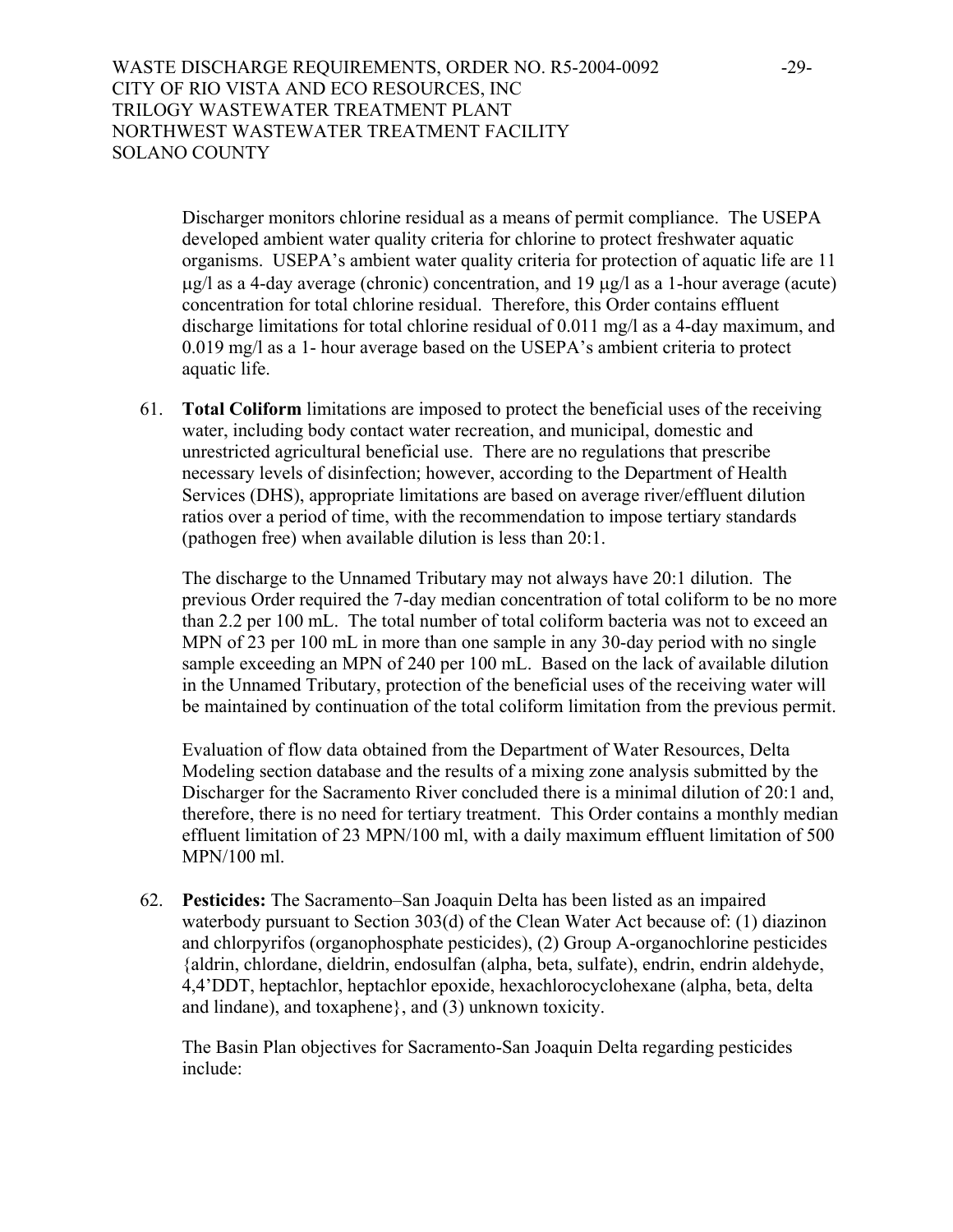- a. no individual pesticides shall be present in concentrations that adversely affect beneficial uses,
- b. discharges shall not result in pesticide concentrations in bottom sediments or aquatic life that adversely affects beneficial uses,
- c. total chlorinated hydrocarbon pesticide concentrations shall not be present in the water column at detectable concentrations, and
- d. pesticide concentrations shall not exceed those allowable by applicable antidegradation policies.

The Basin Plan's requirement that persistent chlorinated hydrocarbon pesticides shall not be present in the water column in detectable concentrations is the most stringent criteria for the regulation of the Group A-organochlorine pesticides. Data reported by the Discharger does not indicate that 303(d) listed pesticides are present in the Discharge. Because these constituents are listed under the California 303(d) list as pollutants causing impairment in the Sacramento-San Joaquin Delta, the Discharger is not to cause or contribute to an in-stream excursion above the Basin Plan organochlorine pesticides objective.

### **Stormwater**

- 63. Federal Regulations for storm water discharges were promulgated by the U.S Environmental Protection Agency on 19 November 1990. The regulations of 40 CFR Parts 122,123, and 124 require specific categories of industrial activities, including Publicly Owned Treatment Works (POTW), which discharge storm water associated with industrial activity to obtain an NPDES permit to implement Best Available Technology Economically Achievable and Best Conventional Pollutant Control Technology to control pollutants in industrial storm water discharges.
- 64. The City of Rio Vista, upon completion of the Northwest Wastewater Treatment Facility or by 1 March 2006, whichever is sooner, shall be covered under the General Storm Water Permit, Water Quality Order No. 97-03-DWQ, NPDES General Permit No. CAS000001 for *Discharges of Storm Water Associated with Industrial Activities Excluding Construction Activities.*

### **Public Notice**

65. A Fact Sheet containing information regarding the facility and the regulatory basis for these requirements is included as a part of this Order. The Regional Board considered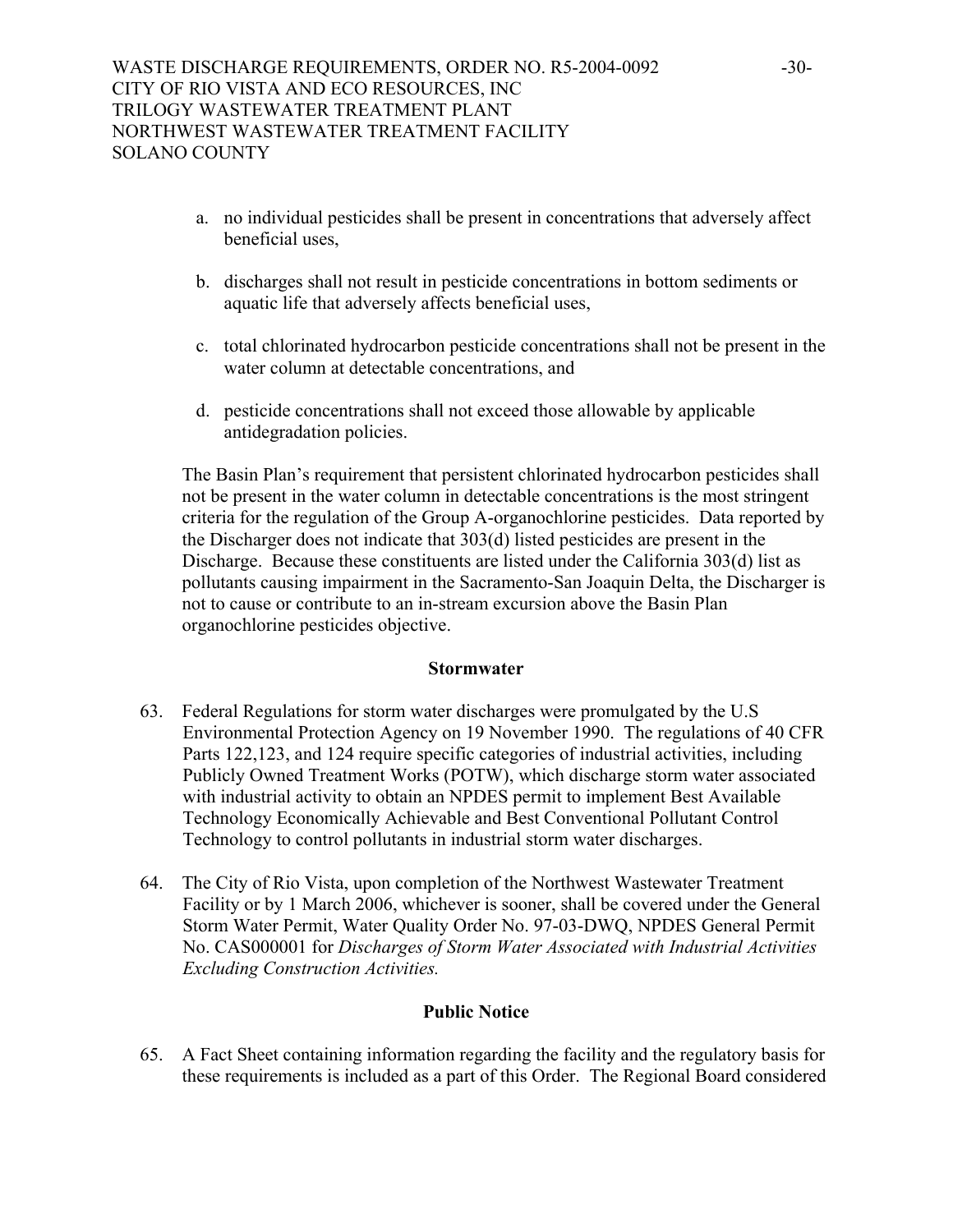all the above and the supplemental information in the attached Information Sheet, in establishing the following conditions.

- 66. The Regional Board consulted with the State Department of Health Services and has considered their recommendations regarding the public health aspects of water recycling.
- 67. The action to adopt an NPDES permit is exempt from the provisions of Chapter 3 of the California Environmental Quality Act (CEQA) (Public Resources Code Section 21000, et seq.) requiring an environmental impact report or a negative declaration, in accordance with Section 13389 of the California Water Code.
- 68. The City of Rio Vista has certified a final Environmental Impact Report in accordance with the California Environmental Quality Act (CEQA) (Public Resources Code Section 21000, et seq.), and the State CEQA Guidelines for the Northwest wastewater treatment facility and construction of the outfall and diffuser for direct discharge to the Sacramento River. The Regional Board has considered the Environmental Impact Report and concurs there are no significant impacts on water quality.
- 69. The Regional Board has notified the Discharger and interested agencies and persons of its intent to prescribe waste discharge requirements for this discharge and has provided them with an opportunity for a public hearing and an opportunity to submit their written views and recommendations.
- 70. The Regional Board, in a public meeting, heard and considered all comments pertaining to the discharge.
- 71. This Order shall serve as an NPDES permit pursuant to Section 402 of the CWA, and amendments thereto, and shall take effect upon the date of hearing, provided the Regional Administrator or USEPA has no objections.

**IT IS HEREBY ORDERED** that Order No. R5-2002-0099 is rescinded and the City of Rio Vista and ECO Resources, Inc., its agents, successors and assigns, in order to meet the provisions contained in Division 7 of the California Water Code and regulations adopted thereunder, and the provisions of the Clean Water Act and regulations and guidelines adopted thereunder, shall comply with the following:

## **A. Discharge Prohibitions:**

1. Discharge of wastewater at a location or in a manner different from that described in the Findings is prohibited.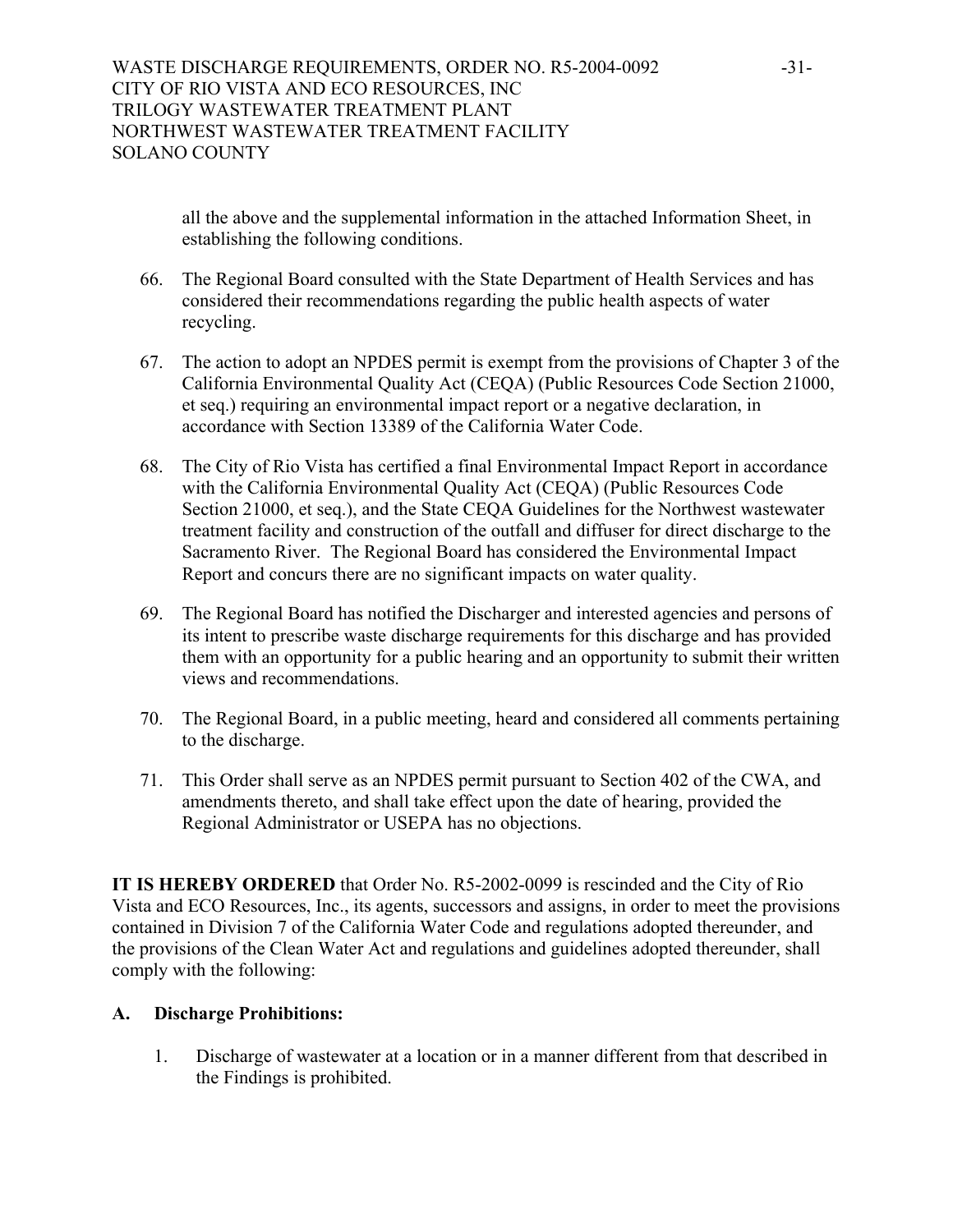- 2. The by-pass or overflow of untreated or partially treated wastes to surface waters is prohibited, except as allowed by Standard Provision A.13. (See attached "Standard Provisions and Reporting Requirements for Waste Discharge Requirements [NPDES]").
- 3. Neither the discharge nor its treatment shall create a nuisance as defined in Section 13050 of the California Water Code.
- 4. Discharge to the Sacramento River via unnamed tributary stream from 1 May to 31 October and after 1 May 2006 is prohibited.

### **B. Effluent Limitations for Discharge to the Unnamed Ephemeral Stream (Discharge Location 001):**

| Constituent<br>$BOD^{1, 2}$ | Units<br>mg/L<br>$\frac{1}{\text{bs}}\text{day}^3$ | Monthly<br>Average<br>10<br>16.7   | $7$ -day<br>Median | $4$ -day<br><b>Average</b> | 1-Hour<br>Average                  | Daily<br>Maximum<br>20<br>33.4 |
|-----------------------------|----------------------------------------------------|------------------------------------|--------------------|----------------------------|------------------------------------|--------------------------------|
| $TSS^2$                     | mg/L<br>lbs/day <sup>3</sup>                       | 10<br>16.7                         |                    |                            |                                    | 20<br>33.4                     |
| Turbidity                   | <b>NTU</b>                                         | 2 <sup>4</sup>                     |                    |                            |                                    | $5^4$                          |
| <b>Total Coliform</b>       | MPN/100 mL                                         |                                    | 2.2                |                            |                                    | $23^{5}$                       |
| Settleable Solids           | mI/L                                               | 0.1                                |                    |                            |                                    | 0.2                            |
| Chlorine Residual           | mg/L<br>$\frac{1}{\text{bs}}\text{day}^3$          |                                    |                    | 0.011<br>0.018             | 0.019<br>0.032                     |                                |
| Oil and Grease              | mg/L<br>$\overline{\text{lbs}}/\text{day}^3$       | 10<br>16.7                         |                    |                            |                                    | 15<br>25.0                     |
| Aluminum <sup>10</sup>      | $\mu$ g/L<br>$\frac{1}{\text{bs}}\text{day}^3$     | 71<br>0.12                         |                    |                            |                                    | 142<br>0.24                    |
| Ammonia                     | $mg/L - N$<br>$lbs/day^3$                          | Attach G<br>Calculate <sup>6</sup> |                    |                            | Attach H<br>Calculate <sup>6</sup> |                                |

1. Effluent shall not exceed the following limits: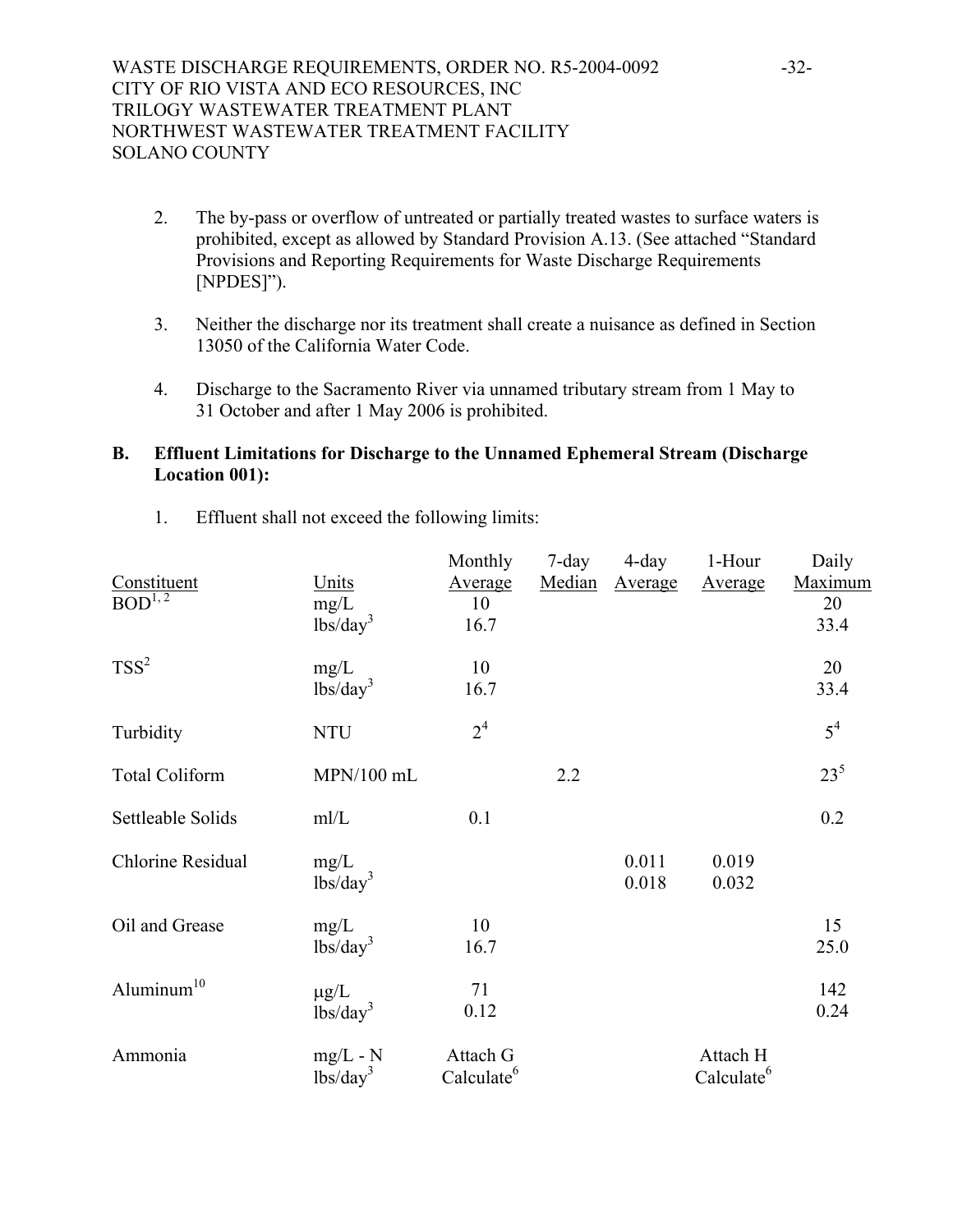## WASTE DISCHARGE REQUIREMENTS, ORDER NO. R5-2004-0092 -33-CITY OF RIO VISTA AND ECO RESOURCES, INC TRILOGY WASTEWATER TREATMENT PLANT NORTHWEST WASTEWATER TREATMENT FACILITY SOLANO COUNTY

| Constituent<br>Bis (2-ethylhexyl)<br>phthalate <sup>7</sup> | Units<br>$\mu$ g/L<br>lbs/day <sup>3</sup>     | Monthly<br>Average<br>1.8<br>0.0030 | $7$ -day<br>Median | 4-day<br>Average | 1-Hour<br>Average | Daily<br><b>Maximum</b><br>3.6<br>0.0060 |
|-------------------------------------------------------------|------------------------------------------------|-------------------------------------|--------------------|------------------|-------------------|------------------------------------------|
| Copper <sup>8</sup>                                         | $\mu g/L$<br>lbs/day <sup>3</sup>              | Attach I<br>calculate <sup>7</sup>  |                    |                  |                   | Attach I<br>calculate <sup>7</sup>       |
| Chloride                                                    | mg/L<br>lbs/day <sup>3</sup>                   | 106<br>177                          |                    |                  |                   |                                          |
| Chloroform <sup>7</sup>                                     | $\mu g/L$<br>lbs/day <sup>3</sup>              | 1.1<br>0.0018                       |                    |                  |                   | 2.2<br>0.0037                            |
| Chlorodibromomethane <sup>7</sup>                           | $\mu g/L$<br>lbs/day <sup>3</sup>              | 0.40<br>0.00067                     |                    |                  |                   | 0.80<br>0.0013                           |
| Cyanide <sup>7</sup>                                        | $\mu g/L$<br>lbs/day <sup>3</sup>              | 4.2<br>0.007                        |                    |                  |                   | 8.4<br>0.014                             |
| Dichlorobromomethane <sup>7</sup>                           | $\mu g/L$<br>$\frac{1}{\text{bs}}\text{day}^3$ | 0.56<br>0.00093                     |                    |                  |                   | 1.1<br>0.0018                            |
| 1,2-Diphenylhydrazine <sup>7</sup>                          | $\mu g/L$<br>lbs/day <sup>3</sup>              | 0.04<br>0.000067                    |                    |                  |                   | 0.08<br>0.00013                          |
| <b>Electrical Conductivity</b>                              | umhos/cm                                       | 700                                 |                    |                  |                   |                                          |
| Iron                                                        | $\mu$ g/L<br>lbs/day <sup>3</sup>              | 300<br>0.50                         |                    |                  |                   |                                          |
| Manganese                                                   | $\mu$ g/L<br>$\rm lbs/day^3$                   | 50<br>0.083                         |                    |                  |                   |                                          |
| <b>Foaming Agents</b><br>(MBAS)                             | $\mu$ g/L<br>lbs/day <sup>3</sup>              | 500<br>0.83                         |                    |                  |                   |                                          |
| Nitrite                                                     | mg/L<br>$lbs/day^3$                            | 1.0<br>1.7                          |                    |                  |                   |                                          |
| 303(d) Pesticides                                           | $\mu g/L$<br>lbs/day <sup>3</sup>              |                                     |                    |                  |                   | $ND^9$<br>0.0                            |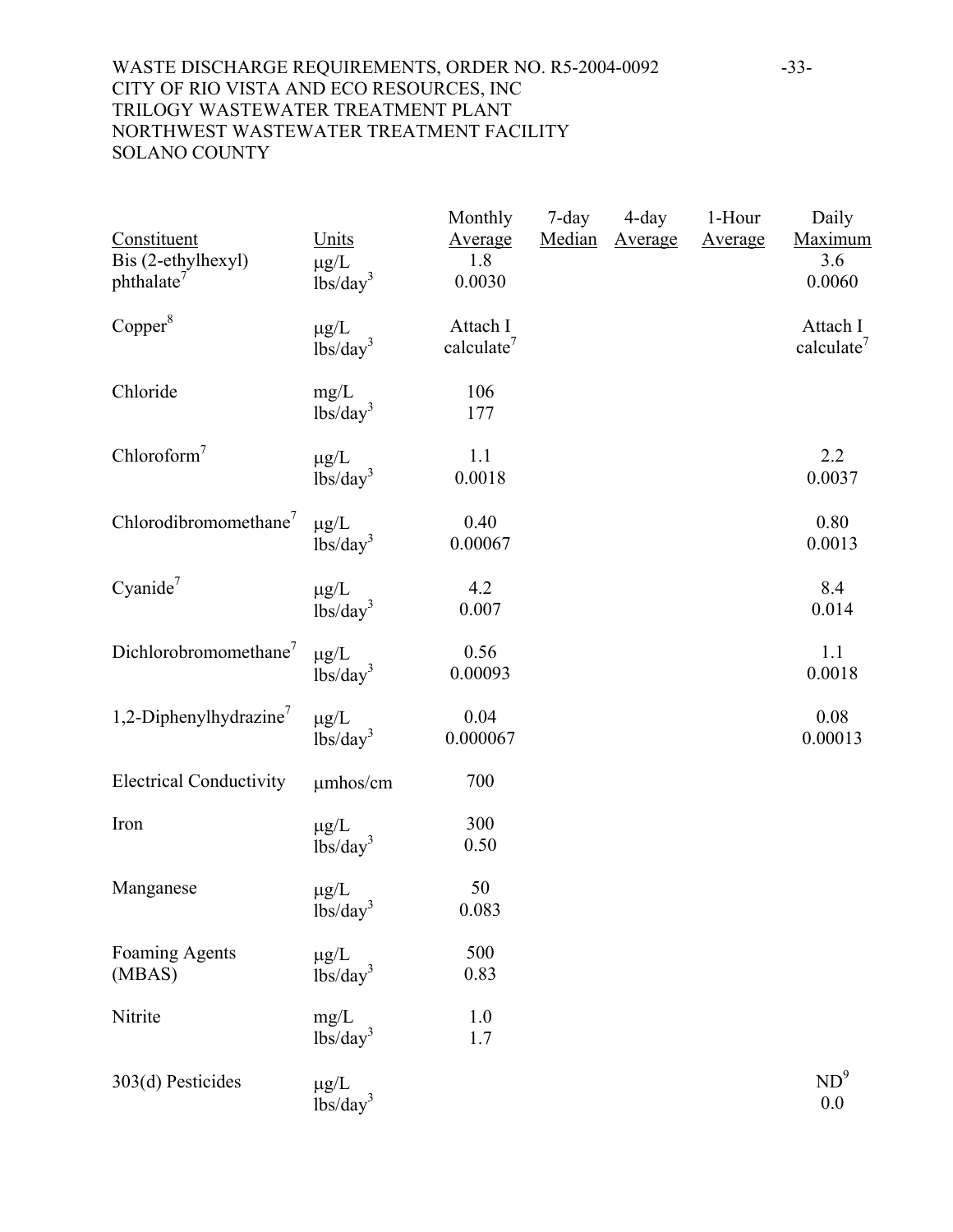1 5-day, 20°C biochemical oxygen demand (BOD).

 $\mathcal{L}_\text{max} = \mathcal{L}_\text{max} = \mathcal{L}_\text{max} = \mathcal{L}_\text{max} = \mathcal{L}_\text{max} = \mathcal{L}_\text{max} = \mathcal{L}_\text{max} = \mathcal{L}_\text{max} = \mathcal{L}_\text{max} = \mathcal{L}_\text{max} = \mathcal{L}_\text{max} = \mathcal{L}_\text{max} = \mathcal{L}_\text{max} = \mathcal{L}_\text{max} = \mathcal{L}_\text{max} = \mathcal{L}_\text{max} = \mathcal{L}_\text{max} = \mathcal{L}_\text{max} = \mathcal{$ 

2

- No single sample shall exceed an MPN of 240 per 100 ml.<br>
Using the value, in mg/l, determined from attachment G, H, and I (convert µg/l to mg/l) calculate the lbs per day using the formula:<br>  $x \text{ mg/l} \times 8.345 \times \text{design flow in mgd} = \text$
- 
- 
- Full compliance with this limit is not required by this Order until 1 March 2006.<br>
Full compliance with this limit is not required by this Order until 1 July 2009.<br>
Fach Organochlorine nesticide shall be ND (non-detectabl the lowest practical quantitation level for the organochlorine pesticides with a maximum acceptable reporting level as indicated on appendix 4 of the SIP. Organochlorine pesticides include aldrin, chlordane, 4,4'DDT, dieldrin, endosulfan (alpha, beta, sulfate),
- endrin, endrin aldehyde, heptachlor, heptachlor epoxide, hexacyclohexane (alpha, beta, delta, and lindane), and toxaphene.<br><sup>10</sup> Compliance can be demonstrated using either total, or acid-soluble (inductively coupled plasma inductively coupled plasma/mass spectrometry) analysis methods, as supported by USEPA's Ambient Water Quality Criteria for Aluminum document (EPA 440/5-86-008), or other standard methods that exclude aluminum silicate as approved by the Executive **Officer**

 $\mathbf{D}^{-1}$ 

2. The following interim effluent limitations are effective:

| Constituent<br>Bis (2-ethylhexyl) phthalate | Units<br>$\mu g/L$<br>lbs/day <sup>3</sup> | Dally<br>Maximum<br>13<br>0.056 |
|---------------------------------------------|--------------------------------------------|---------------------------------|
| Chlorodibromomethane <sup>1</sup>           | $\mu g/L$<br>lbs/day <sup>3</sup>          | 11<br>0.018                     |
| Chloroform <sup>1</sup>                     | $\mu g/L$<br>lbs/day <sup>3</sup>          | 31<br>0.052                     |
| Copper <sup>2</sup>                         | $\mu$ g/L<br>1bs/day <sup>3</sup>          | 37<br>0.062                     |
| Cyanide <sup>1</sup>                        | $\mu g/L$<br>lbs/day <sup>3</sup>          | 19<br>0.032                     |
| Dichlorobromomethane <sup>1</sup>           | $\mu g/L$<br>lbs/day <sup>3</sup>          | 25<br>0.042                     |
| 1,2-diphenylhydrazine <sup>1</sup>          | $\mu g/L$<br>lbs/day <sup>3</sup>          | 1.4<br>0.0023                   |

To be ascertained by a 24-hour composite.<br><sup>3</sup> Based on an average dry weather flow of 0.2 mgd. For reporting purposes, compliance with these limitations shall be determined as follows. For monthly average limitations: (measured concentration [mg/L]) x 8.345 [conversion factor] x (monthly average

flow rate). For daily maximum limitations: (measured concentration [mg/L]) x 8.345 [conversion factor] x (daily flow rate).<br>Turbidity of the filtered wastewater does not exceed any of the following: a) an average of 2 NTU NTU more than 5 percent of the time within a 24-hour period; and c) 10 NTU at any time.<br><sup>5</sup> The total number of coliform bacteria shall not exceed an MPN of 23 per 100 ml in more than one sample in any 30-day period.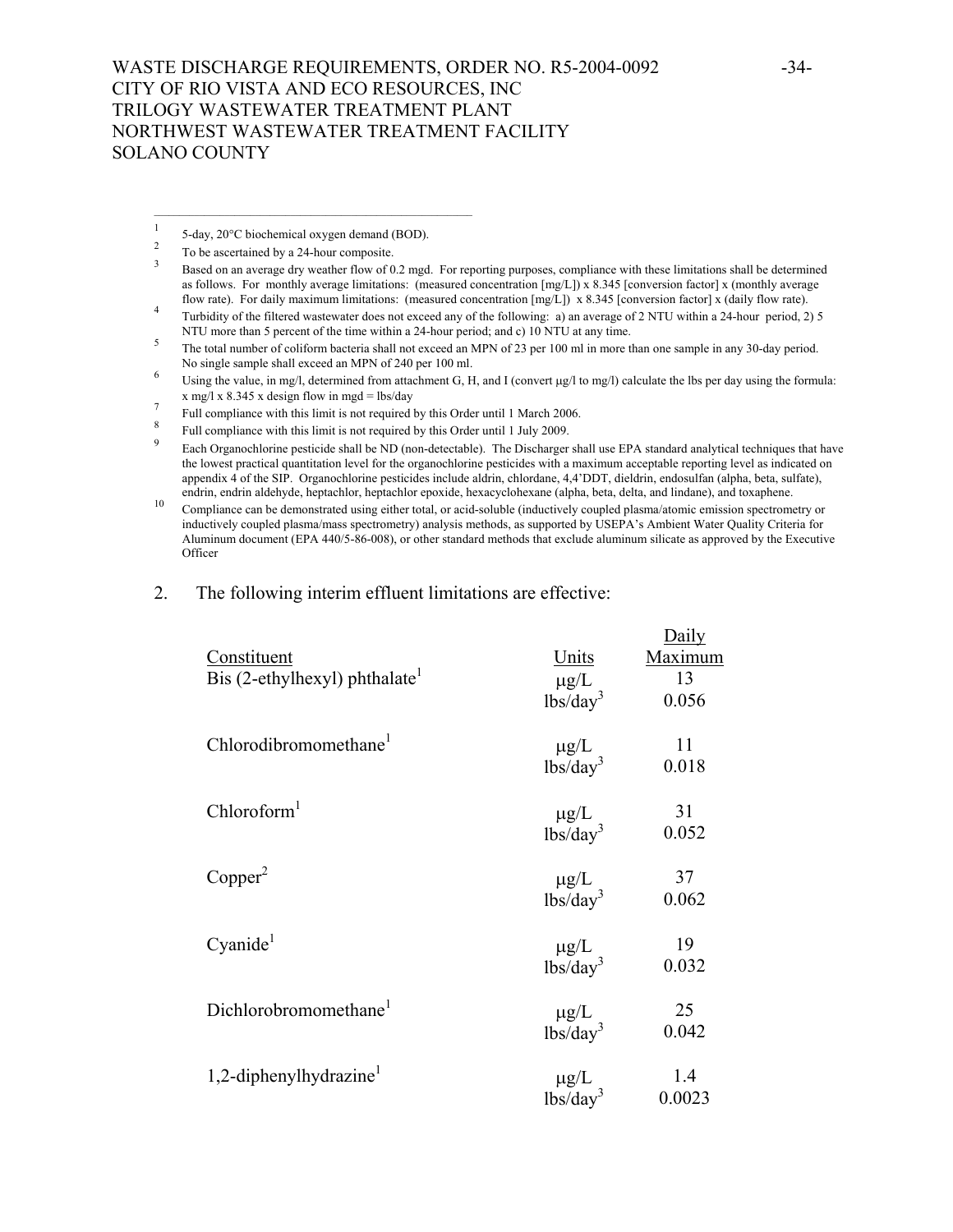$\mathcal{L}_\text{max} = \mathcal{L}_\text{max} = \mathcal{L}_\text{max} = \mathcal{L}_\text{max} = \mathcal{L}_\text{max} = \mathcal{L}_\text{max} = \mathcal{L}_\text{max}$ 

- 3. The arithmetic mean of 20°C BOD (5-day) and total suspended solids in effluent samples collected over a monthly period shall not exceed 15 percent of the arithmetic mean of the values for influent samples collected at approximately the same times during the same period (85 percent removal).
- 4. The discharge shall not have a pH less than 6.5 nor greater than 8.5.
- 5. The monthly average dry weather flow to the unnamed tributary stream shall not exceed 0.2 mgd and the peak wet weather discharge flow shall not exceed 0.44 mgd.
- 6. Survival of aquatic organism in 96-hour bioassays of undiluted waste shall be no less than:

 Minimum for any one bioassay - - - - - - - - - - - - - - - - - - - - - 70% Median for any three or more consecutive bioassays - - - - - - - 90%

# **C. Effluent Limitations for Discharge to the Sacramento River (Discharge Location 002):**

1. Effluent shall not exceed the following limits:

|                        |                                      | Monthly | 7-day  | $4$ -day | 1-Hour  | Daily   |
|------------------------|--------------------------------------|---------|--------|----------|---------|---------|
| Constituent            | Units                                | Average | Median | Average  | Maximum | Maximum |
| $BOD^{1,\overline{2}}$ | mg/L                                 | 10      |        |          |         | 20      |
|                        | lbs/day <sup>3</sup>                 | 83      |        |          |         | 167     |
| $TSS^2$                | mg/L                                 | 10      |        |          |         | 20      |
|                        | $\overline{\text{lbs}}/\text{day}^3$ | 83      |        |          |         | 167     |
| <b>Total Coliform</b>  | $MPN/100$ mL                         |         | 23     |          |         | 500     |
| Settleable Solids      | mL/L                                 | 0.1     |        |          |         | 0.2     |
| Chlorine Residual      | mg/L                                 |         |        | 0.011    | 0.019   |         |
|                        | lbs/day <sup>3</sup>                 |         |        | 0.092    | 0.16    |         |

<sup>&</sup>lt;sup>1</sup>. Effective until initiation of the discharge to the Sacramento River or 28 February 2006, whichever occurs sooner.<br>
<sup>2</sup> Effective until 30 June 2009.<br>
<sup>3</sup> Based on an average dry weather flow of 0.2 mgd. For reporting determined as follows. (measured concentration [mg/L]) x 8.345 [conversion factor] x (daily flow rate).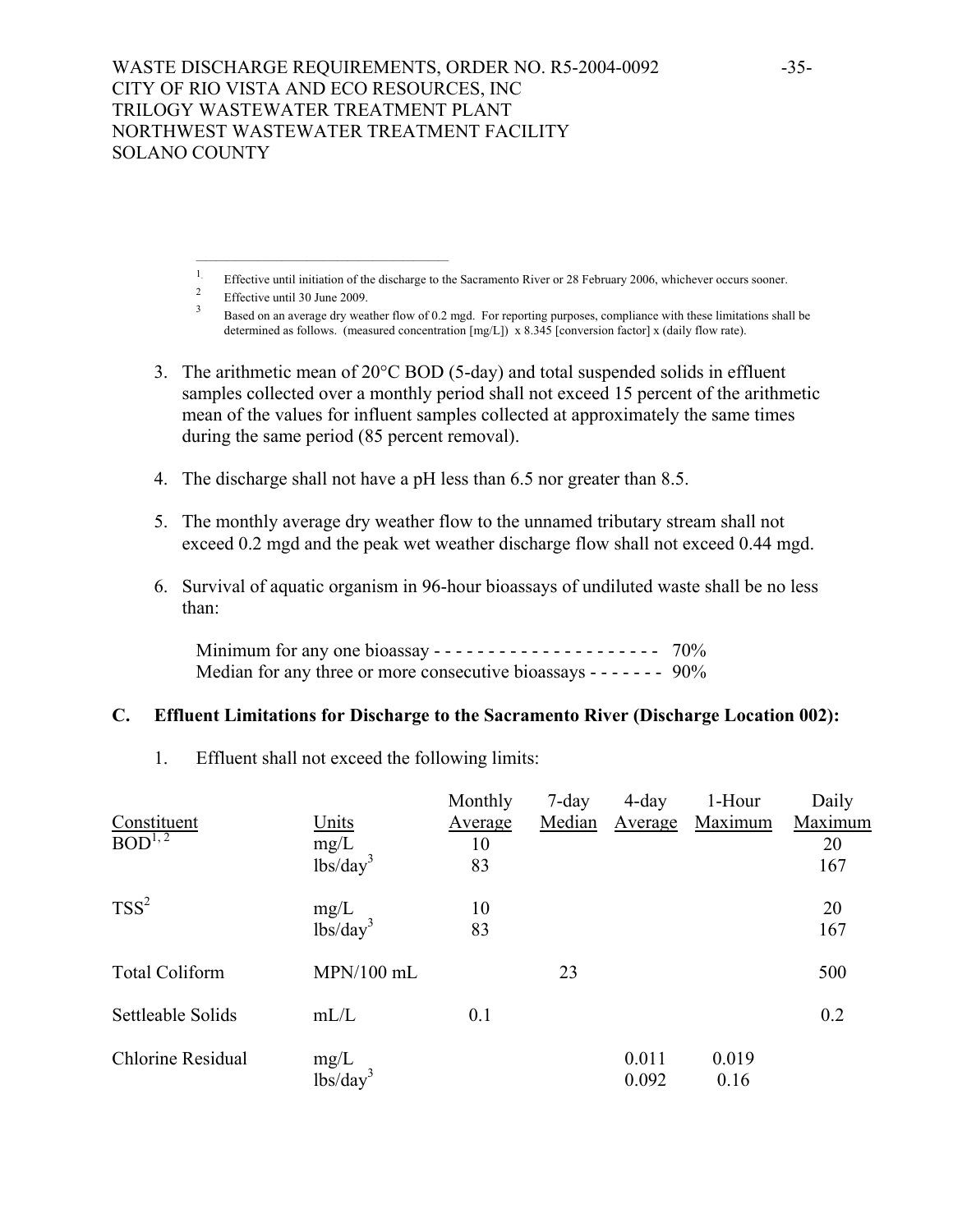## WASTE DISCHARGE REQUIREMENTS, ORDER NO. R5-2004-0092 -36-CITY OF RIO VISTA AND ECO RESOURCES, INC TRILOGY WASTEWATER TREATMENT PLANT NORTHWEST WASTEWATER TREATMENT FACILITY SOLANO COUNTY

| Constituent<br>Oil and Grease    | Units<br>mg/L<br>lbs/day <sup>3</sup> | Monthly<br>Average<br>10<br>83     | $7$ -day<br>Median | $4$ -day<br>Average | 1-Hour<br>Maximum | Daily<br>Maximum<br>15<br>167      |
|----------------------------------|---------------------------------------|------------------------------------|--------------------|---------------------|-------------------|------------------------------------|
| Aluminum <sup>7</sup>            | $\mu g/L$<br>lbs/day <sup>3</sup>     | 71<br>0.59                         |                    |                     |                   | 142<br>1.2                         |
| Bis (2-ethylhexyl)<br>phthalate  | $\mu$ g/L<br>lbs/day <sup>3</sup>     | 6.5<br>0.054                       |                    |                     |                   | 13<br>0.11                         |
| Copper <sup>4</sup>              | $\mu g/L$<br>lbs/day <sup>3</sup>     | Attach I<br>Calculate <sup>6</sup> |                    |                     |                   | Attach I<br>Calculate <sup>6</sup> |
| Chloride                         | mg/L<br>lbs/day <sup>3</sup>          | 340<br>2835                        |                    |                     |                   |                                    |
| Chloroform                       | $\mu g/L$<br>lbs/day <sup>3</sup>     | 15<br>0.13                         |                    |                     |                   | 31<br>0.26                         |
| Chlorodibromomethane             | $\mu g/L$<br>lbs/day <sup>3</sup>     | 5.3<br>0.044                       |                    |                     |                   | 11<br>0.092                        |
| Cyanide                          | $\mu g/L$<br>lbs/day <sup>3</sup>     | 9.5<br>0.079                       |                    |                     |                   | 19<br>0.16                         |
| Dichlorobromomethane             | $\mu g/L$<br>lbs/day <sup>3</sup>     | 12<br>0.10                         |                    |                     |                   | 24<br>0.020                        |
| 1,2-Diphenylhydrazine            | $\mu g/L$<br>lbs/day <sup>3</sup>     | 0.70<br>0.0058                     |                    |                     |                   | 1.4<br>0.012                       |
| Electrical Conductivity umhos/cm |                                       | 2166                               |                    |                     |                   |                                    |
| Iron                             | $\mu g/L$<br>lbs/day <sup>3</sup>     | 300<br>2.5                         |                    |                     |                   |                                    |
| Manganese                        | $\mu$ g/L<br>lbs/day <sup>3</sup>     | 50<br>0.42                         |                    |                     |                   |                                    |
| <b>Foaming Agents</b><br>(MBAS)  | $\mu g/L$<br>lbs/day <sup>3</sup>     | 3559<br>30                         |                    |                     |                   |                                    |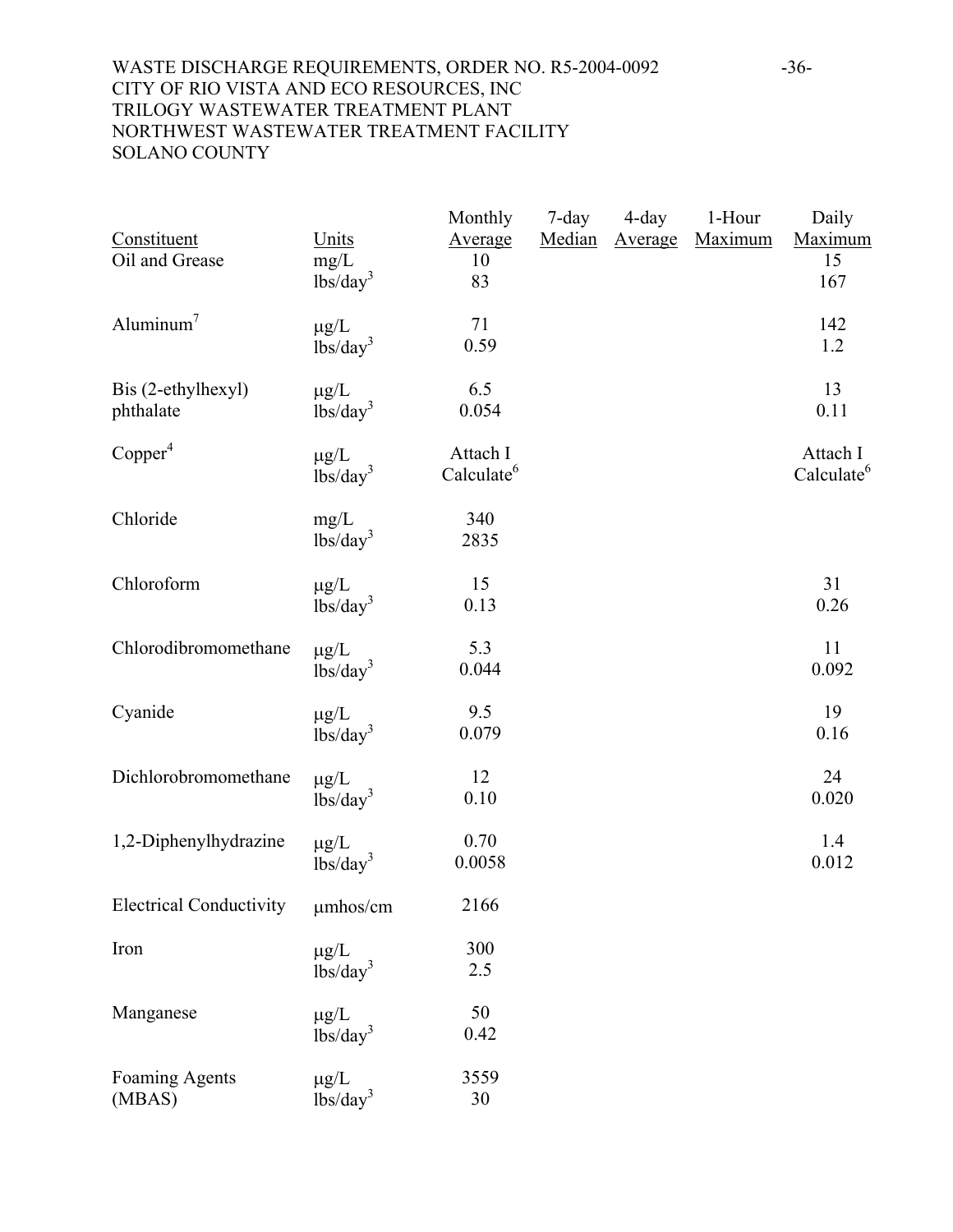## WASTE DISCHARGE REQUIREMENTS, ORDER NO. R5-2004-0092 -37-CITY OF RIO VISTA AND ECO RESOURCES, INC TRILOGY WASTEWATER TREATMENT PLANT NORTHWEST WASTEWATER TREATMENT FACILITY SOLANO COUNTY

|                                  |                                   | Monthly        | $7$ -day | $4$ -day | 1-Hour  | Daily     |
|----------------------------------|-----------------------------------|----------------|----------|----------|---------|-----------|
| Constituent                      | <u>Units</u>                      | <u>Average</u> | Median   | Average  | Maximum | Maximum   |
| Nitrite                          | mg/L                              | 5.6            |          |          |         |           |
|                                  | $lbs/day^3$                       | 47             |          |          |         |           |
| $303(d)$ Pesticides <sup>5</sup> |                                   |                |          |          |         | <b>ND</b> |
|                                  | $\mu$ g/L<br>lbs/day <sup>3</sup> |                |          |          |         | 0.0       |

1. 5-day, 20°C biochemical oxygen demand (BOD).

2. To be ascertained by a 24-hour composite.<br>3. Based on an average drv weather flow of 1 3. Based on an average dry weather flow of 1 mgd. Actual mass limit to be per design flow under Discharge Prohibition A6. For reporting purposes, compliance with these limitations shall be determined as follows. For monthly average limitations: (measured concentration [mg/L]) x 8.345 [conversion factor] x (monthly average flow rate). For daily maximum limitations: (measured concentration [mg/L]) x 8.345 [conversion factor] x (daily flow rate).

5. Each Organochlorine pesticide shall be ND (non-detectable). The Discharger shall use EPA standard analytical techniques that have the lowest practical quantitation level for the organochlorine pesticides with a maximum acceptable reporting level as indicated on appendix 4 of the SIP. Organochlorine pesticides include aldrin, chlordane, 4,4'DDT, dieldrin, endosulfan (alpha, beta, sulfate), endrin, endrin aldehyde, heptachlor, heptachlor epoxide, hexacyclohexane (alpha, beta, delta, and lindane), and toxaphene.<br><sup>6</sup> Using the value, in mg/l, determined from attachment I (convert µg/l to mg/l) calculate the lbs per day using the formula: x mg/l x

8.345 x design flow in mgd = lbs/day.<br>Compliance can be demonstrated using either total, or acid-soluble (inductively coupled plasma/atomic emission spectrometry or inductively coupled plasma/mass spectrometry) analysis methods, as supported by US EPA's Ambient Water Quality Criteria for Aluminum document (EPA 440/5-86-008), or other standard methods that exclude aluminum silicate as approved by the Executive **Officer** 

#### 2. The following interim effluent limitations are effective until **30 June 2009**.

|             |                      | Daily   |
|-------------|----------------------|---------|
| Constituent | Units                | Maximum |
| Copper      | $\mu$ g/L            | 37      |
|             | lbs/day <sup>1</sup> | 0.31    |

1. Based on an average dry weather flow of 1 mgd. For reporting purposes, compliance with these limitations shall be determined as follows. (measured concentration [mg/L]) x 8.345 [conversion factor] x (daily flow rate).

- 3. The total annual mass discharge of mercury to the Sacramento River shall not exceed 0.022 lbs per year. This interim performance-based limitation shall be in effect until a final TMDL is established for mercury. The procedures for calculating mass loadings are as follows:
	- a. The total pollutant mass load for each individual month shall be determined using an average of all concentration data collected that month and the corresponding average monthly flow. All monitoring data collected under the monitoring and reporting program, pretreatment program and any special studies shall be used for these calculations.

<sup>4.</sup> Full compliance with this limit is not required by this Order until 1 July 2009.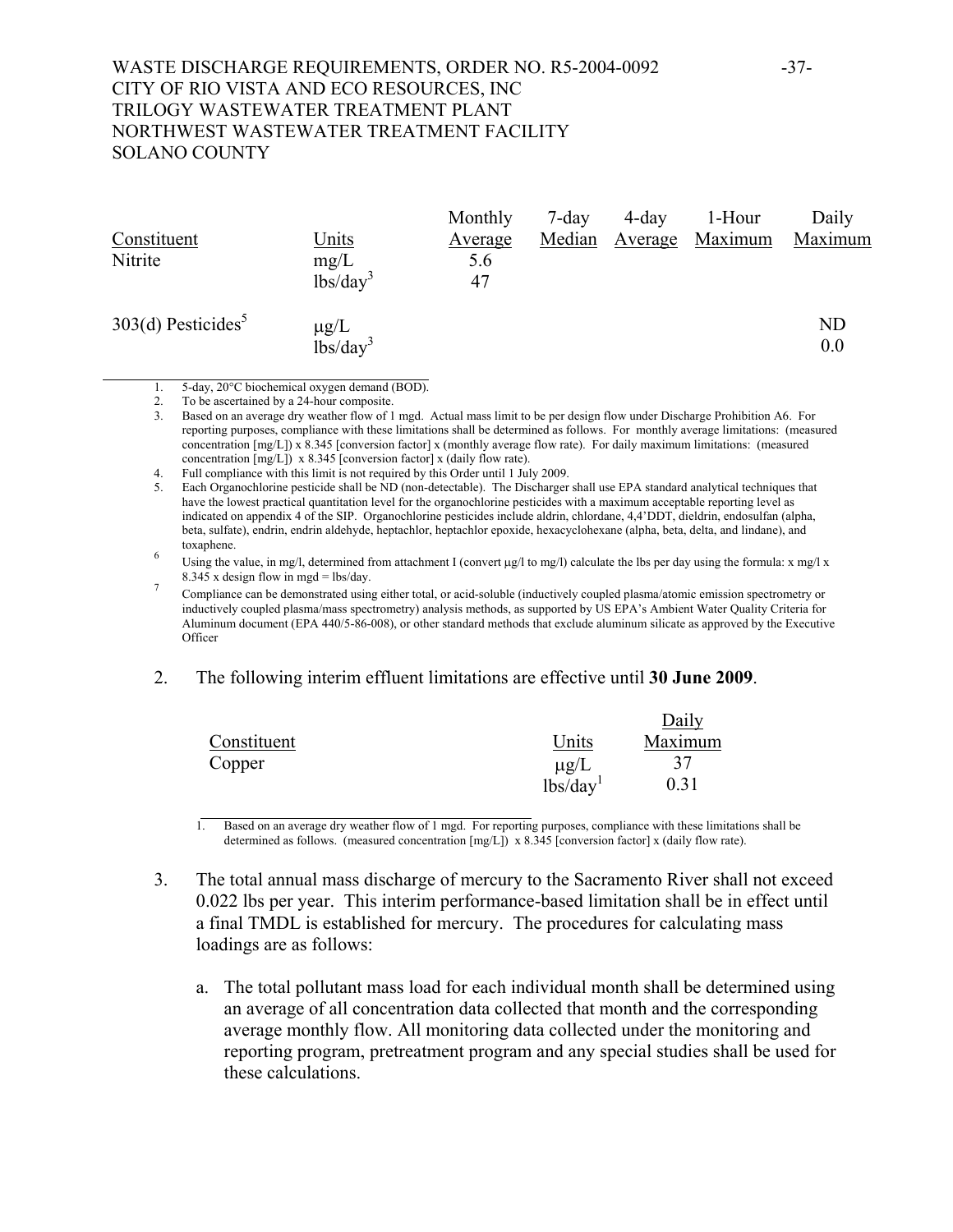- b. In calculating compliance, the Discharger shall count all non-detect measures at one half of the detection level. If compliance with the effluent limitation is not attained due to the non-detect contribution, the Discharger shall improve and implement available analytical capabilities and compliance shall be evaluated with consideration of the detection limits.
- c. The Discharger shall submit a cumulative total of mass loadings for the most recent twelve months in accordance with the MRP No.R5-2004-0092.

If mercury is found to be causing toxicity based on acute or chronic toxicity test results, or if a TMDL program is adopted, this Order shall be reopened and the mass effluent limitation shall be modified (higher or lower) or an effluent concentration limitation imposed. If the Regional Board determines that a mercury offset program is feasible for Dischargers subject to a NPDES permit, then this Order may be reopened to reevaluate the interim mercury mass loading limitation(s) and the need for a mercury offset program for the Discharger.

- 4. The arithmetic mean of 20°C BOD (5-day) and total suspended solids in effluent samples collected over a monthly period shall not exceed 15 percent of the arithmetic mean of the values for influent samples collected at approximately the same times during the same period (85 percent removal).
- 5. The discharge shall not have a pH less than 6.5 nor greater than 8.5.
- 6. The monthly average dry weather discharge flow to the Sacramento River shall not exceed 1 mgd and the peak wet weather discharge flow shall not exceed 3 mgd.
- 7. Survival of aquatic organism in 96-hour bioassays of undiluted waste shall be no less than:

Minimum for any one bioassay - - - - - - - - - - - - - - - - - - - - - 70% Median for any three or more consecutive bioassays - - - - - - - 90%

# **D. Effluent Limitations for Reclamation (Golf Course Irrigation Reservoir)**

1. Effluent discharged to the Trilogy Golf Course Reservoir shall not exceed the following limits: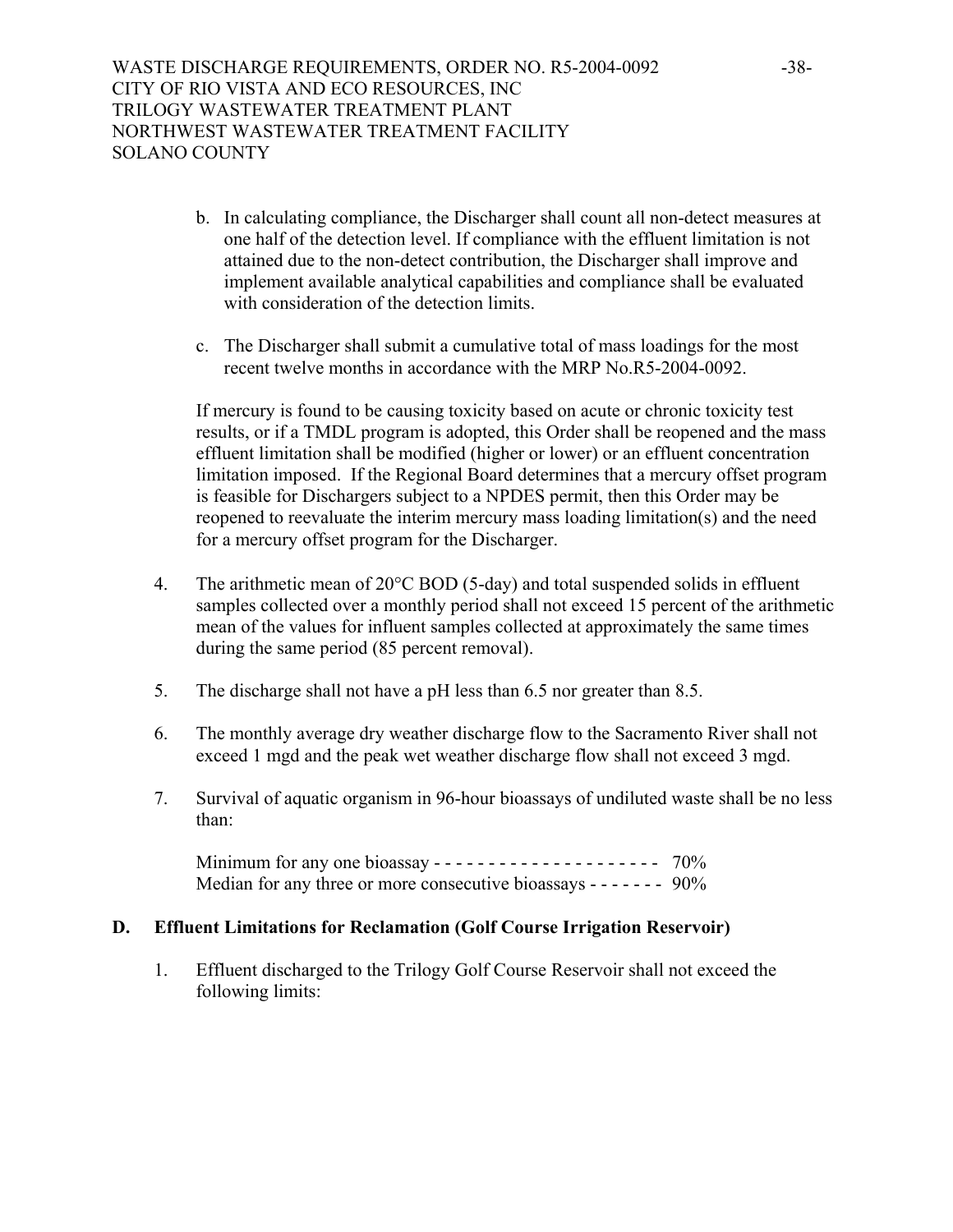# WASTE DISCHARGE REQUIREMENTS, ORDER NO. R5-2004-0092 -39-CITY OF RIO VISTA AND ECO RESOURCES, INC TRILOGY WASTEWATER TREATMENT PLANT NORTHWEST WASTEWATER TREATMENT FACILITY SOLANO COUNTY

| Constituents                  | Units     | $30$ -Day<br>Average | Monthly<br>Median | Daily<br>Maximum |
|-------------------------------|-----------|----------------------|-------------------|------------------|
| $BOD5$ <sup>1,2</sup>         | mg/L      | 10                   |                   | 20               |
| <b>Total Suspended Solids</b> | mg/L      | 10                   |                   | 20               |
| Settleable Solids             | mI/L      | 0.1                  |                   | 0.2              |
| <b>Total Coliform</b>         | MPN/100ml |                      | 2.2               | $23^3$           |
| Turbidity                     | NTU       | 2                    |                   | $5^4$            |

1. 5-Day, 200C biochemical oxygen demand (BOD).

2. To be ascertained by a 24-hour composite.<br>3. The total number of coliform bacteria shall

The total number of coliform bacteria shall not exceed an MPN of 23 per 100 ml in more than one sample in any 30-day period. No single sample shall exceed an MPN of 240 per 100 ml.

4. Turbidity of the filtered wastewater does not exceed any of the following: a) an average of 2 NTU within a 24-hour period, 2) 5 NTU more than 5 percent of the time within a 24-hour period; and c) 10 NTU at any time.

- 2. Application of recycled water to the golf course is prohibited upon initiation of the direct discharge to the Sacramento River or after 28 February 2006, whichever occurs sooner.
- 3. Application of recycled water in a manner other than that described in the Findings is prohibited.
- 4. The use of reclaimed wastewater for purposes other than irrigation is prohibited.
- 5. The monthly average dry weather May through October discharge flow to the golf course irrigation reservoir shall not exceed 0.20 mgd.
- 6. The Discharger may not spray irrigate effluent during periods of precipitation and for at least 24 hours after cessation of precipitation, or when winds exceed 30 mph.
- 7. There shall be no irrigation or impoundment of reclaimed water within 500 feet of any domestic water well or within 100 feet of any irrigation well unless it is demonstrated to the satisfaction of the Executive Officer that less distance is justified.
- 8. Storm water runoff from the golf course shall not be discharged to any surface water drainage course within 48-hour of the last application of reclaimed water.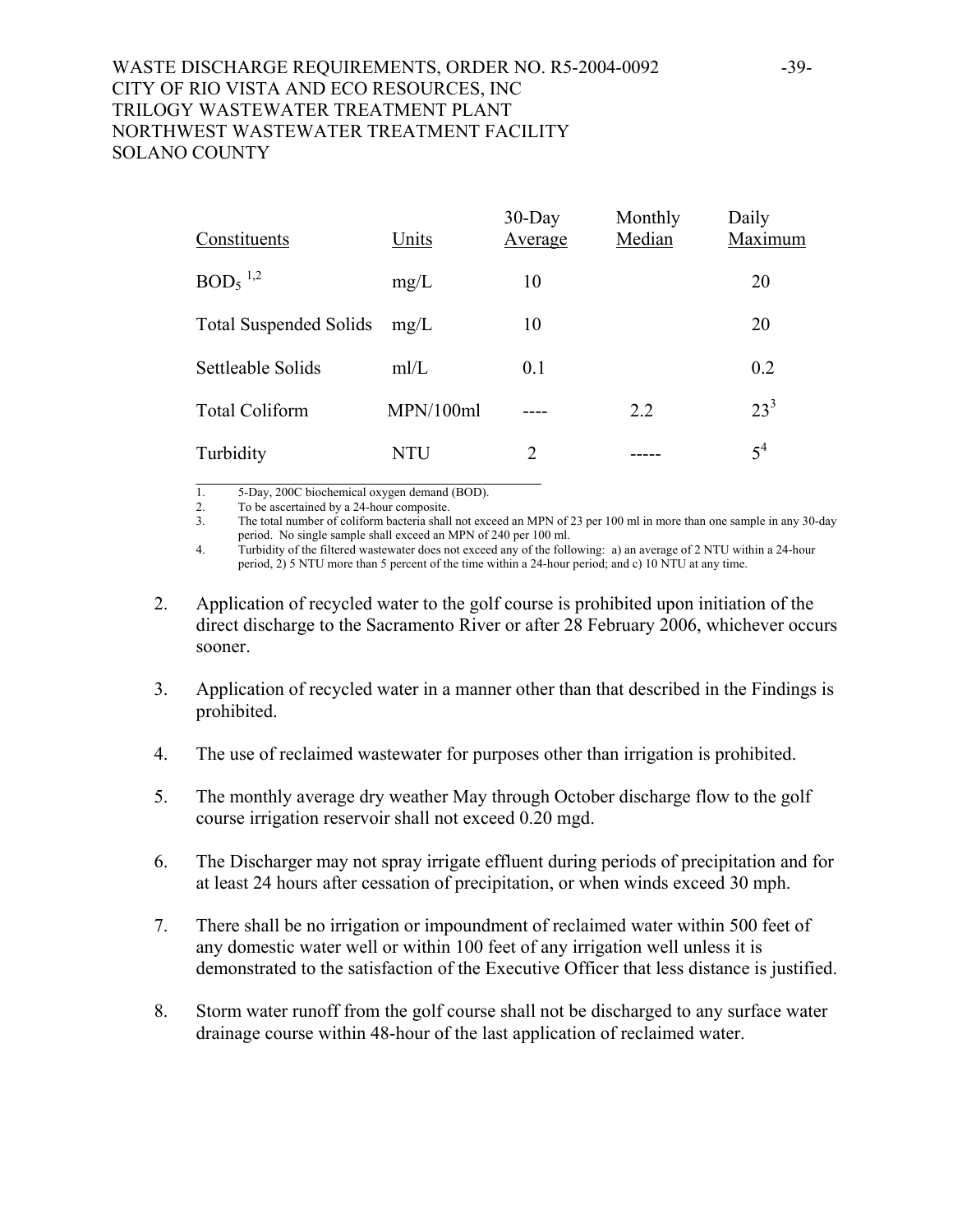- 9. Public contact with wastewater at the WWTF and the golf course reservoir shall be precluded or controlled through such means as fences and signs, or acceptable alternatives.
- 10. Objectionable odors originating at the facility shall not be perceivable beyond the limits of the property owned by the Discharger.
- 11. As a means of discerning compliance with Discharge Specification D.9, the dissolved oxygen content in the upper one foot of any wastewater storage pond shall not be less than  $1.0 \text{ mg/L}$ .
- 12. Golf course reservoir shall be managed to prevent breeding of mosquitoes. In particular,
	- a. An erosion control program shall be implemented to ensure that small coves and irregularities are not created around the perimeter of the water surface.
	- b. Weeds shall be minimized through control of water depth, harvesting, or herbicides.
	- c. Dead algae, vegetation, and debris shall not accumulate on the water surface.
- 13. Freeboard in any pond containing wastewater or reclaimed wastewater shall never be less than two feet as measured from the water surface to the lowest point of overflow.
- 14. Reclaimed water for irrigation shall be managed to minimize erosion, runoff, and movement of aerosol from the disposal area.
- 15. Direct or windblown spray shall be confined to the designated reclamation area and prevented from contacting drinking water facilities.
- 16. Application of reclaimed wastewater to the reclamation area shall be at reasonable rates considering the crop, climate, soil, and irrigation management system. The nutrient loading of the reclamation area, including the nutritive value of organic and chemical fertilizers and of the reclaimed water, shall not exceed the crop or vegetation demand.

## **E. Sludge Disposal:**

1. Collected screenings, sludges, and other solids removed from liquid wastes shall be disposed of in a manner approved by the Executive Officer, and consistent with *Consolidated Regulations for Treatment, Storage, Processing, or Disposal of Solid*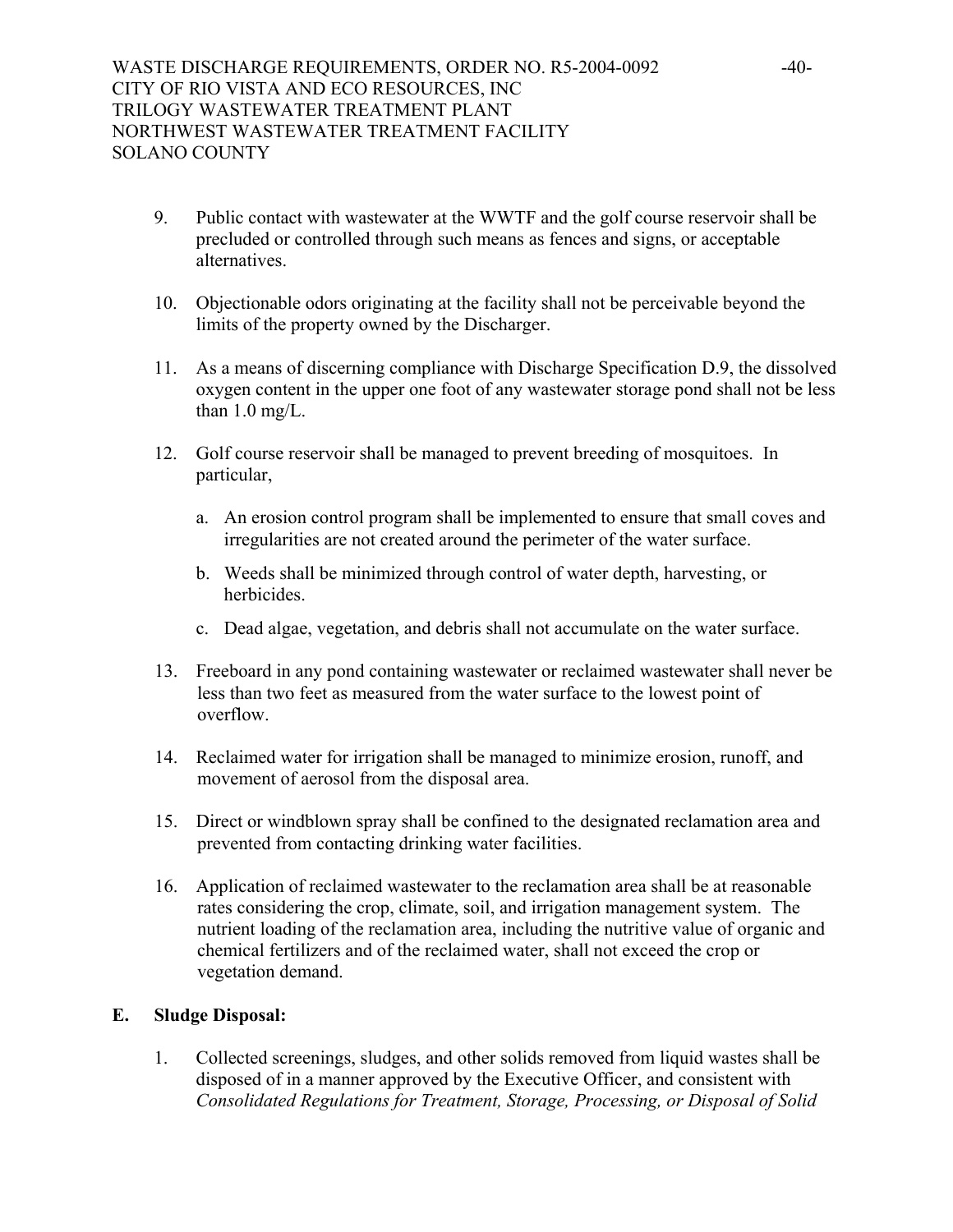*Waste, as set forth in Title 27, California Code of Regulations, Division 2,* Subdivision 1, Section 20005, et seq.

- 2. Any proposed change in sludge use or disposal practice from a previously approved practice shall be reported to the Executive Officer and EPA Regional Administrator at least **90 days** in advance of the change.
- 3. Use and disposal of sewage sludge shall comply with existing Federal and State laws and regulations, including permitting requirements and technical standards included in 40 CFR 503. If the State Water Resources Control Board and the Regional Water Quality Control Boards are given the authority to implement regulations contained in 40 CFR 503, this Order may be reopened to incorporate appropriate time schedules and technical standards. The Discharger must comply with the standards and time schedules contained in 40 CFR 503 whether or not they have been incorporated into this Order.
- 4. The Discharger is encouraged to comply with the "Manual of Good Practice for Agricultural Land Application of Biosolids" developed by the California Water Environment Association.
- 5. The Discharger shall submit an annual sludge disposal plan describing the annual volume of sludge generated by the plant and specifying the disposal practices. The plan shall be submitted on or before **March 1** of each year.

# **F. Receiving Water Limitations:**

Receiving Water Limitations are based upon water quality objectives contained in the Basin Plan. As such, they are a required part of this permit. The discharge shall not cause the following in the receiving water:

- 1. Concentrations of dissolved oxygen to fall below 7.0 mg/l in the unnamed tributary stream and the Sacramento River. The monthly median of the mean daily dissolved oxygen concentration shall not fall below 85 percent of saturation in the main water mass, and the 95<sup>th</sup> percentile concentration shall not fall below 75 percent of saturation.
- 2. Oils, greases, waxes, or other materials to form a visible film or coating on the water surface or on the stream bottom.
- 3. Oils, greases, waxes, floating material (liquids, solids, foams, and scums) or suspended material to create a nuisance or adversely affect beneficial uses.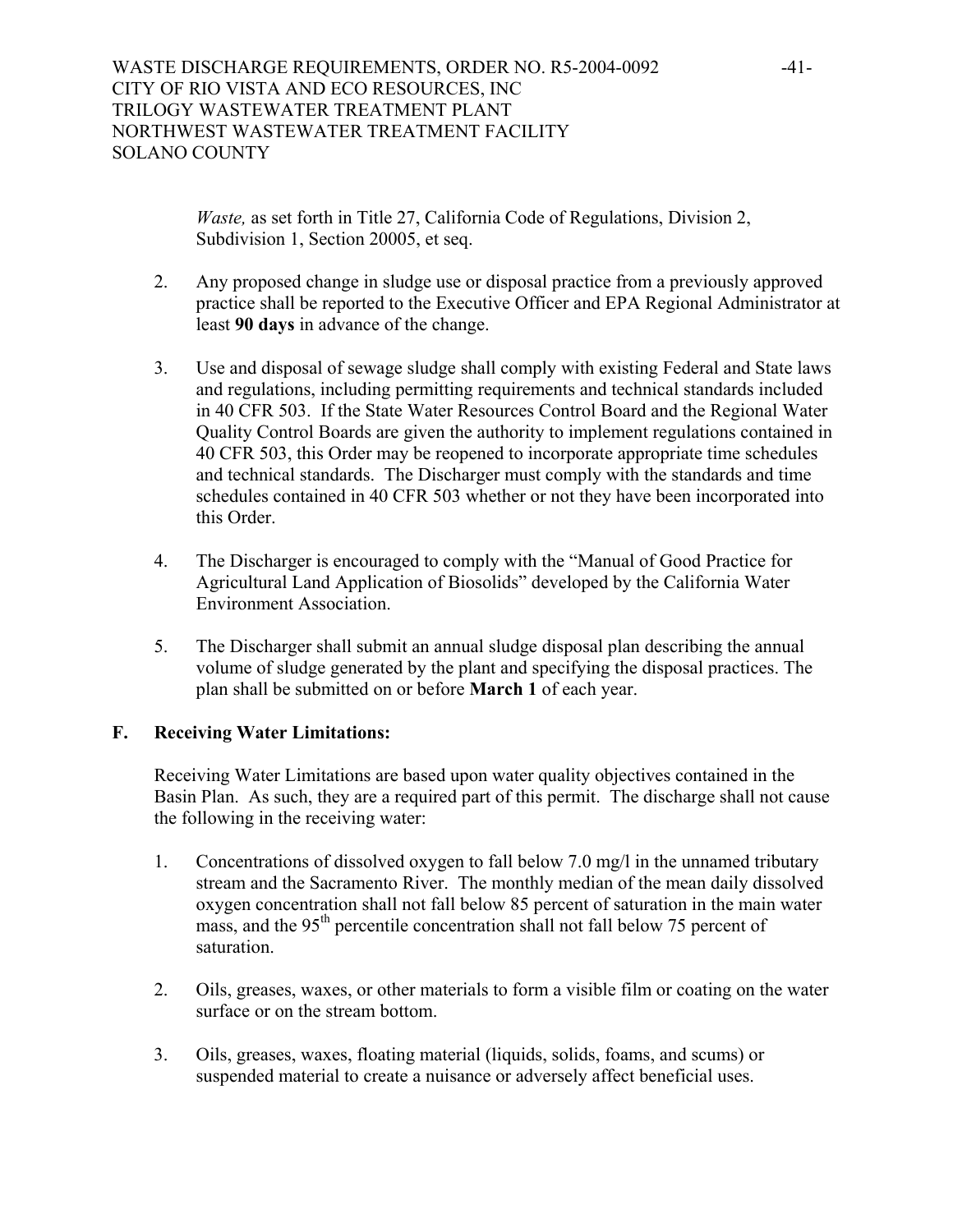- 4. Esthetically undesirable discoloration.
- 5. Fungi, slimes, or other objectionable growths.
- 6. The 30-day average for turbidity to increase as follows:
	- a. More than 1 Nephelometric Turbidity Units (NTUs) where natural turbidity is between 0 and 5 NTUs.
	- b. More than 20 percent where natural turbidity is between 5 and 50 NTUs.
	- c. More than 10 NTUs where natural turbidity is between 50 and 100 NTUs.
	- d. More than 10 percent where natural turbidity is greater than 100 NTUs.
- 7. The ambient pH to fall below 6.5, exceed 8.5, or the 30-day average change by more than 0.5 units.
- 8. The 30-day average ambient temperature in the unnamed tributary stream to increase more than 4°F, and the maximum temperature shall not exceed the natural receiving water temperature by more than 20°F.
- 9. The surface water temperature in the Sacramento River to increase more than 4°F at any time or place.
- 10. Increase water temperature in the Sacramento River by more than 1°F over more than 25 percent of the river cross-section.
- 11. Deposition of material that causes nuisance or adversely affects beneficial uses.
- 12. Radionuclides to be present in concentrations that exceed maximum contaminant levels specified in the California Code of Regulations, Title 22; that harm human, plant, animal or aquatic life; or that result in the accumulation of radionuclides in the food web to an extent that presents a hazard to human, plant, animal, or aquatic life.
- 13. Aquatic communities and populations, including vertebrate, invertebrate, and plant species, to be degraded.
- 14. Toxic pollutants to be present in the water column, sediments, or biota in concentrations that adversely affect beneficial uses; that produce detrimental physiological responses in human, plant, animal, or aquatic life; or that bioaccumulate in aquatic resources at levels which are harmful to human health.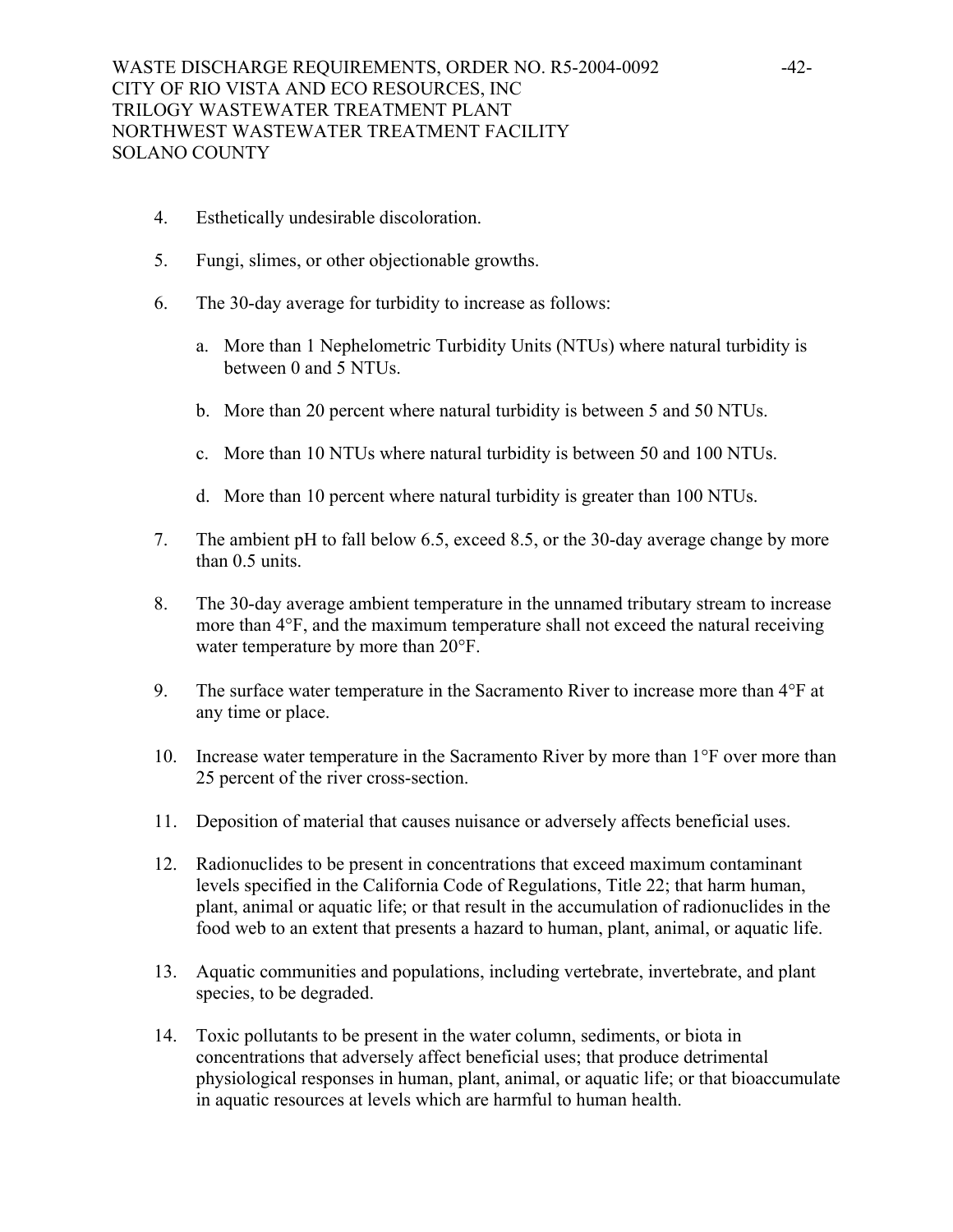- 15. Violation of any applicable water quality standard for receiving waters adopted by the Regional Board, the State Water Resources Control Board, or USEPA pursuant to the CWA and regulations adopted thereunder.
- 16. Taste or odor-producing substances to impart undesirable tastes or odors to domestic or municipal water supplies or to fish flesh or other edible products of aquatic origin or to cause nuisance or adversely affect beneficial uses.
- 17. The fecal coliform concentration in any 30-day period to exceed a geometric mean of 200 MPN/100 ml or cause more than 10 percent of total samples to exceed 400 MPN/100 ml.

# **G. Groundwater Limitations:**

- 1. Release of waste constituents from any storage, treatment, or disposal component associated with the WWTP shall not, in combination with other sources cause the following in groundwater:
	- a. Adversely impact beneficial uses or exceed water quality objectives.
	- b. Contain chemicals, heavy metals, or trace elements in concentrations that adversely affect beneficial uses or exceed maximum contaminant levels specified in 22 CCR, Division 4, Chapter 15.
	- c. Exceed concentrations of radionuclides specified in 22 CCR, Division 4, Chapter 15.
	- d. Contain concentrations of chemical constituents in amounts that adversely affect agricultural use.
	- e. Equal or exceed a most probable number of total coliform organisms of 2.2/100 ml over any seven-day period.
	- f. Exhibit a pH of less than 6.5 or greater than 8.4 pH units.
	- g. Impart taste, odor, toxicity, or color that creates nuisance or impairs any beneficial use.

## **H. Provisions:**

1. The treatment facilities shall be designed, constructed, operated, and maintained to prevent inundation or washout due to floods with a 100-year return frequency.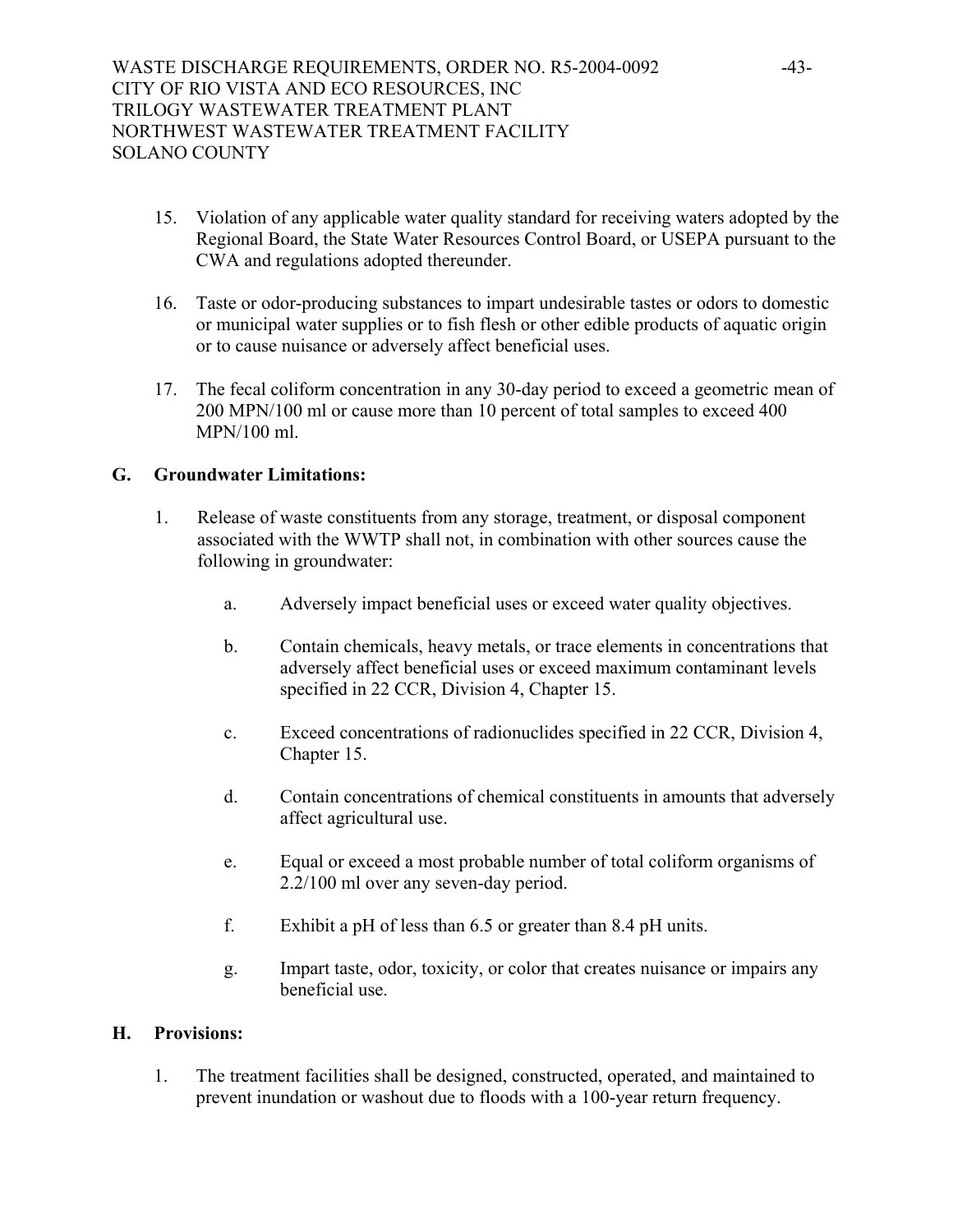- 2. The Discharger shall not allow pollutant-free wastewater to be discharged into the collection, treatment, and disposal system in amounts that significantly diminish the system's capability to comply with this Order. Pollutant-free wastewater means rainfall, groundwater, cooling waters, and condensates that are essentially free of pollutants.
- 3. **Corrective Action Plan/Implementation schedule**: The Discharger's effluent contains bis(2-ethylhexyl) phthalate, copper, cyanide, 1,2-diphenylhydrazine, chloroform, chlorodibromomethane, and dichlorobromomethane at concentrations that exceed water quality objectives contained in the CTR. Sampling indicates the existing effluent while discharging to the unnamed stream is not capable of consistently meeting the effluent limitations for these constituents. The Discharger has proposed the construction of a new wastewater treatment facility (Northwest WWTF) with direct discharge to the Sacramento River through an outfall and diffuser as a means of compliance, since for all these constituents (except copper) assimilative capacity exists in the Sacramento River and dilution is granted. The Discharger shall achieve full compliance with final limitations in accordance with the following time schedule:

Task Date Due

| Commence Construction of Northwest WWTF              | 1 October 2004      |
|------------------------------------------------------|---------------------|
| Complete Construction of outfall to Sacramento River | 28 February 2006    |
| Full compliance with bis(2-ethylhexyl) phthalate,    |                     |
| cyanide, chlororoform, chlorodibromomethane,         |                     |
| dichlorobromomethane, and 1,2-diphenylhydrazine      |                     |
| effluent limitations                                 | <b>1 March 2006</b> |
| Submit corrective action and implementation schedule |                     |
| for copper, if necessary                             | 1 January 2007      |
| Progress Reports <sup>1</sup>                        | 1 January annually  |
| Full compliance with copper final limitations        | <b>1 July 2009</b>  |

<sup>1.</sup> The Progress reports shall detail what steps have been implemented towards achieving compliance with waste discharge requirements, evaluate the effectiveness of the implemented measures and assess whether additional measures are necessary to meet the time schedule.

4. **Summary Pollutant Data and Receiving Water Characterization Report**: The Northwest WWTF shall be monitored to ensure that the discharge does not contain constituents that have a reasonable potential to cause or contribute to an exceedance of NTR or CTR criteria or of numeric or narrative water quality objectives in the Basin Plan. The constituents are specifically listed in a letter for submission of a technical report requirement issued by the Executive Officer on 10 September 2001. A copy of that letter, including its attachments is incorporated into this Order as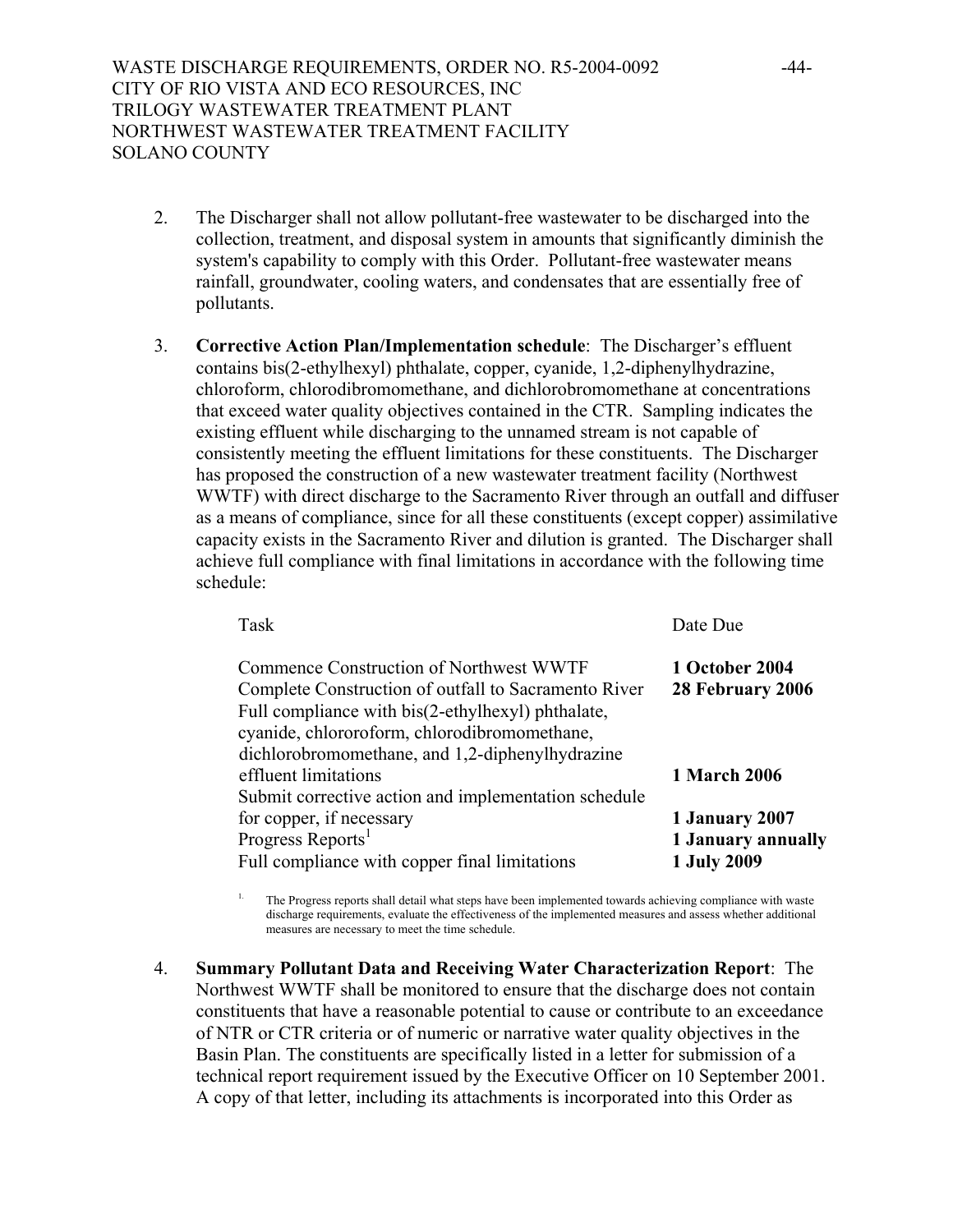**Attachments F** through **F4**, and include NTR, CTR and additional constituents, which could exceed Basin Plan numeric or narrative water quality objectives. The Discharger shall comply with the following time schedule in conducting a study of these constituents potential effect in surface waters:

| Task                            | Compliance Date                |
|---------------------------------|--------------------------------|
| Initiate Study                  | 6 months after plant start-up  |
| Submit Study Report             | 24 months after plant start-up |
| Submit Study Report for Dioxins | 24 months after plant start-up |

This Provision is intended to be consistent with the requirements of the 10 September 2001 technical report request. The Discharger shall submit to the Regional Board on or before each compliance due date, the specified document or a written report detailing compliance or noncompliance with the specific date and task. If noncompliance is reported, the Discharger shall state the reasons for noncompliance and include an estimate of the date when the Discharger will be in compliance. The Discharger shall notify the Regional Board by letter when it returns to compliance with the time schedule.

If after review of the study results it is determined that the discharge has reasonable potential to cause or contribute to an exceedance of a water quality objective this Order will be reopened and effluent limitations added for the subject constituents.

- 5. The Discharger shall conduct the chronic toxicity testing specified in the Monitoring and Reporting Program. If the testing indicates that the discharge causes, has the reasonable potential to cause, or contributes to an in-stream excursion above the water quality objective for toxicity, the Discharger shall initiate a Toxicity Identification Evaluation (TIE) to identify the causes of toxicity. Upon completion of the TIE, the Discharger shall submit a workplan to conduct a Toxicity Reduction Evaluation (TRE) and, after Regional Board evaluation, conduct the TRE. This Order will be reopened and a chronic toxicity limitation included and/or a limitation for the specific toxicant identified in the TRE included. Additionally, if a chronic toxicity water quality objective is adopted by the State Water Resources Control Board, this Order may be reopened and a limitation based on that objective included.
- 6. The Discharger shall comply with all the items of the "Standard Provisions and Reporting Requirements for Waste Discharge Requirements (NPDES)", dated 1 March 1991, which are part of this Order. This attachment and its individual paragraphs are referred to as "Standard Provision(s)."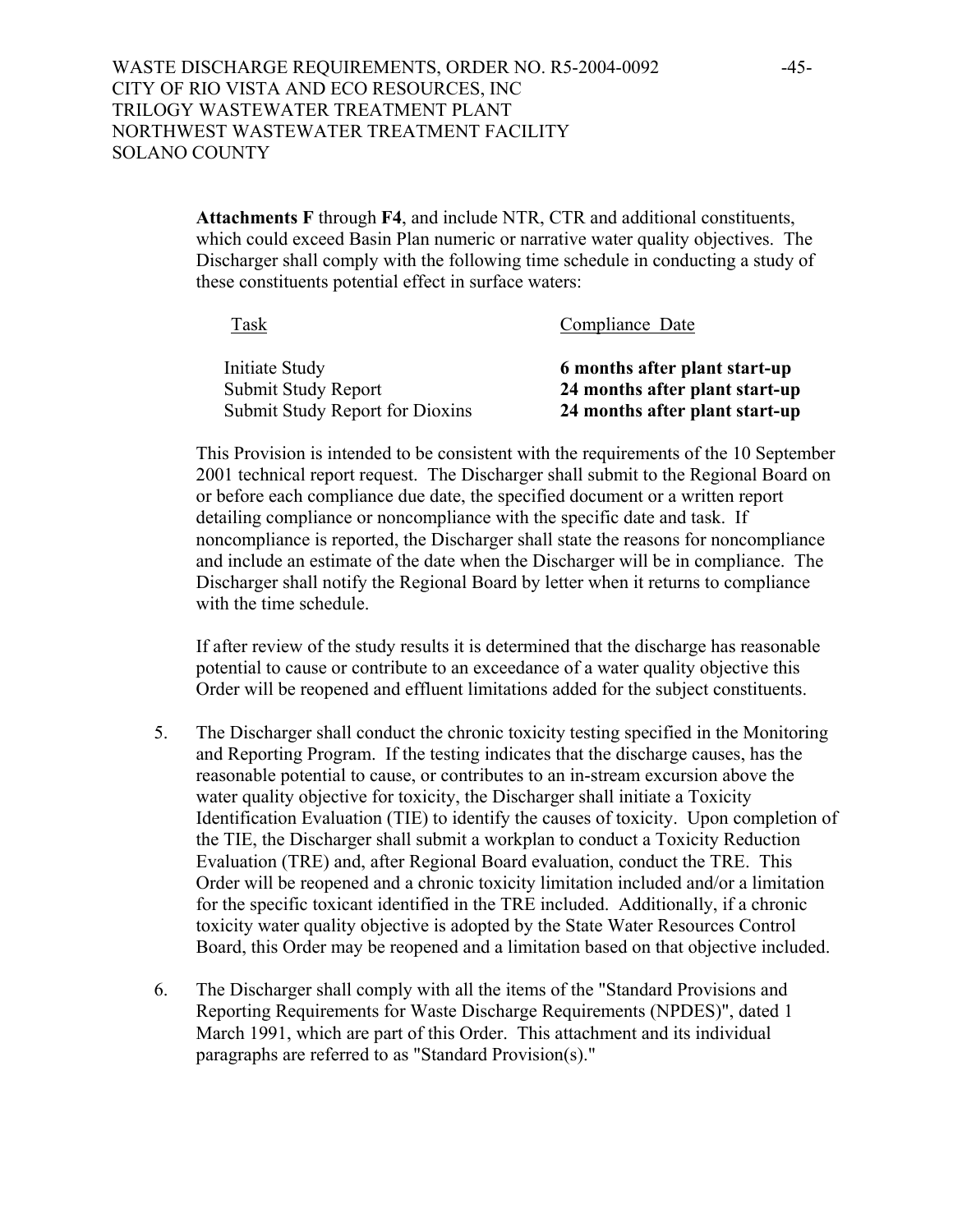- 7. The Discharger shall comply with Monitoring and Reporting Program No.R5-2004-0092, which is part of this Order, and any revisions thereto as ordered by the Executive Officer. When requested by EPA, the Discharger shall complete and submit Discharge Monitoring Reports. The submittal date shall be no later than the submittal date specified in the Monitoring and Reporting Program for Discharger Self Monitoring Reports.
- 8. This Order expires on **1 July 2009** and the Discharger must file a Report of Waste Discharge in accordance with Title 23, CCR, not later than 180 days in advance of such date in application for renewal of waste discharge requirements if it wishes to continue the discharge.
- 9. The Discharger shall implement, as more completely set forth in 40 CFR 403.5, the necessary legal authorities, programs, and controls to ensure that the following incompatible wastes are not introduced to the treatment system, where incompatible wastes are:
	- a. Wastes which create a fire or explosion hazard in the treatment works;
	- b. Wastes which will cause corrosive structural damage to treatment works, but in no case wastes with a pH lower than 5.0, unless the works is specially designed to accommodate such wastes;
	- c. Solid or viscous wastes in amounts which cause obstruction to flow in sewers, or which cause other interference with proper operation or treatment works;
	- d. Any waste, including oxygen demanding pollutants (BOD, etc.), released in such volume or strength as to cause inhibition or disruption in the treatment works, and subsequent treatment process upset and loss of treatment efficiency;
	- e. Heat in amounts that inhibit or disrupt biological activity in the treatment works, or that raise influent temperatures above 40°C (104°F), unless the Regional Board approves alternate temperature limits;
	- f. Petroleum oil, non-biodegradable cutting oil, or products of mineral oil origin in amounts that will cause interference or pass through;
	- g. Pollutants which result in the presence of toxic gases, vapors, or fumes within the treatment works in a quantity that may cause acute worker health and safety problems; and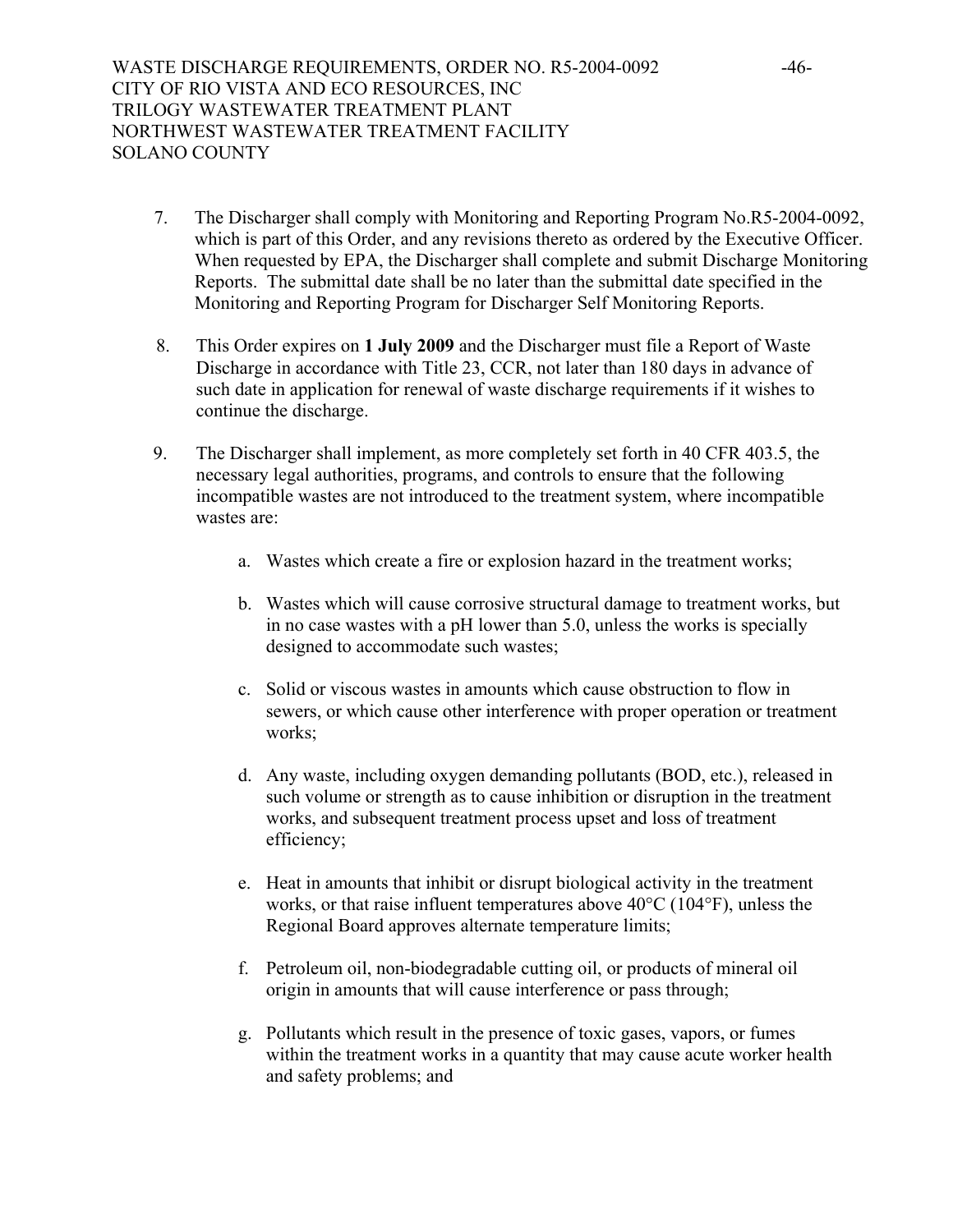- h. Any trucked or hauled pollutants, except at points pre-designated by the Discharger.
- 10. The Discharger shall implement, as more completely set forth in 40 CFR 403.5, the legal authorities, programs, and controls necessary to ensure that indirect discharges do not introduce pollutants into the sewerage system that, either alone or in conjunction with a discharge or discharges from other sources:
	- a. Flow through the system to the receiving water in quantities or concentrations that cause a violation of this Order, or
	- b. Inhibit or disrupt treatment processes, treatment system operations, or sludge processes, use, or disposal and either cause a violation of this Order or prevent sludge use or disposal in accordance with this Order.
- 11. Prior to making any change in the discharge point, place of use, or purpose of use of the wastewater, the Discharger shall obtain approval of, or clearance from the State Water Resources Control Board (Division of Water Rights).
- 12. In the event of any change in control or ownership of land or waste discharge facilities presently owned or controlled by the Discharger, the Discharger shall notify the succeeding owner or operator of the existence of this Order by letter, a copy of which shall be immediately forwarded to this office.

 To assume operation under this Order, the succeeding owner or operator must apply in writing to the Executive Officer requesting transfer of the Order. The request must contain the requesting entity's full legal name, the State of incorporation if a corporation, address and telephone number of the persons responsible for contact with the Regional Board and a statement. The statement shall comply with the signatory paragraph of Standard Provision D.6.d.(2) and state that the new owner or operator assumes full responsibility for compliance with this Order. Failure to submit the request shall be considered a discharge without requirements, a violation of the California Water Code. Transfer shall be approved or disapproved in writing by the Executive Officer.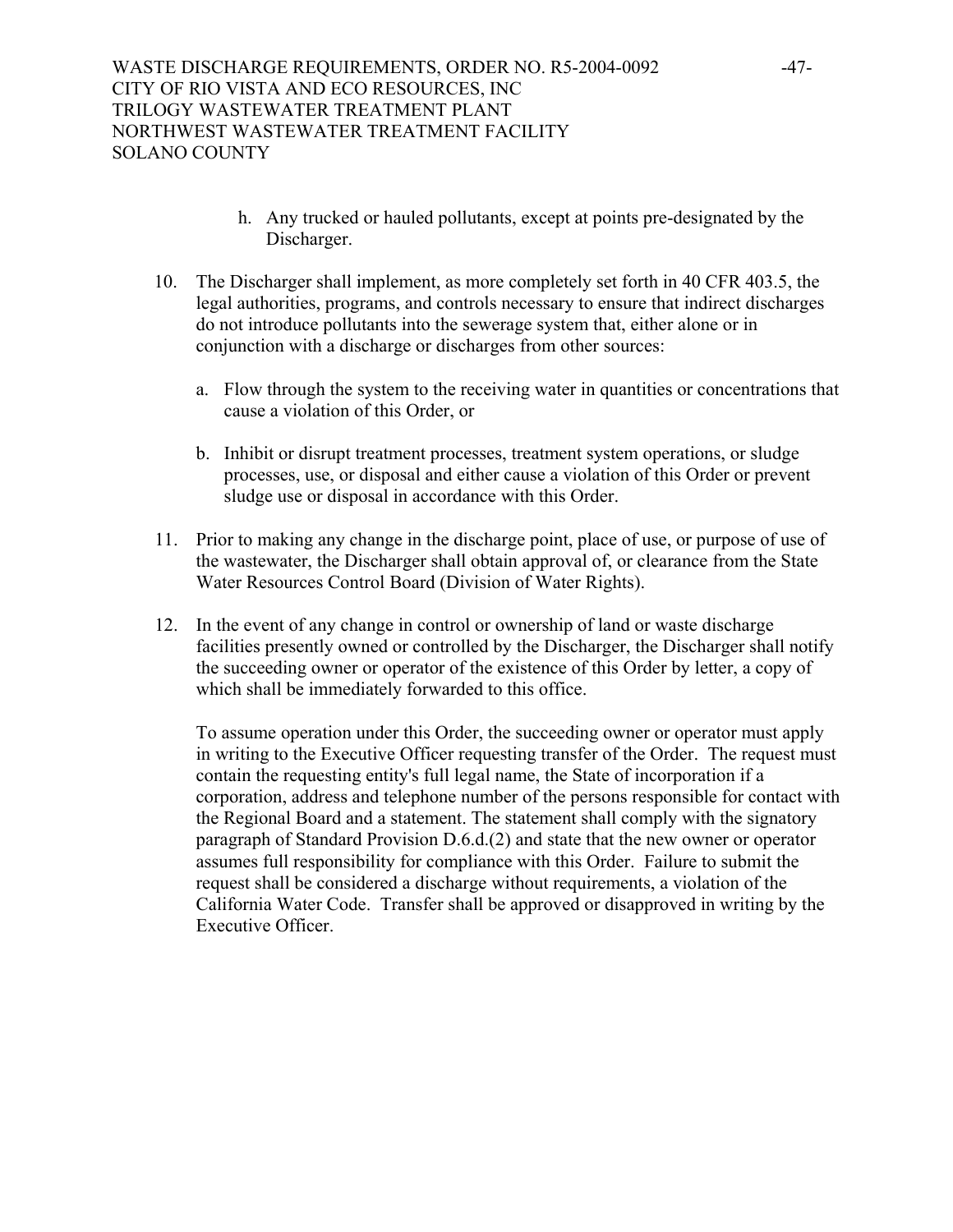# WASTE DISCHARGE REQUIREMENTS, ORDER NO. R5-2004-0092 -48-CITY OF RIO VISTA AND ECO RESOURCES, INC TRILOGY WASTEWATER TREATMENT PLANT NORTHWEST WASTEWATER TREATMENT FACILITY SOLANO COUNTY

I, THOMAS R. PINKOS, Executive Officer, do hereby certify the foregoing is a full, true, and correct copy of an Order adopted by the California Regional Water Quality Control Board, Central Valley Region, on 9 July 2004.

 $\mathcal{L}_\mathcal{L} = \{ \mathcal{L}_\mathcal{L} = \{ \mathcal{L}_\mathcal{L} \} \cup \{ \mathcal{L}_\mathcal{L} = \{ \mathcal{L}_\mathcal{L} \} \cup \{ \mathcal{L}_\mathcal{L} = \{ \mathcal{L}_\mathcal{L} \} \cup \{ \mathcal{L}_\mathcal{L} = \{ \mathcal{L}_\mathcal{L} \} \cup \{ \mathcal{L}_\mathcal{L} = \{ \mathcal{L}_\mathcal{L} \} \cup \{ \mathcal{L}_\mathcal{L} = \{ \mathcal{L}_\mathcal{L} \} \cup \{ \mathcal{L}_\$ 

THOMAS R. PINKOS, Executive Officer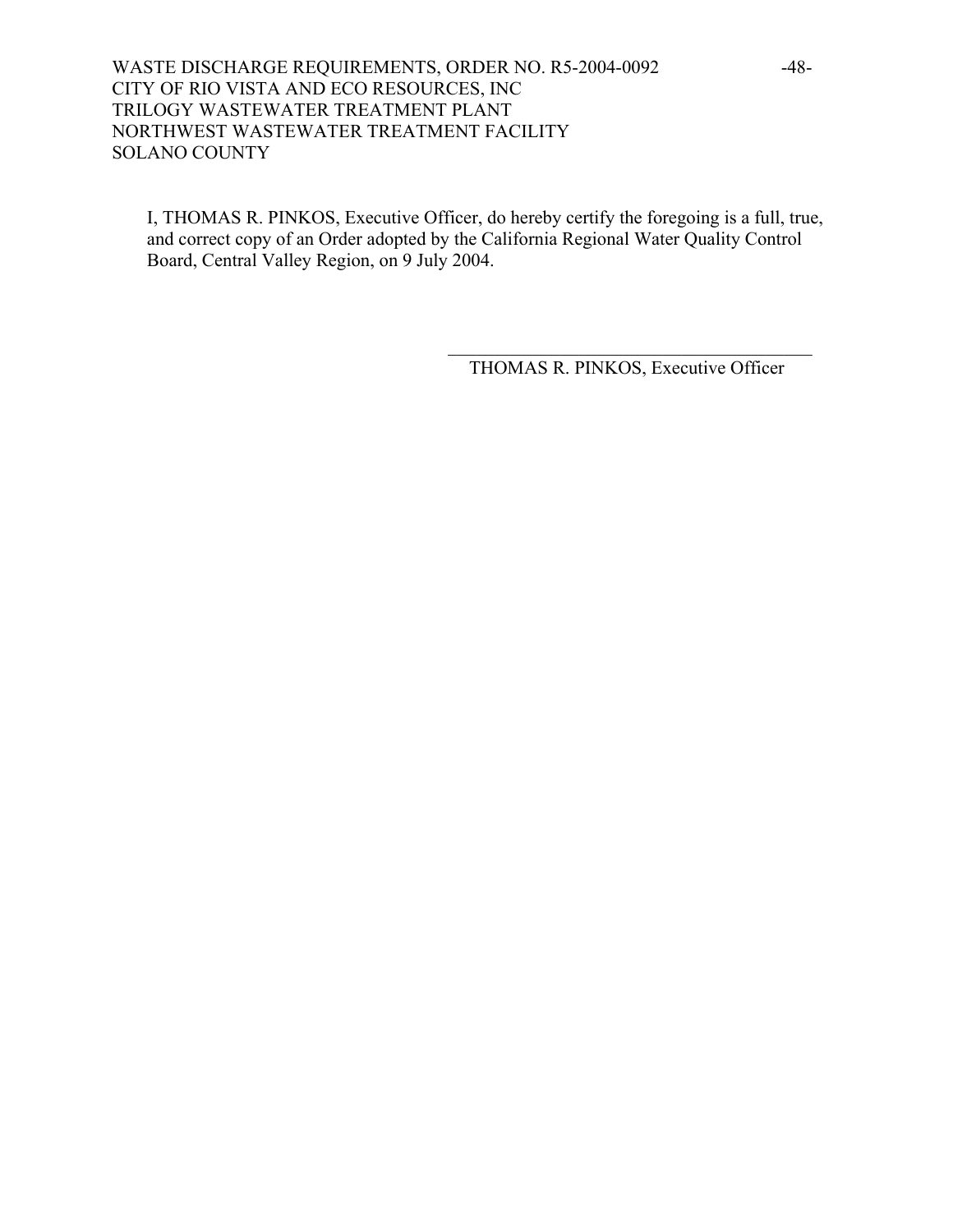# CALIFORNIA REGIONAL WATER QUALITY CONTROL BOARD CENTRAL VALLEY REGION

# MONITORING AND REPORTING PROGRAM NO. R5-2004-0092

# NPDES NO. CA 0083771

# FOR CITY OF RIO VISTA AND ECO RESOURCES, INC TRILOGY WASTEWATER TREATMENT PLANT NORTHWEST WASTEWATER TREATMENT FACILITY SOLANO COUNTY

Monitoring and Reporting Program is issued pursuant to Water Code 13267. This program to monitor groundwater and the surface water are necessary to assure compliance with the waste discharge requirements of this Order. The Discharger shall not implement any changes to this Program unless and until the Regional Board or Executive Officer issues a revised Monitoring and Reporting Program. Specific sample station locations shall be established under direction of the Board's staff, and a description of the stations shall be attached to this Order.

The proposed Order includes monitoring requirements for influent, effluent, effluent irrigation reservoir, the golf course recycling area, and receiving water.

## **INFLUENT MONITORING**

Samples shall be collected at approximately the same time as effluent samples and should be representative of the influent. Influent monitoring shall include at least the following:

| Constituents                           | Units            | <b>Type of Sample</b> | <b>Sampling Frequency</b> |
|----------------------------------------|------------------|-----------------------|---------------------------|
| Flow                                   | mgd              | Meter                 | Continuous                |
| $20^{\circ}$ C BOD <sub>5</sub>        | $mg/l$ , lbs/day | 24 hr. Composite      | Weekly                    |
| <b>Suspended Solids</b>                | $mg/l$ , lbs/day | 24 hr. Composite      | Weekly                    |
| pH                                     | pH Units         | Grab                  | Weekly                    |
| Temperature                            | °F               | Grab                  | Weekly                    |
| Electrical Conductivity $@25^{\circ}C$ | $\mu$ mhos/cm    | Grab                  | Monthly                   |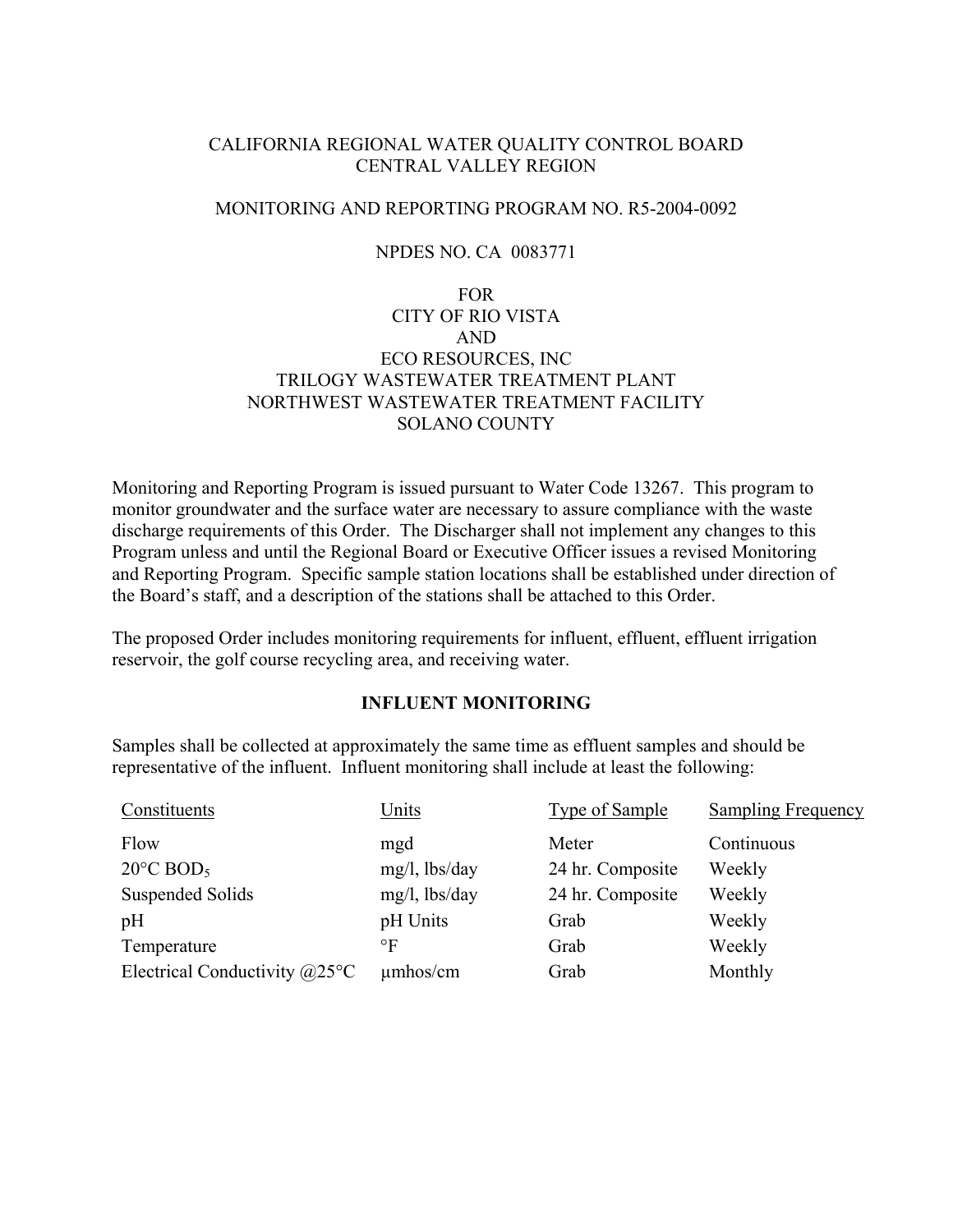MONITORING AND REPORTING PROGRAM NO. R5-2004-0092 -2- NPDES NO. CA CA0083771 CITY OF RIO VISTA AND ECO RESOURCES, INC TRILOGY WASTEWATER TREATMENT PLANT NORTHWEST WASTEWATER TREATMENT FACILITY SOLANO COUNTY

## **EFFLUENT MONITORING (For Discharge to Golf Course Irrigation Reservoir)**

Effluent samples shall be collected downstream from the last connection through which wastes can be admitted into the irrigation reservoir. Effluent samples should be representative of the total volume and quality of the discharge. Date and time of collection of samples shall be recorded and reported. Effluent monitoring shall include at least the following:

| Constituents                    | Units            | <b>Type of Sample</b> | <b>Sampling Frequency</b> |
|---------------------------------|------------------|-----------------------|---------------------------|
| Flow                            | mgd              | Meter                 | Continuous                |
| Turbidity                       | <b>NTU</b>       | Meter                 | Continuous                |
| <b>Total Coliform</b>           | $MPN/100$ ml     | Grab                  | Daily                     |
| $20^{\circ}$ C BOD <sub>5</sub> | $mg/l$ , lbs/day | Grab                  | Weekly                    |
| Suspended Solids                | $mg/l$ , lbs/day | Grab                  | Weekly                    |
| Chlorine Residual               | $mg/l$ , lbs/day | Grab                  | Monthly                   |
| pH                              | number           | Grab                  | Monthly                   |
| Settleable Solids               | ml/l             | Grab                  | Monthly                   |
| <b>Total Nitrogen</b>           | mg/1             | Grab                  | Monthly                   |
| <b>Electrical Conductivity</b>  | $\mu$ mhos/cm    | Grab                  | Monthly                   |
| @25°C                           |                  |                       |                           |

# **EFFLUENT MONITORING (For Discharge to Unnamed Tributary Stream, Discharge Location 001)**

Effluent samples shall be collected downstream from the last connection through which wastes can be admitted into the outfall. Effluent samples should be representative of the total volume and quality of the discharge. Date and time of collection of samples shall be recorded and reported. Effluent monitoring shall include at least the following:

| Constituents                    | Units            | <b>Type of Sample</b> | <b>Sampling Frequency</b> |
|---------------------------------|------------------|-----------------------|---------------------------|
| Flow                            | mgd              | Meter                 | Continuous                |
| Turbidity                       | <b>NTU</b>       | Meter                 | Continuous                |
| pH                              | pH units         | Meter                 | Continuous                |
| <b>Chlorine Residual</b>        | $mg/l$ , lbs/day | Meter                 | Continuous                |
| <b>Total Coliform</b>           | MPN/100 ml       | Grab                  | Daily                     |
| $20^{\circ}$ C BOD <sub>5</sub> | $mg/l$ , lbs/day | 24 hr. Composite      | Weekly                    |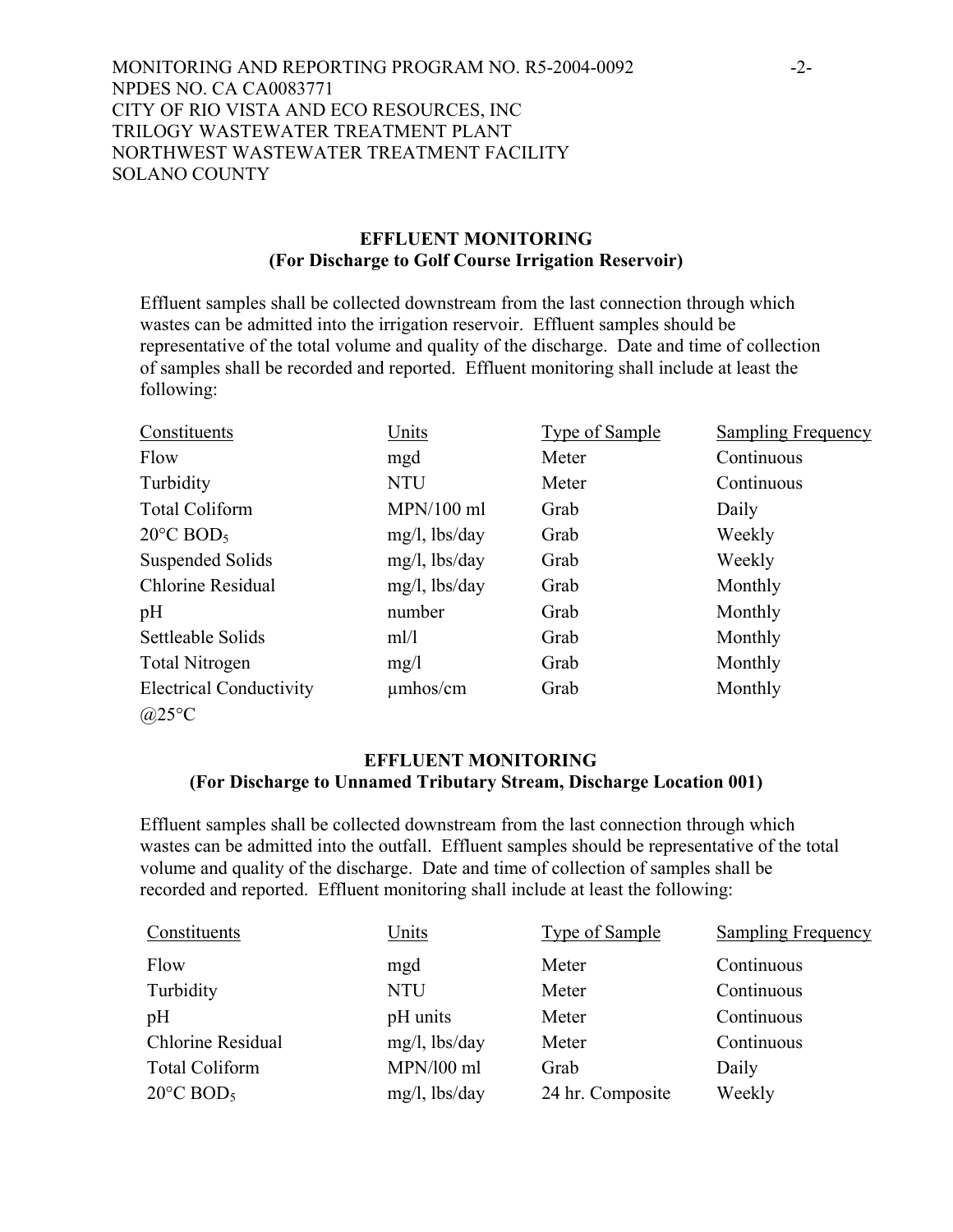# MONITORING AND REPORTING PROGRAM NO. R5-2004-0092 -3- NPDES NO. CA CA0083771 CITY OF RIO VISTA AND ECO RESOURCES, INC TRILOGY WASTEWATER TREATMENT PLANT NORTHWEST WASTEWATER TREATMENT FACILITY SOLANO COUNTY

| Constituents                                 | Units                           | <b>Type of Sample</b> | <b>Sampling Frequency</b> |
|----------------------------------------------|---------------------------------|-----------------------|---------------------------|
| <b>Suspended Solids</b>                      | $mg/l$ , lbs/day                | 24 hr. Composite      | Weekly                    |
| Dissolved Oxygen                             | mg/1                            | Grab                  | Weekly                    |
| Settleable Solids                            | m!/l                            | Grab                  | Weekly                    |
| Temperature                                  | $\rm ^{\circ} C/\rm ^{\circ} F$ | Grab                  | Weekly                    |
| <b>Electrical Conductivity</b><br>$(a)25$ °C | $\mu$ mhos/cm                   | Grab                  | Weekly                    |
| Ammonia <sup>1,2</sup>                       | $mg/l$ , lbs/day                | Grab                  | Weekly                    |
| Oils and Grease                              | $mg/l$ , lbs/day                | Grab                  | Quarterly                 |
| <b>Total Dissolved Solids</b>                | mg/1                            | Grab                  | Quarterly                 |
| Aluminum $3$                                 | $\mu$ g/l, lbs/day              | Grab                  | Quarterly                 |
| Bis (2-ethylhexyl)phthalate                  | $\mu$ g/l, lbs/day              | Grab                  | Quarterly                 |
| Chloride                                     | $\mu$ g/l, lbs/day              | Grab                  | Quarterly                 |
| Chlorodibromomethane                         | $\mu$ g/l, lbs/day              | Grab                  | Quarterly                 |
| Chloroform                                   | $\mu$ g/l, lbs/day              | Grab                  | Quarterly                 |
| Copper                                       | $\mu$ g/l, lbs/day              | Grab                  | Quarterly                 |
| Cyanide                                      | $\mu$ g/l, lbs/day              | Grab                  | Quarterly                 |
| Dichlorobromomethane                         | $\mu$ g/l, lbs/day              | Grab                  | Quarterly                 |
| 1,2-diphenylhydrazine                        | $\mu$ g/l, lbs/day              | Grab                  | Quarterly                 |
| Iron                                         | $\mu$ g/l, lbs/day              | Grab                  | Quarterly                 |
| Manganese                                    | $\mu$ g/l, lbs/day              | Grab                  | Quarterly                 |
| Foaming Agents (MBAS)                        | $\mu$ g/l, lbs/day              | Grab                  | Quarterly                 |
| Mercury <sup>4</sup>                         | $\mu$ g/l, lbs/day              | Grab                  | Quarterly                 |
| Nitrite                                      | mg/l, lbs/day                   | Grab                  | Quarterly                 |
| Nitrate                                      | mg/l, lbs/day                   | Grab                  | Quarterly                 |
| <b>Acute Bioassay</b>                        | % survival                      | Grab                  | Quarterly                 |

 $\mathcal{L}_\text{max}$  , where  $\mathcal{L}_\text{max}$  and  $\mathcal{L}_\text{max}$ 1 Concurrent with biotoxicity monitoring.

<sup>2</sup> Report as both total and Un-ionized ammonia with corresponding pH and temperature measurements. If an ammonia value exceeds the chronic criteria, the Discharger shall conduct additional sampling on a daily basis for 4 consecutive days and will continue until no longer ammonia concentrations exceed the chronic criteria.

<sup>3</sup> Compliance can be demonstrated using either total, or acid-soluble (inductively coupled plasma/atomic emission spectrometry or inductively coupled plasma/mass spectrometry) analysis methods, as supported by US EPA's Ambient Water Quality Criteria for Aluminum document (EPA 440/5-86-008), or other standard methods that exclude aluminum silicate as approved by the Executive Officer.

<sup>4</sup> Requires use of "clean technique" (EPA Method 1631) for sampling, handling and analysis, or later amendment.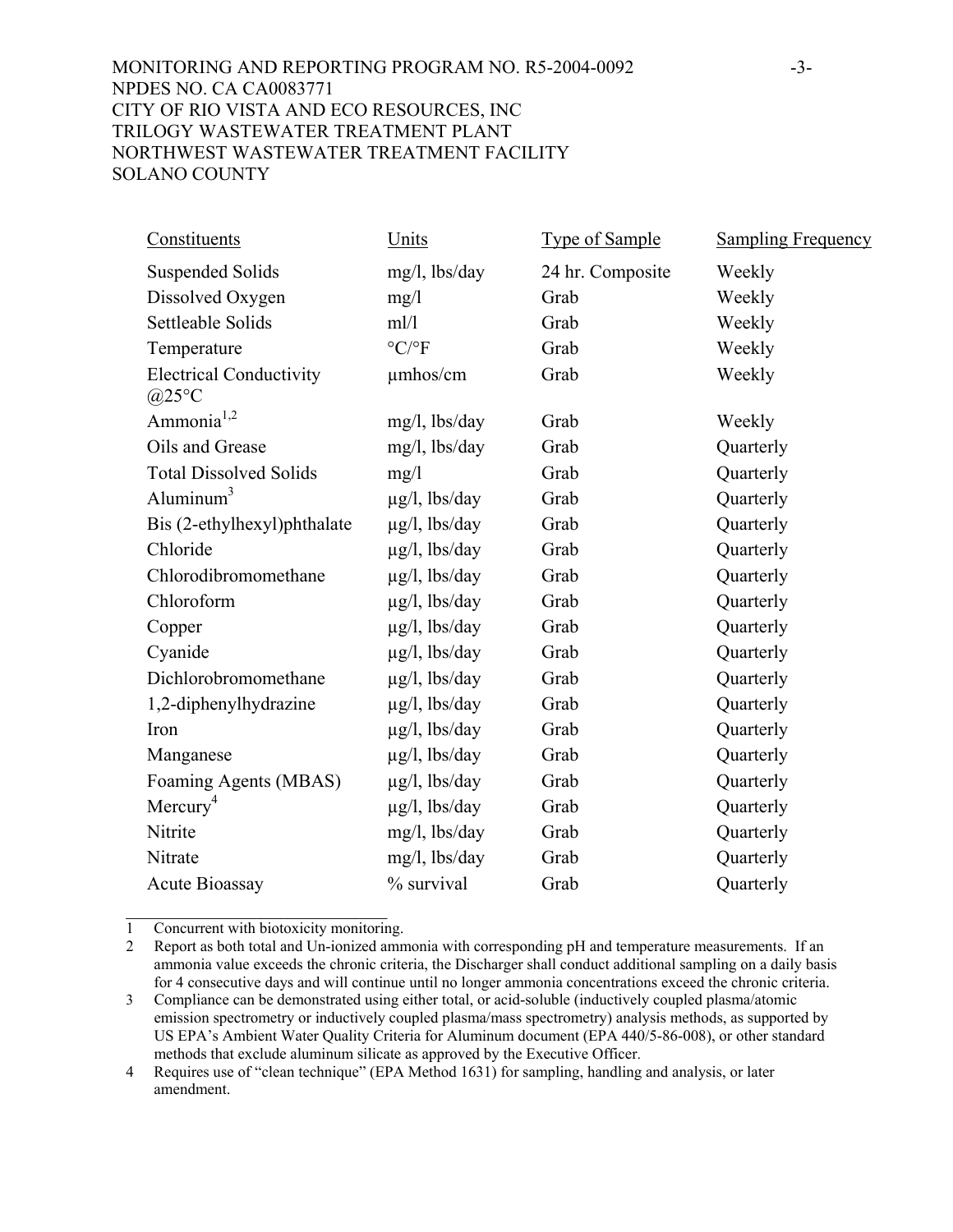MONITORING AND REPORTING PROGRAM NO. R5-2004-0092 -4- NPDES NO. CA CA0083771 CITY OF RIO VISTA AND ECO RESOURCES, INC TRILOGY WASTEWATER TREATMENT PLANT NORTHWEST WASTEWATER TREATMENT FACILITY SOLANO COUNTY

## **EFFLUENT MONITORING (For Discharge to Sacramento River, Discharge Location 002)**

Effluent samples shall be collected downstream from the last connection through which wastes can be admitted into the outfall. Effluent samples should be representative of the total volume and quality of the discharge. Date and time of collection of samples shall be recorded and reported. Effluent monitoring shall include at least the following:

| Constituents                            | Units                           | <b>Type of Sample</b> | <b>Sampling Frequency</b> |
|-----------------------------------------|---------------------------------|-----------------------|---------------------------|
| Flow                                    | mgd                             | Meter                 | Continuous                |
| pH                                      | pH units                        | Meter                 | Continuous                |
| Chlorine residual                       | mg/L, lbs/day                   | grab                  | Daily during use          |
| $20^{\circ}$ C BOD <sub>5</sub>         | mg/l, lbs/day                   | 24 hr. Composite      | Weekly                    |
| <b>Suspended Solids</b>                 | mg/l, lbs/day                   | 24 hr. Composite      | Weekly                    |
| <b>Total Coliform</b>                   | MPN/100 ml                      | Grab                  | Weekly                    |
| Dissolved Oxygen                        | mg/1                            | Grab                  | Weekly                    |
| Settleable Solids                       | m!/l                            | Grab                  | Weekly                    |
| Temperature                             | $\rm ^{\circ} C/\rm ^{\circ} F$ | Grab                  | Weekly                    |
| Electrical Conductivity $@25^{\circ}$ C | $\mu$ mhos/cm                   | Grab                  | Monthly                   |
| Nitrite                                 | mg/l, lbs/day                   | Grab                  | Quarterly                 |
| Oils and Grease                         | $mg/l$ , lbs/day                | Grab                  | Quarterly                 |
| <b>Total Dissolved Solids</b>           | mg/1                            | Grab                  | Quarterly                 |
| Aluminum <sup>1</sup>                   | $\mu$ g/l, lbs/day              | Grab                  | Quarterly                 |
| Ammonia <sup>3</sup>                    | mg/1                            | Grab                  | Quarterly                 |
| Bis (2-ethylhexyl)phthalate             | $\mu$ g/l, lbs/day              | Grab                  | Quarterly                 |
| Chloride                                | mg/l, lbs/day                   | Grab                  | Quarterly                 |
| Chlorodibromomethane                    | $\mu$ g/l, lbs/day              | Grab                  | Quarterly                 |
| Chloroform                              | $\mu$ g/l, lbs/day              | Grab                  | Quarterly                 |
| Copper                                  | $\mu$ g/l, lbs/day              | Grab                  | Quarterly                 |
| Cyanide                                 | $\mu$ g/l, lbs/day              | Grab                  | Quarterly                 |
| Dichlorobromomethane                    | $\mu$ g/l, lbs/day              | Grab                  | Quarterly                 |
| 1,2-diphenylhydrazine                   | $\mu$ g/l, lbs/day              | Grab                  | Quarterly                 |
| Iron                                    | $\mu$ g/l, lbs/day              | Grab                  | Quarterly                 |
| Manganese                               | $\mu$ g/l, lbs/day              | Grab                  | Quarterly                 |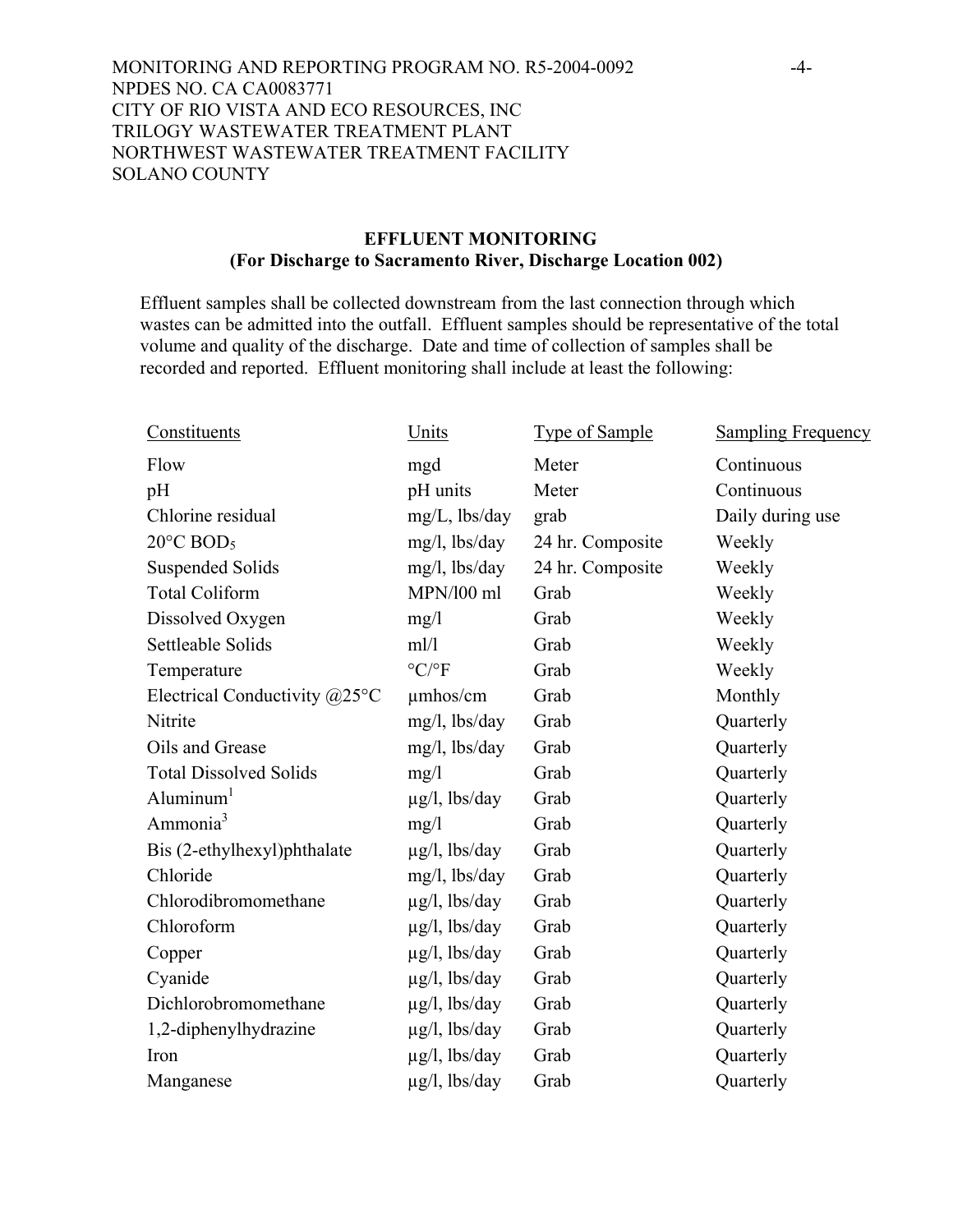# MONITORING AND REPORTING PROGRAM NO. R5-2004-0092 -5- NPDES NO. CA CA0083771 CITY OF RIO VISTA AND ECO RESOURCES, INC TRILOGY WASTEWATER TREATMENT PLANT NORTHWEST WASTEWATER TREATMENT FACILITY SOLANO COUNTY

| Constituents          | Units              | <b>Type of Sample</b> | <b>Sampling Frequency</b> |
|-----------------------|--------------------|-----------------------|---------------------------|
| Foaming Agents (MBAS) | $\mu$ g/l, lbs/day | Grab                  | Quarterly                 |
| Mercury <sup>2</sup>  | $\mu$ g/l, lbs/day | Grab                  | Quarterly                 |
| Acute Bioassay        | % survival         | grab                  | Quarterly                 |

1 Compliance can be demonstrated using either total, or acid-soluble (inductively coupled plasma/atomic emission spectrometry or inductively coupled plasma/mass spectrometry) analysis methods, as supported by US EPA's Ambient Water Quality Criteria for Aluminum document (EPA 440/5-86-008), or other standard methods that exclude aluminum silicate as approved by the Executive Officer.

2 Requires use of "clean technique" (EPA Method 1631) for sampling, handling and analysis, or later amendment.

3 Report as both total and Un-ionized ammonia with corresponding pH and temperature measurements.

## **THREE SPECIES CHRONIC TOXICITY MONITORING**

Chronic toxicity monitoring shall be conducted to determine whether the effluent is contributing toxicity to either the unnamed tributary stream or the Sacramento River. The testing shall be conducted as specified in USEPA Methods EPA/821-R-02-013, fourth edition. Chronic toxicity samples shall be collected at the discharge of the Trilogy WWTP or the discharge of the Northwest WWTF prior to it entering the unnamed tributary stream or the Sacramento River, respectively. Twenty-four hour composite samples shall be representative of the volume and quality of the discharge. Time of collection samples shall be recorded. The effluent tests must be conducted with concurrent reference toxicant tests. Monthly laboratory reference toxicant tests may be substituted upon approval. Both the reference toxicant and effluent test must meet all test acceptability criteria as specified in the chronic manual. If the test acceptability criteria are not achieved, then the Discharger must re-sample and re-test within 14 days. Chronic toxicity monitoring shall include the following:

| Species:                              | Pimephales promelas (larval stage), Ceriodaphnia dubia, and<br>Selenastrum capricornutum |    |                   |    |      |           |       |
|---------------------------------------|------------------------------------------------------------------------------------------|----|-------------------|----|------|-----------|-------|
| <i>Frequency:</i><br>Dilution Series: | Annual                                                                                   |    |                   |    |      |           |       |
|                                       |                                                                                          |    | Dilutions $(\% )$ |    |      | Controls  |       |
|                                       | 100                                                                                      | 75 | 50                | 25 | 12.5 |           |       |
|                                       |                                                                                          |    |                   |    |      | Receiving | Lab   |
|                                       |                                                                                          |    |                   |    |      | Water     | Water |
| % WWTP Effluent                       | 100                                                                                      | 75 | 50                | 25 | 12.5 | $\theta$  | 0     |
| % Dilution Water*                     | $\overline{0}$                                                                           | 25 | 50                | 75 | 87.5 | 100       | 0     |
| % Lab Water                           | 0                                                                                        | 0  | 0                 | 0  |      | 0         | 100   |

\* Dilution water shall be receiving water from either the unnamed tributary stream or the Sacramento River, taken upstream from the discharge point, at monitoring station R-1 or R-3 (as applicable). The dilution series may be altered upon approval of Board staff.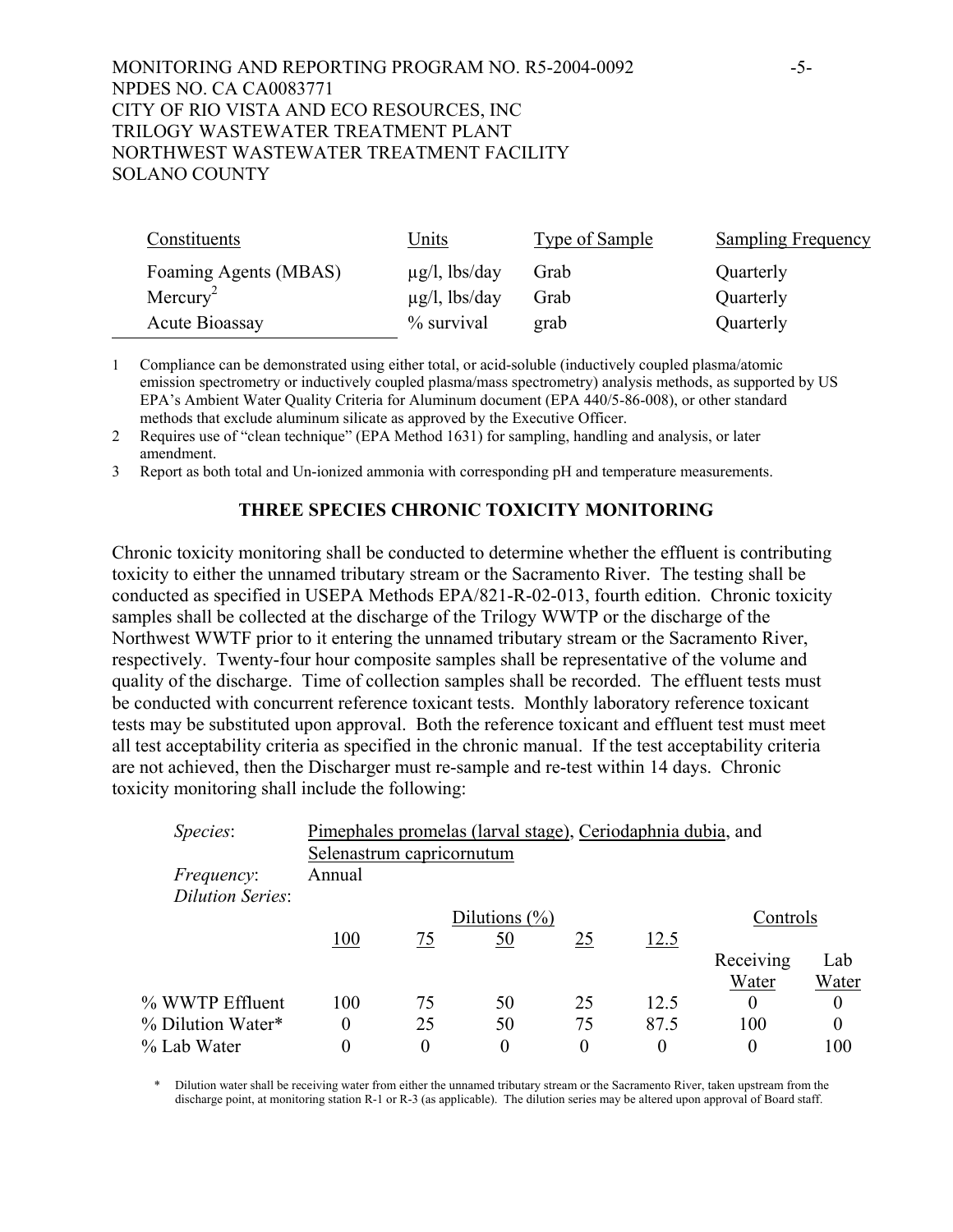MONITORING AND REPORTING PROGRAM NO. R5-2004-0092 -6- NPDES NO. CA CA0083771 CITY OF RIO VISTA AND ECO RESOURCES, INC TRILOGY WASTEWATER TREATMENT PLANT NORTHWEST WASTEWATER TREATMENT FACILITY SOLANO COUNTY

#### **RECEIVING WATER MONITORING**

All receiving water samples shall be grab samples. Receiving water monitoring stations shall be at the following locations, or at a location proposed by the Discharger and approved by the Board's Executive Officer. Access to all monitoring stations shall be safely and reasonably achieved. Receiving water monitoring is only required when discharging to the Stream or to the Sacramento River:

| <b>Station</b> | Description                                                                                                  |          |                                                                                                                                                               |
|----------------|--------------------------------------------------------------------------------------------------------------|----------|---------------------------------------------------------------------------------------------------------------------------------------------------------------|
| $R-1$          | Approximately 100 feet upstream of the discharge to the Unnamed<br>Stream (Upstream of Discharge Point 001). |          |                                                                                                                                                               |
| $R-2$          | Stream (Downstream of Discharge Point 001).                                                                  |          | Approximately 100 feet downstream of the discharge to the Unnamed                                                                                             |
| $R-3$          | the diffuser and upstream of Discharge Point 002).                                                           |          | Approximately 500 feet upstream and 200 feet off shore from the point of<br>discharge to the Sacramento River (i.e., at the approximate centerline of         |
| $R-4$          | of the diffuser and downstream of Discharge Point 002).                                                      |          | Approximately 500 feet downstream and 200 feet off shore from the point<br>of discharge to the Sacramento River ( <i>i.e.</i> , at the approximate centerline |
|                |                                                                                                              | Sampling | Sampling                                                                                                                                                      |

| Constituents                           | Units          | $S$ amping<br>Station <sup>1</sup> | $S$ aliipiilig<br>Frequency                 |
|----------------------------------------|----------------|------------------------------------|---------------------------------------------|
| Flow                                   | mgd            | R-1, R-2, R-3, R-4                 | Weekly <sup>2</sup>                         |
| Dissolved Oxygen                       | mg/1           | R-1, R-2, R-3, R-4                 | Weekly <sup>3</sup> /Quarterly <sup>4</sup> |
| pH                                     | Number         | R-1, R-2, R-3, R-4                 | Weekly <sup>3</sup> /Quarterly <sup>4</sup> |
| Electrical Conductivity $@25^{\circ}C$ | $\mu$ mhos/cm  | R-1, R-2, R-3, R-4                 | Weekly <sup>3</sup> /Quarterly <sup>4</sup> |
| Temperature                            | $\mathrm{^oF}$ | R-1, R-2, R-3, R-4                 | Weekly <sup>3</sup> /Quarterly <sup>4</sup> |
| Turbidity                              | <b>NTU</b>     | R-1, R-2, R-3, R-4                 | Weekly <sup>3</sup> /Quarterly <sup>4</sup> |

<sup>1.</sup> Sampling Station R-1 and R-2 to be monitored when discharging to the unnamed tributary stream. Sampling Station R-3 and R-4 to be monitored when discharging to the Sacramento River.

<sup>2.</sup> Flow sampling occurs only when discharging to the unnamed tributary stream. Flow shall be measured weekly during periods when Stream flows are less than 5 cfs. Flows shall be measured or estimated when Stream flows are greater than 5 cfs.

<sup>3.</sup> This monitoring frequency required when discharging to the unnamed tributary stream.

<sup>4.</sup> When discharging to the Sacramento River.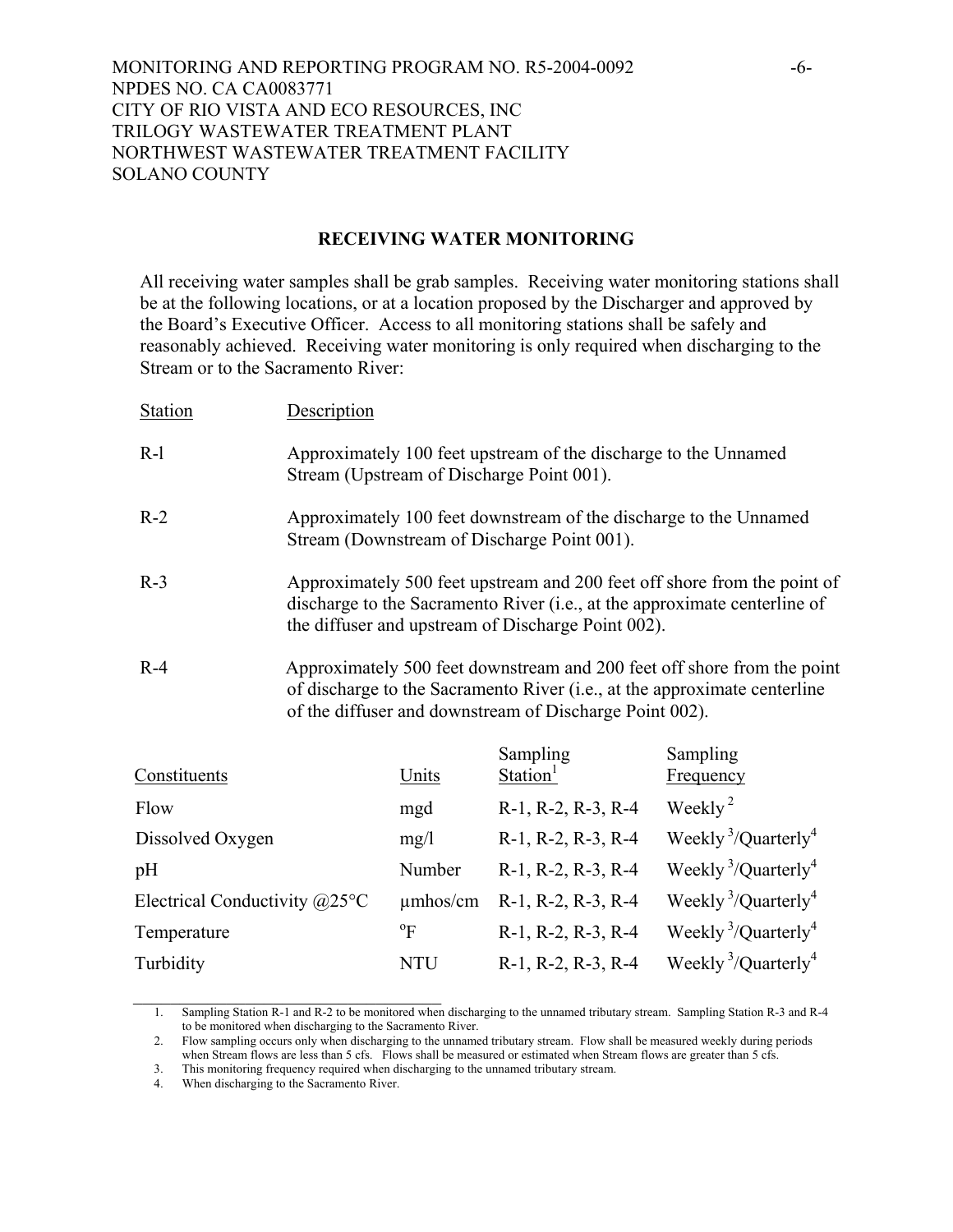In conducting the receiving water sampling, a log shall be kept of the receiving water conditions, throughout the reach bounded by Stations R-l and R-2 or the reach bounded by Stations R-3 and R-4. Attention shall be given to the presence or absence of:

- a. Floating or suspended matter e. Visible films, sheens or coatings
- 
- 
- 
- b. Discoloration f. Fungi, slimes, or objectionable growths
- c. Bottom deposits g. Potential nuisance conditions
- d. Aquatic life

Notes on receiving water conditions shall be summarized in the monitoring report. Sampling records shall be retained for a minimum of five years.

# **BIOSOLIDS MONITORING**

A composite sample of biosolids shall be collected annually in accordance with EPA's POTW biosolids Sampling and Analysis Guidance Document, August 1989, and tested for the following metals:

| Arsenic | Chromium | Lead    | Molybdenum | Selenium |
|---------|----------|---------|------------|----------|
| Cadmium | Copper   | Mercury | Nickel     | Zinc     |

Sampling records shall be retained for a minimum of five years. A log shall be kept of biosolids quantities generated and of handling and disposal activities. The frequency of entries is discretionary; however, the log should be complete enough to serve as a basis for part of the annual report.

**Annually by 15 February** thereafter, the Discharger shall submit:

- a. Annual biosolids production in dry tons and percent solids.
- b. A schematic diagram showing biosolids handling facilities and a solids flow diagram.
- c. Depth of application and drying time for biosolids drying beds.
- d. A description of disposal methods, including the following information related to the disposal methods used at the facility. If more than one method is used, include the percentage of annual biosolids production disposed by each method.

Within **90 days of the effective date of this Order**, the Discharger shall submit characterization of biosolids quality, including biosolids percent solids and quantitative results of chemical analysis for the priority pollutants listed in 40 CFR 122 Appendix D, Tables II and III (excluding total phenols). All biosolids samples shall be a composite of a minimum of twelve (12) discrete samples taken at equal time intervals over 24 hours. Suggested methods for analysis of biosolids are provided in EPA publications titled "Test Methods for Evaluating Solid Waste: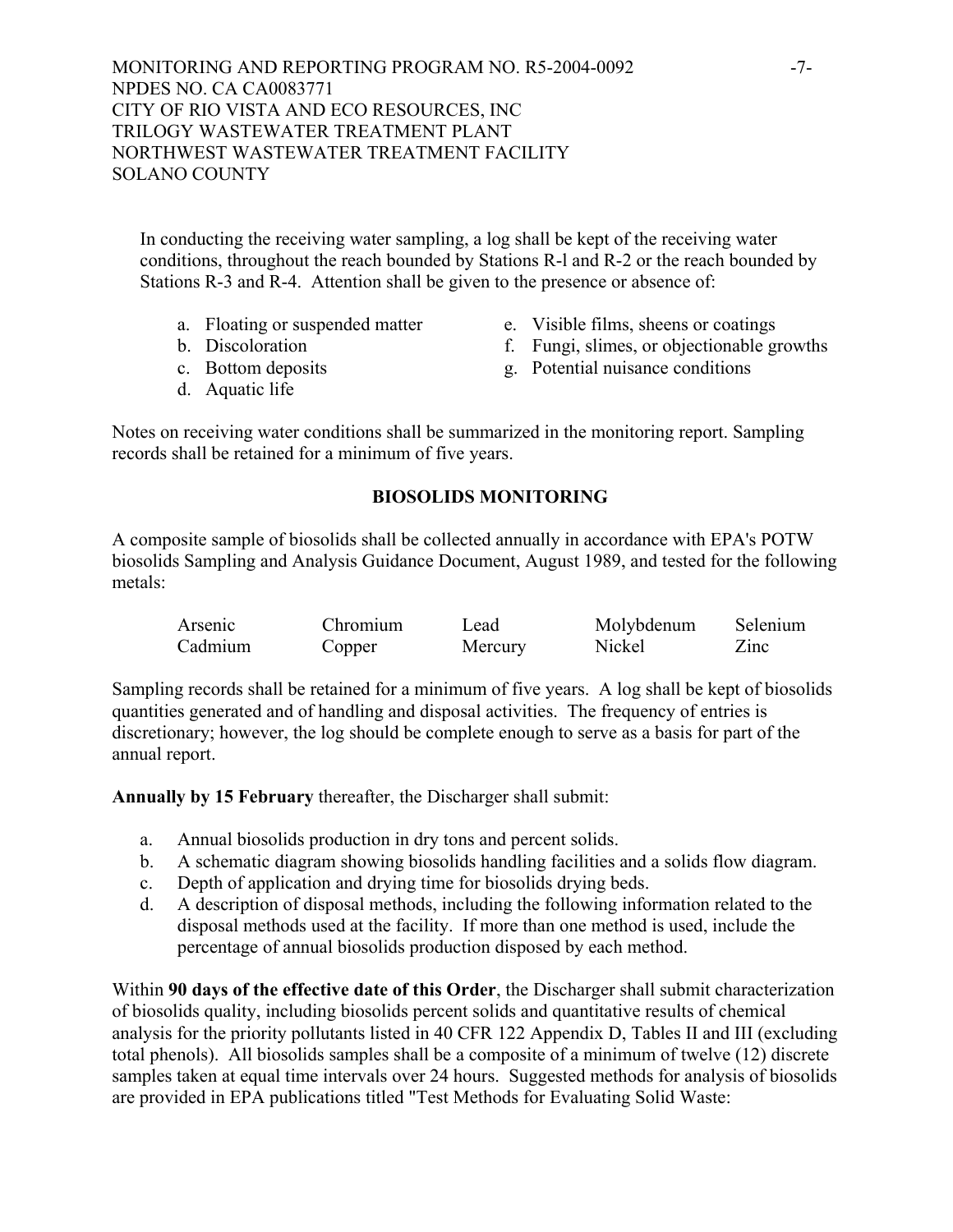MONITORING AND REPORTING PROGRAM NO. R5-2004-0092 -8- NPDES NO. CA CA0083771 CITY OF RIO VISTA AND ECO RESOURCES, INC TRILOGY WASTEWATER TREATMENT PLANT NORTHWEST WASTEWATER TREATMENT FACILITY SOLANO COUNTY

Physical/Chemical Methods" and "Test Methods for Organic Chemical Analysis of Municipal and Industrial Wastewater". Recommended analytical holding times for biosolids samples should reflect those specified in 40 CFR 136.6.3(e). Other guidance is available in EPA's POTW Biosolids Sampling and Analysis Guidance Document, August 1989.

## **REPORTING**

Monitoring results shall be submitted to the Regional Board by the **1st day** of the second month following sample collection. Quarterly and annual monitoring results shall be submitted by the **1st day of the second month following each calendar quarter and year**, respectively. In reporting the monitoring data, the Discharger shall arrange the data in tabular form so that the date, the constituents, and the concentrations are readily discernible. The data shall be summarized in such a manner to illustrate clearly whether the discharge complies with waste discharge requirements. The highest daily maximum for the month, and monthly averages should be determined and recorded.

If the Discharger monitors any pollutant at the locations designated herein more frequently than is required by this Order, the results of such monitoring shall be included in the calculation and reporting of the values required in the discharge monitoring report form. Such increased frequency shall be indicated on the discharge monitoring report form.

By **30 January** of each year, the Discharger shall submit a written report to the Executive Officer containing the following:

- a. The names, certificate grades, and general responsibilities of all persons employed at the WWTP (Standard Provision A.5).
- b. The names and telephone numbers of persons to contact regarding the plant for emergency and routine situations.
- c. A statement certifying when the flow meter and other monitoring instruments and devices were last calibrated, including identification of who performed the calibration (Standard Provision C.6).
- d. A statement certifying whether the current operation and maintenance manual, and contingency plan, reflect the wastewater treatment plant as currently constructed and operated, and the dates when these documents were last revised and last reviewed for adequacy.

The Discharger may also be requested to submit an annual report to the Regional Board with both tabular and graphical summaries of the monitoring data obtained during the previous year.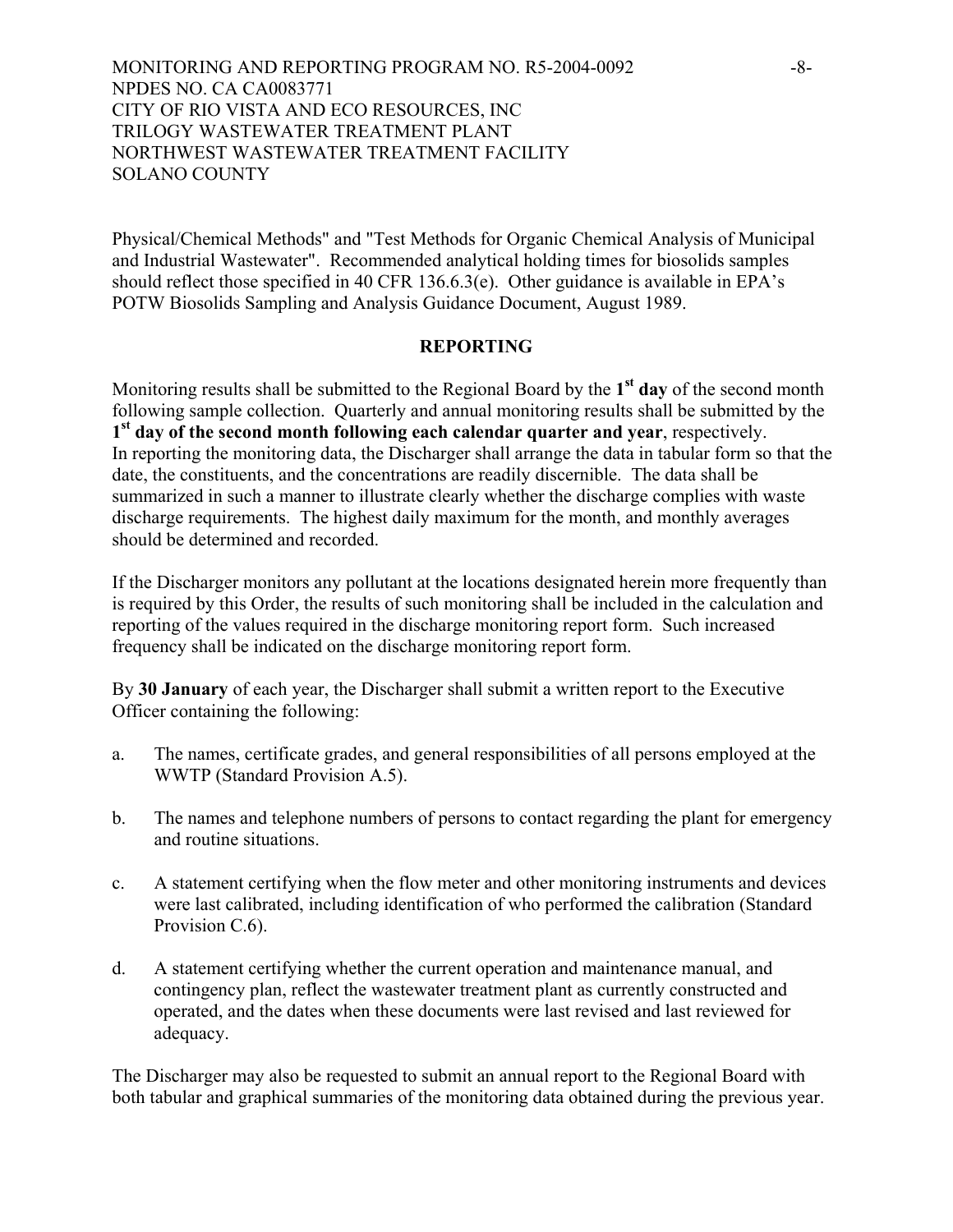# MONITORING AND REPORTING PROGRAM NO. R5-2004-0092 -9- NPDES NO. CA CA0083771 CITY OF RIO VISTA AND ECO RESOURCES, INC TRILOGY WASTEWATER TREATMENT PLANT NORTHWEST WASTEWATER TREATMENT FACILITY SOLANO COUNTY

Any such request shall be made in writing. The report shall discuss the compliance record. If violations have occurred, the report shall also discuss the corrective actions taken and planned to bring the discharge into full compliance with the waste discharge requirements.

All reports submitted in response to this Order shall comply with the signatory requirements of Standard Provision D.6.

The Discharger shall implement the above monitoring program on the first day of the month following effective date of this Order.

Ordered by:

THOMAS R. PINKOS, Executive Officer

9 July 2004\_\_\_\_ \_\_\_\_\_

(Date)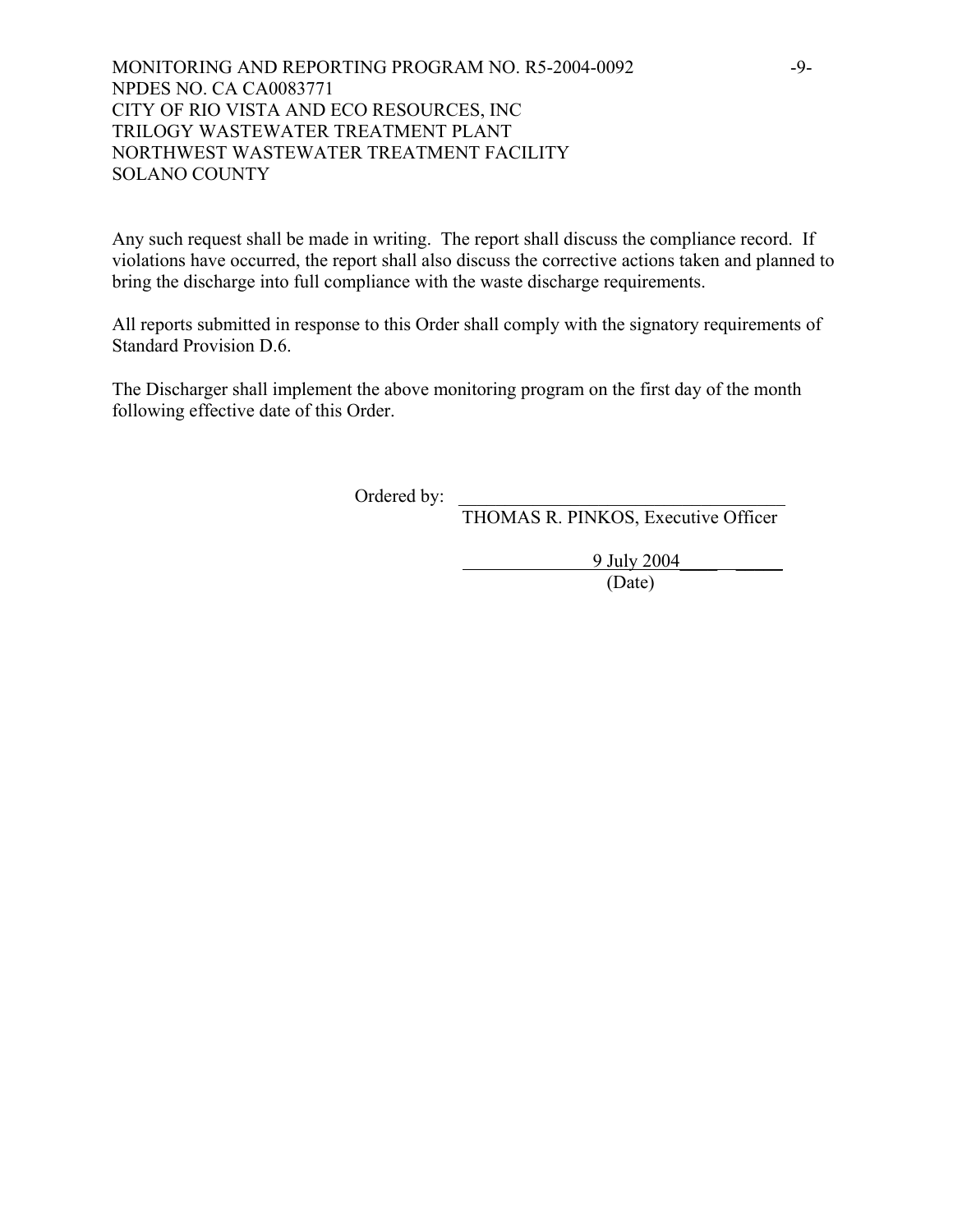# **INSERT ATTACHMENTS, A, B, C, D**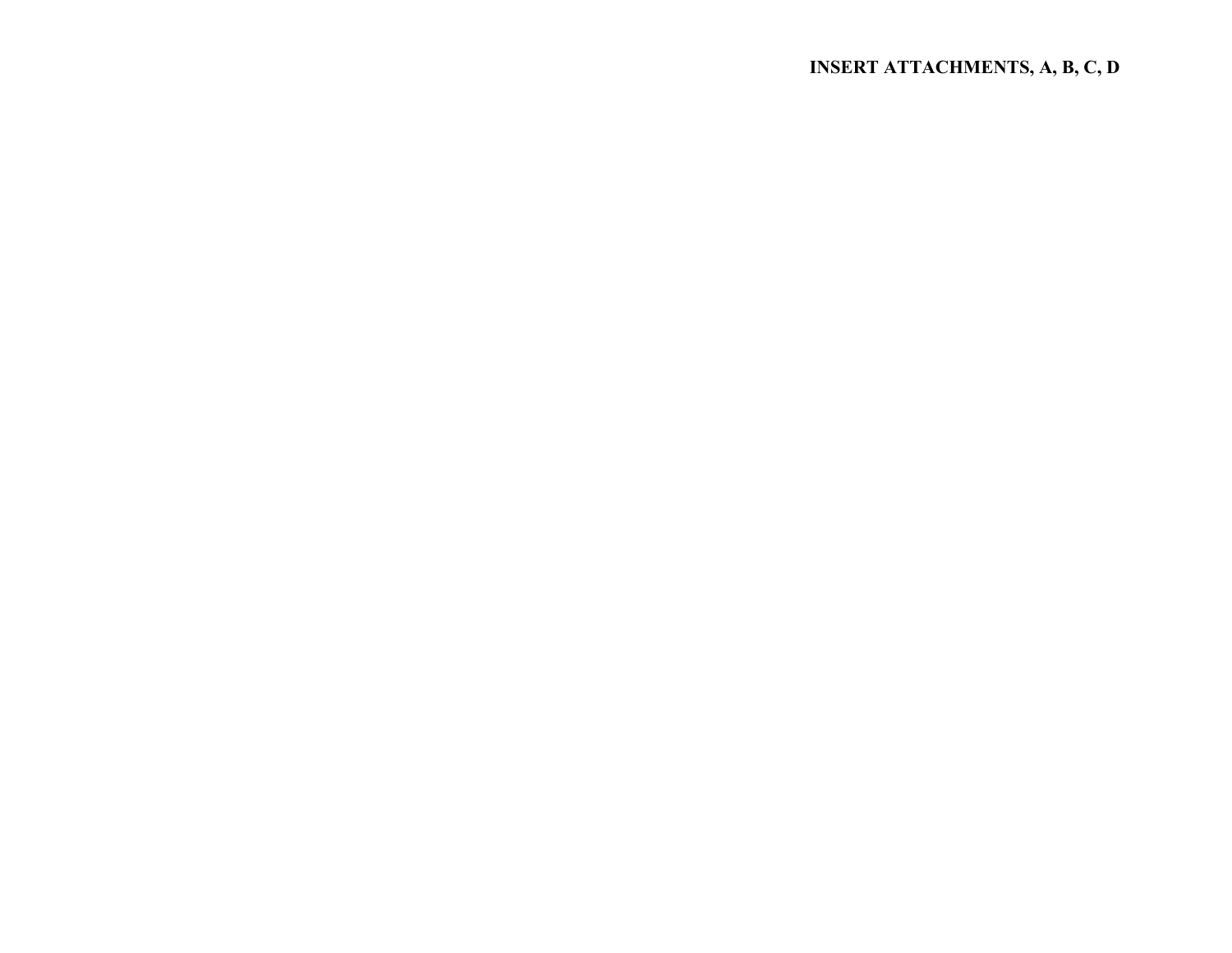# **SUMMARY EFFLUENT DATA AND CRITERIA, PRIORITY POLLUTANTS**

| Constituent,<br>Unit<br>CTR#<br>Date                                  | Antimony,<br>$\mu g/L$<br>#1 | Arsenic,<br>$\mu$ g/L<br>#2     | Be,<br>$\mu g/L$<br>#3       | Cadmium.<br>$\mu g/L$<br>#4 | $Cr$ (III),<br>$\mu g/L$<br># 5a<br>(Cr Total) | $Cr$ (VI),<br>$\mu$ g/L<br># 5b | Copp<br>er,<br>$\mu g/L$<br>#6 | Lead,<br>$\mu g/L$<br>#7      | Mercury,<br>$\mu g/L$<br>#8 | Nickel,<br>$\mu g/L$<br>#9 | Selenium.<br>$\mu g/L$<br>#10 | Silver.<br>$\mu g/L$<br>#11 | Thallium.<br>$\mu$ g/L<br>#12 | Zinc,<br>$\mu\text{g}/\text{L}$<br>#13 | Cyanide,<br>$\mu g/L$<br>#14 | Asb.,<br><b>MFL</b><br>#15 |
|-----------------------------------------------------------------------|------------------------------|---------------------------------|------------------------------|-----------------------------|------------------------------------------------|---------------------------------|--------------------------------|-------------------------------|-----------------------------|----------------------------|-------------------------------|-----------------------------|-------------------------------|----------------------------------------|------------------------------|----------------------------|
| 2/5/02                                                                | <b>DNQ 0.3</b>               | 8.7                             | <0.06                        | < 0.04                      | <b>DNQ 0.4</b>                                 | < 0.2                           | $\overline{3}$                 | 0.28                          | 0.002                       |                            | < 0.3                         | < 0.02                      | < 0.03                        | 29                                     | < 0.6                        | < 0.2                      |
| 6/5/02                                                                | <b>DNO 0.2</b>               | 9.2                             | <0.06                        | <b>DNQ 0.03</b>             | < 0.2                                          | < 0.15                          | 2.3                            | <b>DNO 0.23</b>               | 0.0027                      | 1.2                        | <b>DNO 0.7</b>                | < 0.02                      | <b>DNO 0.05</b>               | $\mathbf{Q}$                           | < 0.8                        | < 0.2                      |
| 9/10/02                                                               | <b>DNQ 0.2</b>               | 6.9                             | <0.06                        | <b>DNO 0.06</b>             | < 0.2                                          | 0.4                             | 12                             | 0.29                          | 0.0054                      | 1.7                        | $\mathbf{3}$                  | <b>DNO 0.05</b>             | < 0.03                        | 13                                     | 6                            | < 0.2                      |
| 12/18/02                                                              | < 0.2                        | 8.9                             | <0.06                        | <b>DNO 0.03</b>             | 1.0                                            | 2.7                             | 6.7                            | 0.27                          | 0.0072                      | 4.6                        | $\mathbf{1}$                  | <b>DNQ 0.04</b>             | < 0.03                        | 12                                     | 6                            | < 0.51                     |
| $MEC, \mu g/L$                                                        | <b>DNQ 0.3</b>               | 9.2                             | < 0.06                       | <b>DNQ 0.06</b>             | $1.0\,$                                        | 2.7                             | 12                             | 0.29                          | 0.0072                      | 4.6                        | $\overline{3}$                | <b>DNQ 0.05</b>             | <b>DNQ 0.05</b>               | 29                                     | 6                            | < 0.51                     |
| Background, µg/L                                                      | <b>DNO 0.23</b>              | 3.65                            | < 0.06                       | < 0.03                      | 14                                             | < 0.15                          | 14                             | 3.1                           | 0.0377                      | 22                         | <b>DNQ 0.3</b>                | 0.057                       | < 0.03                        | 24                                     | $\overline{3}$               | < 0.2                      |
| Avg or Max<br><b>Background Conc.</b>                                 | Avg                          | Max                             | Avg                          | Max                         | Max                                            | Max                             | Max                            | Max                           | Max                         | Max                        | Max                           | Max                         | Avg                           | Max                                    | Max                          | Avg                        |
| Numeric Basin Plan<br>Objective, $\mu$ g/L<br>(Site Specific, MCL)    | <b>MCL</b><br>6              | Site Sp/<br><b>MCL</b><br>10/50 | <b>MCL</b><br>$\overline{4}$ | <b>MCL</b><br>5             | MCL<br>50<br>(Total)                           | <b>MCL</b><br>50<br>(Total)     | Site<br>Sp<br>10               | MCL-<br>action<br>level<br>15 | 303d<br>< 0.0005            | <b>MCL</b><br>100          | <b>MCL</b><br>50              | Site Sp<br>10               | <b>MCL</b><br>2               | Site Sp<br>100                         | Site Sp<br>10                | <b>MCL</b><br>7 MFL        |
| CMC Freshwater, µg/L<br>Total $(a)$ 43 mg/l<br>Hardness (as $CaCO3$ ) | None est.                    | 340<br>i,m,w                    | None<br>est.                 | 1.7                         | 870<br>(Cr III)                                | 16                              | 6.3                            | 28                            | None est.                   | 230                        | 20                            | 0.95                        | None est.                     | 59                                     | 22                           | None<br>Est.               |
| CCC Freshwater, µg/L<br>Total $(a)$ 43 mg/l<br>Hardness (as $CaCO3$ ) | None est.                    | 150<br>i,m,w                    | None<br>est.                 | 1.3                         | 104<br>(Cr III)                                | 11                              | 4.5                            | 1.1                           | None est.                   | 26                         | 5<br>q                        | None est.                   | None est.                     | 59                                     | 5.2                          | None<br>Est.               |
| Human Health, µg/L                                                    | 14                           | None                            |                              |                             |                                                |                                 | 1300                           |                               | 0.050                       | 610                        |                               | None                        | 1.7                           | None                                   | 700                          | 7 MFL                      |
| Water $+$ Org.                                                        | a,s                          | Est.                            | n                            | $\mathbf n$                 | n                                              | n                               |                                | n                             | a                           | a                          | n                             | Est.                        | a,s                           | Est.                                   | a                            | k,s                        |
| Human Health, µg/L<br>Organisms Only                                  | 4300<br>a,t                  | None<br>Est.                    | n                            | $\mathbf n$                 | n                                              | n                               | None<br>Est.                   | n                             | 0.051<br>a                  | 4600<br>a                  | $\mathbf n$                   | None<br>Est.                | 6.3<br>a,t                    | None<br>Est.                           | 220,000<br>a, j              | None<br>Est.               |
| Reasonable Potential                                                  | N <sub>o</sub>               | N <sub>o</sub>                  | No                           | No                          | No                                             | No                              | Yes                            | No                            | <b>Yes</b>                  | No                         | N <sub>o</sub>                | No                          | No                            | N <sub>o</sub>                         | <b>Yes</b>                   | No                         |

Notes: Footnotes, abbreviations, and other notations from Final Rule, Water Quality Standards; Establishment of Numeric Criteria for Priority Toxic Pollutants for the State of California, 40 CFR Part 131, FR/Vol. 65, No. 9 18, 2000/Rules and Regulations.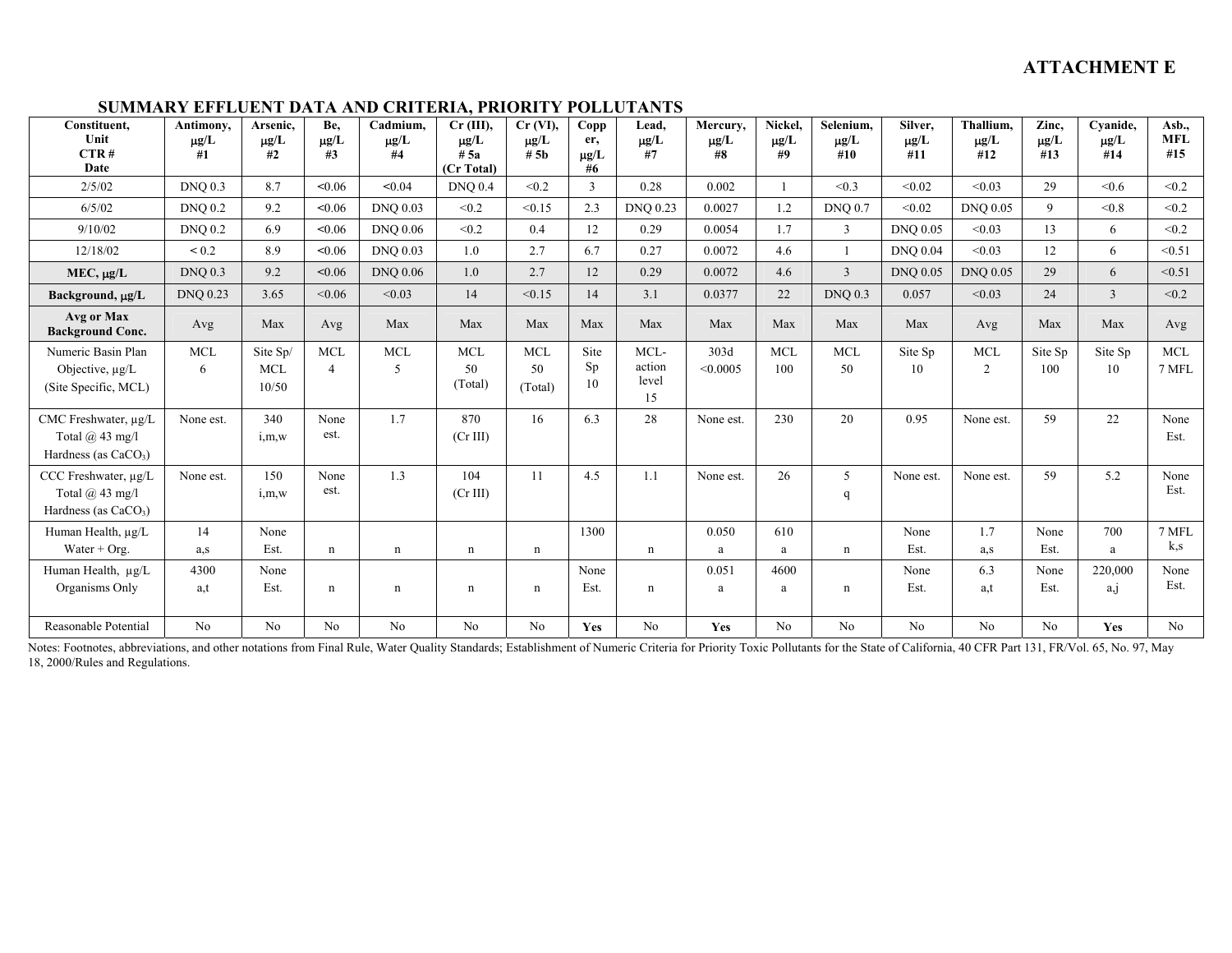| Constituent,<br>Unit<br>CTR#<br>Date          | Antimony,<br>$\mu$ g/L<br>#1 | Arsenic,<br>$\mu$ g/L<br>#2 | Be.<br>$\mu$ g/L<br>#3 | Cadmium.<br>$\mu$ g/L<br>#4 | $Cr$ (III),<br>$\mu$ g/L<br># 5a<br>(Cr Total) | $Cr$ (VI),<br>$\mu g/L$<br># 5 <sub>b</sub> | Copper,<br>$\mu$ g/L<br>#6 | Lead,<br>$\mu g/L$<br>#7 | Mercury,<br>$\mu g/L$<br>#8 | Nickel,<br>$\mu$ g/L<br>#9 | Selenium,<br>$\mu$ g/L<br>#10 | Silver,<br>$\mu$ g/L<br>#11 | Thallium,<br>$\mu$ g/L<br>#12 | Zinc,<br>$\mu$ g/L<br>#13 | Cyanide,<br>$\mu$ g/L<br>#14 | Asb,<br><b>MFL</b><br>#15 |
|-----------------------------------------------|------------------------------|-----------------------------|------------------------|-----------------------------|------------------------------------------------|---------------------------------------------|----------------------------|--------------------------|-----------------------------|----------------------------|-------------------------------|-----------------------------|-------------------------------|---------------------------|------------------------------|---------------------------|
| $1/97*$                                       |                              | 3.65                        |                        |                             |                                                |                                             | 9.9                        | 2.35                     | 0.0377                      | 21.8                       |                               | 0.057                       |                               | 18.2                      |                              |                           |
| 1/30/02                                       | $DNQ$ 0.3                    | 1.3                         | <0.06                  | < 0.04                      | 3.1                                            | < 0.2                                       | 4.4                        | 0.52                     | 0.0049                      | 5.5                        | $DNQ$ 0.3                     | < 0.02                      | < 0.03                        |                           | < 0.6                        | < 0.2                     |
| 6/5/02                                        | < 0.2                        | 2.2                         | < 0.06                 | < 0.03                      | 2.1                                            | < 0.15                                      | 3.6                        | 0.4                      | 0.0031                      | 3.9                        | < 0.5                         | < 0.02                      | < 0.03                        |                           | $\sim$                       | < 0.2                     |
| 9/10/02                                       | <b>DNQ 0.2</b>               | $\overline{2}$              | < 0.06                 | < 0.03                      | 1.7                                            | < 0.15                                      | 3.4                        | 0.4                      | 0.0036                      | 4.6                        | < 0.5                         | < 0.02                      | < 0.03                        | 4                         | < 0.9                        | < 0.2                     |
| $12/18/02$ **                                 | < 0.2                        | 3.1                         | DNO <sub>0.1</sub>     | <b>DNO 0.09</b>             | 14                                             | < 0.16                                      | 14                         | 3.1                      | 0.026                       | 22                         | < 0.5                         | <b>DNQ 0.03</b>             | <b>DNO 0.03</b>               | 24                        | <b>DNQ 0.9</b>               | < 0.51                    |
| Observed<br>Maximum***<br>SIP Section 1.4.3.1 | <b>DNQ 0.3</b>               | 3.65                        | < 0.06                 | < 0.03                      | 14                                             | < 0.15                                      | 14                         | 3.1                      | 0.0377                      | 22                         | <b>DNQ 0.3</b>                | < 0.02                      | < 0.03                        | 24                        | 3                            | < 0.2                     |
| Arithmetic Mean***<br>SIP Section 1.4.3.2     | <b>DNQ 0.23</b>              | 2.5                         | < 0.06                 | < 0.03                      | 5.2                                            | < 0.15                                      | 7.1                        | 1.4                      | 0.0104                      | 12                         | 0.4                           | < 0.02                      | < 0.03                        |                           | 1.5                          | < 0.2                     |

#### **RECEIVING WATER (AMBIENT BACKGROUND) DATA, PRIORITY POLLUTANTS**

\* From downstream monitoring station BG20

\*\* The December 2002 sample results were deemed non-representative due to entrainment of bottom sediments (see Rio Vista Main, March 2003 Update Report). Maximum and average concentrations were based on three quarters of data. (In addition to this data, also considered data from the downstream monitoring station BG20 in the Sacramento River)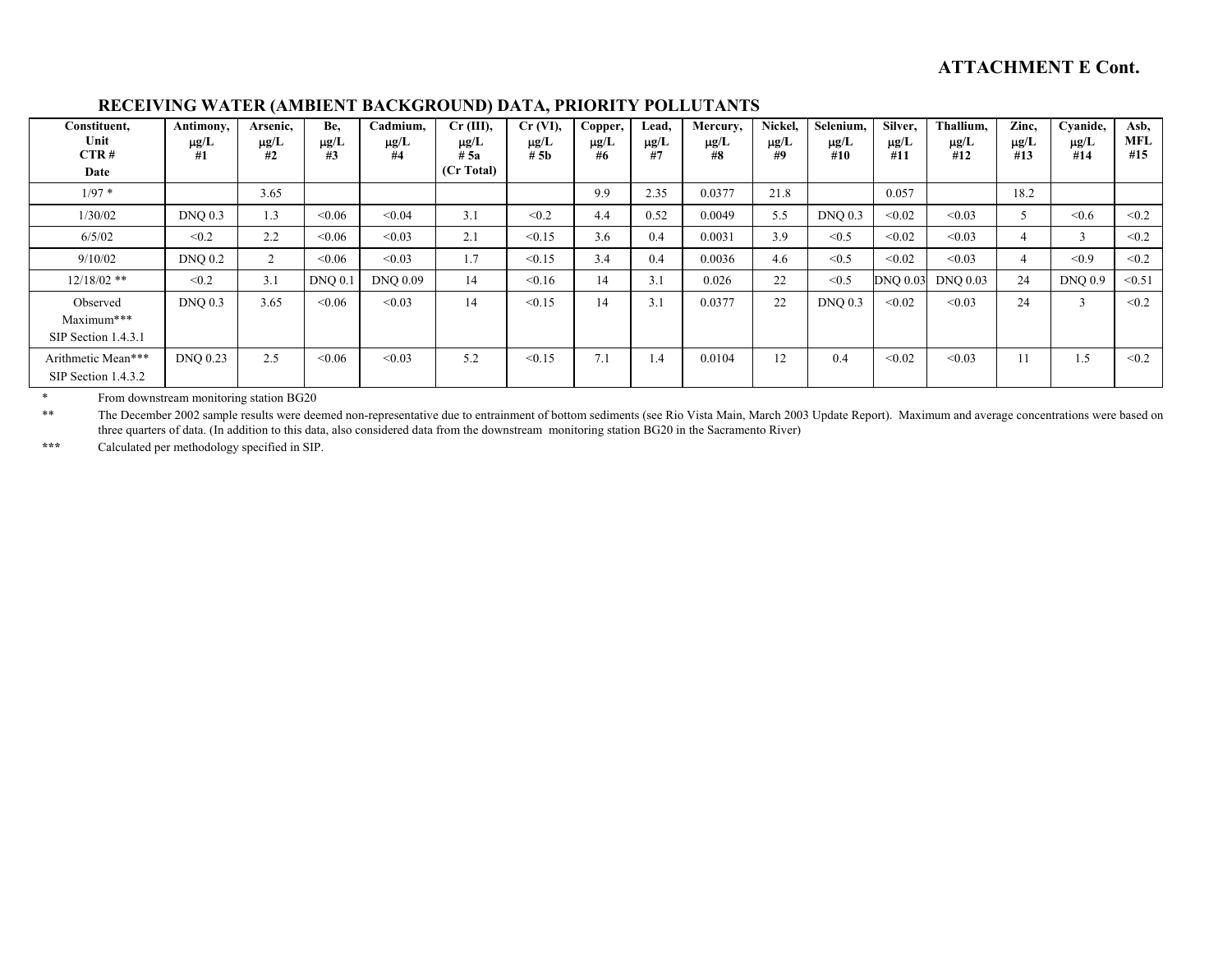#### **EFFLUENT DATA, PRIORITY POLLUTANTS (CONTINUED)**

| Constituent,<br>Unit<br>CTR#<br>Date  | 2, 3, 7, 8-TCDD<br>(Dioxin), $\mu g/L$<br># $16$ | Acrolein, $\mu$ g/L<br>#17    | Acrylonitrile,<br>$\mu$ g/L<br>#18 | Benzene,<br>$\mu$ g/L<br>#19 | Bromoform.<br>$\mu$ g/L<br>#20 | Carbon<br>Tetrachloride,<br>$\mu$ g/L<br>#21 | <b>Chlorobenzene</b><br>(Monochloro-<br>benzene), $\mu$ g/L<br>#22 | Chlorodibromo-<br>methane, $\mu$ g/L<br># $23$ | Chloroethane.<br>$\mu$ g/L<br>#24 | 2-Chloro-<br>ethylvinyl Ether<br># $25$ |
|---------------------------------------|--------------------------------------------------|-------------------------------|------------------------------------|------------------------------|--------------------------------|----------------------------------------------|--------------------------------------------------------------------|------------------------------------------------|-----------------------------------|-----------------------------------------|
| 1/31/01                               |                                                  |                               |                                    |                              |                                |                                              |                                                                    | 3.4                                            |                                   |                                         |
| 2/5/02                                | $< 8.47E - 07$                                   | < 3.3                         | < 1.6                              | ${}_{0.27}$                  | ${}_{0.1}$                     | ${}_{0.42}$                                  | ${}_{0.19}$                                                        | ${}_{0.18}$                                    | ${}< 0.34$                        | ${}< 0.31$                              |
| 6/5/02                                | $< 8.47E - 07$                                   | $\leq$ 1                      | $\leq$ 1                           | ${}_{0.3}$                   | 0.5                            | ${}_{0.42}$                                  | ${}_{0.3}$                                                         | <b>DNQ 0.3</b>                                 | ${}< 0.34$                        | ${}< 0.32$                              |
| 9/10/02                               | $< 6.37E - 07$                                   | $\leq 1$                      | $\leq 1$                           | ${}_{0.3}$                   | <b>DNQ 0.5</b>                 | ${}_{0.42}$                                  | ${}_{0.3}$                                                         | ${}_{0.3}$                                     | ${}< 0.34$                        | ${}_{0.32}$                             |
| 12/18/02                              | $< 6.37E - 07$                                   | $\leq$ 1                      | $\leq$ 1                           | ${}_{0.3}$                   | < 0.2                          | ${}_{0.42}$                                  | ${}_{0.3}$                                                         | ${}_{0.3}$                                     | ${}< 0.34$                        | ${}< 0.32$                              |
| $MEC, \mu g/L$                        | $< 6.37E - 07$                                   | $\leq 1$                      | $\leq 1$                           | ${}_{0.27}$                  | 0.5                            | ${}_{0.42}$                                  | ${}< 0.19$                                                         | 3.4                                            | ${}< 0.34$                        | ${}_{0.31}$                             |
| Background, µg/L                      | $< 8.47E - 07$                                   | <1                            | $\leq$ 1                           | < 0.27                       | < 0.1                          | < 0.42                                       | < 0.19                                                             | < 0.18                                         | < 0.34                            | < 0.31                                  |
| Avg or Max<br><b>Background Conc.</b> | Avg                                              | Avg                           | Avg                                | Avg                          | Avg                            | Avg                                          | Avg                                                                | Avg                                            | Avg                               | Avg                                     |
| BP Obj, µg/L                          | <b>MCL</b><br>3.0E-08                            | <b>Aquatic Toxicity</b><br>21 |                                    | <b>MCL</b>                   | MCL.<br>THM/Proposed<br>100/80 | <b>MCL</b><br>0.5                            | MCL<br>70                                                          | MCL THM/Proposed<br>100/80                     |                                   | <b>Aquatic Toxicity</b><br>122          |
| CMC Freshwater, µg/L                  | None Est.                                        | None Est.                     | None Est.                          | None Est.                    | None Est.                      | None Est.                                    | None Est.                                                          | None Est.                                      | None Est.                         | None Est.                               |
| CCC Freshwater, µg/L                  | None Est.                                        | None Est.                     | None Est.                          | None Est.                    | None Est.                      | None Est.                                    | None Est.                                                          | None Est.                                      | None Est.                         | None Est.                               |
| Human Health, µg/L<br>Water +Org Only | 1.3E-08<br>$\mathbf{c}$                          | 320<br>S                      | 0.059<br>a, c, s                   | 1.2<br>a.c                   | 4.3<br>a,c                     | 0.25<br>a,c,s                                | 680<br>a,s                                                         | 0.401<br>a,c                                   | None Est.                         | None Est.                               |
| Human Health, µg/L<br>Org Only        | 1.4E-08<br>$\mathbf c$                           | 780                           | 0.66<br>a,c,t                      | 71<br>a,c                    | 360<br>a,c                     | 4.4<br>a,c,t                                 | 21,000<br>a, j, t                                                  | 34<br>a,c                                      | None Est.                         | None Est.                               |
| Reasonable Potential                  | Inconclusive                                     | No                            | N <sub>o</sub>                     | N <sub>o</sub>               | No                             | No                                           | No                                                                 | Yes                                            | No                                | No                                      |

Notes: Footnotes, abbreviations, and other notations from Final Rule, Water Quality Standards; Establishment of Numeric Criteria for Priority Toxic Pollutants for the State of California, 40 CFR Part 131, FR/Vol. 65, No. 9 May 18, 2000/Rules and Regulations.

## **RECEIVING WATER (AMBIENT BACKGROUND) DATA, PRIORITY POLLUTANTS**

| Constituent,          | 2, 3, 7, 8-TCDD     | Acrolein, | Acrylonitrile, | Benzene,    | Bromoform. | Carbon         | Chlorobenzene, | Chlorodibromo-     | Chloroethane, | 2-Chloro-         |
|-----------------------|---------------------|-----------|----------------|-------------|------------|----------------|----------------|--------------------|---------------|-------------------|
| Unit<br>CTR#          | (Dioxin), $\mu g/L$ | $\mu$ g/L | $\mu$ g/L      | $\mu$ g/L   | $\mu$ g/L  | Tetrachloride, | $\mu$ g/L      | methane, $\mu$ g/L | $\mu$ g/L     | ethylvinyl Ether, |
| Date                  | #16                 | #17       | #18            | #19         | #20        | $\mu$ g/L      | #22            | #23                | #24           | $\mu$ g/L         |
|                       |                     |           |                |             |            | #21            |                |                    |               | #25               |
| 1/30/02               | $< 8.47E - 07$      | < 3.3     | < 1.6          | ${}_{0.27}$ | $\leq 0.1$ | ${}_{0.42}$    | ${}_{0.19}$    | ${}_{0.18}$        | ${}_{0.34}$   | ${}_{0.31}$       |
| 6/5/02                | $< 8.47E - 07$      | $\leq$ 1  | $\leq$ 1       | ${}_{0.3}$  | ${}_{0.2}$ | ${}_{0.42}$    | ${}_{0.3}$     | ${}_{0.3}$         | ${}< 0.34$    | ${}< 0.32$        |
| 9/10/02               | $< 2.30E - 06$      | $\leq$ 1  | $\leq$ 1       | ${}_{0.3}$  | < 0.2      | ${}_{0.42}$    | ${}_{0.3}$     | ${}_{0.3}$         | ${}< 0.34$    | ${}< 0.32$        |
| $12/18/02$ *          | $< 8.47E - 07$      | $\leq$ 1  | $\leq$ 1       | ${}_{0.3}$  | ${}_{0.2}$ | ${}_{0.42}$    | ${}_{0.3}$     | ${}_{0.3}$         | ${}< 0.34$    | ${}< 0.32$        |
| Observed              | $< 8.47E - 07$      |           | $\leq$ 1       | < 0.27      | < 0.1      | < 0.42         | < 0.19         | < 0.18             | < 0.34        | < 0.31            |
| Maximum **            |                     |           |                |             |            |                |                |                    |               |                   |
| SIP Section 1.4.3.1   |                     |           |                |             |            |                |                |                    |               |                   |
| Arithmetic Mean**     | $< 8.47E - 07$      | ≤1        | $\leq$ 1       | < 0.27      | < 0.1      | < 0.42         | < 0.19         | < 0.18             | < 0.34        | < 0.31            |
| SIP Section $1.4.3.2$ |                     |           |                |             |            |                |                |                    |               |                   |

\* The December 2002 sample results were deemed non-representative due to entrainment of bottom sediments (see Rio Vista Main, March 2003 Update Report). Maximum and average concentrations were based on three quarters of data.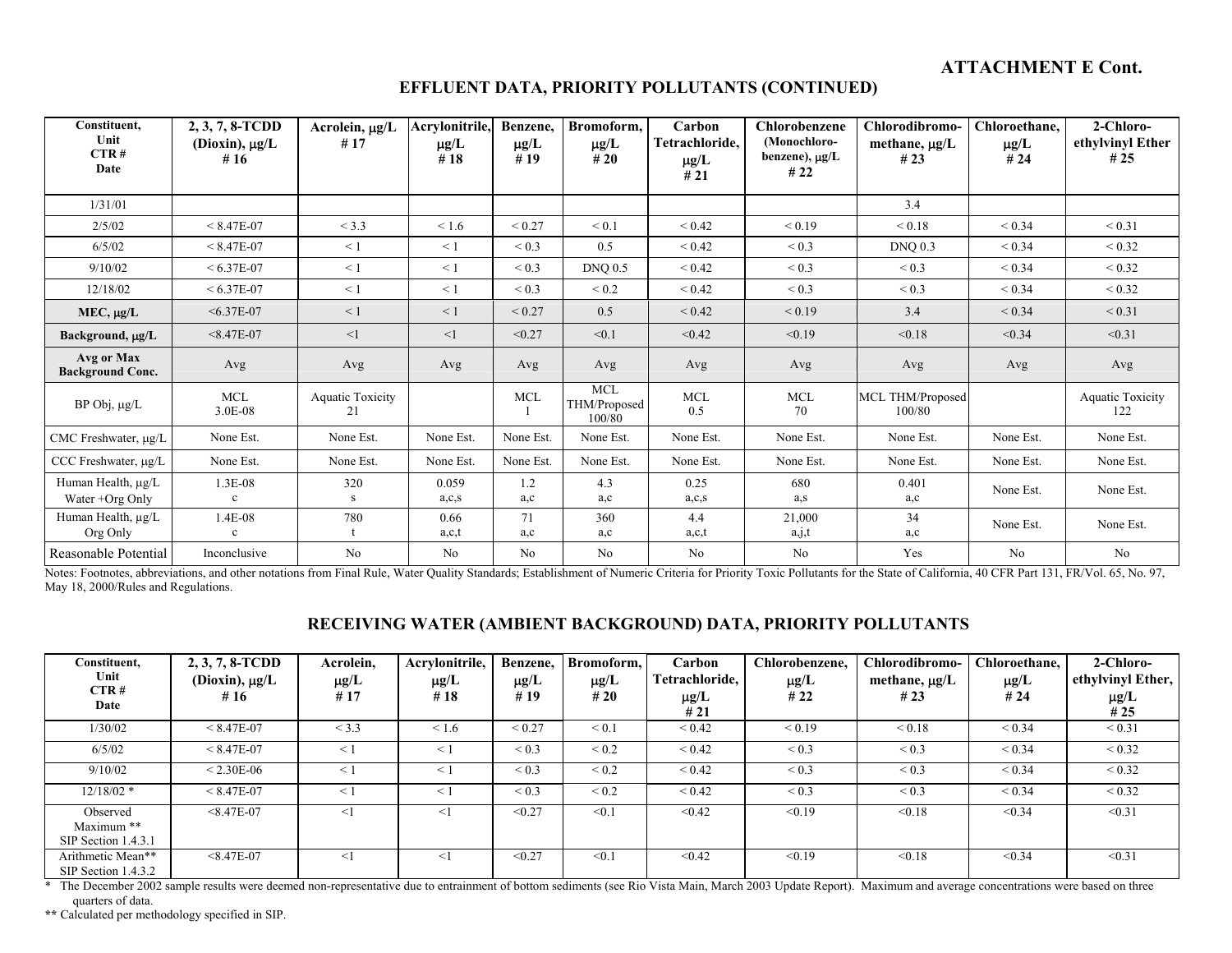#### **EFFLUENT PRIORITY POLLUTANTS (CONTINUED)**

| Constituent,<br>Unit<br>CTR#<br>Date          | Chloroform, µg/I<br># 26   | Dichlorobromo-<br>methane, $\mu$ g/L<br>#27 | $1,1-$<br>Dichloroethane,<br>$\mu$ g/L<br># 28 | $1,2-$<br>Dichloro-<br>ethane,<br>$\mu$ g/L<br>#29 | 1,1-Dichloro-<br>ethylene, $\mu$ g/L<br># 30 | 1,2-Dichloro-<br>#31 | 1,3-Dichloro-<br>propane, µg/L propylene, µg/L<br>#32 | Ethylbenzene,<br>$\mu$ g/L<br>#33 | <b>Methyl Bromide</b><br>(Bromomethane), (Chloromethane),<br>$\mu$ g/L<br># 34 | <b>Methyl Chloride</b><br>$\mu$ g/L<br># 35 |
|-----------------------------------------------|----------------------------|---------------------------------------------|------------------------------------------------|----------------------------------------------------|----------------------------------------------|----------------------|-------------------------------------------------------|-----------------------------------|--------------------------------------------------------------------------------|---------------------------------------------|
| 1/31/01                                       | 10                         | 7.9                                         |                                                |                                                    |                                              |                      |                                                       |                                   |                                                                                |                                             |
| 2/5/02                                        | 3.4                        | 0.9                                         | < 0.28                                         | < 0.18                                             | < 0.37                                       | < 0.22               | < 0.25                                                | < 0.3                             | < 0.46                                                                         | 0.5                                         |
| 6/5/02                                        | 2.2                        | < 0.2                                       | < 0.34                                         | < 0.2                                              | < 0.49                                       | < 0.2                | < 0.3                                                 | < 0.4                             | < 0.42                                                                         | < 0.46                                      |
| 9/10/02                                       | 0.9                        | < 0.2                                       | < 0.34                                         | < 0.2                                              | < 0.49                                       | < 0.2                | < 0.3                                                 | < 0.4                             | < 0.42                                                                         | 0.6                                         |
| 12/18/02                                      | 0.5                        | < 0.2                                       | < 0.34                                         | < 0.2                                              | < 0.49                                       | < 0.2                | < 0.3                                                 | < 0.4                             | < 0.42                                                                         | < 0.46                                      |
| MEC, ug/L                                     | 10                         | 7.9                                         | < 0.28                                         | < 0.18                                             | < 0.37                                       | < 0.2                | < 0.25                                                | < 0.3                             | < 0.42                                                                         | 0.6                                         |
| Background, ug/L                              | < 0.24                     | < 0.2                                       | < 0.28                                         | < 0.18                                             | < 0.37                                       | < 0.2                | < 0.25                                                | < 0.3                             | < 0.42                                                                         | < 0.36                                      |
| Avg or Max<br><b>Background Conc</b>          | Avg                        | Avg                                         | Avg                                            | Avg                                                | Avg                                          | Avg                  | Avg                                                   | Avg                               | Avg                                                                            | Avg                                         |
| BP Obj, µg/L                                  | <b>OEHHA</b><br>1.1        | MCL<br>5                                    | <b>MCL</b><br>5                                | <b>MCL</b><br>0.5                                  | $\rm MCL$<br>6                               | <b>MCL</b><br>5      | <b>MCL</b><br>0.5                                     | <b>MCL</b><br>700                 |                                                                                | <b>SNARL</b><br>$\mathbf{3}$                |
| CMC Freshwater, µg/L                          | None Est.                  | None Est.                                   | None Est.                                      | None Est.                                          | None Est.                                    | None Est.            | None Est.                                             | None Est.                         | None Est.                                                                      | None Est.                                   |
| CCC Freshwater, µg/L                          | None Est.                  | None Est.                                   | None Est.                                      | None Est.                                          | None Est.                                    | None Est.            | None Est.                                             | None Est.                         | None Est.                                                                      | None Est.                                   |
| Human Health, µg/L<br>Water $+{\rm Org}$ Only | (CTR reserved)USEPA<br>5.7 | 0.56<br>a,c                                 |                                                | 0.38<br>a, c, s                                    | 0.057<br>a,c,s                               | 0.52<br>a            | 10<br>a,s                                             | 3,100<br>a,s                      | 48<br>a                                                                        | n                                           |
| Human Health, µg/L<br>Org Only                | (CTR reserved)USEPA<br>470 | 46<br>a,c                                   |                                                | 99<br>a,c,t                                        | 3.2<br>a,c,t                                 | 39<br>a              | 1,700<br>a,t                                          | 29,000<br>a,t                     | 4,000<br>a                                                                     | n                                           |
| Reasonable Potential                          | Yes                        | Yes                                         | No                                             | No                                                 | No                                           | No                   | No                                                    | No                                | No                                                                             | No                                          |

Notes: Footnotes, abbreviations, and other notations from Final Rule, Water Quality Standards; Establishment of Numeric Criteria for Priority Toxic Pollutants for the State of California, 40 CFR Part 131, FR/Vol. 65, No. 9 May 18, 2000/Rules and Regulations.

#### **RECEIVING WATER (AMBIENT BACKGROUND) DATA, PRIORITY POLLUTANTS (CONTINUED)**

| Constituent,<br>Unit<br>CTR#<br>Date         | Chloroform, µg/L<br># 26 | Dichlorobromo-<br>methane, $\mu$ g/L<br># 27 | $1,1-$<br>Dichloroethane,<br>$\mu$ g/L<br>#28 | $1,2-$<br>Dichloro-<br>ethane.<br>$\mu$ g/L<br>#29 | 1,1-Dichloro-<br>ethylene, $\mu$ g/L<br>#30 | 1,2-Dichloro-<br>#31 | 1,3-Dichloro-<br>propane, $\mu$ g/L  propylene, $\mu$ g/L  <br>#32 | Ethylbenzene,<br>$\mu$ g/L<br>#33 | <b>Methyl Bromide</b><br>(Bromomethane), (Chloromethane)<br>$\mu$ g/L<br># 34 | Methyl Chloride<br>, $\mu g/L$<br>#35 |
|----------------------------------------------|--------------------------|----------------------------------------------|-----------------------------------------------|----------------------------------------------------|---------------------------------------------|----------------------|--------------------------------------------------------------------|-----------------------------------|-------------------------------------------------------------------------------|---------------------------------------|
| 1/30/02                                      | < 0.24                   | < 0.46                                       | < 0.28                                        | < 0.18                                             | < 0.37                                      | < 0.22               | < 0.25                                                             | < 0.3                             | < 0.46                                                                        | < 0.36                                |
| 6/5/02                                       | < 0.31                   | < 0.2                                        | < 0.34                                        | < 0.2                                              | < 0.49                                      | < 0.2                | < 0.25                                                             | < 0.4                             | < 0.42                                                                        | < 0.46                                |
| 9/10/02                                      | < 0.31                   | < 0.2                                        | < 0.34                                        | < 0.2                                              | < 0.49                                      | < 0.2                | < 0.3                                                              | < 0.4                             | < 0.42                                                                        | < 0.46                                |
| $12/18/02$ *                                 | < 0.31                   | < 0.2                                        | < 0.34                                        | < 0.2                                              | < 0.49                                      | < 0.2                | $\leq 0.3$                                                         | < 0.4                             | < 0.42                                                                        | < 0.46                                |
| Observed<br>Maximum**<br>SIP Section 1.4.3.1 | < 0.24                   | < 0.2                                        | < 0.28                                        | < 0.18                                             | < 0.37                                      | < 0.2                | < 0.25                                                             | < 0.3                             | < 0.42                                                                        | < 0.36                                |
| Arithmetic Mean**<br>SIP Section 1.4.3.2     | < 0.24                   | < 0.2                                        | < 0.28                                        | < 0.18                                             | < 0.37                                      | < 0.2                | < 0.25                                                             | < 0.3                             | < 0.42                                                                        | < 0.36                                |

\* The December 2002 sample results were deemed non-representative due to entrainment of bottom sediments (see Rio Vista Main, March 2003 Update Report). Maximum and average concentrations were based on three quarters of data.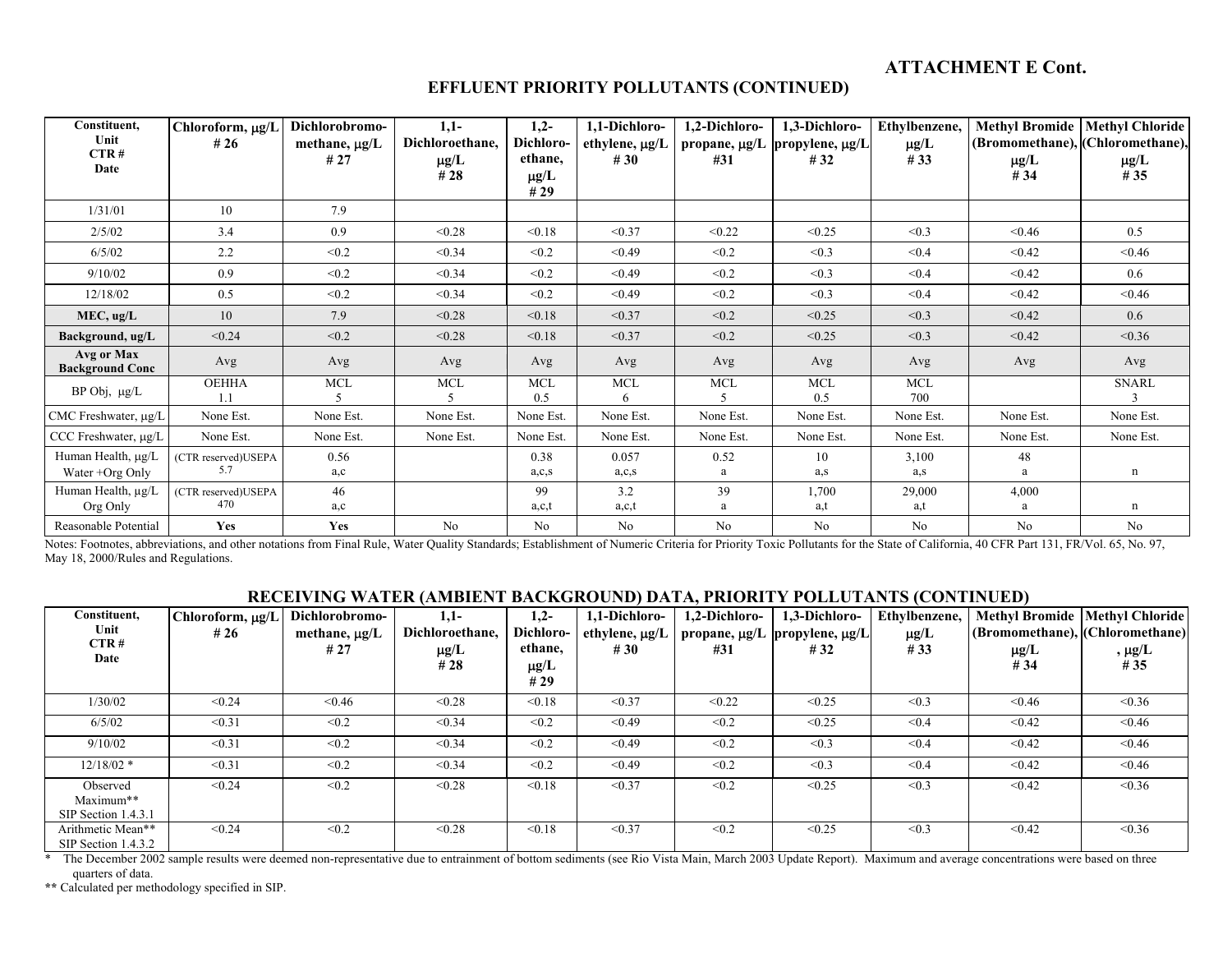| Constituent,<br>Unit<br>CTR#<br>Date  | Methylene<br>Chloride, µg/L<br># 36 | 1,1,2,2-Tetra-<br>chloroethane,<br>$\mu$ g/L<br>#37 | Tetrachloro-<br>ethylene, µg/L<br>#38 | Toluene,<br>$\mu$ g/L<br>#39 | $1.2$ -Trans-<br><b>Dichloro</b><br>ethylene, µg/L<br># 40 | $1,1,1-$<br>Trichloro-<br>ethane, $\mu$ g/L<br># 41 | 1,1,2-Trichloro-<br>ethane, $\mu$ g/L<br>#42 | Trichloro-<br>ethylene, $\mu$ g/L<br>#43 | Vinyl<br>Chloride,<br>$\mu$ g/L<br>#44 | 2-Chloro-<br>phenol, $\mu$ g/L<br>#45 |
|---------------------------------------|-------------------------------------|-----------------------------------------------------|---------------------------------------|------------------------------|------------------------------------------------------------|-----------------------------------------------------|----------------------------------------------|------------------------------------------|----------------------------------------|---------------------------------------|
| 1/30/02                               | < 0.38                              | < 0.34                                              | < 0.32                                | < 0.25                       | < 0.3                                                      | < 0.35                                              | < 0.27                                       | < 0.29                                   | < 0.34                                 | < 0.03                                |
| 6/5/02                                | < 0.4                               | < 0.3                                               | < 0.44                                | < 0.32                       | < 0.43                                                     | < 0.49                                              | < 0.3                                        | < 0.3                                    | < 0.47                                 | < 0.03                                |
| 9/10/02                               | < 0.4                               | < 0.3                                               | < 0.44                                | < 0.32                       | < 0.43                                                     | < 0.49                                              | < 0.3                                        | < 0.3                                    | < 0.47                                 | < 0.03                                |
| 12/18/02                              | < 0.4                               | < 0.3                                               | < 0.44                                | < 0.32                       | < 0.43                                                     | < 0.49                                              | < 0.3                                        | < 0.3                                    | < 0.47                                 | DNQ 0.059                             |
| MEC, ug/L                             | < 0.38                              | < 0.3                                               | < 0.32                                | < 0.25                       | < 0.3                                                      | < 0.35                                              | < 0.27                                       | < 0.29                                   | < 0.34                                 | <b>DNO 0.059</b>                      |
| Background, ug/L                      | < 0.38                              | < 0.3                                               | < 0.32                                | < 0.25                       | < 0.3                                                      | < 0.35                                              | < 0.27                                       | < 0.29                                   | < 0.34                                 | < 0.03                                |
| Avg or Max<br><b>Background Conc</b>  | Avg                                 | Avg                                                 | Avg                                   | Avg                          | Avg                                                        | Avg                                                 | Avg                                          | Avg                                      | Avg                                    | Avg                                   |
| $BP$ Obj, $\mu g/L$                   | <b>MCL</b>                          | <b>MCL</b><br>1.0                                   | <b>MCL</b>                            | <b>MCL</b><br>150            | <b>MCL</b><br>10                                           | <b>MCL</b><br>200                                   | <b>MCL</b>                                   | <b>MCL</b>                               | MCL<br>0.5                             |                                       |
| CMC Freshwater, µg/L                  | None Est.                           | None Est.                                           | None Est.                             | None Est.                    | None Est.                                                  | None Est.                                           | None Est.                                    | None Est.                                | None Est.                              | None Est.                             |
| CCC Freshwater, µg/L                  | None Est.                           | None Est.                                           | None Est.                             | None Est.                    | None Est.                                                  | None Est.                                           | None Est.                                    | None Est.                                | None Est.                              | None Est.                             |
| Human Health, µg/L<br>Water +Org Only | 4.7<br>a,c                          | 0.17<br>a, c, s                                     | 0.8<br>$c_{,S}$                       | 6,800<br>a                   | 700<br>a                                                   | n                                                   | 0.60<br>a, c, s                              | 2.7<br>c,s                               | 2<br>$c_{,S}$                          | 120<br>a                              |
| Human Health, µg/L<br>Org Only        | 1,600<br>a,c                        | 11<br>a,c,t                                         | 8.85<br>c,t                           | 200,000<br>a                 | 140,000<br>a                                               | n                                                   | 42<br>a,c,t                                  | 81<br>c,t                                | 525<br>c, t                            | 400<br>a                              |
| Reasonable Potential                  | N <sub>0</sub>                      | No                                                  | No                                    | No                           | N <sub>o</sub>                                             | No                                                  | No                                           | No                                       | N <sub>o</sub>                         | No                                    |

Notes: Footnotes, abbreviations, and other notations from Final Rule, Water Quality Standards; Establishment of Numeric Criteria for Priority Toxic Pollutants for the State of California, 40 CFR Part 131, FR/Vol. 65, No. 9 May 18, 2000/Rules and Regulations.

## **RECEIVING WATER (AMBIENT BACKGROUND) DATA, PRIORITY POLLUTANTS**

| Constituent.<br>Unit<br>CTR#<br>Date         | Methylene<br>Chloride, µg/L<br>#36 | 1,1,2,2-Tetra-<br>chloroethane,<br>$\mu$ g/L<br>#37 | Tetrachloro-<br>ethylene, µg/L<br>#38 | Toluene,<br>$\mu$ g/L<br>#39 | $1.2$ -Trans-<br>Dichloro<br>ethylene, µg/L<br>#40 | $1,1,1-$<br>Trichloro-<br>ethane, $\mu$ g/L<br>#41 | l,1,2-Trichloro-<br>ethane, $\mu g/L$<br>#42 | Trichloro-<br>ethylene, $\mu$ g/L<br>#43 | Vinyl<br>Chloride,<br>$\mu g/L$<br>#44 | 2-Chloro-<br>phenol, $\mu$ g/L<br>#45 |
|----------------------------------------------|------------------------------------|-----------------------------------------------------|---------------------------------------|------------------------------|----------------------------------------------------|----------------------------------------------------|----------------------------------------------|------------------------------------------|----------------------------------------|---------------------------------------|
| 1/30/02                                      | < 0.38                             | < 0.34                                              | < 0.32                                | < 0.25                       | < 0.3                                              | < 0.35                                             | < 0.27                                       | < 0.29                                   | < 0.34                                 | < 0.03                                |
| 6/5/02                                       | < 0.4                              | < 0.3                                               | < 0.44                                | < 0.32                       | < 0.43                                             | < 0.49                                             | < 0.3                                        | < 0.3                                    | < 0.47                                 | < 0.03                                |
| 9/10/02                                      | < 0.4                              | < 0.3                                               | < 0.44                                | < 0.32                       | < 0.43                                             | < 0.49                                             | < 0.3                                        | < 0.3                                    | < 0.47                                 | < 0.03                                |
| $12/18/02$ *                                 | < 0.4                              | < 0.3                                               | < 0.44                                | < 0.32                       | < 0.43                                             | < 0.49                                             | < 0.3                                        | < 0.3                                    | < 0.47                                 | < 0.03                                |
| Observed<br>Maximum**<br>SIP Section 1.4.3.1 | < 0.38                             | < 0.3                                               | < 0.32                                | < 0.25                       | < 0.3                                              | < 0.35                                             | < 0.27                                       | < 0.29                                   | < 0.34                                 | < 0.03                                |
| Arithmetic Mean**<br>SIPSection 1.4.3.2      | < 0.38                             | < 0.3                                               | < 0.32                                | < 0.25                       | < 0.3                                              | < 0.35                                             | < 0.27                                       | < 0.29                                   | < 0.34                                 | < 0.03                                |

\* The December 2002 sample results were deemed non-representative due to entrainment of bottom sediments (see Rio Vista Main, March 2003 Update Report). Maximum and average concentrations were based on three quarters of data.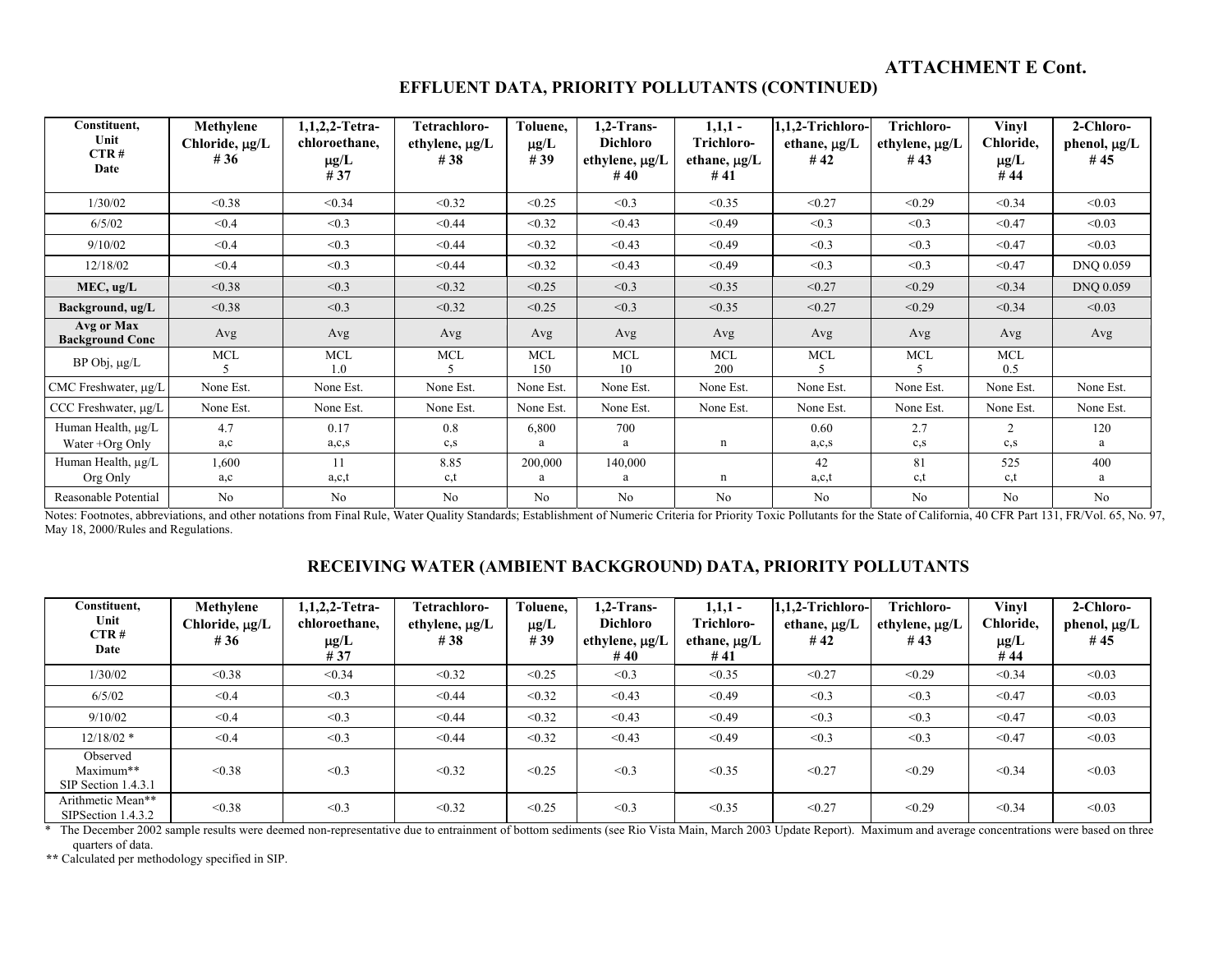| Constituent,<br>Unit<br>CTR#<br>Date     | 2, 4 Dichlorophenol,<br>$\mu$ g/L<br>#46 | $2,4$ -Dimethyl-<br>phenol, $\mu$ g/L<br>#47 | 2-Methyl 4,6-Di-<br>nitrophenol, $\mu$ g/L<br>#48 | 2,4-Dinitrophenol,<br>$\mu$ g/L<br>#49 | 2-Nitrophenol,<br>$\mu$ g/L<br>#50 | 4-Nitro-<br>phenol, µg/L<br>#51 | 4-chloro-3-methyl<br>phenol, $\mu$ g/L<br>#52 | Pentachloro-<br>phenol, $\mu$ g/L<br>#53 | Phenol,<br>$\mu$ g/L<br># 54 |
|------------------------------------------|------------------------------------------|----------------------------------------------|---------------------------------------------------|----------------------------------------|------------------------------------|---------------------------------|-----------------------------------------------|------------------------------------------|------------------------------|
| 2/5/02                                   | < 0.03                                   | < 0.04                                       | &0.06                                             | < 0.16                                 | < 0.02                             | < 0.02                          | < 0.03                                        | < 0.02                                   | < 0.3                        |
| 6/5/02                                   | < 0.03                                   | < 0.04                                       | <0.06                                             | < 0.16                                 | < 0.02                             | < 0.02                          | < 0.03                                        | < 0.02                                   | < 0.3                        |
| 9/10/02                                  | 0.11                                     | < 0.04                                       | &0.06                                             | < 0.16                                 | < 0.02                             | 3.1                             | < 0.03                                        | < 0.02                                   | < 0.3                        |
| 12/18/02                                 | 0.31                                     | < 0.04                                       | &0.06                                             | < 0.16                                 | <b>DNO 0.089</b>                   | < 0.02                          | < 0.03                                        | < 0.02                                   | 0.51                         |
| $MEC, \mu g/L$                           | 0.31                                     | < 0.04                                       | &0.06                                             | < 0.16                                 | <b>DNO 0.089</b>                   | 3.1                             | < 0.03                                        | < 0.02                                   | 0.51                         |
| Background, µg/L                         | < 0.03                                   | < 0.04                                       | &0.06                                             | < 0.16                                 | < 0.02                             | < 0.02                          | < 0.03                                        | < 0.02                                   | < 0.3                        |
| Avg or Max<br><b>Background Conc.</b>    | Avg                                      | Avg                                          | Avg                                               | Avg                                    | Max                                | Avg                             | Max                                           | Max                                      | Avg                          |
| $BP$ Obj, $\mu g/L$                      |                                          |                                              |                                                   |                                        | <b>Aquatic Toxicity</b><br>150     | <b>SNARL</b><br>60              | <b>Aquatic Toxicity</b><br>30                 | <b>MCL</b><br>1.0                        |                              |
| CMC Freshwater, µg/L<br>At $pH=6.5$      | None Est.                                | None Est.                                    | None Est.                                         | None Est.                              | None Est.                          | None Est.                       | None Est.                                     | 30<br>f,w                                | None<br>Est.                 |
| CCC Freshwater, $\mu$ g/L<br>At $pH=6.5$ | None Est.                                | None Est.                                    | None Est.                                         | None Est.                              | None Est.                          | None Est.                       | None Est.                                     | 39<br>f,w                                | None<br>Est.                 |
| Human Health, µg/L                       | 93                                       | 540                                          | 13.4                                              | 70                                     | None Est.                          | None Est.                       | None Est.                                     | 0.28                                     | 21,000                       |
| Water +Org Only                          | a, s                                     | a                                            | s                                                 | a,s                                    |                                    |                                 |                                               | a,c                                      | a                            |
| Human Health, µg/L                       | 790                                      | 2,300                                        | 765                                               | 14,000                                 | None Est.                          | None Est.                       | None Est.                                     | 8.2                                      | 4,600,000                    |
| Org Only                                 | a,t                                      | a                                            |                                                   | a,t                                    |                                    |                                 |                                               | a,c,j                                    | a,j,t                        |
| Reasonable Potential                     | $N_{0}$                                  | $N_{\Omega}$                                 | $N_{\Omega}$                                      | $N_{0}$                                | $N_{0}$                            | $N_{\Omega}$                    | $N_{0}$                                       | $N_{\Omega}$                             | $N_{0}$                      |

## **EFFLUENT PRIORITY POLLUTANTS (CONTINUED)**

Reasonable Potential No No No No No No No No No Notes: Footnotes, abbreviations, and other notations from Final Rule, Water Quality Standards; Establishment of Numeric Criteria for Priority Toxic Pollutants for the State of California, 40 CFR Part 131, FR/Vol. 65, No. 97, May 18, 2000/Rules and Regulations.

## **RECEIVING WATER (AMBIENT BACKGROUND) DATA, PRIORITY POLLUTANTS (CONTINUED)**

| Constituent,<br>Unit<br>CTR#                  | 2, 4 Dichlorophenol,<br>$\mu$ g/L<br>#46 | $2,4$ -Dimethyl-<br>phenol, $\mu$ g/L<br>#47 | $2$ -Methyl 4,6-Di-<br>nitrophenol, $\mu$ g/L<br>#48 | 2,4-Dinitrophenol,<br>$\mu$ g/L<br>#49 | 2-Nitrophenol,<br>$\mu$ g/L<br>#50 | 4-Nitro-<br>phenol, $\mu$ g/L<br>#51 | 4-chloro-3-methyl Pentachloro-<br>phenol, $\mu$ g/L<br>#52 | phenol, $\mu$ g/L<br>#53 | Phenol,<br>$\mu g/L$<br># 54 |
|-----------------------------------------------|------------------------------------------|----------------------------------------------|------------------------------------------------------|----------------------------------------|------------------------------------|--------------------------------------|------------------------------------------------------------|--------------------------|------------------------------|
| Date                                          |                                          |                                              |                                                      |                                        |                                    |                                      |                                                            |                          |                              |
| 1/30/02                                       | < 0.03                                   | < 0.04                                       | &0.06                                                | < 0.16                                 | < 0.02                             | < 0.02                               | < 0.03                                                     | < 0.02                   | < 0.3                        |
| 6/5/02                                        | < 0.03                                   | < 0.04                                       | <0.06                                                | < 0.16                                 | < 0.02                             | < 0.02                               | < 0.03                                                     | < 0.02                   | < 0.3                        |
| 9/10/02                                       | < 0.03                                   | < 0.04                                       | &0.06                                                | < 0.16                                 | < 0.02                             | < 0.02                               | < 0.03                                                     | < 0.02                   | < 0.3                        |
| $12/18/02$ *                                  | < 0.03                                   | < 0.04                                       | <0.06                                                | < 0.16                                 | DNQ 0.02                           | < 0.02                               | < 0.03                                                     | <b>DNO 0.04</b>          | < 0.3                        |
| Observed<br>Maximum **<br>SIP Section 1.4.3.1 | < 0.03                                   | < 0.04                                       | <0.06                                                | < 0.16                                 | < 0.02                             | < 0.02                               | < 0.03                                                     | < 0.02                   | < 0.3                        |
| Arithmetic Mean **<br>SIP Section 1.4.3.2     | < 0.03                                   | < 0.04                                       | < 0.06                                               | < 0.16                                 | < 0.02                             | < 0.02                               | < 0.03                                                     | < 0.02                   | < 0.3                        |

\* The December 2002 sample results were deemed non-representative due to entrainment of bottom sediments (see Rio Vista Main, March 2003 Update Report). Maximum and average concentrations were based on three quarters of data.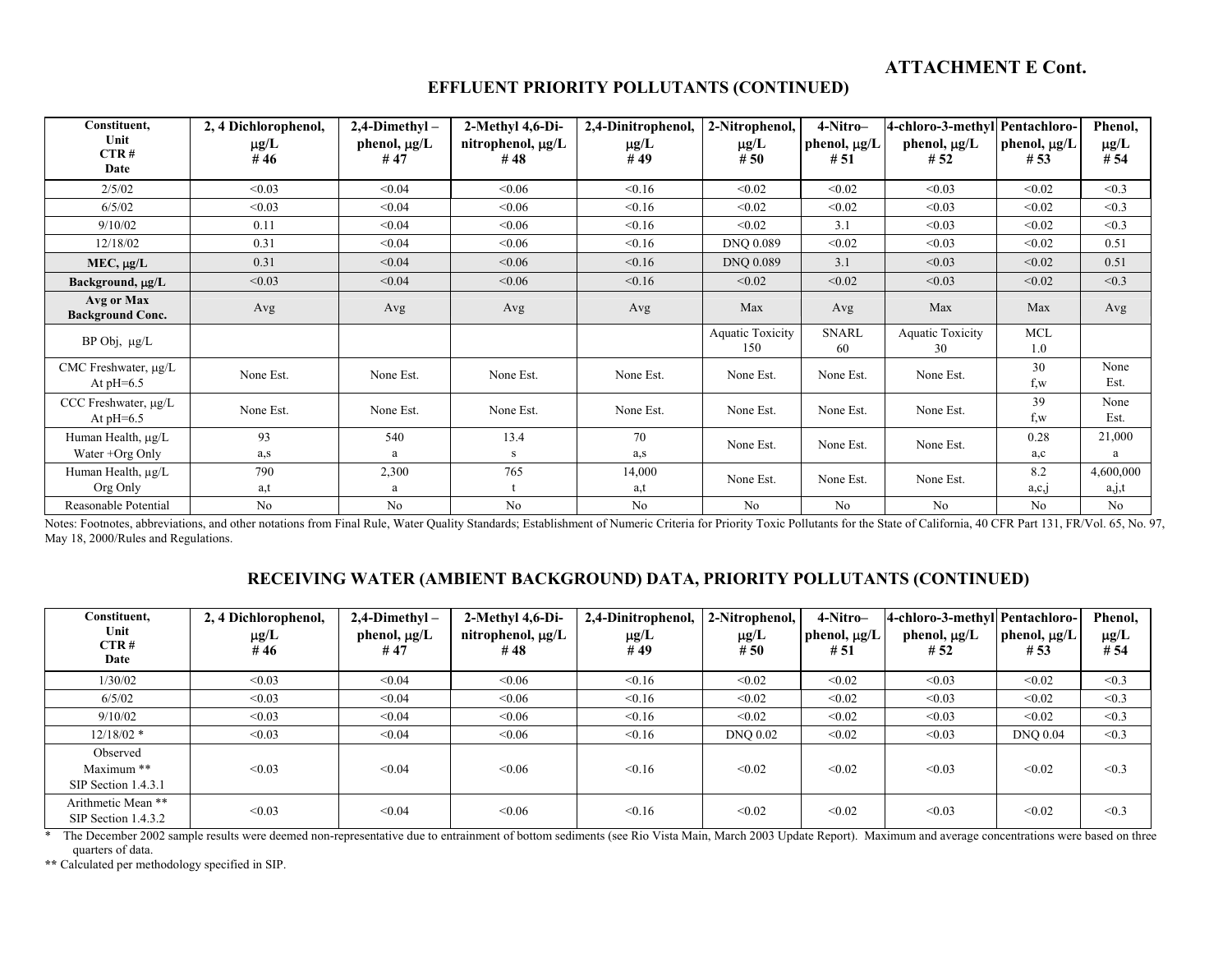| Constituent,<br>Unit<br>CTR#<br>Date     | 2, 4, 6 Trichloro-<br>phenol, µg/L<br>#55 | Acenaphthene,<br>$\mu$ g/L<br>#56 | Acenaphthylene,<br>$\mu$ g/L<br># 57 | Anthracene,<br>$\mu$ g/L<br>#58 | Benzidine,<br>$\mu$ g/L<br># 59 | Benzo(a)<br>anthracene.<br>$\mu$ g/L<br>#60 | Benzo(a)<br>Pyrene,<br>$\mu$ g/L<br>#61 | Benzo(b)<br>fluoranthene,<br>$\mu$ g/L<br># $62$ | Benzo(ghi)<br>perylene,<br>$\mu$ g/L<br># $63$ |
|------------------------------------------|-------------------------------------------|-----------------------------------|--------------------------------------|---------------------------------|---------------------------------|---------------------------------------------|-----------------------------------------|--------------------------------------------------|------------------------------------------------|
| 2/5/02                                   | < 0.02                                    | < 0.03                            | < 0.03                               | < 0.02                          | < 1.0                           | < 0.02                                      | < 0.05                                  | < 0.03                                           | &0.06                                          |
| 6/5/02                                   | <b>DNQ 0.02</b>                           | < 0.03                            | < 0.03                               | < 0.02                          | $\leq 1.0$                      | < 0.02                                      | < 0.05                                  | < 0.03                                           | < 0.06                                         |
| 9/10/02                                  | 0.15                                      | < 0.03                            | < 0.03                               | < 0.02                          | < 1.0                           | < 0.02                                      | < 0.05                                  | < 0.03                                           | <0.06                                          |
| 12/18/02                                 | 0.12                                      | DNQ 0.083                         | < 0.03                               | < 0.02                          | < 1.0                           | < 0.02                                      | < 0.05                                  | DNQ 0.057                                        | &0.06                                          |
| $MEC, \mu g/L$                           | 0.15                                      | DNQ 0.083                         | < 0.03                               | < 0.02                          | < 1.0                           | < 0.02                                      | 0.05                                    | < 0.03                                           | < 0.06                                         |
| Background, µg/L                         | < 0.02                                    | < 0.03                            | < 0.03                               | < 0.02                          | < 1.0                           | < 0.02                                      | < 0.05                                  | < 0.03                                           | < 0.06                                         |
| <b>Background</b><br>Avg or Max<br>Conc. | Avg                                       | Avg                               | Avg                                  | Avg                             | Avg                             | Avg                                         | Avg                                     | Avg                                              | Avg                                            |
| $BP$ Obj, $\mu g/L$                      |                                           |                                   |                                      |                                 |                                 |                                             | <b>MCL</b><br>0.2                       |                                                  |                                                |
| CMC Freshwater, $\mu$ g/L                | None Est.                                 | None Est.                         | None Est.                            | None Est.                       | None Est.                       | None Est.                                   | None Est.                               | None Est.                                        | None Est.                                      |
| CCC Freshwater, $\mu$ g/L                | None Est.                                 | None Est.                         | None Est.                            | None Est.                       | None Est.                       | None Est.                                   | None Est.                               | None Est.                                        | None Est.                                      |
| Human Health, µg/L                       | 2.1                                       | 1,200                             | None established                     | 9,600                           | 0.00012                         | 0.0044                                      | 0.0044                                  | 0.0044                                           | None established                               |
| Water +Org Only                          | a,c                                       | a                                 |                                      | a                               | a,c,s                           | a,c                                         | a,c                                     | a,c                                              |                                                |
| Human Health, µg/L                       | 6.5                                       | 2,700                             | None established                     | 110,000                         | 0.00054                         | 0.049                                       | 0.049                                   | 0.049                                            | None established                               |
| Org Only                                 | a,c                                       | a                                 |                                      | a                               | a,c,t                           | a,c                                         | a,c                                     | a,c                                              |                                                |
| Reasonable Potential                     | No                                        | No                                | No                                   | No                              | $\overline{N}_{0}$              | $\overline{N}$                              | No                                      | $N_{0}$                                          | No                                             |

#### **EFFLUENT PRIORITY POLLUTANTS (CONTINUED)**

Reasonable Potential No No No No No No No No No Notes: Footnotes, abbreviations, and other notations from Final Rule, Water Quality Standards; Establishment of Numeric Criteria for Priority Toxic Pollutants for the State of California, 40 CFR Part 131, FR/Vol. 65, No. 97, May 18, 2000/Rules and Regulations.

#### **RECEIVING WATER (AMBIENT BACKGROUND) DATA, PRIORITY POLLUTANTS (CONTINUED)**

| Constituent,<br>Unit<br>CTR#<br>Date                  | 2, 4, 6 Trichloro-<br>phenol, $\mu$ g/L<br>#55 | Acenaphthene,<br>$\mu$ g/L<br>#56 | Acenaphthylene,<br>$\mu$ g/L<br>#57 | Anthracene.<br>$\mu$ g/L<br>#58 | Benzidine.<br>$\mu$ g/L<br>#59 | Benzo(a)<br>anthracene,<br>$\mu$ g/L<br>#60 | Benzo(a)<br>Pyrene,<br>$\mu g/L$<br># 61 | Benzo(b)<br>fluoranthene,<br>$\mu$ g/L<br>#62 | Benzo(ghi)<br>perylene,<br>$\mu$ g/L<br># $63$ |
|-------------------------------------------------------|------------------------------------------------|-----------------------------------|-------------------------------------|---------------------------------|--------------------------------|---------------------------------------------|------------------------------------------|-----------------------------------------------|------------------------------------------------|
| 1/30/02                                               | < 0.02                                         | < 0.03                            | < 0.03                              | < 0.02                          | $\leq 1.0$                     | < 0.02                                      | < 0.05                                   | < 0.03                                        | < 0.06                                         |
| 6/5/02                                                | < 0.02                                         | < 0.03                            | < 0.03                              | < 0.02                          | < 1.0                          | < 0.02                                      | < 0.05                                   | < 0.03                                        | &0.06                                          |
| 9/10/02                                               | < 0.02                                         | < 0.03                            | < 0.03                              | < 0.02                          | < 1.0                          | < 0.02                                      | < 0.05                                   | < 0.03                                        | < 0.06                                         |
| $12/18/02$ *                                          | < 0.02                                         | < 0.03                            | < 0.03                              | < 0.02                          | < 1.0                          | < 0.02                                      | < 0.05                                   | < 0.03                                        | < 0.06                                         |
| Observed Maximum **<br><b>SIP</b><br>Section 1.4.3.1  | < 0.02                                         | < 0.03                            | < 0.03                              | < 0.02                          | $\leq 1.0$                     | < 0.02                                      | < 0.05                                   | < 0.03                                        | <0.06                                          |
| Arithmetic Mean **<br><b>SIP</b><br>Section $1.4.3.2$ | < 0.02                                         | < 0.03                            | < 0.03                              | < 0.02                          | $\leq 1.0$                     | < 0.02                                      | < 0.05                                   | < 0.03                                        | < 0.06                                         |

\* The December 2002 sample results were deemed non-representative due to entrainment of bottom sediments (see Rio Vista Main, March 2003 Update Report). Maximum and average concentrations were based on three quarters of data.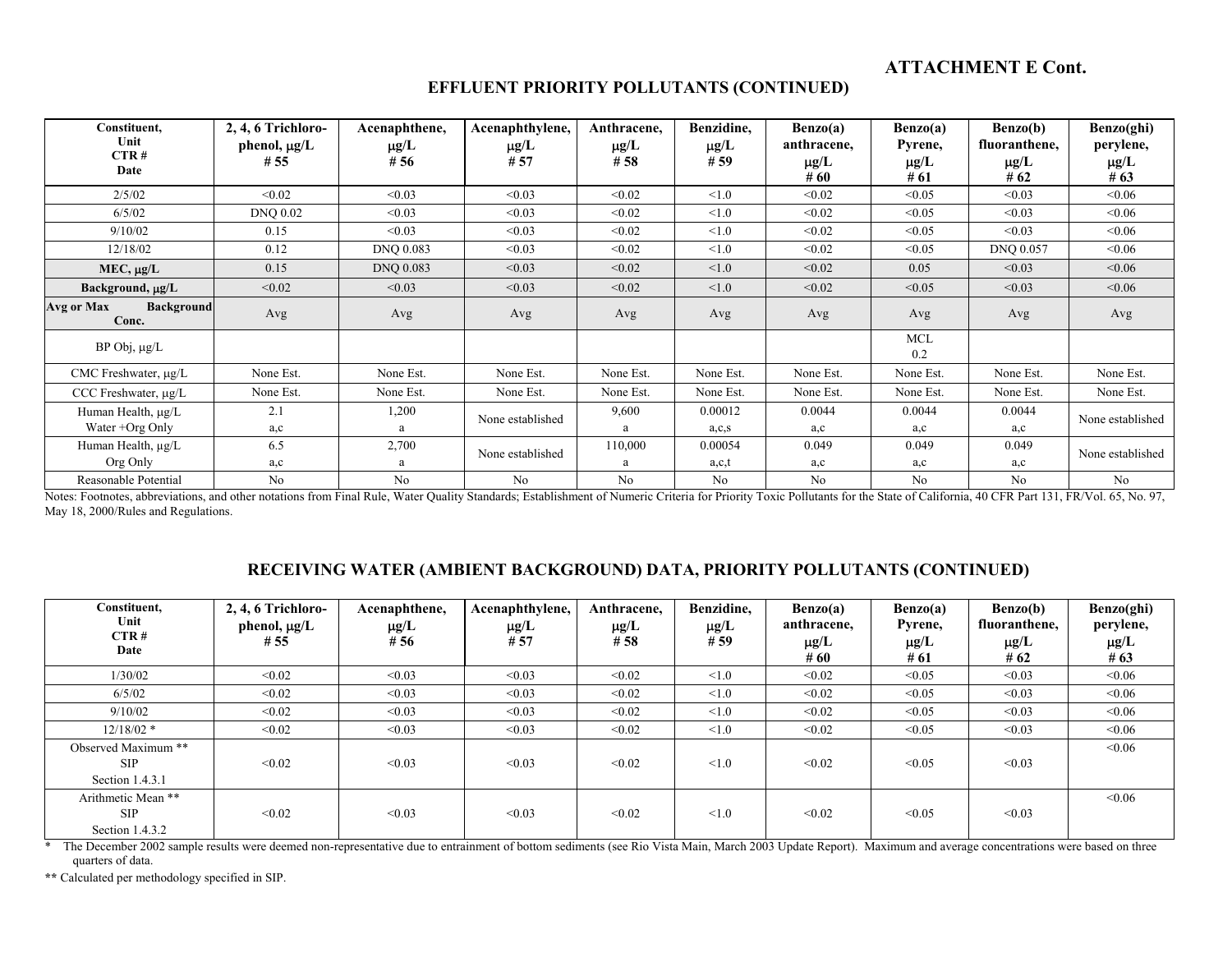| Constituent,<br>Unit<br>CTR#<br>Date  | Benzo(k)<br>fluoranthene,<br>$\mu$ g/L<br># 64 | Bis (2-Chloro-<br>ethoxy) Methane,<br>$\mu$ g/L<br># 65 | Bis $(2-$<br>Chloroethyl)<br>Ether, $\mu$ g/L<br># 66 | <b>Bis (2-Chloroiso-</b><br>propyl) Ether,<br>$\mu$ g/L<br>#67 | Bis (2-Ethylhexyl)<br>Phthalate, $\mu$ g/L<br>#68 | 4-Bromo-<br>phenyl Phenyl<br>Ether, $\mu$ g/L<br># 69 | <b>Butyl benzyl</b><br>Phthalate,<br>$\mu$ g/L<br>#70 | 2-Chloro-<br>naphthalene,<br>$\mu$ g/L<br># 71 | 4-Chloro phenyl<br><b>Phenyl Ether,</b><br>$\mu$ g/L<br>#72 |
|---------------------------------------|------------------------------------------------|---------------------------------------------------------|-------------------------------------------------------|----------------------------------------------------------------|---------------------------------------------------|-------------------------------------------------------|-------------------------------------------------------|------------------------------------------------|-------------------------------------------------------------|
| 2/5/02                                | < 0.07                                         | < 0.07                                                  | < 0.12                                                | < 0.03                                                         | <2.0                                              | < 0.04                                                | < 0.04                                                | < 0.02                                         | < 0.04                                                      |
| 6/5/02                                | < 0.07                                         | < 0.07                                                  | < 0.12                                                | < 0.03                                                         | < 2.0                                             | < 0.04                                                | < 0.04                                                | < 0.02                                         | < 0.04                                                      |
| 9/10/02                               | < 0.07                                         | <b>DNQ 0.65</b>                                         | < 0.12                                                | < 0.03                                                         | < 2.0                                             | < 0.04                                                | < 0.04                                                | < 0.02                                         | < 0.04                                                      |
| 12/18/02                              | < 0.07                                         | < 0.07                                                  | < 0.12                                                | < 0.03                                                         | 4.2                                               | < 0.04                                                | < 0.04                                                | < 0.02                                         | < 0.04                                                      |
| $MEC, \mu g/L$                        | < 0.07                                         | <b>DNQ 0.65</b>                                         | < 0.12                                                | < 0.03                                                         | 4.2                                               | < 0.04                                                | < 0.04                                                | < 0.02                                         | < 0.04                                                      |
| Background, µg/L                      | < 0.07                                         | < 0.07                                                  | < 0.12                                                | < 0.03                                                         | < 2.0                                             | < 0.04                                                | < 0.04                                                | < 0.02                                         | < 0.04                                                      |
| Avg or Max<br><b>Background Conc.</b> | Avg                                            | Avg                                                     | Avg                                                   | Avg                                                            | Avg                                               | Avg                                                   | Avg                                                   | Avg                                            | Avg                                                         |
| $BP$ Obj, $\mu g/L$                   |                                                |                                                         |                                                       | <b>Aquatic Toxicity</b><br>122                                 | <b>MCL</b><br>4                                   | <b>Aquatic Toxicity</b><br>122                        | Aquatic<br>Toxicity<br>3/                             | Aquatic Toxicity<br>1600                       | <b>Aquatic Toxicity</b><br>122                              |
| CMC Freshwater, $\mu$ g/L             | None Est.                                      | None Est.                                               | None Est.                                             | None Est.                                                      | None Est.                                         | None Est.                                             | None Est.                                             | None Est.                                      | None Est.                                                   |
| CCC Freshwater, µg/L                  | None Est.                                      | None Est.                                               | None Est.                                             | None Est.                                                      | None Est.                                         | None Est.                                             | None Est.                                             | None Est.                                      | None Est.                                                   |
| Human Health, µg/L                    | 0.0044                                         | None established                                        | 0.031                                                 | 1,400                                                          | 1.8                                               | None established                                      | 3,000                                                 | 1,700                                          | None Est.                                                   |
| Water +Org Only                       | a,c                                            |                                                         | a, c, s                                               | a                                                              | a, c, s                                           |                                                       | a                                                     | а                                              |                                                             |
| Human Health, $\mu$ g/L<br>Org Only   | 0.049<br>a,c                                   | None established                                        | 1.4<br>a,c,t                                          | 170,000<br>a,t                                                 | 5.9<br>a,c,t                                      | None established                                      | 5,200<br>a                                            | 4,300<br>a                                     | None Est.                                                   |
| Reasonable Potential                  | No                                             | No                                                      | No                                                    | No                                                             | Yes                                               | No                                                    | No                                                    | No                                             | No                                                          |

## **EFFLUENT PRIORITY POLLUTANTS (CONTINUED)**

Notes: Footnotes, abbreviations, and other notations from Final Rule, Water Quality Standards; Establishment of Numeric Criteria for Priority Toxic Pollutants for the State of California, 40 CFR Part 131, FR/Vol. 65, No. 97, May 18, 2000/Rules and Regulations.

## **RECEIVING WATER (AMBIENT BACKGROUND) DATA, PRIORITY POLLUTANTS (CONTINUED)**

| Constituent,<br>Unit<br>CTR#<br>Date          | Benzo(k)<br>fluoranthene,<br>$\mu$ g/L<br># $64$ | Bis (2-Chloro-<br>ethoxy) Methane,<br>$\mu g/L$<br># $65$ | Bis $(2-$<br>  Chloroethyl)  <br>Ether, $\mu$ g/L<br># 66 | Bis (2-Chloroiso-<br>propyl) Ether,<br>$\mu$ g/L<br># 67 | Bis (2-Ethylhexyl)<br>Phthalate, µg/L<br># 68 | 4-Bromo-<br>phenyl Phenyl<br>Ether, $\mu$ g/L<br># 69 | <b>Butyl benzyl</b><br>Phthalate,<br>$\mu g/L$<br># 70 | 2-Chloro-<br>naphthalene,<br>$\mu$ g/L<br>#71 | 4-Chloro phenyl<br><b>Phenyl Ether,</b><br>$\mu$ g/L<br># 72 |
|-----------------------------------------------|--------------------------------------------------|-----------------------------------------------------------|-----------------------------------------------------------|----------------------------------------------------------|-----------------------------------------------|-------------------------------------------------------|--------------------------------------------------------|-----------------------------------------------|--------------------------------------------------------------|
| 1/30/02                                       | < 0.07                                           | < 0.07                                                    | < 0.12                                                    | < 0.03                                                   | < 2.0                                         | < 0.04                                                | < 0.04                                                 | < 0.02                                        | < 0.04                                                       |
| 6/5/02                                        | < 0.07                                           | < 0.07                                                    | < 0.12                                                    | < 0.03                                                   | < 2.0                                         | < 0.04                                                | < 0.04                                                 | < 0.02                                        | < 0.04                                                       |
| 9/10/02                                       | < 0.07                                           | < 0.07                                                    | < 0.12                                                    | < 0.03                                                   | < 2.0                                         | < 0.04                                                | < 0.04                                                 | < 0.02                                        | < 0.04                                                       |
| 12/18/02                                      | < 0.07                                           | < 0.07                                                    | < 0.12                                                    | < 0.03                                                   | < 2.0                                         | < 0.04                                                | < 0.04                                                 | < 0.02                                        | < 0.04                                                       |
| Observed<br>Maximum **<br>SIP Section 1.4.3.1 | < 0.07                                           | < 0.07                                                    | < 0.12                                                    | < 0.03                                                   | < 2.0                                         | < 0.04                                                | < 0.04                                                 | < 0.02                                        | < 0.04                                                       |
| Arithmetic Mean **<br>$SIP$ Section 1.4.3.2   | < 0.07                                           | < 0.07                                                    | < 0.12                                                    | < 0.03                                                   | < 2.0                                         | < 0.04                                                | < 0.04                                                 | < 0.02                                        | < 0.04                                                       |

\* The December 2002 sample results were deemed non-representative due to entrainment of bottom sediments (see Rio Vista Main, March 2003 Update Report). Maximum and average concentrations were based on three quarters of data.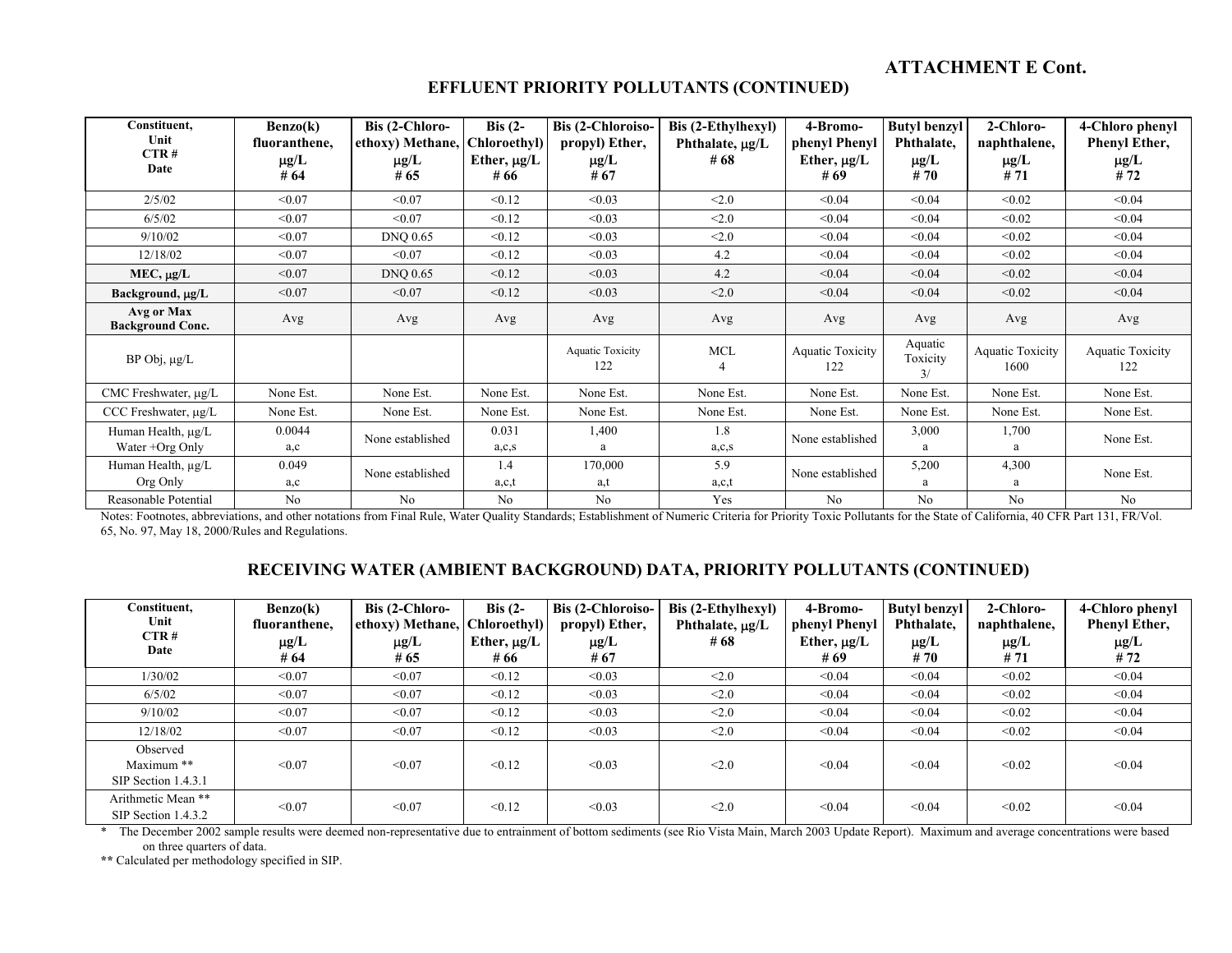| Constituent,<br>Unit<br>CTR#   | Chrysene, µg/L<br>#73 | Dibenzo (ah)<br>anthracene,<br>$\mu g/L$ | 1,2 Dichloro-<br>benzene, $\mu$ g/L<br>#75 | 1, 3 Dichloro-<br>benzene, $\mu$ g/L<br>#76 | 1, 4 Dichloro-<br>benzene, $\mu$ g/L<br># 77 | 3,3-Dichloro-<br>benzidine, µg/L<br>#78 | Diethyl Phthalate,<br>$\mu$ g/L<br>#79 | Dimethyl<br>Phthalate,<br>$\mu$ g/L | Di-n-Butyl<br>Phthalate, $\mu$ g/L<br># 81 |
|--------------------------------|-----------------------|------------------------------------------|--------------------------------------------|---------------------------------------------|----------------------------------------------|-----------------------------------------|----------------------------------------|-------------------------------------|--------------------------------------------|
| Date                           |                       | #74                                      |                                            |                                             |                                              |                                         |                                        | #80                                 |                                            |
| 2/5/02                         | < 0.02                | < 0.04                                   | < 0.02                                     | < 0.02                                      | < 0.02                                       | < 0.2                                   | < 0.25                                 | < 0.03                              | 1.3                                        |
| 6/5/02                         | < 0.02                | < 0.04                                   | < 0.02                                     | < 0.02                                      | < 0.02                                       | < 0.2                                   | < 0.25                                 | < 0.03                              | < 0.4                                      |
| 9/10/02                        | < 0.02                | < 0.04                                   | 0.19                                       | DNQ 0.063                                   | < 0.02                                       | < 0.2                                   | 0.32                                   | < 0.03                              | < 0.4                                      |
| 12/18/02                       | < 0.02                | < 0.04                                   | DNQ 0.027                                  | < 0.02                                      | < 0.02                                       | < 0.2                                   | 1.5                                    | DNQ 0.054                           | 1.4                                        |
| $MEC, \mu g/L$                 | < 0.02                | < 0.04                                   | 0.19                                       | DNQ 0.063                                   | < 0.02                                       | < 0.2                                   | 1.5                                    | <b>DNQ 0.054</b>                    | 1.4                                        |
| Background, µg/L               | < 0.02                | < 0.04                                   | < 0.02                                     | < 0.02                                      | < 0.02                                       | < 0.2                                   | < 0.25                                 | < 0.03                              | 1.7                                        |
| Avg or Max Background<br>Conc. | Avg                   | Avg                                      | Avg                                        | Avg                                         | Avg                                          | Avg                                     | Avg                                    | Avg                                 | Avg                                        |
| $BP$ Obj, $\mu g/L$            |                       |                                          | <b>MCL</b><br>600                          |                                             | MCL                                          |                                         | <b>Aquatic Toxicity</b>                | Aquatic<br>Toxicity                 | <b>Aquatic Toxicity</b>                    |
| CMC Freshwater, µg/L           | None Est.             | None Est.                                | None Est.                                  | None Est.                                   | None Est.                                    | None Est.                               | None Est.                              | None Est.                           | None Est.                                  |
| CCC Freshwater, $\mu$ g/L      | None Est.             | None Est.                                | None Est.                                  | None Est.                                   | None Est.                                    | None Est.                               | None Est.                              | None Est.                           | None Est.                                  |
| Human Health, µg/L             | 0.0044                | 0.0044                                   | 2,700                                      | 400                                         | 400                                          | 0.04                                    | 23,000                                 | 313,000                             | 2,700                                      |
| Water +Org Only                | a,c                   | a,c                                      | a                                          |                                             |                                              | a,c,s                                   | a,s                                    |                                     | a, s                                       |
| Human Health, µg/L             | 0.049                 | 0.049                                    | 17,000                                     | 2,600                                       | 2,600                                        | 0.077                                   | 120,000                                | 2,900,000                           | 12,000                                     |
| Org Only                       | a,c                   | a,c                                      | a                                          |                                             |                                              | a,c,t                                   | a,t                                    |                                     | a,t                                        |
| Reasonable Potential           | No                    | No                                       | No                                         | No                                          | No                                           | No                                      | No                                     | No                                  | No                                         |

## **EFFLUENT PRIORITY POLLUTANTS (CONTINUED)**

Notes: Footnotes, abbreviations, and other notations from Final Rule, Water Quality Standards; Establishment of Numeric Criteria for Priority Toxic Pollutants for the State of California, 40 CFR Part 131, FR/Vol. 65, No. 97, May 18, 2000/Rules and Regulations.

## **RECEIVING WATER (AMBIENT BACKGROUND) DATA, PRIORITY POLLUTANTS (CONTINUED)**

| Constituent,<br>Unit<br>CTR#<br>Date       | Chrysene, µg/L<br>#73 | Dibenzo (ah)<br>anthracene,<br>$\mu$ g/L<br>#74 | 1,2 Dichloro-<br>benzene, $\mu$ g/L<br>#75 | 1, 3 Dichloro-<br>benzene, $\mu$ g/L<br>#76 | 1, 4 Dichloro-<br>benzene, µg/L<br>#77 | 3,3-Dichloro-<br>benzidine, $\mu g/L$<br>#78 | Diethyl Phthalate,<br>$\mu$ g/L<br># 79 | Dimethyl<br>Phthalate,<br>$\mu g/L$<br>#80 | Di-n-Butyl<br>Phthalate, µg/L<br>#81 |
|--------------------------------------------|-----------------------|-------------------------------------------------|--------------------------------------------|---------------------------------------------|----------------------------------------|----------------------------------------------|-----------------------------------------|--------------------------------------------|--------------------------------------|
| 1/30/02                                    | < 0.02                | < 0.04                                          | < 0.02                                     | < 0.02                                      | < 0.02                                 | < 0.2                                        | < 0.25                                  | < 0.03                                     | 1.7                                  |
| 6/5/02                                     | < 0.02                | < 0.04                                          | < 0.02                                     | < 0.02                                      | < 0.02                                 | < 0.2                                        | < 0.25                                  | < 0.03                                     | < 0.4                                |
| 9/10/02                                    | < 0.02                | < 0.04                                          | < 0.02                                     | < 0.02                                      | < 0.02                                 | < 0.2                                        | < 0.25                                  | < 0.03                                     | < 0.4                                |
| $12/18/02$ *                               | < 0.02                | < 0.04                                          | < 0.02                                     | < 0.02                                      | < 0.02                                 | < 0.2                                        | < 0.25                                  | 0.4                                        | < 0.4                                |
| Observed Maximum **<br>SIP Section 1.4.3.1 | < 0.02                | < 0.04                                          | < 0.02                                     | < 0.02                                      | < 0.02                                 | < 0.2                                        | < 0.25                                  | < 0.03                                     | 1.7                                  |
| Arithmetic Mean **<br>SIP Section 1.4.3.2  | < 0.02                | < 0.04                                          | < 0.02                                     | < 0.02                                      | < 0.02                                 | < 0.2                                        | < 0.25                                  | < 0.03                                     | 0.83                                 |

\* The December 2002 sample results were deemed non-representative due to entrainment of bottom sediments (see Rio Vista Main, March 2003 Update Report). Maximum and average concentrations were based on three quarters of data.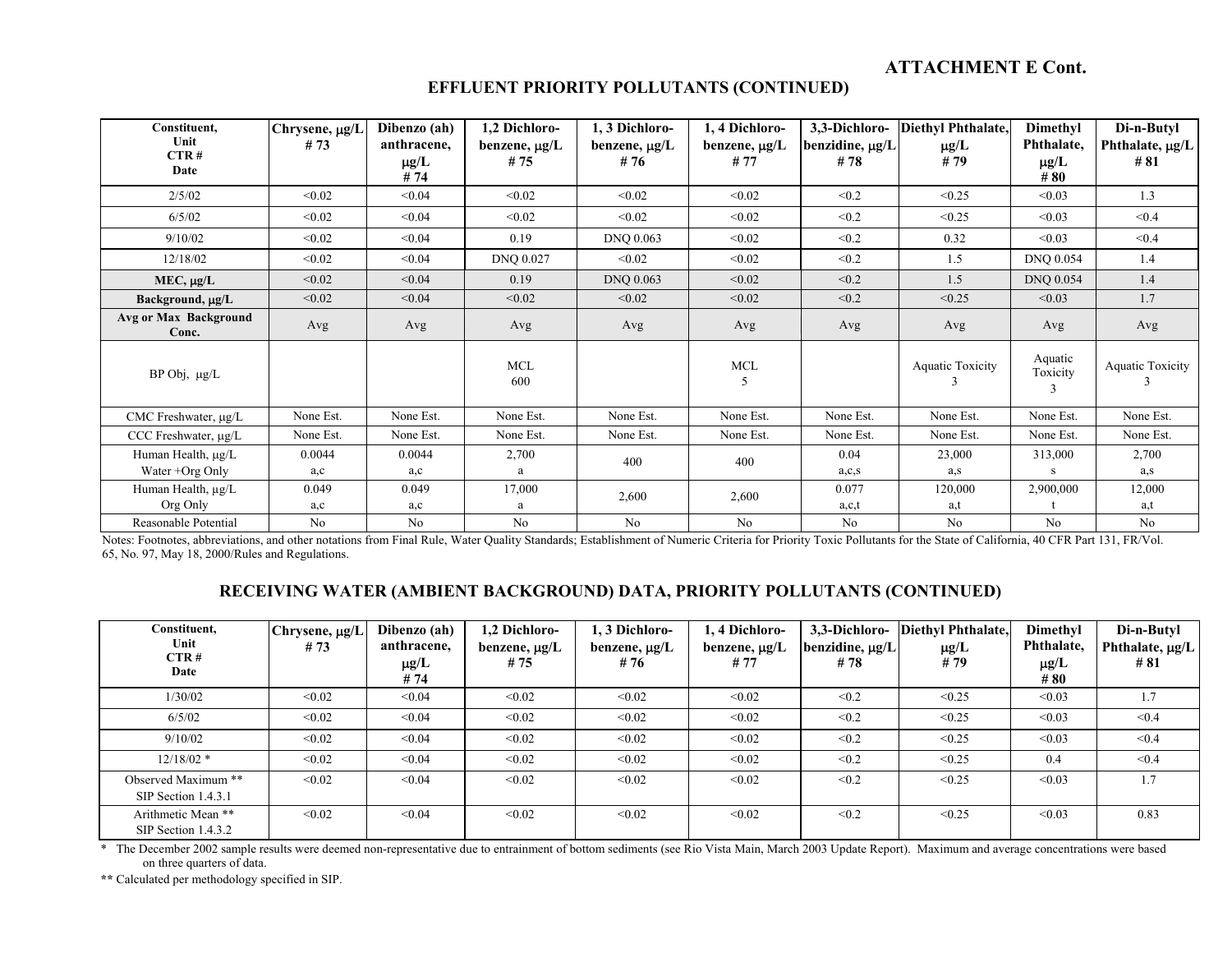| $\frac{1}{1000}$                      |                    |                           |                         |                      |               |                |                |                 |                  |  |
|---------------------------------------|--------------------|---------------------------|-------------------------|----------------------|---------------|----------------|----------------|-----------------|------------------|--|
| Constituent,                          | $2,4$ -Dinitro –   | 2,6-Dinito-               | Di-n-Octyl              | $1,2$ -Diphenyl –    | Fluoranthene, | Fluorene,      | Hexachloro-    | Hexachloro-     | Hexachloro-      |  |
| Unit<br>CTR#                          | toluene, $\mu$ g/L | toluene, $\mu$ g/L        | Phthalate, µg/L         | hydrazine, $\mu$ g/L | $\mu$ g/L     | $\mu$ g/L      | benzene, µg/L  | butadiene, µg/L | cyclopentadiene, |  |
|                                       | #82                | #83                       | # 84                    | #85                  | #86           | #87            | #88            | #89             | $\mu$ g/L        |  |
| Date                                  |                    |                           |                         |                      |               |                |                |                 | #90              |  |
| 2/5/02                                | < 0.04             | &0.06                     | < 0.1                   | < 0.13               | < 0.03        | < 0.02         | < 0.04         | < 0.01          | < 0.01           |  |
| 6/5/02                                | < 0.04             | <0.06                     | < 0.1                   | < 0.13               | < 0.03        | < 0.02         | < 0.04         | < 0.01          | < 0.01           |  |
| 9/10/02                               | < 0.04             | <0.06                     | < 0.1                   | 0.34                 | < 0.03        | < 0.02         | < 0.04         | < 0.01          | < 0.01           |  |
| 12/18/02                              | < 0.04             | &0.06                     | < 0.1                   | 0.44                 | < 0.03        | < 0.02         | < 0.04         | < 0.01          | < 0.01           |  |
| $MEC, \mu g/L$                        | < 0.04             | &0.06                     | < 0.1                   | 0.44                 | < 0.03        | < 0.02         | < 0.04         | < 0.01          | < 0.01           |  |
| Background, µg/L                      | < 0.04             | < 0.06                    | 0.1                     | < 0.13               | < 0.03        | < 0.02         | < 0.04         | < 0.01          | < 0.01           |  |
| Avg or Max<br><b>Background Conc.</b> | Avg                | Avg                       | Max                     | Avg                  | Avg           | Avg            | Avg            | Avg             | Avg              |  |
| $BP$ Obj, $\mu g/L$                   |                    | <b>USEPA IRIS</b><br>0.05 | <b>Aquatic Toxicity</b> |                      |               |                |                |                 | <b>MCL</b><br>50 |  |
| CMC Freshwater, µg/L                  | None Est.          | None Est.                 | None Est.               |                      | None Est.     | None Est.      | None Est.      | None Est.       | None Est.        |  |
| CCC Freshwater, µg/L                  | None Est.          | None Est.                 | None Est.               |                      | None Est.     | None Est.      | None Est.      | None Est.       | None Est.        |  |
| Human Health, µg/L                    | 0.11               | None Est.                 | None Est.               | 0.040                | 300           | 1,300          | 0.00075        | 0.44            | 240              |  |
| Water +Org Only                       | $c_{,S}$           |                           |                         | a,c,s                | a             | a              | a,c            | a,c,s           | a,s              |  |
| Human Health, µg/L                    | 9.1                | None Est.                 | None Est.               | 0.54                 | 370           | 14,000         | 0.00077        | 50              | 17,000           |  |
| Org Only                              | c,t                |                           |                         | a,c,t                | a             | a              | a,c            | a,c,t           | a, j, t          |  |
| Reasonable Potential                  | N <sub>o</sub>     | N <sub>0</sub>            | N <sub>o</sub>          | Yes                  | No            | N <sub>o</sub> | N <sub>0</sub> | N <sub>0</sub>  | N <sub>0</sub>   |  |

#### **EFFLUENT PRIORITY POLLUTANTS (CONTINUED)**

Notes: Footnotes, abbreviations, and other notations from Final Rule, Water Quality Standards; Establishment of Numeric Criteria for Priority Toxic Pollutants for the State of California, 40 CFR Part 131, FR/Vol. 65, No. 9 May 18, 2000/Rules and Regulations.

## **RECEIVING WATER (AMBIENT BACKGROUND) DATA, PRIORITY POLLUTANTS (CONTINUED)**

| Constituent,<br>Unit<br>CTR#<br>Date       | $2,4$ -Dinitro –<br>toluene, $\mu$ g/L<br>#82 | 2,6-Dinito-<br>toluene, $\mu$ g/L<br>#83 | Di-n-Octyl<br>Phthalate, µg/L<br># 84 | $1,2$ -Diphenyl –<br>hydrazine, $\mu$ g/L<br>#85 | Fluoranthene,<br>$\mu$ g/L<br>#86 | Fluorene.<br>$\mu$ g/L<br>#87 | Hexachloro-<br>benzene, µg/L<br>#88 | Hexachloro –<br>butadiene, µg/L<br>#89 | Hexachloro-<br>cyclopentadiene,<br>$\mu$ g/L<br>#90 |
|--------------------------------------------|-----------------------------------------------|------------------------------------------|---------------------------------------|--------------------------------------------------|-----------------------------------|-------------------------------|-------------------------------------|----------------------------------------|-----------------------------------------------------|
| 1/30/02                                    | < 0.04                                        | < 0.06                                   | 0.1                                   | < 0.13                                           | < 0.03                            | < 0.02                        | < 0.04                              | < 0.01                                 | < 0.01                                              |
| 6/5/02                                     | < 0.04                                        | <0.06                                    | < 0.1                                 | < 0.13                                           | < 0.03                            | < 0.02                        | < 0.04                              | < 0.01                                 | < 0.01                                              |
| 9/10/02                                    | < 0.04                                        | <0.06                                    | < 0.1                                 | < 0.13                                           | < 0.03                            | < 0.02                        | < 0.04                              | < 0.01                                 | < 0.01                                              |
| $12/18/02$ *                               | < 0.04                                        | <0.06                                    | 0.1                                   | < 0.13                                           | < 0.03                            | < 0.02                        | < 0.04                              | < 0.01                                 | < 0.01                                              |
| Observed Maximum **<br>SIP Section 1.4.3.1 | < 0.04                                        | <0.06                                    | 0.1                                   | < 0.13                                           | < 0.03                            | < 0.02                        | < 0.04                              | < 0.01                                 | < 0.01                                              |
| Arithmetic Mean **<br>SIP Section 1.4.3.2  | < 0.04                                        | <0.06                                    | $\leq 0.1$                            | < 0.13                                           | < 0.03                            | < 0.02                        | < 0.04                              | < 0.01                                 | < 0.01                                              |

\* The December 2002 sample results were deemed non-representative due to entrainment of bottom sediments (see Rio Vista Main, March 2003 Update Report). Maximum and average concentrations were based on three quarters of data.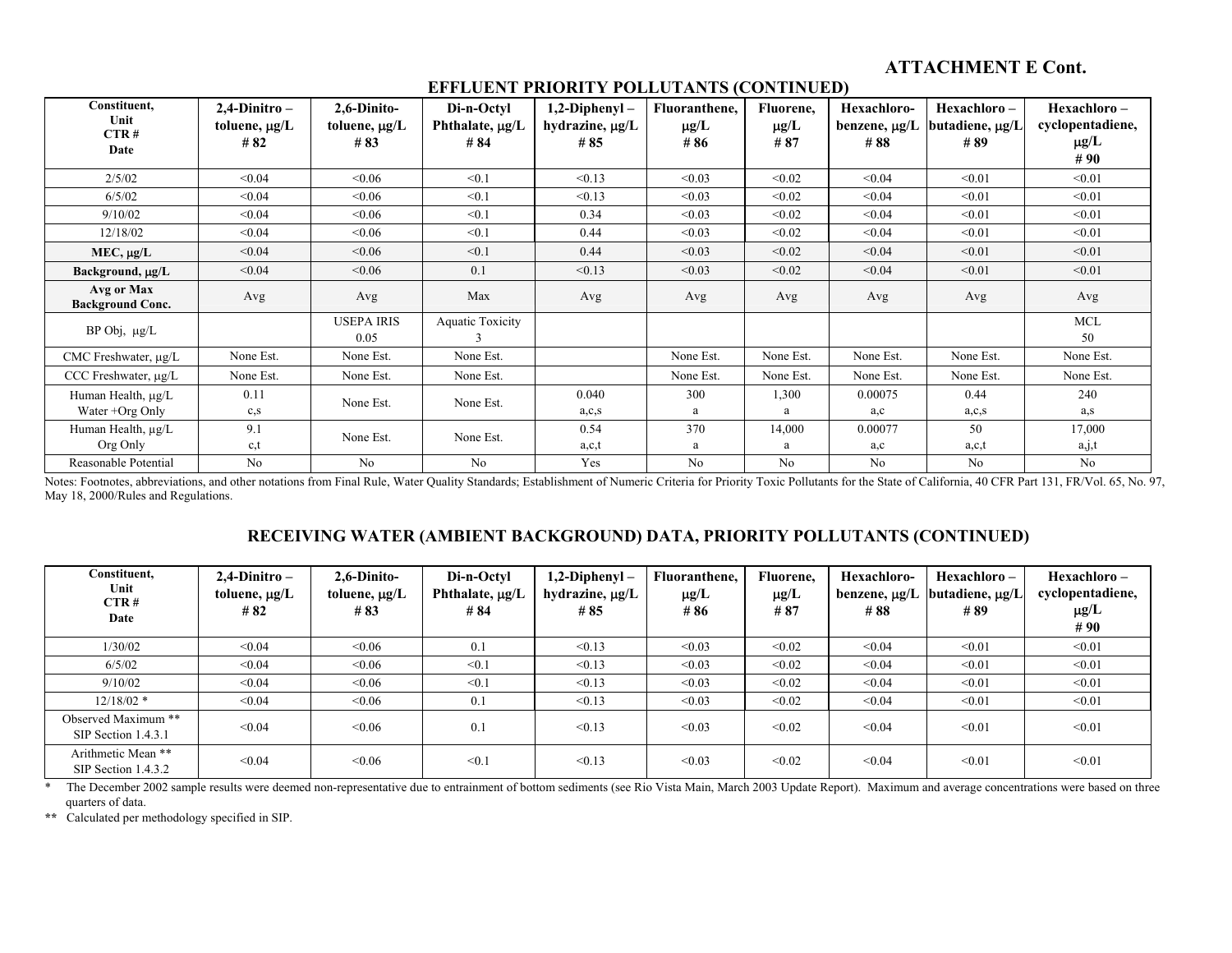| Constituent,<br>Unit<br>CTR#<br>Date     | Hexachloro –<br>ethane, $\mu$ g/L<br>#91 | Indeno $(1,2,3-cd)$<br>pyrene, $\mu$ g/L<br>#92 | Isophorone,<br>$\mu$ g/L<br>#93 | Naphthalene,<br>$\mu$ g/L<br>#94 | Nitrobenzene,<br>$\mu$ g/L<br>#95 | N-Nitrosodimethyl-<br>amine, $\mu$ g/L<br>#96 | N-Nitrosodi-n-<br>Propylamine,<br>$\mu$ g/L<br>#97 | N-Nitrosodiphenyl<br>amine, $\mu$ g/L<br>#98 |
|------------------------------------------|------------------------------------------|-------------------------------------------------|---------------------------------|----------------------------------|-----------------------------------|-----------------------------------------------|----------------------------------------------------|----------------------------------------------|
| 2/5/02                                   | < 0.01                                   | < 0.04                                          | < 0.07                          | < 0.02                           | < 0.04                            | < 1.0                                         | < 0.03                                             | < 0.05                                       |
| 6/5/02                                   | < 0.01                                   | < 0.04                                          | < 0.07                          | < 0.02                           | < 0.04                            | < 1.0                                         | < 0.03                                             | < 0.05                                       |
| 9/10/02                                  | < 0.01                                   | < 0.04                                          | < 0.07                          | < 0.02                           | < 0.04                            | < 1.0                                         | < 0.03                                             | < 0.05                                       |
| 12/18/02                                 | < 0.01                                   | < 0.04                                          | < 0.07                          | DNQ 0.036                        | < 0.04                            | < 1.0                                         | < 0.03                                             | < 0.05                                       |
| $MEC, \mu g/L$                           | < 0.01                                   | < 0.04                                          | < 0.07                          | DNQ 0.036                        | < 0.04                            | < 1.0                                         | < 0.03                                             | < 0.05                                       |
| Background, µg/L                         | < 0.01                                   | < 0.04                                          | < 0.07                          | < 0.02                           | < 0.04                            | < 1.0                                         | < 0.03                                             | < 0.05                                       |
| <b>Background</b><br>Avg or Max<br>Conc. | Avg                                      | Avg                                             | Avg                             | Avg                              | Avg                               | Avg                                           | Avg                                                | Avg                                          |
| BP Obj, µg/L                             |                                          |                                                 |                                 | <b>USEPA IRIS</b><br>14          |                                   |                                               |                                                    |                                              |
| CMC Freshwater, $\mu$ g/L                | None Est.                                | None Est.                                       | None Est.                       | None Est.                        | None Est.                         | None Est.                                     | None Est.                                          | None Est.                                    |
| CCC Freshwater, µg/L                     | None Est.                                | None Est.                                       | None Est.                       | None Est.                        | None Est.                         | None Est.                                     | None Est.                                          | None Est.                                    |
| Human Health, µg/L                       | 1.9                                      | 0.0044                                          | 8.4                             | None Est.                        | 17                                | 0.00069                                       | 0.005                                              | 5.0                                          |
| Water +Org Only                          | a,c,s                                    | a,c                                             | $c_{,S}$                        |                                  | a, s                              | a, c, s                                       | a                                                  | a,c,s                                        |
| Human Health, µg/L                       | 8.9                                      | 0.049                                           | 600                             | None Est.                        | 1,900                             | 8.1                                           | 1.4                                                | 16                                           |
| Org Only                                 | a,c,t                                    | a,c                                             | c,t                             |                                  | a,j,t                             | a,c,t                                         | a                                                  | a,c,t                                        |
| Reasonable Potential                     | N <sub>0</sub>                           | N <sub>0</sub>                                  | N <sub>o</sub>                  | N <sub>0</sub>                   | No                                | No                                            | N <sub>0</sub>                                     | N <sub>0</sub>                               |

Notes: Footnotes, abbreviations, and other notations from Final Rule, Water Quality Standards; Establishment of Numeric Criteria for Priority Toxic Pollutants for the State of California, 40 CFR Part 131, FR/Vol. 65, No. 97, May 18, 2000/Rules and Regulations.

## **RECEIVING WATER (AMBIENT BACKGROUND) DATA, PRIORITY POLLUTANTS (CONTINUED)**

| Constituent.<br>Unit<br>CTR#<br>Date        | Hexachloro-<br>ethane, $\mu$ g/L<br>#91 | Indeno $(1,2,3-cd)$<br>pyrene, $\mu g/L$<br>#92 | Isophorone,<br>$\mu$ g/L<br>#93 | Naphthalene,<br>$\mu g/L$<br>#94 | Nitrobenzene,<br>$\mu$ g/L<br>#95 | N-Nitrosodimethyl-<br>amine, $\mu$ g/L<br>#96 | N-Nitrosodi-n-<br>Propylamine,<br>$\mu$ g/L<br>#97 | N-Nitrosodiphenyl<br>amine, µg/L<br>#98 |
|---------------------------------------------|-----------------------------------------|-------------------------------------------------|---------------------------------|----------------------------------|-----------------------------------|-----------------------------------------------|----------------------------------------------------|-----------------------------------------|
| 1/30/02                                     | < 0.01                                  | < 0.04                                          | < 0.07                          | < 0.02                           | < 0.04                            | < 1.0                                         | < 0.03                                             | < 0.05                                  |
| 6/5/02                                      | < 0.01                                  | < 0.04                                          | < 0.07                          | < 0.02                           | < 0.04                            | < 1.0                                         | < 0.03                                             | < 0.05                                  |
| 9/10/02                                     | < 0.01                                  | < 0.04                                          | < 0.07                          | < 0.02                           | < 0.04                            | < 1.0                                         | < 0.03                                             | < 0.05                                  |
| $12/18/02$ *                                | < 0.01                                  | < 0.04                                          | < 0.07                          | < 0.02                           | < 0.04                            | < 1.0                                         | < 0.03                                             | <b>DNO 0.057</b>                        |
| Observed Maximum **<br>SIP Section 1.4.3.1  | < 0.01                                  | < 0.04                                          | < 0.07                          | < 0.02                           | < 0.04                            | < 1.0                                         | < 0.03                                             | < 0.05                                  |
| Arithmetic Mean **<br>SIP Section $1.4.3.2$ | < 0.01                                  | < 0.04                                          | < 0.07                          | < 0.02                           | < 0.04                            | < 1.0                                         | < 0.03                                             | < 0.05                                  |

\* The December 2002 sample results were deemed non-representative due to entrainment of bottom sediments (see Rio Vista Main, March 2003 Update Report). Maximum and average concentrations were based on three quarters of data.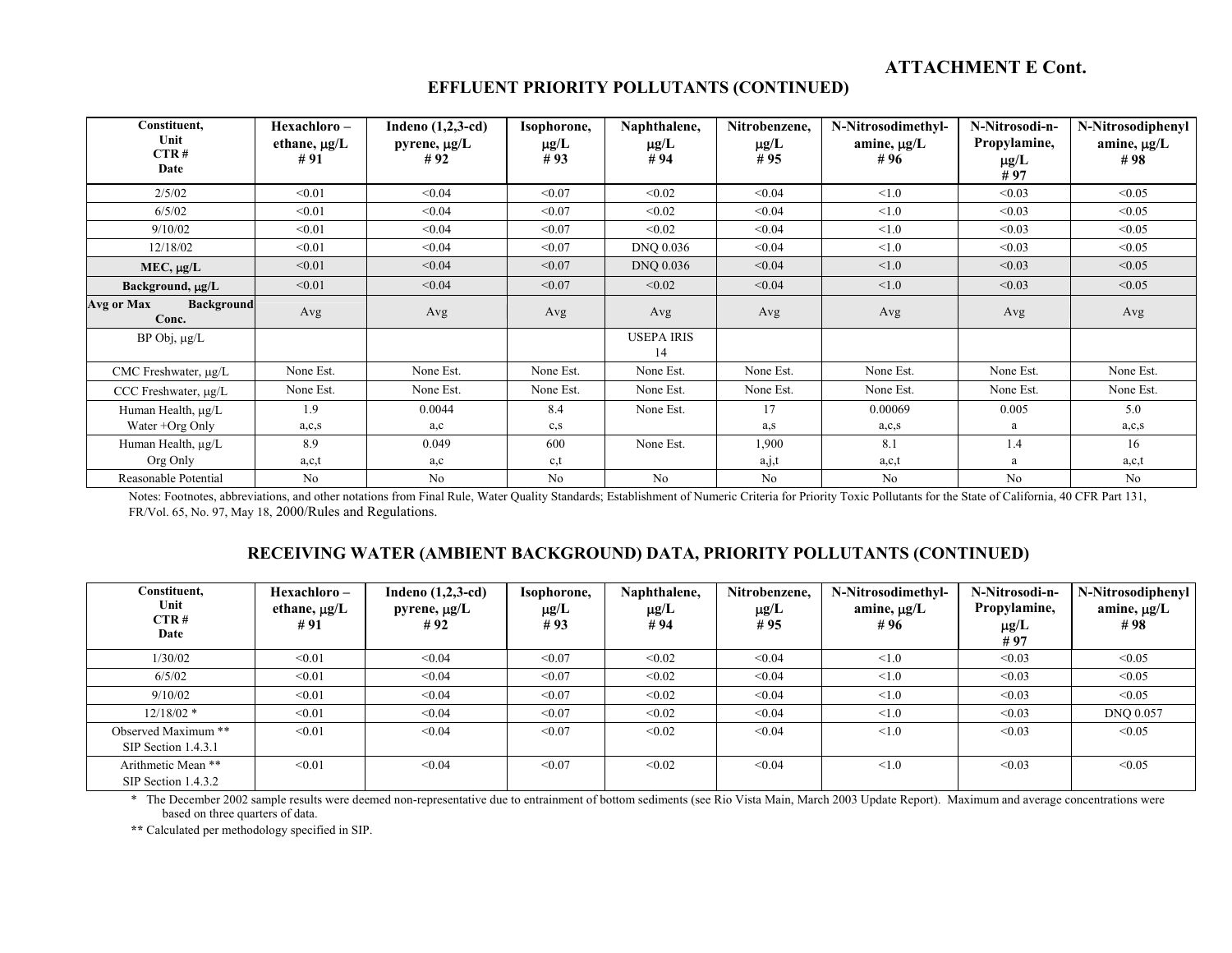#### **EFFLUENT PRIORITY POLLUTANTS (CONTINUED)**

| Constituent,<br>Unit<br>CTR#<br>Date     | Phenanthrene, Pyrene, µg/L<br>$\mu$ g/L<br>#99 | #100        | 1,2,4-Trichloro-<br>benzene, $\mu$ g/L<br>#101 | Aldrin, µg/L<br>#102   | $\alpha$ -BHC,<br>$\mu$ g/L<br>#103 | $\beta$ -BHC,<br>$\mu$ g/L<br>#104 | $\gamma$ -BHC<br>(Lindane),<br>$\mu$ g/L<br>#105 | δ-BHC,<br>$\mu$ g/L<br>#106 | Chlordane,<br>$\mu$ g/L<br>#107 | 4,4' DDT,<br>$\mu$ g/L<br>#108 |
|------------------------------------------|------------------------------------------------|-------------|------------------------------------------------|------------------------|-------------------------------------|------------------------------------|--------------------------------------------------|-----------------------------|---------------------------------|--------------------------------|
| 2/5/02                                   | < 0.02                                         | < 0.03      | < 0.01                                         | < 0.003                | < 0.002                             | < 0.001                            | < 0.001                                          | < 0.001                     | < 0.005                         | < 0.001                        |
| 6/5/02                                   | < 0.02                                         | < 0.03      | < 0.01                                         | < 0.003                | < 0.003                             | < 0.004                            | < 0.003                                          | < 0.002                     | < 0.005                         | < 0.003                        |
| 9/10/02                                  | < 0.02                                         | < 0.03      | < 0.01                                         | < 0.003                | < 0.003                             | < 0.004                            | < 0.003                                          | < 0.002                     | < 0.005                         | < 0.003                        |
| 12/18/02                                 | < 0.02                                         | < 0.03      | < 0.01                                         | < 0.003                | < 0.003                             | < 0.004                            | < 0.003                                          | < 0.002                     | < 0.005                         | < 0.003                        |
| $MEC, \mu g/L$                           | < 0.02                                         | < 0.03      | < 0.01                                         | < 0.003                | < 0.002                             | < 0.001                            | < 0.001                                          | < 0.001                     | < 0.005                         | < 0.001                        |
| Background, µg/L                         | < 0.02                                         | < 0.03      | < 0.01                                         | < 0.003                | < 0.002                             | < 0.001                            | < 0.001                                          | < 0.001                     | < 0.005                         | < 0.001                        |
| Avg or Max<br><b>Background Conc.</b>    | Avg                                            | Avg         | Avg                                            | Avg                    | Avg                                 | Avg                                | Avg                                              | Avg                         | Avg                             | Avg                            |
| BP Obj, µg/L                             |                                                |             | PHG/MCL<br>5/5                                 | 303d/OCPest<br>< 0.005 | 303d/OCPest<br>< 0.01               | 303d/OCPest<br>< 0.014             | 303d/OCPest<br>< 0.019                           | 303d/OCPest<br>< 0.005      | 303d/OCPest<br>< 0.1            | 303d/OCPest<br>< 0.01          |
| CMC Freshwater, $\mu$ g/L                | None Est.                                      | None Est.   | None Est.                                      | 3<br>g                 |                                     |                                    | 0.95<br>W                                        |                             | 2.4<br>g                        | 1.1<br>g                       |
| CCC Freshwater, µg/L                     | None Est.                                      | None Est.   | None Est.                                      | None Est.              | None Est.                           | None Est.                          | None Est.                                        | None Est.                   | 0.0043<br>g                     | 0.001<br>g                     |
| Human Health, µg/L<br>Water $+$ Org Only | None established                               | 960<br>a    | None established                               | 0.00013<br>a,c         | 0.0039<br>a,c                       | 0.014<br>a,c                       | 0.019<br>$\mathbf{c}$                            | None<br>established         | 0.00057<br>a,c                  | 0.00059<br>a,c                 |
| Human Health, µg/L<br>Org Only           | None established                               | 11,000<br>a | None established                               | 0.00014<br>a,c         | 0.013<br>a,c                        | 0.046<br>a,c                       | 0.063<br>$\mathbf c$                             | None<br>established         | 0.00059<br>a,c                  | 0.00059<br>a,c                 |
| Reasonable Potential                     | N <sub>0</sub>                                 | No          | No                                             | No                     | N <sub>o</sub>                      | No                                 | N <sub>o</sub>                                   | N <sub>0</sub>              | No                              | No                             |

Notes: Footnotes, abbreviations, and other notations from Final Rule, Water Quality Standards; Establishment of Numeric Criteria for Priority Toxic Pollutants for the State of California, 40 CFR Part 131, FR/Vol. 65, No. 97, May 18, 2000/Rules and Regulations.

#### **RECEIVING WATER (AMBIENT BACKGROUND) DATA, PRIORITY POLLUTANTS (CONTINUED)**

| Constituent.<br>Unit<br>CTR#<br>Date       | Phenanthrene,<br>$\mu$ g/L<br>#99 | Pyrene, µg/L<br>#100 | 1,2,4-Trichloro-<br>benzene, $\mu$ g/L<br>#101 | Aldrin, $\mu g/L$<br>#102 | $\alpha$ -BHC,<br>$\mu$ g/L<br>#103 | $\beta$ -BHC,<br>$\mu$ g/L<br>#104 | $\gamma$ -BHC<br>(Lindane),<br>$\mu$ g/L<br>#105 | δ-BHC,<br>$\mu$ g/L<br>#106 | Chlordane,<br>$\mu$ g/L<br>#107 | 4,4' DDT,<br>$\mu g/L$<br>#108 |
|--------------------------------------------|-----------------------------------|----------------------|------------------------------------------------|---------------------------|-------------------------------------|------------------------------------|--------------------------------------------------|-----------------------------|---------------------------------|--------------------------------|
| 1/30/02                                    | < 0.02                            | < 0.03               | < 0.01                                         | < 0.003                   | < 0.002                             | < 0.001                            | < 0.001                                          | < 0.001                     | < 0.005                         | < 0.001                        |
| 6/5/02                                     | < 0.02                            | < 0.03               | < 0.01                                         | < 0.003                   | < 0.003                             | < 0.004                            | < 0.003                                          | < 0.002                     | < 0.005                         | < 0.003                        |
| 9/10/02                                    | < 0.02                            | < 0.03               | < 0.01                                         | < 0.003                   | < 0.003                             | < 0.004                            | < 0.003                                          | < 0.002                     | < 0.005                         | < 0.003                        |
| $12/18/02$ *                               | 0.11                              | < 0.03               | < 0.01                                         | < 0.003                   | < 0.003                             | < 0.004                            | < 0.003                                          | < 0.002                     | < 0.005                         | < 0.003                        |
| Observed Maximum **<br>SIP Section 1.4.3.1 | < 0.02                            | < 0.03               | < 0.01                                         | < 0.003                   | < 0.002                             | < 0.001                            | < 0.001                                          | < 0.001                     | < 0.005                         | < 0.001                        |
| Arithmetic Mean **<br>SIP Section 1.4.3.2  | < 0.02                            | < 0.03               | < 0.01                                         | < 0.003                   | < 0.002                             | < 0.001                            | < 0.001                                          | < 0.001                     | < 0.005                         | < 0.001                        |

\* The December 2002 sample results were deemed non-representative due to entrainment of bottom sediments (see Rio Vista Main, March 2003 Update Report). Maximum and average concentrations were based on three quarters of data.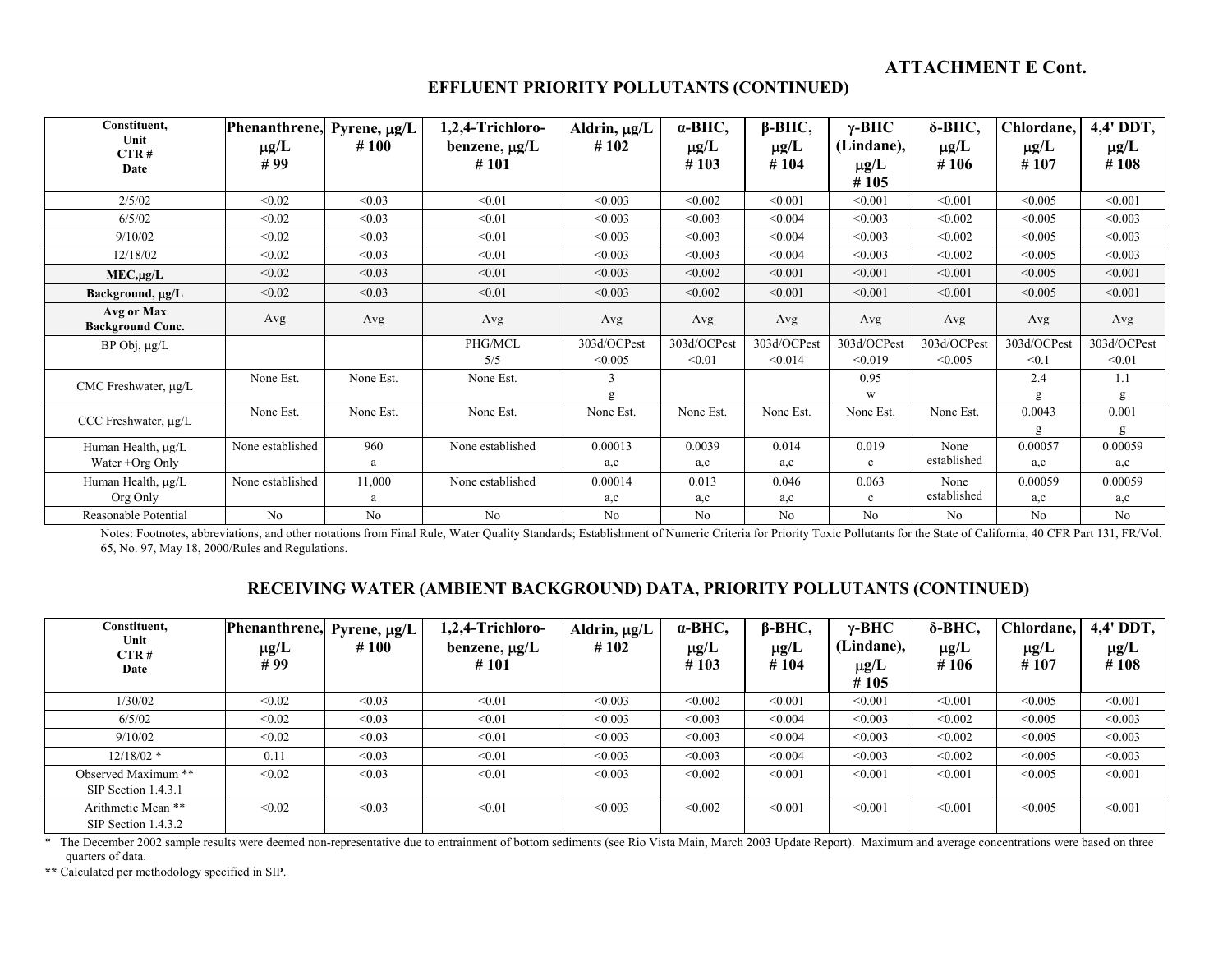| Constituent,                          | 4, 4'-DDE,        | $4,4'$ -DDD,      | Dieldrin, µg/L        | alpha-Endo-           | beta-Endo-                | Endosulfan                 | Endrin, $\mu$ g/L     | Endrin                         | Heptachlor,           | <b>Heptachlor Epoxide,</b> |
|---------------------------------------|-------------------|-------------------|-----------------------|-----------------------|---------------------------|----------------------------|-----------------------|--------------------------------|-----------------------|----------------------------|
| Unit<br>CTR#<br>Date                  | $\mu$ g/L<br>#109 | $\mu$ g/L<br>#110 | #111                  | sulfan, µg/L<br>#112  | sulfan, $\mu$ g/L<br>#113 | Sulfate, $\mu g/L$<br>#114 | #115                  | Aldehyde,<br>$\mu$ g/L<br>#116 | $\mu$ g/L<br>#117     | $\mu$ g/L<br>#118          |
| 2/5/02                                | < 0.001           | < 0.001           | < 0.002               | < 0.003               | < 0.001                   | < 0.001                    | < 0.002               | < 0.002                        | < 0.003               | < 0.002                    |
| 6/5/02                                | < 0.002           | < 0.002           | < 0.002               | < 0.002               | < 0.002                   | < 0.002                    | < 0.002               | < 0.002                        | < 0.003               | < 0.003                    |
| 9/10/02                               | < 0.002           | < 0.002           | < 0.002               | < 0.002               | < 0.002                   | < 0.002                    | < 0.002               | < 0.002                        | < 0.003               | < 0.003                    |
| 12/18/02                              | < 0.002           | < 0.002           | < 0.002               | < 0.002               | < 0.002                   | < 0.002                    | < 0.002               | < 0.002                        | < 0.003               | < 0.003                    |
| $MEC, \mu g/L$                        | < 0.001           | < 0.001           | < 0.002               | < 0.002               | < 0.001                   | < 0.001                    | < 0.002               | < 0.002                        | < 0.003               | < 0.002                    |
| Background, µg/L                      | < 0.001           | < 0.001           | < 0.002               | < 0.002               | < 0.001                   | < 0.001                    | < 0.002               | < 0.002                        | < 0.003               | < 0.002                    |
| Avg or Max<br><b>Background Conc.</b> | Avg               | Avg               | Avg                   | Max                   | Max                       | Avg                        | Max                   | Avg                            | Avg                   | Avg                        |
| BP Obj, µg/L                          | OCPest < 0.05     | OCPest<br>< 0.05  | 303d/OCPest<br>< 0.01 | 303d/OCPest<br>< 0.02 | 303d/OCPest<br>< 0.01     | 303d/OCPest<br>< 0.05      | 303d/OCPest<br>< 0.01 | 303d/OCPest<br>< 0.01          | 303d/OCPest<br>< 0.01 | 303d/OCPest<br>< 0.01      |
| CMC Freshwater, µg/L                  | None Est.         | None Est.         | 0.24<br>W             | 0.22<br>g             | 0.22<br>g                 | None Est.                  | 0.086<br>W            | None Est.                      | 0.52                  | 0.52<br>g                  |
| CCC Freshwater, µg/L                  | None Est.         | None Est.         | 0.056<br>W            | 0.056<br>g            | 0.056<br>g                | None Est.                  | 0.036<br>W            | None Est.                      | 0.0038<br>g           | 0.0038<br>g                |
| Human Health, µg/L                    | 0.00059           | 0.00083           | 0.00014               | 110                   | 110                       | 110                        | 0.76                  | 0.76                           | 0.00021               | 0.00010                    |
| Water +Org Only                       | a,c               | a,c               | a,c                   | a                     |                           | a                          | a                     | a                              | a,c                   | a,c                        |
| Human Health, µg/L                    | 0.00059           | 0.00084           | 0.00014               | 240                   | 240                       | 240                        | 0.81                  | 0.81                           | 0.00021               | 0.00011                    |
| Org Only                              | a,c               | a,c               | a,c                   | a                     | a                         | a                          | $a_{\lambda}$         | a, j                           | a,c                   | a,c                        |
| Reasonable Potential                  | No                | No                | N <sub>0</sub>        | No                    | No                        | No                         | No                    | No                             | No                    | No                         |

#### **EFFLUENT PRIORITY POLLUTANTS (CONTINUED)**

Notes: Footnotes, abbreviations, and other notations from Final Rule, Water Quality Standards; Establishment of Numeric Criteria for Priority Toxic Pollutants for the State of California, 40 CFR Part 131, FR/Vol. 65, No. 9 May 18, 2000/Rules and Regulations.

## **RECEIVING WATER (AMBIENT BACKGROUND) DATA, PRIORITY POLLUTANTS (CONTINUED)**

| Constituent,<br>Unit<br>CTR#<br>Date      | 4, 4'-DDE,<br>$\mu$ g/L<br>#109 | $4.4'$ -DDD,<br>$\mu$ g/L<br>#110 | Dieldrin, µg/L<br>#111 | alpha-Endo-<br>sulfan, μg/L<br>#112 | beta-Endo-<br>sulfan, $\mu$ g/L<br>#113 | Endosulfan<br>Sulfate, $\mu$ g/L<br>#114 | Endrin, µg/L<br>#115 | Endrin<br>Aldehyde,<br>$\mu$ g/L<br>#116 | Heptachlor,<br>$\mu$ g/L<br>#117 | <b>Heptachlor Epoxide,</b><br>$\mu$ g/L<br>#118 |
|-------------------------------------------|---------------------------------|-----------------------------------|------------------------|-------------------------------------|-----------------------------------------|------------------------------------------|----------------------|------------------------------------------|----------------------------------|-------------------------------------------------|
| 1/30/02                                   | < 0.001                         | < 0.001                           | < 0.002                | < 0.003                             | < 0.001                                 | < 0.001                                  | < 0.002              | < 0.002                                  | < 0.003                          | < 0.002                                         |
| 6/5/02                                    | < 0.002                         | < 0.002                           | < 0.002                | < 0.002                             | < 0.001                                 | < 0.002                                  | < 0.002              | < 0.002                                  | < 0.003                          | < 0.002                                         |
| 9/10/02                                   | < 0.002                         | < 0.002                           | < 0.002                | < 0.002                             | < 0.002                                 | < 0.002                                  | < 0.002              | < 0.002                                  | < 0.003                          | < 0.003                                         |
| $12/18/02$ *                              | < 0.002                         | < 0.002                           | < 0.002                | < 0.002                             | < 0.002                                 | < 0.002                                  | < 0.002              | < 0.002                                  | < 0.003                          | < 0.003                                         |
| Observed Maximum**<br>SIP Section 1.4.3.1 | < 0.001                         | < 0.001                           | < 0.002                | < 0.002                             | < 0.001                                 | < 0.001                                  | < 0.002              | < 0.002                                  | < 0.003                          | < 0.002                                         |
| Arithmetic Mean**<br>SIP Section 1.4.3.2  | < 0.001                         | < 0.001                           | < 0.002                | < 0.002                             | < 0.001                                 | < 0.001                                  | < 0.002              | < 0.002                                  | < 0.003                          | < 0.002                                         |

\* The December 2002 sample results were deemed non-representative due to entrainment of bottom sediments (see Rio Vista Main, March 2003 Update Report). Maximum and average concentrations were based on three quarters of data.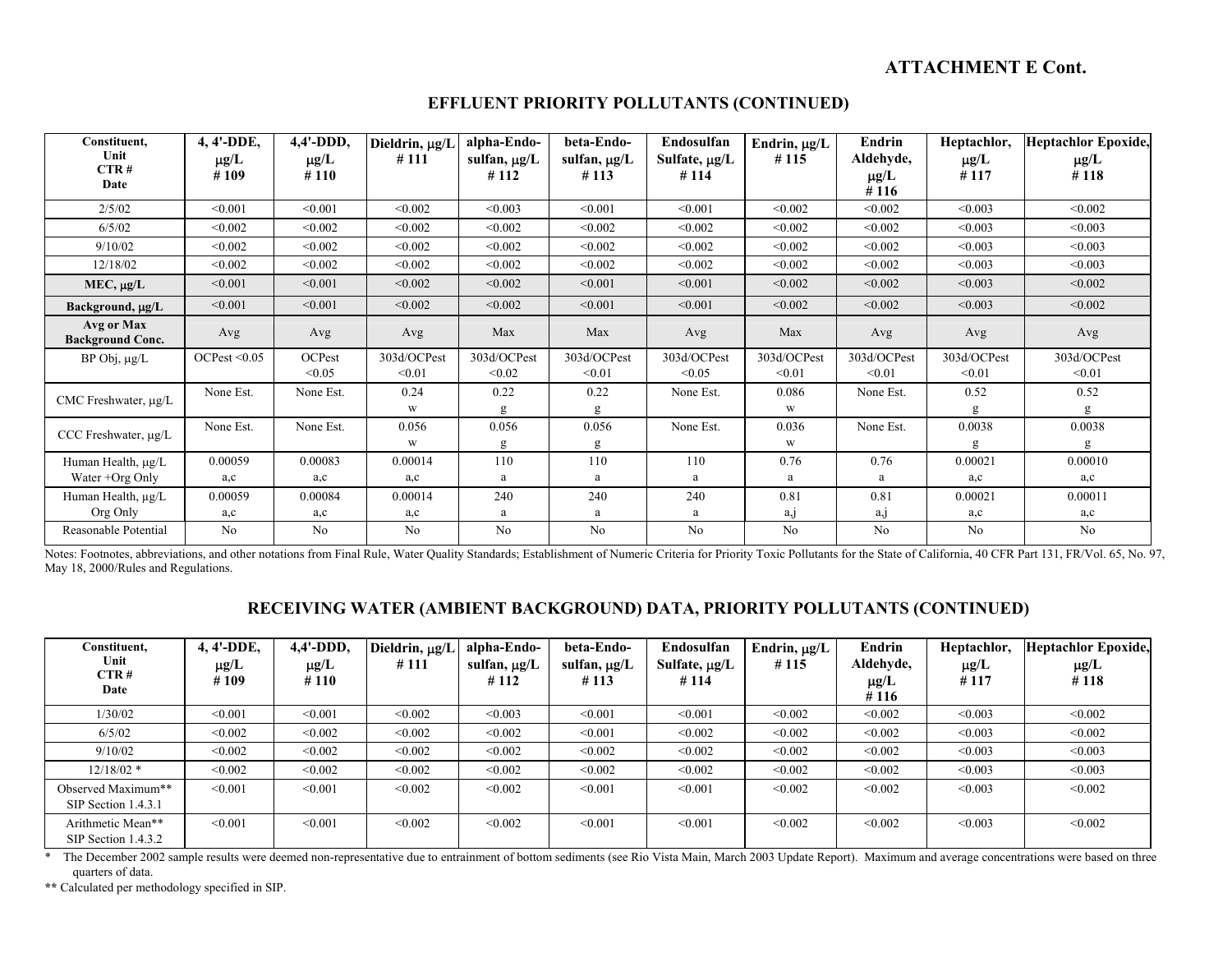| <b>Constituent</b> , Unit<br>CTR#<br>Date | $PCBs$ , $\mu g/L$<br>#119 | $PCBs$ , $\mu g/L$<br>#120 | PCBs $*$ , $\mu$ g/L<br>#121-125 | Toxaphene, µg/L<br>#126 |
|-------------------------------------------|----------------------------|----------------------------|----------------------------------|-------------------------|
| 2/5/02                                    | < 0.08                     | < 0.03                     | &0.08                            | < 0.2                   |
| 6/5/02                                    | < 0.05                     | < 0.03                     | < 0.07                           | < 0.4                   |
| 9/10/02                                   | < 0.05                     | < 0.03                     | < 0.07                           | < 0.4                   |
| 12/18/02                                  | < 0.05                     | < 0.03                     | < 0.07                           | < 0.4                   |
| $MEC, \mu g/L$                            | < 0.05                     | < 0.03                     | < 0.07                           | < 0.2                   |
| Background, µg/L                          | < 0.05                     | < 0.03                     | < 0.07                           | < 0.2                   |
| Avg or Max<br><b>Background Conc.</b>     | Avg                        | Avg                        | Avg                              | Avg                     |
| Basin Plan Objective, µg/L                |                            |                            |                                  | 303d/OCPest<br>< 0.5    |
| CMC Freshwater, µg/L                      |                            |                            |                                  | 0.73                    |
| CCC Freshwater, µg/L                      | 0.014u                     | 0.014u                     | 0.014u                           | 0.0002                  |
| Human Health, µg/L<br>Water +Org Only     | 0.00017c.v                 | 0.00017c.v                 | $0.00017c$ , v                   | 0.00073a.c              |
| Human Health, $\mu$ g/L<br>Org Only       | $0.00017c$ , v             | $0.00017c$ , v             | $0.00017c$ , v                   | $0.00075a$ ,c           |
| Reasonable Potential                      | No                         | No                         | No                               | No                      |

#### **EFFLUENT PRIORITY POLLUTANTS (CONTINUED)**

Notes: Footnotes, abbreviations, and other notations from Final Rule, Water Quality Standards; Establishment of Numeric Criteria for Priority Toxic Pollutants for the State of California, 40 CFR Part 131, FR/Vol. 65, No. 97, May 18, 2000/Rules and Regulations.

\* Largest limit selected for each date.

#### **RECEIVING WATER (AMBIENT BACKGROUND) DATA, PRIORITY POLLUTANTS (CONTINUED)**

| <b>Constituent, Unit</b><br>CTR#<br>Date      | $PCBs$ , $\mu g/L$<br>#119 | $PCBs, \mu g/L$<br>#120 | PCBs $*$ , $\mu$ g/L<br>$#121 - 125$ | Toxaphene, $\mu$ g/L<br>#126 |
|-----------------------------------------------|----------------------------|-------------------------|--------------------------------------|------------------------------|
| 1/30/02                                       | < 0.08                     | < 0.03                  | < 0.08                               | < 0.2                        |
| 6/5/02                                        | < 0.05                     | < 0.03                  | < 0.07                               | < 0.4                        |
| 9/10/02                                       | < 0.05                     | < 0.03                  | < 0.07                               | < 0.4                        |
| $12/18/02$ **                                 | < 0.05                     | < 0.03                  | < 0.07                               | < 0.4                        |
| Observed Maximum ***<br>$SIP$ Section 1.4.3.1 | < 0.05                     | < 0.03                  | < 0.07                               | < 0.2                        |
| Arithmetic Mean ***<br>SIP Section 1.4.3.2    | < 0.05                     | < 0.03                  | < 0.07                               | < 0.2                        |

\* Largest limit selected for each date.

\*\* The December 2002 sample results were deemed non-representative due to entrainment of bottom sediments (see Rio Vista Main, March 2003 Update Report). Maximum and average concentrations were based on three quarters of data.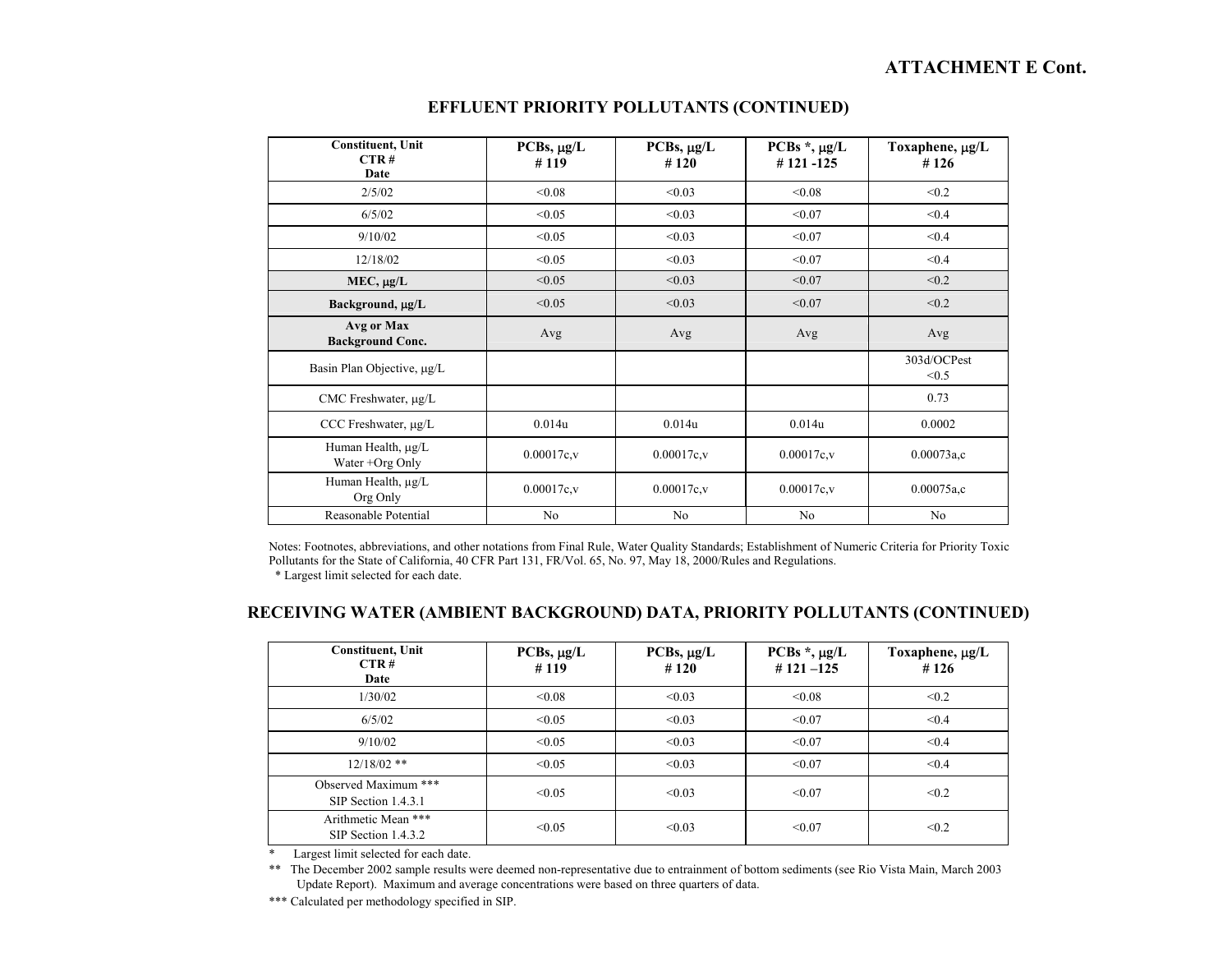#### **EFFLUENT OTHER POLLUTANTS OF CONCERN**

| Constituent,<br>Unit<br>Date                                        | Aluminum,<br>$\mu$ g/L                          | Ammonia<br>as $N$ mg/L                             | Barium,<br>$\mu g/L$ | Boron,<br>$\mu g/L$       | Chloride,<br>mg/L    | Electrical<br>Conductivity<br>$\mu$ mhos/cm | Fluoride,<br>$\mu g/L$       | Iron,<br>$\mu g/L$ | Mn,<br>$\mu g/L$ | <b>Nitrate</b><br>as N,<br>mg/L | <b>Nitrite</b><br>as N,<br>mg/L | Sulfate,<br>mg/L   | TDS,<br>mg/L               |
|---------------------------------------------------------------------|-------------------------------------------------|----------------------------------------------------|----------------------|---------------------------|----------------------|---------------------------------------------|------------------------------|--------------------|------------------|---------------------------------|---------------------------------|--------------------|----------------------------|
| 1/11/02                                                             |                                                 |                                                    |                      |                           |                      |                                             |                              |                    |                  |                                 |                                 |                    | 786                        |
| 1/23/02                                                             |                                                 |                                                    |                      |                           |                      |                                             |                              |                    |                  | 1.2                             |                                 |                    |                            |
| 2/5/02                                                              | 630                                             | 1.1                                                | 4.4                  |                           | 130                  | 1200                                        | 500                          | < 18               | 17               | 8                               | < 0.03                          | 62                 | 750                        |
| 3/26/02                                                             | 180                                             | $12\,$                                             |                      |                           |                      |                                             |                              |                    |                  |                                 |                                 |                    |                            |
| 6/5/02                                                              | 1000                                            | 7.1                                                | 14                   |                           | 100                  | 1100                                        | 500                          | < 18               | 14               | 4.6                             | 0.76                            | 58                 | 600                        |
| 9/10/02                                                             | 1800                                            | $22\,$                                             | 13                   |                           | 140                  | 1400                                        | 800                          | 80                 | 18               | 8.3                             | 3.6                             | 45                 | 760                        |
| 12/18/02                                                            | 2400                                            | 27                                                 | 13                   |                           | 130                  | 1200                                        | 500                          | 320                | 76               | 1.6                             | 0.99                            | 63                 | 1100                       |
| 1/22/03                                                             | $2.49*$                                         |                                                    |                      |                           |                      |                                             |                              |                    |                  |                                 |                                 |                    |                            |
| 4/4/03                                                              | $2.49*$                                         |                                                    |                      |                           |                      |                                             |                              |                    |                  | 3.2                             |                                 |                    | 742                        |
| 7/26/03                                                             | $4.1*$                                          |                                                    |                      |                           |                      |                                             |                              |                    |                  |                                 |                                 |                    |                            |
| 8/26/03                                                             | $4.1*$                                          |                                                    |                      |                           |                      |                                             |                              |                    |                  |                                 |                                 |                    |                            |
| 10/16/03                                                            |                                                 |                                                    |                      | 1.3                       | 220                  |                                             |                              |                    |                  | 6                               |                                 | 54                 |                            |
| $MEC, \mu g/L$                                                      | 2400                                            | 27                                                 | 14                   | 1.3                       | 220                  | 1400                                        | 800                          | 320                | 76               | 8.3                             | 3.6                             | 63                 | 1100                       |
| Background, µg/L                                                    | 5000                                            | 0.3                                                | 84                   | 100                       | 20                   | $544***$                                    | 400                          | 9400               | 140              | 2.2                             | DNQ 0.029                       | 15                 | 265                        |
| Avg or Max<br><b>Background</b><br>Conc.                            | Max                                             | Max                                                | Max                  | Max                       | Max                  | Avg                                         | Max                          | Max                | Max              | Max                             | Max                             | Max                | Avg                        |
| Numeric Basin<br>Plan<br>Objective, µg/L<br>(site specific,<br>MCL) | <b>MCL</b><br>200                               |                                                    | Site Sp<br>100       | Ag WQ<br>Gold Book<br>750 | Ag WQ<br>goal<br>106 | Ag WQ<br>goal<br>700                        | Ag WQ<br>Rome Paper<br>1,000 | Site Sp<br>300     | Site Sp<br>50    | <b>MCL</b><br>10                | <b>MCL</b><br>1.0               | 2ry MCL<br>250/500 | Ag WQ<br>Rome Paper<br>450 |
| Narrative Basin<br>Plan<br>Objective, µg/L                          | <b>USEPA</b><br><b>87 CCC</b><br><b>750 CMC</b> | <b>USEPA</b><br>0.63 CCC<br>2.14 CMC<br>$\ast\ast$ |                      |                           |                      |                                             |                              |                    |                  |                                 |                                 |                    |                            |
| Reasonable<br>Potential                                             | Yes                                             | Yes                                                | No                   | No                        | Yes                  | Yes                                         | No                           | Yes                | Yes              | No                              | Yes                             | N <sub>o</sub>     | Yes                        |

Notes: Footnotes, abbreviations, and other notations from Final Rule, Water Quality Standards; Establishment of Numeric Criteria for Priority Toxic Pollutants for the State of California, 40 CFR Part 131, FR/Vol. 65, No. 97, May 18, 2000/Rules and Regulations.

\* Questionable data.

\*\* Based on pH of 8.5 and temperature of 23°C.

\*\*\* Average EC from Monitoring Station BG20 from quarterly samples taken between 1993 and 1999 (worst case scenario in the Sacramento River)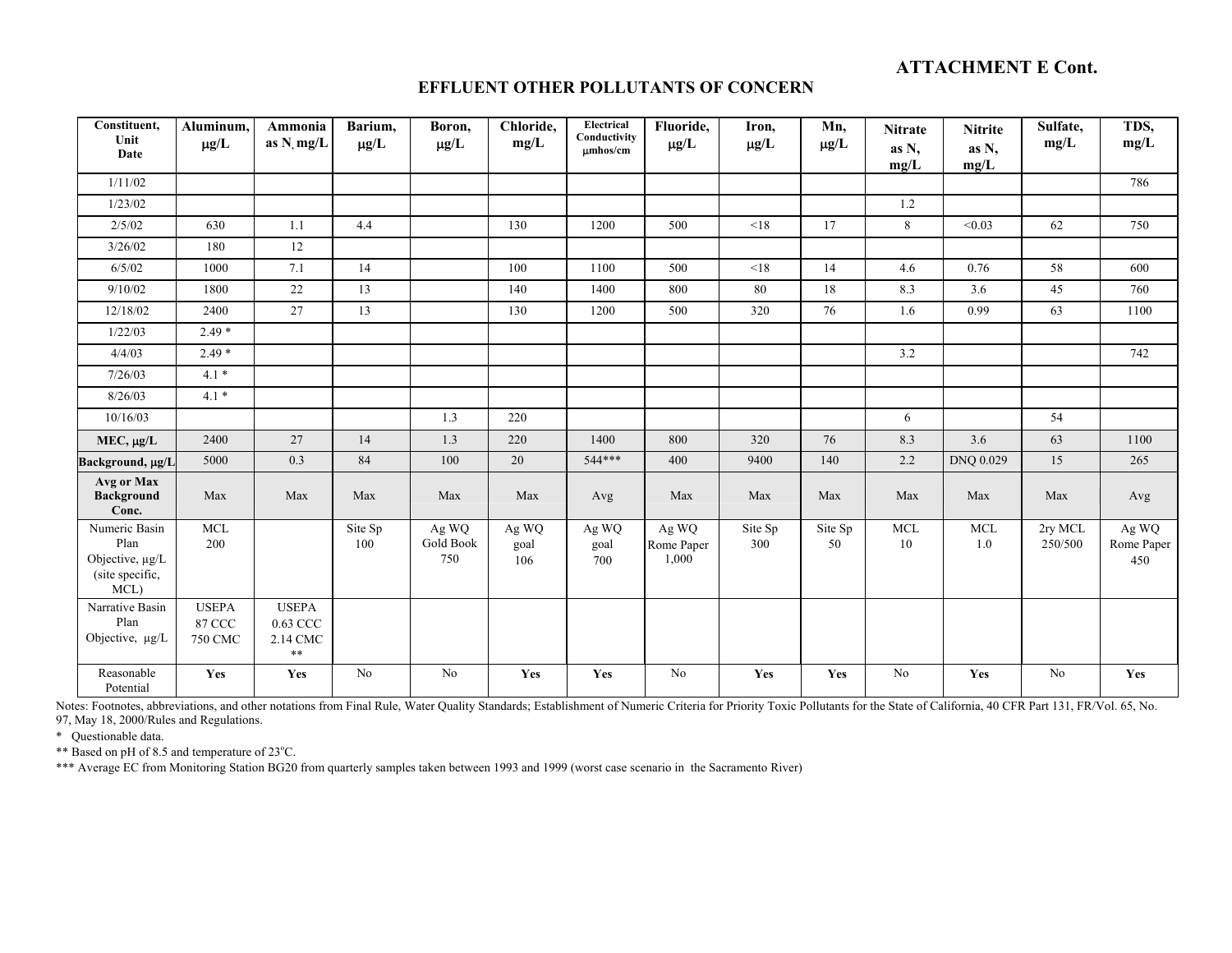#### **RECEIVING WATER (AMBIENT BACKGROUND) DATA, OTHER POLLUTANTS OF CONCERN**

| Constituent,<br>Unit<br>Date               | Aluminum,<br>$\mu g/L$ | Ammonia<br>as $N$ , mg/L | Barium,<br>$\mu$ g/L | Boron,<br>$\mu g/L$ | Cobalt,<br>$\mu g/L$ | Chloride.<br>mg/L | Fluoride,<br>$\mu$ g/L | Iron,<br>$\mu g/L$ | Mn,<br>$\mu$ g/L | <b>Nitrate</b><br>as N,<br>mg/L | <b>Nitrite</b><br>as N.<br>mg/L | Sulfate,<br>mg/L | TDS,<br>mg/L |
|--------------------------------------------|------------------------|--------------------------|----------------------|---------------------|----------------------|-------------------|------------------------|--------------------|------------------|---------------------------------|---------------------------------|------------------|--------------|
| 1/30/02                                    | 700                    | 0.3                      | 46                   | 100                 | 0.8                  | 14                | 300                    | 1600               | 33               | 0.7                             | < 0.03                          | 15               | 190          |
| 6/5/02                                     | 700                    | 0.3                      | 32                   |                     |                      |                   | 400                    | 1000               | 25               | 1.9                             | < 0.03                          | 9.2              | 100          |
| 9/10/02                                    | 800                    | 0.2                      | 33                   | < 100               |                      | 10                | 200                    | 1100               | 23               | 2.2                             | < 0.03                          | 7.9              | 130          |
| $12/18/02$ *                               | 5000                   | 0.2                      | 84                   | 90                  | 4.0                  | 20                | 200                    | 9400               | 140              | 0.7                             | <b>DNQ 0.29</b>                 | 12               | 640          |
| Observed<br>Maximum<br>SIP Section 1.4.3.1 | 5000                   | 0.3                      | 84                   | 100                 | 4.0                  | 20                | 400                    | 9400               | 140              | 2.2                             | < 0.03                          | 15               | 640          |
| Arithmetic Mean<br>$SIP$ Section 1.4.3.2   | 1800                   | 0.27                     | 49                   | 100                 | 2.4                  | 13                | 300                    | 3275               | 55               | 1.6                             | < 0.03                          | 10.7             | 265          |

\* The December 2002 sample results were deemed non-representative due to entrainment of bottom sediments (see Rio Vista Main, March 2003 Update Report). Maximum and average concentrations were based on three quarters of data.

**\*\*** Calculated per methodology specified in SIP.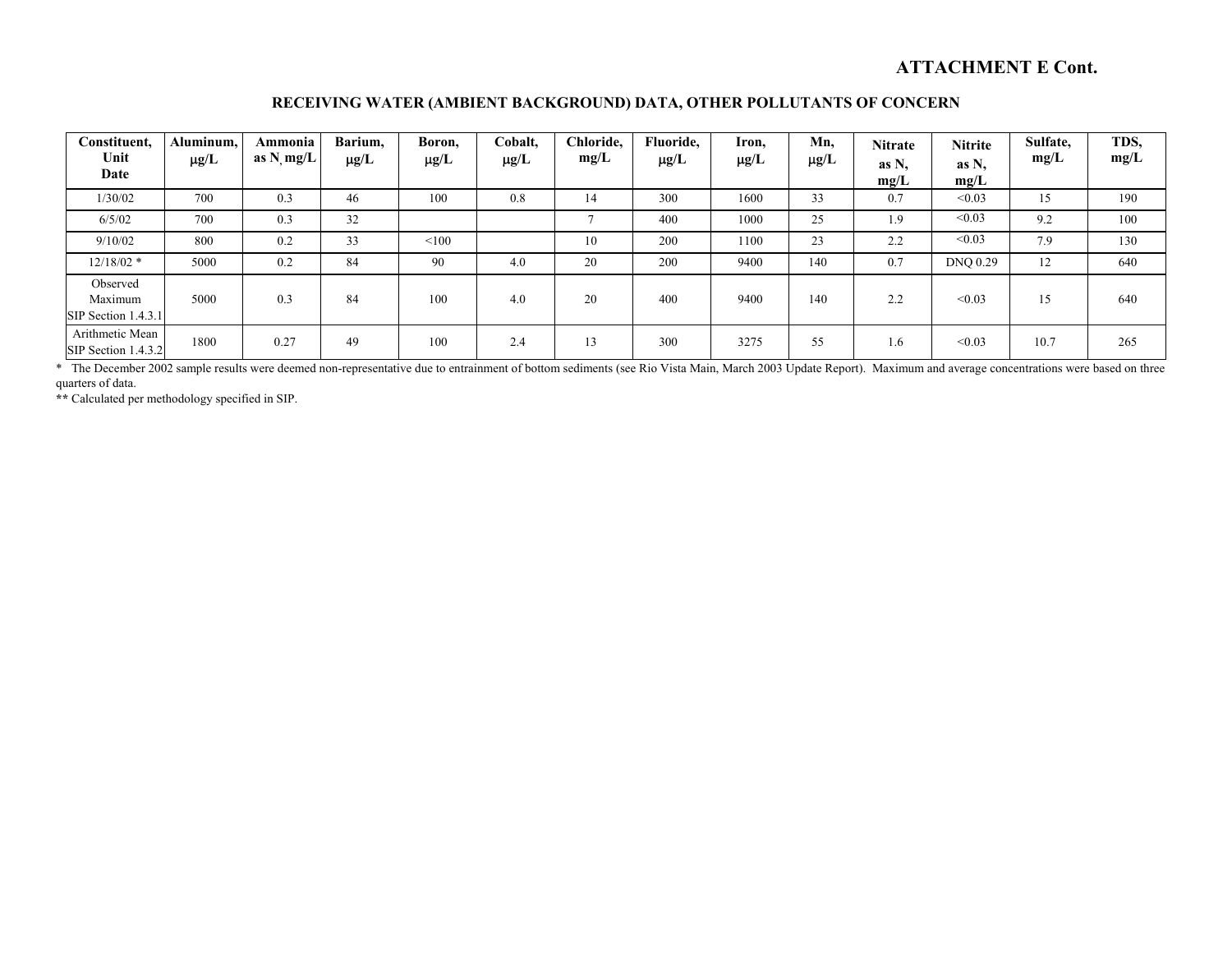#### **EFFLUENT OTHER POLLUTANTS OF CONCERN**

| Constituent,<br>Unit<br>Date                                        | $1,1,2-$<br>Trichloro-<br>$1,2,2-$<br>Trifluor-<br>ethane,<br>$\mu g/L$ | 1,2-Dibromo<br>3-chloro-<br>propane<br>(DBCP),<br>$\mu g/L$ | $2,4,5$ -TP<br>(Silvex),<br>$\mu$ g/L | $2,4-D,$<br>$\mu g/L$ | Alachlor,<br>$\mu\text{g}/\text{L}$ | Atrazine,<br>$\mu$ g/L | Bentazon,<br>$\mu g/L$ | Carbo-<br>furan,<br>$\mu g/L$ | Chlor-<br>pyrifos,<br>$\mu g/L$ | $Cis-1,2-$<br>dichloro-<br>ethene,<br>$\mu g/L$ | Dalapon,<br>$\mu$ g/L      | $Di((2 -$<br>ethylhexyl)<br>dipate, µg/L | Diazinon,<br>$\mu g/L$        |
|---------------------------------------------------------------------|-------------------------------------------------------------------------|-------------------------------------------------------------|---------------------------------------|-----------------------|-------------------------------------|------------------------|------------------------|-------------------------------|---------------------------------|-------------------------------------------------|----------------------------|------------------------------------------|-------------------------------|
| 1/11/02                                                             |                                                                         |                                                             |                                       |                       |                                     |                        |                        |                               |                                 |                                                 |                            |                                          |                               |
| 1/23/02                                                             |                                                                         |                                                             |                                       |                       |                                     |                        |                        |                               |                                 |                                                 |                            |                                          |                               |
| 2/5/02                                                              | < 0.48                                                                  | < 0.007                                                     | < 0.42                                | < 5.3                 | < 0.3                               | < 0.02                 | < 0.84                 | DNQ2.59                       | < 0.1                           | < 0.24                                          | < 1.6                      | < 0.51                                   | < 0.02                        |
| 3/26/02                                                             |                                                                         |                                                             |                                       |                       |                                     |                        |                        |                               |                                 |                                                 |                            |                                          |                               |
| 6/5/02                                                              | < 0.3                                                                   | < 0.007                                                     | < 0.42                                | < 5.3                 | < 0.3                               | < 0.02                 | < 0.84                 | < 1.3                         | < 0.1                           | < 0.44                                          | < 1.6                      | < 0.51                                   | < 0.02                        |
| 9/10/02                                                             | < 0.3                                                                   | < 0.007                                                     | < 0.42                                | < 5.3                 | < 0.3                               | < 0.06                 | < 0.84                 | <1.3                          | < 0.1                           | < 0.44                                          | <b>DNQ1.86</b>             | < 0.51                                   | < 0.1                         |
| 12/18/02                                                            | < 0.3                                                                   | < 0.007                                                     | < 0.42                                | < 5.3                 | < 0.3                               | < 0.06                 | < 0.84                 | < 1.3                         | < 0.1                           | < 0.44                                          | <b>DNO1.86</b>             | < 0.51                                   | < 0.1                         |
| 1/22/03                                                             |                                                                         |                                                             |                                       |                       |                                     |                        |                        |                               |                                 |                                                 |                            |                                          |                               |
| 4/4/03                                                              |                                                                         |                                                             |                                       |                       |                                     |                        |                        |                               |                                 |                                                 |                            |                                          |                               |
| 7/26/03                                                             |                                                                         |                                                             |                                       |                       |                                     |                        |                        |                               |                                 |                                                 |                            |                                          |                               |
| 8/26/03                                                             |                                                                         |                                                             |                                       |                       |                                     |                        |                        |                               |                                 |                                                 |                            |                                          |                               |
| 10/16/03                                                            |                                                                         |                                                             |                                       |                       |                                     |                        |                        |                               |                                 |                                                 |                            |                                          |                               |
| MEC, µg/L                                                           | < 0.3                                                                   | < 0.007                                                     | < 0.42                                | < 5.3                 | < 0.3                               | < 0.02                 | < 0.84                 | DNQ2.59                       | < 0.1                           | < 0.24                                          | <b>DNQ1.86</b>             | < 0.51                                   | < 0.02                        |
| Background, µg/L                                                    | < 0.3                                                                   | < 0.07                                                      | < 0.42                                | < 5.3                 | < 0.3                               | < 0.02                 | < 0.84                 | < 1.3                         | < 0.1                           | < 0.24                                          | < 0.16                     | < 0.51                                   | < 0.02                        |
| Avg or Max<br><b>Background</b><br>Conc.                            | <b>AVG</b>                                                              | <b>AVG</b>                                                  | <b>MAX</b>                            | <b>AVG</b>            | <b>AVG</b>                          | <b>AVG</b>             | <b>AVG</b>             | <b>MAX</b>                    | <b>MAX</b>                      | <b>AVG</b>                                      | <b>MAX</b>                 | <b>AVG</b>                               | <b>MAX</b>                    |
| Numeric Basin<br>Plan<br>Objective, µg/L<br>(site specific,<br>MCL) | $\rm MCL$<br>1200                                                       | MCL0.2                                                      | Aquatic<br>Toxicity<br>$10\,$         | <b>MCL</b><br>70      | <b>MCL</b><br>$\overline{2}$        | MCL1.0                 | MCL<br>18              | MCL<br>18                     | CDFG<br>CCC criterion<br>0.014  | <b>MCL</b><br>6                                 | Aquatic<br>Toxicity<br>110 | <b>MCL</b><br>400                        | CDFG<br>CCC criterion<br>0.05 |
| Narrative Basin<br>Plan<br>Objective, µg/L                          |                                                                         |                                                             |                                       |                       |                                     |                        |                        |                               |                                 |                                                 |                            |                                          |                               |
| Reasonable<br>Potential                                             | NO                                                                      | NO                                                          | NO.                                   | NO                    | NO                                  | NO                     | NO                     | N <sub>O</sub>                | NO                              | NO                                              | NO                         | NO                                       | NO                            |

Notes: Footnotes, abbreviations, and other notations from Final Rule, Water Quality Standards; Establishment of Numeric Criteria for Priority Toxic Pollutants for the State of California, 40 CFR Part 131, FR/Vol. 65, No. 97, May 18, 2000/Rules and Regulations.

\* Questionable data.

\*\* Based on pH of 8.5 and temperature of 23°C.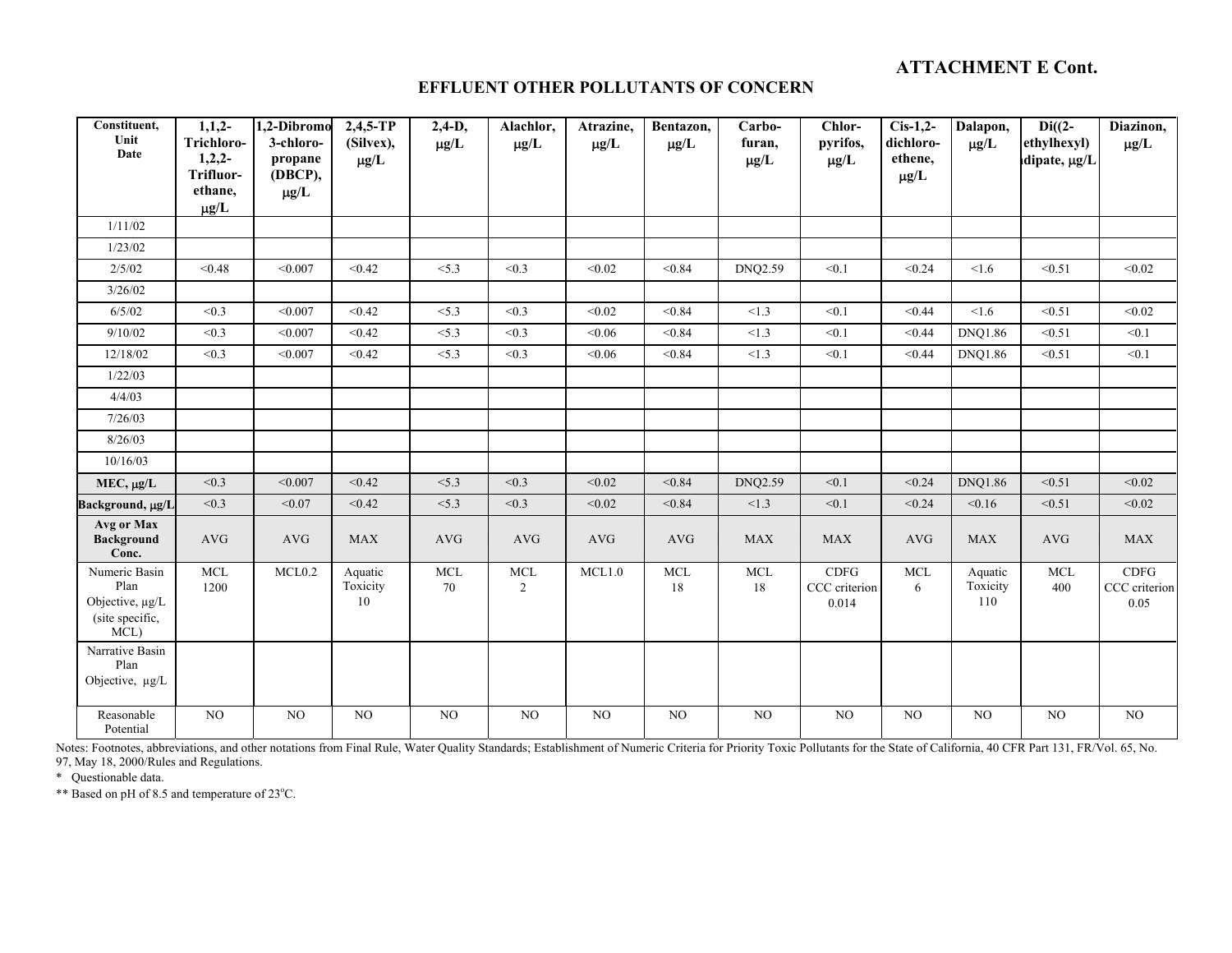#### **RECEIVING WATER (AMBIENT BACKGROUND) DATA, OTHER POLLUTANTS OF CONCERN**

| <b>Constituent</b> , Unit<br>Date          | $1,1,2-$<br>Trichloro-<br>$1,2,2-$<br>Trifluor-<br>ethane,<br>$\mu$ g/L | 1.2-Dibromo<br>3-chloro-<br>propane<br>(DBCP),<br>$\mu$ g/L | $2,4,5$ -TP<br>(Silvex),<br>$\mu$ g/L | $2,4-D,$<br>$\mu$ g/L | Alachlor,<br>$\mu g/L$ | Atrazine,<br>$\mu$ g/L | Bentazon,<br>$\mu$ g/L | Carbo-<br>furan,<br>$\mu$ g/L | Chlor-<br>pyrifos,<br>$\mu$ g/L | $Cis-1,2-$<br>dichloro-<br>ethene.<br>$\mu$ g/L | Dalapon,<br>$\mu$ g/L | $Di((2-$<br>ethylhexyl)<br>dipate, µg/L | Diazinon,<br>$\mu$ g/L |
|--------------------------------------------|-------------------------------------------------------------------------|-------------------------------------------------------------|---------------------------------------|-----------------------|------------------------|------------------------|------------------------|-------------------------------|---------------------------------|-------------------------------------------------|-----------------------|-----------------------------------------|------------------------|
| 1/30/02                                    | < 0.48                                                                  | < 0.07                                                      | < 0.42                                | < 5.3                 | < 0.3                  | < 0.02                 | < 0.84                 | <1.3                          | < 0.1                           | < 0.24                                          | 1.6                   | < 0.51                                  | < 0.02                 |
| 6/5/02                                     | < 0.3                                                                   | < 0.07                                                      | < 0.42                                | < 5.3                 | < 0.3                  | < 0.02                 | < 0.84                 | <1.3                          | < 0.1                           | < 0.44                                          | < 1.6                 | < 0.51                                  | < 0.02                 |
| 9/10/02                                    | < 0.3                                                                   | < 0.07                                                      | < 0.42                                | < 5.3                 | < 0.3                  | &0.06                  | < 0.84                 | <1.3                          | < 0.1                           | < 0.44                                          | < 1.6                 | < 0.51                                  | < 0.1                  |
| $12/18/02$ *                               | < 0.3                                                                   | < 0.07                                                      | < 0.42                                | < 5.3                 | < 0.3                  | < 0.02                 | < 0.84                 | <1.3                          | < 0.1                           | < 0.44                                          | $\leq 1.6$            | < 0.51                                  | < 0.1                  |
| Observed<br>Maximum<br>SIP Section 1.4.3.1 | < 0.3                                                                   | < 0.07                                                      | < 0.42                                | < 5.3                 | < 0.3                  | < 0.02                 | < 0.84                 | <1.3                          | < 0.1                           | < 0.24                                          | 1.6                   | < 0.51                                  | < 0.02                 |
| Arithmetic Mean<br>SIP Section 1.4.3.2     | < 0.3                                                                   | < 0.07                                                      | < 0.42                                | < 5.3                 | < 0.3                  | < 0.02                 | < 0.84                 | <1.3                          | < 0.1                           | < 0.24                                          | 1.6                   | < 0.51                                  | < 0.02                 |

\* The December 2002 sample results were deemed non-representative due to entrainment of bottom sediments (see Rio Vista Main, March 2003 Update Report). Maximum and average concentrations were based on three quarters of data.

**\*\*** Calculated per methodology specified in SIP.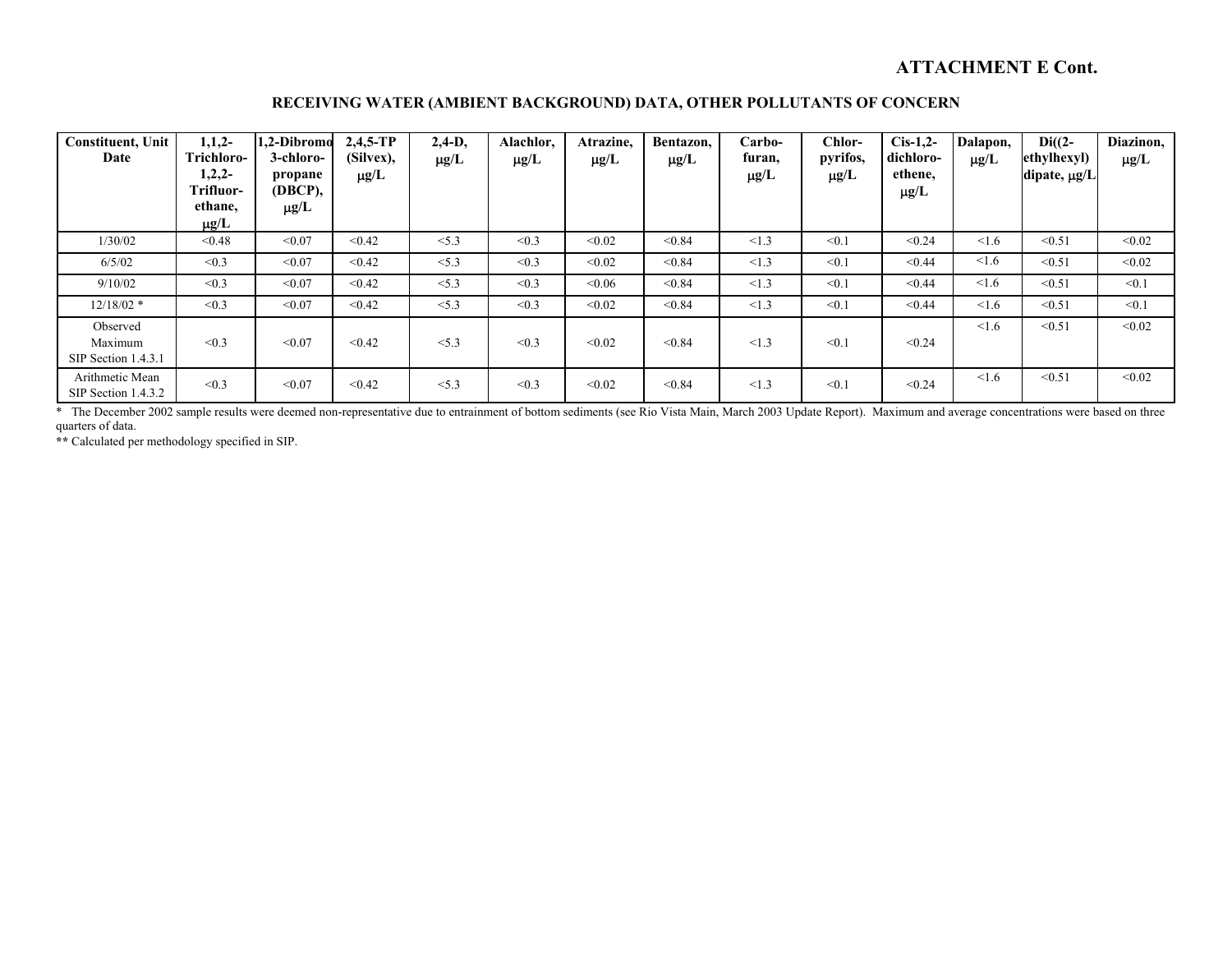#### **EFFLUENT OTHER POLLUTANTS OF CONCERN**

| Constituent,<br>Unit<br>Date                                        | Dinoseb,<br>$\mu g/L$ | Diquat,<br>$\mu g/L$ | Endothal,<br>$\mu g/L$ | <b>Ethylene</b><br>Dibromide,<br>$\mu g/L$ | Foaming<br>Agents,<br>$\mu g/L$ | Glyphosate,<br>$\mu$ g/L | Methoxychlor,<br>$\mu g/L$ | Methyl-tert-<br>butyl ether<br>(MTBE), | Molinate<br>(Ordram),<br>$\mu g/L$ | Oxamyl,<br>$\mu g/L$ | Picloram,<br>$\mu g/L$ |
|---------------------------------------------------------------------|-----------------------|----------------------|------------------------|--------------------------------------------|---------------------------------|--------------------------|----------------------------|----------------------------------------|------------------------------------|----------------------|------------------------|
| 1/11/02                                                             |                       |                      |                        |                                            |                                 |                          |                            | $\mu$ g/L                              |                                    |                      |                        |
| 1/23/02                                                             |                       |                      |                        |                                            |                                 |                          |                            |                                        |                                    |                      |                        |
| 2/5/02                                                              | < 0.49                | DNQ1.9               | <19                    | < 0.004                                    | 60                              | $<$ 6                    | < 0.002                    | < 0.19                                 | < 0.04                             | < 2.6                | < 0.27                 |
| 3/26/02                                                             |                       |                      |                        |                                            |                                 |                          |                            |                                        |                                    |                      |                        |
| 6/5/02                                                              | < 0.49                | < 0.8                | <19                    | < 0.004                                    | 50                              | <b>DNQ8.7</b>            | < 0.003                    | < 0.3                                  | < 0.04                             | < 2.6                | < 0.27                 |
| 9/10/02                                                             | < 0.49                | < 0.8                | <19                    | < 0.004                                    | 1500                            | $<$ 4.6                  | < 0.003                    | < 0.3                                  | < 0.04                             | <b>DNQ4.20</b>       | < 0.27                 |
| 12/18/02                                                            | < 0.49                | < 0.8                | $---$                  | < 0.004                                    | 2,300                           | DNQ18                    | < 0.003                    | < 0.3                                  | < 0.04                             | <b>DNQ2.98</b>       | < 0.27                 |
| 1/22/03                                                             |                       |                      |                        |                                            |                                 |                          |                            |                                        |                                    |                      |                        |
| 4/4/03                                                              |                       |                      |                        |                                            |                                 |                          |                            |                                        |                                    |                      |                        |
| 7/26/03                                                             |                       |                      |                        |                                            |                                 |                          |                            |                                        |                                    |                      |                        |
| 8/26/03                                                             |                       |                      |                        |                                            |                                 |                          |                            |                                        |                                    |                      |                        |
| 10/16/03                                                            |                       |                      |                        |                                            |                                 |                          |                            |                                        |                                    |                      |                        |
| $MEC, \mu g/L$                                                      | < 0.49                | <b>DNQ1.9</b>        | <19                    | < 0.004                                    | 2.300                           | DNQ18                    | < 0.002                    | < 0.19                                 | < 0.03                             | <b>DNQ4.2</b>        | < 0.27                 |
| Background, µg/L                                                    | < 0.49                | < 0.8                | <19                    | < 0.004                                    | $<$ 20                          | <4.6                     | < 0.002                    | 0.52                                   | 0.9                                | <b>DNQ2.61</b>       | < 0.27                 |
| Avg or Max<br><b>Background</b><br>Conc.                            | <b>AVG</b>            | <b>MAX</b>           | <b>AVG</b>             | AVG                                        | <b>AVG</b>                      | <b>AVG</b>               | <b>AVG</b>                 | <b>AVG</b>                             | <b>MAX</b>                         | <b>AVG</b>           | <b>AVG</b>             |
| Numeric Basin<br>Plan<br>Objective, µg/L<br>(site specific,<br>MCL) | <b>MCL</b><br>$\tau$  | <b>MCL</b><br>20     | <b>MCL</b><br>100      | <b>MCL</b><br>0.05                         | <b>MCL</b><br>500               | <b>MCL</b><br>700        | <b>MCL</b><br>30           | <b>MCL</b><br>5                        | <b>MCL</b><br>$20\,$               | MCL<br>50            | <b>MCL</b><br>500      |
| Narrative Basin<br>Plan<br>Objective, µg/L                          |                       |                      |                        |                                            |                                 |                          |                            |                                        |                                    |                      |                        |
| Reasonable<br>Potential                                             | $_{\rm NO}$           | NO                   | $_{\rm NO}$            | $_{\rm NO}$                                | <b>YES</b>                      | $_{\rm NO}$              | NO                         | NO                                     | NO                                 | NO                   | NO                     |

Notes: Footnotes, abbreviations, and other actions from Final Rule, Water Quality Standards; Establishment of Numeric Criteria for Priority Toxic Pollutants for the State of California, 40 CFR Part 131, FR/Vol. 65, No. 97, May 18, 2000/Rules and Regulations.

\* Questionable data.

\*\* Based on pH of 8.5 and temperature of 23°C.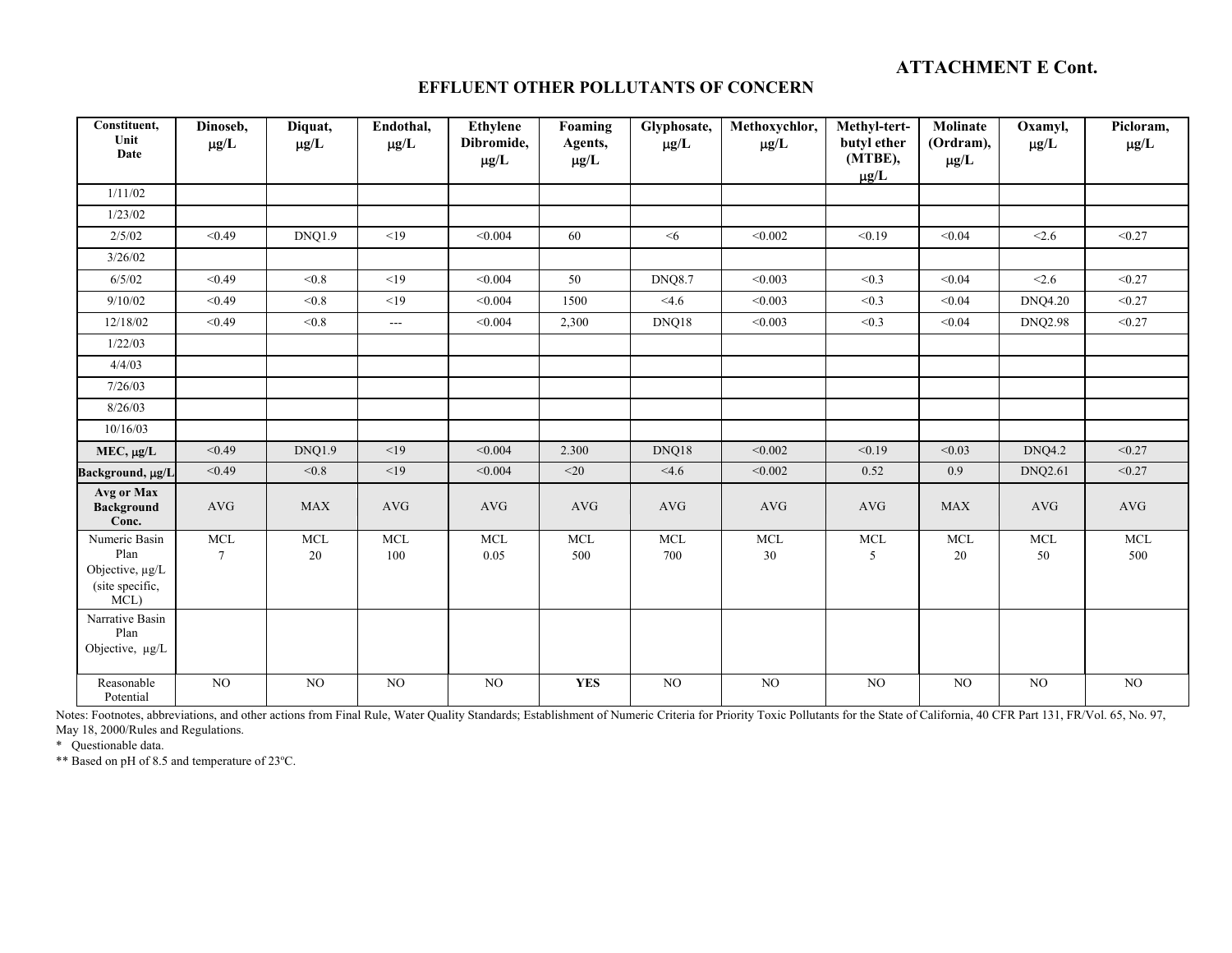#### **RECEIVING WATER (AMBIENT BACKGROUND) DATA, OTHER POLLUTANTS OF CONCERN**

| Constituent,<br>Unit<br>Date                 | Dinoseb,<br>$\mu$ g/L | Diquat,<br>$\mu$ g/L | Endothal,<br>$\mu$ g/L | <b>Ethylene</b><br>Dibromide,<br>$\mu$ g/L | Foaming<br>Agents,<br>$\mu$ g/L | Glyphosate,<br>$\mu$ g/L | Methoxychlor.<br>$\mu$ g/L | Methyl-tert-<br>butyl ether<br>(MTBE),<br>$\mu$ g/L | Molinate<br>(Ordram),<br>$\mu$ g/L | Oxamyl,<br>$\mu$ g/L | Picloram,<br>$\mu$ g/L |
|----------------------------------------------|-----------------------|----------------------|------------------------|--------------------------------------------|---------------------------------|--------------------------|----------------------------|-----------------------------------------------------|------------------------------------|----------------------|------------------------|
| 1/30/02                                      | < 0.49                | < 0.8                | <19                    | < 0.004                                    | $<$ 20                          | $\leq 6$                 | < 0.002                    | < 0.19                                              | < 0.04                             | < 2.6                | < 0.27                 |
| 6/5/02                                       | < 0.49                | < 0.8                | <19                    | < 0.004                                    | $20$                            | $\leq 6$                 | < 0.003                    | 0.8                                                 | 0.9                                | <b>DNQ2.63</b>       | < 0.27                 |
| 9/10/02                                      | < 0.49                | &0.8                 | <19                    | < 0.004                                    | $20$                            | $<$ 4.6                  | < 0.003                    | 0.8                                                 | < 0.03                             | < 2.6                | < 0.27                 |
| $12/18/02$ *                                 | < 0.49                | < 0.8                | $---$                  | < 0.004                                    | $<$ 20                          | $<$ 4.6                  | < 0.003                    | < 0.3                                               | < 0.03                             | < 2.6                | < 0.27                 |
| Observed<br>Maximum<br>$SIP$ Section 1.4.3.1 | < 0.49                | < 0.8                | <19                    | < 0.004                                    | $20$                            | <4.6                     | < 0.002                    | 0.8                                                 | 0.9                                | <b>DNQ2.63</b>       | < 0.27                 |
| Arithmetic Mean<br>SIP Section 1.4.3.2       | < 0.49                | < 0.8                | <19                    | < 0.004                                    | $20$                            | <4.6                     | < 0.002                    | 0.52                                                | 0.33                               | <b>DNQ2.61</b>       | < 0.27                 |

\* The December 2002 sample results were deemed non-representative due to entrainment of bottom sediments (see Rio Vista Main, March 2003 Update Report). Maximum and average concentrations were based on three quarters of data.

**\*\*** Calculated per methodology specified in SIP.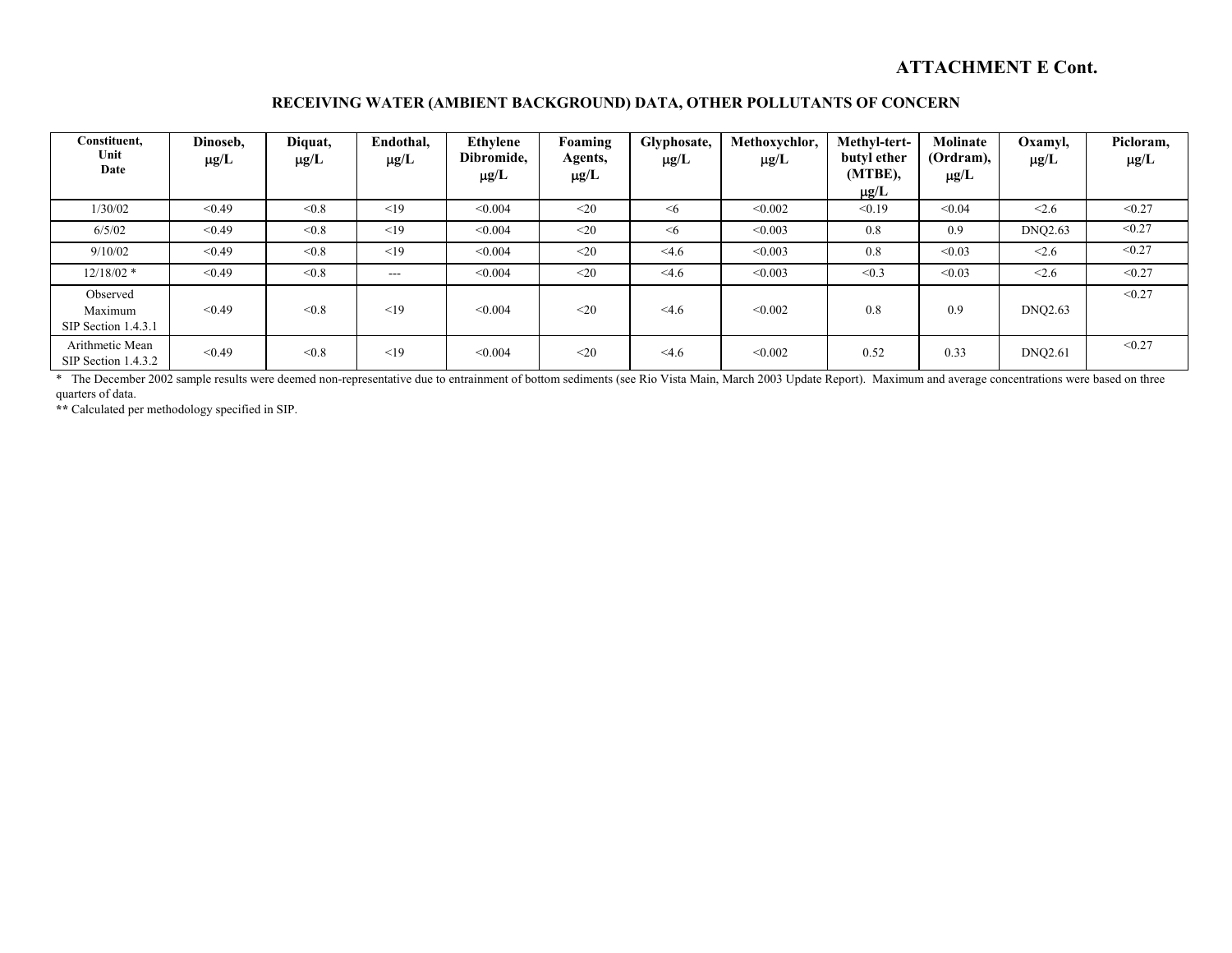10 September 2001

## REQUIREMENT TO SUBMIT MONITORING DATA

The Regional Water Quality Control Board (Board) is required to protect and enhance the beneficial uses of surface and ground waters in the Region. As part of that effort, National Pollutant Discharge Elimination System (NPDES) Permits are adopted which prescribe effluent limits for the types and concentrations of chemical and physical constituents that can be safely discharged. In order to prepare appropriate NPDES Permits, it is necessary to have adequate characterization of the discharged effluent and the receiving water.

The following is a requirement that you collect effluent and receiving water samples and have them analyzed for a variety of potential waste constituents. In most cases this monitoring will be in addition to monitoring required in your NPDES Permit. To the extent that there is overlap between this request and monitoring already being done under your Permit, the monitoring need not be duplicated. This requirement is brought on by a number of factors:

- 1. On 2 March 2000, the State Water Resources Control Board adopted the *Policy for Implementation of Toxics Standards for Inland Surface Waters, Enclosed Bays, and Estuaries of California*, also known as the State Implementation Policy (SIP). The SIP established methods of evaluating receiving water criteria and developing effluent limitation in NPDES Permits for the priority pollutants contained in the US Environmental Protection Agency's (USEPA) *California Toxics Rule* and portions of USEPA's *National Toxics Rule*. Section 1.2 of the SIP directs the Board to issue Water Code Section 13267 letters to all NPDES dischargers requiring submittal of data sufficient to (1) determine if priority pollutants require effluent limitations (Reasonable Potential Analysis) and (2) calculate water quality-based effluent limitations. Further, Section 2.4 of the SIP requires that each discharger submit to the Regional Boards reports necessary to determine compliance with effluent limitations for priority pollutants in permits. Sections 2.4.1 through 2.4.4 of the SIP provide minimum standards for analyses and reporting. (Copies of the SIP may be obtained from the State Water Resources Control Board, or downloaded from http://www.swrcb.ca.gov/iswp/final.pdf.) To implement the SIP, effluent and receiving water data are needed for all priority pollutants. Effluent and receiving water pH and hardness are required to evaluate the toxicity of certain priority pollutants (such a heavy metals) where the toxicity of the constituents varies with pH and/or hardness. Section 3 of the SIP prescribes mandatory monitoring of dioxin congeners.
- 2. In addition to the specific requirements of the SIP, the Board is requiring the following monitoring needed for permit development:
	- a. Organophosphorous pesticides, principally diazinon and chlorpyrifos, are commonlyused insecticides found in many domestic wastewater discharges at concentrations which can cause toxicity both in effluent and in receiving water. These pesticides are not "priority pollutants" and so are not part of the analytical methods routinely performed for NPDES discharges. **This monitoring is required of domestic**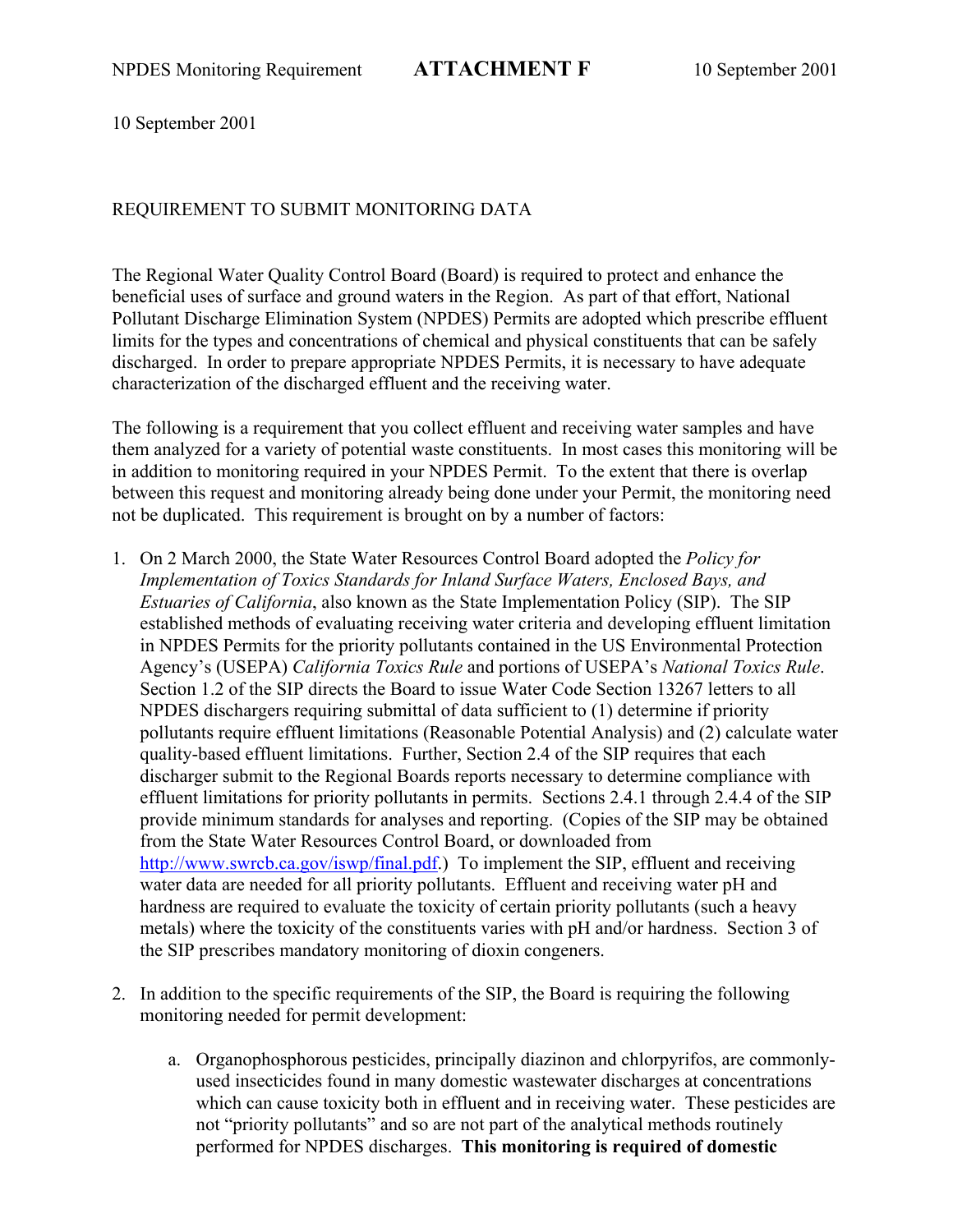#### **wastewater dischargers only.**

- b. Drinking water constituents. Constituents for which drinking water Maximum Contaminant Levels (MCLs) have been prescribed in the California Code of Regulation are included in the *Water Quality Control Plan, Fourth Edition, for the Sacramento and San Joaquin River Basins* (Basin Plan). The Basin Plan defines virtually all surface waters within the Central Valley Region as having existing or potential beneficial uses for municipal and domestic supply. The Basin Plan further requires that, at a minimum, water designated for use as domestic or municipal supply shall not contain concentrations of chemical constituents in excess of the MCLs contained in the California Code of Regulations.
- c. Effluent and receiving water temperature. This is both a concern for application of certain temperature sensitive constituents, such as fluoride, and for compliance with the Basin Plan's thermal discharge requirements.
- d. Effluent and receiving water hardness and pH. These are necessary because several of the CTR constituents are hardness or pH dependent.
- e. Receiving water flow is needed to determine possible dilution available in the receiving water. The receiving water flows, in combination with the receiving water pollutant concentrations, will be used to determine if there is assimilative capacity in the receiving water for each pollutant, and whether dilution credits can be granted. Dilution credits can increase the concentrations of pollutants allowed in your effluent discharge if assimilative capacity is available in the receiving water.

*Pursuant to Section 13267 of the California Water Code, you are required* to submit monitoring data for your effluent and receiving water as described in Attachments I through IV.

Attachment I – Sampling frequency and number of samples.

Attachment II – Constituents to be monitored. This list identifies the constituents to be monitored. It is organized into groupings (Volatile Organics, Semi-Volatile Organics, Inorganics, Pesticides/Polychlorinated Biphenyls (PCBs), Other Constituents, and Discharge & Receiving Water Flows), which correspond to groupings in Attachment I. Also listed are the Controlling Water Quality Criteria and their concentrations. The criteria concentrations are compiled in the Central Valley Regional Water Board's staff report, *A Compilation of Water Quality Goals.*<sup>1</sup> Minimum quantitation levels for the analysis of the listed constituents will be equal to or less than the Minimum Levels (ML) listed in Appendix 4 of the SIP or the Detection Limits for Reporting Purposes (DLRs) published by the Department of Health Services which are below the controlling water quality criteria concentrations listed in Attachment II of this letter. In cases where the controlling water quality criteria concentrations are below the detection limits of all approved analytical methods, the best available procedure will be utilized that meets the lowest of the MLs and DLR. Also listed are suggested analytical procedures. You are not required to use these specific procedures as long as the procedure you select achieves the desired minimum detection level. All analyses must be performed by a California certified environmental analytical laboratory.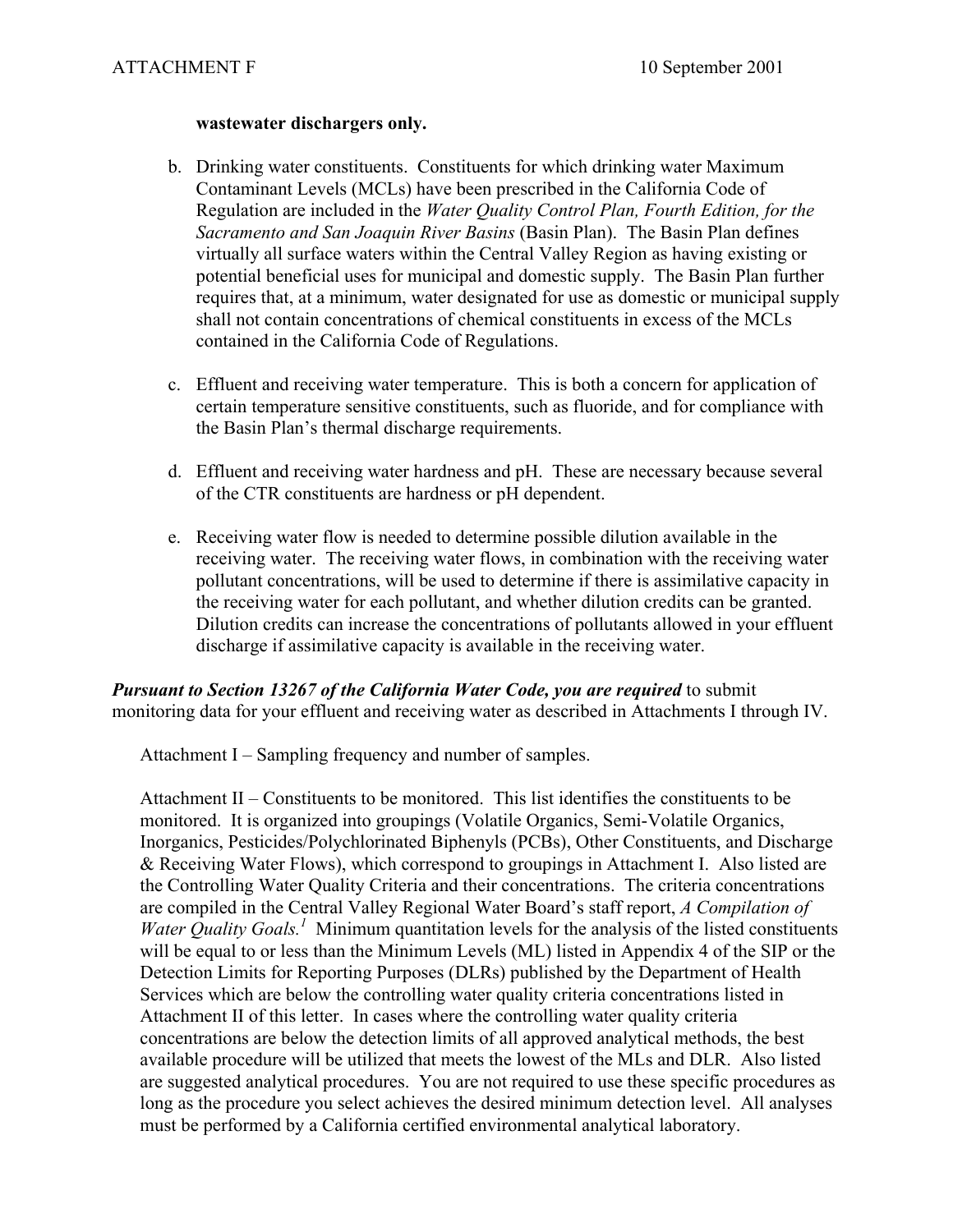Attachment III – Dioxin and furan sampling. Section 3 of the SIP has specific requirements for the collection of samples for analysis of dioxin and furan congeners, which are detailed in Attachment III. Briefly, dischargers classified as major must collect and analyze two samples per year (one collected in the wet season and one collected in the dry season) for congeners in each of the next three years. For dischargers classified as minor, one wet season and one dry season sample must be collected and analyzed at some time during the next three years.

Attachment IV – Reporting Requirements. This attachment provides laboratory and reporting requirements including a recommended data reporting format.

With the exception of dioxin and furan congener sampling which is due by **1 November 2004**  (see Attachment III), all samples shall be collected, analyses completed, and monitoring data shall be submitted to the Regional Board by **1 March 2003**. Any NPDES permit application submitted after **1 March 2002** shall include with the application at least one set of data for the constituents listed in Attachment II.

In the interest of generating and submitting data by the required dates, a schedule for compliance with this data request shall be prepared and submitted to the Executive Officer by **16 November 2001**. This schedule shall include the requirements of Attachment I and Attachment III. The schedule will also include the data submission requirements for applications submitted after **1 March 2002**.

Failure or refusal to submit technical or monitoring data as required by Section 13267, California Water Code, or falsifying any information provided is guilty of a misdemeanor and is subject to an administrative civil liability of up to \$1,000 per day of violation, in accordance with Section 13268, California Water Code.<sup>1</sup>

If you have any questions, please contact your Regional Board staff representative.

GARY M. CARLTON Attachments (4) Executive Officer

 $\overline{a}$ <sup>1</sup> Available on the internet at  $\frac{http://www.swrcb.ca.gov/rwqcb5/wq-goals.}$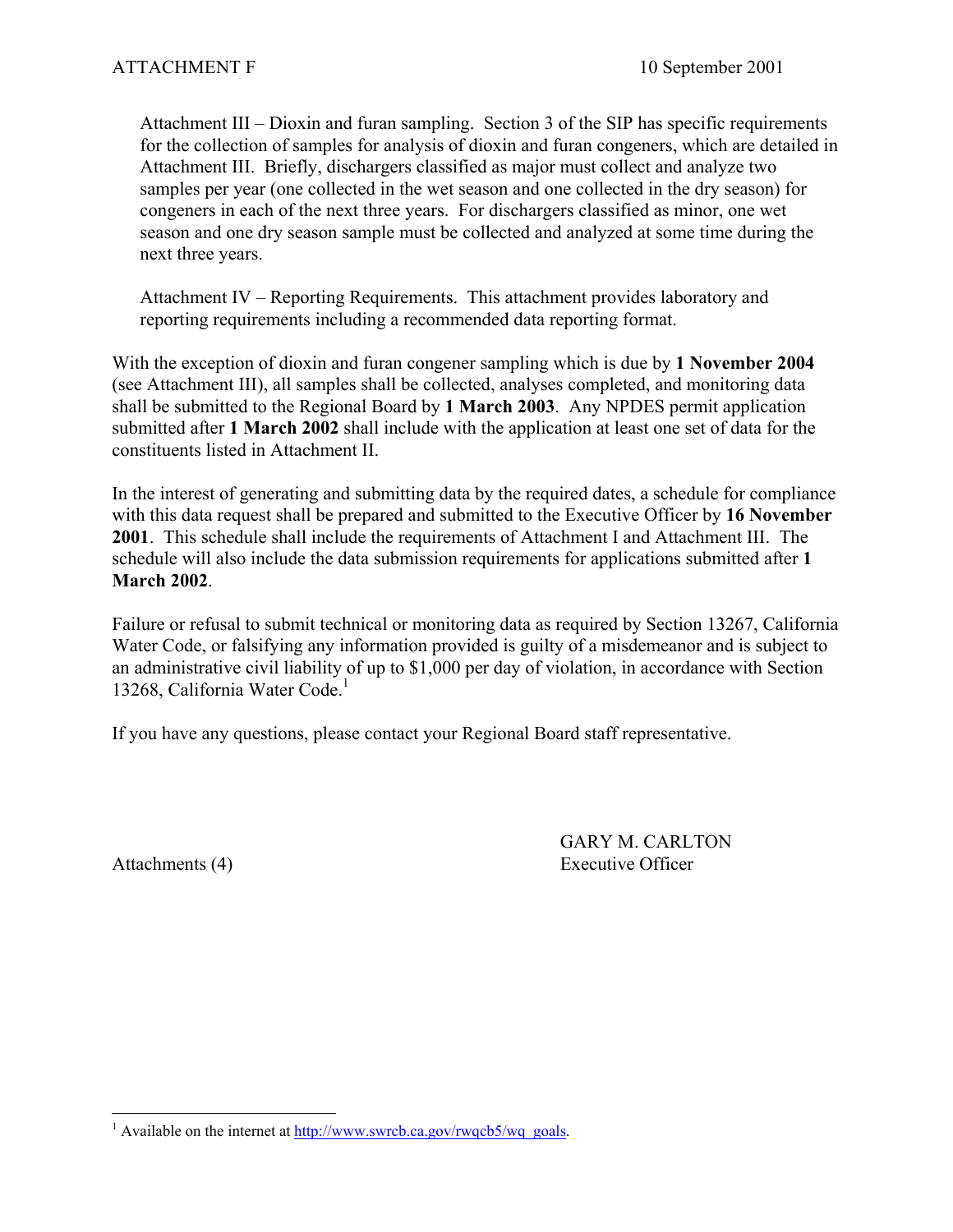# **Attachment I – Sampling Frequency and Number of Samples (Major Municipal)**

Samples shall be collected from the effluent and upstream receiving water and analyzed for the constituents listed in Attachment II to provide the indicated number of valid sample results by the submittal due date. Sampling frequency shall be adjusted so that the appropriate number of samples is collected by the due date and so that the sampling is representative of the wastewater discharge.

| <b>Constituent/Sample</b>       | Frequency                       | <b>Timeframe</b> | <b>Total</b>   |
|---------------------------------|---------------------------------|------------------|----------------|
| /Type <sup>1</sup>              |                                 | (years)          | <b>Number</b>  |
|                                 |                                 |                  | <sub>of</sub>  |
|                                 |                                 |                  | <b>Samples</b> |
| Volatile                        | Monthly                         | 1                | 12             |
| Organics/grab                   |                                 |                  |                |
| Semi-Volatile                   | Quarterly                       | $\mathbf{1}$     | $\overline{4}$ |
| Organics/grab or                |                                 |                  |                |
| composite                       |                                 |                  |                |
| Inorganics/grab or              | Monthly                         | $\mathbf{1}$     | 12             |
| composite                       |                                 |                  |                |
| Pesticides &                    | Quarterly                       | 1                | $\overline{4}$ |
| PCBs/grab or                    |                                 |                  |                |
| composite                       |                                 |                  |                |
| Other                           | Monthly                         | 1                | 12             |
| Constituents <sup>2</sup> /grab |                                 |                  |                |
| or composite                    |                                 |                  |                |
| Discharge $\&$                  | Weekly                          | 1                | 52             |
| Receiving                       | (plus when year $2 \& 3$ dioxin | (2)              | (4)            |
| Water Flow <sup>3</sup>         | samples are taken)              |                  |                |
| Dioxins/grab or                 | Semi-annual                     | 3                | 6              |
| composite                       |                                 |                  |                |

 $\overline{a}$ 1 The effluent sampling station and the upstream receiving water station specified in the NPDES Permit Monitoring and Reporting Program should be used.

See list in Attachment II.

**<sup>3</sup>** Discharge and Receiving Water Flow. Discharge flow should be recorded and reported for each day of sample collection. All NPDES dischargers should have a means of measuring the volume of discharge as part of their monitoring already required by the NPDES Permit Monitoring and Reporting Program. Receiving Water Flow, however, is not generally required by NPDES Permit Monitoring Programs. For facilities that already conduct receiving water flow monitoring, the receiving water flow should be recorded and reported for each day in which sampling occurs. For facilities that do not routinely conduct receiving water flow monitoring, provide the best estimate of flow reasonably obtainable. It may be possible to obtain flow data from an existing nearby gauging station.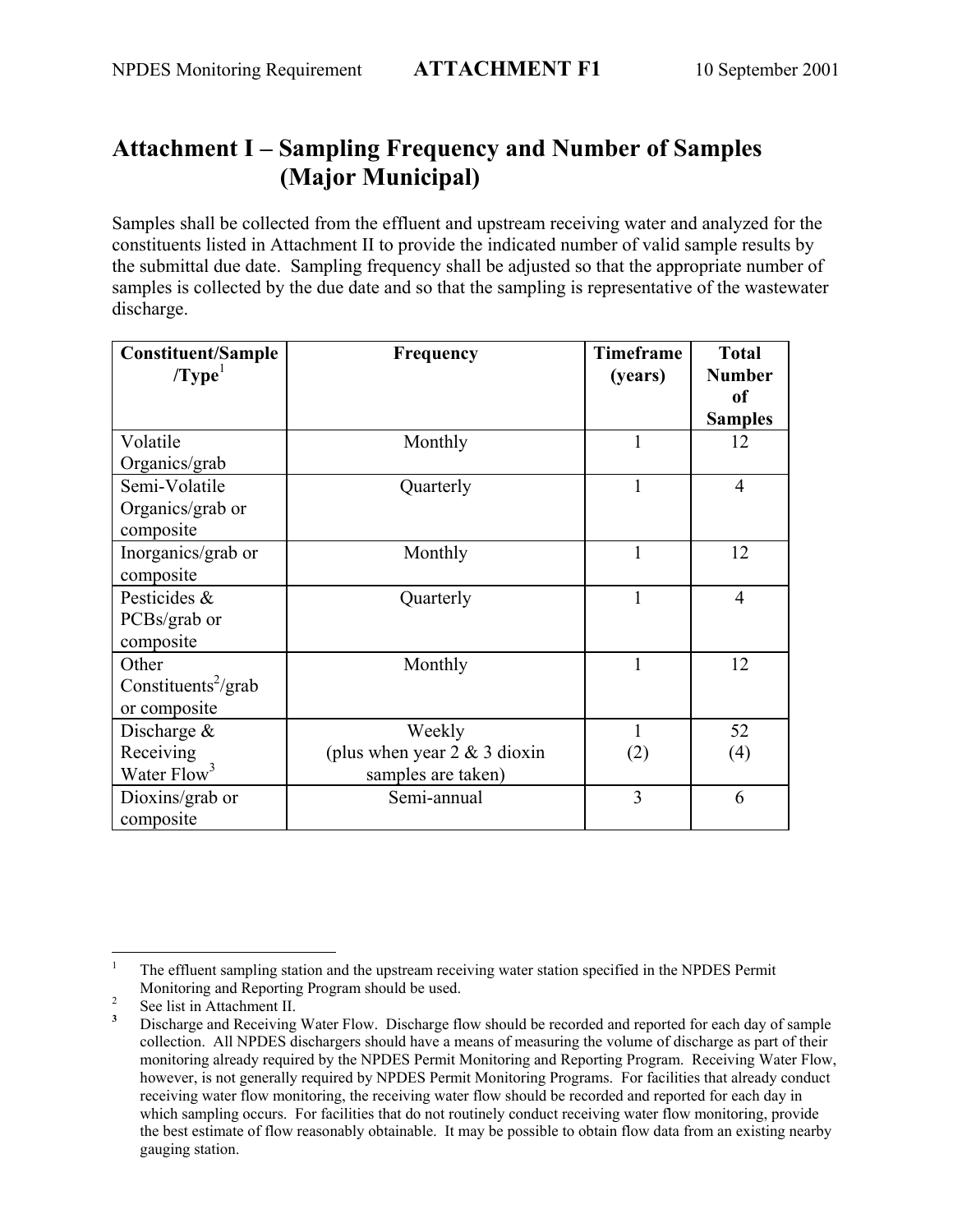**Insert Attachment II**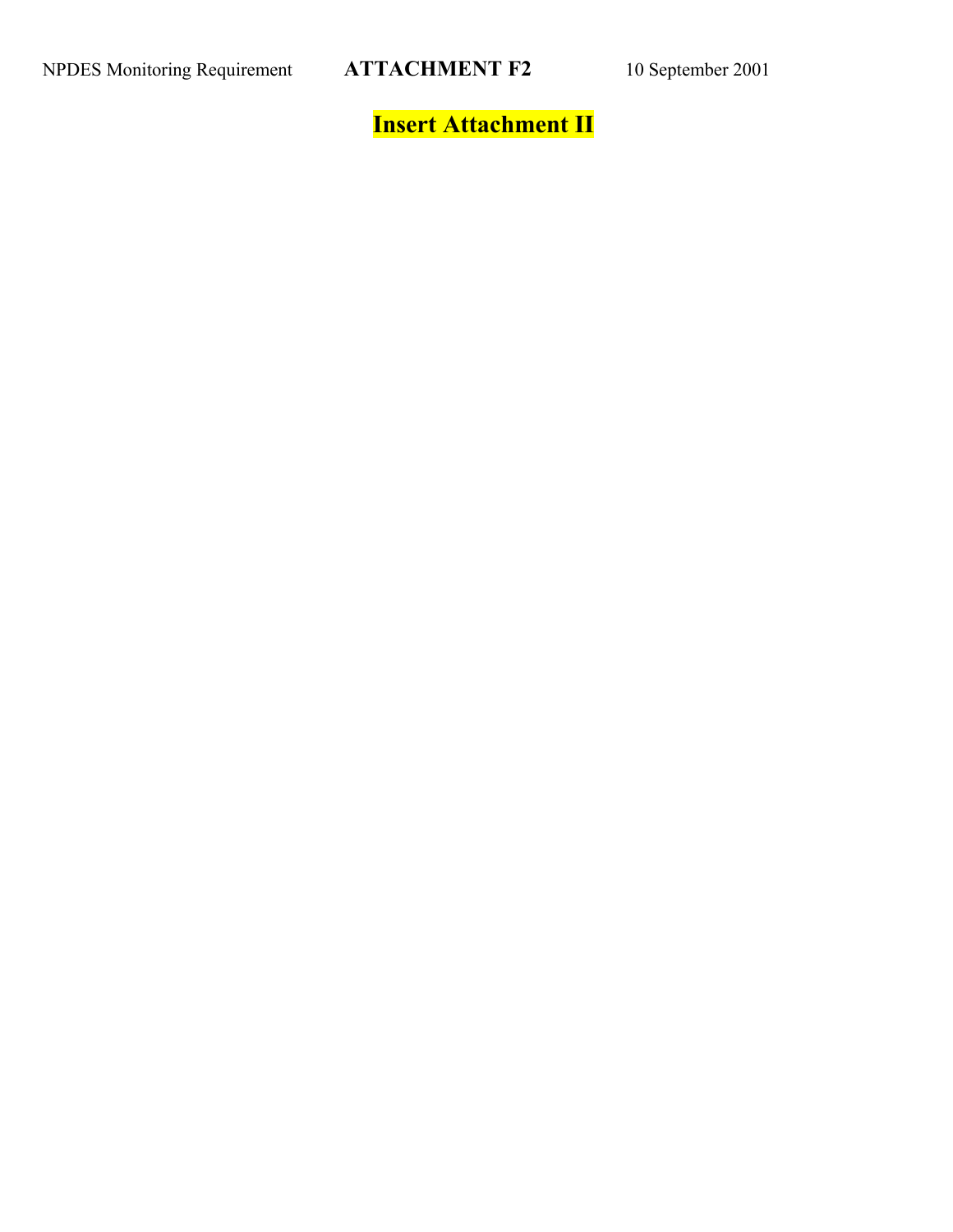# **Attachment III** -**Dioxin and Furan Sampling**

Section 3 of the State Implementation Plan requires that each NPDES discharger conduct sampling and analysis of dioxin and dibenzofuran congeners. The required number and frequency of sampling are as follows:

- o Major NPDES Dischargers once during dry weather and once during wet weather for each of three years, for a total of six samples.
- o **Minor NPDES Dischargers** once during dry weather and once during wet weather for one year during the three-year period, for a total of two samples.

Each sample shall be analyzed for the seventeen congeners listed in the table below. High Resolution GCMS Method 8290, or another method capable of individually quantifying the congeners to an equivalent detection level, shall be used for the analyses.

Sampling shall start during winter 2001/2002 and all analyses shall be completed and submitted by 1 November 2004. Sample results shall be submitted along with routine monitoring reports as soon as the laboratory results are available.

For each sample the discharger shall report:

- o The measured or estimated concentration of each of the seventeen congeners
- o The quantifiable limit of the test (as determined by procedures in Section 2.4.3, No. 5 of the SIP)
- o The Method Detection Level (MDL) for the test
- o The TCDD equivalent concentration for each analysis calculated by multiplying the concentration of each congener by the Toxicity Equivalency Factor (TEF) in the following table, and summing the resultant products to determine the equivalent toxicity of the sample expressed as 2,3,7,8-TCDD.

| Congener               | <b>TEF</b> |
|------------------------|------------|
| 2,3,7,8TetraCDD        |            |
| $1,2,3,7,8$ -PentaCDD  | 1.0        |
| 1,2,3,4,7,8-HexaCDD    | 0.1        |
| 1,2,3,6,7,8-HexaCDD    | 0.1        |
| 1,2,3,7,8,9-HexaCDD    | 0.1        |
| 1,2,3,4,6,7,8-HeptaCDD | 0.01       |
| OctaCDD                | 0.0001     |
| $2,3,7,8$ -TetraCDF    | 0.1        |
| $1,2,3,7,8$ -PentaCDF  | 0.05       |
| $2,3,4,7,8$ -PentaCDF  | 0.5        |
| 1,2,3,4,7,8-HexaCDF    | 0.1        |
| 1,2,3,6,7,8-HexaCDF    | 0.1        |
| 1,2,3,7,8,9-HexaCDF    | 0.1        |
| 2,3,4,6,7,8-HexaCDF    | 0.1        |
| 1,2,3,4,6,7,8-HeptaCDF | 0.01       |
| 1,2,3,4,7,8,9-HeptaCDF | 0.01       |
| OctaCDF                | 0.0001     |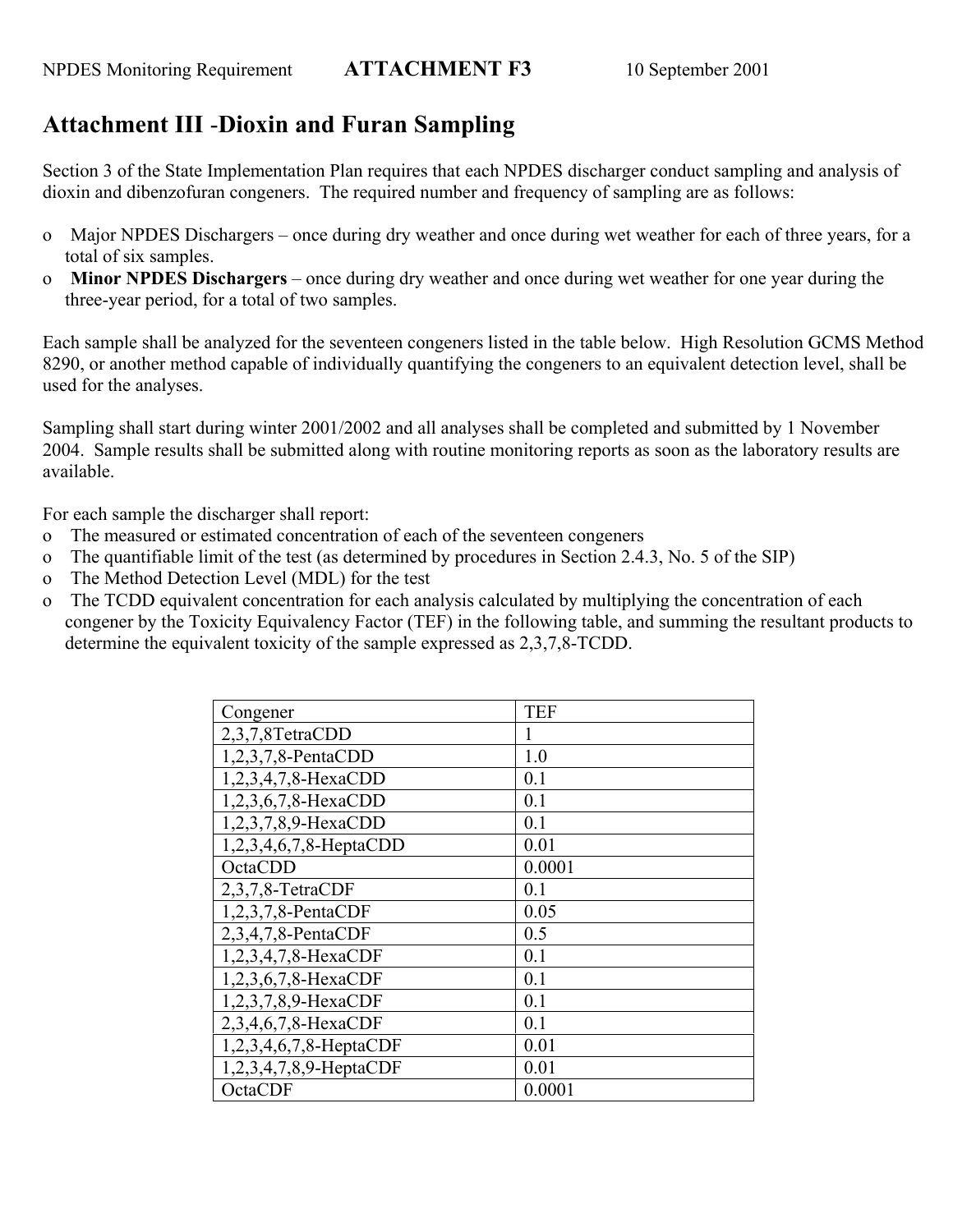# **Attachment IV – Reporting Requirements**

- 1. **Laboratory Requirements**. The laboratory analyzing the monitoring samples shall be certified by the Department of Health Services in accordance with the provisions of Water Code Section 13176 and must include quality assurance/quality control data with their reports.
- 2. **Criterion Quantitation Limit (CQL)**. The criterion quantitation limits will be equal to or lower than the minimum levels (MLs) in Appendix 4 of the *Policy for Implementation of Toxics Standards for Inland Surface Waters, Enclosed Bays, and Estuaries of California* (Copies of the SIP may be obtained from the State Water Resources Control Board, or downloaded from http://www.swrcb.ca.gov/iswp/final.pdf) or the detection limits for purposes of reporting (DLRs) published by the Department of Health Services (http://www.dhs.ca.gov/ps/ddwem/chemicals/DLR/dlrindex.htm) which is below the controlling water quality criterion concentrations summarized in attachment II of this letter.
- 3. **Method Detection Limit (MDL)**. The method detection limit for the laboratory shall be determined by the procedure found in 40 Code of Federal Regulations (CFR) Part 136, Appendix B (revised as of May 14, 1999).
- 4. **Reporting Limit (RL).** The reporting limit for the laboratory. This is the lowest quantifiable concentration that the laboratory can determine. Ideally, the RL should be equal to or lower than the CQL to meet the purposes of this monitoring.
- 5. **Reporting Protocols**. The results of analytical determinations for the presence of chemical constituents in a sample shall use the following reporting protocols:
	- a. Sample results greater than or equal to the reported RL shall be reported as measured by the laboratory (i.e., the measured chemical concentration in the sample).
	- b. Sample results less than the report RL, but greater than or equal to the laboratory's MDL, shall be reported as "Detected, but Not Quantified," or DNQ. The estimated chemical concentration of the sample shall also be reported.
	- c. For the purposes of data collection, the laboratory shall write the estimated chemical concentration next to DNQ as well as the words "Estimated Concentration" (may be shortened to "Est. Conc."). The laboratory, if such information is available, may include numerical estimates of the data quantity for the reported result. Numerical estimates of data quality may be percent accuracy  $(± a$  percentage of the reported value), numerical ranges (low to high), or any other means considered appropriate by the laboratory.
	- d. Sample results that are less than the laboratory's MDL shall be reported as "Not Detected" or ND.
- 6. **Data Format**. The monitoring report shall contain the following information for each pollutant:
	- a. The name of the constituent.
	- b. Sampling location.
	- c. The date the sample was collected.
	- d. The time the sample was collected.
	- e. The date the sample was analyzed. For organic analyses, the extraction date will also be indicated to assure that hold times are not exceeded for prepared samples.
	- f. The analytical method utilized.
	- g. The measured or estimated concentration.
	- h. The required Criterion Quantitation Limit (CQL).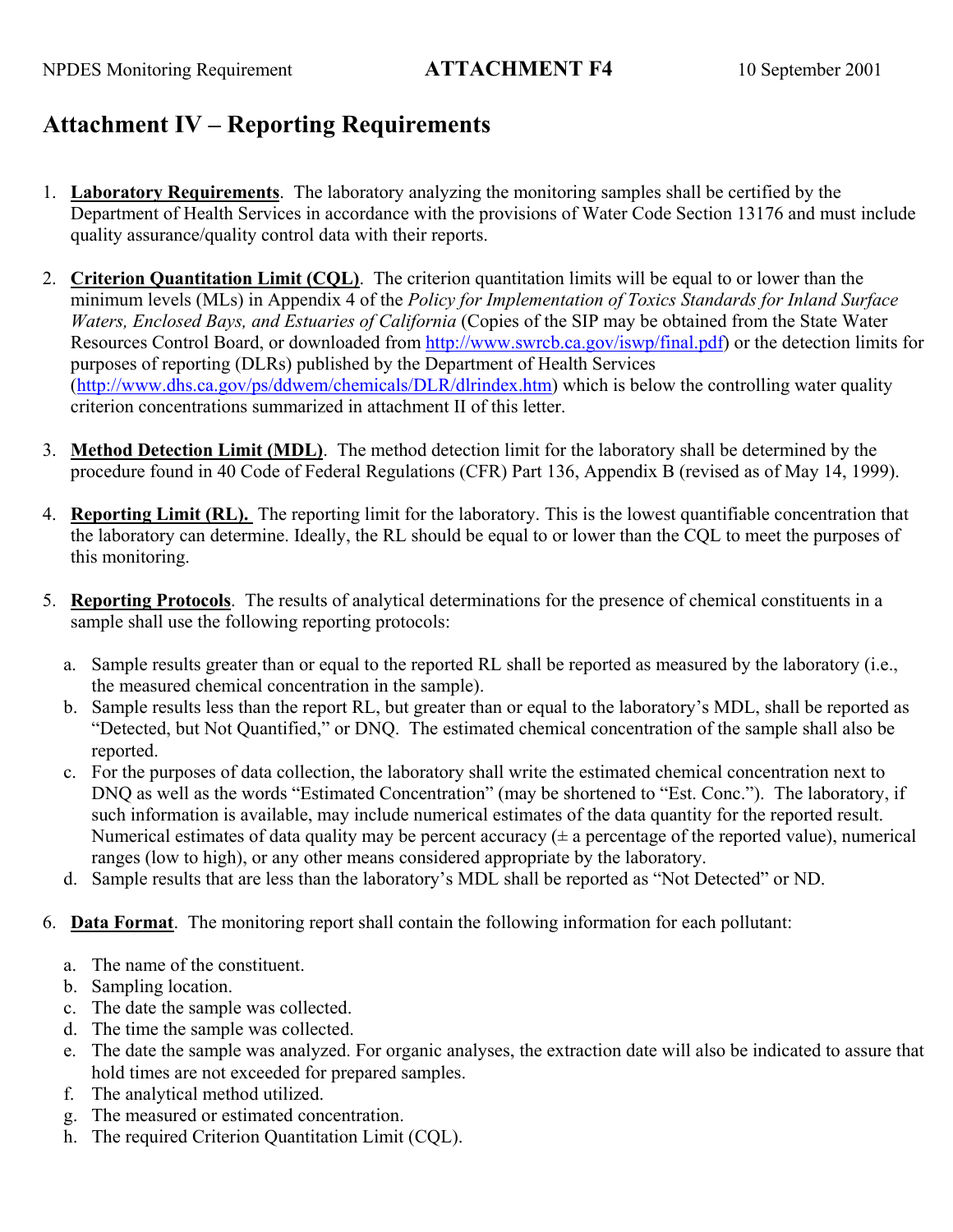- i. The laboratory's current Method Detection Limit (MDL), as determined by the procedure found in 40 CFR Part 136, Appendix B (revised as of May 14, 1999).
- j. The laboratory's lowest reporting limit (RL).
- k. Any additional comments.

## 6. **Example of Data Format**.

| Discharger:          |  |
|----------------------|--|
| <b>Contact Name:</b> |  |
| Phone Number:        |  |

| Discharger:          | Name of Laboratory: |
|----------------------|---------------------|
| <b>Contact Name:</b> | Laboratory Contact: |
| Phone Number:        | Phone Number:       |

| Name of<br>Constituent<br>and CTR # | Sampling<br>Location<br>$\ast$ | Date<br>Sample<br>Collected | Time<br>Sample<br>Collected | Date<br>Sample<br>Analyzed | <b>USEPA</b><br>Method<br>Used | Analytical<br>Results<br>(ug/L) | <b>CQL</b><br>(ug/L) | <b>MDL</b><br>$(ug/L)$ $(ug/L)$ | RL |
|-------------------------------------|--------------------------------|-----------------------------|-----------------------------|----------------------------|--------------------------------|---------------------------------|----------------------|---------------------------------|----|
| (See Attach II)                     |                                |                             |                             |                            |                                |                                 |                      |                                 |    |
|                                     |                                |                             |                             |                            |                                |                                 |                      |                                 |    |
|                                     |                                |                             |                             |                            |                                |                                 |                      |                                 |    |
|                                     |                                |                             |                             |                            |                                |                                 |                      |                                 |    |
|                                     |                                |                             |                             |                            |                                |                                 |                      |                                 |    |
|                                     |                                |                             |                             |                            |                                |                                 |                      |                                 |    |
|                                     |                                |                             |                             |                            |                                |                                 |                      |                                 |    |
|                                     |                                |                             |                             |                            |                                |                                 |                      |                                 |    |
|                                     |                                |                             |                             |                            |                                |                                 |                      |                                 |    |
|                                     |                                |                             |                             |                            |                                |                                 |                      |                                 |    |
|                                     |                                |                             |                             |                            |                                |                                 |                      |                                 |    |
|                                     |                                |                             |                             |                            |                                |                                 |                      |                                 |    |
|                                     |                                |                             |                             |                            |                                |                                 |                      |                                 |    |
|                                     |                                |                             |                             |                            |                                |                                 |                      |                                 |    |
|                                     |                                |                             |                             |                            |                                |                                 |                      |                                 |    |
|                                     |                                |                             |                             |                            |                                |                                 |                      |                                 |    |
|                                     |                                |                             |                             |                            |                                |                                 |                      |                                 |    |

\*The effluent sampling station and the upstream receiving water station specified in the NPDES Permit Monitoring and Reporting Program should be used. Other sampling locations must be approved by Regional Board staff. Include longitude and latitude coordinates for the receiving water sampling stations.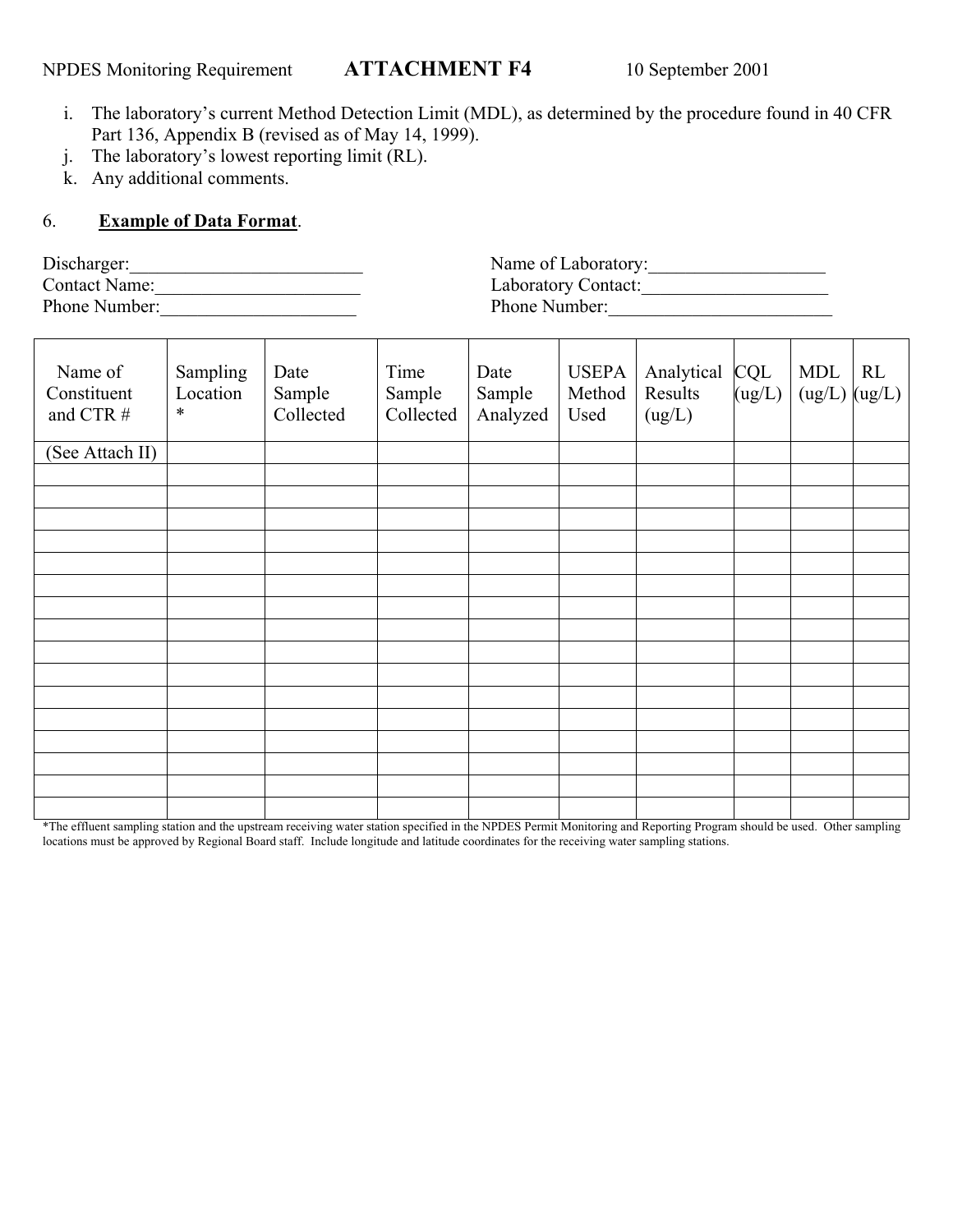## **ATTACHMENT G**

## AMBIENT WATER QUALITY CRITERIA FOR AMMONIA

## **Total Ammonia Temperature and pH-Dependent Values of the CCC (Chronic Criterion) For Fish Early Stages Present**

|     | <b>Continuous Concentration Criteria for Fish Early Life Stages Present,</b> |       |       |       |                             |       |       |       |       |       |  |  |
|-----|------------------------------------------------------------------------------|-------|-------|-------|-----------------------------|-------|-------|-------|-------|-------|--|--|
|     | $30$ -day Avg (mg N/l)                                                       |       |       |       |                             |       |       |       |       |       |  |  |
| pH  |                                                                              |       |       |       | Temperature, <sup>o</sup> C |       |       |       |       |       |  |  |
|     | $\bf{0}$                                                                     | 14    | 16    | 18    | 20                          | 22    | 24    | 26    | 28    | 30    |  |  |
| 6.5 | 6.67                                                                         | 6.67  | 6.06  | 5.33  | 4.68                        | 4.12  | 3.62  | 3.18  | 2.8   | 2.46  |  |  |
| 6.6 | 6.57                                                                         | 6.57  | 5.97  | 5.25  | 4.61                        | 4.05  | 3.56  | 3.13  | 2.75  | 2.42  |  |  |
| 6.7 | 6.44                                                                         | 6.44  | 5.86  | 5.15  | 4.52                        | 3.98  | 3.50  | 3.07  | 2.70  | 2.37  |  |  |
| 6.8 | 6.29                                                                         | 6.29  | 5.72  | 5.03  | 4.42                        | 3.89  | 3.42  | 2.00  | 2.64  | 2.32  |  |  |
| 6.9 | 6.12                                                                         | 6.12  | 5.56  | 4.89  | 4.30                        | 3.78  | 3.32  | 2.92  | 2.57  | 2.25  |  |  |
| 7.0 | 5.91                                                                         | 5.91  | 5.37  | 4.72  | 4.15                        | 3.65  | 3.21  | 2.82  | 2.48  | 2.18  |  |  |
| 7.1 | 5.67                                                                         | 5.67  | 5.15  | 4.53  | 3.98                        | 3.50  | 3.08  | 2.70  | 2.38  | 2.09  |  |  |
| 7.2 | 5.39                                                                         | 5.39  | 4.90  | 4.31  | 3.78                        | 3.33  | 2.92  | 2.57  | 2.26  | 1.99  |  |  |
| 7.3 | 5.08                                                                         | 5.08  | 4.61  | 4.06  | 3.57                        | 3.13  | 2.76  | 2.42  | 2.13  | 1.87  |  |  |
| 7.4 | 4.73                                                                         | 4.73  | 4.30  | 3.78  | 3.32                        | 2.92  | 2.57  | 2.26  | 1.98  | 1.74  |  |  |
| 7.5 | 4.36                                                                         | 4.36  | 3.97  | 3.49  | 3.06                        | 2.69  | 2.37  | 2.08  | 1.83  | 1.61  |  |  |
| 7.6 | 3.98                                                                         | 3.98  | 3.61  | 3.18  | 2.79                        | 2.45  | 2.16  | 1.90  | 1.67  | 1.47  |  |  |
| 7.7 | 3.58                                                                         | 3.58  | 3.25  | 2.86  | 2.51                        | 2.21  | 1.94  | 1.71  | 1.50  | 1.32  |  |  |
| 7.8 | 3.18                                                                         | 3.18  | 2.89  | 2.54  | 2.23                        | 1.96  | 1.73  | 1.52  | 1.33  | 1.17  |  |  |
| 7.9 | 2.80                                                                         | 2.80  | 2.54  | 2.24  | 1.96                        | 1.73  | 1.52  | 1.33  | 1.17  | 1.03  |  |  |
| 8.0 | 2.43                                                                         | 2.43  | 2.21  | 1.94  | 1.71                        | 1.50  | 1.32  | 1.16  | 1.02  | 0.897 |  |  |
| 8.1 | 2.10                                                                         | 2.10  | 1.91  | 1.68  | 1.47                        | 1.29  | 1.14  | 1.00  | 0.879 | 0.773 |  |  |
| 8.2 | 1.79                                                                         | 1.79  | 1.63  | 1.43  | 1.26                        | 1.11  | 0.973 | 0.855 | 0.752 | 0.661 |  |  |
| 8.3 | 1.52                                                                         | 1.52  | 1.39  | 1.22  | 1.07                        | 0.941 | 0.827 | 0.727 | 0.639 | 0.562 |  |  |
| 8.4 | 1.29                                                                         | 1.29  | 1.17  | 1.03  | 0.906                       | 0.796 | 0.700 | 0.615 | 0.541 | 0.475 |  |  |
| 8.5 | 1.09                                                                         | 1.09  | 0.990 | 0.870 | 0.765                       | 0.672 | 0.591 | 0.520 | 0.457 | 0.401 |  |  |
| 8.6 | 0.920                                                                        | 0.920 | 0.836 | 0.735 | 0.646                       | 0.568 | 0.499 | 0.439 | 0.386 | 0.339 |  |  |
| 8.7 | 0.778                                                                        | 0.778 | 0.707 | 0.622 | 0.547                       | 0.480 | 0.422 | 0.371 | 0.326 | 0.287 |  |  |
| 8.8 | 0.661                                                                        | 0.661 | 0.601 | 0.528 | 0.464                       | 0.408 | 0.359 | 0.315 | 0.277 | 0.244 |  |  |
| 8.9 | 0.565                                                                        | 0.565 | 0.513 | 0.451 | 0.397                       | 0.349 | 0.306 | 0.269 | 0.237 | 0.208 |  |  |
| 9.0 | 0.486                                                                        | 0.486 | 0.442 | 0.389 | 0.342                       | 0.300 | 0.264 | 0.232 | 0.204 | 0.179 |  |  |

\* Criteria Continuous Concentration

**NOTE**: Chronic Criterion includes a restriction that the highest 4-day average within the 30-day averaging period cannot be greater than twice the Chronic Criterion.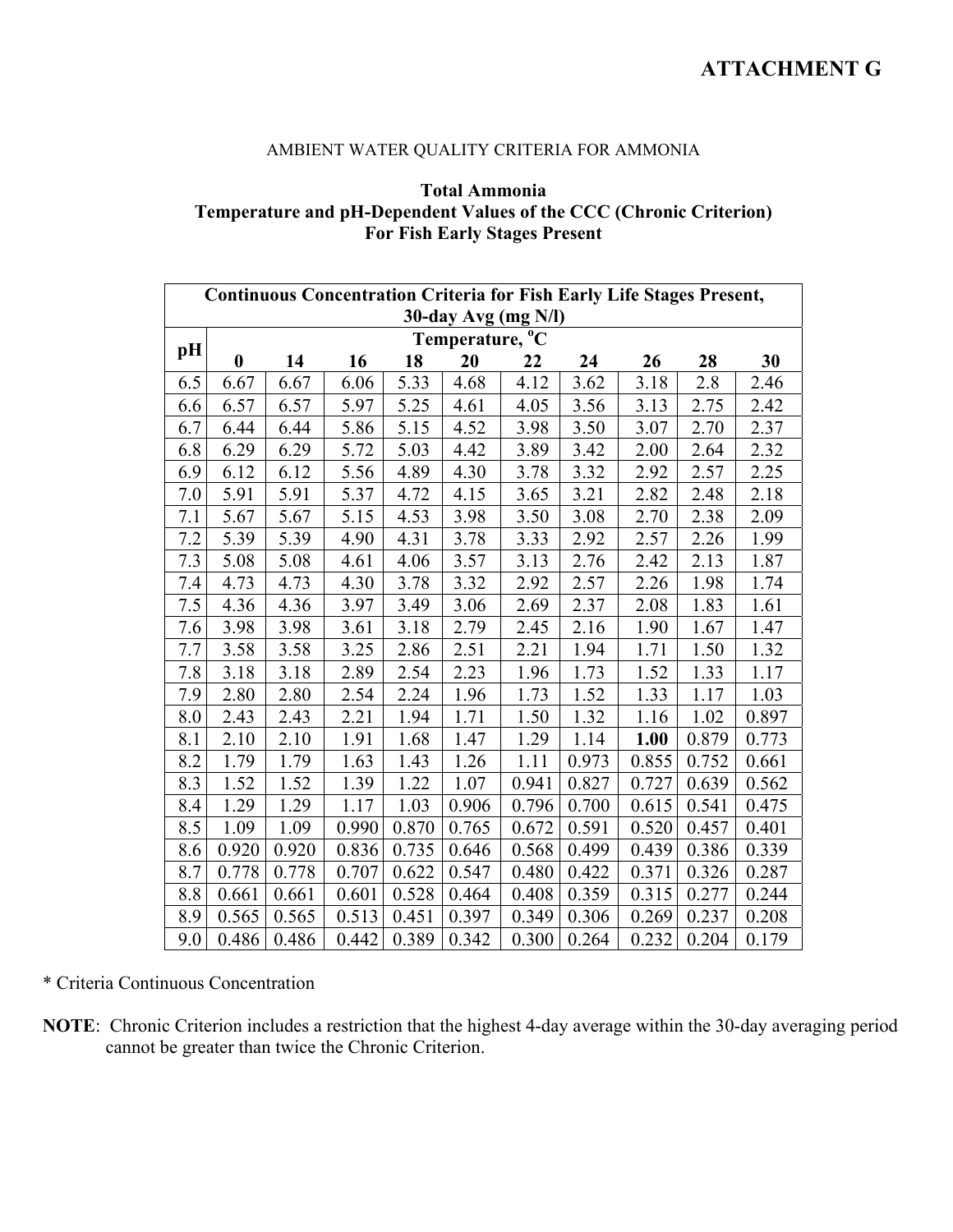## **ATTACHMENT H**

## **AMBIENT WATER QUALITY CRITERIA RECOMMENDED TO PROTECT FRESHWATER AQUATIC LIFE**

| <b>Maximum Concentration Criteria</b><br>1-hr Avg (mg $N/l$ )* |                             |                                   |  |  |  |
|----------------------------------------------------------------|-----------------------------|-----------------------------------|--|--|--|
| pH                                                             | <b>Salmonids</b><br>Present | <b>Salmonids</b><br><b>Absent</b> |  |  |  |
| 6.5                                                            | 32.6                        | 48.8                              |  |  |  |
| 6.6                                                            | 31.3                        | 46.8                              |  |  |  |
| 6.7                                                            | 29.8                        | 44.6                              |  |  |  |
| 6.8                                                            | 28.0                        | 42.0                              |  |  |  |
| 6.9                                                            | 26.2                        | 39.2                              |  |  |  |
| 7.0                                                            | 24.1                        | 36.1                              |  |  |  |
| 7.1                                                            | 21.9                        | 32.9                              |  |  |  |
| 7.2                                                            | 19.7                        | 29.5                              |  |  |  |
| 7.3                                                            | 17.5                        | 26.2                              |  |  |  |
| $\overline{7.4}$                                               | 15.3                        | 23.0                              |  |  |  |
| $\overline{7.5}$                                               | 13.3                        | 19.9                              |  |  |  |
| 7.6                                                            | 11.4                        | 17.0                              |  |  |  |
| $\overline{7.7}$                                               | 9.64                        | 14.4                              |  |  |  |
| 7.8                                                            | 8.11                        | 12.1                              |  |  |  |
| 7.9                                                            | 6.77                        | 10.1                              |  |  |  |
| 8.0                                                            | 5.62                        | 8.41                              |  |  |  |
| 8.1                                                            | 4.64                        | 6.95                              |  |  |  |
| 8.2                                                            | 3.83                        | 5.73                              |  |  |  |
| 8.3                                                            | 3.15                        | 4.71                              |  |  |  |
| 8.4                                                            | $\overline{2.59}$           | 3.88                              |  |  |  |
| 8.5                                                            | 2.14                        | 3.20                              |  |  |  |
| 8.6                                                            | 1.77                        | 2.65                              |  |  |  |
| 8.7                                                            | 1.47                        | 2.20                              |  |  |  |
| 8.8                                                            | 1.23                        | 1.84                              |  |  |  |
| 8.9                                                            | 1.04                        | 1.56                              |  |  |  |
| 9.0                                                            | 0.885                       | 1.32                              |  |  |  |

#### **TOTAL AMMONIA NITROGEN pH-Dependent Values of the CMC (Acute Criterion)**

\* Criteria Maximum Concentration (CMC) with Salmonids Present  $CMC =$  0.275  $+$  39.0 .  $\overline{1 + 10^{(7.204 \cdot pH)}}$   $\overline{1 + 10^{(pH - 7.204)}}$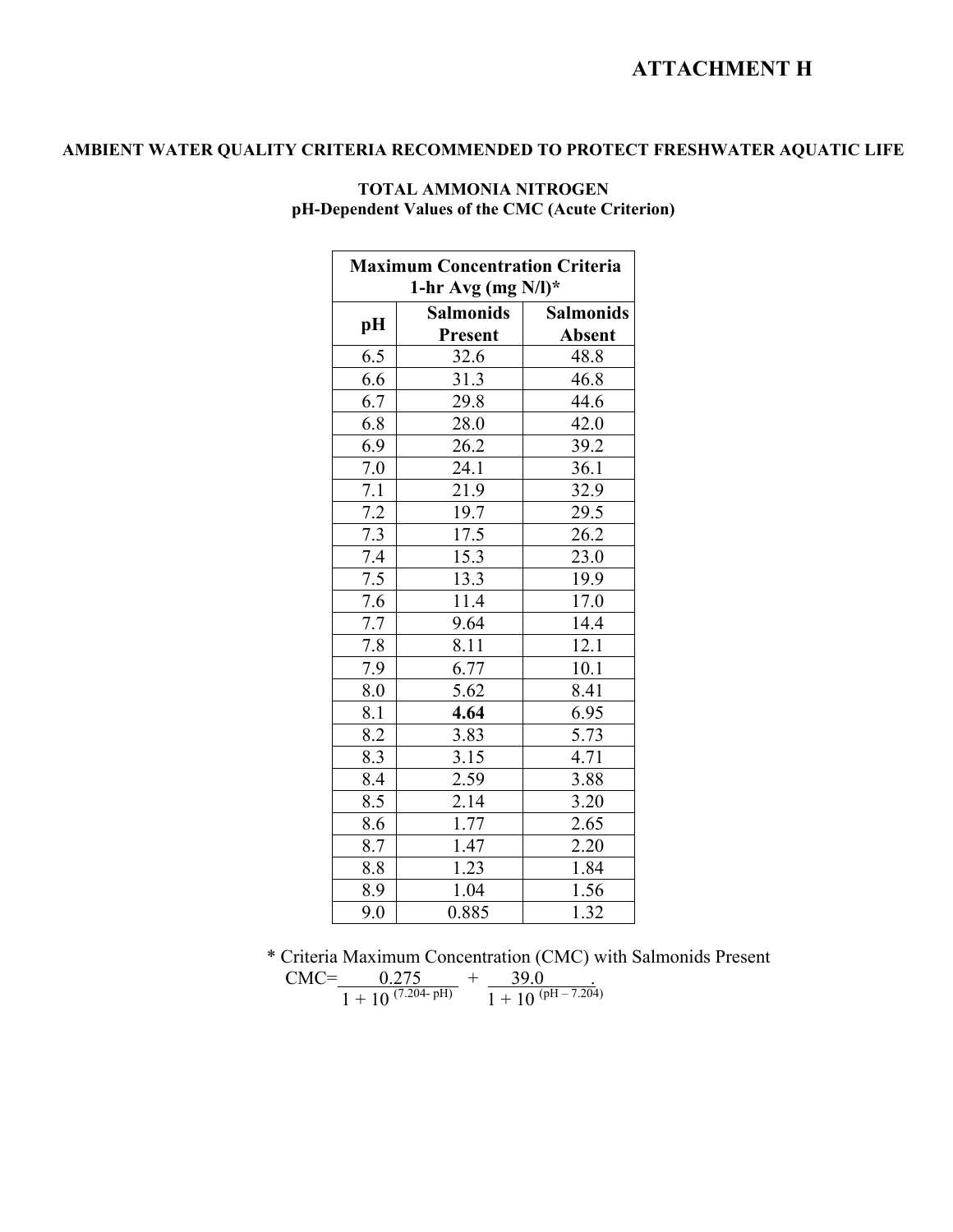## **City of Rio Vista Trilogy WWTP and Northwest WWTF Effluent limit for Copper using CTR Water Quality Hardness-Dependent Values of the CCC (Chronic Criterion) and CMC (Acute Criterion) for the Protection of Freshwater Aquatic Life**

| Copper expressed as total recoverable, µg/l |                                        |                      |                      |                |                   |                   |  |
|---------------------------------------------|----------------------------------------|----------------------|----------------------|----------------|-------------------|-------------------|--|
| Hardness                                    | CCC <sup>1</sup>                       | CMC <sup>2</sup>     | $LTA3$ (chronic)     | $LTA4$ (acute) | AMEL <sup>5</sup> | MDEL <sup>6</sup> |  |
| (mg/l as CaCO <sub>3</sub> )                | 4-Day Avg $(\mu g/l)$                  | 1-hr Avg $(\mu g/l)$ | $(\mu g/l)$          | $(\mu g/l)$    | $(\mu g/l)^5$     | $(\mu g/l)$       |  |
| $<$ 20                                      | - - - - - - - - Must Calculate - - - - |                      |                      |                |                   |                   |  |
| 25                                          | 2.9                                    | 3.8                  | 1.5                  | 1.2            | 1.9               | 3.8               |  |
| 30                                          | 3.3                                    | 4.5                  | 1.8                  | 1.4            | 2.2               | 4.5               |  |
| 35                                          | 3.8                                    | 5.2                  | 2.0                  | 1.7            | 2.6               | 5.2               |  |
| 40                                          | 4.3                                    | 5.9                  | 2.2                  | 1.9            | 2.9               | 5.9               |  |
| 45                                          | 4.7                                    | 6.6                  | 2.5                  | 2.1            | 3.3               | 6.6               |  |
| 50                                          | 5.2                                    | 7.3                  | 2.7                  | 2.3            | 3.6               | 7.3               |  |
| 55                                          | 5.6                                    | 8.0                  | 2.9                  | 2.6            | 4.0               | 8.0               |  |
| 60                                          | 6.0                                    | 8.7                  | 3.2                  | 2.8            | 4.3               | 8.6               |  |
| $\overline{65}$                             | 6.5                                    | 9.3                  | 3.4                  | 3.0            | 4.6               | 9.3               |  |
| 70                                          | 6.9                                    | 10.0                 | 3.6                  | 3.2            | 5.0               | 10                |  |
| 75                                          | 7.3                                    | 10.7                 | 3.8                  | 3.4            | 5.3               | 10                |  |
| 80                                          | 7.7                                    | 11.3                 | 4.1                  | 3.6            | 5.6               | 10                |  |
| 85                                          | 8.1                                    | 12.0                 | 4.3                  | 3.9            | 6.0               | 10                |  |
| 90                                          | 8.5                                    | 12.7                 | 4.5                  | 4.1            | 6.3               | 10                |  |
| 95                                          | 8.9                                    | 13.3                 | 4.7                  | 4.3            | 6.6               | 10                |  |
| 100                                         | 9.3                                    | 14.0                 | 4.9                  | 4.5            | 7.0               | 10                |  |
| 110                                         | 10.1                                   | 15.3                 | 5.3                  | 4.9            | 7.6               | 10                |  |
| 120                                         | 10.9                                   | 16.6                 | 5.7                  | 5.3            | 8.3               | 10                |  |
| 130                                         | 11.7                                   | 17.9                 | 6.2                  | 5.8            | 8.9               | 10                |  |
| 140                                         | 12.4                                   | 19.2                 | 6.6                  | 6.2            | 9.6               | 10                |  |
| 150                                         | 13.2                                   | 20.5                 | 7.0                  | 6.6            | 10                | 10                |  |
| 160                                         | 13.9                                   | 21.8                 | 7.3                  | 7.0            | 10                | 10                |  |
| 170                                         | 14.7                                   | 23.1                 | 7.7                  | 7.4            | 10                | 10                |  |
| 180                                         | 15.4                                   | 24.4                 | 8.1                  | 7.8            | 10                | 10                |  |
| 190                                         | 16.1                                   | 25.6                 | 8.5                  | 8.2            | 10                | 10                |  |
| 200                                         | 16.9                                   | 26.9                 | 8.9                  | 8.6            | 10                | 10                |  |
| >200                                        |                                        |                      | - - Must Calculate - |                |                   |                   |  |

The effluent limit has been calculated per established procedures described in the Policy for Implementation of Toxics Standards for Inland Surface Waters, Enclosed Bays, and Estuaries of California (SIP), and a CV = 0.6:

<sup>1</sup>CCC (4-day average) = e{0.8545[ln(hardness)] - 1.702}

<sup>2</sup>CMC (1-hr average) = e{0.9422[ln(hardness)] - 1.700}

 ${}^{3}$ LTA<sub>c</sub> (Long-Term Average chronic) = 0.527 x CCC

 ${}^{4}LTA_{a}$  (Long-Term Average acute) = 0.321 x CMC

<sup>5</sup>AMEL (Average monthly effluent limitation) = LTA (lowest) x 1.55, though not to exceed 10  $\mu$ g/L

<sup>6</sup>MDEL (Maximum Daily effluent limitation) = LTA (lowest) x 3.11, though not to exceed 10  $\mu$ g/L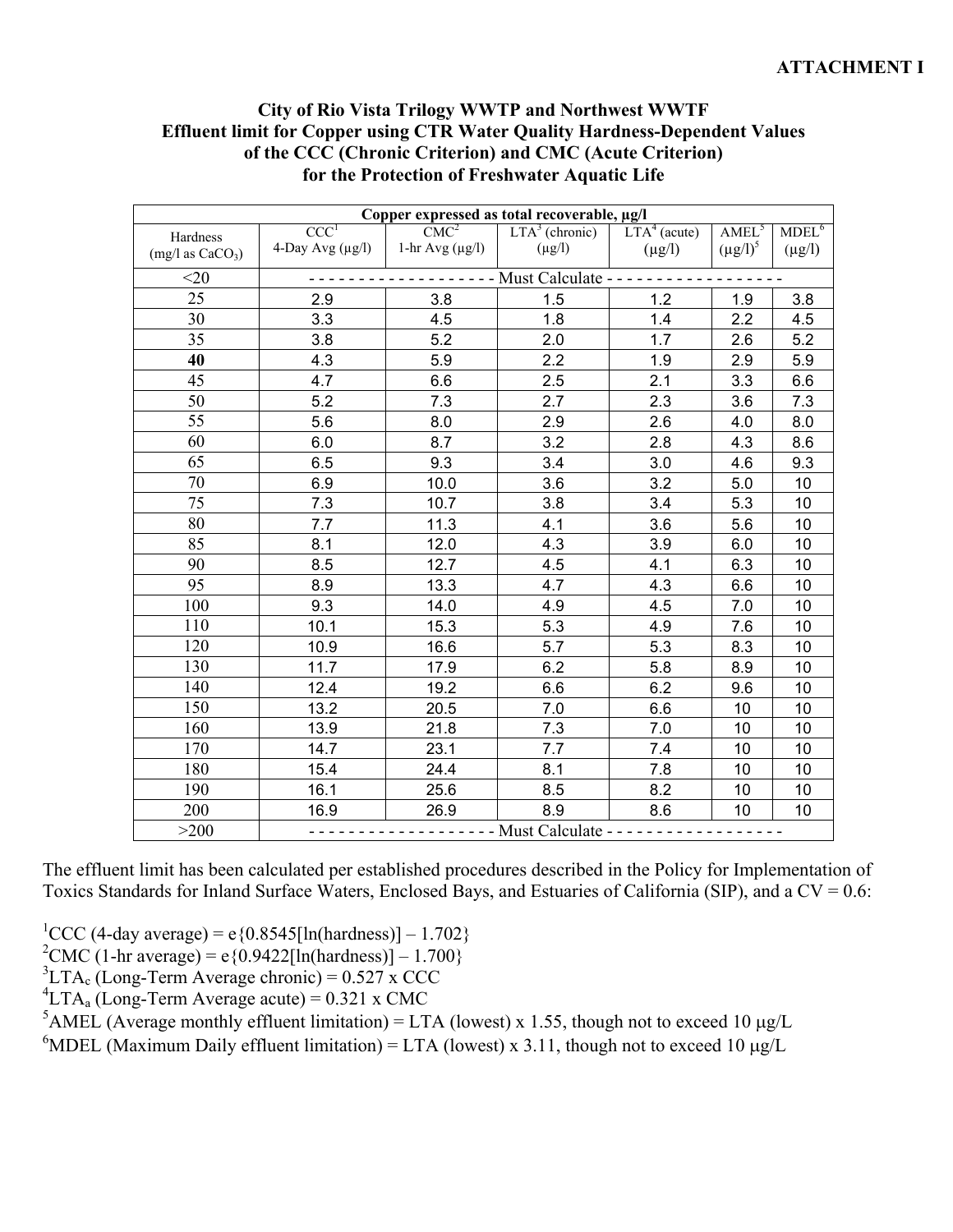#### INFORMATION SHEET

## CITY OF RIO VISTA AND ECO RESOURCES, INC TRILOGY WASTEWATER TREATMENT PLANT NORTHWEST WASTEWATER TREATMENT FACILITY RIO VISTA, SOLANO COUNTY

#### **OVERVIEW OF FACILITIES**

The City of Rio Vista owns a wastewater collection, treatment, and disposal system, and provides sewerage service to a small development 4 miles northwest of the City of Rio Vista, which is referred to as the Trilogy Community. The Trilogy Community consists of residential units for retired couples with an 18-hole golf course, and a clubhouse restaurant. The Trilogy Wastewater Treatment Plant (formerly Summerset WWTP) is located in the SE  $\frac{1}{4}$  of the SW  $\frac{1}{4}$ of Section 13, T4N, R3E, MDB&M, as shown on **Attachment A**, a part of this Order. The treatment plant and the service area are on property owned by the City of Rio Vista (Assessor's Parcel Nos. 048-110-350 and Blackhawk Rio Vista Venture Group, L.P., a California limited partnership (Assessor's Parcel Nos. 048-110-190, 310, 360). However, Blackhawk Rio Vista Venture Group, L.P entered into an agreement with the City of Rio Vista that effective November 7, 1996, the City of Rio Vista will be fully responsible for the operations, maintenance and repairs of the Trilogy Plant. Currently, the treatment facility is operated by ECO Resources, Inc., under contract with the City of Rio Vista. The City of Rio Vista and ECO Resources, Inc., are hereafter jointly referred to as Discharger.

The Trilogy WWTP was designed for 0.2 million gallons per day (mgd) average dry weather flow (ADWF) and 0.44 mgd daily peak wet weather flow (PWWF) and is staffed by a Grade II operator 8 hours per day. The wastewater treatment facility is equipped with flow equalization, primary clarification, trickling filtration, secondary clarification, chemical addition, tertiary filtration, chlorine disinfection and emergency storage**.** Treated wastewater is discharged to land during irrigation months and to an unnamed ephemeral stream during non-irrigation months. The unnamed stream is a tributary to the Sacramento River within the legal boundaries of the Sacramento-San Joaquin Delta, a water of the United States. The discharge to land currently consists of irrigating 160 acres of golf course and common area landscaping. Effluent is applied by spray irrigation at agronomic rates for both nitrogen and water application. Typically, irrigation is at night when the golf course is closed. Effluent is supplemented with raw water from the underground wells as needed. The plant schematics are shown on **Attachment B.**  Solids removed in the process are stabilized in an aerated sludge holding tank for up to 22 days at an average design flow and are then dewatered in a Dri-Med bagging unit that places the sludge into non-woven polyethylene bags to increase the solids content. The dewatered sludge is disposed off-site to a regulated Class III landfill. The City also intends to investigate future potential reuse opportunities of its biosolids.

The plant has had problems complying with ammonia and aluminum regulatory criteria. Additionally, the organic load from the existing development has been observed to be higher than anticipated during design. The Discharger has proposed supplementing treatment capacity with either a package membrane bioreactor (i.e., an extended aeration activated sludge treatment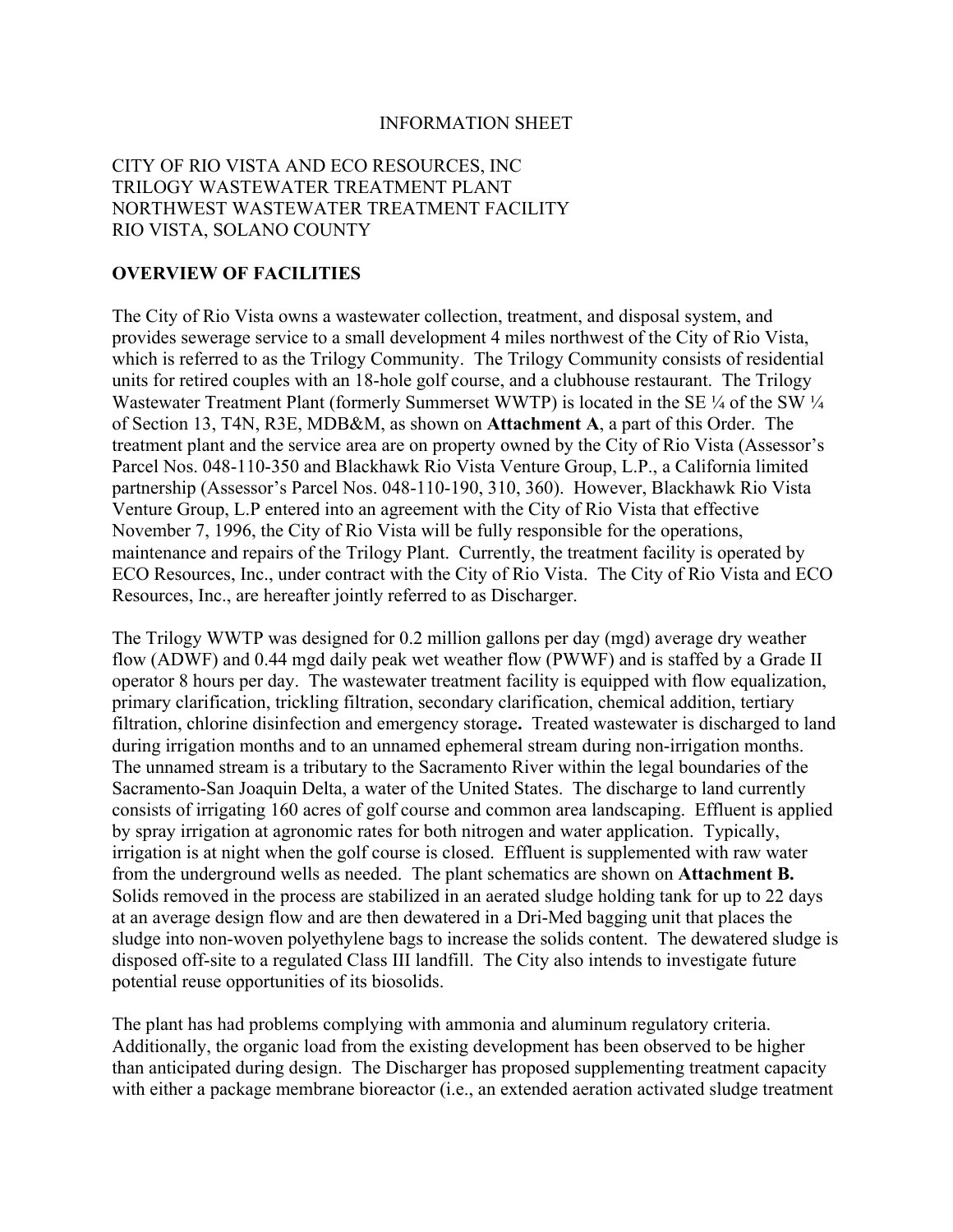INFORMATION SHEET, ORDER NO. R5-2004-0092 -2-CITY OF RIO VISTA AND ECO RESOURCES, INC TRILOGY WASTEWATER TREATMENT PLANT NORTHWEST WASTEWATER TREATMENT FACILITY SOLANO COUNTY

process that makes use of membrane filtration for system solids maintenance in lieu of secondary clarification) or with in-kind expansion of the treatment processes already in place. The supplemental treatment will accommodate half the Trilogy WWTP flow (0.1 MGD), with the remaining flow to be treated using the existing treatment process. A schematic of the location and piping associated with the supplemental treatment options (e.g., package membrane bioreactor or in-kind process) is also illustrated in **Attachment B**. Use of the supplemental treatment at the Trilogy WWTP is intended only to ensure compliance with BOD and TSS regulatory criteria, and will not increase treatment and/or disposal capacity.

Order No. R5-2002-0099 required compliance with effluent limitations related to aluminum and ammonia, groundwater monitoring at the site to establish appropriate groundwater limits associated with the golf course irrigation practice, required a Salinity Source Control Study to reduce concentrations of salt in the Trilogy effluent to levels consistent with agricultural use, and required a trihalomethane corrective action plan. The Discharger has stated that the Trilogy WWTP has not been designed and cannot comply with effluent limitations regarding ammonia and aluminum specified in Order No. R5-2002-0099 and the most appropriate means for addressing these effluent limitations in addition to concerns related to groundwater degradation, salinity control, and trihalomethane corrective action is to close the Trilogy WWTP and replace its treatment capacity with a new Northwest WWTP specifically designed to address all concerns. This Order considers the closure of the Trilogy WWTP coinciding with the start-up of the Northwest WWTF as a change in treatment process, and location rather than as a new treatment plant. The use of a new Northwest WWTF, will (1) make use of UV disinfection in lieu of chlorination/dechlorination to prevent the formation of disinfection byproducts (trihalomethanes) and reduce the salt concentration of the effluent, (2) discharge to the Sacramento River in lieu of continued discharge to the unnamed tributary stream to prevent elevated salts from adversely affecting local agriculture, and (3) eliminate continued discharge to the golf course irrigation reservoir and irrigation of the golf course to prevent groundwater impacts. Closure of the trilogy facility and elimination of discharge to land and an effluent dominated stream is considered adequate for addressing the requirements associated with the groundwater monitoring requirements, the trihalomethane correction action plan, and the salinity source control study. As a result, this Order does not require a Salinity Source Control Study, a trihalomethane corrective action plan, or continued groundwater monitoring, but does require monitoring of the Northwest WWTF effluent to verify that design intent was achieved.

The Discharger's proposed new Northwest Wastewater Treatment Facility (WWTF) will serve the existing Trilogy community while allowing continued growth in the northwestern portion of Rio Vista. The new Northwest WWTF will be located in the SW ¼ of Section 18, T4N, R3E, MDB&M, as shown on **Attachment C**, a part of this Order. The treatment plant is on property owned by the City of Rio Vista (Assessor's Parcel Nos. 177-10-02 and 177-09-01). The City of Rio Vista will be fully responsible for the operations, maintenance and repairs of the Northwest WWTF. Upon completion of the Northwest WWTF construction, estimated to be by the end of 2005 or early 2006, the Discharger will cease discharging treated effluent to the golf course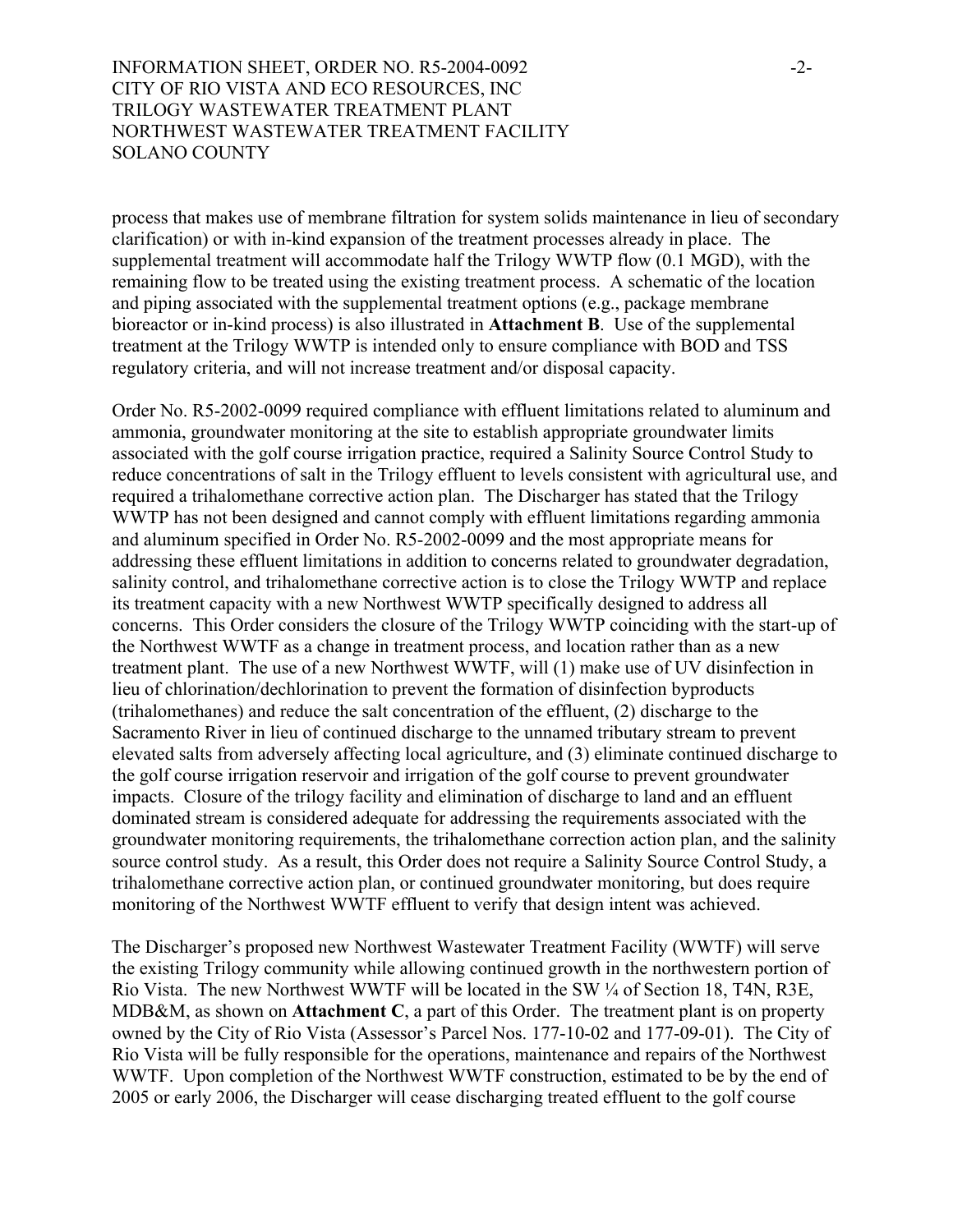INFORMATION SHEET, ORDER NO. R5-2004-0092 -3-CITY OF RIO VISTA AND ECO RESOURCES, INC TRILOGY WASTEWATER TREATMENT PLANT NORTHWEST WASTEWATER TREATMENT FACILITY SOLANO COUNTY

irrigation reservoir and to the unnamed tributary stream and initiate discharge directly into the Sacramento River.

The Northwest WWTF has been designed for 1 million gallons per day (mgd) average dry weather flow (ADWF) start-up capacity, with peak hydraulic capacity at 3 mgd. Any flow in excess of 3 MGD will automatically spill into a 2 million gallon lined emergency storage basin. The Northwest WWTF has been designed to accommodate an expansion to accommodate an average dry weather flow capacity of 2 MGD, with peak hydraulic capacity at 6 mgd. The plant expansion to 2 MGD average dry weather flow is anticipated to occur sometime after 2010. This Order limits the average dry weather flow to 1 mgd per the start-up capacity. Expansion of flow beyond 1 MGD will require revisions to this Order. The Northwest WWTF will be equipped with extended aeration activated sludge biological treatment with nitrogen removal (nitrification and denitrification), ultrafiltration (i.e., membrane filtration), and UV disinfection. A two-day (2 million gallon) lined emergency storage basin is also being provided to accommodate process failure and/or flows in excess of the peak hydraulic capacity**.** The Discharger has proposed discharging treated wastewater from the Northwest WWTF directly to the Sacramento River within the legal boundaries of the Sacramento-San Joaquin Delta, a water of the United States. Once the Northwest WWTF becomes operational, irrigation of the golf course with treated effluent will cease. The plant schematics are shown on **Attachment D.** Solids removed in the process will be stabilized using passive solar drying, a process that will produce Class A biosolids. The digested sludge will be disposed off-site to a regulated Class III landfill. The City also intends to investigate future potential reuse opportunities of its biosolids.

## **EXISTING PERMIT**

Discharges from the Trilogy plant were previously regulated by Waste Discharge Requirements (WDRs) Order No. R5-2002-0099, NPDES No. CA0083771, which was adopted by the Board on 7 June 2002. This Order was issued for treatment of domestic sewage produced by residential units and a golf course clubhouse restaurant in Trilogy community. Under this Order, the plant was allowed to discharge a monthly average dry weather flow of up to 0.2 million gallons per day to land during irrigation months and a peak wet weather flow of up to 0.44 million gallons per day into an unnamed stream tributary to the Sacramento River within the legal boundaries of the Sacramento-San Joaquin Delta during non-irrigation months.

Surface water drainage in the area is to the unnamed ephemeral stream, which is tributary to the Sacramento River within the legal boundaries of the Sacramento-San Joaquin Delta.

#### **NEW APPLICATION FOR PERMIT RENEWAL**

In January 2004, the Discharger submitted an application for renewal of the NPDES permit. Previous Order No. R5-2002-0099 was scheduled to expire on 1 June 2007. However, because the Discharger was unable to comply with the limitations described by Order No. R5-2002-0099,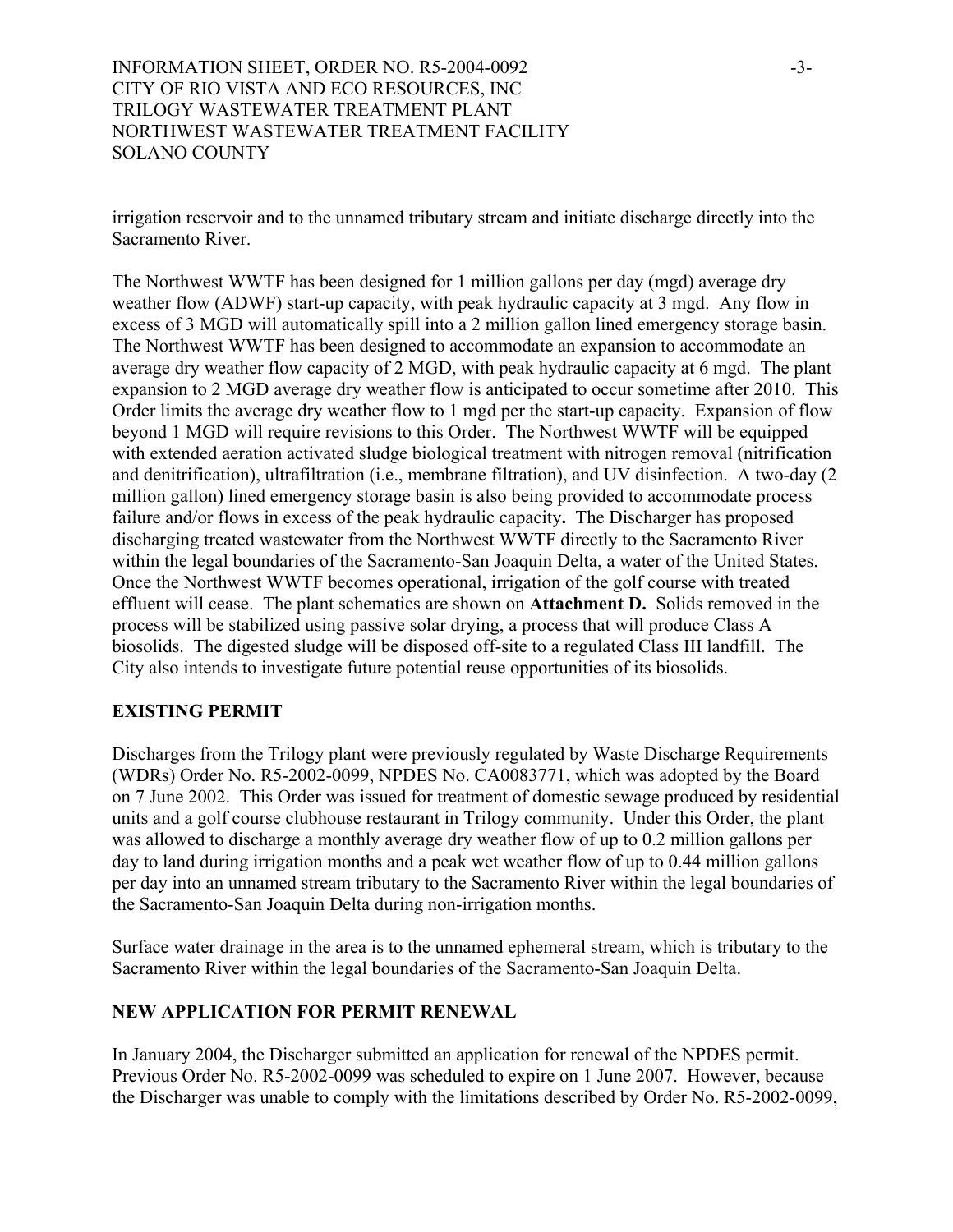INFORMATION SHEET, ORDER NO. R5-2004-0092 -4-CITY OF RIO VISTA AND ECO RESOURCES, INC TRILOGY WASTEWATER TREATMENT PLANT NORTHWEST WASTEWATER TREATMENT FACILITY SOLANO COUNTY

the Discharger proposed the addition of additional treatment to aid in compliance (e.g., package membrane bioreactor or expansion of in-kind treatment processes) until a long-term solution consisting of constructing an entirely new WWTF was implemented. The Discharger submitted a Report of Waste Discharge (RWD), and requested for a permit renewal on 26 January 2004. Included in their RWD was chemical analysis of the priority pollutants in the Trilogy plant effluent.

This renewal permit will reflect minor revisions to update the effluent limitations for discharge to both surface water and to the land.

## **SUMMARY OF NEW ORDER**

Based on the new Report of Waste Discharge, permitted discharge flow from the Trilogy WWTP remains the same as in the previous Order. However, this Order broadens certain effluent limitation guidelines of previous Order representing the degree of effluent treatment attainable by the technology based currently available for wastewater treatment plants. The Discharger has described the design intent of the new Northwest WWTF to ensure compliance with CTR, NTR, and other water quality criteria. This Order also requires the Discharger to provide information upon start-up that design intent was satisfied regarding whether pollutants in the discharge have a reasonable potential to cause or contribute to an in-stream excursion above a water quality objective. This Order requires the Discharger to develop and submit: 1) *chronic toxicity testing results, 2) a Corrective Action Plan/Implementation schedule,* and 3) a *Summary Pollutant Data and Receiving Water Characterization Report.* This Order may be reopened to establish water quality based effluent limitations if required supplemental data, required by provisions in this Order, indicates a pollutant has a reasonable potential to cause or contribute to an in-stream excursion above a water quality objective.

This Order also requires the Discharger to submit an annual sludge disposal plan describing the annual volume of sludge generated by the plant and specifying the disposal practices. If the solid wastes are found to be "designated," then this Order may be reopened to determine appropriate landfill specifications and groundwater monitoring provisions.

#### **DOMESTIC WASTEWATER**

Domestic wastewater from in-and-around the water treatment facility is discharged back into the treatment plant for appropriate treatment and disposal.

#### **RECEIVING WATER BENEFICAL USES**

The Sacramento River and San Joaquin River Basins cover about one fourth of the total area of the State and over 30 percent of the State's irrigable land. The Sacramento and San Joaquin Rivers furnish roughly 51 percent of the State 's water supply. Surface water from the two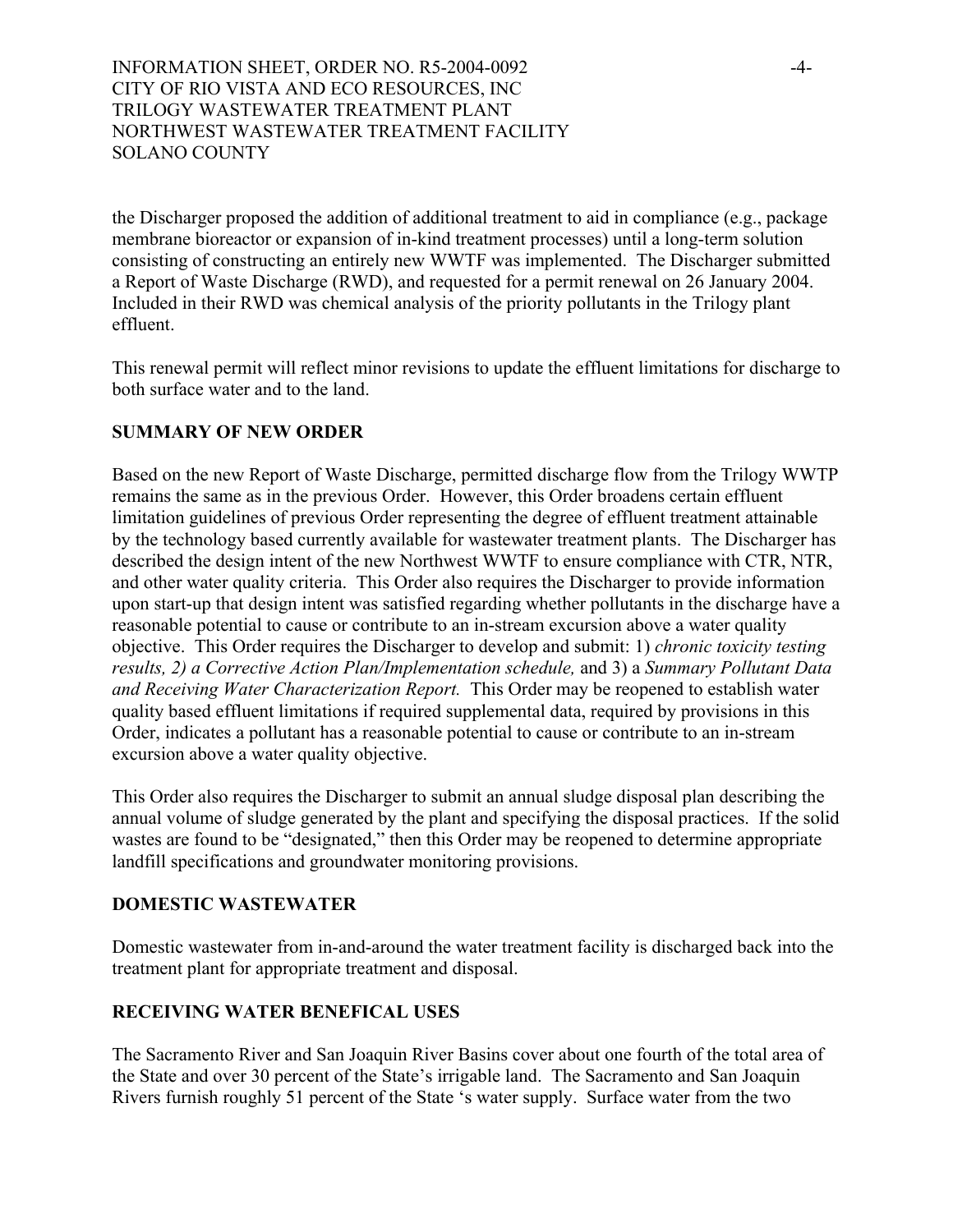## INFORMATION SHEET, ORDER NO. R5-2004-0092 -5-CITY OF RIO VISTA AND ECO RESOURCES, INC TRILOGY WASTEWATER TREATMENT PLANT NORTHWEST WASTEWATER TREATMENT FACILITY SOLANO COUNTY

drainage basins meet and form the Delta, which ultimately drains to San Francisco bay. Most of the basin is agricultural land, with an agricultural history dating to the 1870's. The Sacramento River is the largest tributary to the San Joaquin River. The basins are bound by the crests of the Sierra Nevada on the east and the Coast Range and Klamath Mountains on the west. They extend some 400 miles from the California-Oregon border southward to the headwaters of the San Joaquin River.

The Regional Board adopted a Water Quality Control Plan; Fourth Edition, for the Sacramento River and San Joaquin River Basins (Basin Plan) that designates beneficial uses, establishes water quality objectives, and contains implementation programs and policies to achieve water quality objectives for all waters of the Basin. The requirements in this Order implement the Basin Plan.

The Basin Plan at page II-2.00 states: "Existing and potential beneficial uses which currently apply to surface waters of the basins are presented in Figure II-1 and Table II-1." The Basin Plan does not specifically identify any beneficial uses for the unnamed tributary ephemeral stream, but the Basin Plan does identify present and potential uses for the Sacramento – San Joaquin River Delta, that includes the section of the Sacramento River to which the ephemeral stream is tributary. As identified in Table II-1 of the Basin Plan, the beneficial uses of the Delta include: municipal and domestic water supply (MUN), agricultural irrigation and stock watering (AGR), industrial process water supply (PRO), industrial service supply (IND), body contact water recreation (REC-1), other non-body contact water recreation (REC-2), warm freshwater aquatic habitat (WARM), cold freshwater aquatic habitat (COLD), warm and cold fish migration habitat (MIGR), warm spawning habitat (SPWN), wildlife habitat (WILD), and navigation (NAV). The Basin Plan states, on page II-1.00, "Protection and enhancement of existing and potential beneficial uses are primary goals of water quality planning…" and with respect to disposal of wastewaters states that "…disposal of wastewaters is not included as a beneficial use. This is not to say that disposal of wastewaters is a prohibited use of waters of the state; it is merely a use which cannot be satisfied to the detriment of beneficial uses." The Basin Plan recognizes that some uses may not currently exist and may not be able to be supported in the probable future for at least certain portions of a receiving water. Thus, the Regional Board recognizes that considering removing some of the beneficial uses may be appropriate. The Regional Board, however, is not authorized to remove such uses unless it follows the public process as required by state law and the federal regulations, i.e., by amending the Basin Plan. Upon review of the flow conditions, habitat values, and beneficial uses of the ephemeral stream that is tributary to the Sacramento River, and based on hydraulic continuity, aquatic life migration, and existing and potential water rights, the Regional Board finds that the following beneficial uses identified in the Basin Plan for the Sacramento - San Joaquin River Delta are applicable to the ephemeral stream.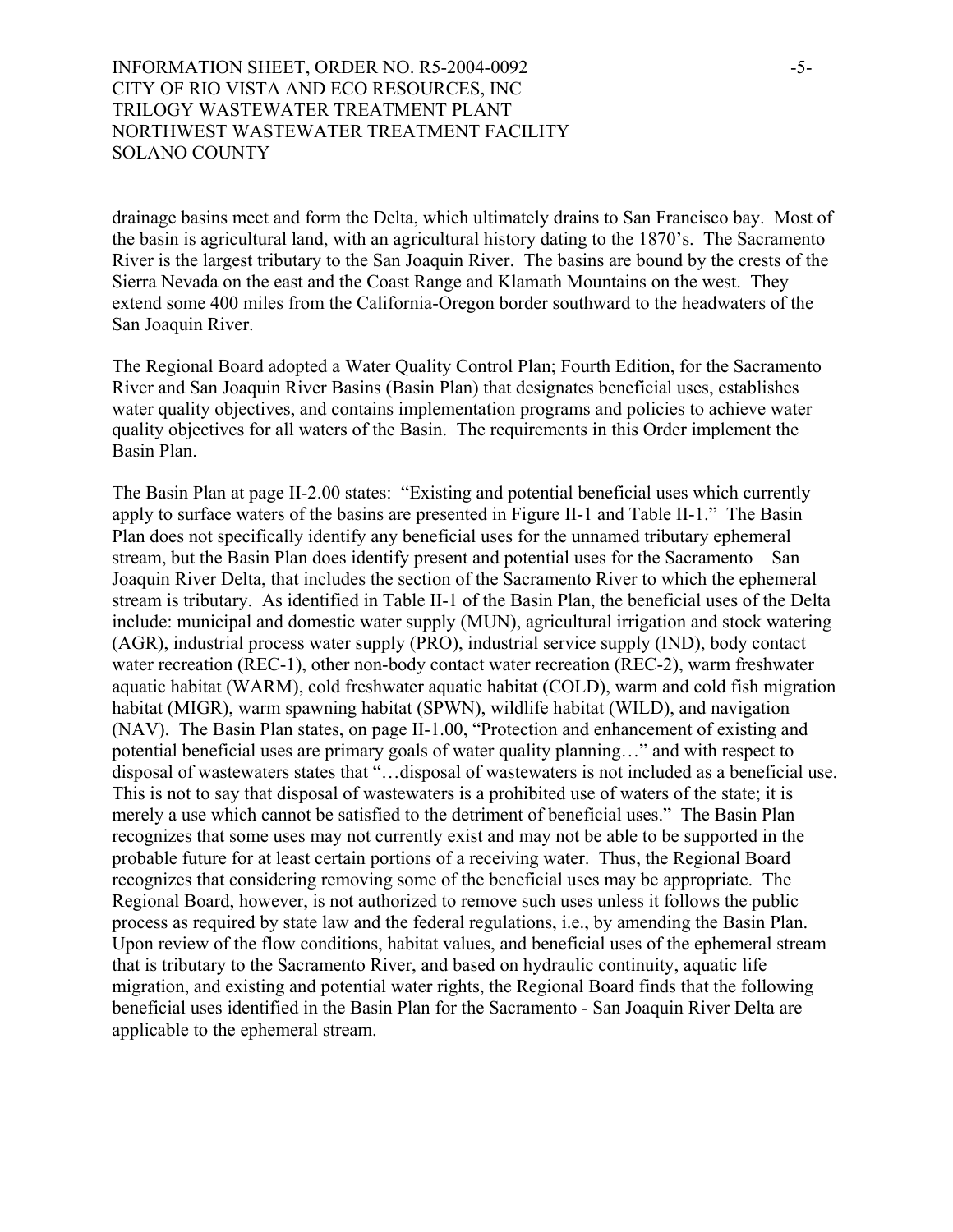INFORMATION SHEET, ORDER NO. R5-2004-0092 -6- CITY OF RIO VISTA AND ECO RESOURCES, INC TRILOGY WASTEWATER TREATMENT PLANT NORTHWEST WASTEWATER TREATMENT FACILITY SOLANO COUNTY

#### a. *Domestic Supply and Agricultural Supply*

The Regional Board is required to apply the beneficial use of MUN to the ephemeral stream based on State Board Resolution 88-63, which was incorporated into the Basin Plan pursuant to Regional Board Resolution 89-056. In addition, the State Water Resources Control Board (SWRCB) has issued water rights to existing water users of the Sacramento River downstream of the discharge for domestic and irrigation uses. The main beneficial use of the stream waters is for irrigation supply. The stream is an ephemeral water body, fully charged in the irrigation season and containing little or no water during non-irrigation season. The stream may also provide minimal amounts of groundwater recharge. The groundwater is a source of drinking water. In addition to the existing water uses, growth in the area, downstream of the discharge is expected to continue, which presents a potential for increased domestic and agricultural uses of the water in the stream.

#### b. *Water Contact and Noncontact Recreation and Esthetic Enjoyment*

The Regional Board finds that the stream discharge flows through rural areas, there is ready public access to the stream, exclusion of the public are unrealistic and although not encouraged, potential for contact recreational activities exist along the stream and downstream waters and these uses are likely to increase as the population in the area grows. Prior to discharge into the Sacramento River, the stream flows through areas of general public access, fields, and commercial areas, to the Sacramento River.The Sacramento River also offers recreational opportunities.

#### c. *Groundwater Recharge*

In areas where groundwater elevations are below bottom of the stream or the Sacramento River, water may percolate to groundwater. Since the stream is at times semi-dry, it is reasonable to assume that the stream water is lost by evaporation, flow downstream and percolation to groundwater providing a source of municipal and irrigation water supply.

#### d. *Freshwater Replenishment*

When water is present in the stream, there is hydraulic continuity between the stream and the Sacramento River. During periods of hydraulic continuity, the stream adds to the water quantity and may impact the quality of water flowing down stream in the Sacramento River.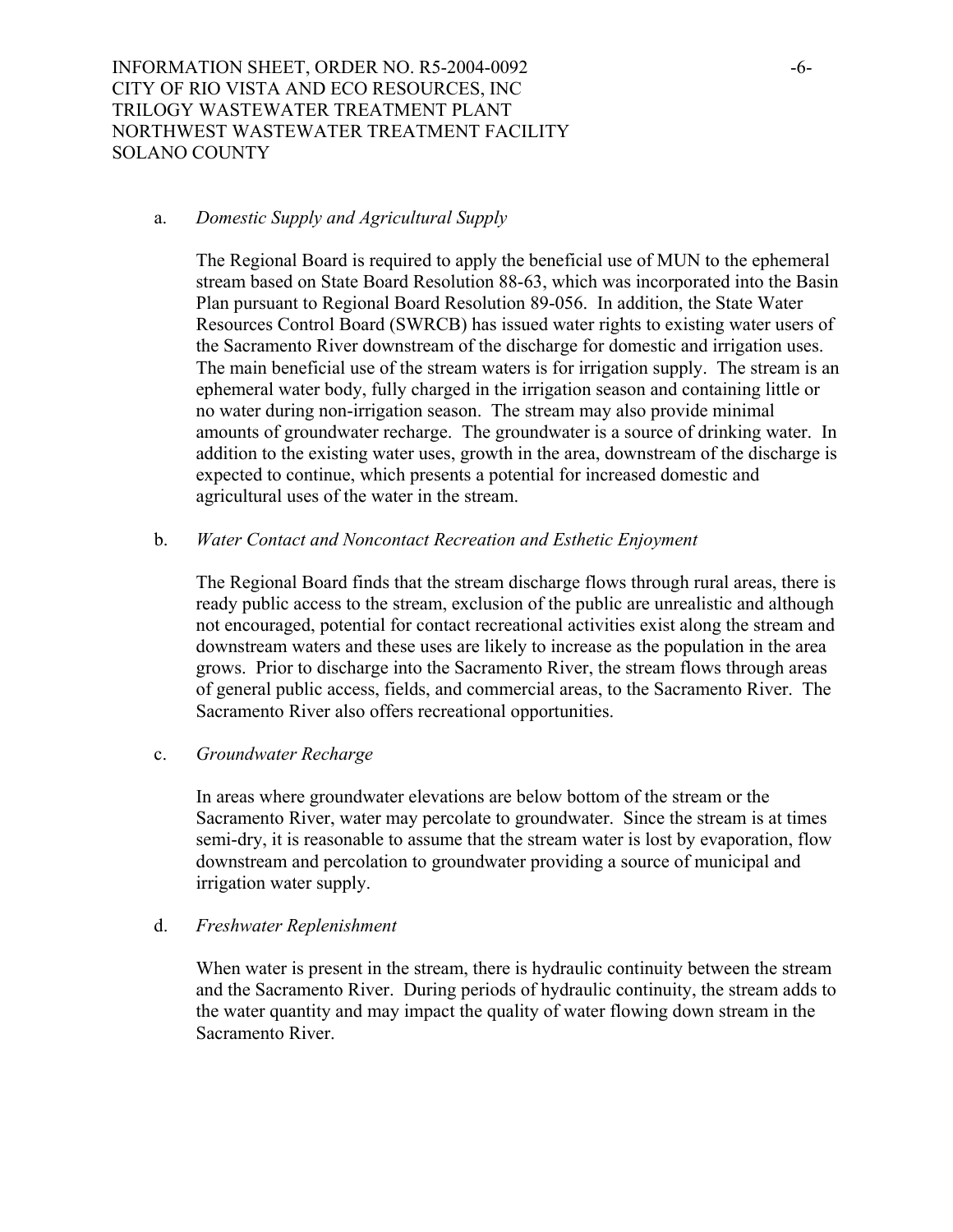#### e. *Preservation and Enhancement of Fish, Wildlife and Other Aquatic Resources.*

The Basin Plan (Table II-1) designates the Sacramento-San Joaquin Rivers as having both cold and warm freshwater beneficial uses, which include: warm freshwater habitat (WARM); cold freshwater habitat (COLD), cold and warm habitat migration of aquatic organisms (MIGR) including salmon, striped bass, sturgeon, shad, and steelhead; warm habitat spawning, reproduction, and/or early development (SPWN), and wildlife habitat (WILD). Therefore, pursuant to the Basin Plan (Table II-1, Footnote (2)), the cold water habitat designation applies to the ephemeral stream. The cold-water habitat designation necessitates that the in-stream dissolved oxygen concentration be maintained at, or above, 7.0 mg/l. This approach recognizes that, if the naturally occurring in-stream dissolved oxygen concentration is below 7.0 mg/l, the Discharger is not required to improve the naturally occurring level.

The Regional Board also finds that based on the available information and on the Discharger's application, that the stream, absent the discharge, is an ephemeral stream. The ephemeral nature of the stream means that the designated beneficial uses must be protected, but that no credit for receiving water dilution is available. Although the discharge, at times, maintains the aquatic habitat, constituents may not be discharged that may cause harm to aquatic life. At other times, natural flows within the stream help support the cold-water aquatic life. Both conditions may exist within a short time span, where the stream would be dry without the discharge and periods when sufficient background flows provide hydraulic continuity with the Sacramento River

## **WATER QUALITY OBJECTIVES**

The Porter Cologne Water Quality Control Act defines water quality objectives as *"…the limits or levels of water quality constituents or characteristics which are established for the reasonable protection of beneficial uses of water or the prevention of nuisance within a specific area*". Water quality objectives designed to protect beneficial uses and prevent nuisances are found in the Basin Plan, and may be stated in either numerical or narrative form.

#### **BASIN PLAN OBJECTIVES**

Specific water quality objectives, which apply to surface waters in the Sacramento and San Joaquin River Basins, are provided in Chapter III of the Basin Plan.

## **Receiving Water Objectives:**

a. Dissolved Oxygen (DO)

At page III-5.00 the Basin Plan states; *Within the legal boundaries of the Delta, the dissolved oxygen concentration shall not be reduced below 7.0 mg/l in the*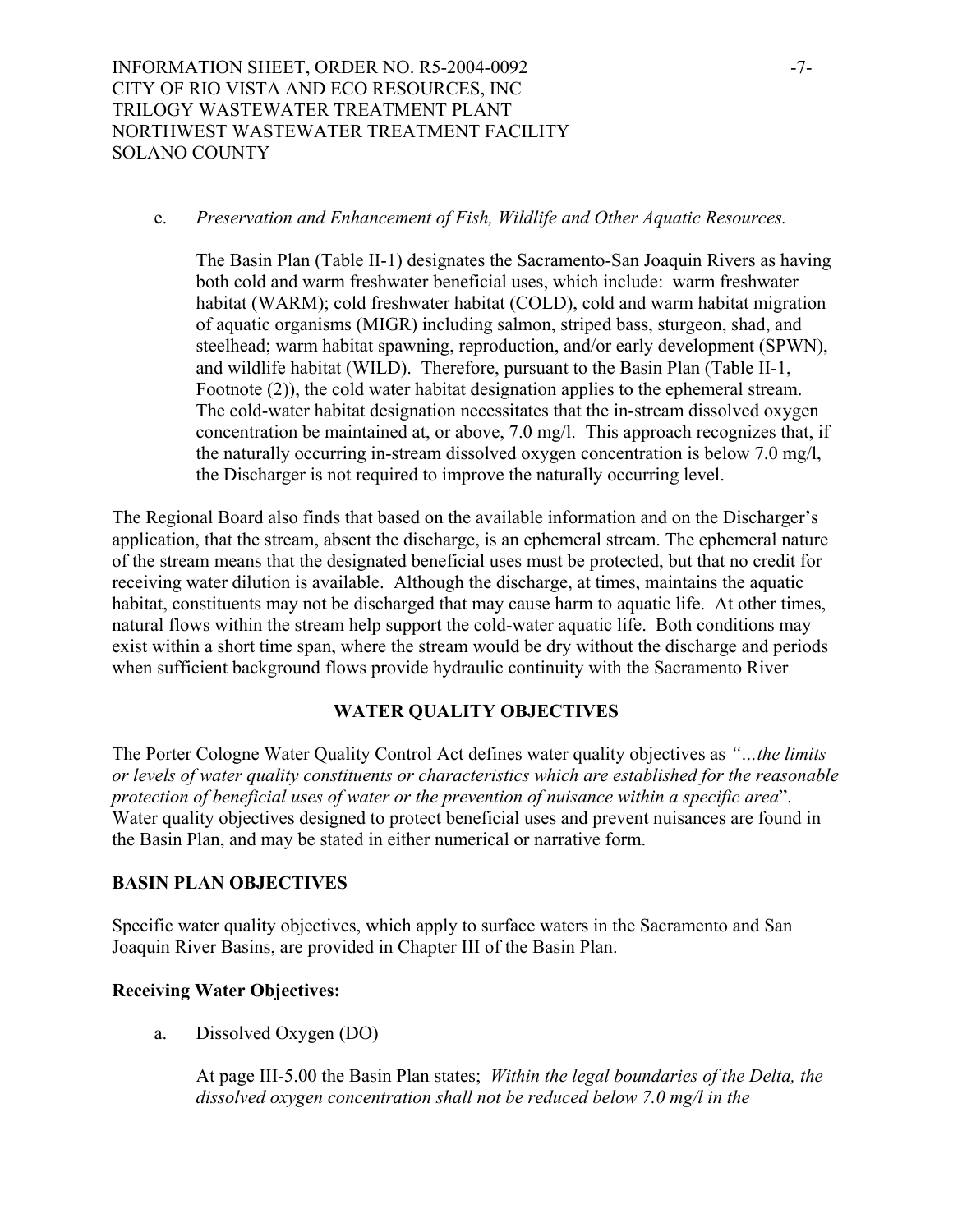INFORMATION SHEET, ORDER NO. R5-2004-0092 -8-CITY OF RIO VISTA AND ECO RESOURCES, INC TRILOGY WASTEWATER TREATMENT PLANT NORTHWEST WASTEWATER TREATMENT FACILITY SOLANO COUNTY

> *Sacramento River (below the I street bridge) and in all Delta waters west of the Antioch Bridge.* and…*For surface water bodies outside the legal boundaries of the Delta, the monthly median of the mean daily dissolved oxygen(DO) concentration shall not fall below 85 percent of saturation in the main water mass, and the 95 percentile concentration shall not fall below 75 percent of saturation. The DO concentration shall not be reduced below the following minimum levels at any time.*

*Waters designated WARM 5.0 mg/l Waters designated COLD 7.0 mg/l Waters designated SPWN 7.0 mg/l* 

The new Order allows discharge to the unnamed stream only during the winter months (1 November to 30 April). In winter months the flow in the ephemeral stream, if any, is mostly from the storm water run-offs, which generally is rich in dissolved oxygen. The tertiary effluent, therefore, should not contribute to a decrease in DO in the Unnamed Tributary Stream. Consequently, no effluent limitation has been included in this Order.

The new Order also allows for discharge directly to the Sacramento River year-round. The Sacramento River provides considerably more dilution than the Stream. The effluent from the membrane bioreactor process, therefore, should not contribute to a decrease in DO in the Sacramento River. Consequently, no effluent limitation has been included in this Order.

b. Oil and Grease

The Basin Plan states "*Waters shall not contain oils, greases, waxes, or other materials in concentrations that cause nuisance, result in a visible film or coating on the surface of the water or on objects in the water, or otherwise adversely affect beneficial uses*."

The wastewater treatment activities are not anticipated to generate any oils, greases, waxes, or other materials that can cause nuisance, result in a visible film or coating on the surface of the water or on objects in the water, or otherwise adversely affect beneficial uses. Therefore, there is no reasonable potential to exceed the criteria established by the Basin Plan.

c. pH

The Basin Plan provides that the pH (of surface waters) shall not be depressed below 6.5 nor raised above 8.5 pH Units. The Basin Plan further provides that changes in normal ambient pH levels shall not exceed 0.5 pH Units in fresh waters with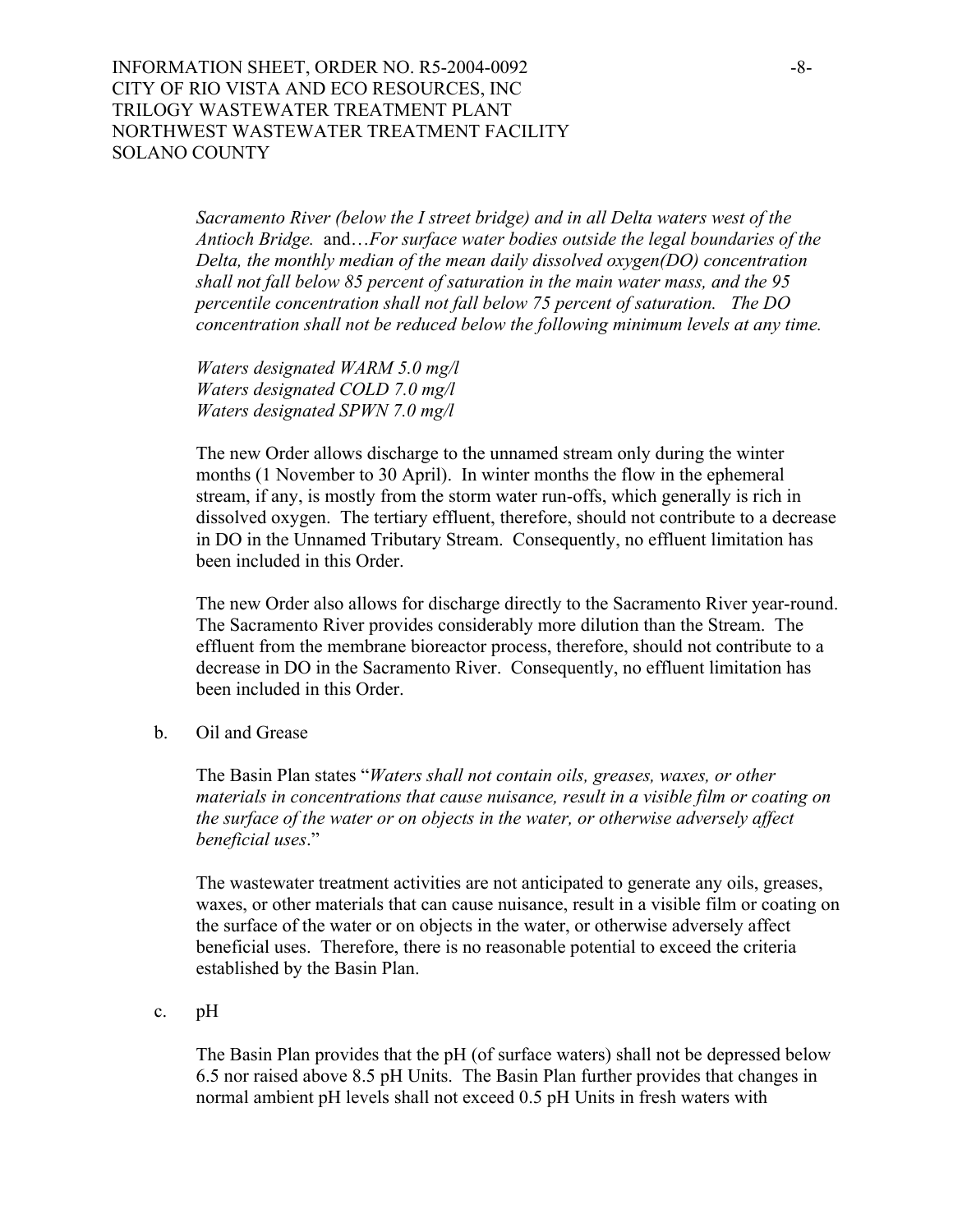INFORMATION SHEET, ORDER NO. R5-2004-0092 -9-CITY OF RIO VISTA AND ECO RESOURCES, INC TRILOGY WASTEWATER TREATMENT PLANT NORTHWEST WASTEWATER TREATMENT FACILITY SOLANO COUNTY

> designated COLD or WARM beneficial uses. The wastewater analysis submitted by the discharger indicates the lowest and highest monthly average pH values of 6.0 and 7.9 in the effluent, respectively. These readings indicate that the current wastewater treatment activity has a reasonable potential to generate effluent with a pH concentrations that could adversely affect beneficial uses. Hence, an effluent limitation for this criterion is set at 6.5 (daily minimum) and 8.5 (daily maximum), which are protective of receiving waters for discharge to the Stream. Effluent and receiving water limitations have been established in the Order.

d. Suspended Matter

Regarding suspended material, the Basin Plan states: "*Waters shall not contain suspended material in concentrations that cause nuisance or adversely affect beneficial uses."* The Basin Plan further states for biostimulatory substances: "*Water shall not contain biostimulatory substances, which promote aquatic growths in concentrations that cause nuisance or adversely affect beneficial uses*."

The current wastewater treatment process has a reasonable potential to generate suspended matter. Municipal wastewater contains numerous suspended matter, which tend to escape the treatment and/or removal process. Because at times, any of the secondary or tertiary treatment process units could malfunction causing solids to stay suspended. This practice could result in suspended matter being discharged directly to the Stream. Hence, an effluent limitation for this criterion is set at 10 mg/l (monthly average) and 20 mg/l (daily maximum). The rationale for establishing these limits are based on the following requirements: Regulations promulgated under 40 CFR 122.44 (a) require technology based effluent limitations to be placed in NPDES permits based on national effluent limitations guidelines and standards. Furthermore, Section 301 of CWA requires that all POTWs wastewater discharges receive at least secondary level treatment prior to discharge to protect the beneficial uses of the receiving waters. Therefore, in view of these requirements, and the need to protect the beneficial uses of the Stream, an effluent limitation of 10 mg/l (monthly average) and 20 mg/l (daily maximum) have been established. These limits are considered fair and reasonable for protecting the beneficial uses of receiving waters.

e. Settleable Matter

The Basin Plan states, "*the water shall not contain substances in concentrations that result in the deposition of material that causes nuisances or adversely affects beneficial uses*." The current wastewater treatment activity has a reasonable potential to generate settleable matter in concentrations that could adversely affect beneficial uses. There are occasions where it is necessary to drain process units for cleaning and maintenance. This practice could result in basin sediments being discharged directly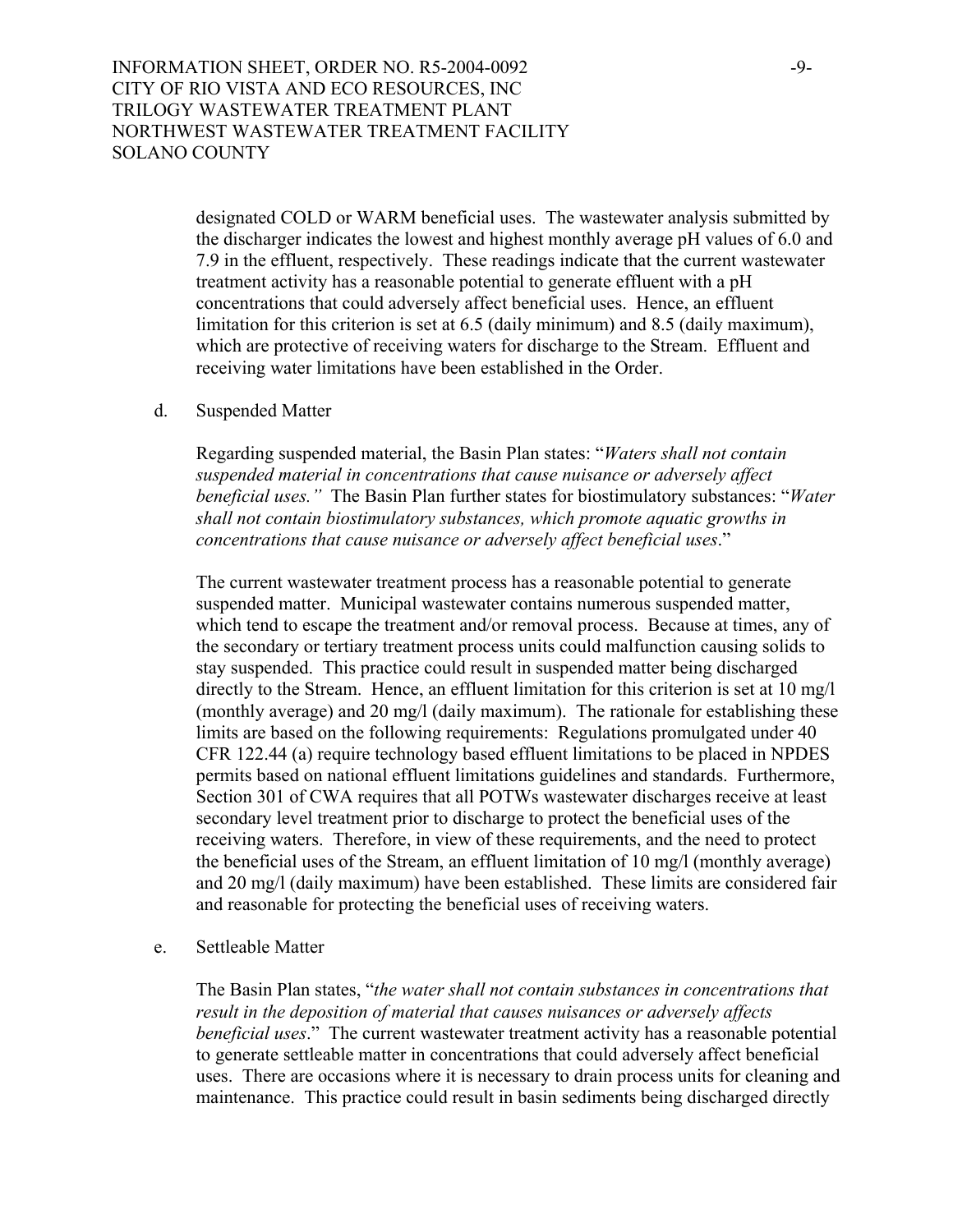to either the Unnamed Tributary Stream or the Sacramento River. Hence, an effluent limitation for this criterion is set at 0.1 ml/l (monthly average) and 0.2 ml/l (daily maximum), which are protective of receiving waters.

#### f. Temperature

At page III-8.00, the Basin Plan states; "*The natural receiving water temperature of intrastate waters shall not be altered unless it can be demonstrated to the satisfaction of the Regional Water Board that such alteration in temperature does not adversely affect beneficial uses. At no time or place shall the temperature of COLD or WARM intrastate waters be increased more than 5ºF above natural receiving water temperature… In determining compliance with the water quality objectives for temperature, appropriate averaging periods may be applied provided that beneficial uses will be fully protected.*"

The current practice of effluent discharge is not expected to cause variation in receiving water temperature by more than  $5^\circ$  F. This is due to the influent wastewater, which is circulated through several process units for several hours within the plant before it is discharged into the Stream. Consequently, no effluent limitation has been included in this Order

The Discharger has provided information in the Report of Waste Discharge describing modeling results that indicate that the discharge to the Sacramento River will not cause temperature changes in violation of Basin Plan requirements, even during flow reversals. Consequently, no effluent limitation has been included in this Order for the discharge to the Sacramento River.

#### g. Toxicity

At page III-8.00 the Basin Plan provides that relative to toxicity: "*All waters shall be maintained free of toxic substances in concentrations that produce detrimental physiological responses in human, plant, animal, or aquatic life*. *This objective applies regardless of whether the toxicity is caused by a single substance or the interactive effect of multiple substances*". Under the CWA Section 304(a), EPA has developed methodologies and specific criteria guidance to protect aquatic life and human health. These methodologies are intended to provide protection for all surface waters on a national basis. The methodologies have been subject to public review, as have the individual criteria guidance documents. Water quality criteria developed under Section 304(a) of the CWA are based solely on data and scientific judgments on the relationship between pollutant concentrations and environmental and human health effects. Section 304(a) criteria do not reflect consideration of economic impacts or the technological feasibility of meeting the chemical concentrations in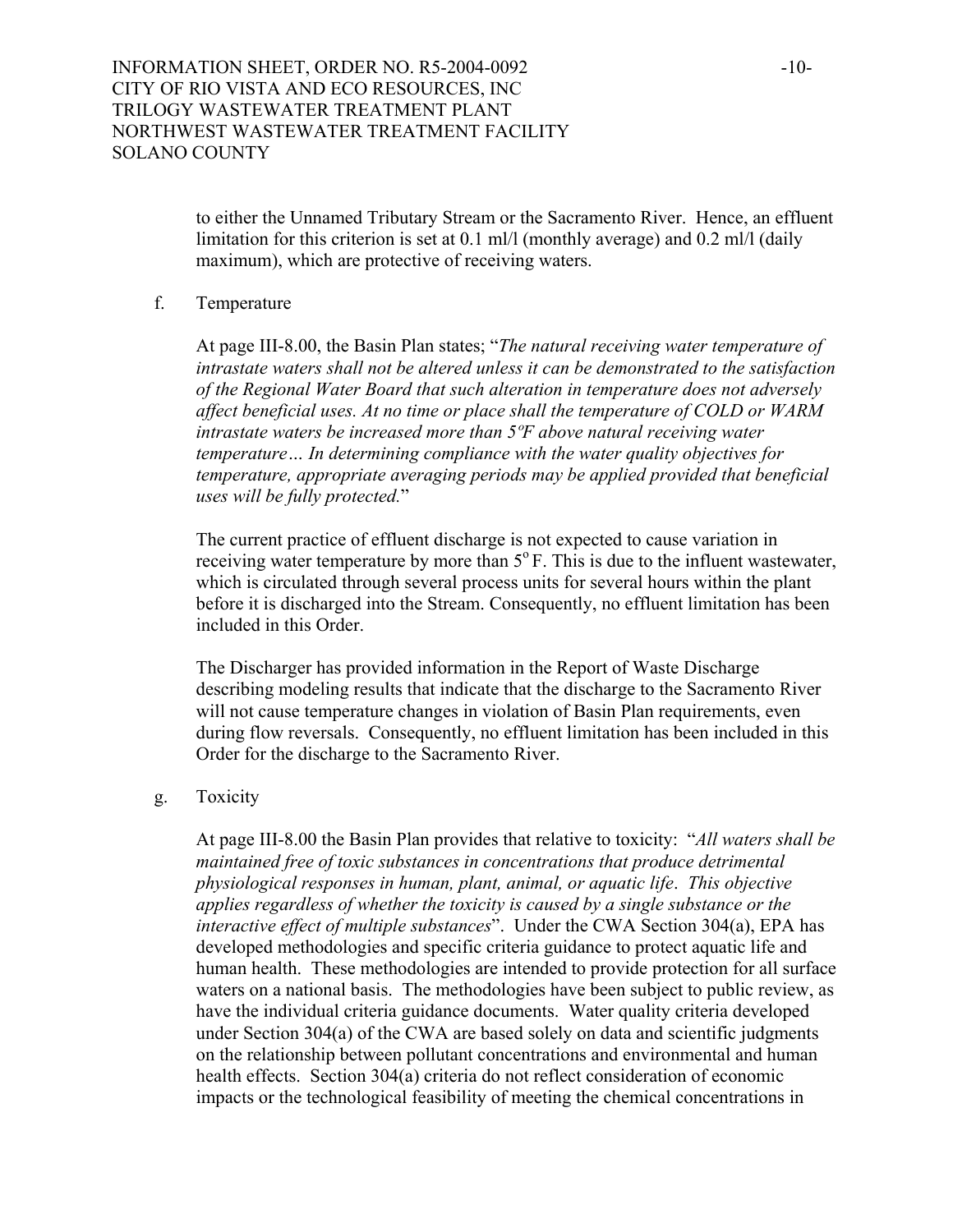INFORMATION SHEET, ORDER NO. R5-2004-0092 -11-CITY OF RIO VISTA AND ECO RESOURCES, INC TRILOGY WASTEWATER TREATMENT PLANT NORTHWEST WASTEWATER TREATMENT FACILITY SOLANO COUNTY

> ambient water. Section 304(a) criteria provide guidance to States in adopting water quality standards that ultimately provide a basis for controlling discharges or releases of pollutants. USEPA's ambient water quality criteria have been used as a means of supplementing the integrated approach to toxics control, and in some cases deriving numeric limitations to protect receiving waters from toxicity as required in the Basin Plan's narrative standard prohibiting the discharge of toxic constituents in toxic amounts.

This Order contains provisions that require complete characterization of the discharge. The characterization will include analysis for toxic constituents. Provisions also require direct effluent testing for chronic toxicity.

h. Turbidity

The Basin Plan states: "*Waters shall be free of changes in turbidity that cause nuisance or adversely affect beneficial uses. Increases in turbidity attributable to controllable water quality factors shall not exceed the following limits:*

- *Where natural turbidity is between 0 and 5 (NTUs), increases shall not exceed 1 NTU.*
- *Where natural turbidity is between 5 and 50 NTU's, increases shall not exceed 20 percent.*
- *Where natural turbidity is between 50 and 100 NTU's, increases shall not exceed 10 NTU's.*
- *Where natural turbidity is greater than 100 NTU's, increases shall not exceed 10 percent."*

There may be a reasonable potential to exceed the receiving water turbidity criteria due to discharges from tertiary filtration units, when a little to no dilution is available in the Stream. Although, most discharges occur during the period when a reasonable amount of dilution in the Unnamed Tributary Stream is expected to take place, a small amount of discharges also occur during low or no flows in the Stream. Therefore, receiving water limitations have been incorporated into this Order in conformance with Basin Plan objectives.

#### **Permit Effluent Limitations**

Clean Water Act Section 301 (b)(1) requires NPDES permits to include effluent limitations that achieve technology-based standards and any more stringent limitations necessary to meet water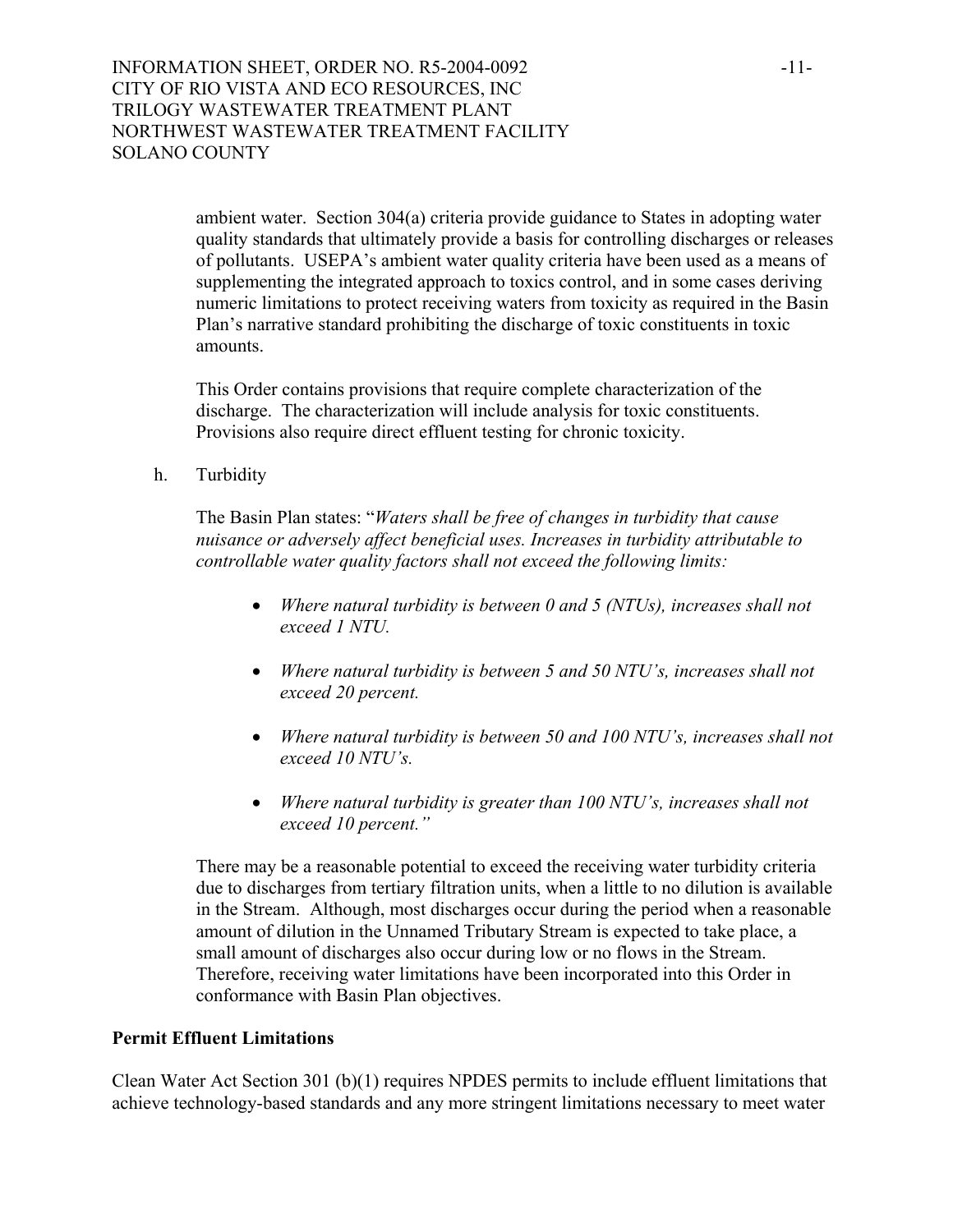## INFORMATION SHEET, ORDER NO. R5-2004-0092 -12-CITY OF RIO VISTA AND ECO RESOURCES, INC TRILOGY WASTEWATER TREATMENT PLANT NORTHWEST WASTEWATER TREATMENT FACILITY SOLANO COUNTY

quality standards. Water quality standards include Regional Board Basin Plan beneficial uses and narrative and numeric water quality objectives, State Board-adopted standards, and federal standards, including the CTR and NTR. The Basin Plan contains many numeric water quality objectives and contains a narrative toxicity objective that states: "*All waters shall be maintained free of toxic substances in concentrations that produce detrimental physiological responses in human, plant, animal, or aquatic life*." (Basin Plan at III-8.00.) For determining whether there is reasonable potential for an excursion above a narrative objective, the regulations prescribe three discrete methods (40 CFR 122.44 (d)(vi)). The Regional Board often relies on the second method because the USEPA's water quality criteria have been developed using methodologies that are subject to public review, as are the individual recommended criteria guidance documents. USEPA's ambient water quality criteria are used as means of supplementing the integrated approach to toxics control, and in some cases deriving numeric limitations to protect receiving waters from toxicity as required in the Basin Plan's narrative toxicity objective. In addition, when determining effluent limitations for a discharger, the dilution of the effluent in the receiving water may be considered where areas of dilution are defined. However, when a receiving water is impaired by a particular pollutant or stressor, limited or no pollutant assimilative capacity may be available in spite of the available dilution. In these instances, and depending upon the nature of the pollutant, effluent limitations may be set equal to or less than the applicable water quality criteria which are applied at the point of discharge such that the discharge will not cause or contribute to receiving stream exceedance of water quality standards established to protect the beneficial uses.

Section 1.3 of the SIP requires the Board to conduct an analysis for each priority pollutant with an applicable criterion or objective to determine if a water quality based effluent limitation is required. The Regional Board finds that with regards to the unnamed tributary stream, the ephemeral nature of the stream means that the designated beneficial uses must be protected, and no credit for receiving water dilution is available. In evaluating compliance with the CTR and SIP for the discharge to the Sacramento River (Northwest WWTF discharge), Board staff utilized ambient water quality data submitted by the Discharger from monitoring station R1 (located approximately 2 miles downstream of the future Northwest WWTF discharge point), associated with the City of Rio Vista Main Wastewater Treatment Plant that currently discharges into the Sacramento River and ambient surface water quality data from the San Francisco Regional Monitoring Program (SFRMP) conducted under the oversight of the San Francisco Bay Regional Water Quality Control Board, Region 2. The SFRMP monitoring station BG20 is located approximately 12 miles downstream of the Northwest WWTF discharge point in the Sacramento River at latitude  $38^{\circ}$  03.56' and longitude  $121^{\circ}$  48.59', at a depth of 9 meters, and 0.1 nautical miles west of channel marker "8". **Attachment E** summarizes receiving water data, maximum effluent concentrations (MECs) and includes aquatic life and human health criteria and Basin Plan objectives for each priority pollutant and other constituents.

In addition, on 10 September 2001 the Executive Officer issued a letter, in conformance with State Water Code, Section 13267, requiring the Discharger to prepare a technical report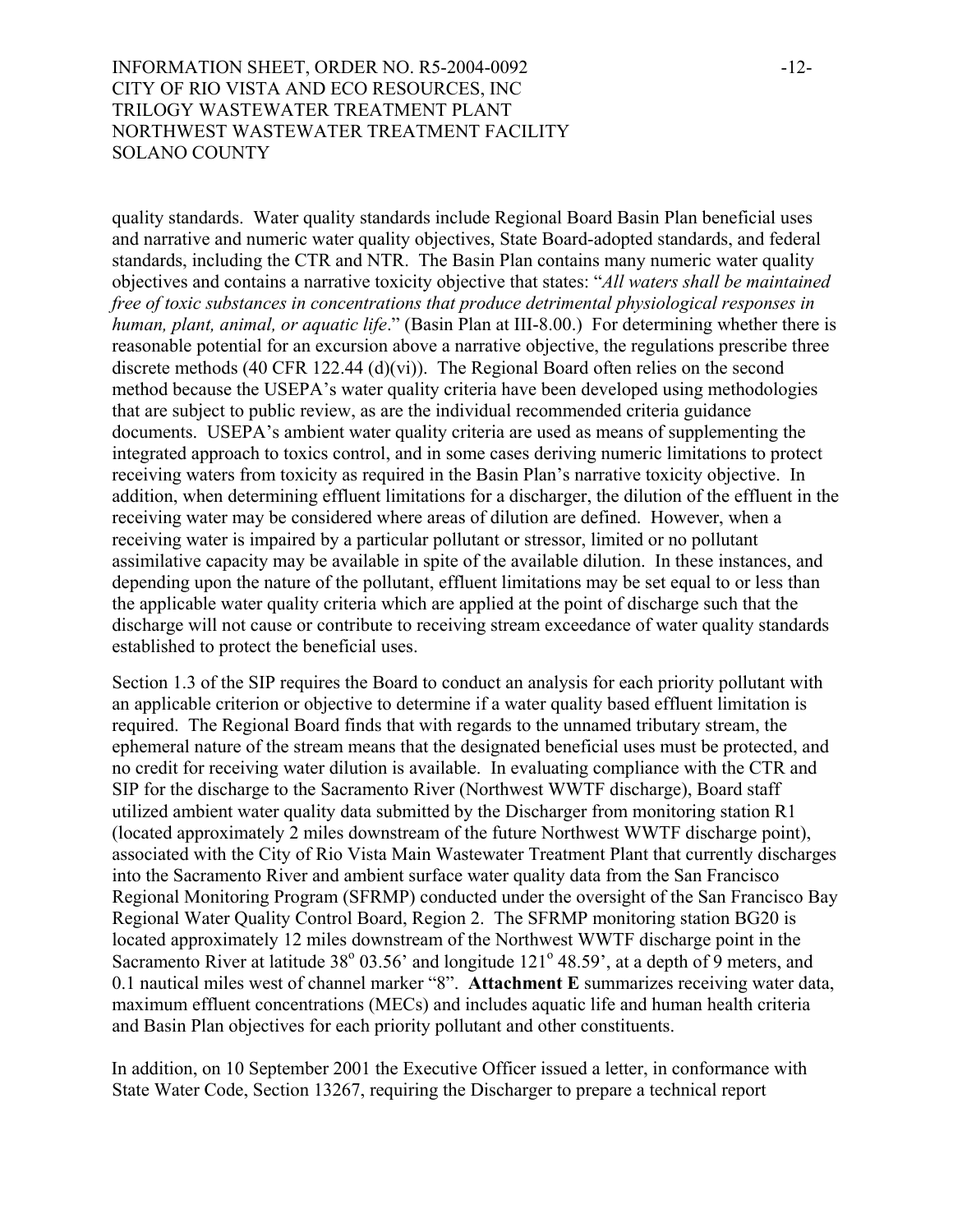INFORMATION SHEET, ORDER NO. R5-2004-0092 -13-CITY OF RIO VISTA AND ECO RESOURCES, INC TRILOGY WASTEWATER TREATMENT PLANT NORTHWEST WASTEWATER TREATMENT FACILITY SOLANO COUNTY

assessing effluent and receiving water quality. A copy of that letter, including its attachments is incorporated into this Order as **Attachments F through F-4**. A provision contained in this Order is intended to be consistent with the requirements of the technical report (**Attachment F**) in requiring sampling for National Toxics Rule (NTR), California Toxics Rule (CTR) and additional constituents to determine if the discharge from the new Northwest WWTF to the Sacramento River has a reasonable potential to cause or contribute to water quality impacts once the Northwest WWTF becomes operational.

Based on the available information the following effluent limitations were included in this Order:

## **Technology Based**

Technology-based treatment requirements under section 301 (b) of the CWA represent the minimum level of control that must be imposed in a permit issued under section 402 of the CWA. Technology based secondary treatment standards for Municipal Point-Source Dischargers are contained in 40 CFR Section 133. For secondary treatment, the 30-day average BOD<sub>5</sub> and total suspended solids (TSS) concentrations each shall not exceed 30 mg/l, the 7-day average  $BOD_5$  and suspended solids concentrations each shall not exceed 40 mg/l, and the 30day average BOD<sub>5</sub> and suspended solids percent removal each shall not be less than 85 percent. This permit contains more restrictive 7-day average and 30-day average effluent limitations for BOD and TSS than are required by the technology based secondary treatment standards. The reason for the more restrictive BOD<sub>5</sub> and TSS limitations is due to the type of treatment process being implemented with the new Northwest WWTF. The Northwest WWTF makes use of ultrafiltration membranes for mixed liquor separation within the biological treatment process. The membranes serve the role of both secondary clarification and final effluent filtration. Effluent from this process is, based on experience, capable of complying with these more restrictive limits. Under the requirements associated with "best practicable treatment and control," the limits are assigned to ensure proper operation and maintenance of the facility.

## **Water Quality Based**

## *REASONABLE POTENTIAL ANALYSIS*

The City of Rio Vista conducted and submitted monitoring results associated with priority and non-priority pollutants associated with four sampling events. The results of these sampling events were used in developing this Order. Effluent limitations are included in the Order to protect the beneficial uses of the receiving waters (the Unnamed Tributary Stream in the case of the Trilogy WWTP, the Sacramento River in the case of the Northwest WWTF) and to ensure that the discharge complies with the narrative Basin Plan objective that toxic substances not be discharged in toxic amounts.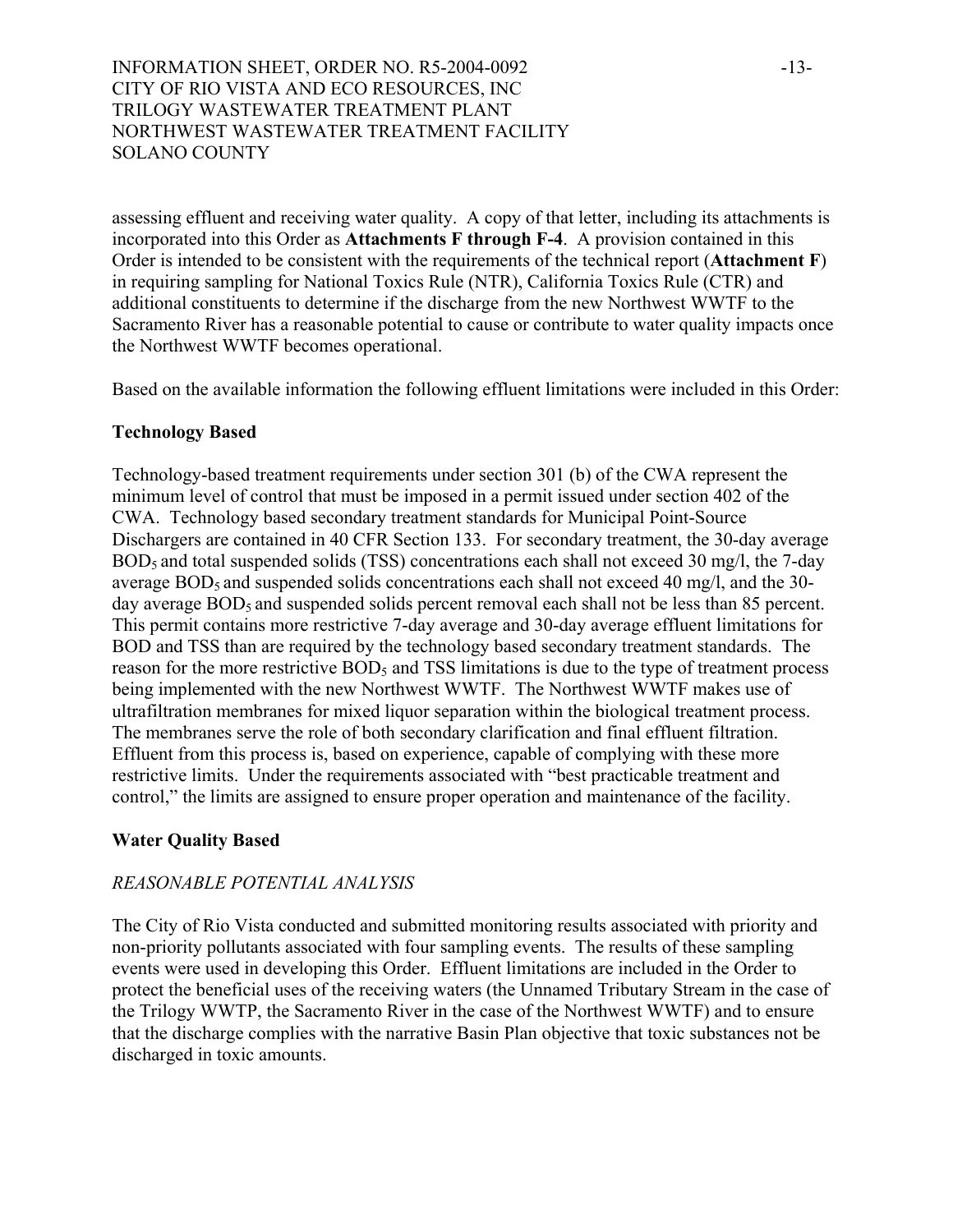## INFORMATION SHEET, ORDER NO. R5-2004-0092 -14-CITY OF RIO VISTA AND ECO RESOURCES, INC TRILOGY WASTEWATER TREATMENT PLANT NORTHWEST WASTEWATER TREATMENT FACILITY SOLANO COUNTY

As previously indicated, summary of all available Sacramento River data and Trilogy WWTP effluent data are provided in **Attachment E.** Also provided in **Appendix E** are the calculated maximum effluent concentrations (MECs), ambient background concentration, and applicable regulatory criteria (e.g., aquatic life, human health, Basin Plan objectives). Review of the available data indicates that effluent concentrations of aluminum, ammonia, bis(2-ethylhexyl) phthalate, chloride, chloroform, copper, cyanide, chlorodibromomethane, dichlorobromomethane, 1,2-diphenylhydrazine, electrical conductivity (EC), iron, manganese, MBAS (foaming agents), mercury, nitrite, and total dissolved solids (TDS) have a reasonable potential to cause or contribute to an in-stream excursion above numeric or narrative water quality objectives.

A summary of the maximum effluent concentration and applicable water quality criteria for constituents having data that indicate a reasonable potential to cause or contribute to a water quality criterion exceedence is provided in Table 1

| Constituent                          | Max<br>Conc. | Aquatic Life,<br>Human Health,<br>or Long-Term<br>Criteria | Aquatic<br>Life<br>Chronic<br>Criteria | Aquatic<br>Life<br>Acute<br>Criteria | Human<br>Health<br>$(water+$<br>org.) | Other                     |
|--------------------------------------|--------------|------------------------------------------------------------|----------------------------------------|--------------------------------------|---------------------------------------|---------------------------|
| Aluminum, $\mu g/L$                  | 2,400        | <b>USEPA</b><br>recommended<br>Aquatic Life                | 87                                     | 750                                  |                                       |                           |
| Ammonia, mg/L as $N(1)$              | 27           | <b>USEPA</b><br>recommended<br>Aquatic Life                | 0.63                                   | 2.14                                 |                                       |                           |
| bis(2-ethylhexyl)<br>phthalate, µg/L | 4.2          | CTR (Human<br>Health)                                      |                                        |                                      | 1.8                                   |                           |
| Chloride, mg/L                       | 220          | Long-Term                                                  |                                        |                                      |                                       | 106 (Agricultural<br>Use) |
| Chlorodibromomethane,<br>$\mu$ g/L   | 3.4          | Human Health                                               |                                        |                                      | 0.40                                  |                           |
| Chloroform, µg/L                     | 10           | Human Health                                               |                                        |                                      |                                       | $1.1$ (OEHHA)             |
| Copper, $\mu$ g/L $(2)$              | 12           | CTR (Aquatic<br>Life)                                      | 4.5                                    | 6.3                                  |                                       |                           |
| Cyanide, µg/L                        | 6.0          | CTR (Aquatic<br>Life)                                      | 5.2                                    | 22                                   |                                       |                           |
| Dichlorobromomethane,<br>$\mu$ g/L   | 7.9          | CTR (Human<br>Health)                                      | ---                                    |                                      | 0.56                                  |                           |

**Table 1 MAXIMUM EFFLUENT CONCENTRATIONS AND CRITERIA FOR CONSTITUENTS**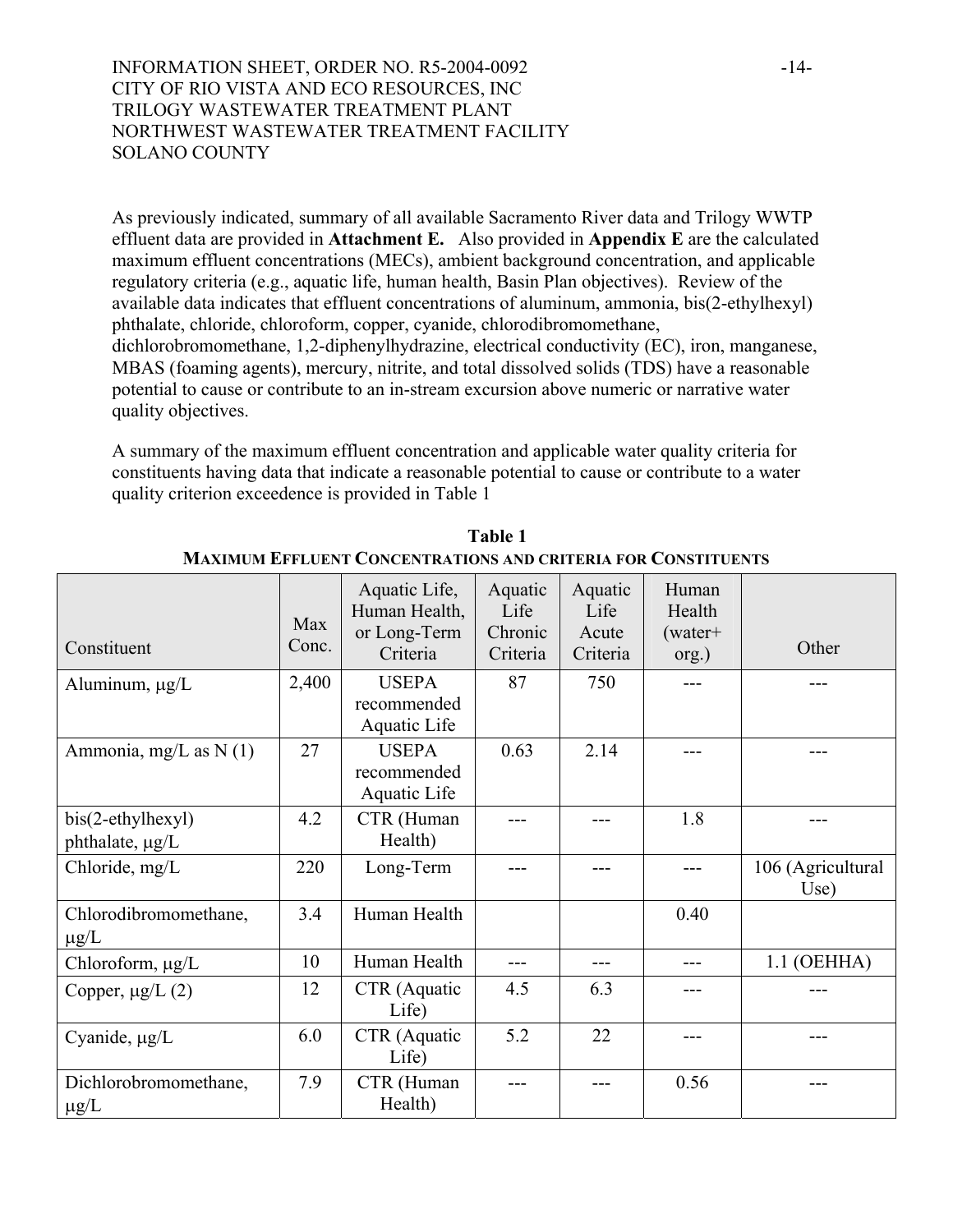## INFORMATION SHEET, ORDER NO. R5-2004-0092 -15-CITY OF RIO VISTA AND ECO RESOURCES, INC TRILOGY WASTEWATER TREATMENT PLANT NORTHWEST WASTEWATER TREATMENT FACILITY SOLANO COUNTY

| Constituent                               | Max<br>Conc. | Aquatic Life,<br>Human Health,<br>or Long-Term<br>Criteria | Aquatic<br>Life<br>Chronic<br>Criteria | Aquatic<br>Life<br>Acute<br>Criteria | Human<br>Health<br>$(water+$<br>org.) | Other                          |
|-------------------------------------------|--------------|------------------------------------------------------------|----------------------------------------|--------------------------------------|---------------------------------------|--------------------------------|
| 1,2-Dipheylhydrazine,<br>$\mu$ g/L        | 0.44         | CTR (Human<br>Health)                                      |                                        |                                      | 0.040                                 |                                |
| Electrical Conductivity,<br>$\mu$ mhos/cm | 1,400        | Long-Term                                                  |                                        |                                      |                                       | 700 (Agricultural<br>Use)      |
| Iron, $\mu g/L$                           | 320          | Human Health                                               |                                        |                                      |                                       | 300 (Secondary<br>MCL)         |
| Manganese, $\mu$ g/L                      | 76           | Human Health                                               |                                        |                                      |                                       | 50 (Secondary<br>MCL)          |
| MBAS (Foaming Agents),<br>$\mu$ g/L       | 2,300        | Human Health                                               |                                        |                                      |                                       | 500 (Secondary<br>MCL)         |
| Mercury, ng/L                             | 7.2          | Human Health                                               |                                        |                                      | $<$ 50                                | Bioaccumulative<br><b>TMDL</b> |
| Nitrite, mg/L as N                        | 3.6          | Human Health                                               |                                        |                                      | $---$                                 | 1.0 (Primary<br>MCL)           |
| <b>Total Dissolved Solids,</b><br>mg/L    | 1,100        | Long-Term                                                  |                                        |                                      |                                       | 450 (Agricultural<br>Use)      |

Notes:

(1) Ammonia criteria calculated based on a pH of 8.5 and temperature of 23 °C.

(2) Copper criteria calculated based on a Sacramento River hardness of 43 mg/L as CaCO3.

The value and procedure used to assign effluent limitations is provided in the following sections.

#### *DIFFUSER/MIXING*

The Discharger submitted a diffuser design whereby effluent is discharged through diffuser ports over a distance of approximately 150 feet to 250 feet from shore. Cormix modeling was used to assess whether the proposed diffuser would provide greater than 20:1 dilution. The modeling effort consisted of finding a steady state solution with effluent and river flow conditions being those that occur within one hour of a flow reversal (i.e., two hours total = one hour before and one hour after flow reversal). In addition, because the Cormix model results are reported as being accurate to only plus or minus fifty percent, a safety factor was applied. Several scenarios were analyzed to determine the most critical set of parameters for the mixing zone. Critical parameters that impact the analysis include river flow, river stage, effluent temperature, flow rate and wind speed. In general terms, mixing was assessed at both low and high river velocities with a maximum temperature differential of 11<sup> $\,^0$ </sup>C (corresponding with 15<sup> $\,^0$ </sup>C effluent mixing into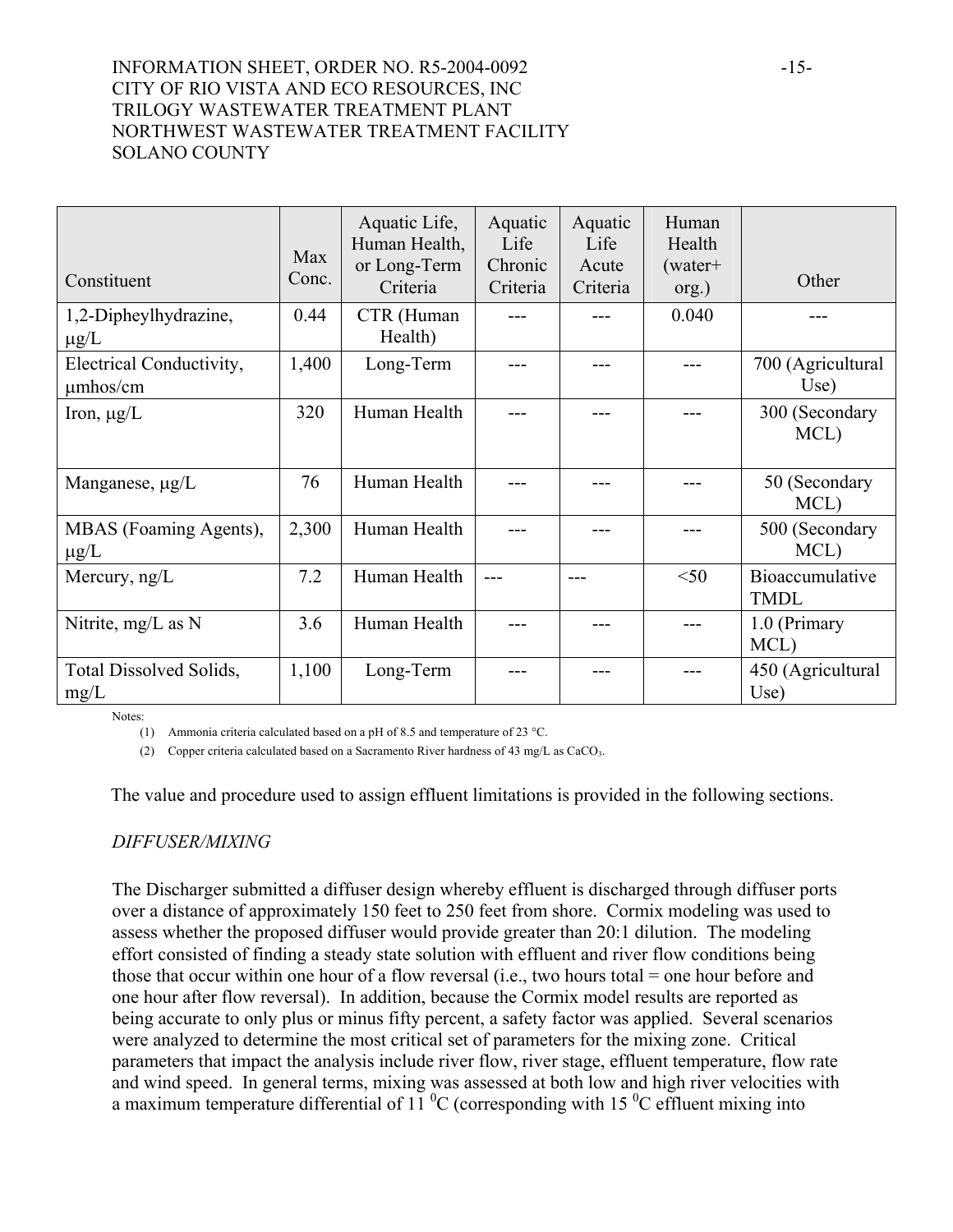## INFORMATION SHEET, ORDER NO. R5-2004-0092 -16-CITY OF RIO VISTA AND ECO RESOURCES, INC TRILOGY WASTEWATER TREATMENT PLANT NORTHWEST WASTEWATER TREATMENT FACILITY SOLANO COUNTY

 $4<sup>0</sup>C$  Sacramento River water). In addition to the critical conditions outlined, a sensitivity analysis was conducted to determine the impacts of lowering the temperature differential or increasing the wind speed. The results of the mixing zone study associated with the diffuser indicate that a zone of initial mixing achieves a Sacramento River water to effluent dilution of 20:1 within 150 feet (inclusive of a safety factor) of the discharge. This dilution credit (termed "D" in the SIP) of 20 is applied whenever the effluent limitation constituent's ambient background Sacramento River concentration is less than the water quality objective or criterion (i.e., assimilative capacity exists). In accordance with Section 1.4 of the SIP, the ambient background concentration (termed "B" in the SIP) is the observed maximum concentration whenever the applicable criterion is for the protection of aquatic life and the arithmetic mean concentration for the protection of human health or other long-term water quality objective (e.g., agricultural use).

A summary of background concentrations in the Sacramento River for those constituents that the Trilogy WWTP discharge has a reasonable potential to exceed a water quality objective, and whether assimilative capacity is available or not is provided in Table 2

| Constituent                            | Ambient<br>Backgrou<br>nd Conc. | Maximum<br>$\alpha$<br>Average<br>Conc. | Aquatic<br>Life,<br>Human<br>Health, or<br>Long-Term<br>Criteria | Criterion<br><b>Basis</b> | Criterion<br>Conc. | Assimilative<br>Capacity<br><b>Existence Status</b> |
|----------------------------------------|---------------------------------|-----------------------------------------|------------------------------------------------------------------|---------------------------|--------------------|-----------------------------------------------------|
| Aluminum, $\mu g/L$                    | 5,000                           | Maximum                                 | Aquatic Life                                                     | Chronic                   | 87                 | None                                                |
| Ammonia, mg/L as N $(1)$               | 0.3                             | Maximum                                 | Aquatic Life                                                     | Chronic                   | 0.63               | Assimilative<br>Capacity Exists                     |
| $bis(2-ethylhexyl)$<br>phthalate, µg/L | < 2.0                           | Average                                 | Human<br>Health                                                  | <b>CTR</b>                | 1.8                | Assimilative<br>Capacity Exists                     |
| Chloride, mg/L                         | 20<br>13                        | Maximum<br>Average                      | Long-Term                                                        | Ag Goal                   | 106                | Assimilative<br>Capacity Exists                     |
| Chlorodibromomethane,<br>$\mu$ g/L     | < 0.18                          | Average                                 | Human<br>Health                                                  | <b>CTR</b>                | 0.40               | Assimilative<br>Capacity Exists                     |
| Chloroform, µg/L                       | < 0.24                          | Average                                 | Human<br>Health                                                  | <b>OEHHA</b>              | 1.1                | Assimilative<br>Capacity Exists                     |
| Copper, $\mu$ g/L $(2)$                | 14                              | Maximum                                 | Aquatic Life                                                     | <b>CTR</b><br>Chronic     | 4.5                | None                                                |

**TABLE 2** 

## **AMBIENT BACKGROUND SACRAMENTO RIVER CONCENTRATIONS AND ASSIMILATIVE CAPACITY STATUS**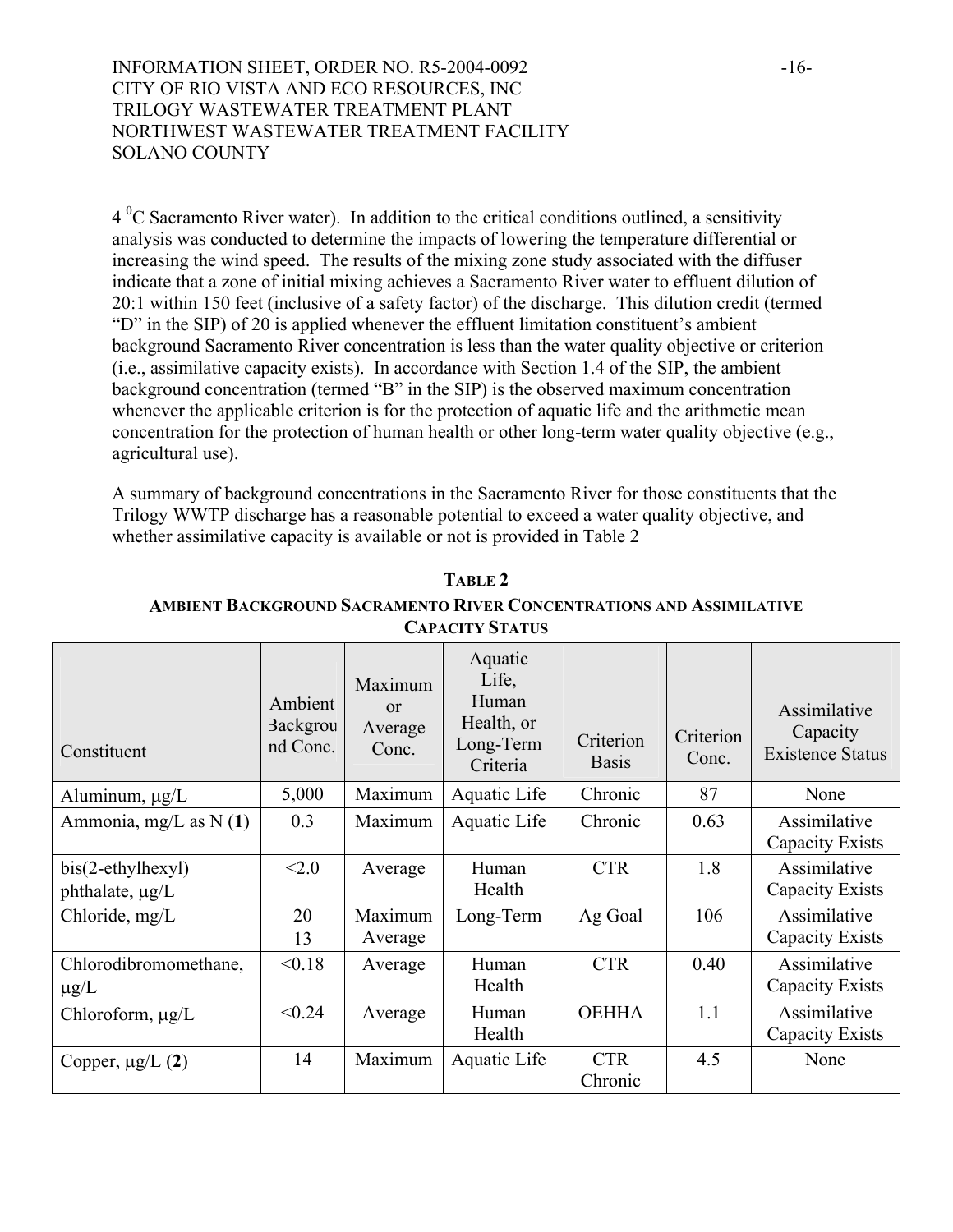## INFORMATION SHEET, ORDER NO. R5-2004-0092 -17-CITY OF RIO VISTA AND ECO RESOURCES, INC TRILOGY WASTEWATER TREATMENT PLANT NORTHWEST WASTEWATER TREATMENT FACILITY SOLANO COUNTY

| Constituent                                     | Ambient<br>Backgrou<br>nd Conc. | Maximum<br>$\alpha$<br>Average<br>Conc. | Aquatic<br>Life,<br>Human<br>Health, or<br>Long-Term<br>Criteria | Criterion<br><b>Basis</b> | Criterion<br>Conc. | Assimilative<br>Capacity<br><b>Existence Status</b> |
|-------------------------------------------------|---------------------------------|-----------------------------------------|------------------------------------------------------------------|---------------------------|--------------------|-----------------------------------------------------|
| Cyanide, $\mu g/L$                              | 3.0                             | Maximum                                 | Aquatic Life                                                     | <b>CTR</b><br>Chronic     | 5.2                | Assimilative<br>Capacity Exists                     |
| Dichlorobromomethane,<br>$\mu$ g/L              | < 0.2                           | Average                                 | Human<br>Health                                                  | <b>CTR</b>                | 0.56               | Assimilative<br><b>Capacity Exists</b>              |
| 1,2-Diphenylhydrazine,<br>$\mu$ g/L             | < 0.13                          | Average                                 | Human<br>Health                                                  | <b>CTR</b>                | 0.040              | Assimilative<br>Capacity Exists                     |
| Electrical Conductivity,<br>$\mu$ mhos/cm $(3)$ | 544                             | Average                                 | Long-Term                                                        | Ag Goal                   | 700                | Assimilative<br>Capacity Exists                     |
| Iron, $\mu g/L$                                 | 9,400<br>3,275                  | Maximum<br>Average                      | Human<br>Health                                                  | Secondary<br><b>MCL</b>   | 300                | None                                                |
| Manganese, µg/L                                 | 140<br>55                       | Maximum<br>Average                      | Human<br>Health                                                  | Secondary<br><b>MCL</b>   | 50                 | None                                                |
| <b>MBAS</b> (Foaming<br>Agents), $\mu g/L$      | $<$ 20                          | Average                                 | Human<br>Health                                                  | Secondary<br><b>MCL</b>   | 500                | Assimilative<br>Capacity Exists                     |
| Mercury, ng/L                                   | 4.9                             | Maximum                                 | Human<br>Health                                                  | <b>TMDL</b>               | < 0.0002<br>(ND)   | None:<br>Bioaccumulative                            |
| Nitrite, mg/L as N                              | <b>DNQ</b><br>0.029             | Average                                 | Human<br>Health                                                  | Primary<br><b>MCL</b>     | 1.0                | Assimilative<br>Capacity Exists                     |
| Total Dissolved Solids,<br>mg/L                 | 265                             | Average                                 | Long-Term                                                        | Ag Goal                   | 450                | Assimilative<br>Capacity Exists                     |

Notes: (1) Ammonia criteria calculated based on a pH of 8.5 and temperature of 23 °C.

(2) Copper criteria calculated based on a Sacramento River hardness of 43 mg/L as CaCO<sub>3</sub>.

(3) This EC average result was calculated from quarterly monitoring from monitoring Station BG20 from 1993 thru 1999.

The next paragraphs describe the general methodology used for calculating effluent limitations. A discussion of each constituent and effluent limitation calculation follows the general overview of the final and interim effluent limitation calculations.

#### Calculations for Final Effluent Limitations

When calculating maximum effluent limitations when no dilution credit is applied (e.g., the unnamed tributary stream, the Sacramento River when ambient background concentrations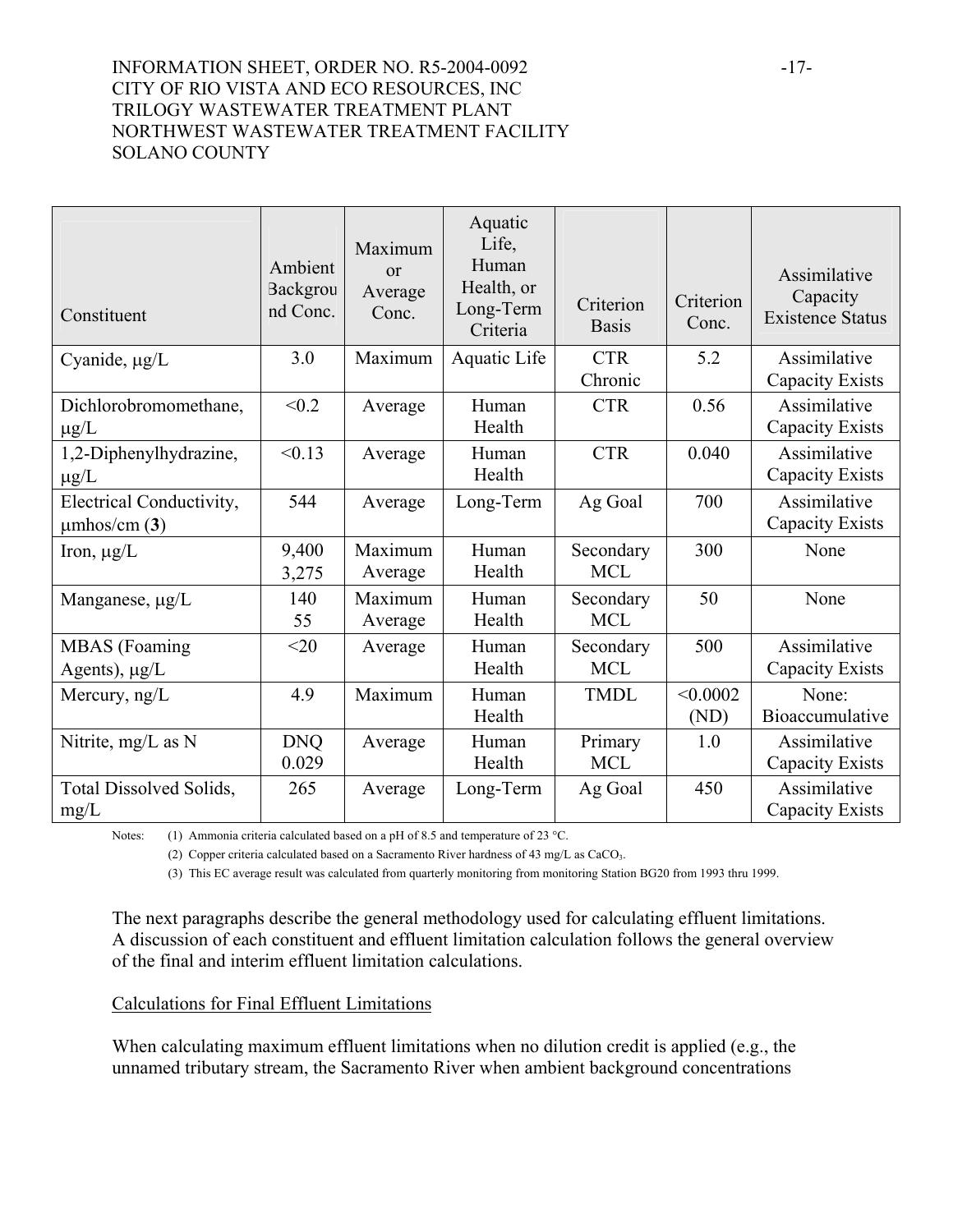## INFORMATION SHEET, ORDER NO. R5-2004-0092 -18-CITY OF RIO VISTA AND ECO RESOURCES, INC TRILOGY WASTEWATER TREATMENT PLANT NORTHWEST WASTEWATER TREATMENT FACILITY SOLANO COUNTY

exceed water quality objectives), the effluent concentration allowances (ECAs) were set equal to the criteria/standards/objectives as follows:

$$
ECA_{chronic} = CCC
$$
  

$$
ECA_{acute} = CMC
$$
  

$$
ECA_{HH} = HH
$$

where:

| $ECA_{chronic} =$ | effluent concentration allowance for chronic (four-day average) toxicity<br>criterion.                     |
|-------------------|------------------------------------------------------------------------------------------------------------|
| $ECAacute =$      | effluent concentration allowance for acute (one-hour average) toxicity<br>criterion.                       |
| $ECAHH =$         | effluent concentration allowance for human health, agriculture, or other<br>long-term criterion/objective. |
| $CCC =$           | criterion continuous concentration (four-day average, unless otherwise<br>noted).                          |
| $CMC =$           | criterion maximum concentration (one-hour average).                                                        |
| $HH =$            | human health, agriculture, or other long-term criterion/objective.                                         |

When calculating the maximum effluent limitation when a 20:1 dilution credit is applied (e.g., when discharging to the Sacramento River), the effluent concentration allowances were determined as follows:

$$
ECA_{chronic} = CCC + D(CCC - B(max))
$$
  
\n
$$
ECA_{acute} = CMC + D(CMC - B(max))
$$
  
\n
$$
ECA_{HH} = HH + D(HH - B(average))
$$

where:

 $D =$  dilution credit.  $B =$  ambient background concentration. and other terms as defined above.

For aquatic life acute and chronic toxicity ECAs, the acute and chronic ECAs were then converted to equivalent long-term averages (LTA) using ECA statistical multipliers (see Table 1, SIP). Based on a 0.6 coefficient of variation (applied when less than 10 effluent monitoring data points are available), the acute multiplier is 0.321 and the chronic multiplier is 0.527. After application of these multipliers, the lowest LTA is obtained and used for further effluent limitation calculations:

> $LTA<sub>acute</sub> = (ECA<sub>acute</sub>)(ECA multiplier-acute) = (ECA<sub>acute</sub>)(0.321)$  $LTA_{\text{chronic}} = (ECA_{\text{chronic}})(ECA$  mutiplier-chronic) =  $(ECA_{\text{chronic}})(0.527)$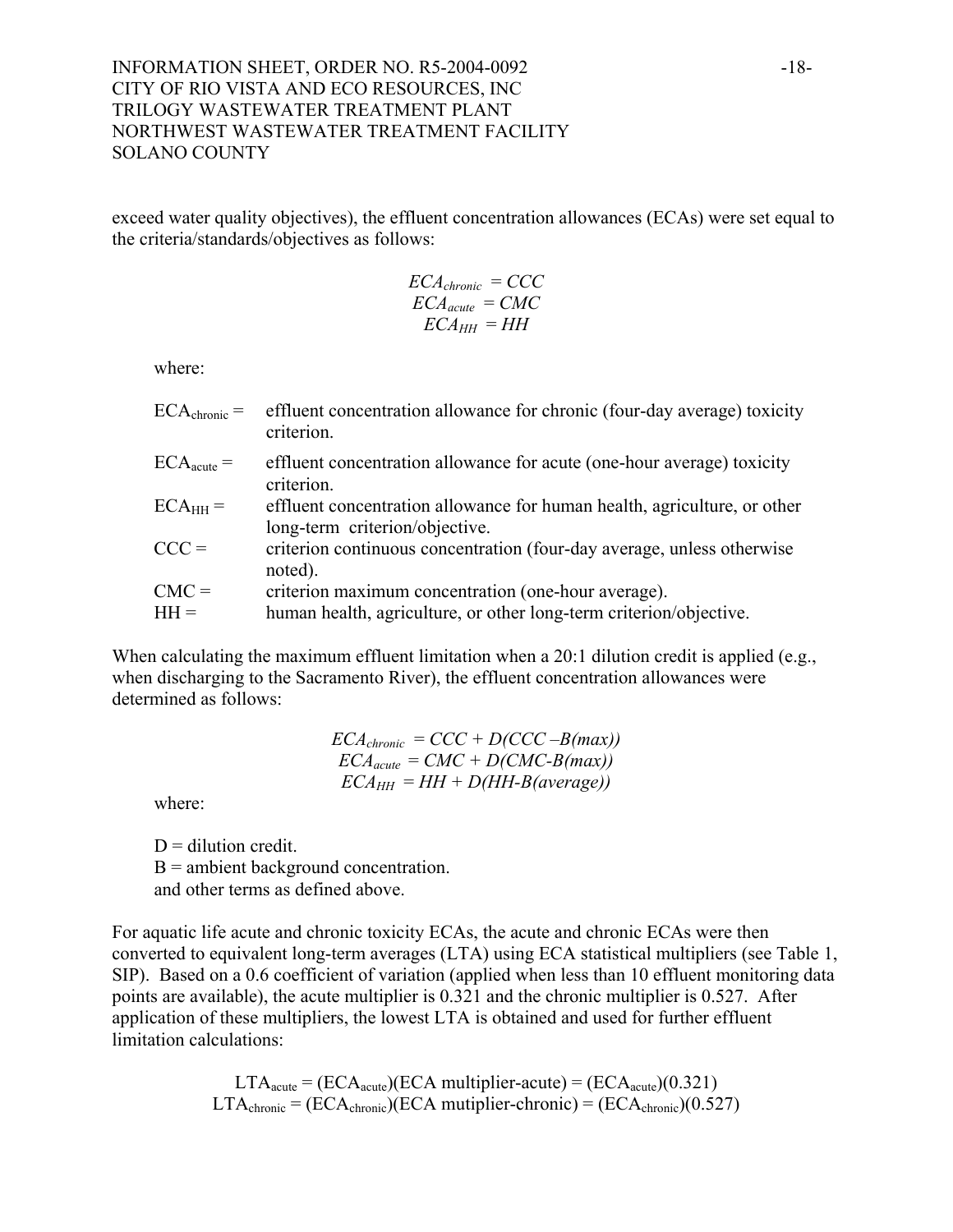INFORMATION SHEET, ORDER NO. R5-2004-0092 -19-CITY OF RIO VISTA AND ECO RESOURCES, INC TRILOGY WASTEWATER TREATMENT PLANT NORTHWEST WASTEWATER TREATMENT FACILITY SOLANO COUNTY

Additional statistical multipliers (see Table 2, SIP) are then used to calculate the aquatic life maximum daily effluent limitation (MDEL) and the average monthly effluent limitation (AMEL). The MDEL and AMEL statistical multipliers are also obtained by making use of a 0.6 coefficient of variation (applied when less than 10 effluent monitoring data points are available) and a sampling frequency of once monthly is assigned to the discharge (Note: the SIP requires assumption of four monthly samples as a minimum value, even when monitoring occurs at a lower frequency such as once monthly; n=4). Under these conditions, the aquatic life MDEL multiplier is 3.11 and the AMEL multiplier is 1.55.

> $AMEL = (MIN LTA)(AMEL multiplier) = (MIN LTA)(1.55)$  $MDEL = (MIN LTA)(MDEL multiplier) = (MIN LTA)(3.11)$

Human health criteria are addressed in a manner different than aquatic life criteria. Human health/long term ECAs are set equal to the AMEL and a statistical multiplier (MDEL/AMEL) is used to calculate the MDEL (see Table 2, SIP). The MDEL/AMEL statistical multiplier when the coefficient of variation is 0.6 (default assumption) and monitoring occurs less than four times per month is 2.01.

 $AMEL = (ECA<sub>HH</sub>)$ 

 $\text{MDEL} = (\text{ECA}_{\text{HH}})(\text{MDEL}/\text{AMEL} \text{ multiplier}) = (\text{ECA}_{\text{HH}})(2.01)$ 

Calculations for Interim Effluent Limitations/Performance-based Effluent Limitations

Section 2.1 of the SIP provides that: "Based on an existing discharger's request and demonstration that it is infeasible for the discharger to achieve immediate compliance with a CTR criterion, or with an effluent limitation based on a CTR criterion, the RWQCB may establish a compliance schedule in an NPDES permit." Section 2.1 further states that compliance schedules may be included in NPDES permits provided that the following justification has been submitted: (a) documentation that diligent efforts have been made to quantify pollutant levels in the discharge and the sources of the pollutant in the waste stream; (b) documentation of source control measures and/or pollution minimization measures currently underway or completed; (c) a proposal for additional or future source control measures, pollutant minimization actions, or waste treatment (i.e., facility upgrades); and (d) a demonstration that the proposed schedule is a short as practicable."

The Discharger qualifies for the assignment of interim effluent limitations, where warranted. On 10 September 2001, the Executive Officer issued a letter, in conformance with State Water Code, Section 13267, which required that the Discharger prepare a technical report assessing effluent and receiving water quality. A copy of that letter, including its attachments is incorporated into this Order as **Attachments F through F-4**. The Discharger has fulfilled its obligation under this request per submittal of its 28 February 2003 Technical Report. Additionally, the Discharger reports that current wastewater is municipal in origin. The contaminants, therefore, originate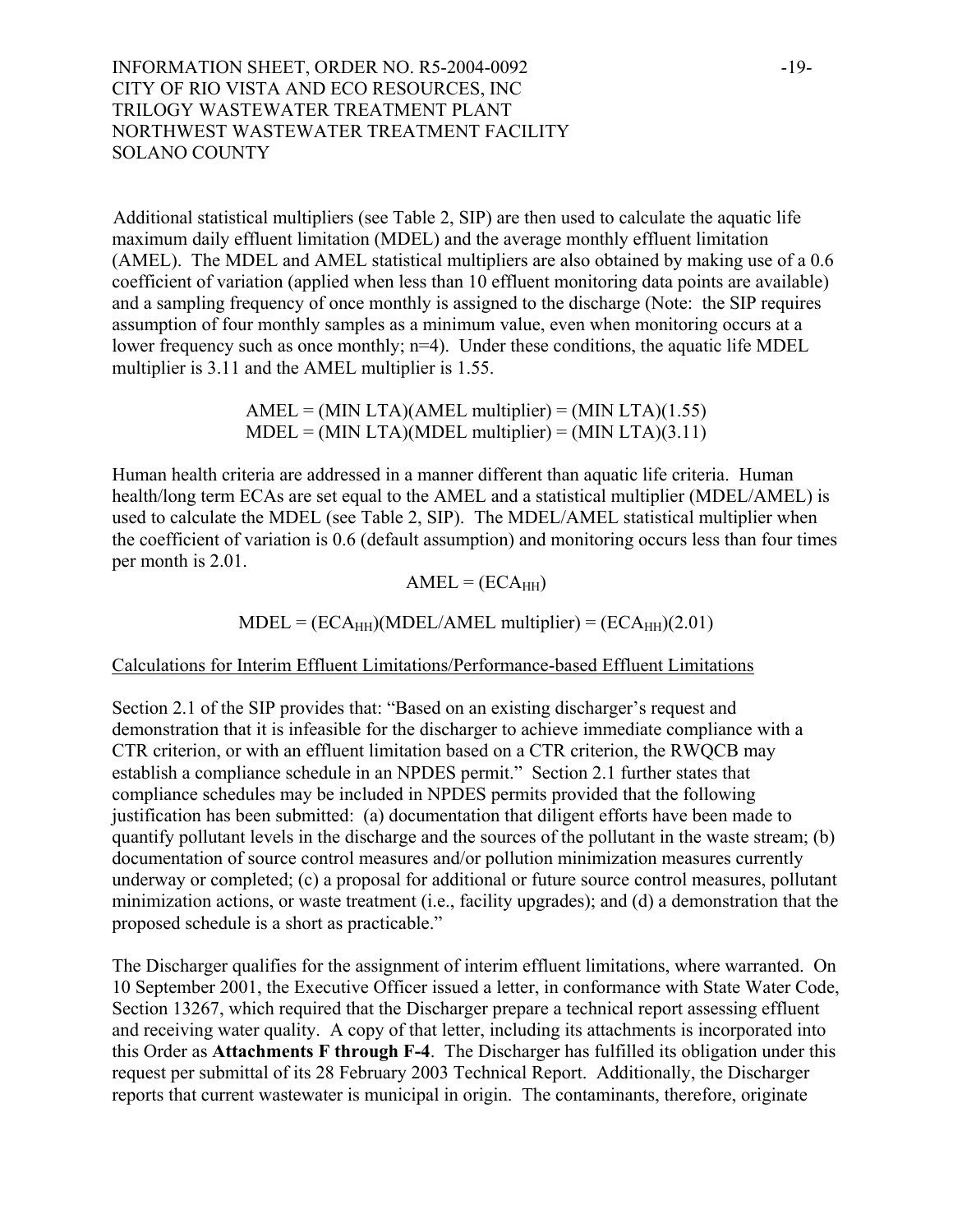# INFORMATION SHEET, ORDER NO. R5-2004-0092 -20-CITY OF RIO VISTA AND ECO RESOURCES, INC TRILOGY WASTEWATER TREATMENT PLANT NORTHWEST WASTEWATER TREATMENT FACILITY SOLANO COUNTY

from the municipal water supply and/or municipal use. The monitoring and source identification fulfills the requirements of (a). The Discharger has stated its intent in the Report of Waste Discharge to make use of an ultrafiltration based biological treatment system (i.e., membrane bioreactor) with UV disinfection to replace the current trickling filter/granular medium filtration with chlorination/dechlorination system at the Northwest WWTF. This replacement treatment system complies with "best practicable treatment and control," thus fulfilling requirements associated with (b) and (c). Because of the availability of assimilative capacity in the Sacramento River for bis (2-ethylhexyl) phthalate, chlorodibromomethane, chloroform, cyanide, dichlorobromomethane, and 1,2-diphenylhydrazine, a compliance time schedule, to **28 February 2006**, has been provided in this Order to allow for design completion, project bidding, construction, and start-up of the Northwest WWTF and outfall diffuser. Because of the lack of assimilative capacity in the Sacramento River for copper, a five-year compliance time schedule, to **30 June 2009**, has been included in this Order to allow for the additional task of process monitoring and further action/process modifications to ensure compliance with the copper effluent limitations. These time schedules are considered as short as practicable.

The SIP requires submission of monitoring data prior to the issuance of a permit. The Discharger has submitted Trilogy effluent data for fulfillment of this requirement, with explanation as to how the Northwest WWTF design and disposal method will ensure compliance with water quality objectives. Although interim effluent limitations will be applied based on the Trilogy monitoring results of which this discharge is replacing, a provision for additional monitoring of the discharge to verify design intent has been applied. Upon review of the additional monitoring data, this permit can be reopened and the effluent limitations may be removed. This change would be consistent with Federal anti-backsliding provisions of 40 CFR 122.44(1)12 and 122.62(a)(16).

Interim effluent limitations are established based on current treatment plant performance to ensure that problematic conditions do not worsen in the interim period between Order adoption and start-up of the Northwest WWTF. Interim compliance dates are included. In developing the interim limitations, sampling frequency and data variability is accounted for by establishing limits when there is ten or more data points, that are based on normally distributed data where 99.9% of the data lie within 3.3 standard deviations of the mean (Basic Statistical Methods for Engineers and Scientists, Kennedy and Nevelle). A coefficient of variation of 0.6 was used to describe effluent variability.

Performance-based effluent limitations are established for those constituents for whom antidegradation prevents full use of available dilution credits. These performance-based effluent limitations are calculated using the same methodology as for determining interim limitations.

The multipliers contained in Table 5-2 of the Technical Support Document of Water Quality Based Toxics Control (EPA/505/2-90-001, TSD) were used to determine a maximum daily limitation based on a long-term average objective. In this case, the long-term average objective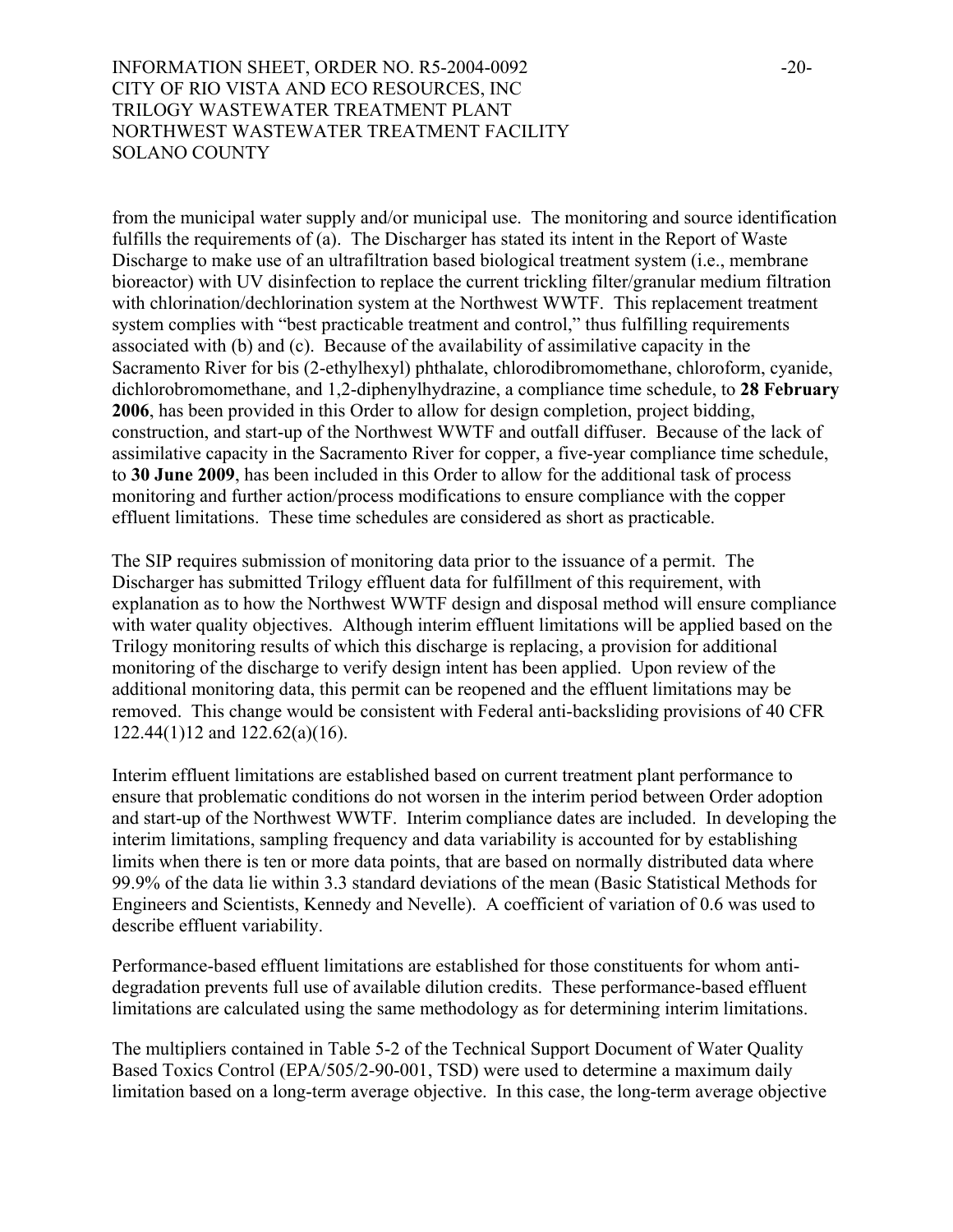# INFORMATION SHEET, ORDER NO. R5-2004-0092 -21-CITY OF RIO VISTA AND ECO RESOURCES, INC TRILOGY WASTEWATER TREATMENT PLANT NORTHWEST WASTEWATER TREATMENT FACILITY SOLANO COUNTY

is to maintain, at a minimum, the current plant performance level. Therefore, when there are less than ten data for a constituent, interim limitations are based on 3.11 times the maximum observed sampling point to obtain the daily maximum interim limitations (Table 5-2, TSD).

The determination of each effluent limitation is described next.

#### *Aluminum*

Aluminum occurs naturally and makes up about 8% of the earth's composition. When aluminum enters the environment, it can dissolve in lakes, streams, and rivers depending on the quality of the water. USEPA developed National Recommended Ambient Water Quality Criteria for the Protection of Freshwater Aquatic Life for total recoverable aluminum; 87 µg/l as a four-day average (chronic) and 750 µg/l as a one-hour average (acute). USEPA's 2002 National Recommended Water Quality Criteria summary document notes that these criteria were developed at low hardness values. It also states that aluminum is substantially less toxic at higher hardness, but the effects of hardness on the criteria are not well quantified at this time. Aluminum exists as aluminum silicate in suspended clay particles, which USEPA acknowledges might be less toxic than other forms of aluminum. Correspondence with US EPA indicates that the criterion is not intended to apply to aluminum silicate. Therefore, a monitoring method that excludes aluminum silicate is likely to be more appropriate. According to correspondence contained in Regional Board files, the use of acid-soluble analysis for compliance with the aluminum criteria appears to satisfy USEPA. This Order and the Basin Plan prohibit the discharge of toxic constituents in toxic amounts and USEPA's criteria for prevention of acute and chronic toxicity are numerical criteria, which may be used to apply the Basin Plan's narrative objective to protect aquatic life from toxicity. The drinking water primary and secondary MCLs for aluminum are 1000  $\mu$ g/l and 200  $\mu$ g/l, respectively.

Aluminum has been detected in effluent samples collected from the Trilogy WWTP within the range of 2.5 µg/L to 2,400 µg/L. Aluminum in the Sacramento River was found to be as high as  $5,000 \mu g/l$ .

The maximum effluent and receiving water concentrations of aluminum exceed both the aquatic life criteria and the drinking water standards. Therefore, the discharge must meet all regulatory water quality criteria at end-of-pipe and no dilution can be granted when discharging to the Sacramento River. The previous permit included an effluent limitation for aluminum of 87 µg/l as a 4-day average and 750 µg/l as a daily maximum. These limitations have been recalculated to develop both daily maximum and a monthly average limitations.

Final Effluent Limitation Calculations – Unnamed Tributary

 $ECA<sub>acute</sub> = 750 \mu g/L$  $ECA_{\text{chronic}} = 87 \mu g/L$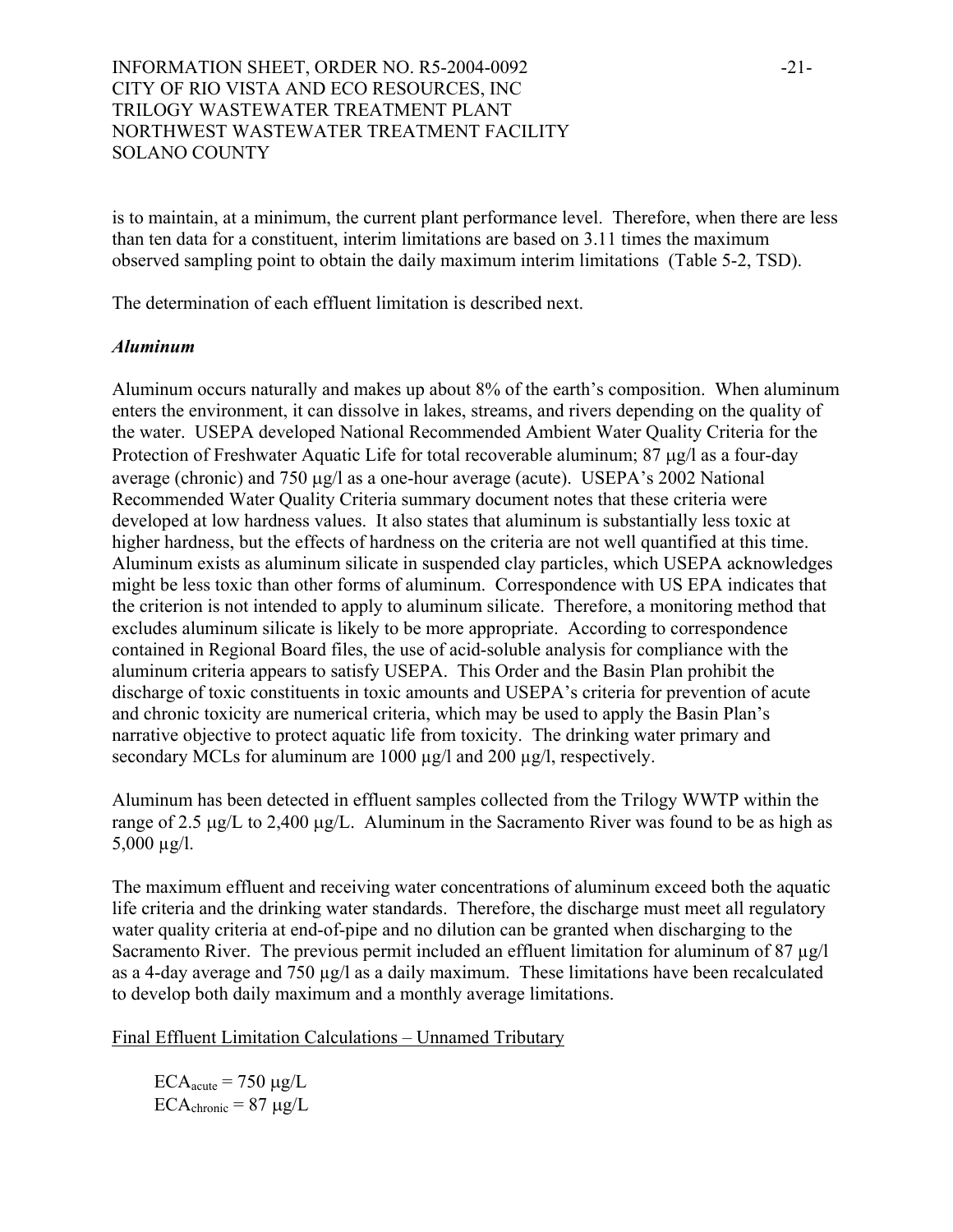INFORMATION SHEET, ORDER NO. R5-2004-0092 -22-CITY OF RIO VISTA AND ECO RESOURCES, INC TRILOGY WASTEWATER TREATMENT PLANT NORTHWEST WASTEWATER TREATMENT FACILITY SOLANO COUNTY

LTA acute =  $(750 \,\mu g/L)(0.321) = 240 \,\mu g/L$ LTA chronic =  $(87 \text{ µg/L})(0.527) = 45.8 \text{ µg/L}$ 

Lowest LTA =  $45.8 \mu g/L$ 

AMEL =  $(45.8 \text{ µg/L})(1.55) = 71 \text{ µg/L}$  $MDEL = (45.8 \text{ µg/L})(3.11) = 142 \text{ µg/L}$ 

## Interim Effluent Limitation Calculations

The effluent data from the Trilogy WWTP indicate that the effluent would not consistently comply with the final effluent limits described above. However, because the aluminum criteria are not new, interim effluent limitations are not established in the order. Instead, compliance with the aluminum limitations is addressed in a Cease and Desist Order.

#### Final Effluent Limitation Calculations – Sacramento River

The interim effluent limitations addressed in the Cease and Desist Order will also apply to the Sacramento River, pending completion of effluent characterization. Upon review of the additional monitoring data, this permit can be reopened and the effluent limitations modified or removed. This change would be consistent with Federal anti-backsliding provisions of 40 CFR 122.44(1)12 and 122.62(a)(16).

#### *Ammonia*

Wastewater treatment plants commonly use nitrification and denitrification processes to remove ammonia from the waste stream. Nitrification is a biological process that converts ammonia to nitrate, and denitrification is a process that converts nitrate to nitrogen gas, which is then released to the atmosphere. Ammonia concentrations in the effluent from domestic wastewater treatment plants (without nitrification facilities), in general, range higher than USEPA recommended freshwater criteria. Because the Trilogy Plant is not designed to nitrify, the Discharger has a reasonable potential to cause or contribute to an in-stream excursion above the Basin Plan narrative toxicity objective, which prohibits toxic constituents in toxic concentrations in ambient waters. The USEPA has published revised ambient water quality criteria for Ammonia (1999 Ammonia Update), superseding all previous USEPA recommended freshwater criteria for ammonia. The new criteria incorporate revisions where the acute criterion (1-hour average) for ammonia is now dependent on pH and fish species and the chronic criterion (30-day average) is dependent on pH and temperature, and at temperatures lower than  $15^{\circ}$ C is also dependent on the presence or absence or early life stages of aquatic organisms. USEPA found that as pH increased, both the acute and chronic toxicity of ammonia increased and salmonids were more sensitive to acute toxicity affects than any other species. USEPA also found that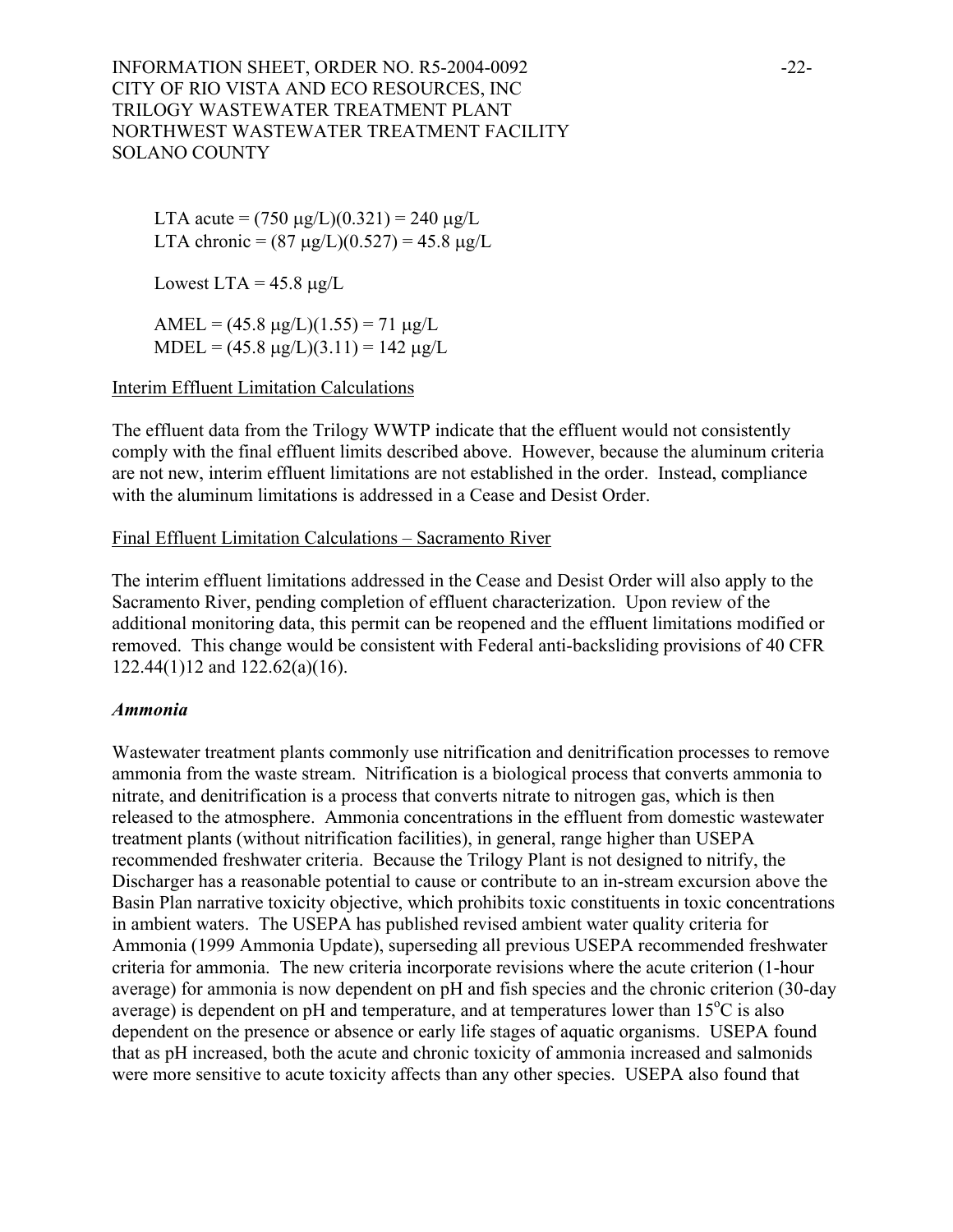# INFORMATION SHEET, ORDER NO. R5-2004-0092 -23-CITY OF RIO VISTA AND ECO RESOURCES, INC TRILOGY WASTEWATER TREATMENT PLANT NORTHWEST WASTEWATER TREATMENT FACILITY SOLANO COUNTY

invertebrates and young fish experienced increasing chronic toxicity affects with increasing temperatures.

Ammonia has been detected in effluent samples collected from the Trilogy WWTP within the range of 1.1 mg/L to 27 mg/L. Ammonia in the Sacramento River was found to be as high as 0.3 mg/l.

### Final Effluent Limitation Calculations – Unnamed Tributary

Based on effluent data, the discharger has a reasonable potential to exceed the USEPA ambient water quality criteria. USEPA has presented the acute ammonia criterion as an equation, in a table format, and in graphs. This Order contains final effluent limitations, which will vary with pH and temperature for fish early life stages present as shown on **Attachments G** (chronic) and **Attachment H** (acute).

The effluent data from the Trilogy WWTP indicate that the effluent would not consistently comply with the final effluent limits described above when discharging to the unnamed stream. Therefore, a compliance schedule and interim limitations have been included in a Cease and Desist Order, allowing time for construction of the outfall diffuser to the Sacramento River and the new Northwest Plant as the measure of compliance.

### Final Effluent Limitations – Sacramento River

The Discharger reports in the Report of Waste Discharge that the Northwest WWTF has been designed to fully nitrify, resulting in effluent ammonia concentrations lower than 1 mg/L. Background data for ammonia at the Sacramento River ranged from 0.2 mg/L as N to 0.3 mg/L as N. Based on historical available receiving water data, since 1996, the worst-case scenarios in the Sacramento River have been when the pH was 8.1 and the temperature was 23  $^{\circ}$ C. Under these conditions, the USEPA's ambient water quality criteria for ammonia are 4.64 mg/L as N (Salmonids Present) as a 1-hour average (acute) and 1.22 mg/L as N (early life stages present) as a 30-day average (chronic). Therefore, if the Northwest WWTF is operated in accordance with its design, there should be no reasonable potential for the Northwest WWTF discharge to cause or contribute to ammonia toxicity in the Sacramento River. Effluent limitations related to ammonia have not been applied to this discharge. However, effluent monitoring will continue with the operation of the Northwest WWTF. If effluent ammonia concentrations are measured at greater than 1 mg/L, then this order may be reopened and a new effluent limitation for ammonia established.

### *Bis(2-ethylhexyl) Phthalate*

Bis (2-ethylhexyl) Phthalate is a colorless oily liquid that is extensively used as a plasticizer in a wide variety of industrial, domestic, and medical products. It is in polyvinyl chloride plastic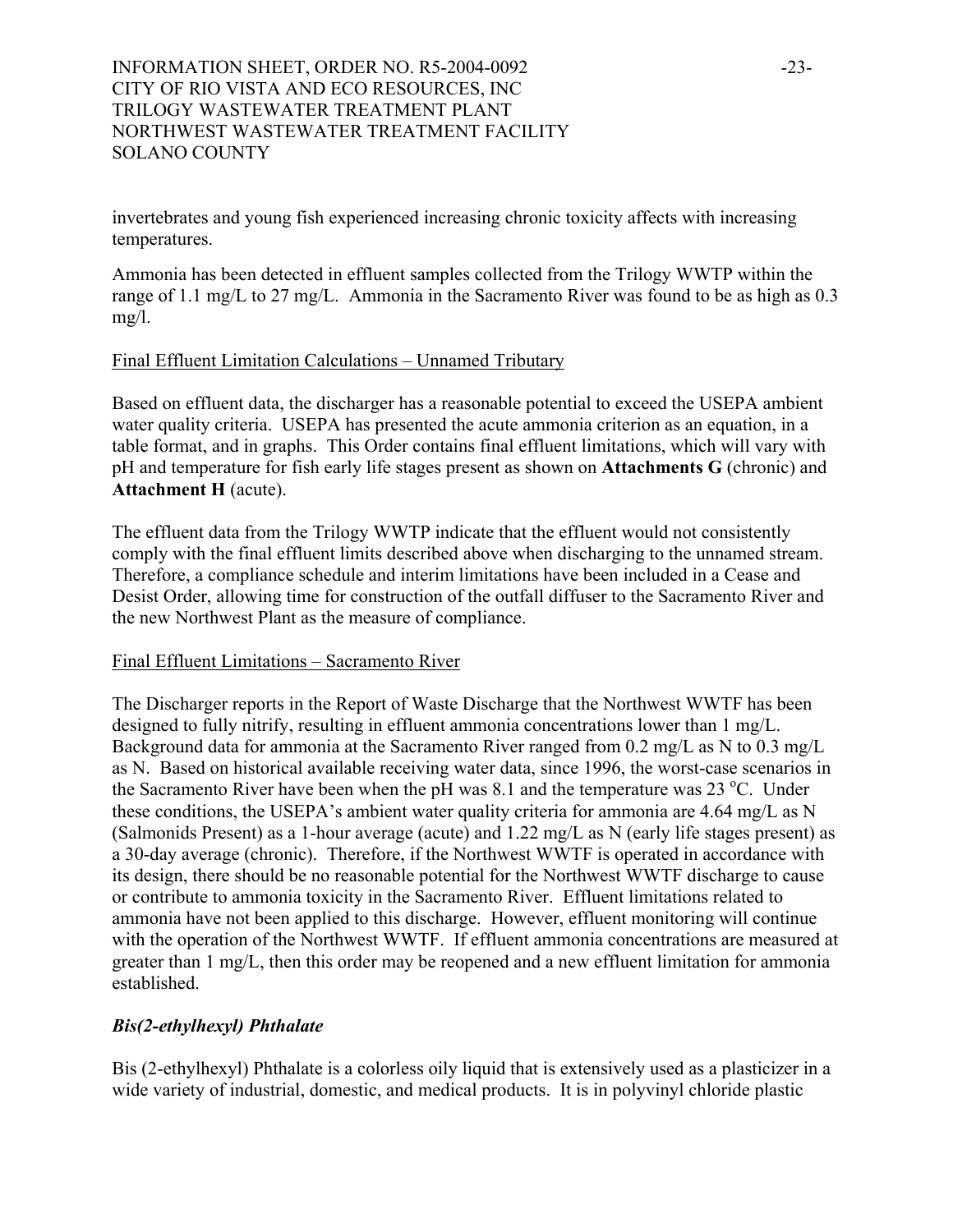# INFORMATION SHEET, ORDER NO. R5-2004-0092 -24-CITY OF RIO VISTA AND ECO RESOURCES, INC TRILOGY WASTEWATER TREATMENT PLANT NORTHWEST WASTEWATER TREATMENT FACILITY SOLANO COUNTY

products like toys, plastic upholstery, shower curtains, adhesives, and coatings. Bis (2 ethylhexyl) phthalate is also used in inks, pesticides, cosmetics, and vacuum pump oil. Bis (2 ethylhexyl) phthalate is insoluble in water, miscible with mineral oil and hexane, and soluble in most organic solvents.

The California Office of Environmental Health Hazard Assessment and USEPA have determined that Bis (2-ethylhexyl) phthalate may reasonably be anticipated to be a carcinogen. The CTR human health criterion (for waters that are sources of drinking water and from which aquatic organisms may be consumed) is 1.8 µg/L.

Data provided by the Discharger indicate that Bis (2-ethylhexyl) phthalate was detected at a maximum concentration of 4.2 µg/L in the Trilogy WWTP effluent. Bis(2-ethylhexyl) Phthalate has not been detected in the Sacramento River  $\ll 2.0 \mu g/L$ ). The maximum effluent concentration of Bis(2-ethylhexyl) Phthalate exceeds the CTR human health criterion. Therefore, an effluent limitation is necessary. For the discharge to the unnamed tributary stream, since no dilution is granted, the discharge must meet all regulatory water quality criteria at endof-pipe.

The effluent data from the Trilogy WWTP indicate that the effluent would not consistently comply with the final effluent limits described above. Therefore, this Order establishes interim limitations and includes a compliance schedule to allow time for construction of the outfall diffuser to the Sacramento River and the new Northwest Plant as the measure of compliance.

Final Effluent Limitation Calculations – Unnamed Tributary  $AMEL = 1.8 \mu g/L$  $MDEL = (1.8 \mu g/L)(2.01) = 3.6 \mu g/L$ 

Interim Effluent Limitation Calculations MDEL = MEC x 3.11 = 4.2 x 3.11 = 13.1  $\mu$ g/L = 13  $\mu$ g/L

Final Effluent Limitations – Sacramento River

The SIP requires submission of monitoring data prior to the issuance of a permit. The Discharger has submitted Trilogy effluent data for fulfillment of this requirement, with explanation as to how the Northwest WWTF design and disposal method will remedy violations of Bis (2-ethylhexyl) phthalate criteria. Effluent limitations will be applied based on the Trilogy monitoring results of which this discharge is replacing, with a provision for additional monitoring of the discharge to verify design intent. Upon review of the additional monitoring data, this permit can be reopened and the effluent limitation for Bis (2-ethylhexyl) phthalate may be removed. This change would be consistent with Federal anti-backsliding provisions of 40 CFR 122.44(1)12 and 122.62(a)(16).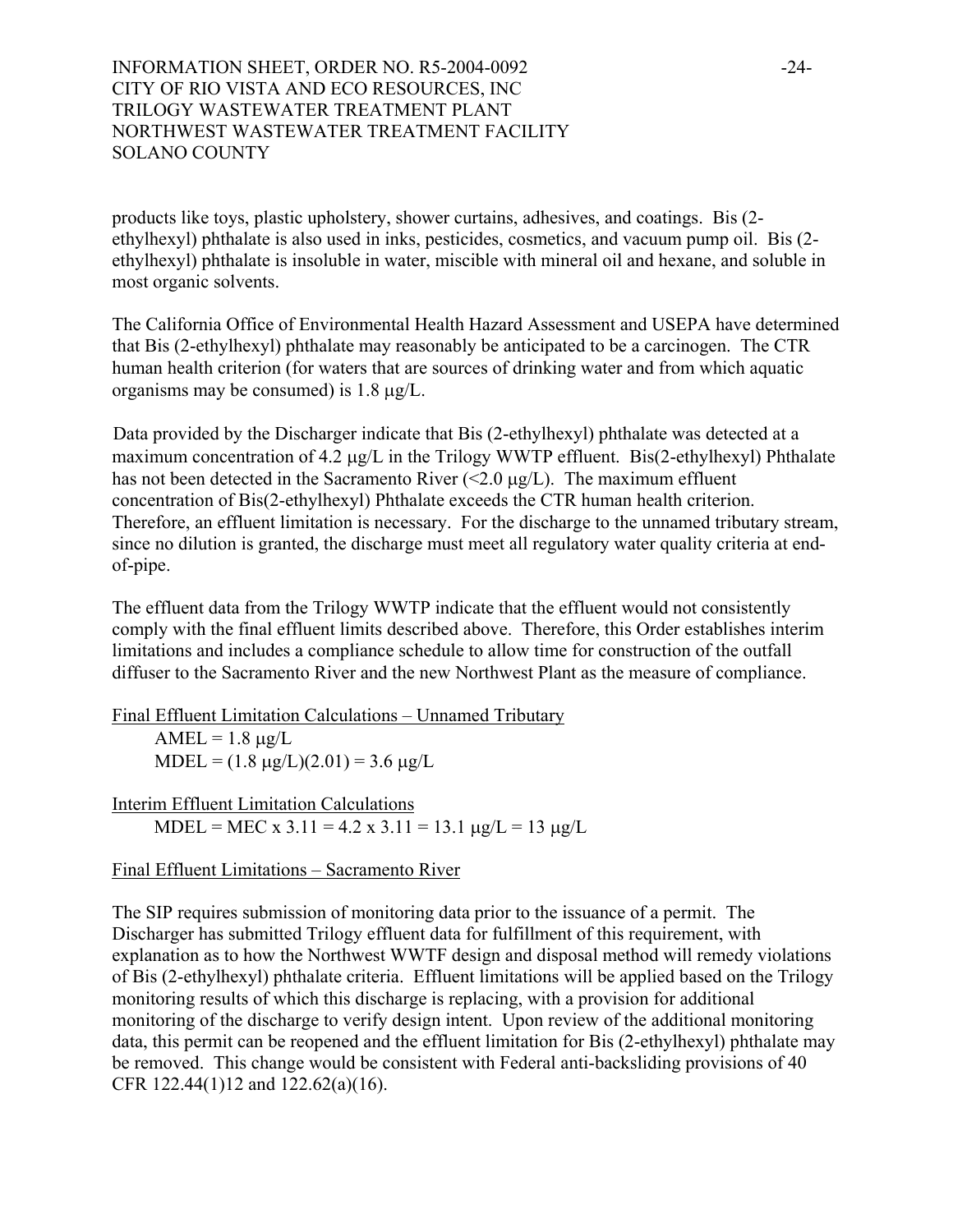INFORMATION SHEET, ORDER NO. R5-2004-0092 -25-CITY OF RIO VISTA AND ECO RESOURCES, INC TRILOGY WASTEWATER TREATMENT PLANT NORTHWEST WASTEWATER TREATMENT FACILITY SOLANO COUNTY

Bis (2-ethylhexyl) phthalate has not been detected in the Sacramento River. The detection limit for analysis (e.g., 2µg/L), however, exceeds the human health objective. It is not expected that significant concentrations would be present in the Sacramento River due to the insoluble nature of Bis (2-ethylhexyl) phthalate and the likely sources of contributions of Bis (2-ethylhexyl) phthalate. An effluent limitation, based on 20:1 dilution, is assigned pending completion of the additional monitoring.

*ECA*  $_{HH}$  = 1.8  $\mu$ g/L + 20(1.8-0) = 37.8  $\mu$ g/L,

Therefore, the limitations become:

AMEL =  $37.8 \mu g/L = 38 \mu g/L$  $MDEL = 37.8 \times 2.01 = 76 \mu g/L$ 

Both of these calculated limitations exceed the statistically projected performance based interim limitation above, therefore the limit for bis (2-ethyl-hexyl) phthalate when discharging to the Sacramento River becomes 13  $\mu$ g/L as a daily maximum.

 $MDEL = 13.1 \mu g/L = 13 \mu g/L$ AMEL = 13.1  $\mu$ g/L / 2.01 = 6.5  $\mu$ g/L

#### *Copper*

Copper was detected in effluent samples collected from the Trilogy WWTP within the range of 2.3  $\mu$ g/L to 12  $\mu$ g/L as total recoverable. The Basin Plan has established a maximum concentration objective for copper for waters in the Delta at 10 µg/L (independent of hardness). The CTR criteria for copper for the protection of freshwater aquatic life are dependent on hardness for both the acute and chronic scenarios. Therefore, because of lack of dilution waters, the CTR criteria will be based on hardness of the effluent when discharging to the unnamed stream. When discharging to the Sacramento River, the CTR criteria will be based on the hardness of the Sacramento River. Based on a worst case effluent hardness of 79 mg/L (as CaCO3), the CTR copper continuous concentration (maximum four-day average concentration, chronic) for the protection of freshwater aquatic life as total recoverable is 7.6 µg/L and the recommended maximum concentration (maximum one-hour average concentration, acute) as total recoverable is 11 µg/L. Samples taken by the Discharger of copper concentrations in the Sacramento River ranged between 3.4  $\mu$ g/L and 14  $\mu$ g/L. Based on a worst-case Sacramento River hardness of 43 mg/L (as  $CaCO<sub>3</sub>$ ), the CTR copper continuous concentration (maximum four-day average concentration, chronic) for the protection of freshwater aquatic life as total recoverable is 4.5 µg/L and the recommended maximum concentration (maximum one-hour average concentration, acute) as total recoverable is 6.3 µg/L. Under the worst-case conditions it appears the Sacramento River does not provide any assimilative capacity for copper.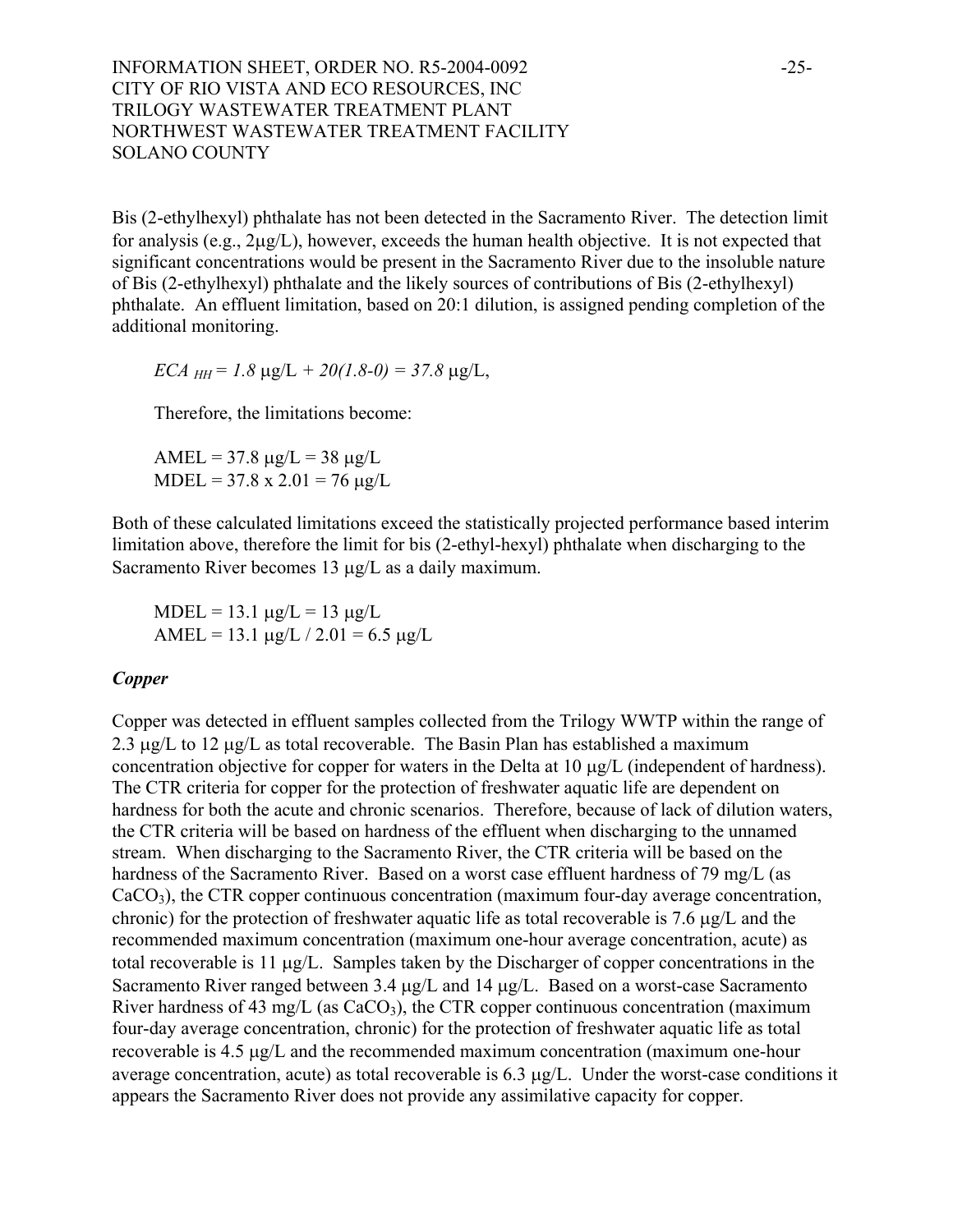INFORMATION SHEET, ORDER NO. R5-2004-0092 -26-CITY OF RIO VISTA AND ECO RESOURCES, INC TRILOGY WASTEWATER TREATMENT PLANT NORTHWEST WASTEWATER TREATMENT FACILITY SOLANO COUNTY

#### Final Effluent Limitation Calculations – Unnamed Tributary

Since the criteria are dependent on hardness, then the effluent limitations will also change based on hardness. Attachment I includes calculated limitations for monthly and daily maximums at different hardness values. The limitations presented in Attachment I reflect the upper limit Basin Plan objective of 10  $\mu$ g/L (i.e., when the calculations based on CTR exceed 10  $\mu$ g/L, then the Basin Plan objective governs and the limitation is set at 10  $\mu$ g/L total recoverable).

Example Calculation:

 $ECA<sub>acute</sub> = 11.2 \mu g/L$  (based on an effluent hardness of 79 mg/L) ECA<sub>chronic</sub> =7.6  $\mu$ g/L (based on an effluent hardness of 79 mg/L)

LTA acute =  $(11.2 \text{ µg/L})(0.321) = 3.6 \text{ µg/L}$ LTA chronic =  $(7.6 \text{ µg/L})(0.527) = 4.0 \text{ µg/L}$ 

Lowest LTA =  $3.6 \mu g/L$ 

AMEL =  $(3.6 \text{ µg/L})(1.55) = 5.6 \text{ µg/L}$ MDEL =  $(3.6 \mu g/L)(3.11) = 11.2 \mu g/L$  (set at 10  $\mu g/L$  per Basin Plan)  $MDEL = 10 \mu g/L$ .

Since it appears the discharge cannot consistently comply with the effluent limitation, a compliance time schedule is included in this Order to comply with the copper effluent limitation by 1 July 2009. Interim limitations therefore are established as follows:

Interim Effluent Limitation Calculations

MDEL= MEC x  $3.11 = 12$  x  $3.11 = 37$   $\mu$ g/L

### Final Effluent Limitations – Sacramento River

Copper has been measured in the Sacramento River near the discharge at a maximum concentration of 14 µg/L. The interim and final effluent limitations described above also apply to the Sacramento River because the ambient background copper concentration exceeds the CTR criteria under the worst case hardness scenario and the basin plan objective, thus, there is no assimilative capacity for copper in the Sacramento River. The Discharger has proposed use of an ultrafiltration membrane based treatment process, which has been reported as being capable of reducing the concentration of copper to concentrations below CTR criteria. The Discharger has stated in its Report of Waste Discharge that if, after monitoring, it is found that copper continues to be discharged at concentrations in excess of CTR criteria, the Northwest WWTF has been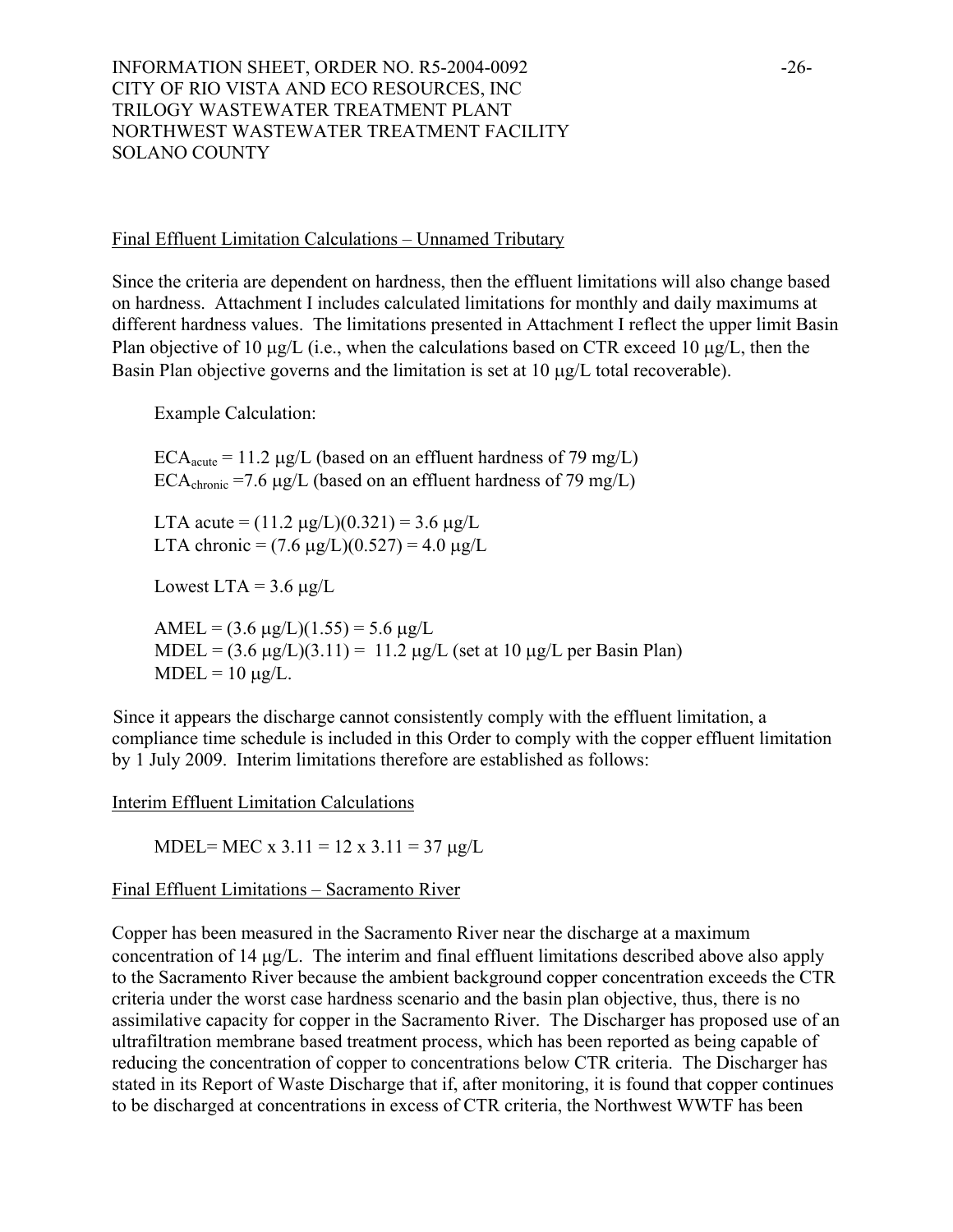INFORMATION SHEET, ORDER NO. R5-2004-0092 -27-CITY OF RIO VISTA AND ECO RESOURCES, INC TRILOGY WASTEWATER TREATMENT PLANT NORTHWEST WASTEWATER TREATMENT FACILITY SOLANO COUNTY

designed for ready retrofit of contaminant equalization facilities that are expected to reduce maximum copper concentrations approximately 50 percent (average copper concentrations would remain constant). In the event that use of equalization facilities is insufficient to ensure compliance with CTR regulatory criteria, the Discharger may seek to develop a site-specific translator study and/or conduct a Water Effect Ratio, allowing for readjustment of the regulatory criteria. Full compliance with the final limitations is not required until 1 July 2009. A provision of this Order allows time to complete construction of the Northwest WWTF and undertake any other process improvements required to ensure compliance with these final effluent limitations.

The SIP requires submission of monitoring data prior to the issuance of a permit. The Discharger has submitted Trilogy effluent data for fulfillment of this requirement, with explanation as to how the Northwest WWTF design and disposal method will remedy violations of copper criteria. Interim effluent limitations will be applied based on the Trilogy monitoring results of which this discharge is replacing, with a provision for additional monitoring of the discharge to verify design intent. Upon review of the additional monitoring data, this permit can be reopened and the effluent limitation for copper may be removed. This change would be consistent with Federal anti-backsliding provisions of 40 CFR 122.44(1)12 and 122.62(a)(16).

#### *Chloride*

Chloride is a salt commonly found in natural waters. It is also present in waters that have undergone chlorination for disinfection followed by dechlorination to remove chlorine residual and prevent aquatic life toxicity. Chloride was detected in the effluent at concentrations ranging from 100 to 220 mg/L.

The recommended secondary MCL for chloride is 250 mg/l, the upper secondary MCL is 500 mg/l, and the short term secondary MCL is 600 mg/l. USEPA's National Ambient Water Quality Criteria for chloride for the Protection of Freshwater Aquatic Life is 230 mg/l, as a 4-day average, and 860 mg/l as a 1-hour average. The Agricultural Water Quality goal for chloride is 106 mg/l (Ayers, R. S. and D. W. Westcot, Water Quality for Agriculture, Food and Agriculture Organization of the United Nations - Irrigation and Drainage Paper No. 29, Rev. 1, Rome, 1985). Above this level in irrigation water, sensitive crops will be adversely affected. This Order and the Basin Plan prohibit the discharge of chemical constituents in concentrations that adversely affect beneficial uses and the Agricultural Water Quality Goal is a numerical criterion, which may be used to apply the Basin Plan's narrative objective for chemical constituents to protect agricultural uses of water. Chloride was detected in the Sacramento River with a maximum concentration of 20 mg/l and an average concentration of 13 mg/l based on quarterly samples taken in 2002.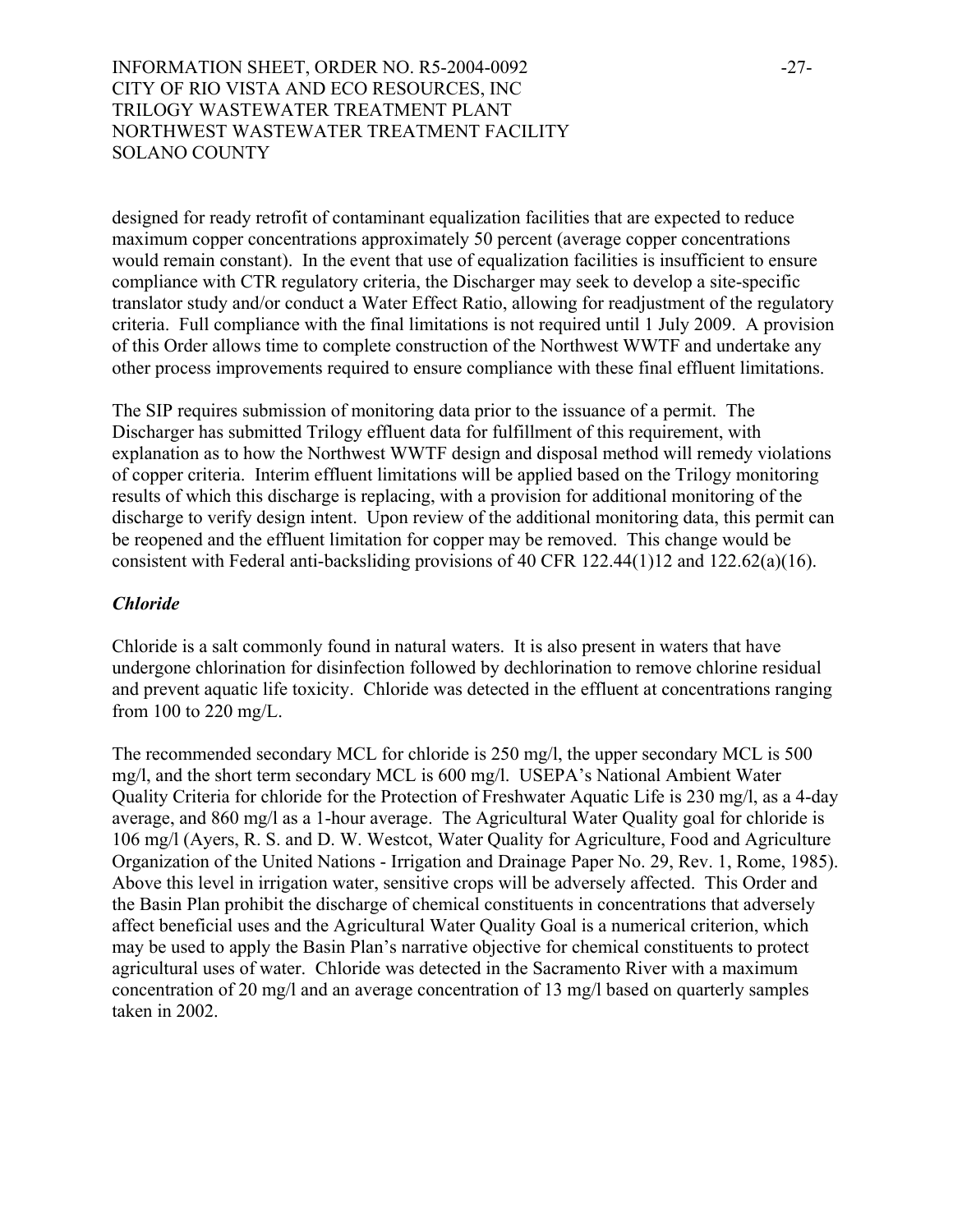INFORMATION SHEET, ORDER NO. R5-2004-0092 -28-CITY OF RIO VISTA AND ECO RESOURCES, INC TRILOGY WASTEWATER TREATMENT PLANT NORTHWEST WASTEWATER TREATMENT FACILITY SOLANO COUNTY

#### Final Effluent Limitations - Unnamed Tributary

No evidence has been submitted that assimilative capacity exists within the unnamed tributary. The discharge must meet all regulatory water quality criteria at end-of-pipe. The maximum effluent concentration is greater than the agricultural water quality goal; therefore, the discharge has a reasonable potential to cause or contribute to an in-stream excursion above the agricultural water quality goal. Effluent limitations for chloride are required.

Final Effluent Limits – Unnamed Tributary

 $AMEL = 106$  mg/L

### Interim Effluent Limitation Calculations

The effluent data from the Trilogy WWTP indicate that the effluent would not consistently comply with the final effluent limits described above. However, because the chloride criteria are not new, interim effluent limitations are not established in the permit. Instead compliance with the chloride limitations is addressed in a Cease and Desist Order.

#### Final Effluent Limitation Calculations – Sacramento River

The SIP requires submission of monitoring data prior to the issuance of a permit. The Discharger has submitted Trilogy effluent data for fulfillment of this requirement, with explanation as to how the Northwest WWTF has been designed to remedy violations of chloride criteria. The Discharger proposes to make use of UV disinfection for pathogen control, in lieu of chlorination/dechlorination, which will adequately lower chloride concentrations, but to a level still not compliant with the agricultural water quality goal. Assimilative capacity of the Sacramento River is needed to maintain compliance with the water quality objective.

Effluent limitations will be applied using a dilution ratio of 20:1 and based on the Trilogy monitoring results of which this discharge is replacing, with a provision for additional monitoring of the discharge to verify design intent. The final effluent limitations calculated below will apply to the Sacramento River until completion of the additional monitoring. Upon review of the additional monitoring data, this permit can be reopened and the effluent limitation for chloride may be removed. This change would be consistent with Federal anti-backsliding provisions of 40 CFR 122.44(1)12 and 122.62(a)(16).

*ECA LT = 106 m*g/L *+ 20(106-13) = 1966 mg/L* 

Therefore, the effluent limitations are calculated to be:

 $AMEL = 1966$  mg/L  $MDEL = (1966 mg/L)(2.01) = 3952 mg/L$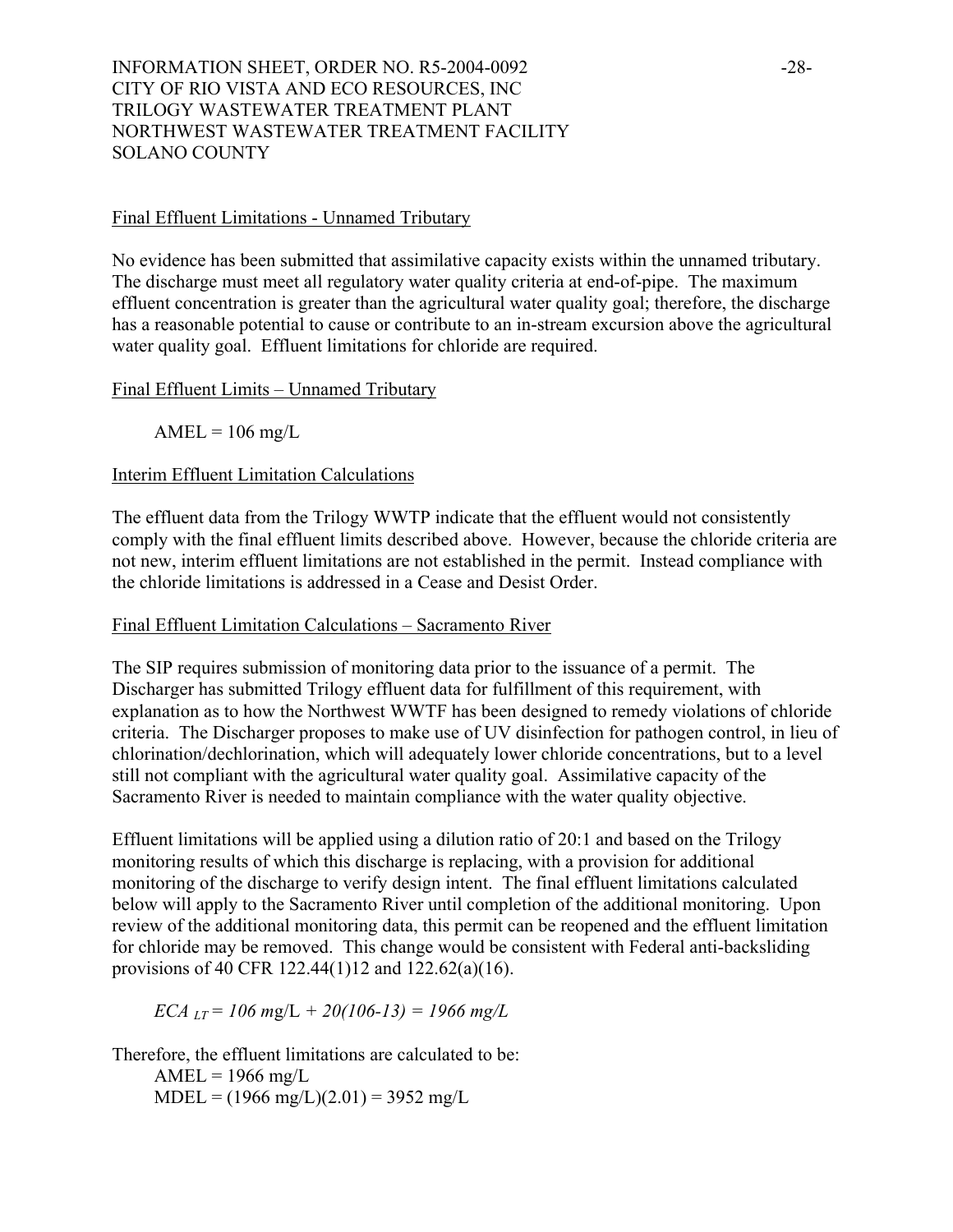Both of these calculated limitations exceed the statistically projected performance based limitation of

 $MDEL = MEC \times 3.11 = 220$  mg/L  $\times 3.11 = 684$  mg/L. AMEL =  $684 \text{ mg/L}/2.01 = 340 \text{ mg/L}$ 

Thus, the monthly average limitation for chloride when discharging to the Sacramento River is established as 340 mg/L.

# *Chloroform*

Chloroform is a colorless, nonflammable liquid. Chloroform is formed as a by-product when chlorine is added to wastewater to kill pathogens. The USEPA National Recommended Ambient Water Quality Criterion for human health protection (for waters that are sources of drinking water and from which aquatic organisms may be consumed) is 5.7  $\mu$ g/L, based on a 1-in-1,000,000 cancer risk. The Office of Environmental Health Hazard Assessment (OEHHA) has published and maintains the Toxicity Criteria Database, which contains cancer potency factors for chemicals, including chloroform, that have been used as a basis for regulatory actions by the boards, departments and offices within the California Environmental Protection Agency (Cal/EPA). The cancer potency factor for oral exposure to chloroform in this database is 0.031 milligrams per kilogram body weight per day (mg/kg-day). By applying standard toxicologic assumptions used by OEHHA, USEPA and other environmental agencies in evaluating health risks via drinking water exposure (i.e., 70 kg body weight and 2 liters per day water consumption), this cancer potency factor is equivalent to a concentration in drinking water of 1.1 µg/L (ppb) at the 1-in-a-million cancer risk level. The 1-in-a-million risk level is consistent with that used by the Department of Health Services (DHS) to set *de minimis* risks from involuntary exposure to carcinogens in drinking water in the development of drinking water MCLs and Action Levels and by OEHHA to set negligible cancer risks in the development of Public Health Goals for drinking water. The one-in-a-million cancer risk level is also mandated by USEPA in applying human health protective criteria contained in the National Toxics Rule and the California Toxics Rule for priority toxic pollutants in California surface waters.

Data provided by the Discharger indicate that chloroform was detected at a maximum concentration of 10 µg/L in the Trilogy WWTP effluent. The maximum effluent concentration of chloroform exceeds both the USEPA and OEHHA criteria. No evidence has been submitted that assimilative capacity exists within the unnamed tributary. Therefore, the discharge must meet all regulatory water quality criteria at end-of-pipe.

Chloroform has not been detected in the Sacramento River. The detection limit for analysis was  $0.24 \mu g/L$ .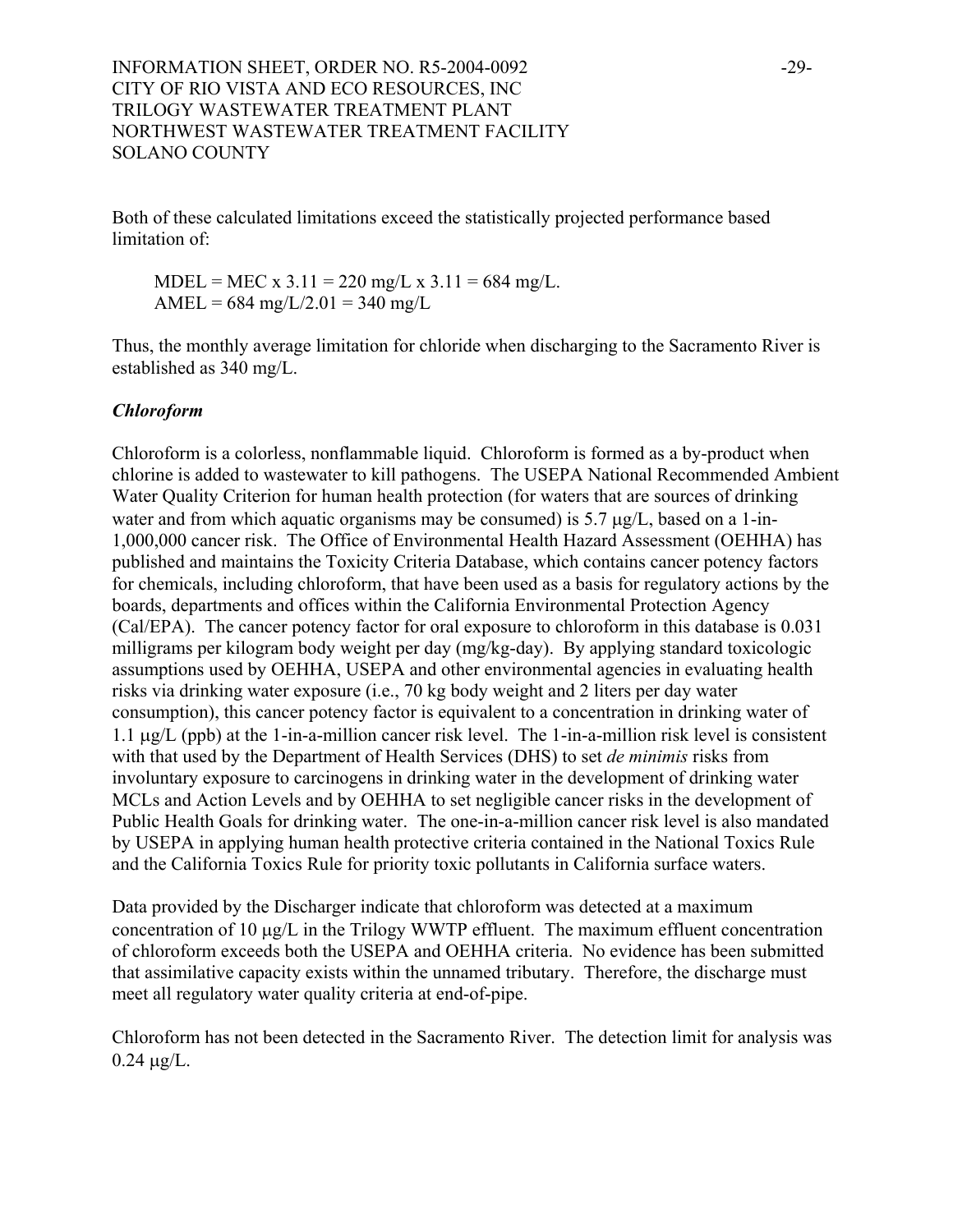INFORMATION SHEET, ORDER NO. R5-2004-0092 -30-CITY OF RIO VISTA AND ECO RESOURCES, INC TRILOGY WASTEWATER TREATMENT PLANT NORTHWEST WASTEWATER TREATMENT FACILITY SOLANO COUNTY

Final Effluent Limitation Calculations – Unnamed Tributary  $AMEL = 1.1 \mu g/L$  $MDEL = (1.1 \mu g/L)(2.01) = 2.2 \mu g/L$ 

Since it appears the discharge cannot consistently comply with the effluent limitation, a time schedule is included in this Order to allow time for construction of the outfall diffuser to the Sacramento River and the Northwest Plant as the measure for compliance. Interim limitations therefore are established as follows:

Interim Effluent Limitation Calculations

MDEL = MEC x 3.11 = 10  $\mu$ g/L x 3.11 = 31  $\mu$ g/L

#### Final Effluent Limitations – Sacramento River

The SIP requires submission of monitoring data prior to the issuance of a permit. The Discharger has submitted Trilogy effluent data for fulfillment of this requirement, with explanation as to how the Northwest WWTF design and disposal method will remedy violations of chloroform. The Discharger proposes use of UV disinfection to prevent the formation of disinfection byproducts. Interim effluent limitations will be applied based on the Trilogy monitoring results of which this discharge is replacing, with a provision for additional monitoring of the discharge to verify design intent. Upon review of the additional monitoring data, this permit can be reopened and the effluent limitation for chloroform may be removed. This change would be consistent with Federal anti-backsliding provisions of 40 CFR 122.44(1)12 and 122.62(a)(16).

Chloroform has not been detected in the Sacramento River with a detection limit of 0.24  $\mu$ g/L. Chloroform is not expected to be present at significant concentrations in the Sacramento River. Therefore, effluent limitations, based on 20:1 dilution, are assigned as follows:

 $ECA_{HH} = 1.1 \mu g/L + 20(1.1-0) = 23 \mu g/L$  $AMEL = 23 \mu g/L$  $MDEL = (23 \mu g/L)(2.01) = 46 \mu g/L$ 

The calculated effluent limitations exceed the statistically derived limitations based on historical plant performance:

MDEL = MEC x  $3.11 = 10 \mu g/L$  x  $3.11 = 31 \mu g/L$ AMEL = 31  $\mu$ g/L / 2.01 = 15  $\mu$ g/L.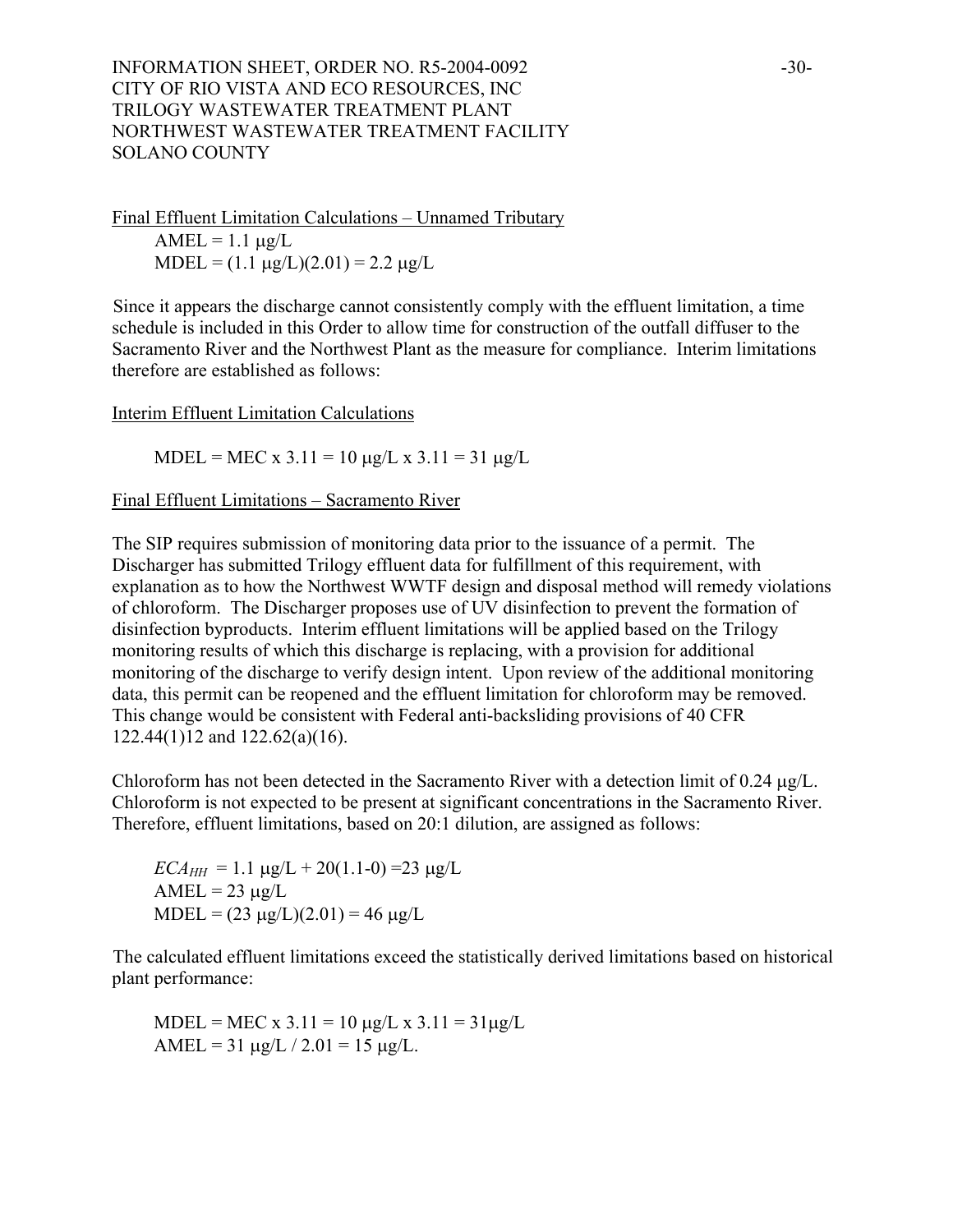# INFORMATION SHEET, ORDER NO. R5-2004-0092 -31-CITY OF RIO VISTA AND ECO RESOURCES, INC TRILOGY WASTEWATER TREATMENT PLANT NORTHWEST WASTEWATER TREATMENT FACILITY SOLANO COUNTY

The statistically derived limitations based on plant performance govern. Therefore, the limitations pending completion of the additional monitoring from the Northwest WWTF are:

 $MDEL = 31 \mu g/L$  $AMEL = 15 \mu g/L$ 

### *Chlorodibromomethane*

Chlorodibromomethane is a colorless, nonflammable liquid. Chlorodibromomethane is formed as a by-product when chlorine is added to wastewater to kill pathogens. The California Department of Health Services (DHS) has determined that chlorodibromomethane is reasonably anticipated to be a human carcinogen. The CTR human health criterion (for waters that are sources of drinking water and from which aquatic organisms may be consumed) is 0.40  $\mu$ g/L, based on a 1-in-1,000,000 cancer risk.

Data provided by the Discharger indicate that chlorodibromomethane was detected at a maximum concentration of 3.4  $\mu$ g/L in the Trilogy WWTP effluent. The maximum effluent concentration of chlorodibromomethane exceeds the human health standards. No evidence has been submitted that assimilative capacity exists within the unnamed tributary. Therefore, the discharge must meet all regulatory water quality criteria at end-of-pipe.

Chlorodibromomethane has not been detected in the Sacramento River. The detection limit for analysis was 0.18 µg/L.

Final Effluent Limitation Calculations – Unnamed Tributary  $AMEL = 0.40 \mu g/L$  $MDEL = (0.40 \mu g/L)(2.01) = 0.80 \mu g/L$ 

Since it appears the discharge cannot consistently comply with the effluent limitation, a time schedule is included in this Order to allow time for construction of the outfall diffuser to the Sacramento River and the Northwest Plant as the measure for compliance. Interim limitations therefore are established as follows:

Interim Effluent Limitation Calculations

MDEL = MEC x 3.11 = 3.4  $\mu$ g/L x 3.11 = 10.6  $\mu$ g/L

Final Effluent Limitations – Sacramento River

The SIP requires submission of monitoring data prior to the issuance of a permit. The Discharger has submitted Trilogy effluent data for fulfillment of this requirement, with explanation as to how the Northwest WWTF design and disposal method will remedy violations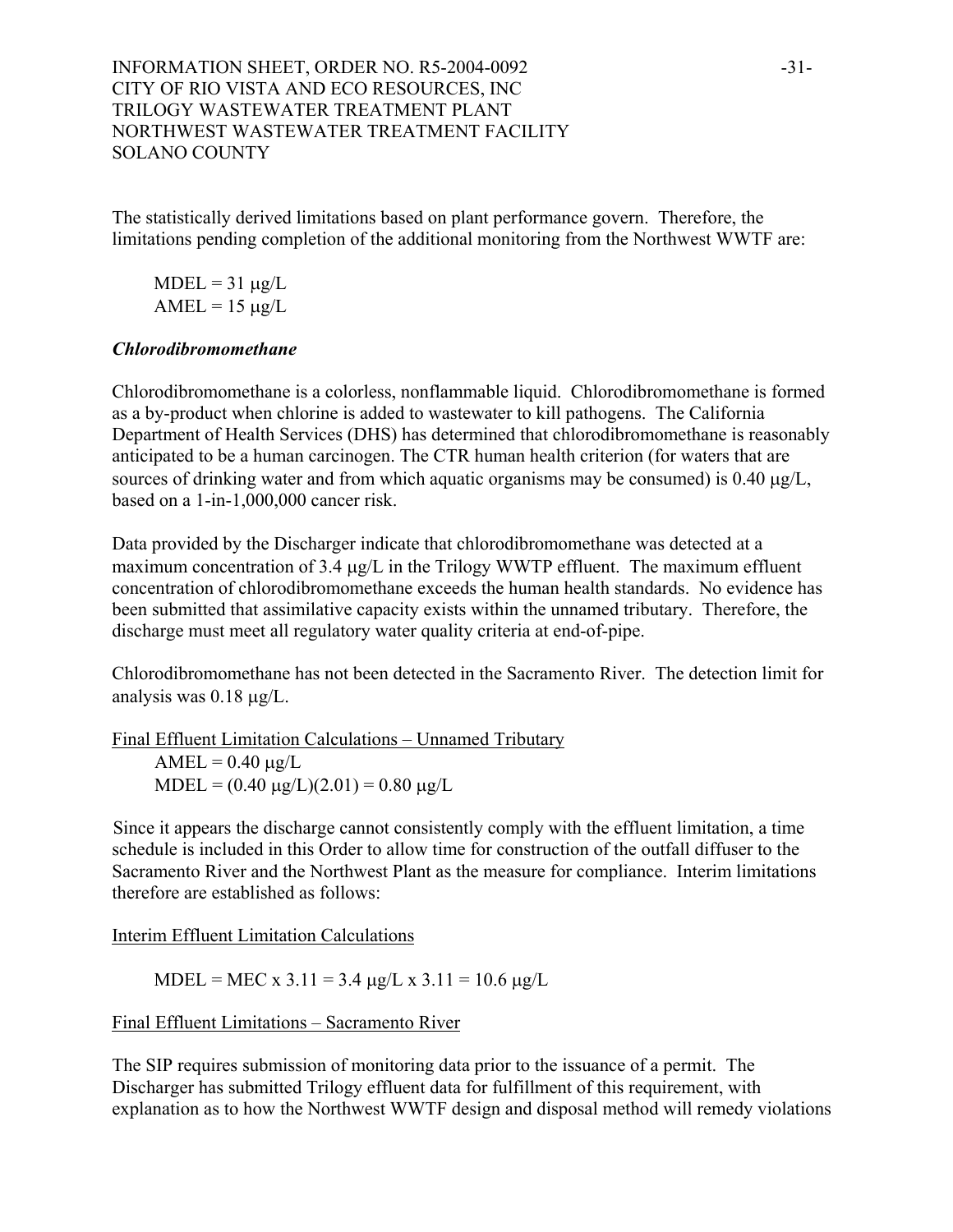INFORMATION SHEET, ORDER NO. R5-2004-0092 -32-CITY OF RIO VISTA AND ECO RESOURCES, INC TRILOGY WASTEWATER TREATMENT PLANT NORTHWEST WASTEWATER TREATMENT FACILITY SOLANO COUNTY

of chlorodibromomethane. The Discharger proposes use of UV disinfection to prevent the formation of disinfection byproducts. Interim effluent limitations will be applied based on the Trilogy monitoring results of which this discharge is replacing, with a provision for additional monitoring of the discharge to verify design intent. Upon review of the additional monitoring data, this permit can be reopened and the effluent limitation for chloroform may be removed. This change would be consistent with Federal anti-backsliding provisions of 40 CFR 122.44(1)12 and 122.62(a)(16).

Chlorodibromomethane has not been detected in the Sacramento River with a detection limit of 0.18 µg/L. Chlorodibromomethane is not expected to be present at significant concentrations in the Sacramento River. Therefore, effluent limitations, based on 20:1 dilution, are assigned as follows:

 $ECA_{HH} = 0.4 \mu g/L + 20(0.4-0) = 8.4 \mu g/L$  $AMEL = 8.4 \mu g/L$  $MDEL = (8.4 \text{ µg/L})(2.01) = 17 \text{ µg/L}$ 

The calculated effluent limitations exceed the statistically derived limitations based on historical plant performance:

MDEL = MEC x 3.11 = 3.4  $\mu$ g/L x 3.11 = 10.6  $\mu$ g/L AMEL =  $10.6 \mu g/L / 2.01 = 5.3 \mu g/L$ .

The statistically derived limitations based on plant performance govern. Therefore, the limitations pending completion of the additional monitoring from the Northwest WWTF are:

 $MDEL = 11 \mu g/L$  $AMEL = 5.3 \mu g/L$ 

### *Cyanide*

Cyanide is usually found joined with other chemicals to form compounds. Examples of simple cyanide compounds are hydrogen cyanide, sodium cyanide and potassium cyanide. Cyanide can be produced by certain bacteria, fungi, and algae, and it is found in a number of foods and plants. Cyanide and hydrogen cyanide are used in electroplating, metallurgy, production of chemicals, photographic development, making plastics, fumigating ships, and some mining processes. Cyanide enters the environment from both natural processes and human industrial activities. The CTR cyanide continuous concentration (maximum four-day average concentration, chronic) criterion for the protection of freshwater aquatic life is 5.2 µg/L and the maximum concentration (one-hour average concentration, acute) criterion is 22 µg/L. The Basin Plan contains an objective of 10 µg/L for the Sacramento-San Joaquin River Delta.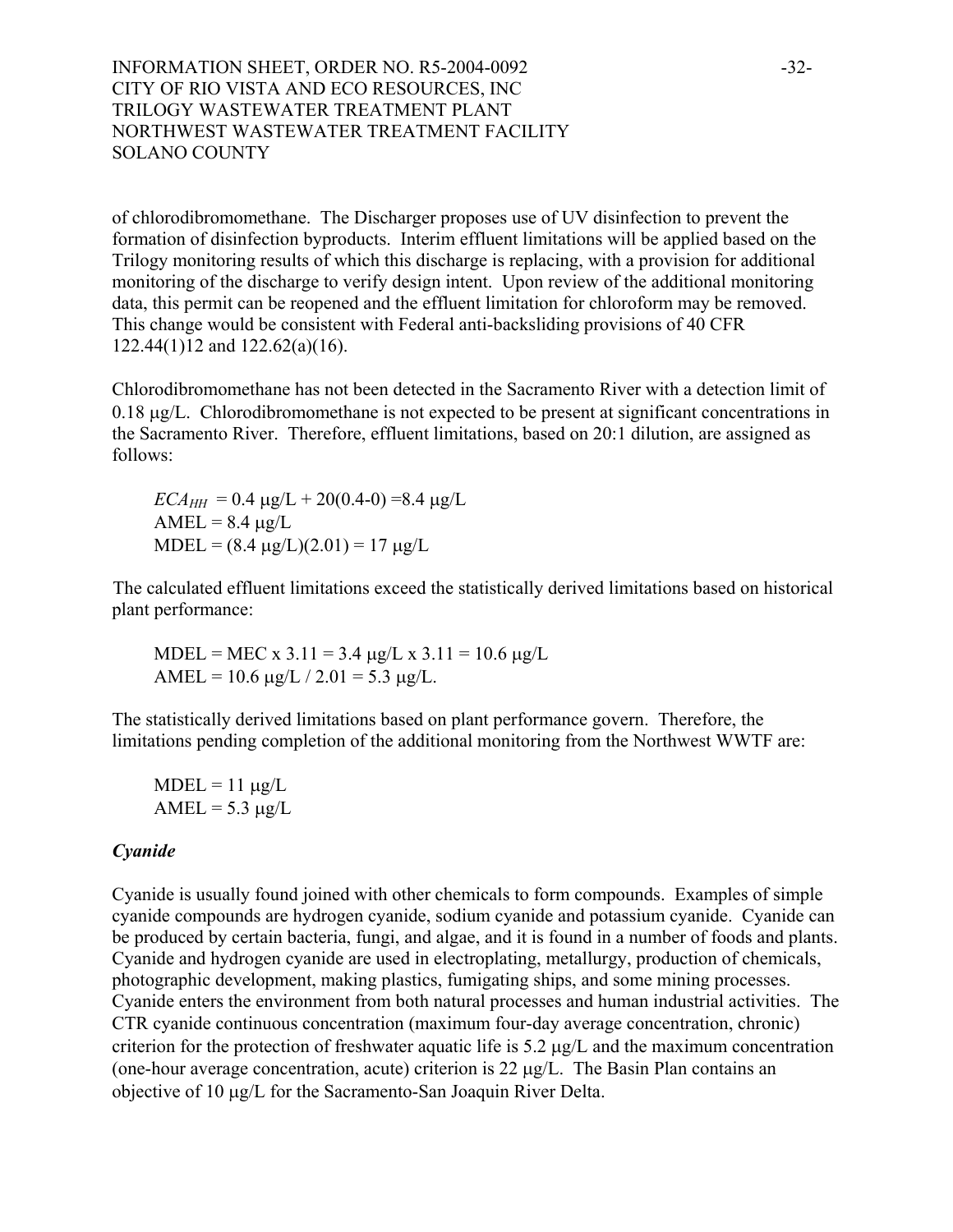Cyanide was detected in the effluent at concentrations ranging from less than 0.6 µg/L to 6 µg/L.

# Effluent Limitations – Unnamed Tributary

Because of lack of dilution waters, no assimilative capacity exists within the unnamed tributary. The discharge must meet all regulatory water quality criteria at end-of-pipe. The maximum effluent concentration is greater than the CTR chronic criterion; therefore, effluent limitations for cyanide are required.

 $ECA<sub>acute</sub> = 22 \mu g/L$  $ECA_{\text{chronic}} = 5.2 \mu g/L$ LTA acute =  $(22 \mu g/L)(0.321) = 7.1 \mu g/L$ LTA chronic =  $(5.2 \text{ µg/L})(0.527) = 2.7 \text{ µg/L}$ 

Lowest LTA =  $2.7 \mu g/L$ 

AMEL =  $(2.7 \text{ µg/L})(1.55) = 4.2 \text{ µg/L}$  $MDEL = (2.7 \mu g/L)(3.11) = 8.4 \mu g/L$ 

Since it appears the discharge cannot consistently comply with the effluent limitation, a time schedule is included in this Order to allow time for construction of the Northwest Plant as the measure for compliance with direct discharge to the Sacramento River for use of available dilution and assimilative capacity. Interim limitations therefore are established as follows:

Interim Effluent Limitations

MDEL = MEC x  $3.11 = 6$  x  $3.11 = 19$   $\mu$ g/L

# Final Effluent Limitations – Sacramento River

The SIP requires submission of monitoring data prior to the issuance of a permit. The Discharger has submitted Trilogy effluent data for fulfillment of this requirement, with explanation as to how the Northwest WWTF design and disposal method will remedy violations of cyanide criteria. Interim effluent limitations will be applied based on the Trilogy monitoring results of which this discharge is replacing, with a provision for additional monitoring of the discharge to verify design intent. Upon review of the additional monitoring data, this permit can be reopened and the effluent limitation for cyanide may be removed. This change would be consistent with Federal anti-backsliding provisions of 40 CFR 122.44(1)12 and 122.62(a)(16). Cyanide has been detected in the Sacramento River at a maximum concentration of 3.0 µg/L. An effluent limitation, based on 20:1 dilution, is assigned pending completion of the additional monitoring. No dilution is provided for acute criteria.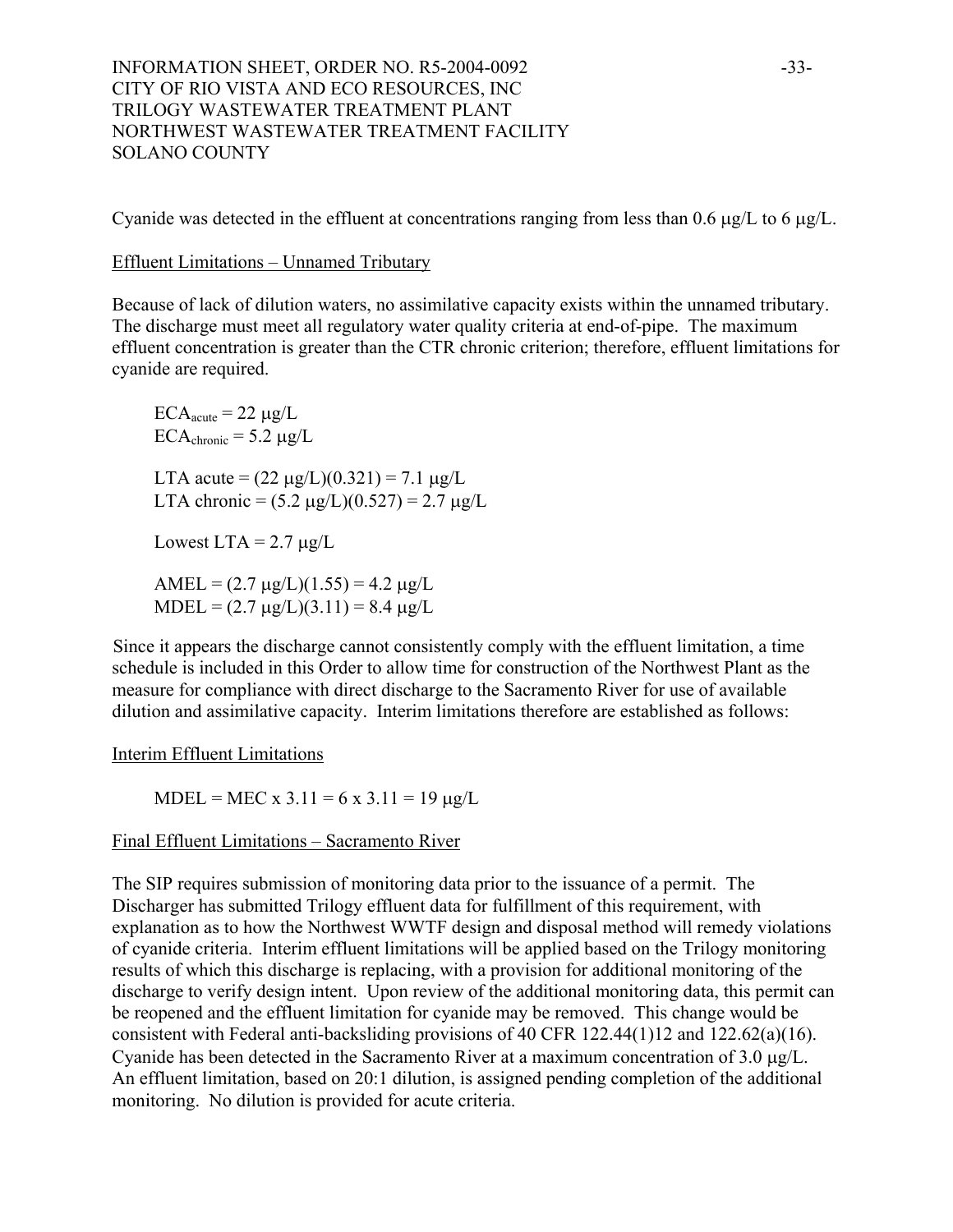INFORMATION SHEET, ORDER NO. R5-2004-0092 -34-CITY OF RIO VISTA AND ECO RESOURCES, INC TRILOGY WASTEWATER TREATMENT PLANT NORTHWEST WASTEWATER TREATMENT FACILITY SOLANO COUNTY

 $ECA_{acute} = 22\mu g/L = 22\mu g/L$  $ECA_{chronic} = 5.2 \mu g/L + 20(5.2 \mu g/L - 3 \mu g/L) = 49.2 \mu g/L$ 

LTA acute =  $(22 \mu g/L)(0.321) = 7.06 \mu g/L$ LTA chronic =  $(49.2 \text{ µg/L})(0.527) = 25.9 \text{ µg/L}$ 

Lowest LTA =  $7.06 \mu g/L$ 

AMEL =  $(7.06 \text{ µg/L})(1.55) = 11 \text{ µg/L}$ MDEL =  $(7.06 \text{ µg/L})(3.11) = 22 \text{ µg/L}$ 

The calculated MDEL is higher than the statistically determined concentration based on historic plant performance. Therefore, the effluent limitations become:

 $MDEL = 19\mu g/L$ AMEL =  $(19 \mu g/L) / 2.01 = 9.5 \mu g/L$ .

#### *Dichlorobromomethane*

Dichlorobromomethane is a colorless, nonflammable liquid. Most dichlorobromomethane is formed as a by-product when chlorine is added to wastewater to kill pathogens. The California Department of Health Services (DHS) has determined that dichlorobromomethane is reasonably anticipated to be a human carcinogen. The CTR human health criterion (for waters that are sources of drinking water and from which aquatic organisms may be consumed) is  $0.56 \mu g/L$ , based on a 1-in-1,000,000 cancer risk.

Data provided by the Discharger indicate that dichlorobromomethane was detected at a maximum concentration of 7.9  $\mu$ g/L in the Trilogy WWTP effluent. The maximum effluent concentration of dichlorobromomethane exceeds the human health standard. No evidence has been submitted that assimilative capacity exists within the unnamed tributary. Therefore, the discharge must meet all regulatory water quality criteria at end-of-pipe.

Dichlorobromomethane has not been detected in the Sacramento River. The detection limit for analysis was 0.2 µg/L.

Final Effluent Limitation Calculations – Unnamed Tributary  $AMEL = 0.56 \mu g/L$  $MDEL = (0.56 \mu g/L)(2.01) = 1.1 \mu g/L$ 

Since it appears the discharge cannot consistently comply with the effluent limitation, a time schedule is included in this Order to allow time for construction of the outfall diffuser to the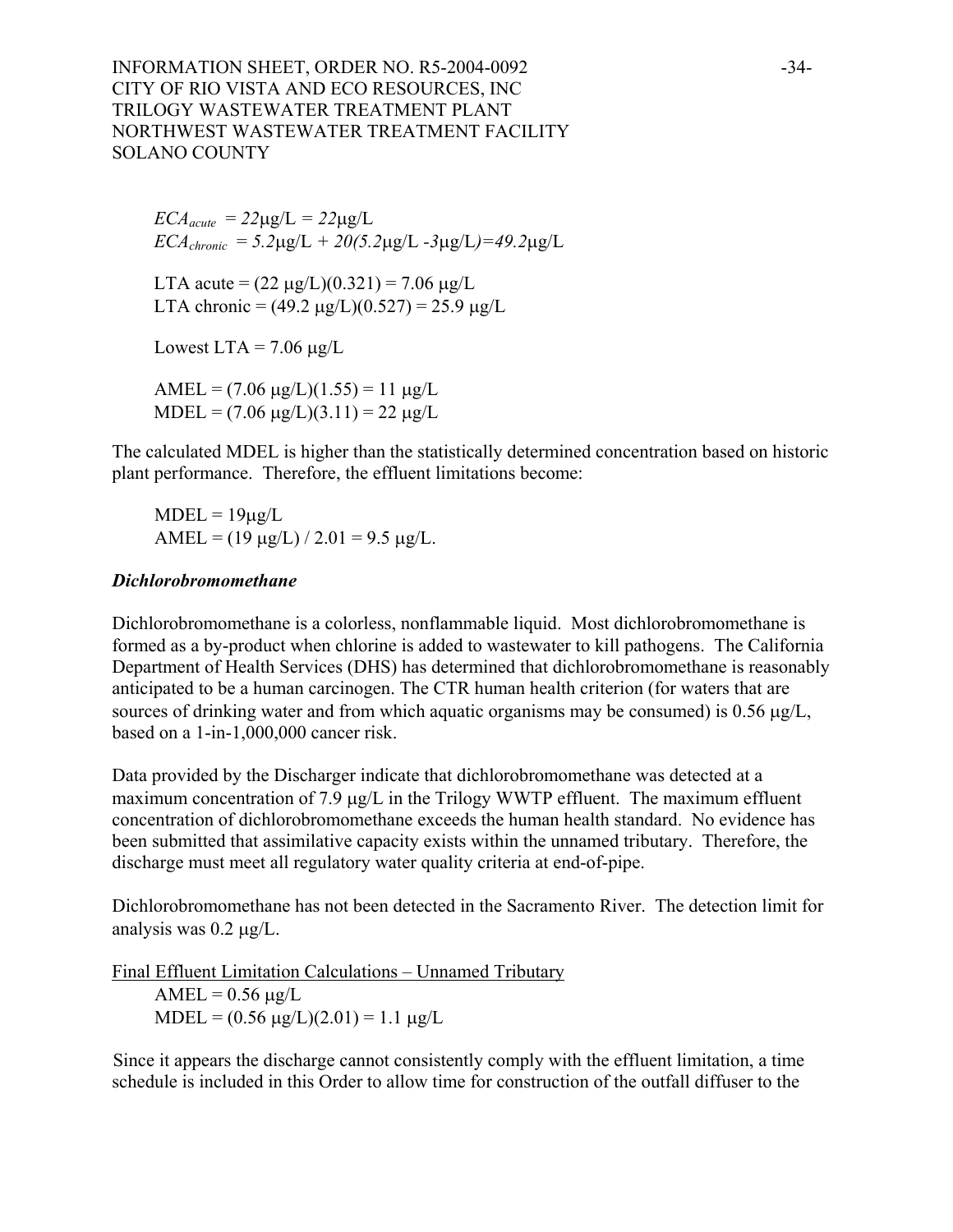# INFORMATION SHEET, ORDER NO. R5-2004-0092 -35-CITY OF RIO VISTA AND ECO RESOURCES, INC TRILOGY WASTEWATER TREATMENT PLANT NORTHWEST WASTEWATER TREATMENT FACILITY SOLANO COUNTY

Sacramento River and the Northwest Plant as the measure for compliance. Interim limitations therefore are established as follows:

### Interim Effluent Limitation Calculations

MDEL = MEC x  $3.11 = 7.9 \text{ µg/L x } 3.11 = 25 \text{ µg/L}$ 

# Final Effluent Limitations – Sacramento River

The SIP requires submission of monitoring data prior to the issuance of a permit. The Discharger has submitted Trilogy effluent data for fulfillment of this requirement, with explanation as to how the Northwest WWTF design and disposal method will remedy violations of dichlorobromomethane. The Discharger proposes use of UV disinfection to prevent the formation of disinfection byproducts. Interim effluent limitations will be applied based on the Trilogy monitoring results of which this discharge is replacing, with a provision for additional monitoring of the discharge to verify design intent. Upon review of the additional monitoring data, this permit can be reopened and the effluent limitation for dichlorobromomethane may be removed. This change would be consistent with Federal anti-backsliding provisions of 40 CFR 122.44(1)12 and 122.62(a)(16).

Dichlorombromomethane has not been detected in the Sacramento River with a detection limit of 0.2 µg/L. Dichlorobormomethane is not expected to be present at significant concentrations in the Sacramento River. Therefore, effluent limitations, based on 20:1 dilution, are assigned as follows:

 $ECA_{HH} = 0.56 \mu g/L + 20(0.56-0) = 11.76 = 12 \mu g/L$  $AMEL = 12 \mu g/L$  $MDEL = (12 \mu g/L)(2.01) = 24 \mu g/L$ 

# *1,2-Diphenylhydrazine*

1,2-Diphenylhydrazine occurs as a white crystalline solid that dissolves only slightly in water. 1,2-Diphenylhydrazine is used as a starting material in the production of benzidine, which was previously used to manufacture benzidine-based dyes. 1,2-Diphenylhydrazine is also used in the production of anti-inflammatory drugs. 1,2-Diphenylhydrazine is no longer produced in the United States. The CTR human health criterion (for waters that are sources of drinking water and from which aquatic organisms may be consumed) is  $0.04 \mu g/L$ .

Data provided by the Discharger in response to the 10 September 2001 letter indicate that 1,2 diphenylhydrazine was detected in the Trilogy WWTP effluent at a maximum concentration of  $0.44 \mu g/L$ .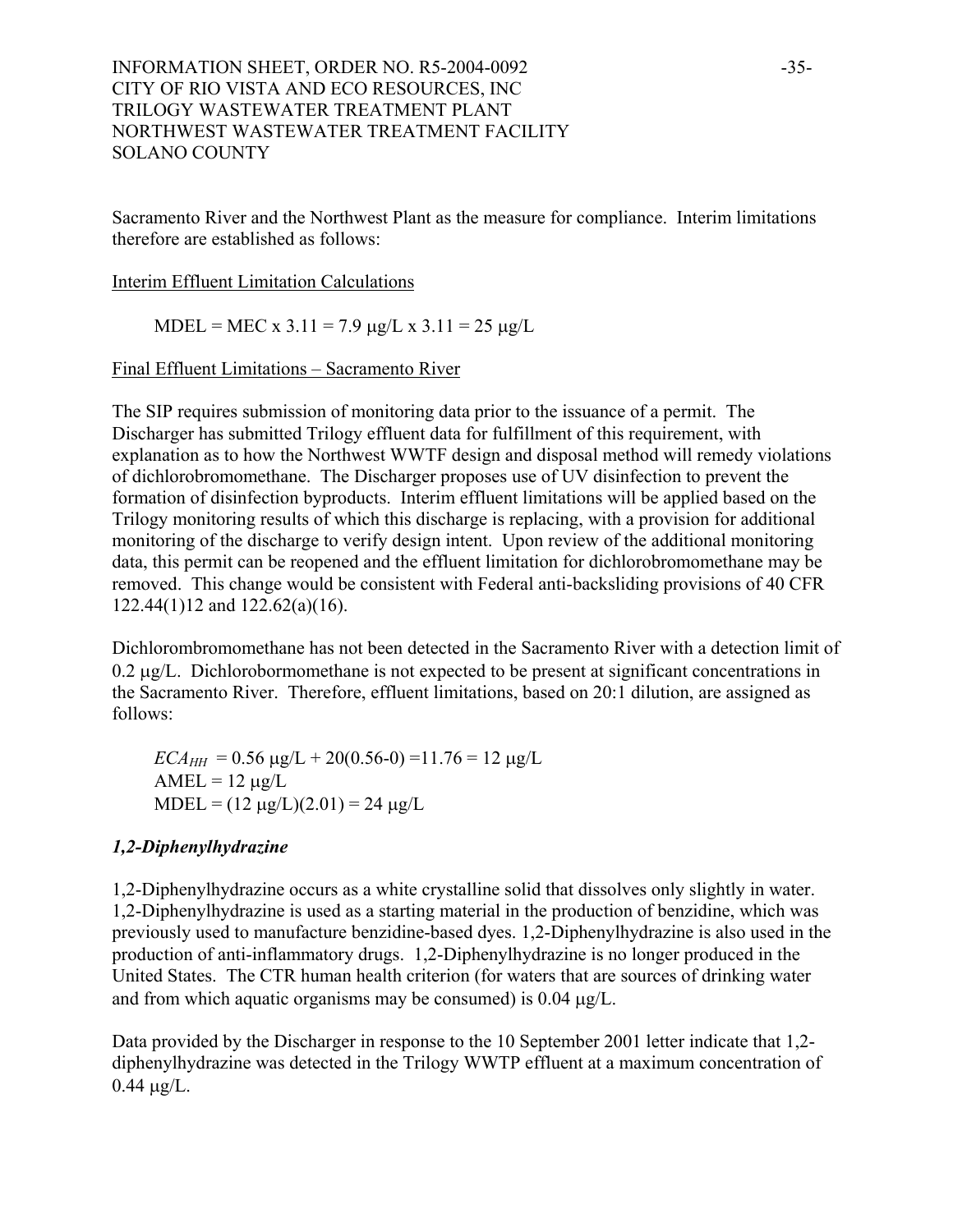# INFORMATION SHEET, ORDER NO. R5-2004-0092 -36-CITY OF RIO VISTA AND ECO RESOURCES, INC TRILOGY WASTEWATER TREATMENT PLANT NORTHWEST WASTEWATER TREATMENT FACILITY SOLANO COUNTY

The maximum effluent concentration of 1,2-diphenylhydrazine exceeds the CTR human health criterion. No evidence has been submitted that assimilative capacity exists within the unnamed tributary. Therefore, the discharge must meet all regulatory water quality criteria at end-of-pipe.

Final Effluent Limitation Calculations – Unnamed Tributary  $AMEL = 0.04 \mu g/L$  $MDEL = (0.04 \text{ µg/L})(2.01) = 0.08 \text{ µg/L}$ 

Since it appears the discharge cannot consistently comply with the effluent limitation, a time schedule is included in this Order to allow time for construction of the Northwest Plant as the measure for compliance with direct discharge to the Sacramento River and consider dilution and assimilative capacity available. Interim limitations therefore are established as follows:

Interim Effluent Limitation Calculations

 $MDEL = 0.44 \times 3.11 = 1.4 \mu g/L$ 

Final Effluent Limitations – Sacramento River

The SIP requires submission of monitoring data prior to the issuance of a permit. The Discharger has submitted Trilogy effluent data for fulfillment of this requirement, with explanation as to how the Northwest WWTF design and disposal method will remedy violations of 1,2-diphenylhydrazine criteria. Interim effluent limitations will be applied based on the Trilogy monitoring results of which this discharge is replacing, with a provision for additional monitoring of the discharge to verify design intent. Upon review of the additional monitoring data, this permit can be reopened and the effluent limitation for 1,2-diphenylhydrazine may be removed. This change would be consistent with Federal anti-backsliding provisions of 40 CFR 122.44(1)12 and 122.62(a)(16).

1,2-diphenylhydrazine has not been detected in the Sacramento River. The detection limit for analysis (e.g., 0.13 µg/L), however, exceeds the human health objective. It is not expected that significant concentrations would be present in the Sacramento River. An effluent limitation, based on 20:1 dilution, is assigned pending completion of the additional monitoring.

 $ECA_{HH} = 0.04 \mu g/L + 20(0.04-0) = 0.84 \mu g/L$  $AMEL = 0.84 \text{ µg}/L$  $MDEL = (0.84 \text{ µg/L})(2.01) = 1.7 \text{ µg/L}$ 

The calculated MDEL exceeds the statistically projected performance based limitation of:

 $MDEL = 1.4 \mu g/L$  (calculated above)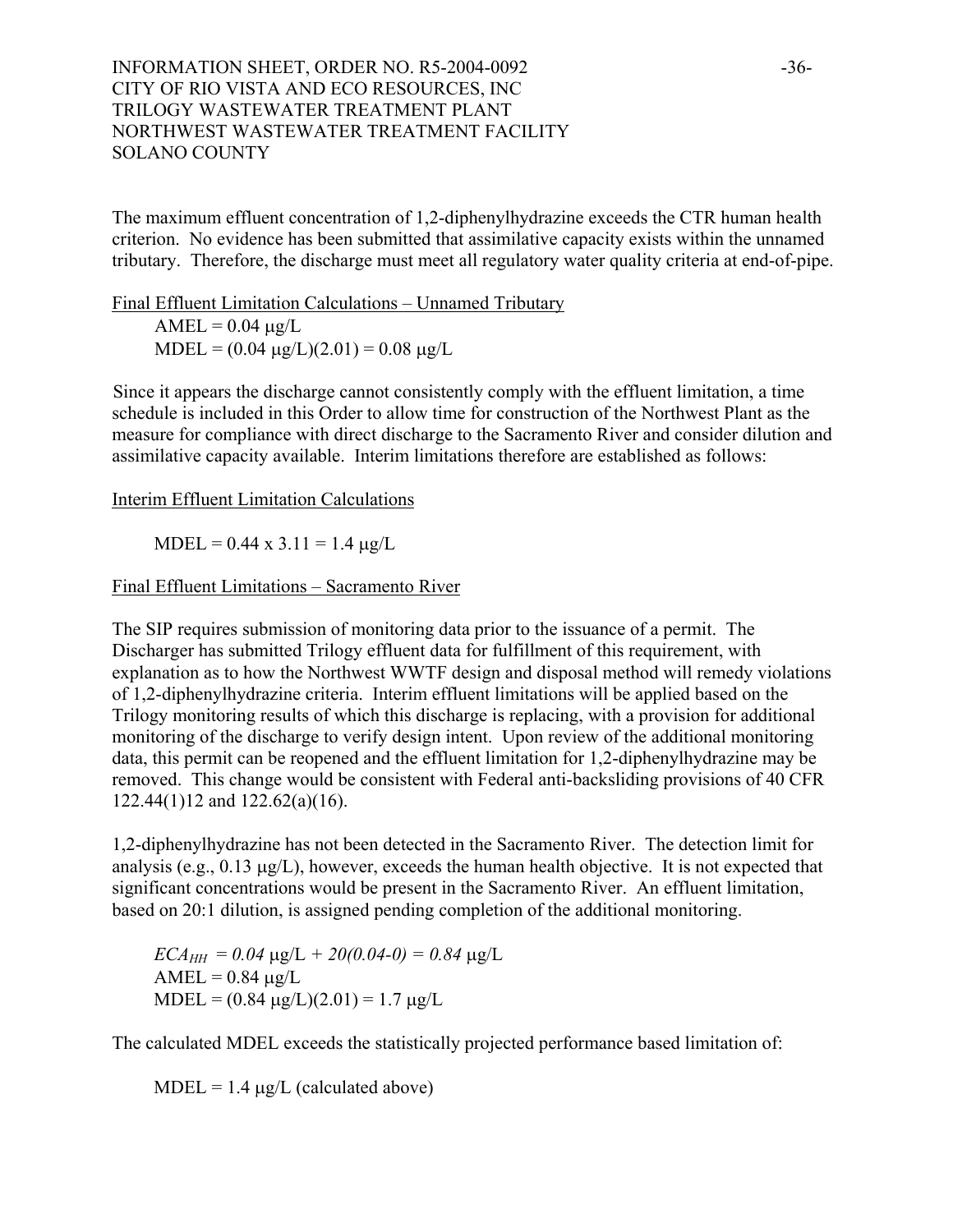Thus, the monthly average and daily maximum limitations for 1,2-diphenylhydrazine are:

 $MDEL = 1.4 \mu g/L$ AMEL = 1.4  $\mu$ g/L / 2.01 = 0.70  $\mu$ g/L.

# *Electrical Conductivity*

The Agricultural Water Quality goal for electrical conductivity is 700 µmhos/cm (Ayers, R. S. and D. W. Westcot, Water Quality for Agriculture, Food and Agriculture Organization of the United Nations - Irrigation and Drainage Paper No. 29, Rev. 1, Rome, 1985), and this value represents a guideline for interpreting water quality for irrigation. Above this level in irrigation water, sensitive crops will be adversely affected. This Order and the Basin Plan prohibit the discharge of chemical constituents in concentrations that impair beneficial uses and the Agricultural Water Quality Goal is a numerical criterion, which is applies this Basin Plan's narrative objective to protect agricultural uses of water. Data provided by the Discharger indicate that electrical conductivity was detected in the effluent ranging from 1100 to 1400 µmhos/cm. EC was detected in the Sacramento River at an average of 544 umhos/cm, based on quarterly data collected from monitoring station BG20 between 1993 and 1999 (as shown in Rio Vista NPDES Order No. 5-01-178, Attachment C). More recent data submitted by the City of Rio Vista as part of the dilution mixing zone study in the Sacramento River show a highest 30 day average EC of 370 µmhos/cm from hourly data collected between 2000 and 2002 from a Department of Water Resources monitoring station. The more recent data appear to be of better quality. Therefore, the 544 µmhos/cm average is a more adequate worst case scenario for the Sacramento River.

### Final Effluent Limitation – Unnamed Tributary

Because no evidence has been submitted that assimilative capacity exists within the unnamed tributary, and because the effluent's electrical conductivity exceeds the agricultural water quality goal, there is no assimilative capacity in the receiving water. The discharge must meet all regulatory water quality criteria at end-of-pipe. The maximum effluent EC is greater than the agricultural water quality goal. Based on this information, the discharge has a reasonable potential to cause or contribute to an in-stream excursion above the agricultural water quality goal. Therefore, effluent limitations for electrical conductivity are required.

 $AMEL = 700 \mu m \text{h} \text{os}/\text{cm}$ 

### Interim Effluent Limitation

The effluent data from the Trilogy WWTP indicate that the effluent would not consistently comply with the final effluent limits described above. However, because the electrical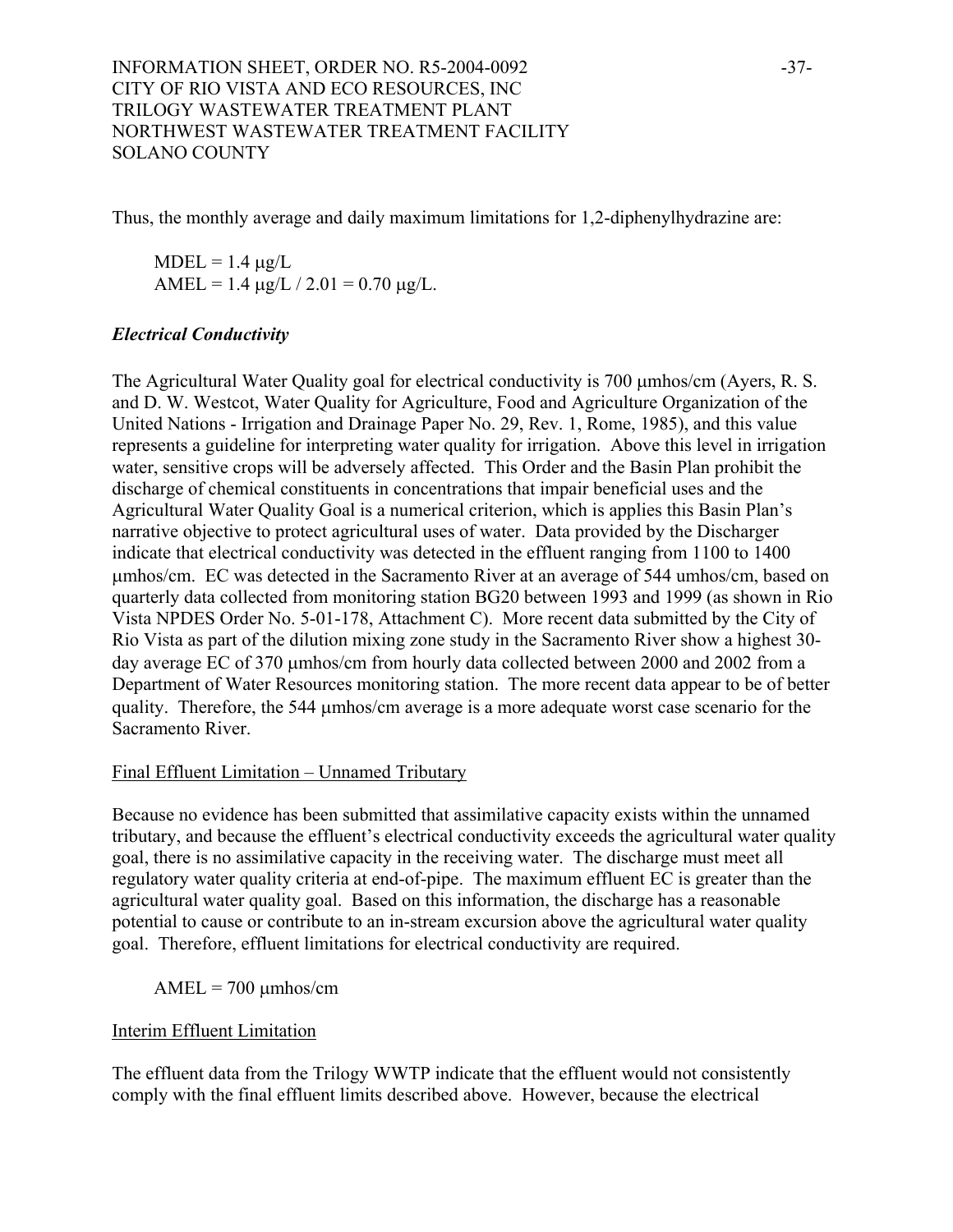# INFORMATION SHEET, ORDER NO. R5-2004-0092 -38-CITY OF RIO VISTA AND ECO RESOURCES, INC TRILOGY WASTEWATER TREATMENT PLANT NORTHWEST WASTEWATER TREATMENT FACILITY SOLANO COUNTY

conductivity criteria are not new, interim effluent limitations are not established. Instead compliance with the electrical conductivity limitation is addressed in a Cease and Desist Order allowing time for construction of the Northwest WWTF as measure of compliance with a direct discharge to the Sacrament River to allow use of available assimilative capacity.

#### Final Effluent Limitation – Sacramento River

The Discharger reports in the Report of Waste Discharge that the Northwest WWTF has been designed to reduce the electrical conductivity from that in the Trilogy WWTP effluent by making use of UV disinfection in lieu of chlorination/dechlorination. The chlorination/dechlorination of wastewater leads to an increase in the concentration of total dissolved solids (and thus electrical conductivity). This change in disinfection practice is consistent with best practicable treatment and control of the discharge, but is not expected to reduce the electrical conducticity to levels consistent with the agricultural water quality goal of 700 µmhos/cm. Therefore, the Discharger has proposed use of assimilative capacity within the Sacramento River.

Electrical conductivity of the effluent was found to range between 1100 µmhos/cm and 1400 µmhos/cm in samples collected in 2002. However, the long term average concentration of EC in the effluent is in the range of 1200 µmhos/cm. Background electrical conductivity in the Sacramento River averages at 544 umhos/cm.

Calculation of the effluent limitation for EC (for direct discharge into the Sacramento River) is as follows:

 $ECA = 700 + 20(700-544) = 3820 \text{ \mu}m\text{hos/cm}$  $AMEL = 3820 \text{ \mu mhos/cm}$ 

The statistically derived EC based on plant performance is:

MDEL = MEC x  $3.11 = 1400 \text{ \mu m}$ hos/cm x  $3.11 = 4354 \text{ \mu m}$ hos/cm AMEL =  $4354\mu$ mhos/cm / 2.01 = 2166  $\mu$ mhos/cm

The statistically derived EC governs, thus the effluent limitation is set at:

 $AMEL = 2166 \mu m \text{h} \text{cos}/\text{cm}$ 

### *Iron*

The Secondary Maximum Contaminant Level (MCL)-Consumer Acceptance Limit is 300 µg/L. Data provided by the Discharger indicate that Iron was detected at a maximum concentration of 320  $\mu$ g/L in the Trilogy WWTP effluent.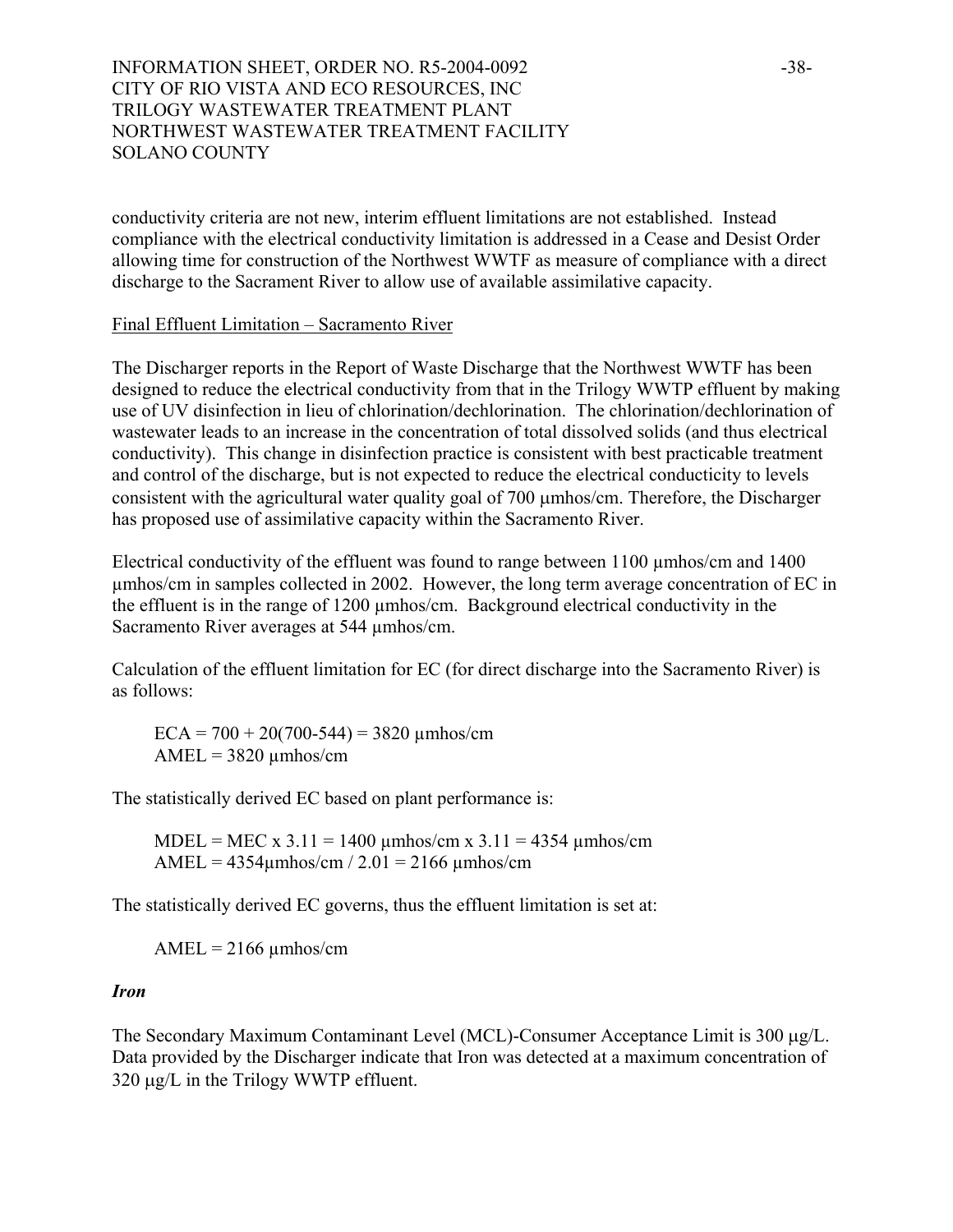# INFORMATION SHEET, ORDER NO. R5-2004-0092 -39-CITY OF RIO VISTA AND ECO RESOURCES, INC TRILOGY WASTEWATER TREATMENT PLANT NORTHWEST WASTEWATER TREATMENT FACILITY SOLANO COUNTY

#### Final Effluent Limitation – Unnamed Tributary

The Basin Plan includes a water quality objective that "…*water designated for use as domestic or municipal supply (MUN) shall not contain concentrations of chemical constituents in excess of the maximum contaminant levels (MCLs) specified in the following provisions of Title 22 of the California Code of Regulations…Tables 64449-A (Secondary Maximum Contaminant Levels-Consumer Acceptance Limits) and 64449-B (Secondary Maximum Contaminant Levels- Ranges) of Section 64449*." Municipal and domestic supply is a beneficial use of the unnamed tributary. Based on information included in analytical laboratory reports submitted by the Discharger, iron in the discharge has a reasonable potential to cause or contribute to an in-stream excursion above the Secondary Maximum Contaminant Level (MCL)-Consumer Acceptance Limit of 300 µg/L. The Basin Plan also includes a water quality objective that water "…*shall be free of discoloration that causes nuisance or adversely affects beneficial uses*." The Basin Plan identifies non-contact water recreation, which includes aesthetic enjoyment, as a beneficial use of the Sacramento River, by which the discharge is tributary. Iron concentrations in excess of the Secondary MCL-Consumer Acceptance Limit cause aesthetically undesirable discoloration. The maximum observed effluent iron concentration was 320  $\mu$ g/L. No evidence has been submitted that assimilative capacity exists within the unnamed tributary. Therefore, there is no assimilative capacity in the receiving water and the discharge must meet all regulatory water quality criteria at end-of-pipe. The maximum effluent concentration exceeds the secondary MCL. Therefore, and effluent limitation has been assigned to this discharge.

 $AMEL = 300 \mu g/L$ .

### Interim Effluent Limitation

The effluent data from the Trilogy WWTP indicate that the effluent would not consistently comply with this limit. However, because the iron criterion is not new, interim effluent limitations are not established. Instead compliance with the iron limitations is addressed in a Cease and Desist Order.

#### Final Effluent Limitation - Sacramento River Discharge

The Sacramento River does not contain assimilative capacity for iron. The Discharger has stated in the Report of Waste Discharge that the use of ultrafiltration membranes for filtration will reduce concentrations of iron to levels below the secondary MCL. This Order requires monitoring of the discharge upon initiation to verify design intent.

The final effluent limitations applied to the unnamed tributary will also be applied to the Sacramento River discharge. The Interim Effluent Limitation described in a Cease and Desist Order will also apply until completion of monitoring. Upon review of the additional monitoring data, this permit can be reopened and the effluent limitation for iron may be removed. This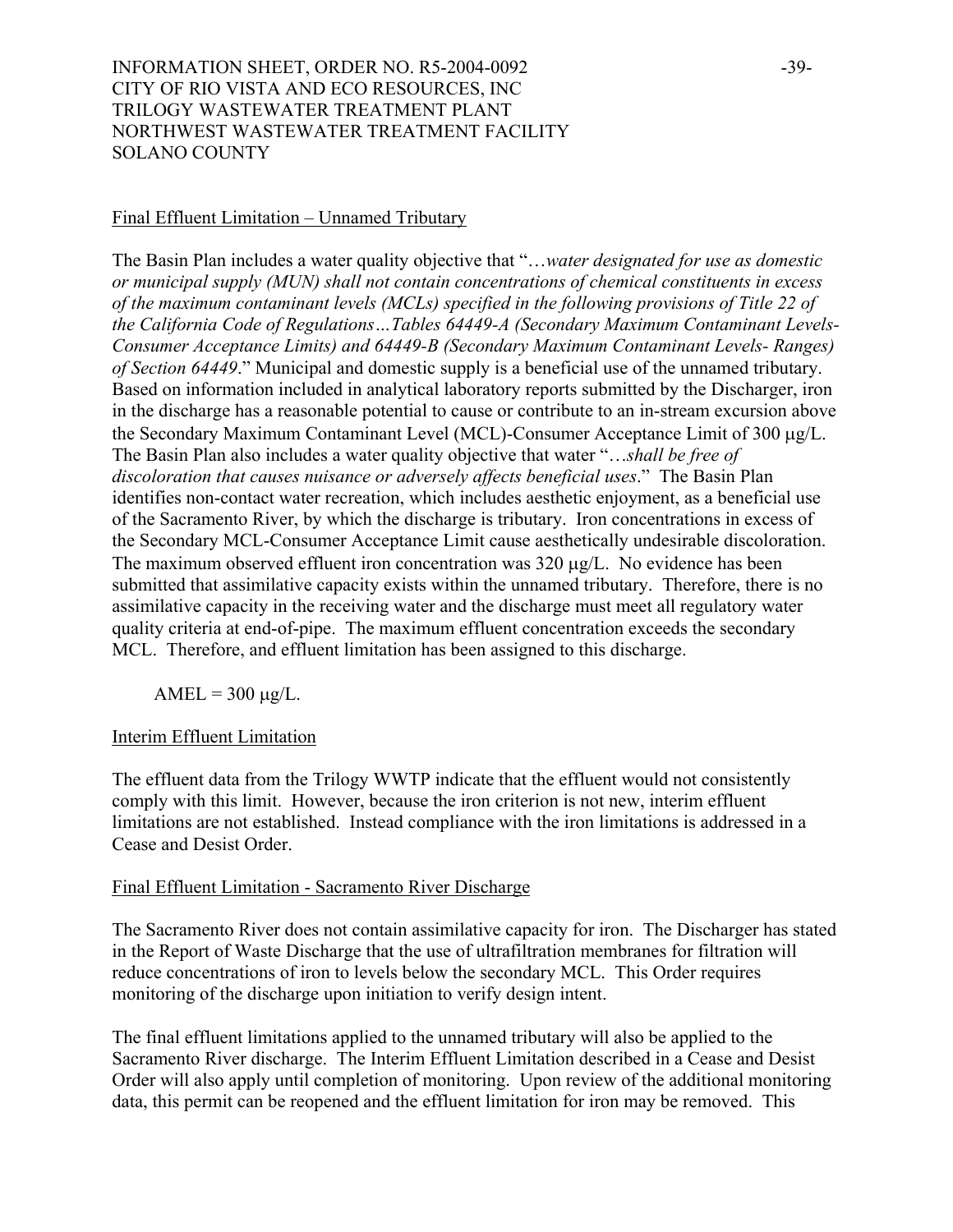change would be consistent with Federal anti-backsliding provisions of 40 CFR 122.44(1)12 and 122.62(a)(16).

#### *Manganese*

The Secondary Maximum Contaminant Level (MCL)-Consumer Acceptance Limit is 50 µg/L. Data provided by the Discharger indicate that manganese was detected at a maximum concentration of 76 µg/L in the Trilogy WWTP effluent.

#### Final Effluent Limitation – Unnamed Tributary

The CTR does not list manganese as a priority pollutant. The Basin Plan includes a water quality objective that "…*water designated for use as domestic or municipal supply (MUN) shall not contain concentrations of chemical constituents in excess of the maximum contaminant levels (MCLs) specified in the following provisions of Title 22 of the California Code of Regulations…Tables 64449-A (Secondary Maximum Contaminant Levels-Consumer Acceptance Limits) and 64449-B (Secondary Maximum Contaminant Levels- Ranges) of Section 64449*." Municipal and domestic supply is a beneficial use of the unnamed tributary. Based on information included in analytical laboratory reports submitted by the Discharger, manganese in the discharge has a reasonable potential to cause or contribute to an in-stream excursion above the Secondary Maximum Contaminant Level (MCL)-Consumer Acceptance Limit of 50 µg/L. The Basin Plan also includes water quality objectives that water be free of discoloration and taste- or odor-producing substances in concentrations that cause nuisance or adversely affect beneficial uses. The Basin Plan identifies non-contact water recreation, which includes aesthetic enjoyment, as a beneficial use of the Sacramento River, of which the discharge is tributary. Manganese concentrations in excess of the Secondary MCL-Consumer Acceptance Limit produce aesthetically undesirable discoloration and taste. The maximum observed effluent manganese concentration was 76 µg/L. No evidence has been submitted that assimilative capacity exists within the unnamed tributary. Therefore, there is no assimilative capacity in the receiving water and the discharge must meet all regulatory water quality criteria at end-of-pipe. The maximum effluent concentration exceeds the secondary MCL. An Effluent Limitation for manganese is included in this Order and is based on compliance with the Basin Plan water quality objectives for chemical constituents, color, and tastes and odors and the DHS Secondary MCL.

 $AMEL = 50 \mu g/L$ .

#### Interim Effluent Limitation

The effluent data from the Trilogy WWTP indicate that the effluent would not consistently comply with these limits. However, because the manganese criterion is not new, interim effluent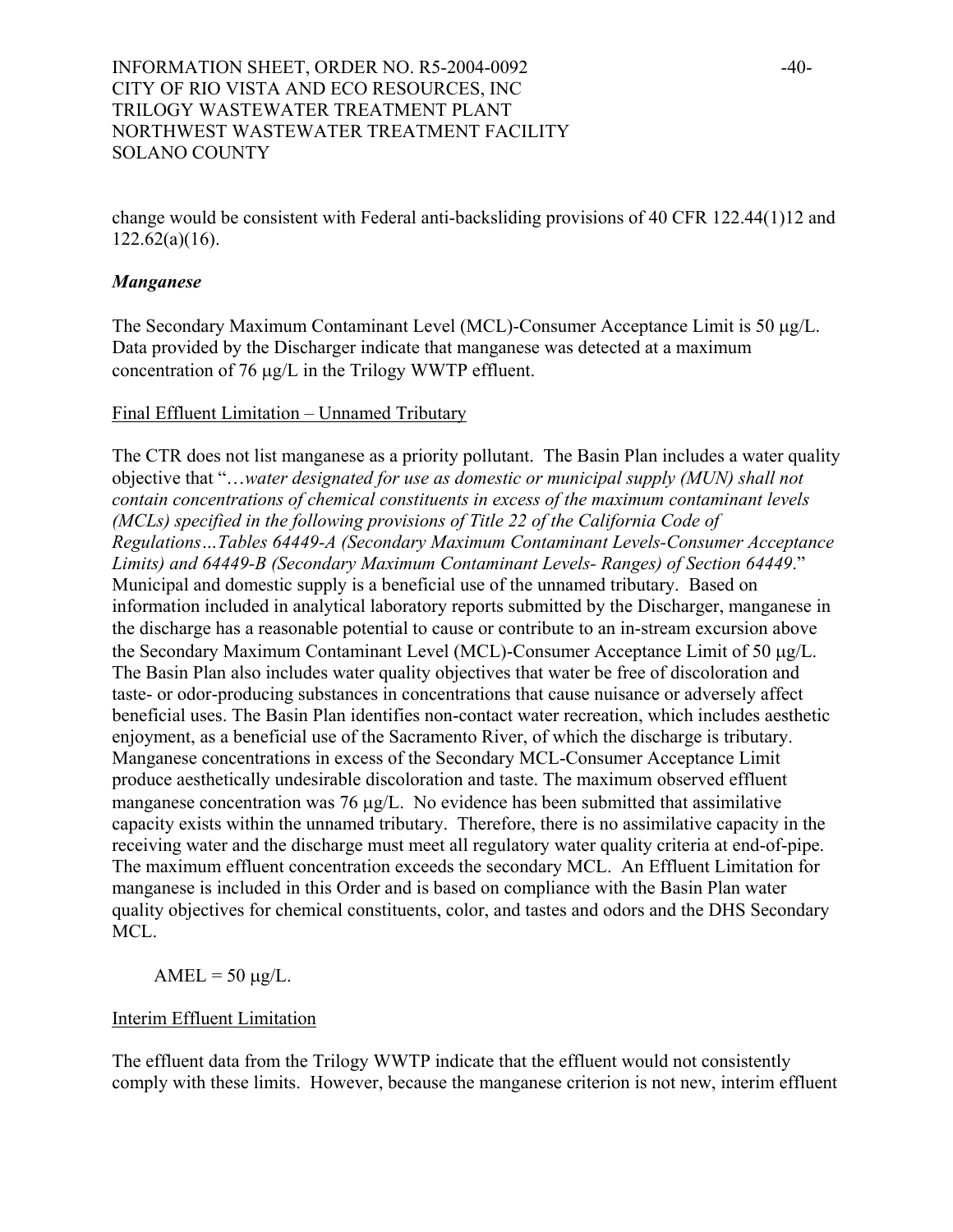# INFORMATION SHEET, ORDER NO. R5-2004-0092 -41-CITY OF RIO VISTA AND ECO RESOURCES, INC TRILOGY WASTEWATER TREATMENT PLANT NORTHWEST WASTEWATER TREATMENT FACILITY SOLANO COUNTY

limitations are not established. Instead compliance with the manganese limitations is addressed in a Cease and Desist Order.

### Final Effluent Limitation – Sacramento River

The Sacramento River does not contain assimilative capacity for manganese. The Discharger has stated in the Report of Waste Discharge that the use of ultrafiltration membranes for filtration will reduce concentrations of manganese to levels below the secondary MCL. This Order requires monitoring of the discharge upon initiation to verify design intent.

The final effluent limitations applied to the unnamed tributary will also be applied to the Sacramento River discharge. The Interim Effluent Limitation described in a Cease and Desist Order will also apply until completion of monitoring. Upon review of the additional monitoring data, this permit can be reopened and the effluent limitation for manganese may be removed. This change would be consistent with Federal anti-backsliding provisions of 40 CFR 122.44(1)12 and 122.62(a)(16).

### *Methylene blue active substances (MBAS)*

Data provided by the Discharger indicate that MBAS were detected at a maximum concentration of 2300 µg/L in the Trilogy WWTP effluent.

### Final Effluent Limitations – Unnamed Tributary

The CTR does not list MBAS as priority pollutants. The Basin Plan includes a water quality objective that "…*water designated for use as domestic or municipal supply (MUN) shall not contain concentrations of chemical constituents in excess of the maximum contaminant levels (MCLs) specified in the following provisions of Title 22 of the California Code of Regulations…Tables 64449-A (Secondary Maximum Contaminant Levels-Consumer Acceptance Limits) and 64449-B (Secondary Maximum Contaminant Levels- Ranges) of Section 64449*." Municipal and domestic supply is a beneficial use of the unnamed tributary. Based on information included in analytical laboratory reports submitted by the Discharger, MBAS in the discharge has a reasonable potential to cause or contribute to an in-stream excursion above the Secondary Maximum Contaminant Level (MCL)-Consumer Acceptance Limit of 500 µg/L. The Basin Plan also includes water quality objectives that water not contain floating material or tasteor odor-producing substances in concentrations that causes nuisance or adversely affect beneficial uses. The Basin Plan identifies non-contact water recreation, which includes aesthetic enjoyment, as a beneficial use of the Sacramento River, of which the discharge is tributary. MBAS concentrations in excess of the Secondary MCL Consumer Acceptance Limit produce aesthetically undesirable froth, taste, and odor. The maximum observed effluent MBAS concentration was 2300 µg/*l*. No evidence has been submitted that assimilative capacity exists within the unnamed tributary. Therefore, there is no assimilative capacity in the receiving water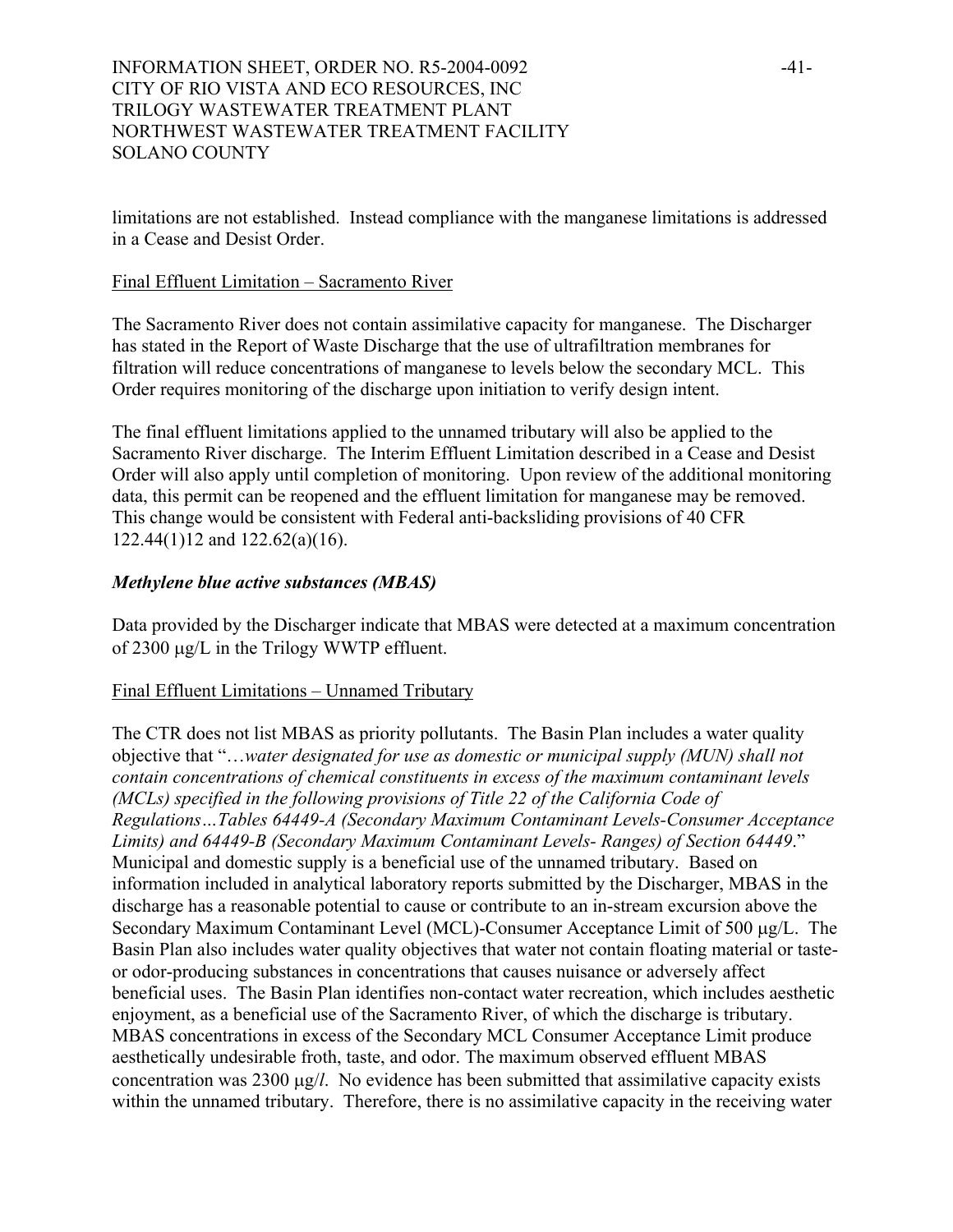# INFORMATION SHEET, ORDER NO. R5-2004-0092 -42-CITY OF RIO VISTA AND ECO RESOURCES, INC TRILOGY WASTEWATER TREATMENT PLANT NORTHWEST WASTEWATER TREATMENT FACILITY SOLANO COUNTY

and the discharge must meet all regulatory water quality criteria at end-of-pipe. An Effluent Limitation for MBAS is included in this Order and is based on compliance with the Basin Plan water quality objectives for chemical constituents, floating material, and tastes and odors and the DHS Secondary MCL.

 $AMEL = 500 \mu g/L$ .

# Interim Effluent Limitation

The effluent data from the Trilogy WWTP indicate that the effluent would not consistently comply with these limits. However, because the MBAS criterion is not new, interim effluent limitations are not established. Instead compliance with the MBAS limitations is addressed in a Cease and Desist Order.

Final Effluent Limitation – Sacramento River

MBAS has not been detected in the Sacramento River at a detection limit of 20  $\mu$ g/L. It is not expected that significant concentrations of MBAS would be present in the Sacramento River. An effluent limit, based on 20:1 dilution, is assigned pending completion of the additional monitoring.

 $ECA_{HH} = 500 \mu g/L + 20 (500 \mu g/L - 0 \mu g/L) = 10500 \mu g/L$  $AMEL = 10500 \mu g/L$ 

The statistically derived MBAS concentration based on plant performance is:

MDEL = MEC x 3.11 = 2300  $\mu$ g/L x 3.11 = 7153  $\mu$ g/L AMEL =  $7153\mu$ g/L /  $2.01 = 3559 \mu$ g/L

The statistically derived MBAS concentration governs, thus the effluent limitation is set at:

 $AMEL = 3559 \mu g/L$ 

### *Mercury*

Mercury was detected in the effluent on all 4 samples taken in 2002 using a "clean technique" USEPA Method 1631 with concentrations ranging from 0.0020 - 0.0072 µg/l. The current USEPA's ambient water quality criterion for protection of aquatic life (expressed as dissolved concentrations) for continuous concentration of mercury is 0.77 µg/l (4-day average, chronic criteria), and the CTR (expressed as total recoverable) concentration for the human health protection for consumption of water and aquatic organisms is 0.050 µg/l. Mercury is listed under the California 303(d) list as a pollutant causing impairment in the Sacramento-San Joaquin Delta.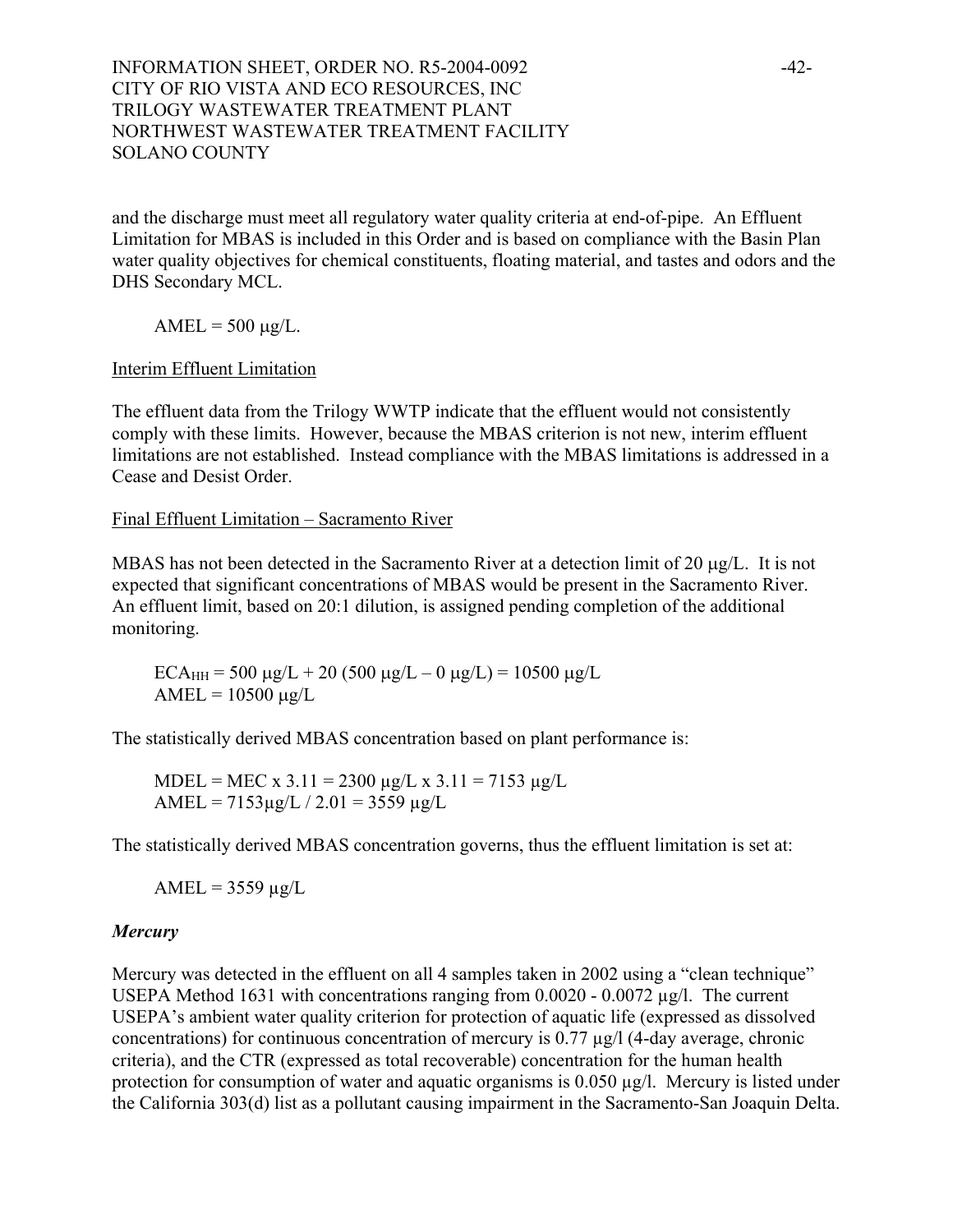# INFORMATION SHEET, ORDER NO. R5-2004-0092 -43-CITY OF RIO VISTA AND ECO RESOURCES, INC TRILOGY WASTEWATER TREATMENT PLANT NORTHWEST WASTEWATER TREATMENT FACILITY SOLANO COUNTY

This listing is based partly on elevated levels of mercury in fish tissue. Because the Sacramento-San Joaquin Delta has been listed as an impaired water body for mercury based on fish tissue impairment, the discharge must not cause or contribute to increased mercury levels in fish tissue.

The Regional Board plans to adopt Total Maximum Daily Loads (TMDLs) for mercury in the Sacramento-San Joaquin Delta by December 2005. When the TMDL is complete, the Regional Board will adopt appropriate water quality based concentration and mass loading effluent limits for the discharge. For situations like this, the SIP recommends that mass loading of the bioaccumulative pollutant should be limited in the interim to representative, current levels pending development of applicable water quality standards. Until the TMDL is completed and water quality based effluent limits are prescribed, an interim, performance based, mass loading limit will be prescribed.

#### Interim Effluent Limitation

Annual Mass Limit =  $(0.0000072 \text{ mg/L}) \times (8.34)$  (1 mgd) x (365 d/year) = 0.022 lbs/year

#### Interim Effluent Limitation – Sacramento River

The effluent limitation described above for the Unnamed Tributary discharge is also applicable to the Sacramento River discharge insofar as the mercury mass loading to the unnamed tributary stream ultimately reaches the Sacramento River.

#### *Nitrite*

Data provided by the Discharger indicate that nitrite measured as nitrogen was detected at a maximum concentration of 3.6 mg/L in the Trilogy WWTP effluent.

#### Final Effluent Limitations - Unnamed Tributary

The Basin Plan includes a water quality objective that "…*water designated for use as domestic or municipal supply (MUN) shall not contain concentrations of chemical constituents in excess of the maximum contaminant levels (MCLs) specified in the following provisions of Title 22 of the California Code of Regulations…Tables 64449-A (Secondary Maximum Contaminant Levels-Consumer Acceptance Limits) and 64449-B (Secondary Maximum Contaminant Levels- Ranges) of Section 64449*." Municipal and domestic supply is a beneficial use of the unnamed tributary. Based on information included in analytical laboratory reports submitted by the Discharger, nitrite in the discharge has a reasonable potential to cause or contribute to an in-stream excursion above the Primary Maximum Contaminant Level (MCL) of 1.0 mg/L, measured as nitrogen. The maximum observed effluent nitrite concentration was 3.6 mg/L. No evidence has been submitted that assimilative capacity exists within the unnamed tributary. Therefore, there is no assimilative capacity in the receiving water and the discharge must meet all regulatory water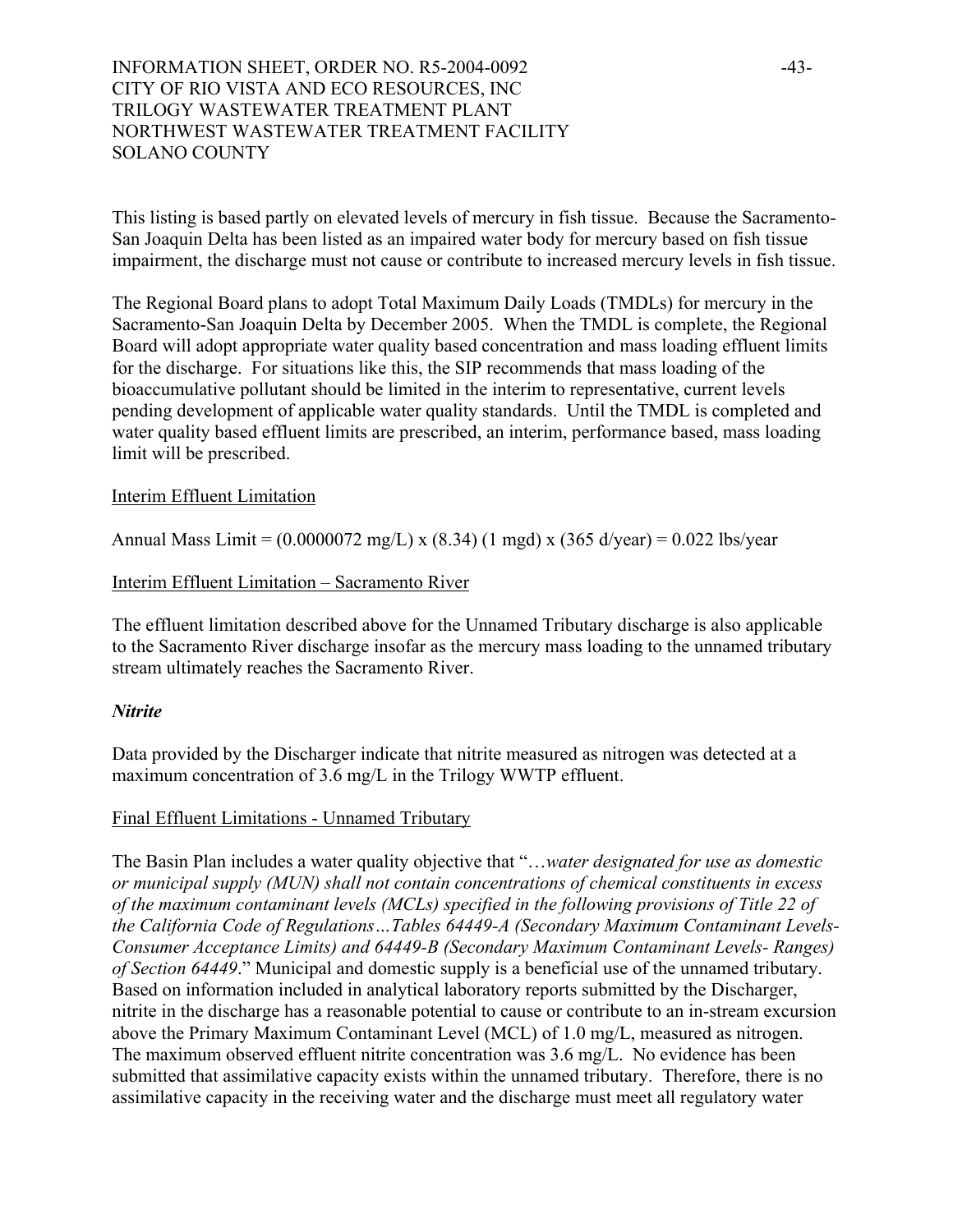# INFORMATION SHEET, ORDER NO. R5-2004-0092 -44-CITY OF RIO VISTA AND ECO RESOURCES, INC TRILOGY WASTEWATER TREATMENT PLANT NORTHWEST WASTEWATER TREATMENT FACILITY SOLANO COUNTY

quality criteria at end-of-pipe. An effluent Limitation for nitrite is included in this Order and is based on the DHS Primary MCL.

 $MDEL = 1.0$  mg/L.

### Interim Effluent Limitation

The effluent data from the Trilogy WWTP indicate that the effluent would not consistently comply with these limits. However, because the nitrite criterion is not new, interim effluent limitations are not established. Instead compliance with the nitrite limitations is addressed in a Cease and Desist Order.

# Final Effluent Limitation – Sacramento River

The Discharger reports in the Report of Waste Discharge that the Northwest WWTF has been designed to fully nitrify (i.e., fully converts ammonia to nitrate without elevated nitrite concentrations), resulting in effluent nitrite concentrations lower than 1 mg/L.

The SIP requires submission of monitoring data prior to the issuance of a permit. The Discharger has submitted Trilogy effluent data for fulfillment of this requirement, with explanation as to how the Northwest WWTF has been designed to remedy violations of nitrite criteria. Interim effluent limitations will be applied based on the Trilogy monitoring results of which this discharge is replacing, with a provision for additional monitoring of the discharge to verify design intent. Upon review of the additional monitoring data, this permit can be reopened and the effluent limitation for nitrite may be removed. This change would be consistent with Federal anti-backsliding provisions of 40 CFR 122.44(1)12 and 122.62(a)(16).

Nitrite has not been detected in the Sacramento River at a detection limit of 0.3 mg/L. Nitrate is not stable in the natural environment, and tends to be converted to either nitrate or nitrogen gas. Therefore, it is not expected that there would be elevated concentrations of nitrite in the Sacramento River. An effluent limitation, based on 20:1 dilution, has been assigned to this discharge.

 $ECA_{HH} = 1.0$  mg/L + 20 (1.0 mg/L – 0 mg/L) = 21 mg/L  $AMEL = 21$  mg/L

The calculated AMEL is greater than the statistically derived concentration based on historical plant performance:

 $MDEL = MEC \times 3.11 = 3.6$  mg/L  $\times 3.11 = 11.2$  mg/L AMEL =  $11.2$  mg/L  $/ 2.01 = 5.6$  mg/L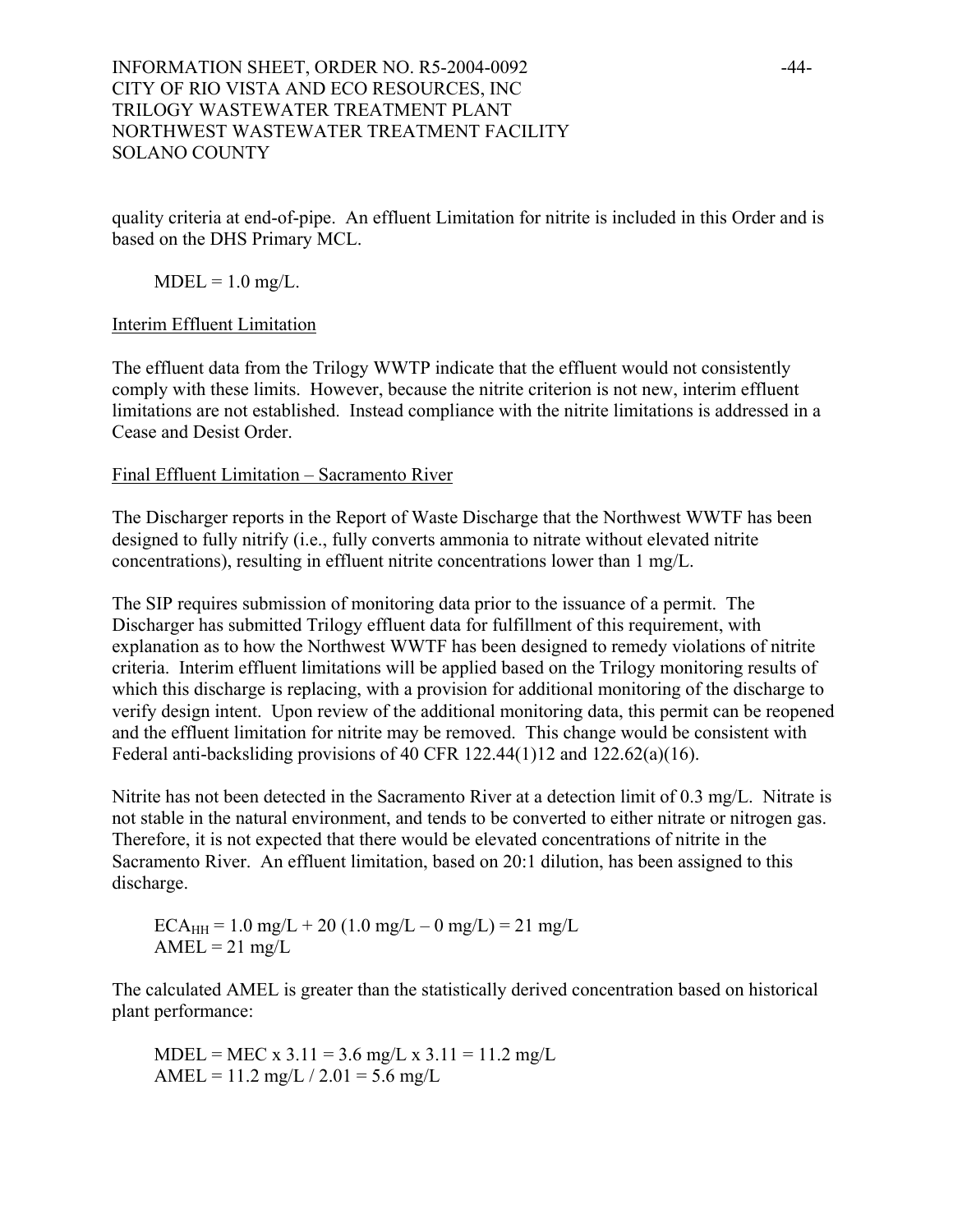Therefore, the final average monthly effluent limitation to the Sacramento River is:

 $AMEL = 5.6$  mg/L

# *Total Dissolved Solids (TDS)*

Data provided by the Discharger indicate that total dissolved solids were detected in the effluent at concentrations ranging from 600 to 1100 mg/L.

Total dissolved solids are typically correlated with electrical conductivity. Therefore, because a limit has been placed on electrical conductivity, a limit on total dissolved solids would be redundant. An effluent limit on total dissolved solids therefore has not been placed on this discharge.

# *Chlorine Residual*

Chlorine in the receiving water is extremely toxic and has reasonable potential to be discharged at significant concentrations. The Discharger monitors chlorine residual as a means of permit compliance. The current effluent limitation for total chlorine residual is 0.1 mg/l as a daily maximum. The USEPA developed ambient water quality criteria for chlorine to protect freshwater aquatic organisms. USEPA's ambient water quality criteria for protection of aquatic life are 11 µg/l as a 4-day average (chronic) concentration, and 19 µg/l as a 1-hour average (acute) concentration for total residual chlorine. USEPA guidelines and the Basin Plan allow for mixing zones where water quality objectives can be exceeded, but no lethality is allowed. Therefore, this Order contains effluent discharge limitations for total chlorine residual of 0.01 mg/l as a 4-day average, and 0.02 mg/l as an hourly average based on the USEPA's ambient criteria to protect aquatic life. Monitoring for this constituent is on a continuous basis.

# *Total Coliform*

Total Coliform limitations are imposed to protect the beneficial uses of the receiving water, including body contact water recreation, and municipal, domestic and unrestricted agricultural beneficial use. There are no regulations that prescribe necessary levels of disinfection; however, according to the Department of Health Services (DHS), appropriate limitations are based on average river/effluent dilution ratios over a period of time, with the recommendation to impose tertiary standards (pathogen free) when available dilution is less than 20:1.

### Final Effluent Limitation – Unnamed Tributary

The discharge to the Unnamed Tributary may not always have 20:1 dilution. The previous Order required the 7-day median concentration of total coliform to be no more than 2.2 per 100 mL. The total number of total coliform bacteria was not to exceed an MPN of 23 per 100 mL in more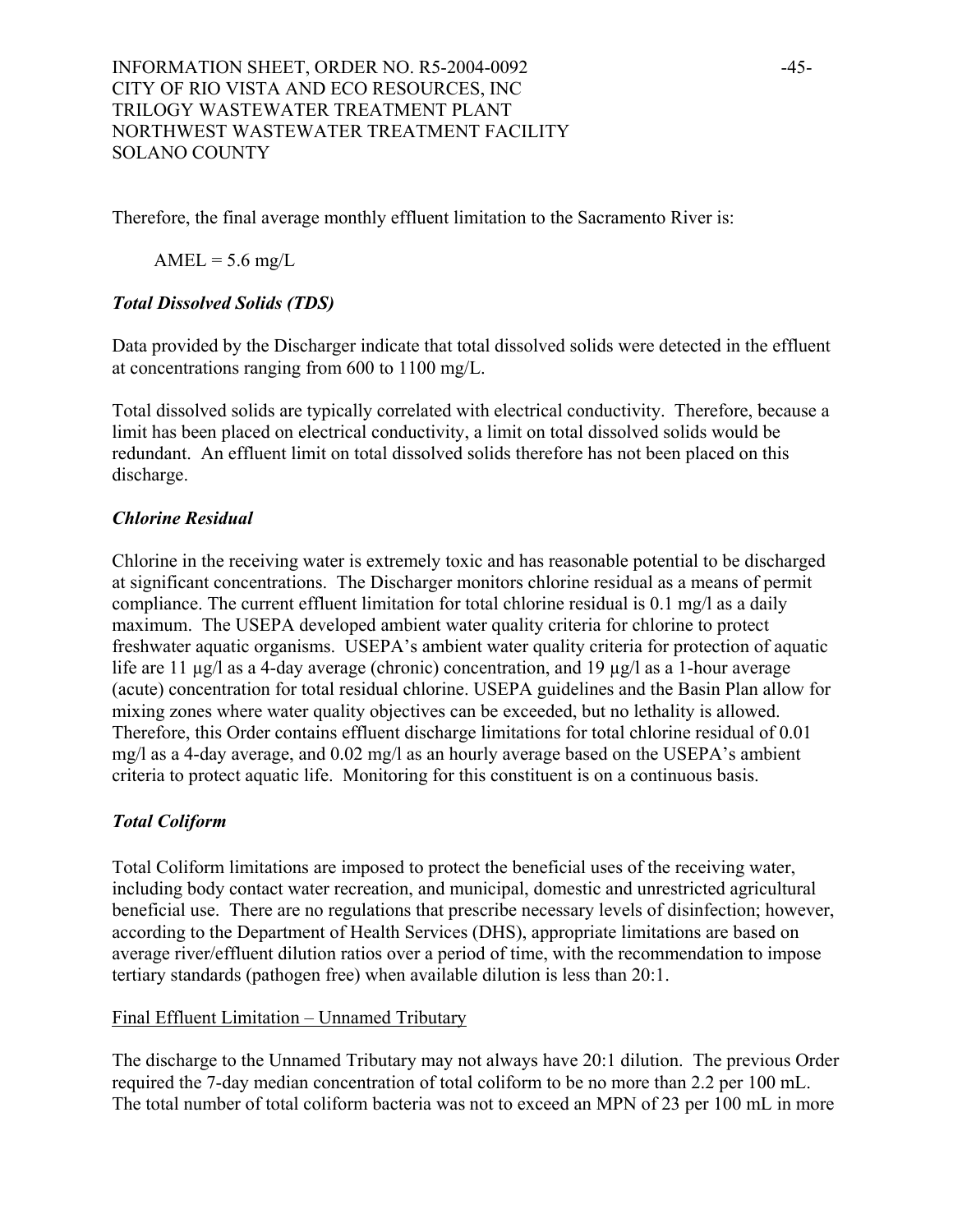# INFORMATION SHEET, ORDER NO. R5-2004-0092 -46-CITY OF RIO VISTA AND ECO RESOURCES, INC TRILOGY WASTEWATER TREATMENT PLANT NORTHWEST WASTEWATER TREATMENT FACILITY SOLANO COUNTY

than one sample in any 30-day period with no single sample exceeding an MPN of 240 per 100 mL. Based on the lack of available dilution in the Unnamed Tributary, protection of the beneficial uses of the receiving water will be maintained by continuation of the total coliform limitation from the previous permit.

#### Final Effluent Limitation – Sacramento River

Regional Board staff evaluated flow data obtained from the Department of Water Resources, Delta Modeling section database and the results of a mixing zone analysis submitted by the Discharger and concluded there is a minimal dilution of 20:1, and therefore there is no need for tertiary treatment. The Order covering the discharge from the City of Rio Vista Main WWTP contains limits of 23 MPN per 100 mL on a 7-day median basis, with a peak day concentration not to exceed 500 MPN per 100 mL. Based on available dilution, protection of beneficial uses of the receiving water will be maintained consistant with the total coliform limitations from the City of Rio Vista Main WWTP Order.

### *303 (d) pesticides*

The Sacramento–San Joaquin Delta has been listed as an impaired waterbody pursuant to Section 303(d) of the Clean Water Act because of: (1) diazinon and chlorpyrifos (organophosphate pesticides), (2) Group A-organochlorine pesticides {aldrin, chlordane, dieldrin, endosulfan (alpha, beta, sulfate), endrin, endrin aldehyde, 4,4'DDT, heptachlor, heptachlor epoxide, hexachlorocyclohexane (alpha, beta, delta and lindane), and toxaphene}, and (3) unknown toxicity. The Basin Plan objectives regarding pesticides include:

- a. no individual pesticides shall be present in concentrations that adversely affect beneficial uses,
- b. discharges shall not result in pesticide concentrations in bottom sediments or aquatic life that adversely affects beneficial uses,
- c. total chlorinated hydrocarbon pesticide concentrations shall not be present in the water column at detectable concentrations, and
- d. pesticide concentrations shall not exceed those allowable by applicable antidegradation policies.

The Basin Plan's requirement that persistent chlorinated hydrocarbon pesticides shall not be present in the water column in detectable concentrations is the most stringent criteria for the regulation of the Group A-organochlorine pesticides. Data reported by the Discharger does not indicate that 303(d) listed pesticides are present in the Discharge. Because these constituents are listed under the California 303(d) list as pollutants causing impairment in the Sacramento-San